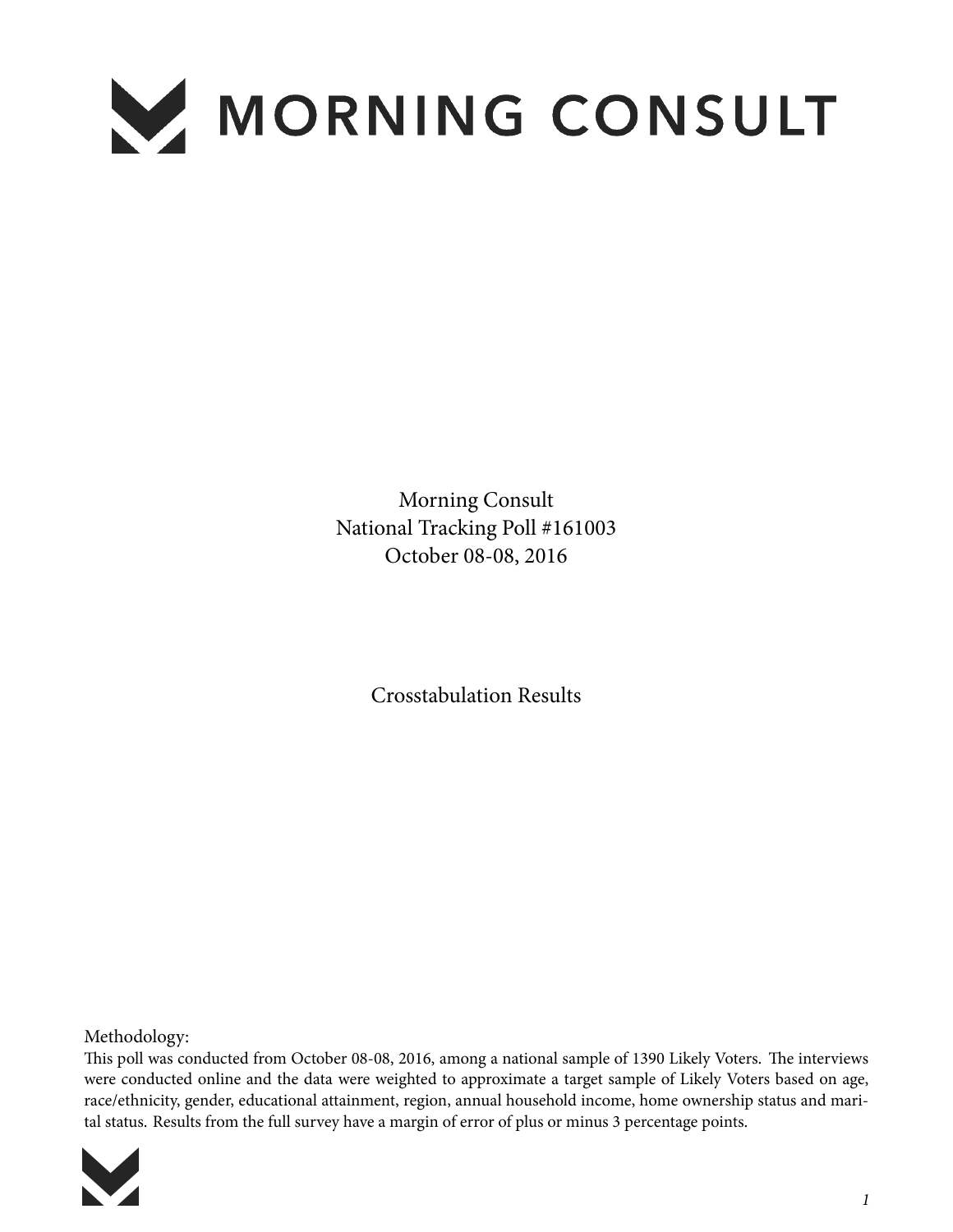## **Table Index**

| $\mathbf{1}$   | Table P1: Now, generally speaking, would you say that things in the country are going in the right direc-<br>tion, or have they pretty seriously gotten off on the wrong track? $\ldots \ldots \ldots \ldots \ldots \ldots \ldots \ldots$                                                                                                                                                                                                                                                                                                             | 6  |
|----------------|-------------------------------------------------------------------------------------------------------------------------------------------------------------------------------------------------------------------------------------------------------------------------------------------------------------------------------------------------------------------------------------------------------------------------------------------------------------------------------------------------------------------------------------------------------|----|
| $\overline{2}$ | Table P2NET: Do you approve or disapprove of the job Barack Obama is doing as President?                                                                                                                                                                                                                                                                                                                                                                                                                                                              | 9  |
| $\mathfrak{Z}$ | Table P2: Do you approve or disapprove of the job Barack Obama is doing as President?                                                                                                                                                                                                                                                                                                                                                                                                                                                                 | 12 |
| 4              | Table P3: Now, thinking about your vote, what would you say is the top set of issues on your mind when                                                                                                                                                                                                                                                                                                                                                                                                                                                | 15 |
| 5              | Table ID1_12NET: Next we will look at a list of names that have been talked about as potential candidates<br>for President. It is a long list, please take the time to go through the list carefully and give an individual<br>answer for each name below. For each person, please indicate if you have a Very Favorable, Somewhat<br>Favorable, Somewhat Unfavorable, or Very Unfavorable opinion of each individual. If you have heard of<br>the person, but do not have an opinion, please mark Heard Of, No Opinion. Donald Trump $\dots \dots$   | 18 |
| 6              | Table ID1_12: Next we will look at a list of names that have been talked about as potential candidates<br>for President. It is a long list, please take the time to go through the list carefully and give an individual<br>answer for each name below. For each person, please indicate if you have a Very Favorable, Somewhat<br>Favorable, Somewhat Unfavorable, or Very Unfavorable opinion of each individual. If you have heard of<br>the person, but do not have an opinion, please mark Heard Of, No Opinion. Donald Trump $\dots \dots$      | 22 |
| $\overline{7}$ | Table ID2_1NET: Next we will look at a list of names that have been talked about as potential candidates<br>for President. It is a long list, please take the time to go through the list carefully and give an individual<br>answer for each name below. For each person, please indicate if you have a Very Favorable, Somewhat<br>Favorable, Somewhat Unfavorable, or Very Unfavorable opinion of each individual. If you have heard of<br>the person, but do not have an opinion, please mark Heard Of, No Opinion. Hillary Clinton $\dots \dots$ | 26 |
| $\,8\,$        | Table ID2_1: Next we will look at a list of names that have been talked about as potential candidates<br>for President. It is a long list, please take the time to go through the list carefully and give an individual<br>answer for each name below. For each person, please indicate if you have a Very Favorable, Somewhat<br>Favorable, Somewhat Unfavorable, or Very Unfavorable opinion of each individual. If you have heard of<br>the person, but do not have an opinion, please mark Heard Of, No Opinion. Hillary Clinton $\dots \dots$    | 30 |
| 9              | Table ID2_7NET: Next we will look at a list of names that have been talked about as potential candidates<br>for President. It is a long list, please take the time to go through the list carefully and give an individual<br>answer for each name below. For each person, please indicate if you have a Very Favorable, Somewhat<br>Favorable, Somewhat Unfavorable, or Very Unfavorable opinion of each individual. If you have heard of<br>the person, but do not have an opinion, please mark Heard Of, No Opinion. Bernie Sanders                | 34 |
| 10             | Table ID2_7: Next we will look at a list of names that have been talked about as potential candidates<br>for President. It is a long list, please take the time to go through the list carefully and give an individual<br>answer for each name below. For each person, please indicate if you have a Very Favorable, Somewhat<br>Favorable, Somewhat Unfavorable, or Very Unfavorable opinion of each individual. If you have heard of                                                                                                               |    |

*[the person, but do not have an opinion, please mark Heard Of, No Opinion. Bernie Sanders](#page-37-0)* . . . . . . . 38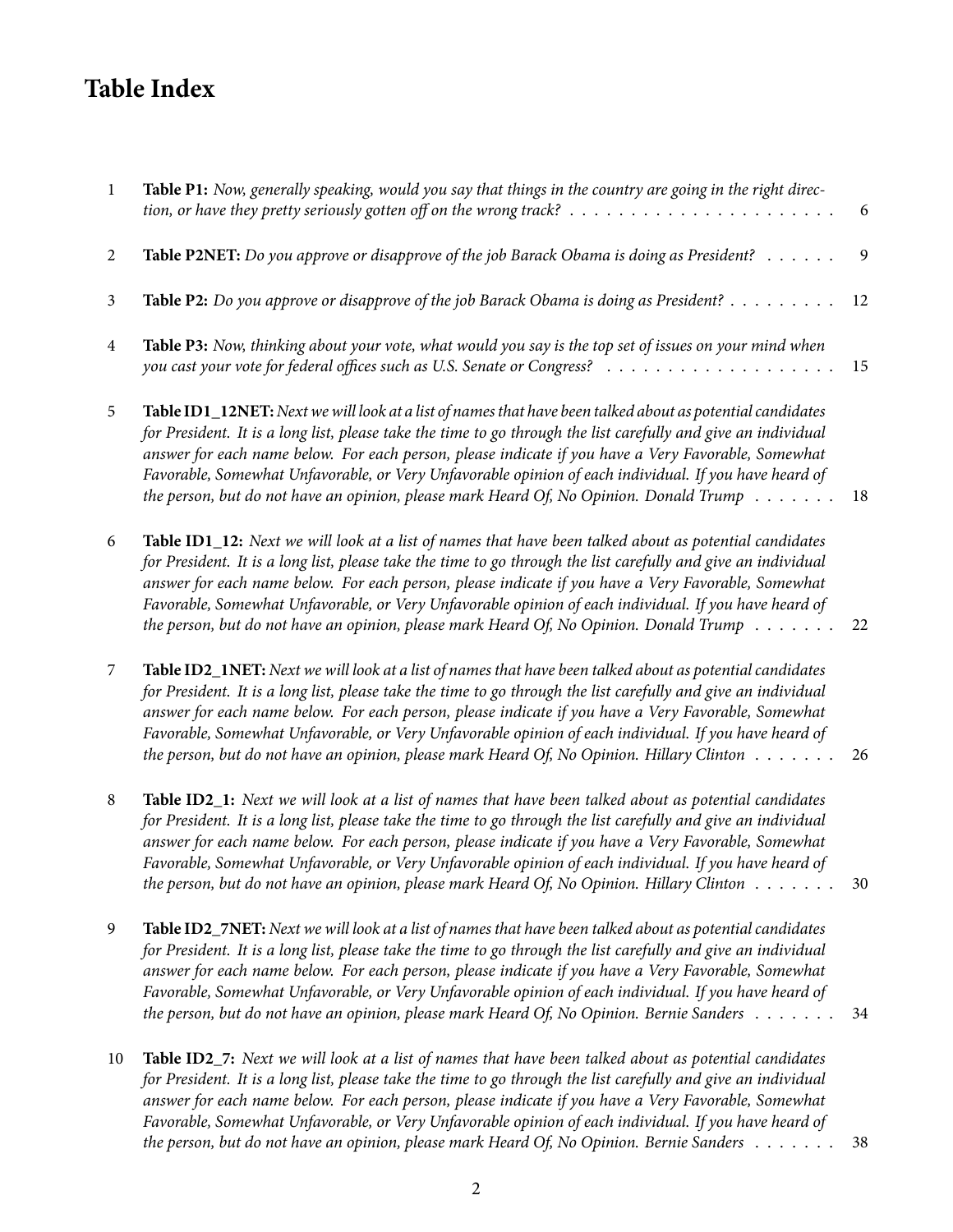- 11 **Table ID3\_2NET:** *[Next we will look at a list of names that are active in politics. It is a long list, please](#page-41-0) [take the time to go through the list carefully and give an individual answer for each name below.For each](#page-41-0) [person, please indicate if you have a Very Favorable, Somewhat Favorable, Somewhat Unfavorable, or](#page-41-0) [Very Unfavorable opinion of eachIf you have heard of the person, but do not have an opinion, please](#page-41-0) [mark Heard Of, No Opinion.If you have not heard of the person, please mark Never Heard Of. Mitch](#page-41-0) [McConnell](#page-41-0)* . . . . . . . . . . . . . . . . . . . . . . . . . . . . . . . . . . . . . . . . . . . . . . . . . . 42
- 12 **Table ID3\_2:** *[Next we will look at a list of names that are active in politics. It is a long list, please take](#page-45-0) [the time to go through the list carefully and give an individual answer for each name below.For each](#page-45-0) [person, please indicate if you have a Very Favorable, Somewhat Favorable, Somewhat Unfavorable, or](#page-45-0) [Very Unfavorable opinion of eachIf you have heard of the person, but do not have an opinion, please](#page-45-0) [mark Heard Of, No Opinion.If you have not heard of the person, please mark Never Heard Of. Mitch](#page-45-0) [McConnell](#page-45-0)* . . . . . . . . . . . . . . . . . . . . . . . . . . . . . . . . . . . . . . . . . . . . . . . . . . 46
- 13 **Table ID3\_3NET:** *[Next we will look at a list of names that are active in politics. It is a long list, please](#page-49-0) [take the time to go through the list carefully and give an individual answer for each name below.For each](#page-49-0) [person, please indicate if you have a Very Favorable, Somewhat Favorable, Somewhat Unfavorable, or](#page-49-0) [Very Unfavorable opinion of eachIf you have heard of the person, but do not have an opinion, please](#page-49-0) [mark Heard Of, No Opinion.If you have not heard of the person, please mark Never Heard Of. Paul Ryan](#page-49-0)* 50
- 14 **Table ID3\_3:** *[Next we will look at a list of names that are active in politics. It is a long list, please take](#page-53-0) [the time to go through the list carefully and give an individual answer for each name below.For each](#page-53-0) [person, please indicate if you have a Very Favorable, Somewhat Favorable, Somewhat Unfavorable, or](#page-53-0) [Very Unfavorable opinion of eachIf you have heard of the person, but do not have an opinion, please](#page-53-0) [mark Heard Of, No Opinion.If you have not heard of the person, please mark Never Heard Of. Paul Ryan](#page-53-0)* 54
- 15 **Table ID3\_4NET:** *[Next we will look at a list of names that are active in politics. It is a long list, please](#page-57-0) [take the time to go through the list carefully and give an individual answer for each name below.For each](#page-57-0) [person, please indicate if you have a Very Favorable, Somewhat Favorable, Somewhat Unfavorable, or](#page-57-0) [Very Unfavorable opinion of eachIf you have heard of the person, but do not have an opinion, please](#page-57-0) [mark Heard Of, No Opinion.If you have not heard of the person, please mark Never Heard Of. Bill Clinton](#page-57-0)* 58
- 16 **Table ID3\_4:** *[Next we will look at a list of names that are active in politics. It is a long list, please take](#page-61-0) [the time to go through the list carefully and give an individual answer for each name below.For each](#page-61-0) [person, please indicate if you have a Very Favorable, Somewhat Favorable, Somewhat Unfavorable, or](#page-61-0) [Very Unfavorable opinion of eachIf you have heard of the person, but do not have an opinion, please](#page-61-0) [mark Heard Of, No Opinion.If you have not heard of the person, please mark Never Heard Of. Bill Clinton](#page-61-0)* 62
- 17 **Table ID3\_6NET:** *[Next we will look at a list of names that are active in politics. It is a long list, please](#page-65-0) [take the time to go through the list carefully and give an individual answer for each name below.For each](#page-65-0) [person, please indicate if you have a Very Favorable, Somewhat Favorable, Somewhat Unfavorable, or](#page-65-0) [Very Unfavorable opinion of eachIf you have heard of the person, but do not have an opinion, please](#page-65-0) [mark Heard Of, No Opinion.If you have not heard of the person, please mark Never Heard Of. Nancy Pelosi](#page-65-0)* 66
- 18 **Table ID3\_6:** *[Next we will look at a list of names that are active in politics. It is a long list, please take](#page-69-0) [the time to go through the list carefully and give an individual answer for each name below.For each](#page-69-0) [person, please indicate if you have a Very Favorable, Somewhat Favorable, Somewhat Unfavorable, or](#page-69-0) [Very Unfavorable opinion of eachIf you have heard of the person, but do not have an opinion, please](#page-69-0) [mark Heard Of, No Opinion.If you have not heard of the person, please mark Never Heard Of. Nancy Pelosi](#page-69-0)* 70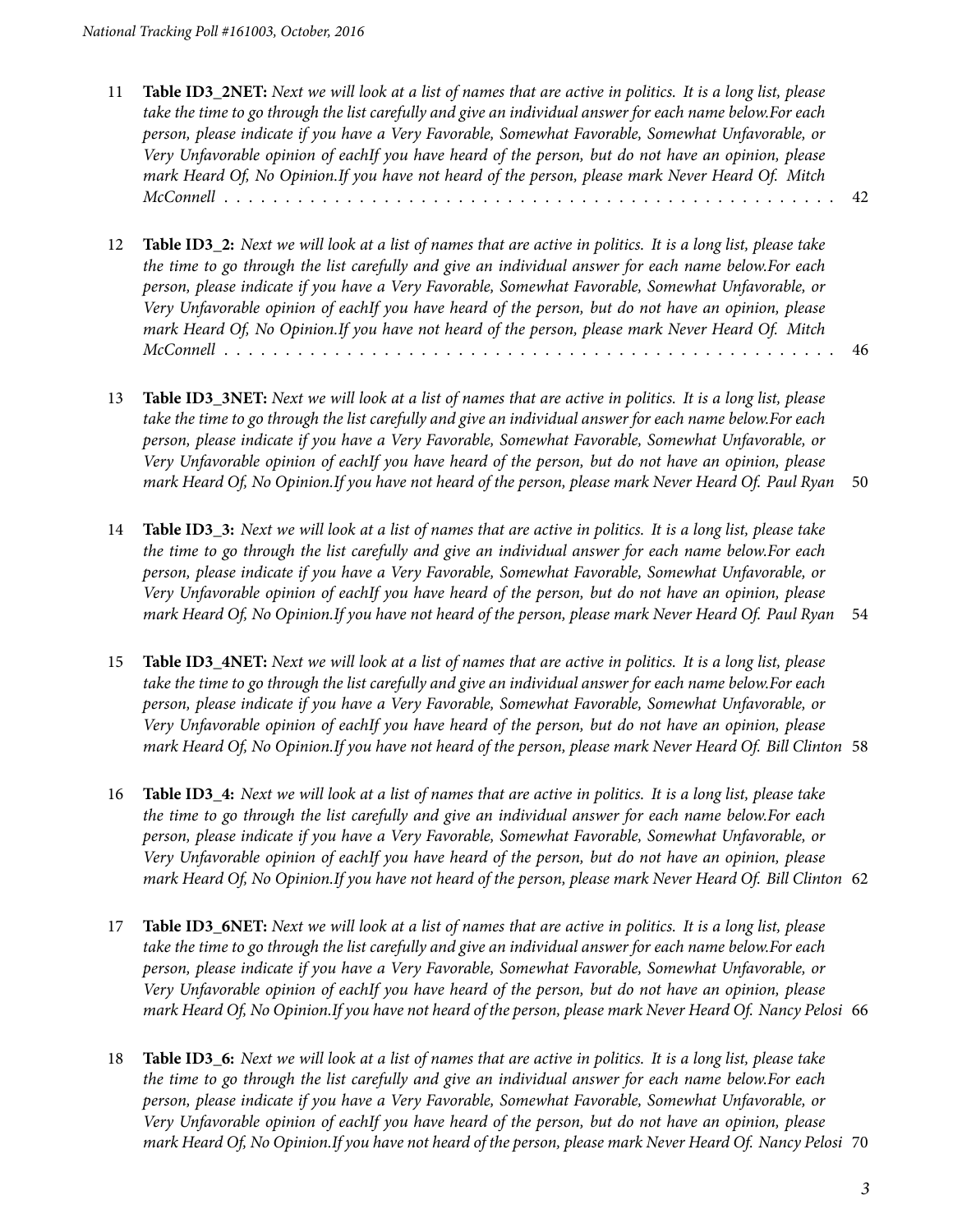- 19 **Table ID3\_7NET:** *[Next we will look at a list of names that are active in politics. It is a long list, please](#page-73-0) [take the time to go through the list carefully and give an individual answer for each name below.For each](#page-73-0) [person, please indicate if you have a Very Favorable, Somewhat Favorable, Somewhat Unfavorable, or](#page-73-0) [Very Unfavorable opinion of eachIf you have heard of the person, but do not have an opinion, please](#page-73-0) [mark Heard Of, No Opinion.If you have not heard of the person, please mark Never Heard Of. Charles](#page-73-0) [Schumer](#page-73-0)* . . . . . . . . . . . . . . . . . . . . . . . . . . . . . . . . . . . . . . . . . . . . . . . . . . . 74
- 20 **Table ID3\_7:** *[Next we will look at a list of names that are active in politics. It is a long list, please take](#page-77-0) [the time to go through the list carefully and give an individual answer for each name below.For each](#page-77-0) [person, please indicate if you have a Very Favorable, Somewhat Favorable, Somewhat Unfavorable, or](#page-77-0) [Very Unfavorable opinion of eachIf you have heard of the person, but do not have an opinion, please](#page-77-0) [mark Heard Of, No Opinion.If you have not heard of the person, please mark Never Heard Of. Charles](#page-77-0) [Schumer](#page-77-0)* . . . . . . . . . . . . . . . . . . . . . . . . . . . . . . . . . . . . . . . . . . . . . . . . . . . 78
- 21 **Table indPresApp\_9NET:** *[Next we will look at a list of names that are active in politics. It is a long list,](#page-81-0) [please take the time to go through the list carefully and give an individual answer for each name below.For](#page-81-0) [each person, please indicate if you have a Very Favorable, Somewhat Favorable, Somewhat Unfavorable,](#page-81-0) [or Very Unfavorable opinion of eachIf you have heard of the person, but do not have an opinion, please](#page-81-0) [mark Heard Of, No Opinion.If you have not heard of the person, please mark Never Heard Of. Gary Johnson](#page-81-0)* 82
- 22 **Table indPresApp\_9:** *[Next we will look at a list of names that are active in politics. It is a long list, please](#page-85-0) [take the time to go through the list carefully and give an individual answer for each name below.For each](#page-85-0) [person, please indicate if you have a Very Favorable, Somewhat Favorable, Somewhat Unfavorable, or](#page-85-0) [Very Unfavorable opinion of eachIf you have heard of the person, but do not have an opinion, please](#page-85-0) [mark Heard Of, No Opinion.If you have not heard of the person, please mark Never Heard Of. Gary](#page-85-0) [Johnson](#page-85-0)* . . . . . . . . . . . . . . . . . . . . . . . . . . . . . . . . . . . . . . . . . . . . . . . . . . . 86
- 23 **Table indPresApp\_10NET:** *[Next we will look at a list of names that are active in politics. It is a long list,](#page-89-0) [please take the time to go through the list carefully and give an individual answer for each name below.For](#page-89-0) [each person, please indicate if you have a Very Favorable, Somewhat Favorable, Somewhat Unfavorable,](#page-89-0) [or Very Unfavorable opinion of eachIf you have heard of the person, but do not have an opinion, please](#page-89-0) [mark Heard Of, No Opinion.If you have not heard of the person, please mark Never Heard Of. Mike Pence](#page-89-0)* 90
- 24 **Table indPresApp\_10:** *[Next we will look at a list of names that are active in politics. It is a long list,](#page-93-0) [please take the time to go through the list carefully and give an individual answer for each name below.For](#page-93-0) [each person, please indicate if you have a Very Favorable, Somewhat Favorable, Somewhat Unfavorable,](#page-93-0) [or Very Unfavorable opinion of eachIf you have heard of the person, but do not have an opinion, please](#page-93-0) [mark Heard Of, No Opinion.If you have not heard of the person, please mark Never Heard Of. Mike Pence](#page-93-0)* 94
- 25 **Table indPresApp\_11NET:** *[Next we will look at a list of names that are active in politics. It is a long list,](#page-97-0) [please take the time to go through the list carefully and give an individual answer for each name below.For](#page-97-0) [each person, please indicate if you have a Very Favorable, Somewhat Favorable, Somewhat Unfavorable,](#page-97-0) [or Very Unfavorable opinion of eachIf you have heard of the person, but do not have an opinion, please](#page-97-0) [mark Heard Of, No Opinion.If you have not heard of the person, please mark Never Heard Of. Tim Kaine](#page-97-0)* 98
- 26 **Table indPresApp\_11:** *[Next we will look at a list of names that are active in politics. It is a long list,](#page-101-0) [please take the time to go through the list carefully and give an individual answer for each name below.For](#page-101-0) [each person, please indicate if you have a Very Favorable, Somewhat Favorable, Somewhat Unfavorable,](#page-101-0) [or Very Unfavorable opinion of eachIf you have heard of the person, but do not have an opinion, please](#page-101-0) [mark Heard Of, No Opinion.If you have not heard of the person, please mark Never Heard Of. Tim Kaine](#page-101-0)* 102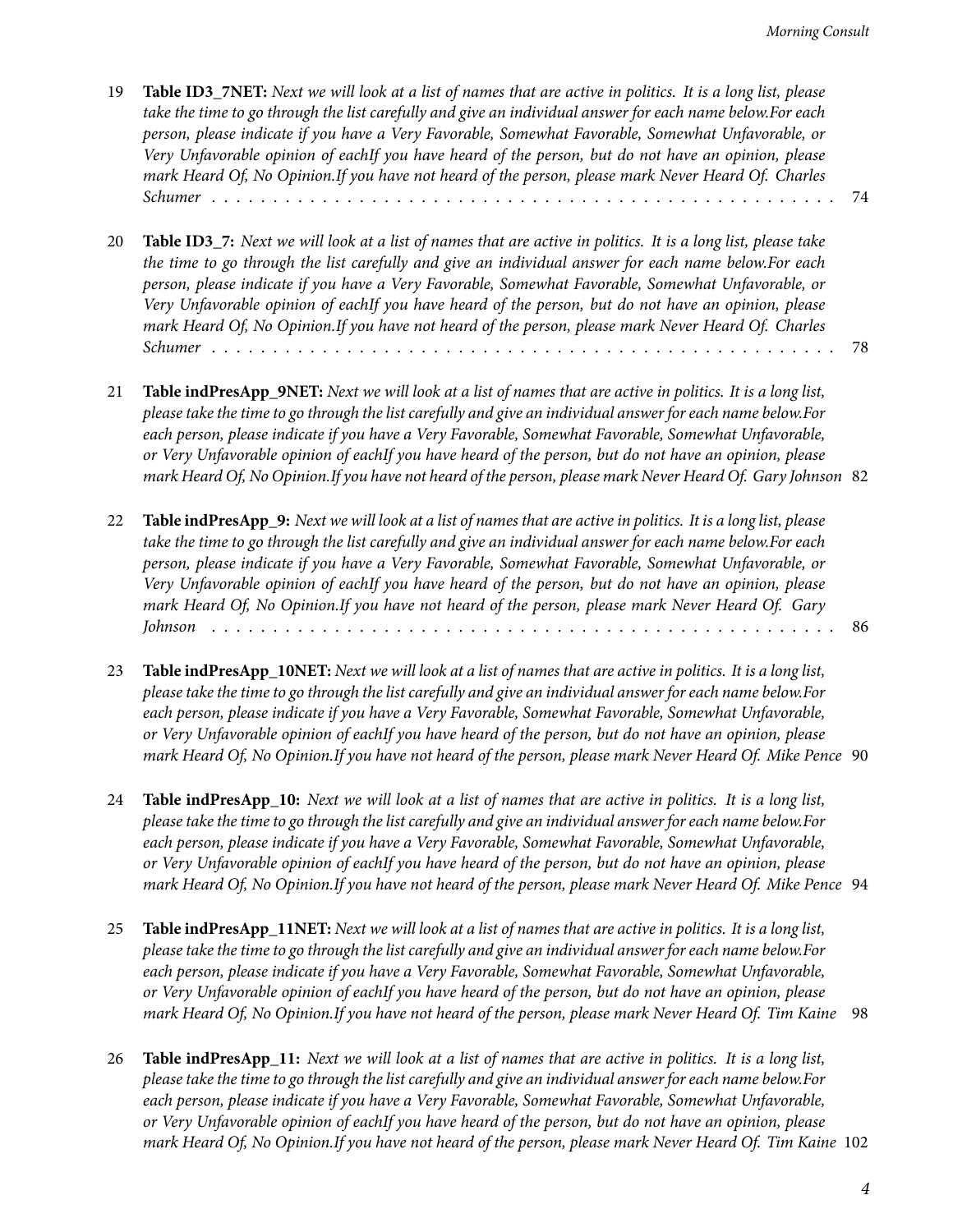| 27 | Table v16g5: If the 2016 presidential election were held today and the candidates were Democrat Hillary<br>Clinton and Republican Donald Trump, for whom would you vote? $\ldots \ldots \ldots \ldots \ldots \ldots \ldots \ldots$                |
|----|---------------------------------------------------------------------------------------------------------------------------------------------------------------------------------------------------------------------------------------------------|
| 28 | Table v16g17b: If the 2016 presidential election were held today and the candidates were Democrat<br>Hillary Clinton, Republican Donald Trump, Libertarian Gary Johnson, and Green Party candidate Jill                                           |
| 29 | Table v16g17c: As of today, do you lean more toward Democrat Hillary Clinton, Republican Donald<br>Trump, Libertarian Gary Johnson, or Green Party candidate Jill Stein? 112                                                                      |
| 30 | Table v16g18: If the election for for U.S. Congress in your district was held today, which one of the<br>following candidates are you most likely to vote for? $\ldots \ldots \ldots \ldots \ldots \ldots \ldots \ldots \ldots \ldots \ldots 113$ |
| 31 |                                                                                                                                                                                                                                                   |
| 32 | Table v16GOPprim: Which candidate did you support in the 2016 Republican primary for President? . 118                                                                                                                                             |
| 33 |                                                                                                                                                                                                                                                   |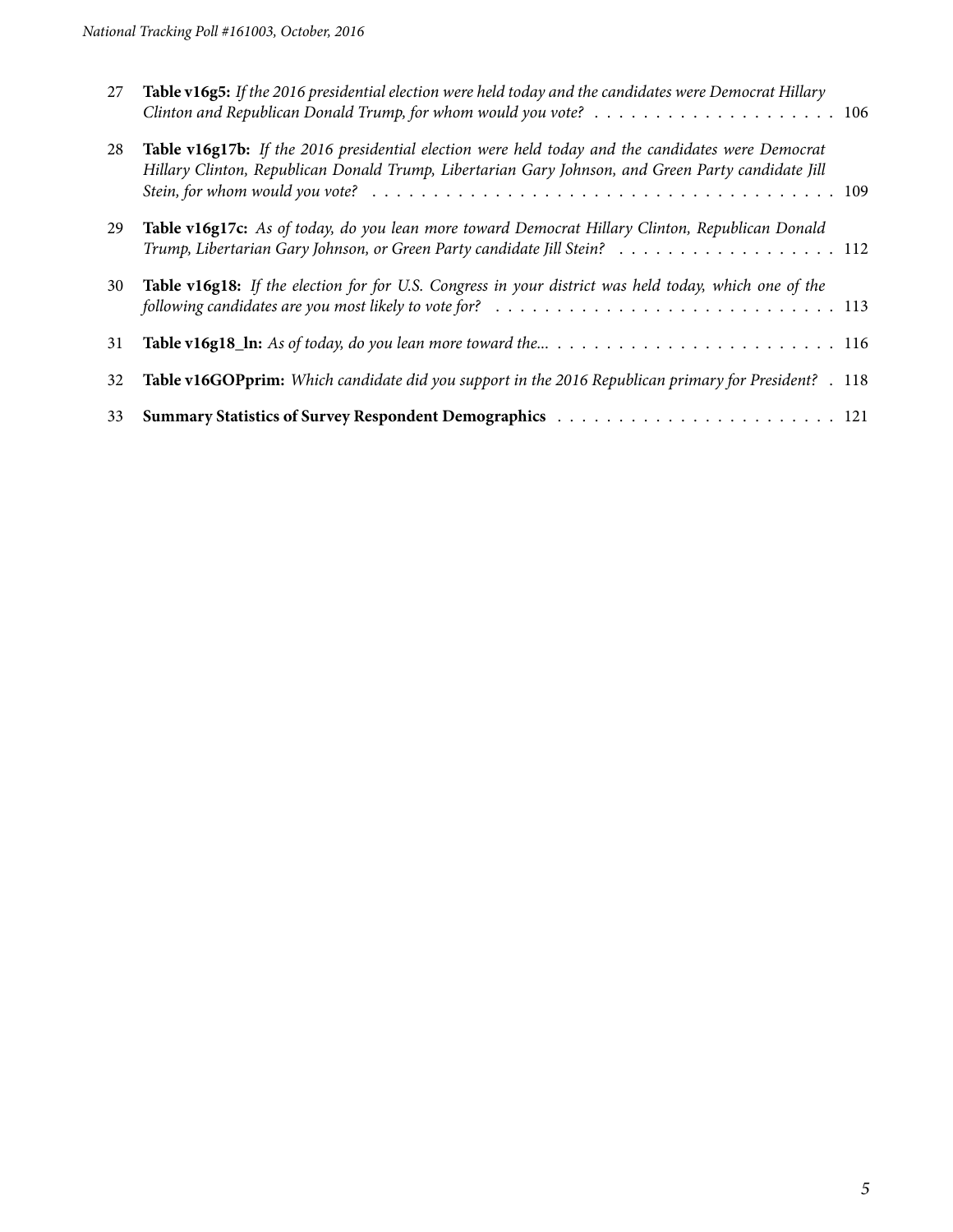## **Crosstabulation Results by Respondent Demographics**

<span id="page-5-0"></span>

| Demographic              | <b>Right Direction</b> |       |        | <b>Wrong Track</b> | <b>Total N</b> |  |  |
|--------------------------|------------------------|-------|--------|--------------------|----------------|--|--|
| <b>Registered Voters</b> | 31%                    | (425) | 69%    | (965)              | 1390           |  |  |
| Gender: Male             | 33%                    | (212) | 67%    | (429)              | 641            |  |  |
| Gender: Female           | $28\%$                 | (213) | $72\%$ | (536)              | 749            |  |  |
| Age: 18-29               | 33%                    | (67)  | $67\%$ | (132)              | 199            |  |  |
| Age: 30-44               | 34\%                   | (109) | 66%    | (215)              | 324            |  |  |
| Age: 45-54               | $30\%$                 | (82)  | $70\%$ | (189)              | 271            |  |  |
| Age: 55-64               | $31\%$                 | (86)  | 69%    | (192)              | 277            |  |  |
| Age: 65+                 | 26\%                   | (82)  | 74%    | (237)              | 319            |  |  |
| PID: Dem (no lean)       | 57%                    | (277) | 43\%   | (213)              | 491            |  |  |
| PID: Ind (no lean)       | 25%                    | (104) | 75%    | (315)              | 419            |  |  |
| PID: Rep (no lean)       | $9\%$                  | (44)  | 91%    | (436)              | 480            |  |  |
| PID/Gender: Dem Men      | $60\%$                 | (141) | 40\%   | (93)               | 235            |  |  |
| PID/Gender: Dem Women    | 53%                    | (136) | 47%    | (120)              | 256            |  |  |
| PID/Gender: Ind Men      | 25%                    | (50)  | 75%    | (149)              | 200            |  |  |
| PID/Gender: Ind Women    | $24\%$                 | (54)  | 76\%   | (166)              | 220            |  |  |
| PID/Gender: Rep Men      | $10\%$                 | (21)  | 90%    | (186)              | 207            |  |  |
| PID/Gender: Rep Women    | $9\%$                  | (23)  | 91%    | (250)              | 274            |  |  |
| Tea Party: Supporter     | $25\%$                 | (105) | 75%    | (321)              | 425            |  |  |
| Tea Party: Not Supporter | 33%                    | (320) | 67%    | (641)              | 960            |  |  |
| Ideo: Liberal (1-3)      | $52\%$                 | (221) | 48%    | (202)              | 423            |  |  |
| Ideo: Moderate (4)       | 32%                    | (112) | 68%    | (239)              | 351            |  |  |
| Ideo: Conservative (5-7) | $14\%$                 | (76)  | 86%    | (466)              | 543            |  |  |
| Educ: < College          | 26\%                   | (235) | 74%    | (656)              | 890            |  |  |
| Educ: Bachelors degree   | 36%                    | (116) | 64%    | (206)              | 322            |  |  |
| Educ: Post-grad          | 42%                    | (74)  | 58\%   | (103)              | 178            |  |  |
| Income: Under 50k        | 29%                    | (203) | $71\%$ | (497)              | 701            |  |  |
| Income: 50k-100k         | 32%                    | (152) | 68%    | (323)              | 475            |  |  |
| Income: 100k+            | 33%                    | (70)  | 67%    | (144)              | 214            |  |  |

Table P1: Now, generally speaking, would you say that things in the country are going in the right direction, or have they pretty seriously gotten off on *the wrong track?*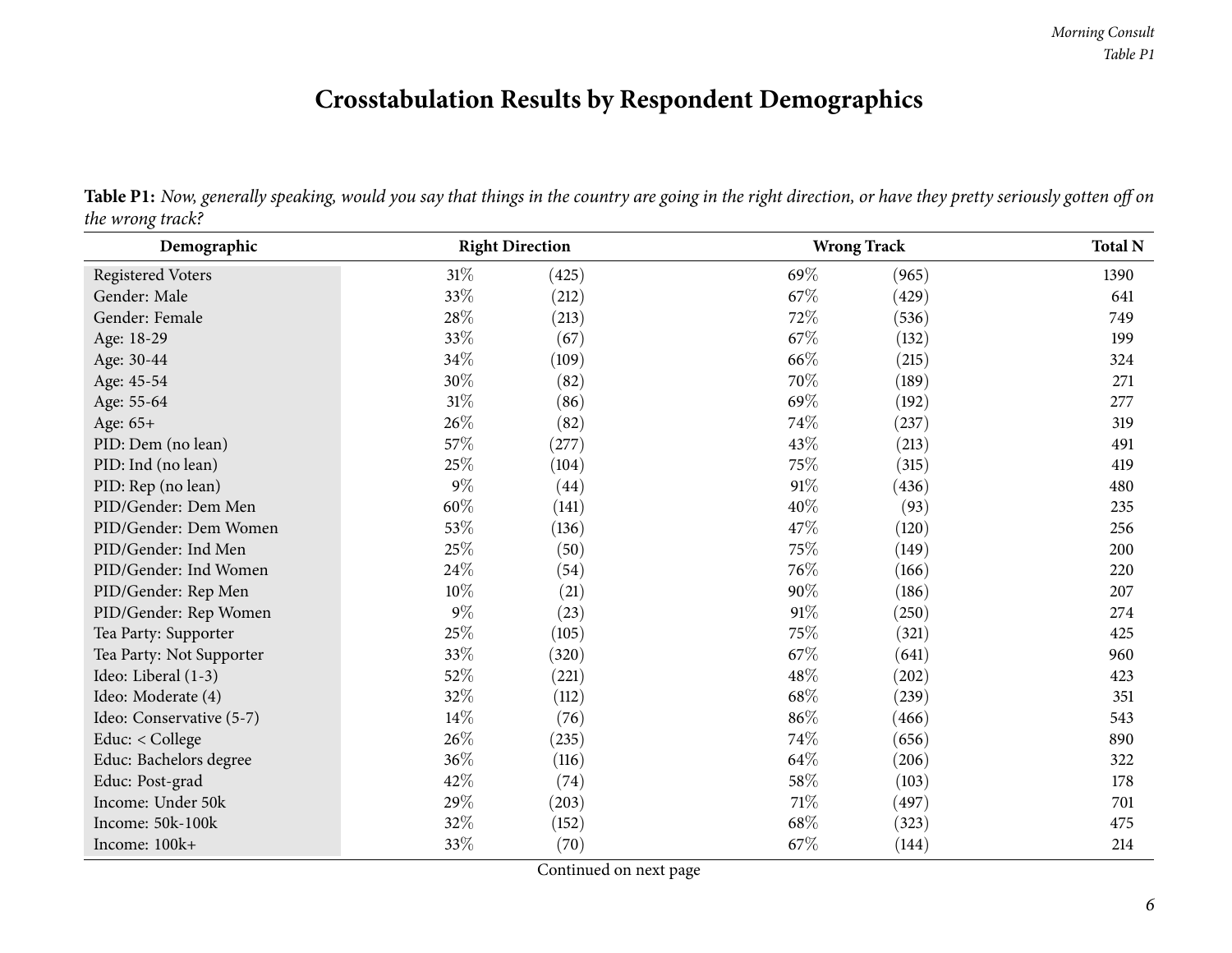|                  | Table P1: Now, generally speaking, would you say that things in the country are going in the right direction, or have they pretty seriously gotten off on |  |  |
|------------------|-----------------------------------------------------------------------------------------------------------------------------------------------------------|--|--|
| the wrong track? |                                                                                                                                                           |  |  |

| o<br>Demographic            | <b>Right Direction</b> |       |        | <b>Wrong Track</b> |      |  |  |  |
|-----------------------------|------------------------|-------|--------|--------------------|------|--|--|--|
| <b>Registered Voters</b>    | $31\%$                 | (425) | 69%    | (965)              | 1390 |  |  |  |
| Ethnicity: White            | 27%                    | (315) | 73%    | (846)              | 1161 |  |  |  |
| Ethnicity: Hispanic         | 35%                    | (38)  | 65%    | (72)               | 111  |  |  |  |
| Ethnicity: Afr. Am.         | 57%                    | (90)  | 43%    | (68)               | 159  |  |  |  |
| Ethnicity: Other            | 28\%                   | (20)  | 72%    | (51)               | 70   |  |  |  |
| Relig: Protestant           | 21%                    | (84)  | 79%    | (310)              | 394  |  |  |  |
| Relig: Roman Catholic       | 36%                    | (113) | 64%    | (202)              | 315  |  |  |  |
| Relig: Ath./Agn./None       | 35%                    | (114) | 65%    | (216)              | 330  |  |  |  |
| Relig: Something Else       | 38%                    | (78)  | 62%    | (126)              | 204  |  |  |  |
| Relig: Evangelical          | 25%                    | (95)  | 75%    | (292)              | 387  |  |  |  |
| Relig: Non-Evang. Catholics | 29%                    | (138) | $71\%$ | (331)              | 469  |  |  |  |
| Relig: All Christian        | 27%                    | (233) | $73\%$ | (623)              | 856  |  |  |  |
| Relig: All Non-Christian    | 36%                    | (192) | 64%    | (342)              | 534  |  |  |  |
| Community: Urban            | 43%                    | (138) | 57%    | (184)              | 322  |  |  |  |
| Community: Suburban         | 30%                    | (195) | 70%    | (460)              | 655  |  |  |  |
| Community: Rural            | 22%                    | (92)  | 78%    | (321)              | 413  |  |  |  |
| Employ: Private Sector      | 33%                    | (148) | 67%    | (304)              | 453  |  |  |  |
| Employ: Government          | 38%                    | (42)  | 62%    | (69)               | 111  |  |  |  |
| Employ: Self-Employed       | 40%                    | (39)  | 60%    | (58)               | 96   |  |  |  |
| Employ: Homemaker           | 23%                    | (30)  | 77%    | (100)              | 131  |  |  |  |
| Employ: Retired             | 27%                    | (104) | 73%    | (275)              | 379  |  |  |  |
| Employ: Unemployed          | 34%                    | (36)  | 66%    | (68)               | 104  |  |  |  |
| Employ: Other               | 20%                    | (14)  | $80\%$ | (55)               | 70   |  |  |  |
| Job Type: White-collar      | 33%                    | (179) | 67%    | (366)              | 544  |  |  |  |
| Job Type: Blue-collar       | 29%                    | (187) | 71%    | (453)              | 639  |  |  |  |
| Job Type: Don't Know        | 29%                    | (60)  | $71\%$ | (146)              | 206  |  |  |  |
| Military HH: Yes            | 28\%                   | (77)  | 72%    | (196)              | 272  |  |  |  |
| Military HH: No             | 31%                    | (349) | 69%    | (769)              | 1118 |  |  |  |
| RD/WT: Right Direction      | 100%                   | (425) |        | (0)                | 425  |  |  |  |
| RD/WT: Wrong Track          |                        | (0)   | 100%   | (965)              | 965  |  |  |  |
| Obama Job: Approve          | 57%                    | (383) | 43%    | (285)              | 668  |  |  |  |
| Obama Job: Disapprove       | $5\%$                  | (36)  | 95%    | (655)              | 691  |  |  |  |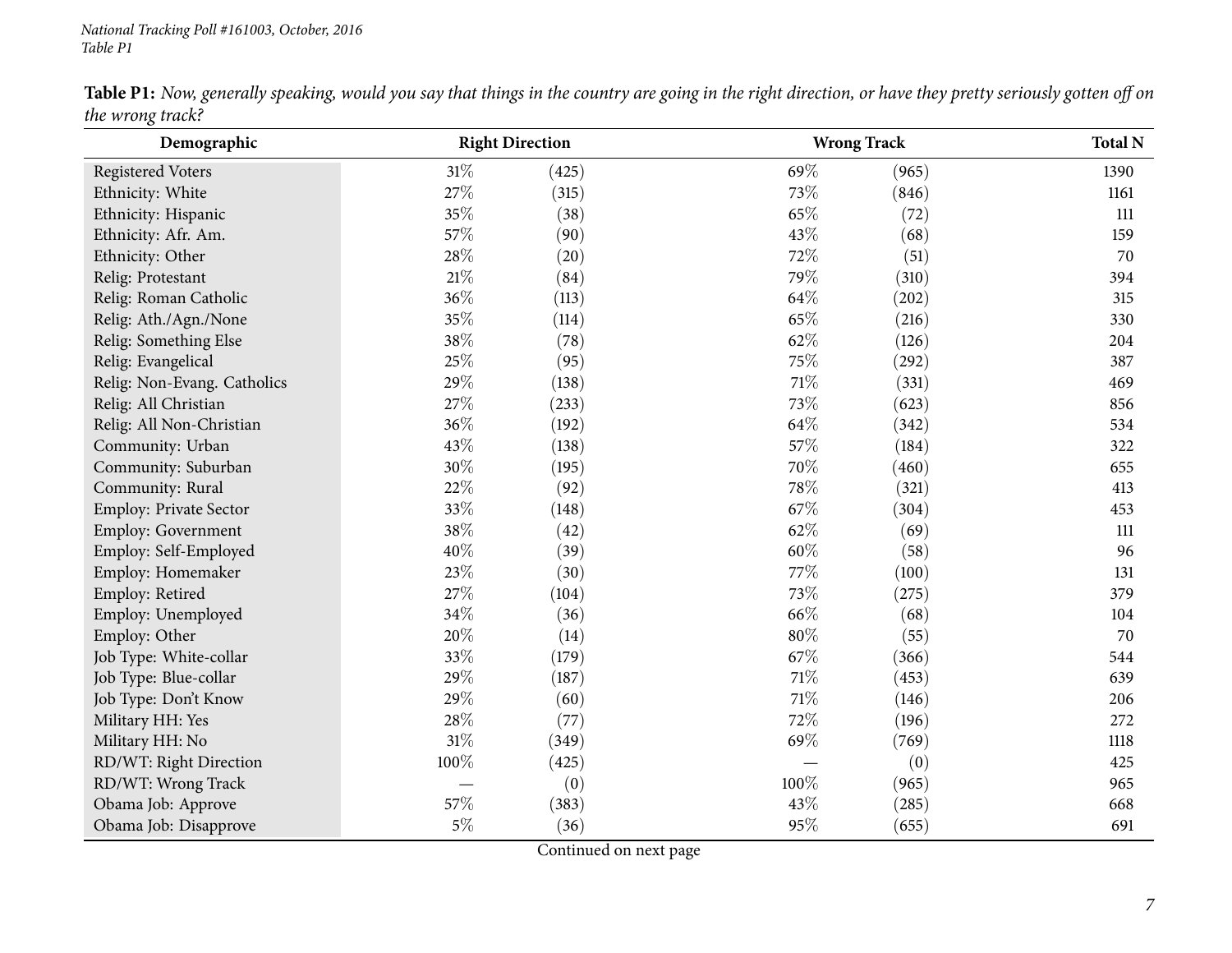|                  | <b>Table P1:</b> Now, generally speaking, would you say that things in the country are going in the right direction, or have they pretty seriously gotten off on |  |  |
|------------------|------------------------------------------------------------------------------------------------------------------------------------------------------------------|--|--|
| the wrong track? |                                                                                                                                                                  |  |  |

| Demographic                                                                         |        | <b>Right Direction</b> |      | <b>Wrong Track</b> |      |  |  |  |  |
|-------------------------------------------------------------------------------------|--------|------------------------|------|--------------------|------|--|--|--|--|
| <b>Registered Voters</b>                                                            | 31%    | (425)                  | 69\% | (965)              | 1390 |  |  |  |  |
| #1 Issue: Economy                                                                   | 30%    | (137)                  | 70%  | (323)              | 460  |  |  |  |  |
| #1 Issue: Security                                                                  | 22%    | (72)                   | 78%  | (251)              | 324  |  |  |  |  |
| #1 Issue: Health Care                                                               | 37%    | (63)                   | 63\% | (109)              | 172  |  |  |  |  |
| #1 Issue: Medicare / Social Security                                                | 27%    | (54)                   | 73%  | (144)              | 198  |  |  |  |  |
| #1 Issue: Women's Issues                                                            | 41\%   | (23)                   | 59%  | (34)               | 57   |  |  |  |  |
| #1 Issue: Education                                                                 | 45%    | (35)                   | 55%  | (42)               | 77   |  |  |  |  |
| #1 Issue: Energy                                                                    | 52%    | (26)                   | 48\% | (24)               | 50   |  |  |  |  |
| #1 Issue: Other                                                                     | 27%    | (14)                   | 73%  | (38)               | 52   |  |  |  |  |
| 2014 Vote: Democrat                                                                 | 53%    | (287)                  | 47\% | (253)              | 540  |  |  |  |  |
| 2014 Vote: Republican                                                               | $9\%$  | (46)                   | 91%  | (457)              | 503  |  |  |  |  |
| 2014 Vote: Didn't Vote                                                              | 28\%   | (84)                   | 72%  | (213)              | 297  |  |  |  |  |
| 2012 Vote: Barack Obama                                                             | 52%    | (319)                  | 48\% | (290)              | 609  |  |  |  |  |
| 2012 Vote: Mitt Romney                                                              | $6\%$  | (33)                   | 94%  | (508)              | 541  |  |  |  |  |
| 2012 Vote: Didn't Vote                                                              | 33%    | (63)                   | 67\% | (127)              | 190  |  |  |  |  |
| 4-Region: Northeast                                                                 | 36%    | (95)                   | 64\% | (168)              | 263  |  |  |  |  |
| 4-Region: Midwest                                                                   | 29%    | (95)                   | 71\% | (235)              | 330  |  |  |  |  |
| 4-Region: South                                                                     | 29%    | (147)                  | 71\% | (355)              | 503  |  |  |  |  |
| 4-Region: West                                                                      | 30%    | (89)                   | 70%  | (206)              | 295  |  |  |  |  |
| 2016 Vote: Clinton                                                                  | 56%    | (352)                  | 44\% | (273)              | 626  |  |  |  |  |
| 2016 Vote: Trump                                                                    | $7\%$  | (42)                   | 93\% | (528)              | 570  |  |  |  |  |
| 2016 Vote: Undecided                                                                | $16\%$ | (32)                   | 84\% | (163)              | 195  |  |  |  |  |
| Note: Row proportions may total to larger than one-hundred percent due to rounding. |        |                        |      |                    |      |  |  |  |  |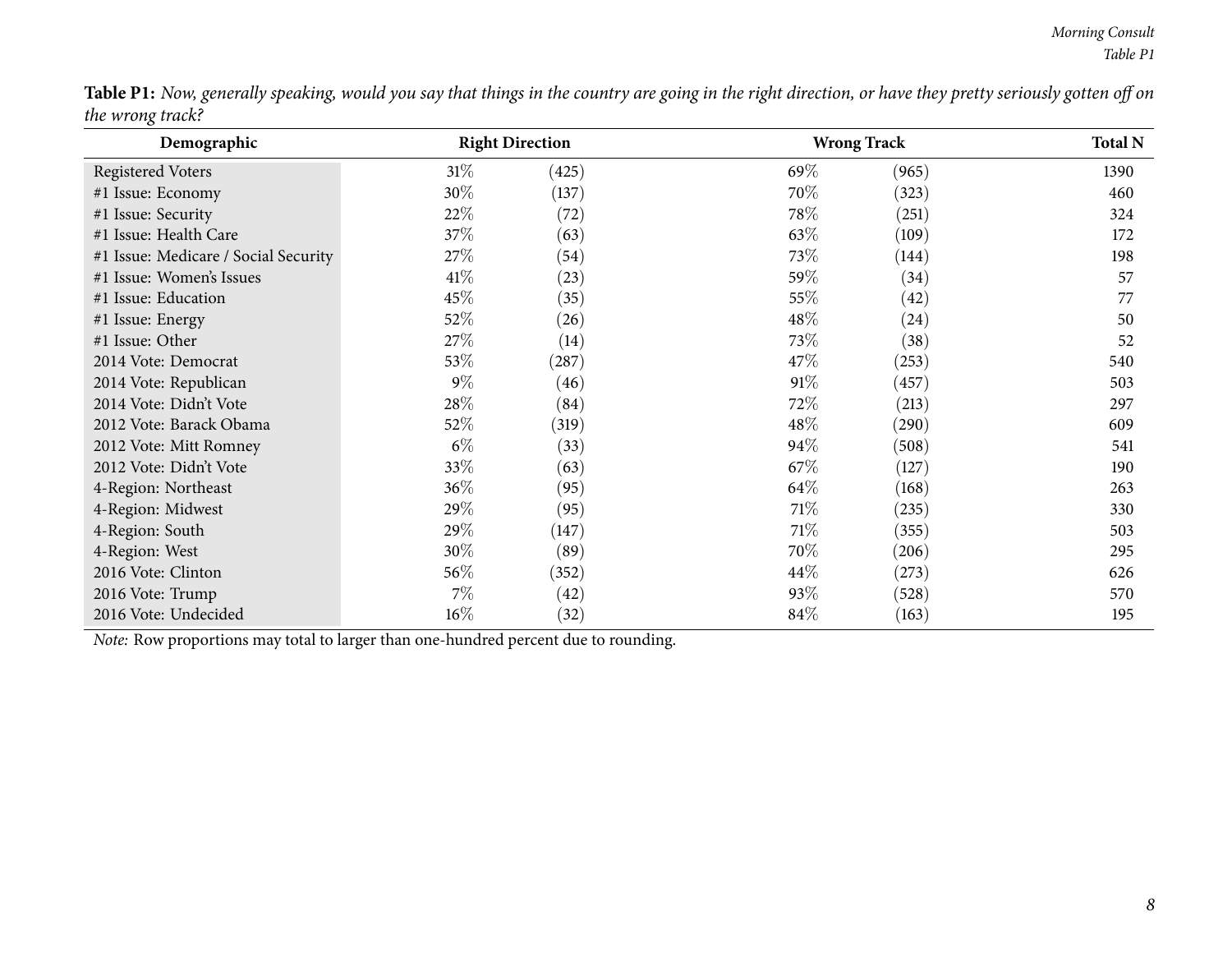<span id="page-8-0"></span>

|                          |         |       |     |            |       | Don't Know / No |                |
|--------------------------|---------|-------|-----|------------|-------|-----------------|----------------|
| Demographic              | Approve |       |     | Disapprove |       | Opinion         | <b>Total N</b> |
| <b>Registered Voters</b> | 48%     | (668) | 50% | (691)      | $2\%$ | (31)            | 1390           |
| Gender: Male             | 49%     | (314) | 50% | (318)      | $1\%$ | (9)             | 641            |
| Gender: Female           | 47%     | (354) | 50% | (373)      | $3\%$ | (22)            | 749            |
| Age: 18-29               | 68%     | (136) | 28% | (55)       | $4\%$ | (8)             | 199            |
| Age: 30-44               | 52%     | (168) | 45% | (146)      | $3\%$ | (10)            | 324            |
| Age: 45-54               | 48%     | (130) | 50% | (136)      | $2\%$ | (5)             | 271            |
| Age: 55-64               | 39%     | (107) | 60% | (167)      | $1\%$ | (3)             | 277            |
| Age: 65+                 | 40%     | (127) | 59% | (188)      | $1\%$ | (4)             | 319            |
| PID: Dem (no lean)       | 86%     | (422) | 13% | (63)       | $1\%$ | (6)             | 491            |
| PID: Ind (no lean)       | 46%     | (194) | 49% | (207)      | $4\%$ | (18)            | 419            |
| PID: Rep (no lean)       | $11\%$  | (52)  | 88% | (421)      | $1\%$ | (7)             | 480            |
| PID/Gender: Dem Men      | 85%     | (200) | 14% | (33)       |       | (1)             | 235            |
| PID/Gender: Dem Women    | 86%     | (221) | 12% | (29)       | $2\%$ | (5)             | 256            |
| PID/Gender: Ind Men      | 44%     | (88)  | 53% | (105)      | $3\%$ | (7)             | 200            |
| PID/Gender: Ind Women    | 49%     | (107) | 46% | (102)      | $5\%$ | (11)            | 220            |
| PID/Gender: Rep Men      | 13%     | (26)  | 87% | (180)      | $1\%$ | (1)             | 207            |
| PID/Gender: Rep Women    | 9%      | (26)  | 88% | (242)      | $2\%$ | (6)             | 274            |
| Tea Party: Supporter     | 27%     | (116) | 71% | (303)      | $1\%$ | (6)             | 425            |
| Tea Party: Not Supporter | 57%     | (551) | 40% | (384)      | $3\%$ | (25)            | 960            |
| Ideo: Liberal (1-3)      | 83%     | (352) | 16% | (68)       | $1\%$ | (3)             | 423            |
| Ideo: Moderate (4)       | 53%     | (188) | 43% | (151)      | $3\%$ | (12)            | 351            |
| Ideo: Conservative (5-7) | 19%     | (102) | 79% | (431)      | $2\%$ | (9)             | 543            |
| Educ: < College          | 43%     | (384) | 54% | (482)      | $3\%$ | (25)            | 890            |
| Educ: Bachelors degree   | 56%     | (180) | 43% | (140)      | $1\%$ | (2)             | 322            |
| Educ: Post-grad          | 59%     | (104) | 39% | (69)       | $2\%$ | (4)             | 178            |
| Income: Under 50k        | 48%     | (335) | 50% | (350)      | $2\%$ | (16)            | 701            |
| Income: 50k-100k         | 49%     | (232) | 49% | (233)      | $2\%$ | (10)            | 475            |
| Income: 100k+            | 47%     | (101) | 51% | (108)      | $2\%$ | (5)             | 214            |
| Ethnicity: White         | 41%     | (479) | 57% | (657)      | $2\%$ | (26)            | 1161           |
| Ethnicity: Hispanic      | 67%     | (74)  | 31% | (35)       | $2\%$ | (2)             | 111            |

Table P2NET: Do you approve or disapprove of the job Barack Obama is doing as President?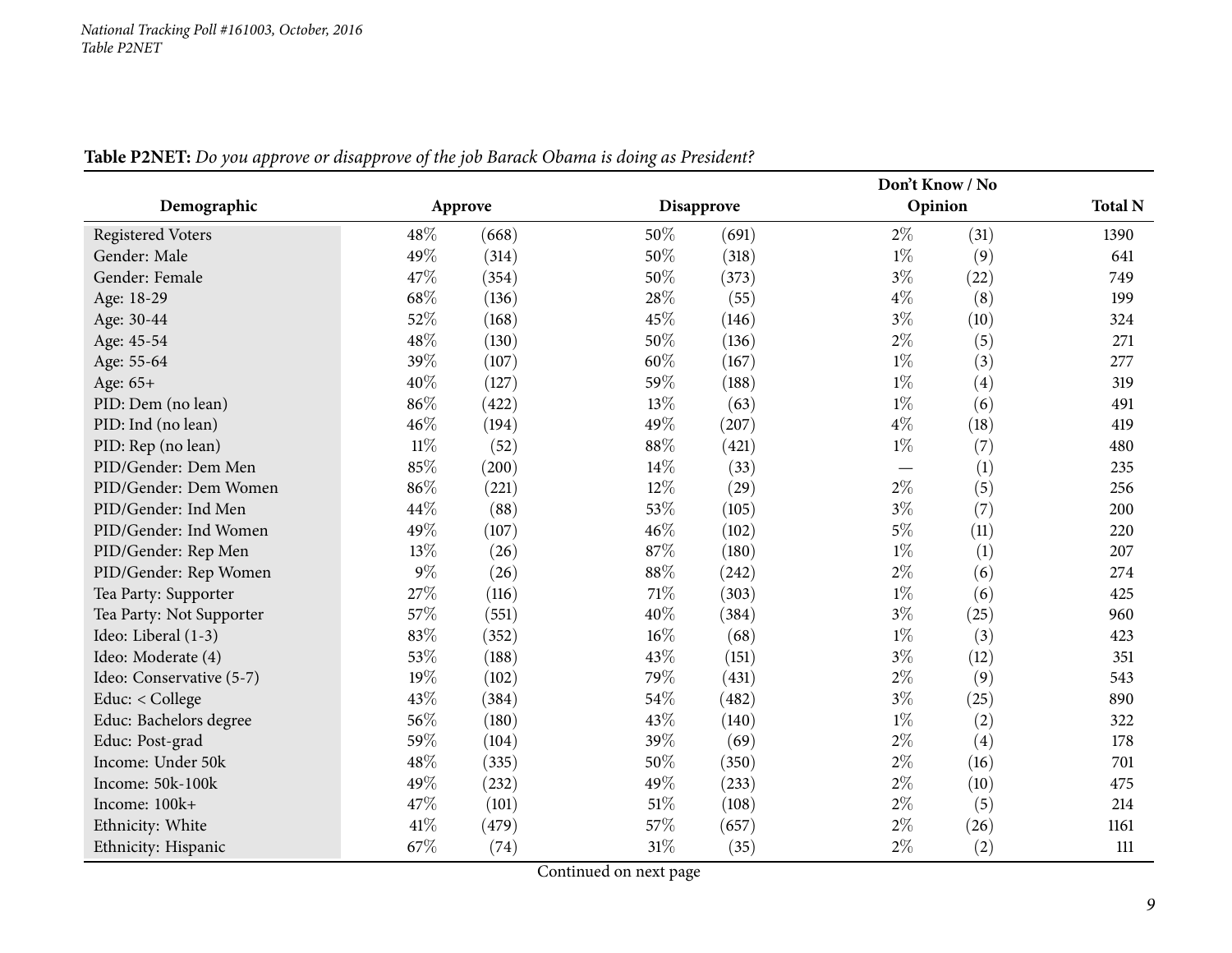| Table P2NET: Do you approve or disapprove of the job Barack Obama is doing as President? |
|------------------------------------------------------------------------------------------|
|------------------------------------------------------------------------------------------|

|                             |      |         |        |            |       | Don't Know / No |                |
|-----------------------------|------|---------|--------|------------|-------|-----------------|----------------|
| Demographic                 |      | Approve |        | Disapprove |       | Opinion         | <b>Total N</b> |
| <b>Registered Voters</b>    | 48%  | (668)   | 50%    | (691)      | $2\%$ | (31)            | 1390           |
| Ethnicity: Afr. Am.         | 91%  | (145)   | 7%     | (11)       | $2\%$ | (3)             | 159            |
| Ethnicity: Other            | 63%  | (44)    | $34\%$ | (24)       | $3\%$ | (2)             | 70             |
| Relig: Protestant           | 29%  | (115)   | 69%    | (274)      | $1\%$ | (6)             | 394            |
| Relig: Roman Catholic       | 48%  | (152)   | 49%    | (155)      | $2\%$ | (8)             | 315            |
| Relig: Ath./Agn./None       | 68\% | (224)   | 30%    | (98)       | $2\%$ | (8)             | 330            |
| Relig: Something Else       | 59%  | (120)   | 40%    | (81)       | $1\%$ | (3)             | 204            |
| Relig: Evangelical          | 33%  | (127)   | 65%    | (251)      | $2\%$ | (9)             | 387            |
| Relig: Non-Evang. Catholics | 42%  | (198)   | 56%    | (261)      | $2\%$ | (11)            | 469            |
| Relig: All Christian        | 38%  | (324)   | 60%    | (512)      | $2\%$ | (20)            | 856            |
| Relig: All Non-Christian    | 64\% | (344)   | 34%    | (180)      | $2\%$ | (11)            | 534            |
| Community: Urban            | 67%  | (217)   | 31%    | (98)       | $2\%$ | (7)             | 322            |
| Community: Suburban         | 48%  | (312)   | $51\%$ | (334)      | $1\%$ | (9)             | 655            |
| Community: Rural            | 34%  | (139)   | 63%    | (258)      | $4\%$ | (15)            | 413            |
| Employ: Private Sector      | 49%  | (220)   | 48%    | (219)      | $3\%$ | (13)            | 453            |
| <b>Employ: Government</b>   | 54%  | (60)    | 44%    | (49)       | $1\%$ | (2)             | 111            |
| Employ: Self-Employed       | 49%  | (47)    | 50%    | (49)       | $1\%$ | (1)             | 96             |
| Employ: Homemaker           | 45%  | (58)    | 52%    | (68)       | $4\%$ | (5)             | 131            |
| Employ: Retired             | 41\% | (154)   | 59%    | (223)      |       | (2)             | 379            |
| Employ: Unemployed          | 59%  | (61)    | 39%    | (41)       | $2\%$ | (2)             | 104            |
| Employ: Other               | 43%  | (30)    | 47%    | (33)       | 10%   | (7)             | 70             |
| Job Type: White-collar      | 50%  | (274)   | 48%    | (259)      | $2\%$ | (11)            | 544            |
| Job Type: Blue-collar       | 47%  | (298)   | 52%    | (330)      | $2\%$ | (11)            | 639            |
| Job Type: Don't Know        | 46%  | (96)    | 49%    | (102)      | $4\%$ | (9)             | 206            |
| Military HH: Yes            | 42%  | (114)   | 56%    | (152)      | $2\%$ | (6)             | 272            |
| Military HH: No             | 50%  | (554)   | 48%    | (539)      | $2\%$ | (25)            | 1118           |
| RD/WT: Right Direction      | 90%  | (383)   | $8\%$  | (36)       | $1\%$ | (6)             | 425            |
| RD/WT: Wrong Track          | 30%  | (285)   | $68\%$ | (655)      | $3\%$ | (25)            | 965            |
| Obama Job: Approve          | 100% | (668)   |        | (0)        |       | (0)             | 668            |
| Obama Job: Disapprove       |      | (0)     | 100%   | (691)      |       | (0)             | 691            |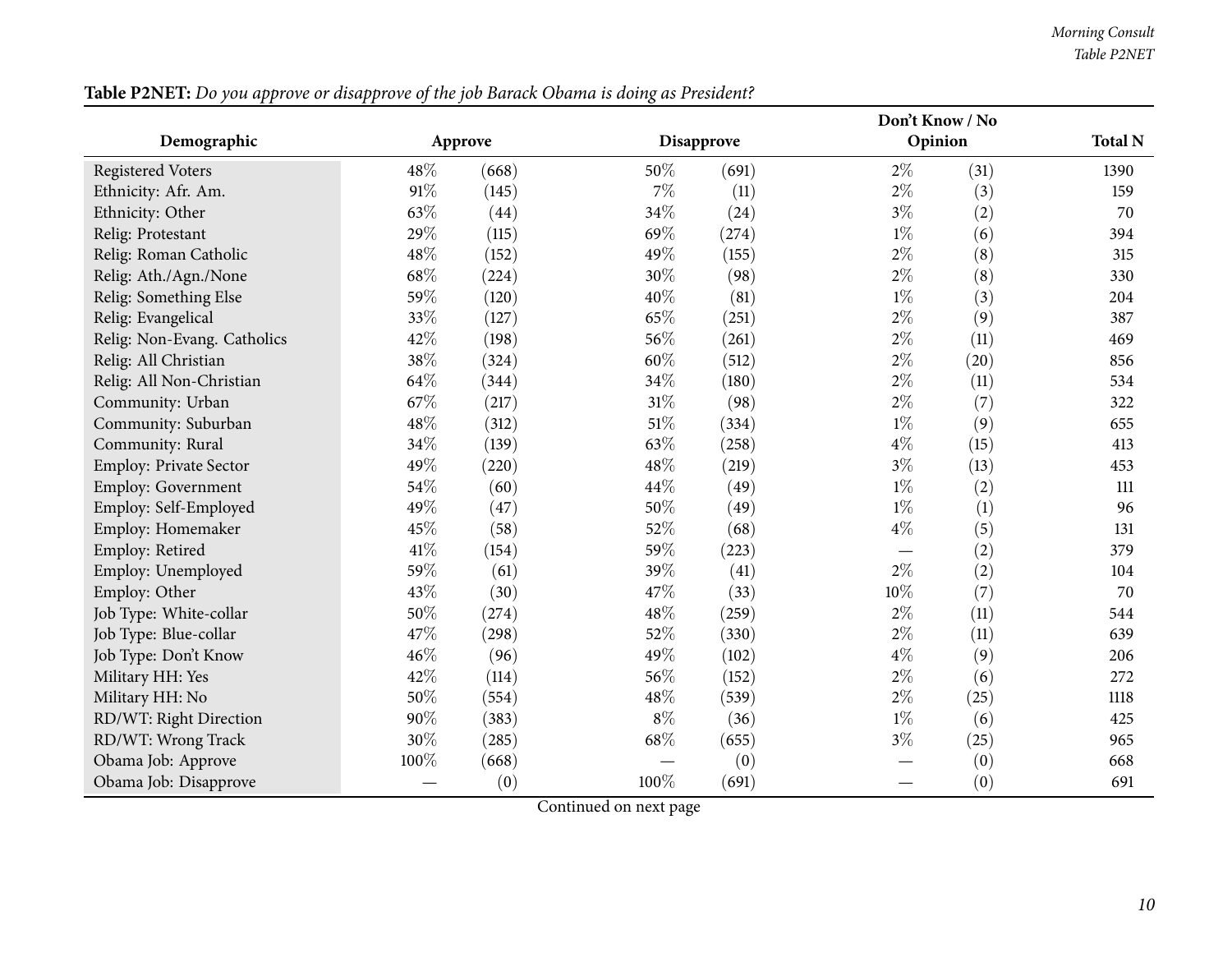## Table P2NET: Do you approve or disapprove of the job Barack Obama is doing as President?

|                                      |        |         |        |                    | Don't Know / No |      |                |
|--------------------------------------|--------|---------|--------|--------------------|-----------------|------|----------------|
| Demographic                          |        | Approve |        | <b>Disapprove</b>  | Opinion         |      | <b>Total N</b> |
| <b>Registered Voters</b>             | $48\%$ | (668)   | 50%    | (691)              | $2\%$           | (31) | 1390           |
| #1 Issue: Economy                    | $46\%$ | (211)   | 52%    | (240)              | $2\%$           | (9)  | 460            |
| #1 Issue: Security                   | 35%    | (113)   | 63\%   | (205)              | $2\%$           | (6)  | 324            |
| #1 Issue: Health Care                | 49\%   | (85)    | 47%    | (82)               | $3\%$           | (6)  | 172            |
| #1 Issue: Medicare / Social Security | $48\%$ | (96)    | 49\%   | (98)               | $2\%$           | (4)  | 198            |
| #1 Issue: Women's Issues             | 73\%   | (41)    | 25%    | (14)               | $3\%$           | (2)  | 57             |
| #1 Issue: Education                  | 77%    | (59)    | 20%    | (16)               | $3\%$           | (2)  | 77             |
| #1 Issue: Energy                     | $80\%$ | (40)    | 17%    | (9)                | $3\%$           | (2)  | 50             |
| #1 Issue: Other                      | 44%    | (23)    | 54\%   | $\left( 28\right)$ | $1\%$           | (1)  | 52             |
| 2014 Vote: Democrat                  | 82\%   | (442)   | $16\%$ | (85)               | $2\%$           | (13) | 540            |
| 2014 Vote: Republican                | $11\%$ | (56)    | $88\%$ | (443)              | $1\%$           | (4)  | 503            |
| 2014 Vote: Didn't Vote               | 52\%   | (156)   | 44%    | (131)              | $3\%$           | (10) | 297            |
| 2012 Vote: Barack Obama              | 83\%   | (507)   | 14%    | (86)               | $3\%$           | (16) | 609            |
| 2012 Vote: Mitt Romney               | $6\%$  | (33)    | 93%    | (501)              | $1\%$           | (7)  | 541            |
| 2012 Vote: Didn't Vote               | 61%    | (116)   | 36\%   | (69)               | $3\%$           | (5)  | 190            |
| 4-Region: Northeast                  | 55%    | (143)   | 43%    | (114)              | $2\%$           | (5)  | 263            |
| 4-Region: Midwest                    | 45\%   | (149)   | $51\%$ | (169)              | $4\%$           | (12) | 330            |
| 4-Region: South                      | $46\%$ | (230)   | 52%    | (263)              | $2\%$           | (10) | 503            |
| 4-Region: West                       | 50%    | (146)   | 49%    | (146)              | $1\%$           | (3)  | 295            |
| 2016 Vote: Clinton                   | 88%    | (553)   | $10\%$ | (64)               | $1\%$           | (9)  | 626            |
| 2016 Vote: Trump                     | 7%     | (41)    | 92%    | (522)              | $1\%$           | (7)  | 570            |
| 2016 Vote: Undecided                 | 38%    | (74)    | $54\%$ | (105)              | $8\%$           | (16) | 195            |

*Note:* Row proportions may total to larger than one-hundred percen<sup>t</sup> due to rounding.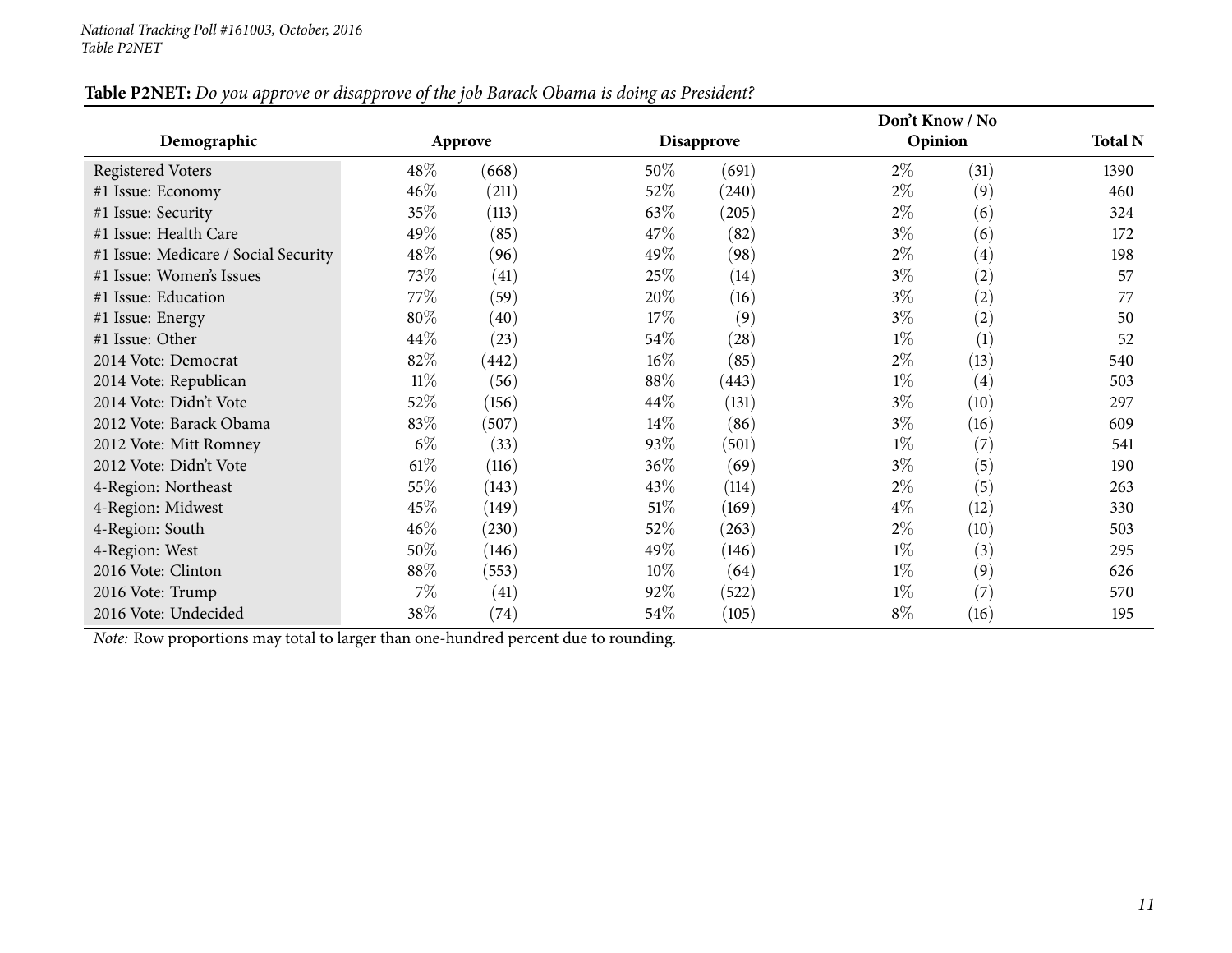<span id="page-11-0"></span>

|                          |       | <b>Strongly</b> |        | Somewhat |        | Somewhat   |       | <b>Strongly</b> |       | Don't Know/       | <b>Total N</b> |
|--------------------------|-------|-----------------|--------|----------|--------|------------|-------|-----------------|-------|-------------------|----------------|
| Demographic              |       | Approve         |        | Approve  |        | Disapprove |       | Disapprove      |       | <b>No Opinion</b> |                |
| <b>Registered Voters</b> | 22%   | (310)           | 26%    | (358)    | 14%    | (192)      | 36%   | (499)           | $2\%$ | (31)              | 1390           |
| Gender: Male             | 24\%  | (151)           | 25%    | (163)    | 13%    | (85)       | 36%   | (233)           | $1\%$ | (9)               | 641            |
| Gender: Female           | 21%   | (159)           | 26%    | (195)    | 14%    | (107)      | 35%   | (266)           | $3\%$ | (22)              | 749            |
| Age: 18-29               | 33%   | (65)            | 36%    | (71)     | $11\%$ | (22)       | 17%   | (33)            | $4\%$ | (8)               | 199            |
| Age: 30-44               | 27%   | (86)            | 25%    | (82)     | 18%    | (58)       | 27%   | (88)            | $3\%$ | (10)              | 324            |
| Age: 45-54               | 20%   | (54)            | 28%    | (76)     | $11\%$ | (29)       | 39%   | (106)           | $2\%$ | (5)               | 271            |
| Age: 55-64               | 16%   | (43)            | 23%    | (64)     | 16%    | (44)       | 44%   | (122)           | $1\%$ | (3)               | 277            |
| Age: 65+                 | 19%   | (61)            | 21%    | (66)     | 12%    | (39)       | 47%   | (149)           | $1\%$ | (4)               | 319            |
| PID: Dem (no lean)       | 48%   | (234)           | 38%    | (188)    | $7\%$  | (35)       | $6\%$ | (27)            | $1\%$ | (6)               | 491            |
| PID: Ind (no lean)       | 16%   | (66)            | 31\%   | (128)    | 14%    | (58)       | 35%   | (149)           | $4\%$ | (18)              | 419            |
| PID: Rep (no lean)       | $2\%$ | (10)            | 9%     | (42)     | 21%    | (99)       | 67%   | (323)           | $1\%$ | (7)               | 480            |
| PID/Gender: Dem Men      | 49%   | (114)           | 37%    | (86)     | 7%     | (16)       | 7%    | (17)            | —     | (1)               | 235            |
| PID/Gender: Dem Women    | 47%   | (120)           | 40%    | (102)    | $7\%$  | (19)       | 4%    | (10)            | $2\%$ | (5)               | 256            |
| PID/Gender: Ind Men      | 16%   | (33)            | 28%    | (55)     | 14%    | (28)       | 39%   | (78)            | $3\%$ | (7)               | 200            |
| PID/Gender: Ind Women    | 15%   | (34)            | 33%    | (73)     | 14%    | (31)       | 32%   | (71)            | $5\%$ | (11)              | 220            |
| PID/Gender: Rep Men      | $2\%$ | (4)             | $11\%$ | (22)     | 20%    | (41)       | 67%   | (138)           | $1\%$ | (1)               | 207            |
| PID/Gender: Rep Women    | $2\%$ | (6)             | $7\%$  | (20)     | 21%    | (57)       | 67\%  | (185)           | $2\%$ | (6)               | 274            |
| Tea Party: Supporter     | 13%   | (56)            | 14%    | (60)     | 15%    | (63)       | 57%   | (240)           | $1\%$ | (6)               | 425            |
| Tea Party: Not Supporter | 26%   | (252)           | 31%    | (299)    | 13%    | (128)      | 27%   | (256)           | $3\%$ | (25)              | 960            |
| Ideo: Liberal (1-3)      | 46%   | (192)           | 38%    | (160)    | $7\%$  | (31)       | 9%    | (37)            | $1\%$ | (3)               | 423            |
| Ideo: Moderate (4)       | 20%   | (71)            | 33%    | (116)    | 16%    | (57)       | 27%   | (94)            | $3\%$ | (12)              | 351            |
| Ideo: Conservative (5-7) | 7%    | (40)            | 12%    | (63)     | 17%    | (91)       | 63%   | (340)           | $2\%$ | (9)               | 543            |
| Educ: < College          | 19%   | (166)           | 24%    | (218)    | 14%    | (124)      | 40%   | (359)           | $3\%$ | (25)              | 890            |
| Educ: Bachelors degree   | 28%   | (92)            | 28%    | (89)     | 14%    | (46)       | 29%   | (93)            | $1\%$ | (2)               | 322            |
| Educ: Post-grad          | 30%   | (53)            | 29%    | (52)     | 12%    | (22)       | 26%   | (47)            | $2\%$ | (4)               | 178            |
| Income: Under 50k        | 25%   | (173)           | 23%    | (162)    | 14%    | (96)       | 36%   | (254)           | $2\%$ | (16)              | 701            |
| Income: 50k-100k         | 20%   | (94)            | 29%    | (138)    | 13%    | (60)       | 36%   | (173)           | $2\%$ | (10)              | 475            |
| Income: 100k+            | 20%   | (43)            | 27%    | (58)     | 17%    | (36)       | 34%   | (72)            | $2\%$ | (5)               | 214            |
| Ethnicity: White         | 15%   | (178)           | 26%    | (301)    | 15%    | (179)      | 41\%  | (477)           | $2\%$ | (26)              | 1161           |
| Ethnicity: Hispanic      | 29%   | (32)            | 38%    | (42)     | 14%    | (15)       | 18%   | (20)            | $2\%$ | (2)               | 111            |

Table P2: Do you approve or disapprove of the job Barack Obama is doing as President?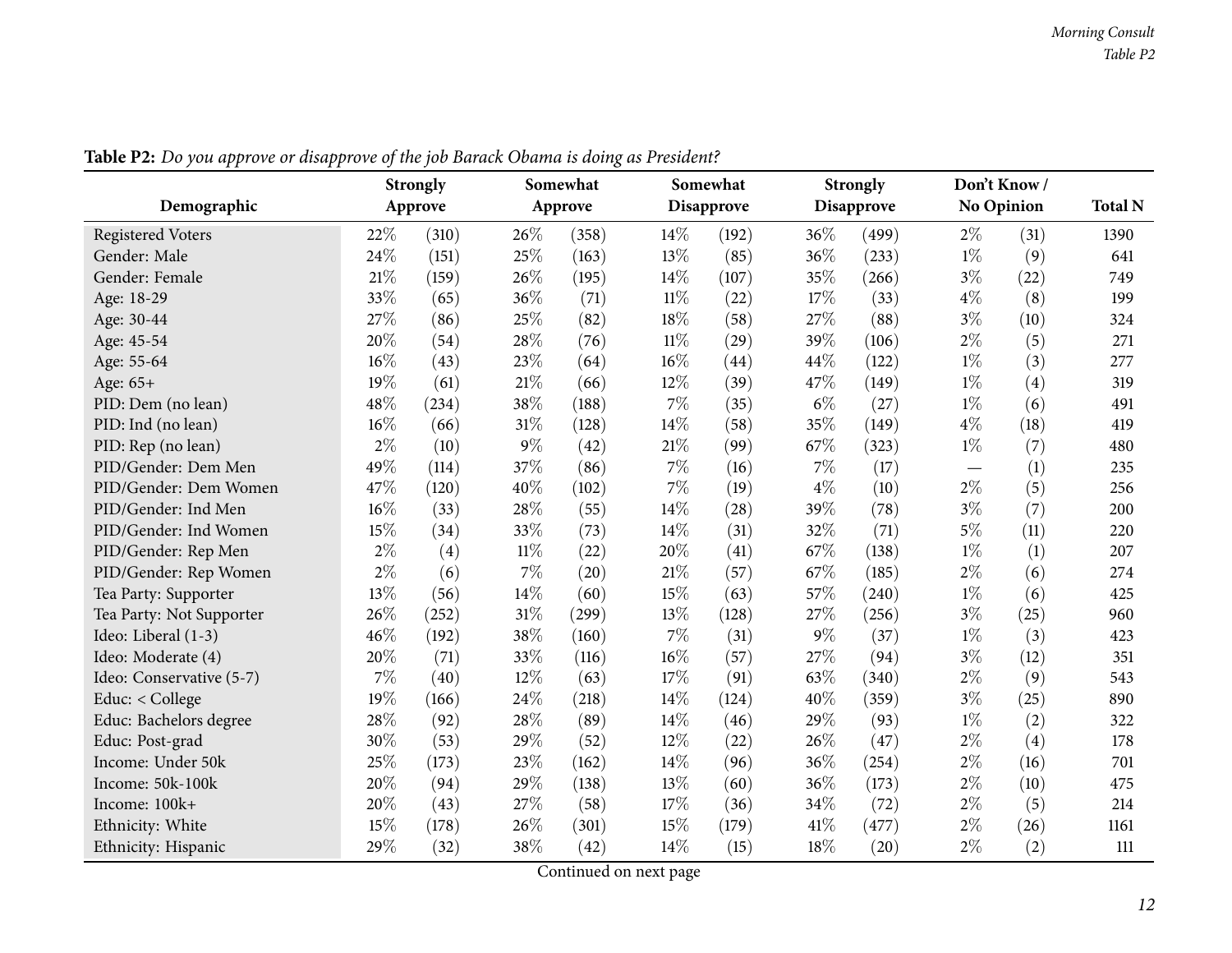| Table P2: Do you approve or disapprove of the job Barack Obama is doing as President? |
|---------------------------------------------------------------------------------------|
|---------------------------------------------------------------------------------------|

|                             |     | <b>Strongly</b> |     | Somewhat |       | Somewhat          |       | <b>Strongly</b>   |       | Don't Know / |                |
|-----------------------------|-----|-----------------|-----|----------|-------|-------------------|-------|-------------------|-------|--------------|----------------|
| Demographic                 |     | Approve         |     | Approve  |       | <b>Disapprove</b> |       | <b>Disapprove</b> |       | No Opinion   | <b>Total N</b> |
| <b>Registered Voters</b>    | 22% | (310)           | 26% | (358)    | 14\%  | (192)             | 36%   | (499)             | $2\%$ | (31)         | 1390           |
| Ethnicity: Afr. Am.         | 69% | (110)           | 22% | (35)     | $3\%$ | (4)               | $4\%$ | (7)               | $2\%$ | (3)          | 159            |
| Ethnicity: Other            | 31% | (22)            | 32% | (22)     | 13%   | (9)               | 21%   | (15)              | $3\%$ | (2)          | 70             |
| Relig: Protestant           | 16% | (63)            | 13% | (52)     | 19%   | (76)              | 50%   | (198)             | $1\%$ | (6)          | 394            |
| Relig: Roman Catholic       | 18% | (57)            | 30% | (95)     | 15%   | (48)              | 34%   | (108)             | $2\%$ | (8)          | 315            |
| Relig: Ath./Agn./None       | 30% | (98)            | 38% | (125)    | 10%   | (34)              | 20%   | (64)              | $2\%$ | (8)          | 330            |
| Relig: Something Else       | 29% | (59)            | 30% | (61)     | 14%   | (28)              | 26%   | (53)              | $1\%$ | (3)          | 204            |
| Relig: Evangelical          | 20% | (77)            | 13% | (49)     | 14%   | (53)              | 51%   | (198)             | $2\%$ | (9)          | 387            |
| Relig: Non-Evang. Catholics | 16% | (75)            | 26% | (123)    | 16%   | (77)              | 39%   | (183)             | $2\%$ | (11)         | 469            |
| Relig: All Christian        | 18% | (152)           | 20% | (172)    | 15%   | (130)             | 45%   | (382)             | $2\%$ | (20)         | 856            |
| Relig: All Non-Christian    | 30% | (158)           | 35% | (186)    | 12%   | (62)              | 22%   | (117)             | $2\%$ | (11)         | 534            |
| Community: Urban            | 36% | (115)           | 32% | (102)    | 10%   | (32)              | 21%   | (66)              | $2\%$ | (7)          | 322            |
| Community: Suburban         | 21% | (140)           | 26% | (172)    | 16%   | (104)             | 35%   | (231)             | $1\%$ | (9)          | 655            |
| Community: Rural            | 13% | (55)            | 20% | (84)     | 14%   | (57)              | 49%   | (202)             | $4\%$ | (15)         | 413            |
| Employ: Private Sector      | 21% | (95)            | 28% | (126)    | 16%   | (74)              | 32%   | (146)             | $3\%$ | (13)         | 453            |
| Employ: Government          | 26% | (29)            | 28% | (31)     | 15%   | (17)              | 29%   | (32)              | $1\%$ | (2)          | 111            |
| Employ: Self-Employed       | 32% | (31)            | 17% | (16)     | 18%   | (17)              | 33%   | (31)              | $1\%$ | (1)          | 96             |
| Employ: Homemaker           | 17% | (22)            | 27% | (36)     | 13%   | (17)              | 39%   | (51)              | $4\%$ | (5)          | 131            |
| Employ: Retired             | 19% | (71)            | 22% | (83)     | 14%   | (52)              | 45%   | (171)             |       | (2)          | 379            |
| Employ: Unemployed          | 29% | (31)            | 29% | (31)     | $9\%$ | (9)               | 30%   | (31)              | $2\%$ | (2)          | 104            |
| Employ: Other               | 21% | (15)            | 22% | (15)     | $4\%$ | (3)               | 43%   | (30)              | 10%   | (7)          | 70             |
| Job Type: White-collar      | 25% | (134)           | 26% | (141)    | 16%   | (87)              | 32%   | (173)             | 2%    | (11)         | 544            |
| Job Type: Blue-collar       | 20% | (128)           | 27% | (170)    | 12%   | (76)              | 40%   | (254)             | $2\%$ | (11)         | 639            |
| Job Type: Don't Know        | 23% | (48)            | 23% | (48)     | 14%   | (30)              | 35%   | (72)              | $4\%$ | (9)          | 206            |
| Military HH: Yes            | 16% | (43)            | 26% | (71)     | 14%   | (39)              | 41\%  | (113)             | $2\%$ | (6)          | 272            |
| Military HH: No             | 24% | (267)           | 26% | (287)    | 14%   | (153)             | 35%   | (386)             | $2\%$ | (25)         | 1118           |
| RD/WT: Right Direction      | 52% | (222)           | 38% | (161)    | $6\%$ | (24)              | $3\%$ | (12)              | $1\%$ | (6)          | 425            |
| RD/WT: Wrong Track          | 9%  | (88)            | 20% | (197)    | 17%   | (169)             | 50%   | (487)             | $3\%$ | (25)         | 965            |
| Obama Job: Approve          | 46% | (310)           | 54% | (358)    |       | (0)               |       | (0)               |       | (0)          | 668            |
| Obama Job: Disapprove       |     | (0)             |     | (0)      | 28%   | (192)             | 72%   | (499)             |       | (0)          | 691            |

Continued on next page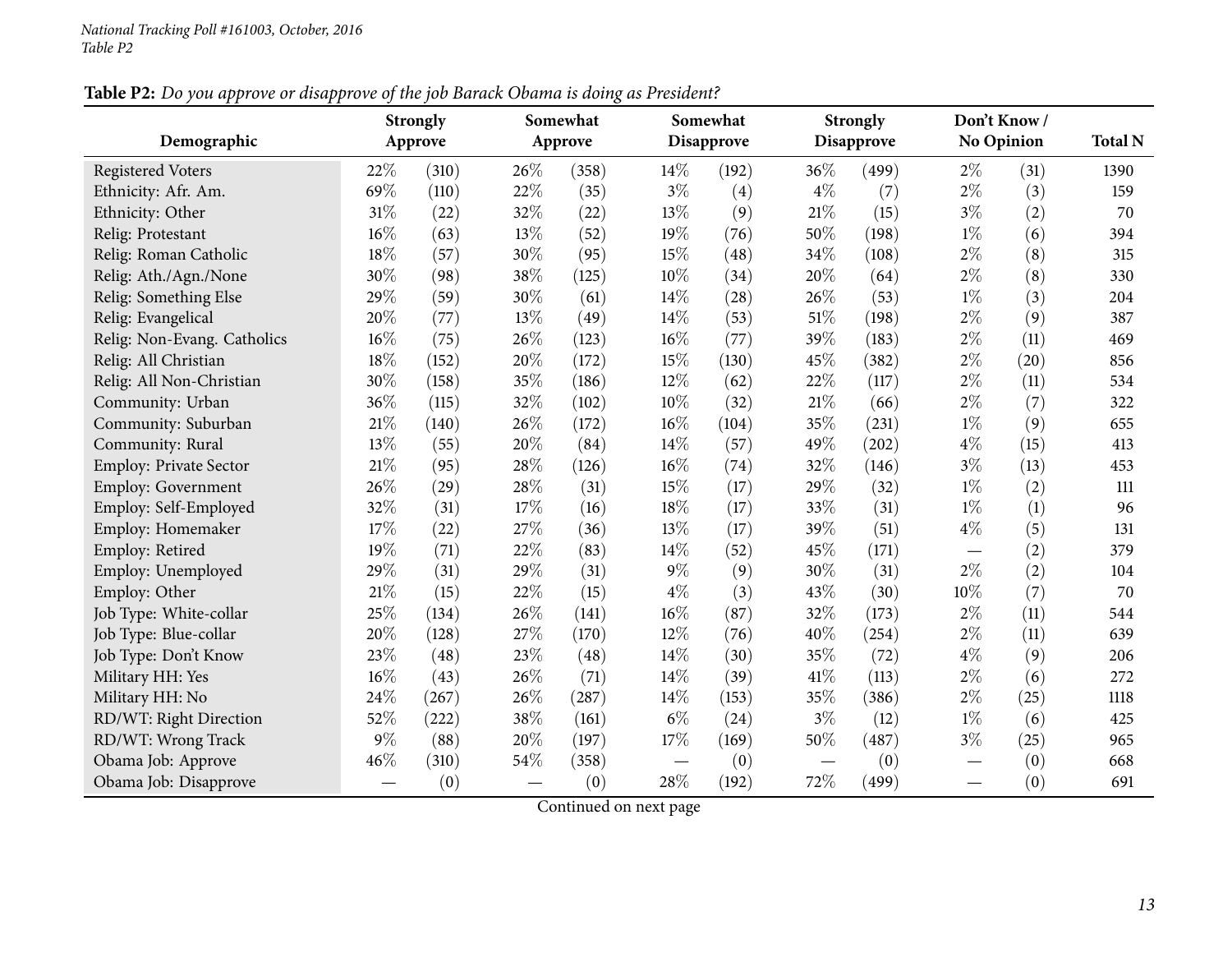| . .                                  |       | <b>Strongly</b> |        | Somewhat |        | Somewhat   |        | <b>Strongly</b>    |       | Don't Know/       |                |
|--------------------------------------|-------|-----------------|--------|----------|--------|------------|--------|--------------------|-------|-------------------|----------------|
| Demographic                          |       | Approve         |        | Approve  |        | Disapprove |        | <b>Disapprove</b>  |       | No Opinion        | <b>Total N</b> |
| Registered Voters                    | 22\%  | (310)           | $26\%$ | (358)    | $14\%$ | (192)      | $36\%$ | (499)              | $2\%$ | (31)              | 1390           |
| #1 Issue: Economy                    | 22\%  | (99)            | 24\%   | (112)    | 15%    | (70)       | 37%    | (171)              | $2\%$ | (9)               | 460            |
| #1 Issue: Security                   | 13\%  | (42)            | 22%    | (70)     | $16\%$ | (53)       | 47\%   | (152)              | $2\%$ | (6)               | 324            |
| #1 Issue: Health Care                | 20%   | (35)            | 29%    | (50)     | $11\%$ | (19)       | 36%    | (63)               | $3\%$ | (6)               | 172            |
| #1 Issue: Medicare / Social Security | 21%   | (42)            | 27\%   | (54)     | 17\%   | (33)       | 33\%   | (64)               | $2\%$ | (4)               | 198            |
| #1 Issue: Women's Issues             | 45\%  | (26)            | 27\%   | (16)     | $5\%$  | (3)        | 19%    | (11)               | $3\%$ | (2)               | 57             |
| #1 Issue: Education                  | 41\%  | (32)            | 36%    | (28)     | $8\%$  | (6)        | 13\%   | (10)               | $3\%$ | (2)               | 77             |
| #1 Issue: Energy                     | 43%   | (22)            | 37%    | (19)     | $11\%$ | (6)        | $5\%$  | (3)                | $3\%$ | (2)               | 50             |
| #1 Issue: Other                      | 24\%  | (13)            | 20%    | (10)     | $6\%$  | (3)        | 49\%   | (25)               | $1\%$ | (1)               | 52             |
| 2014 Vote: Democrat                  | 41\%  | (219)           | 41\%   | (223)    | $9\%$  | (51)       | $6\%$  | (34)               | $2\%$ | (13)              | 540            |
| 2014 Vote: Republican                | $3\%$ | (14)            | $8\%$  | (42)     | $19\%$ | (95)       | 69%    | (348)              | $1\%$ | $\left( 4\right)$ | 503            |
| 2014 Vote: Didn't Vote               | 24\%  | (70)            | 29%    | (85)     | $14\%$ | (41)       | 30\%   | (90)               | $3\%$ | (10)              | 297            |
| 2012 Vote: Barack Obama              | 41\%  | (248)           | 42%    | (258)    | $9\%$  | (55)       | $5\%$  | (31)               | $3\%$ | (16)              | 609            |
| 2012 Vote: Mitt Romney               | $1\%$ | (4)             | $5\%$  | (29)     | $19\%$ | (100)      | 74%    | (401)              | $1\%$ | (7)               | 541            |
| 2012 Vote: Didn't Vote               | 30%   | (56)            | 32\%   | (60)     | 13\%   | (25)       | 23\%   | $\left( 44\right)$ | $3\%$ | (5)               | 190            |
| 4-Region: Northeast                  | 24\%  | (62)            | 31%    | (81)     | 18%    | (47)       | 26%    | (67)               | $2\%$ | (5)               | 263            |
| 4-Region: Midwest                    | 18%   | (58)            | 28%    | (91)     | $14\%$ | (45)       | 37%    | (123)              | $4\%$ | (12)              | 330            |
| 4-Region: South                      | 24\%  | (119)           | 22%    | (111)    | $11\%$ | (56)       | 41\%   | (207)              | $2\%$ | (10)              | 503            |
| 4-Region: West                       | 24\%  | (72)            | 25\%   | (75)     | 15%    | (45)       | 34\%   | (101)              | $1\%$ | (3)               | 295            |
| 2016 Vote: Clinton                   | 46\%  | (289)           | 42%    | (263)    | $7\%$  | (44)       | $3\%$  | (20)               | $1\%$ | (9)               | 626            |
| 2016 Vote: Trump                     | $2\%$ | (9)             | $6\%$  | (32)     | 15\%   | (84)       | 77%    | (438)              | $1\%$ | (7)               | 570            |
| 2016 Vote: Undecided                 | $6\%$ | (11)            | 32\%   | (63)     | 33%    | (64)       | 21%    | (41)               | $8\%$ | (16)              | 195            |

Table P2: Do you approve or disapprove of the job Barack Obama is doing as President?

*Note:* Row proportions may total to larger than one-hundred percen<sup>t</sup> due to rounding.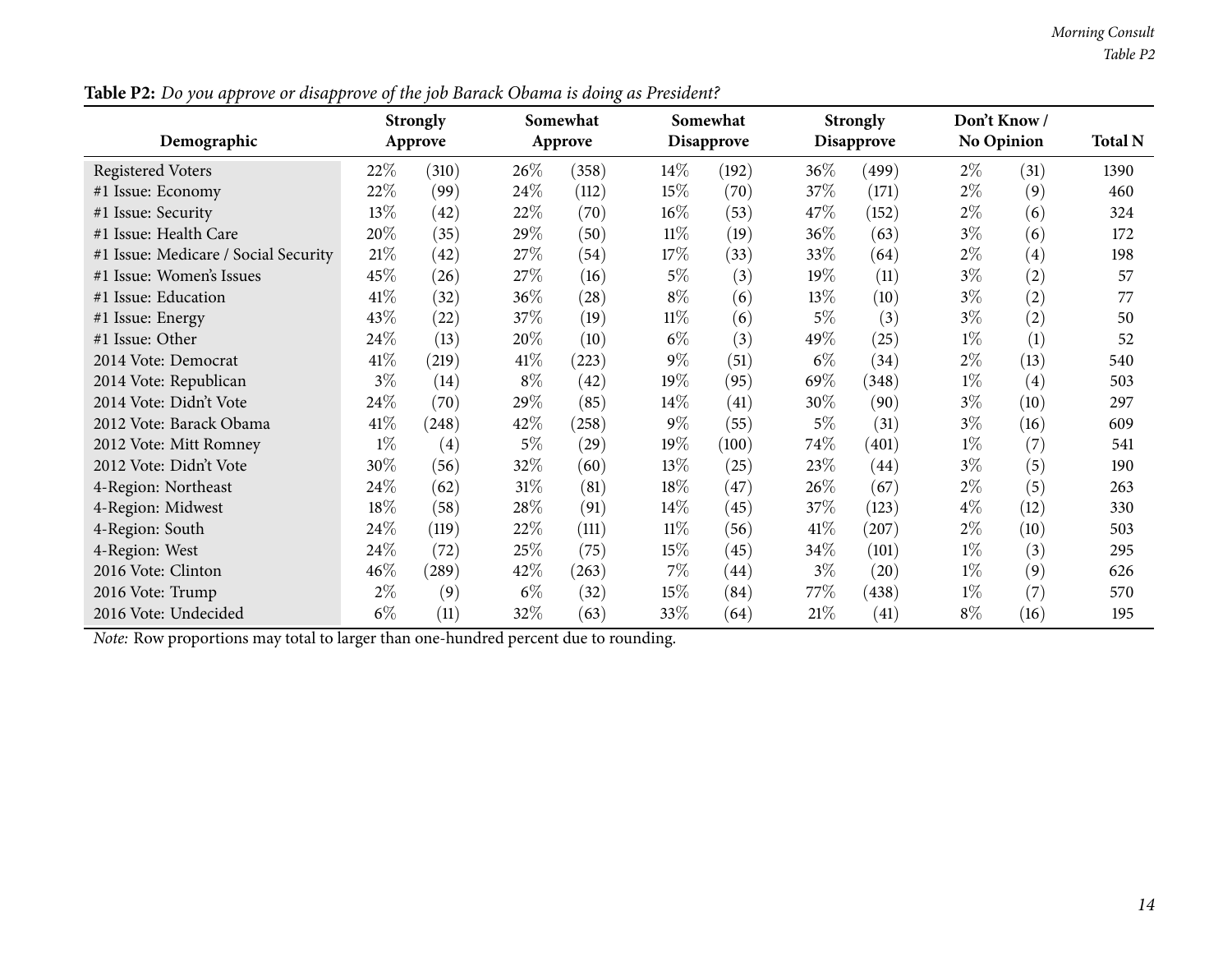<span id="page-14-0"></span>

|                          | Economic       | Security       | Health             | Senior's      | Women's        | Education     | Energy                   |               |                |
|--------------------------|----------------|----------------|--------------------|---------------|----------------|---------------|--------------------------|---------------|----------------|
| Demographic              | <b>Issues</b>  | <b>Issues</b>  | <b>Care Issues</b> | <b>Issues</b> | <b>Issues</b>  | <b>Issues</b> | <b>Issues</b>            | Other         | <b>Total N</b> |
| <b>Registered Voters</b> | $33\% (460)$   | $23\% (324)$   | $12\%$ (172)       | $14\%$ (198)  | $4\%$ (57)     | $6\%$<br>(77) | $4\%$ (50)               | $4\%$ (52)    | 1390           |
| Gender: Male             | $36\% (230)$   | $23\% (148)$   | $11\%$ (73)        | 15\% (95)     | $2\%$<br>(16)  | 5%<br>(31)    | $4\%$<br>(24)            | $4\%$ (26)    | 641            |
| Gender: Female           | $31\% (230)$   | $23\% (176)$   | $13\%$ (99)        | $14\%$ (103)  | $6\%$<br>(41)  | $6\%$<br>(47) | $4\%$<br>(27)            | $4\%$<br>(27) | 749            |
| Age: 18-29               | 37\% (74)      | $19\%$ (38)    | $13\%$ (26)        | $2\%$<br>(4)  | $10\%$<br>(19) | 10%<br>(20)   | $7\%$<br>(14)            | $2\%$<br>(4)  | 199            |
| Age: 30-44               | $40\% (130)$   | 22%<br>(70)    | $14\%$<br>(46)     | $3\%$<br>(8)  | $7\%$<br>(23)  | $9\%$<br>(29) | $3\%$<br>(9)             | $3\%$<br>(9)  | 324            |
| Age: 45-54               | $36\%$ (98)    | 27\%<br>(72)   | $11\%$<br>(29)     | $9\%$ (24)    | $2\%$<br>(7)   | $7\%$<br>(19) | $4\%$<br>(12)            | $4\%$<br>(12) | 271            |
| Age: 55-64               | 29\% (79)      | $26\%$<br>(73) | $19\%$<br>(51)     | $16\%$ (45)   | $1\%$<br>(4)   | $1\%$<br>(3)  | $3\%$<br>(8)             | $5\%$<br>(14) | 277            |
| Age: 65+                 | 25\% (78)      | 22\%<br>(71)   | $6\%$<br>(21)      | 37\% (117)    | $1\%$<br>(5)   | $2\%$<br>(7)  | $2\%$<br>(8)             | $4\%$<br>(13) | 319            |
| PID: Dem (no lean)       | $31\%$ (151)   | 17%<br>(81)    | $12\%$<br>(57)     | $18\%$ (90)   | $6\%$<br>(31)  | $8\%$<br>(38) | $5\%$<br>(25)            | $3\%$<br>(17) | 491            |
| PID: Ind (no lean)       | 37\% (155)     | $20\%$ (82)    | $12\%$<br>(52)     | $12\%$ (50)   | $3\%$<br>(14)  | $6\%$<br>(25) | $4\%$<br>(18)            | $5\%$<br>(23) | 419            |
| PID: Rep (no lean)       | $32\%$ (154)   | $33\% (160)$   | $13\%$<br>(63)     | $12\%$ (58)   | $3\%$<br>(13)  | $3\%$<br>(13) | $2\%$<br>(7)             | $3\%$<br>(12) | 480            |
| PID/Gender: Dem Men      | 34\% (79)      | $17\%$<br>(41) | $13\%$<br>(30)     | $21\%$ (48)   | $3\%$<br>(8)   | 5%<br>(12)    | $5\%$<br>(12)            | $2\%$<br>(5)  | 235            |
| PID/Gender: Dem Women    | 28\% (72)      | $16\%$<br>(41) | $11\%$<br>(27)     | $16\%$ (42)   | $9\%$<br>(23)  | 10%<br>(27)   | $5\%$<br>(13)            | $4\%$<br>(11) | 256            |
| PID/Gender: Ind Men      | $40\%$<br>(80) | $17\%$<br>(34) | $13\%$<br>(26)     | $11\%$ (22)   | $2\%$<br>(3)   | $5\%$<br>(10) | $5\%$<br>(10)            | $8\%$<br>(15) | 200            |
| PID/Gender: Ind Women    | $34\%$<br>(75) | 22\%<br>(49)   | $12\%$<br>(26)     | $13\%$ (28)   | 5%<br>(11)     | 7%<br>(15)    | $4\%$<br>(9)             | $3\%$<br>(7)  | 220            |
| PID/Gender: Rep Men      | $34\%$<br>(70) | $35\%$<br>(73) | $9\%$<br>(18)      | $12\%$ (24)   | $2\%$<br>(5)   | $4\%$<br>(9)  | $1\%$<br>(2)             | $2\%$<br>(5)  | 207            |
| PID/Gender: Rep Women    | $30\%$ (83)    | 32\% (87)      | 17%<br>(45)        | $12\%$ (33)   | $3\%$<br>(8)   | $2\%$<br>(5)  | $2\%$<br>(5)             | $3\%$<br>(8)  | 274            |
| Tea Party: Supporter     | $31\% (132)$   | $30\% (129)$   | $12\%$ (52)        | $12\%$ (49)   | $4\%$<br>(17)  | $4\%$<br>(16) | $3\%$<br>(11)            | $4\%$<br>(19) | 425            |
| Tea Party: Not Supporter | 34% (327)      | $20\%$ (192)   | $12\%$ (119)       | $16\% (149)$  | $4\%$<br>(39)  | $6\%$<br>(61) | $4\%$<br>(39)            | $3\%$<br>(33) | 960            |
| Ideo: Liberal (1-3)      | 33% (139)      | $12\%$ (49)    | $13\%$<br>(54)     | $15\%$ (62)   | $8\%$<br>(32)  | 10%<br>(44)   | 7%<br>$\left( 29\right)$ | $3\%$<br>(13) | 423            |
| Ideo: Moderate (4)       | 32% (113)      | $23\%$ (79)    | $14\%$ (50)        | $17\%$ (58)   | $4\%$<br>(13)  | $3\%$<br>(11) | $3\%$<br>(11)            | $5\%$<br>(17) | 351            |
| Ideo: Conservative (5-7) | 33\% (181)     | 32\% (173)     | $12\%$ (64)        | $12\%$ (67)   | $2\%$<br>(12)  | $3\%$<br>(18) | $2\%$<br>(11)            | $3\%$<br>(18) | 543            |
| Educ: < College          | $33\% (296)$   | $25\% (220)$   | $11\%$ (101)       | $17\%$ (149)  | $4\%$<br>(32)  | 5%<br>(42)    | $2\%$<br>(22)            | $3\%$<br>(29) | 890            |
| Educ: Bachelors degree   | 33\% (105)     | 22%<br>(71)    | $16\%$ (52)        | $9\%$ (29)    | $5\%$<br>(17)  | $7\%$<br>(21) | $5\%$<br>(16)            | $3\%$<br>(11) | 322            |
| Educ: Post-grad          | 33% (59)       | $18\%$ (32)    | $11\%$<br>(19)     | $11\%$ (20)   | 5%<br>(8)      | $8\%$<br>(15) | $7\%$<br>(12)            | $7\%$<br>(12) | 178            |
| Income: Under 50k        | $28\%$ (199)   | $23\% (164)$   | $11\%$ (80)        | $19\%$ (133)  | $5\%$<br>(34)  | 5%<br>(38)    | $3\%$<br>(22)            | $4\%$<br>(30) | 701            |
| Income: 50k-100k         | 35% (167)      | $22\%$ (103)   | $14\%$<br>(65)     | $11\%$ (55)   | $4\%$<br>(18)  | $6\%$<br>(29) | $4\%$<br>(18)            | $4\%$<br>(21) | 475            |
| Income: 100k+            | $44\%$ (94)    | 27\% (57)      | $13\%$ (27)        | $5\%$ (10)    | $2\%$<br>(4)   | $5\%$<br>(10) | $5\%$<br>(10)            | (1)           | 214            |
| Ethnicity: White         | 33\%(384)      | $23\% (272)$   | $13\%$ (152)       | 15\% (171)    | $4\%$<br>(41)  | $5\%$<br>(58) | $3\%$ (40)               | $4\%$ (43)    | 1161           |

Table P3: Now, thinking about your vote, what would you say is the top set of issues on your mind when you cast your vote for federal offices such as *U.S. Senate or Congress?*  $\overline{\phantom{a}}$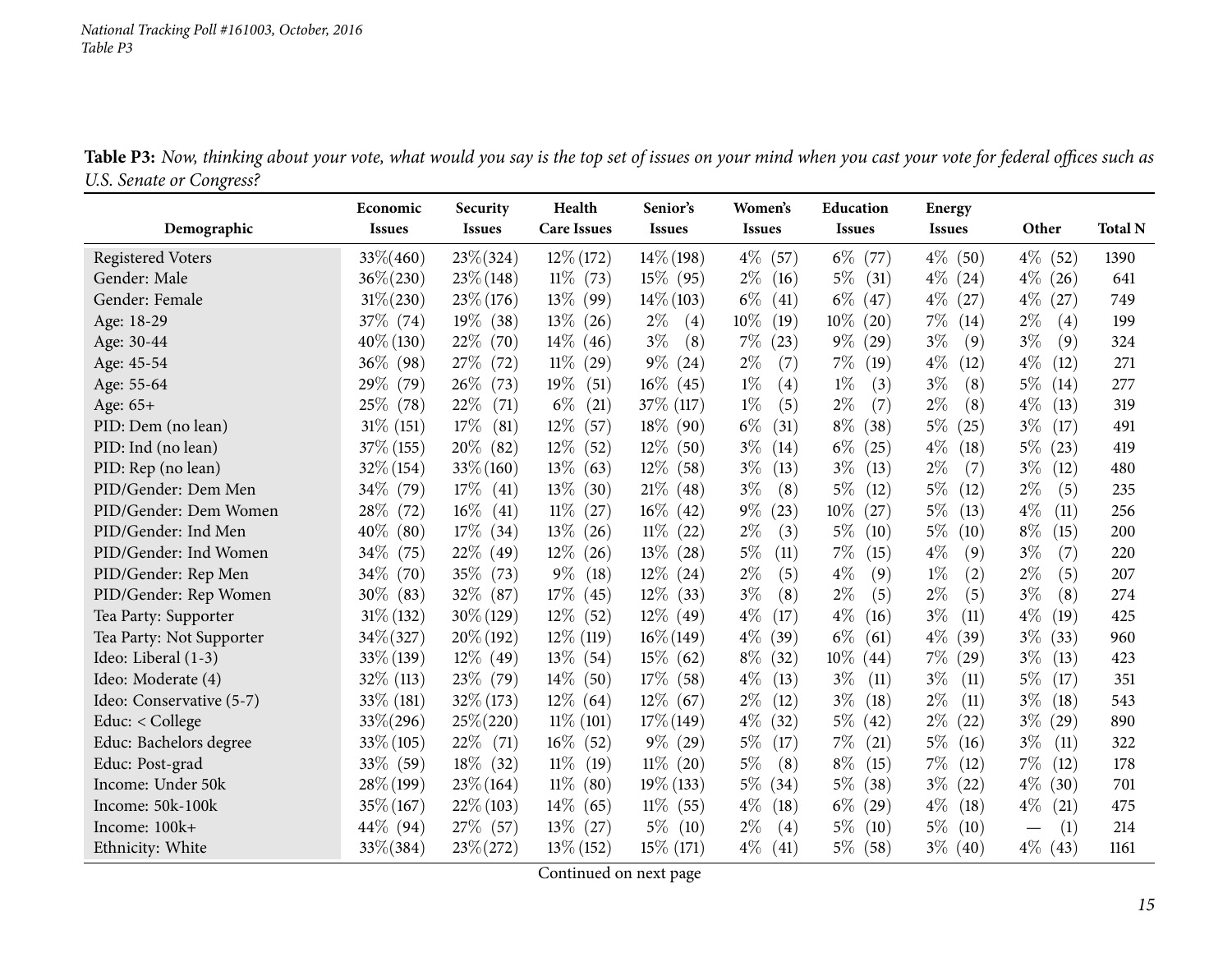Table P3: Now, thinking about your vote, what would you say is the top set of issues on your mind when you cast your vote for federal offices such as *U.S. Senate or Congress?*  $\overline{\phantom{0}}$ 

|                               | Economic       | Security<br><b>Issues</b> | Health<br><b>Care Issues</b> | Senior's<br><b>Issues</b> | Women's       | Education     | <b>Energy</b> | Other         | <b>Total N</b> |
|-------------------------------|----------------|---------------------------|------------------------------|---------------------------|---------------|---------------|---------------|---------------|----------------|
| Demographic                   | <b>Issues</b>  |                           |                              |                           | <b>Issues</b> | <b>Issues</b> | <b>Issues</b> |               |                |
| <b>Registered Voters</b>      | $33\% (460)$   | 23\%(324)                 | $12\%$ (172)                 | $14\%$ (198)              | $4\%$<br>(57) | $6\%$<br>(77) | $4\%$ (50)    | $4\%$<br>(52) | 1390           |
| Ethnicity: Hispanic           | 29\% (32)      | $26\%$ (29)               | $9\%$<br>(10)                | $13\%$ (14)               | $6\%$<br>(6)  | $9\%$<br>(10) | $7\%$<br>(7)  | $2\%$<br>(2)  | 111            |
| Ethnicity: Afr. Am.           | $33\%$ (53)    | 21%<br>(33)               | $9\%$<br>(14)                | $13\%$<br>(21)            | $8\%$<br>(13) | $8\%$<br>(13) | $4\%$<br>(6)  | $4\%$<br>(6)  | 159            |
| Ethnicity: Other              | $34\%$ (24)    | $26\%$<br>(18)            | $9\%$<br>(6)                 | 7%<br>(5)                 | $4\%$<br>(3)  | $9\%$<br>(6)  | $6\%$<br>(4)  | $5\%$<br>(3)  | 70             |
| Relig: Protestant             | $32\%$ (127)   | $27\%$ (108)              | $12\%$<br>(47)               | 15\%<br>(60)              | $3\%$<br>(14) | $4\%$<br>(16) | $1\%$<br>(6)  | $5\%$<br>(18) | 394            |
| Relig: Roman Catholic         | $31\%$ (98)    | $27\%$ (85)               | $11\%$<br>(35)               | 18\%<br>(58)              | $3\%$<br>(9)  | $3\%$<br>(9)  | $4\%$<br>(12) | $3\%$<br>(10) | 315            |
| Relig: Ath./Agn./None         | $41\%$ (136)   | $14\%$ (45)               | $9\%$<br>(31)                | $11\%$<br>(36)            | $6\%$<br>(20) | $8\%$<br>(27) | $7\%$<br>(22) | $4\%$<br>(14) | 330            |
| Relig: Something Else         | $34\%$ (68)    | $19\%$ (38)               | 17%<br>(34)                  | $11\%$<br>(22)            | $4\%$<br>(9)  | $9\%$<br>(18) | 4%<br>(9)     | $2\%$<br>(4)  | 204            |
| Relig: Evangelical            | 29\% (111)     | $30\%$ (114)              | $12\%$<br>(45)               | $14\%$<br>(54)            | $5\%$<br>(19) | $6\%$<br>(22) | $1\%$<br>(4)  | $4\%$<br>(16) | 387            |
| Relig: Non-Evang. Catholics   | $31\% (144)$   | $27\%$ (126)              | 13\%<br>(61)                 | $18\%$ (86)               | $2\%$<br>(9)  | $2\%$<br>(10) | $3\%$<br>(15) | $4\%$<br>(17) | 469            |
| Relig: All Christian          | $30\% (256)$   | $28\% (240)$              | $12\% (107)$                 | $16\% (140)$              | $3\%$<br>(28) | $4\%$<br>(32) | $2\%$<br>(20) | $4\%$<br>(34) | 856            |
| Relig: All Non-Christian      | $38\% (204)$   | $16\%$ (84)               | $12\%$ (65)                  | $11\%$ (58)               | $5\%$<br>(29) | $8\%$<br>(45) | $6\%$<br>(31) | $3\%$<br>(18) | 534            |
| Community: Urban              | $28\%$ (91)    | $23\%$ (75)               | $14\%$ (44)                  | $15\%$ (49)               | $6\%$<br>(20) | $5\%$<br>(17) | $4\%$<br>(12) | $5\%$<br>(15) | 322            |
| Community: Suburban           | $36\% (235)$   | $24\%$ (158)              | $11\%$<br>(74)               | $12\%$ (79)               | $4\%$<br>(24) | $5\%$<br>(35) | $4\%$<br>(28) | $3\%$<br>(22) | 655            |
| Community: Rural              | $32\%$ (134)   | $22\%$ (91)               | 13\%<br>(54)                 | $17\%$<br>(70)            | $3\%$<br>(13) | $6\%$<br>(26) | $3\%$<br>(10) | $4\%$<br>(15) | 413            |
| <b>Employ: Private Sector</b> | 37\% (170)     | $24\% (107)$              | 15%<br>(69)                  | $6\%$<br>(27)             | $4\%$<br>(19) | $6\%$<br>(28) | $4\%$<br>(19) | $3\%$<br>(14) | 453            |
| <b>Employ: Government</b>     | 38\% (42)      | 23\%<br>(25)              | $12\%$<br>(13)               | $3\%$<br>(3)              | $4\%$<br>(4)  | $9\%$<br>(10) | $3\%$<br>(3)  | $9\%$<br>(10) | 111            |
| Employ: Self-Employed         | $33\%$ (32)    | 28\%<br>(27)              | $14\%$<br>(14)               | $8\%$<br>(8)              | $4\%$<br>(4)  | $4\%$<br>(4)  | $6\%$<br>(5)  | $3\%$<br>(3)  | 96             |
| Employ: Homemaker             | $37\%$ (48)    | 24\%<br>(32)              | $12\%$<br>(16)               | 12\%<br>(16)              | 7%<br>(9)     | $3\%$<br>(4)  | $2\%$<br>(3)  | $3\%$<br>(4)  | 131            |
| Employ: Retired               | $24\%$<br>(91) | 23\%<br>(88)              | 10%<br>(39)                  | $31\%$ (118)              | $2\%$<br>(8)  | $4\%$<br>(13) | $3\%$<br>(10) | $3\%$<br>(13) | 379            |
| Employ: Unemployed            | 32\%<br>(34)   | $25\%$ (26)               | $8\%$<br>(9)                 | $11\%$<br>(11)            | 7%<br>(7)     | 9%<br>(9)     | $2\%$<br>(2)  | $6\%$<br>(7)  | 104            |
| Employ: Other                 | $39\%$ (27)    | $15\%$<br>(10)            | 12%<br>(8)                   | 19%<br>(13)               | $4\%$<br>(3)  | 5%<br>(4)     | $3\%$<br>(2)  | $4\%$<br>(2)  | 70             |
| Job Type: White-collar        | $36\% (194)$   | $20\% (108)$              | $14\%$<br>(75)               | $13\%$<br>(71)            | $4\%$<br>(24) | $6\%$<br>(32) | $4\%$<br>(21) | $4\%$<br>(20) | 544            |
| Job Type: Blue-collar         | $31\% (199)$   | $25\%$ (161)              | $11\%$<br>(73)               | $16\% (103)$              | $3\%$<br>(21) | $6\%$<br>(37) | $3\%$<br>(21) | $4\%$<br>(24) | 639            |
| Job Type: Don't Know          | 33% (67)       | 27\% (55)                 | $12\%$<br>(25)               | $11\%$ (23)               | $6\%$<br>(12) | $4\%$<br>(8)  | $4\%$<br>(9)  | $4\%$<br>(8)  | 206            |
| Military HH: Yes              | $30\%$<br>(81) | $26\%$ (70)               | $7\%$ (20)                   | $20\%$ (54)               | $3\%$<br>(8)  | $4\%$<br>(11) | $5\%$<br>(12) | $6\%$<br>(16) | 272            |
| Military HH: No               | $34\% (379)$   | $23\% (254)$              | $14\%$ (152)                 | $13\% (144)$              | $4\%$<br>(49) | $6\%$<br>(66) | $3\%$<br>(38) | $3\%$<br>(36) | 1118           |
| RD/WT: Right Direction        | 32% (137)      | 17\% (72)                 | $15\%$ (63)                  | $13\%$ (54)               | $5\%$<br>(23) | $8\%$<br>(35) | $6\%$<br>(26) | $3\%$<br>(14) | 425            |
| RD/WT: Wrong Track            | $33\% (323)$   | $26\% (251)$              | $11\% (109)$                 | $15\% (144)$              | $3\%$<br>(34) | $4\%$<br>(42) | $3\%$<br>(24) | $4\%$<br>(38) | 965            |
| Obama Job: Approve            | $32\%$ (211)   | $17\%$ (113)              | $13\%$ (85)                  | $14\%$ (96)               | $6\%$<br>(41) | $9\%$<br>(59) | $6\%$<br>(40) | $3\%$<br>(23) | 668            |
| Obama Job: Disapprove         | $35\% (240)$   | $30\% (205)$              | $12\%$ (82)                  | $14\%$ (98)               | $2\%$<br>(14) | $2\%$<br>(16) | $1\%$<br>(9)  | $4\%$<br>(28) | 691            |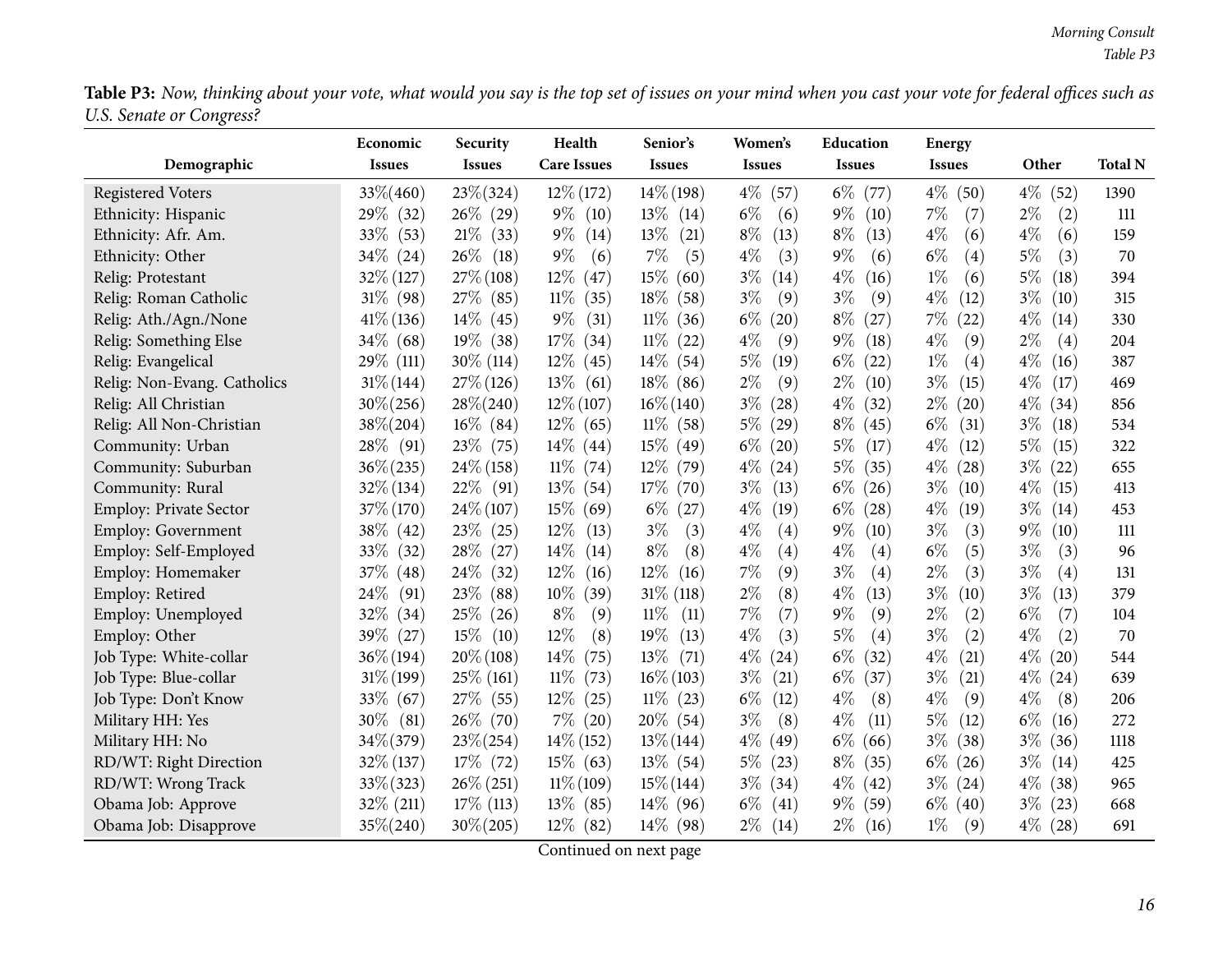|                                      | Economic                        | Security                                | Health                                 | Senior's                               | Women's                                | Education                              | Energy                                              |                                         |                |
|--------------------------------------|---------------------------------|-----------------------------------------|----------------------------------------|----------------------------------------|----------------------------------------|----------------------------------------|-----------------------------------------------------|-----------------------------------------|----------------|
| Demographic                          | <b>Issues</b>                   | <b>Issues</b>                           | <b>Care Issues</b>                     | <b>Issues</b>                          | <b>Issues</b>                          | <b>Issues</b>                          | <b>Issues</b>                                       | Other                                   | <b>Total N</b> |
| Registered Voters                    | $33\% (460)$                    | $23\% (324)$                            | $12\%$ (172)                           | $14\%$ (198)                           | $4\%$<br>(57)                          | $6\%$<br>(77)                          | $4\%$<br>(50)                                       | $4\%$ (52)                              | 1390           |
| #1 Issue: Economy                    | $100\% (460)$                   | (0)<br>$\overline{\phantom{m}}$         | (0)                                    | (0)                                    | (0)                                    | (0)<br>$\overbrace{\phantom{13333}}$   | (0)<br>$\hspace{0.05cm}$                            | (0)                                     | 460            |
| #1 Issue: Security                   | (0)<br>$\overline{\phantom{0}}$ | $100\% (324)$                           | (0)<br>$\overline{\phantom{m}}$        | (0)<br>$\overline{\phantom{m}}$        | (0)<br>$\overline{\phantom{m}}$        | (0)                                    | (0)                                                 | (0)<br>$\overline{\phantom{m}}$         | 324            |
| #1 Issue: Health Care                | (0)                             | (0)<br>$\hspace{0.1mm}-\hspace{0.1mm}$  | $100\% (172)$                          | (0)<br>$\qquad \qquad$                 | (0)<br>$\hspace{0.1mm}-\hspace{0.1mm}$ | (0)<br>$\hspace{0.1mm}-\hspace{0.1mm}$ | (0)<br>$\hspace{0.05cm}$                            | (0)                                     | 172            |
| #1 Issue: Medicare / Social Security | (0)<br>$\hspace{0.05cm}$        | (0)<br>$\hspace{0.05cm}$                | (0)<br>$\hspace{0.05cm}$               | $100\%$ (198)                          | (0)                                    | (0)                                    | $\left(0\right)$<br>$\hspace{0.1mm}-\hspace{0.1mm}$ | (0)<br>$\overbrace{\phantom{12322111}}$ | 198            |
| #1 Issue: Women's Issues             | (0)                             | (0)<br>$\hspace{0.05cm}$                | (0)<br>$\hspace{0.1mm}-\hspace{0.1mm}$ | (0)<br>$\qquad \qquad$                 | 100%<br>(57)                           | (0)                                    | (0)<br>$\hspace{0.05cm}$                            | (0)                                     | 57             |
| #1 Issue: Education                  | (0)                             | (0)<br>$\hspace{0.05cm}$                | (0)<br>$\hspace{0.1mm}-\hspace{0.1mm}$ | (0)<br>$\hspace{0.05cm}$               | (0)                                    | 100%<br>(77)                           | $\left(0\right)$<br>$\hspace{0.05cm}$               | (0)                                     | 77             |
| #1 Issue: Energy                     | (0)                             | (0)<br>$\hspace{0.1mm}-\hspace{0.1mm}$  | (0)<br>$\overline{\phantom{m}}$        | (0)<br>$\hspace{0.1mm}-\hspace{0.1mm}$ | (0)<br>$\hspace{0.1mm}-\hspace{0.1mm}$ | (0)                                    | $100\%$ (50)                                        | (0)                                     | 50             |
| #1 Issue: Other                      | (0)                             | (0)<br>$\overbrace{\phantom{12322111}}$ | (0)<br>$\hspace{0.1mm}-\hspace{0.1mm}$ | (0)                                    | (0)<br>$\hspace{0.1mm}-\hspace{0.1mm}$ | (0)                                    | (0)<br>$\hspace{0.1mm}-\hspace{0.1mm}$              | $100\%$<br>(52)                         | 52             |
| 2014 Vote: Democrat                  | $31\% (170)$                    | $17\%$<br>(90)                          | $13\%$<br>(71)                         | $18\%$<br>(97)                         | $5\%$<br>$^{'}28)$                     | $8\%$<br>(43)                          | $4\%$<br>(23)                                       | $3\%$<br>(19)                           | 540            |
| 2014 Vote: Republican                | $36\% (180)$                    | $31\% (156)$                            | $12\%$ (63)                            | $11\%$<br>(57)                         | $2\%$<br>(11)                          | $2\%$<br>(9)                           | $1\%$<br>(6)                                        | $4\%$<br>(21)                           | 503            |
| 2014 Vote: Didn't Vote               | $32\%$ (95)                     | $23\%$ (68)                             | $11\%$ (32)                            | $11\%$ (34)                            | $6\%$<br>$\left(18\right)$             | $7\%$<br>(20)                          | $7\%$ (20)                                          | $3\%$<br>(10)                           | 297            |
| 2012 Vote: Barack Obama              | $31\% (192)$                    | $16\%$ (98)                             | $13\%$ (78)                            | $18\% (107)$                           | $5\%$<br>(30)                          | $9\%$<br>(52)                          | $5\%$ (30)                                          | $4\%$<br>(23)                           | 609            |
| 2012 Vote: Mitt Romney               | $33\% (176)$                    | $33\% (177)$                            | $12\%$ (67)                            | $13\%$ (70)                            | $2\%$<br>(13)                          | $2\%$<br>(9)                           | $1\%$<br>(7)                                        | $4\%$<br>(21)                           | 541            |
| 2012 Vote: Didn't Vote               | $38\%$ (72)                     | $21\%$ (40)                             | $12\%$ (22)                            | $6\%$<br>(11)                          | $8\%$<br>(14)                          | $7\%$<br>(14)                          | $7\%$<br>(13)                                       | $2\%$<br>(4)                            | 190            |
| 4-Region: Northeast                  | $36\%$ (95)                     | $23\%$<br>(61)                          | $10\%$ (26)                            | $17\%$ (43)                            | $3\%$<br>(7)                           | $5\%$<br>(13)                          | $5\%$<br>(14)                                       | $1\%$<br>(3)                            | 263            |
| 4-Region: Midwest                    | $31\%$ (101)                    | $25\%$ (82)                             | $13\%$ (43)                            | $14\%$ (45)                            | $4\%$<br>(14)                          | $5\%$<br>(17)                          | $4\%$<br>(14)                                       | $4\%$<br>(14)                           | 330            |
| 4-Region: South                      | $32\%$ (161)                    | $25\%$ (124)                            | $13\%$ (63)                            | $14\%$ (72)                            | $4\%$<br>(21)                          | $6\%$<br>(29)                          | $3\%$<br>(13)                                       | $4\%$<br>(20)                           | 503            |
| 4-Region: West                       | $35\% (104)$                    | $19\%$ (56)                             | $13\%$ (40)                            | $13\%$ (38)                            | $5\%$<br>(16)                          | $6\%$<br>(17)                          | $3\%$<br>(9)                                        | $5\%$<br>(15)                           | 295            |
| 2016 Vote: Clinton                   | $31\% (194)$                    | $18\%$ (112)                            | $13\%$ (80)                            | $15\%$ (94)                            | 7%<br>(43)                             | $8\%$<br>(52)                          | $5\%$ (34)                                          | $3\%$<br>(18)                           | 626            |
| 2016 Vote: Trump                     | $34\%$ (193)                    | $32\%$ (181)                            | $13\%$ (73)                            | $12\%$ (67)                            | $2\%$<br>(13)                          | $2\%$<br>(14)                          | $1\%$<br>(8)                                        | $4\%$ (22)                              | 570            |
| 2016 Vote: Undecided                 | 37\% (73)                       | $16\%$<br>(31)                          | $10\%$ (20)                            | 19% (38)                               | $1\%$<br>(2)                           | $6\%$<br>(11)                          | $4\%$<br>(9)                                        | $6\%$<br>(12)                           | 195            |

Table P3: Now, thinking about your vote, what would you say is the top set of issues on your mind when you cast your vote for federal offices such as *U.S. Senate or Congress?*  $\overline{\phantom{0}}$ 

*Note:* Row proportions may total to larger than one-hundred percen<sup>t</sup> due to rounding.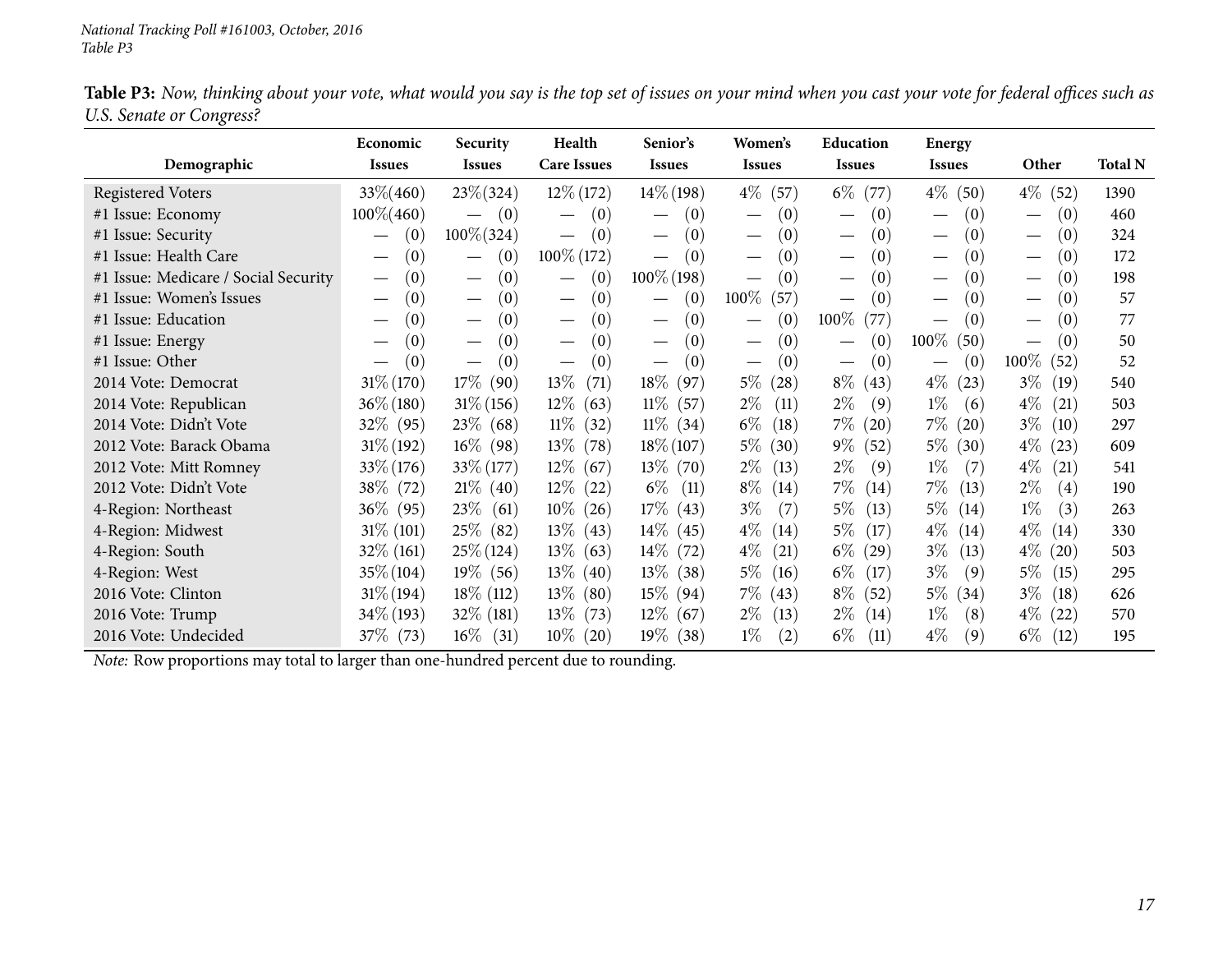Table ID1\_12NET: Next we will look at a list of names that have been talked about as potential candidates for President. It is a long list, please take the time to go through the list carefully and give an individual answer for each name below. For each person, please indicate if you have a Very Favorable, Somewhat Favorable, Somewhat Unfavorable, or Very Unfavorable opinion of each individual. If you have heard of the person, but do not have an *opinion, <sup>p</sup>lease mark Heard Of, No Opinion. Donald Trump*

<span id="page-17-0"></span>

|                          |        |                        |      | <b>Total Not</b> |       | Heard Of, No |                |                   |                |
|--------------------------|--------|------------------------|------|------------------|-------|--------------|----------------|-------------------|----------------|
| Demographic              |        | <b>Total Favorable</b> |      | Favorable        |       | Opinion      | Never Heard Of |                   | <b>Total N</b> |
| Registered Voters        | 39\%   | (549)                  | 58%  | (812)            | $2\%$ | (25)         |                | (4)               | 1390           |
| Gender: Male             | 41\%   | (265)                  | 57\% | (365)            | $2\%$ | (11)         |                | (1)               | 641            |
| Gender: Female           | 38%    | (284)                  | 60%  | (448)            | $2\%$ | (14)         |                | (3)               | 749            |
| Age: 18-29               | 23%    | (46)                   | 74%  | (147)            | $3\%$ | (5)          |                | (0)               | 199            |
| Age: 30-44               | 39%    | (126)                  | 59%  | (191)            | $1\%$ | (4)          | $1\%$          | (3)               | 324            |
| Age: 45-54               | 42%    | (114)                  | 55%  | (149)            | $3\%$ | (7)          |                | $\left( 0\right)$ | 271            |
| Age: 55-64               | 42\%   | (116)                  | 57\% | (157)            | $1\%$ | (4)          |                | (1)               | 277            |
| Age: 65+                 | 46%    | (146)                  | 53%  | (168)            | $1\%$ | (4)          |                | (0)               | 319            |
| PID: Dem (no lean)       | $11\%$ | (52)                   | 87%  | (429)            | $2\%$ | (8)          |                | (1)               | 491            |
| PID: Ind (no lean)       | 36%    | (149)                  | 60%  | (253)            | $4\%$ | (16)         |                | (1)               | 419            |
| PID: Rep (no lean)       | 72%    | (347)                  | 27%  | (130)            |       | (1)          |                | (2)               | 480            |
| PID/Gender: Dem Men      | $16\%$ | (37)                   | 82%  | (193)            | $2\%$ | (4)          |                | (1)               | 235            |
| PID/Gender: Dem Women    | $6\%$  | (15)                   | 92%  | (236)            | $2\%$ | (4)          |                | (1)               | 256            |
| PID/Gender: Ind Men      | 41\%   | (82)                   | 56%  | (111)            | $3\%$ | (6)          |                | (0)               | 200            |
| PID/Gender: Ind Women    | $31\%$ | (67)                   | 65%  | (142)            | $4\%$ | (9)          |                | (1)               | 220            |
| PID/Gender: Rep Men      | 70%    | (146)                  | 29%  | (61)             |       | (1)          |                | (0)               | 207            |
| PID/Gender: Rep Women    | 74%    | (201)                  | 26%  | (70)             |       | (1)          | $1\%$          | (2)               | 274            |
| Tea Party: Supporter     | 64\%   | (270)                  | 35%  | (148)            | $1\%$ | (4)          | $1\%$          | (3)               | 425            |
| Tea Party: Not Supporter | 29%    | (277)                  | 69%  | (661)            | $2\%$ | (21)         |                | (1)               | 960            |
| Ideo: Liberal (1-3)      | 15%    | (64)                   | 83%  | (352)            | $1\%$ | (5)          |                | (2)               | 423            |
| Ideo: Moderate (4)       | 34\%   | (119)                  | 63%  | (221)            | $3\%$ | (11)         |                | (0)               | 351            |
| Ideo: Conservative (5-7) | $61\%$ | (330)                  | 38%  | (207)            | $1\%$ | (4)          |                | (2)               | 543            |
| Educ: < College          | 45%    | (403)                  | 52%  | (466)            | $2\%$ | (19)         |                | (3)               | 890            |
| Educ: Bachelors degree   | 28\%   | (91)                   | 70%  | (226)            | $1\%$ | (4)          |                | (1)               | 322            |
| Educ: Post-grad          | 30%    | (54)                   | 68\% | (120)            | $1\%$ | (2)          | $1\%$          | (1)               | 178            |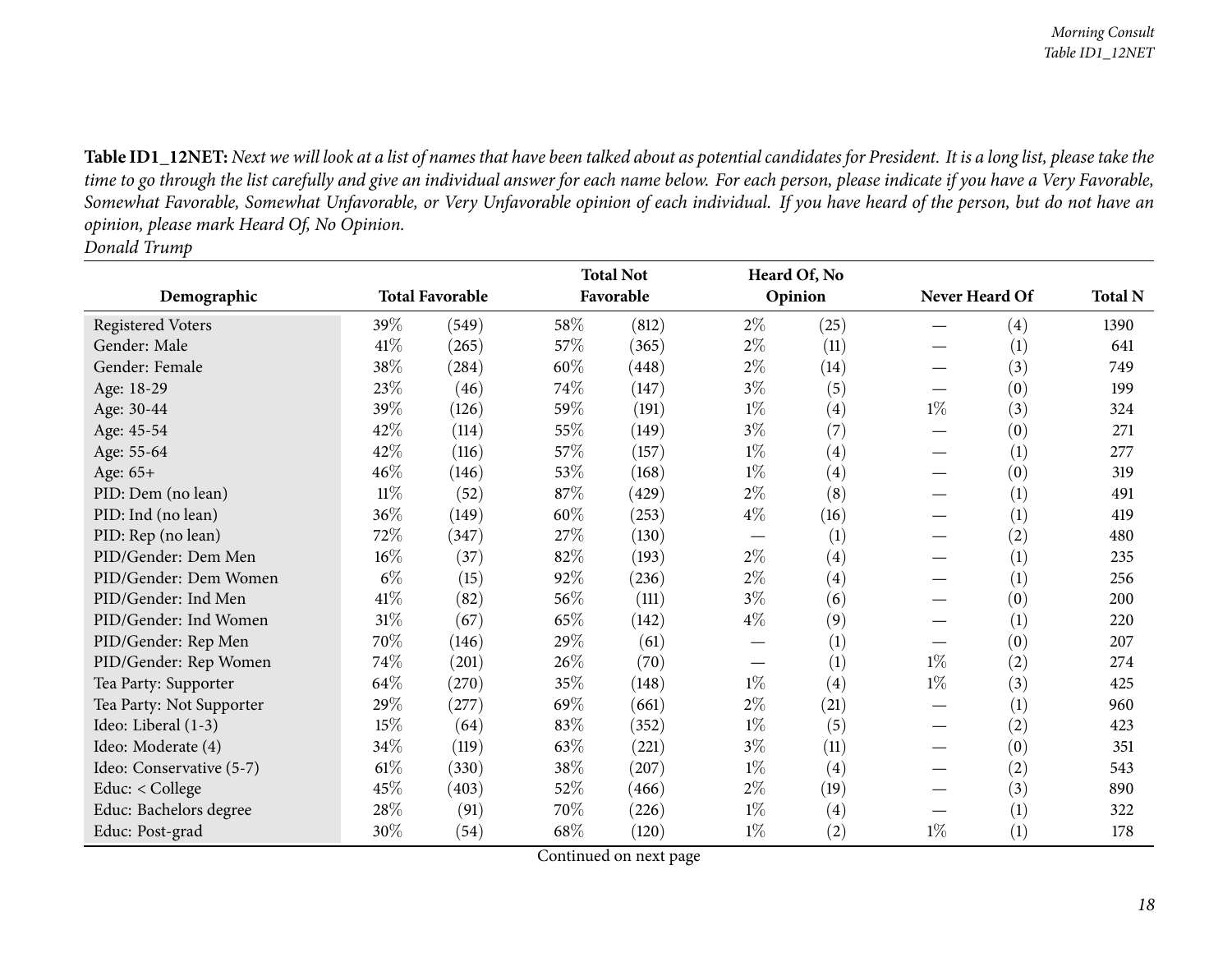Table ID1\_12NET: Next we will look at a list of names that have been talked about as potential candidates for President. It is a long list, please take the time to go through the list carefully and give an individual answer for each name below. For each person, please indicate if you have a Very Favorable, Somewhat Favorable, Somewhat Unfavorable, or Very Unfavorable opinion of each individual. If you have heard of the person, but do not have an *opinion, <sup>p</sup>lease mark Heard Of, No Opinion.*

*Donald Trump*

|                             |        |                        |        | <b>Total Not</b> |                                 | Heard Of, No |       |                |                |
|-----------------------------|--------|------------------------|--------|------------------|---------------------------------|--------------|-------|----------------|----------------|
| Demographic                 |        | <b>Total Favorable</b> |        | Favorable        |                                 | Opinion      |       | Never Heard Of | <b>Total N</b> |
| <b>Registered Voters</b>    | 39%    | (549)                  | 58%    | (812)            | $2\%$                           | (25)         |       | (4)            | 1390           |
| Income: Under 50k           | 39%    | (273)                  | 59%    | (412)            | $2\%$                           | (12)         |       | (3)            | 701            |
| Income: 50k-100k            | 40%    | (188)                  | 59%    | (278)            | $2\%$                           | (8)          |       | (1)            | 475            |
| Income: 100k+               | 41\%   | (87)                   | 57%    | (122)            | $2\%$                           | (5)          |       | (0)            | 214            |
| Ethnicity: White            | 44\%   | (512)                  | 54\%   | (631)            | $2\%$                           | (17)         |       | (1)            | 1161           |
| Ethnicity: Hispanic         | 29%    | (32)                   | 69%    | (76)             | $1\%$                           | (1)          | $2\%$ | (2)            | 111            |
| Ethnicity: Afr. Am.         | 12%    | (19)                   | 84\%   | (133)            | $3\%$                           | (5)          | $1\%$ | (2)            | 159            |
| Ethnicity: Other            | 25%    | (18)                   | 70%    | (49)             | $3\%$                           | (2)          | $2\%$ | (1)            | 70             |
| Relig: Protestant           | 50%    | (196)                  | $50\%$ | (196)            | $\hspace{0.1mm}-\hspace{0.1mm}$ | (1)          |       | (1)            | 394            |
| Relig: Roman Catholic       | $41\%$ | (131)                  | 57%    | (179)            | $2\%$                           | (5)          |       | (1)            | 315            |
| Relig: Ath./Agn./None       | 22%    | (73)                   | 74%    | (245)            | $3\%$                           | (9)          | $1\%$ | (2)            | 330            |
| Relig: Something Else       | 33\%   | (67)                   | 67%    | (136)            | $1\%$                           | (1)          |       | (0)            | 204            |
| Relig: Evangelical          | 53\%   | (206)                  | $44\%$ | (171)            | $2\%$                           | (8)          | $1\%$ | (2)            | 387            |
| Relig: Non-Evang. Catholics | 43%    | (203)                  | 56%    | (260)            | $1\%$                           | (6)          |       | (0)            | 469            |
| Relig: All Christian        | 48\%   | (409)                  | 50%    | (431)            | $2\%$                           | (14)         |       | (2)            | 856            |
| Relig: All Non-Christian    | 26\%   | (140)                  | $71\%$ | (381)            | $2\%$                           | (11)         |       | (2)            | 534            |
| Community: Urban            | 29%    | (94)                   | 66%    | (214)            | $3\%$                           | (11)         | $1\%$ | (3)            | 322            |
| Community: Suburban         | 35%    | (230)                  | 64\%   | (420)            | $1\%$                           | (4)          |       | (0)            | 655            |
| Community: Rural            | 54\%   | (225)                  | 43%    | (178)            | $2\%$                           | (10)         |       | (1)            | 413            |
| Employ: Private Sector      | 40%    | (179)                  | 59%    | (266)            | $1\%$                           | (6)          |       | (1)            | 453            |
| Employ: Government          | 30%    | (33)                   | 67%    | (74)             | $4\%$                           | (4)          |       | (0)            | 111            |
| Employ: Self-Employed       | 39%    | (38)                   | 56%    | (54)             | $5\%$                           | (5)          |       | (0)            | 96             |
| Employ: Homemaker           | 39%    | (51)                   | 59%    | (77)             |                                 | (0)          | $1\%$ | (2)            | 131            |
| Employ: Retired             | 45\%   | (170)                  | 55%    | (207)            | $\hspace{0.1mm}-\hspace{0.1mm}$ | (1)          |       | (1)            | 379            |
| Employ: Unemployed          | 35%    | (36)                   | 63%    | (66)             | $2\%$                           | (2)          | $1\%$ | (1)            | 104            |
| Employ: Other               | 48\%   | (33)                   | 46\%   | (32)             | $6\%$                           | (4)          |       | (0)            | 70             |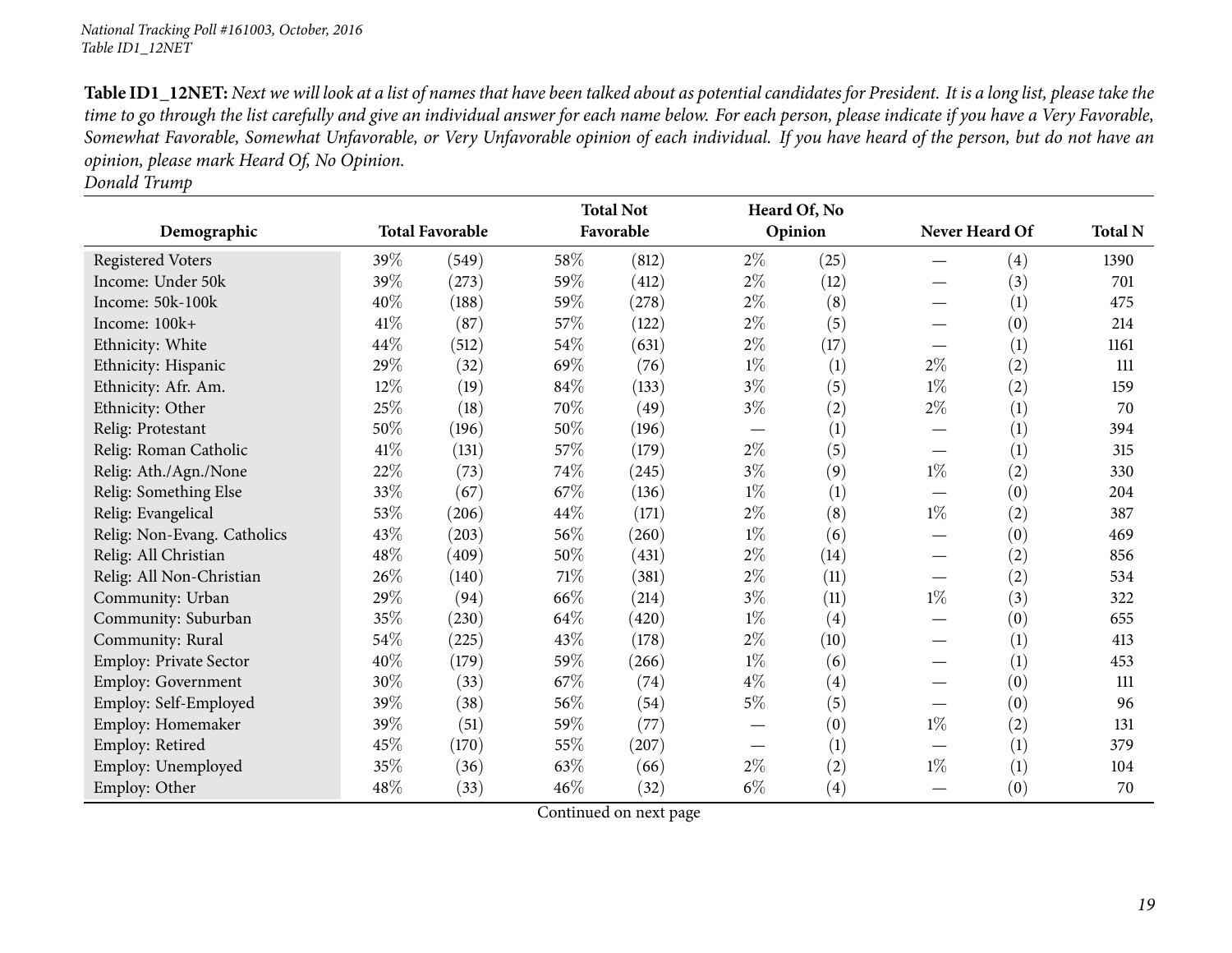Table ID1\_12NET: Next we will look at a list of names that have been talked about as potential candidates for President. It is a long list, please take the time to go through the list carefully and give an individual answer for each name below. For each person, please indicate if you have a Very Favorable, Somewhat Favorable, Somewhat Unfavorable, or Very Unfavorable opinion of each individual. If you have heard of the person, but do not have an *opinion, <sup>p</sup>lease mark Heard Of, No Opinion.*

*Donald Trump*

|                                      |        |                        |        | <b>Total Not</b> |                          | Heard Of, No |                                 |                   |                |
|--------------------------------------|--------|------------------------|--------|------------------|--------------------------|--------------|---------------------------------|-------------------|----------------|
| Demographic                          |        | <b>Total Favorable</b> |        | Favorable        |                          | Opinion      | Never Heard Of                  |                   | <b>Total N</b> |
| <b>Registered Voters</b>             | 39%    | (549)                  | 58%    | (812)            | $2\%$                    | (25)         |                                 | $\left( 4\right)$ | 1390           |
| Job Type: White-collar               | 35%    | (191)                  | 63%    | (345)            | $1\%$                    | (6)          |                                 | (2)               | 544            |
| Job Type: Blue-collar                | 43%    | (275)                  | 55%    | (350)            | $2\%$                    | (13)         |                                 | (2)               | 639            |
| Job Type: Don't Know                 | 40%    | (83)                   | 57%    | (118)            | $3\%$                    | (5)          | $\overbrace{\phantom{123321}}$  | (0)               | 206            |
| Military HH: Yes                     | 47%    | (128)                  | 49%    | (135)            | $3\%$                    | (8)          | $1\%$                           | (1)               | 272            |
| Military HH: No                      | 38%    | (421)                  | 61\%   | (678)            | $1\%$                    | (17)         |                                 | (3)               | 1118           |
| RD/WT: Right Direction               | 16%    | (67)                   | 81\%   | (344)            | $3\%$                    | (12)         |                                 | (2)               | 425            |
| RD/WT: Wrong Track                   | 50%    | (481)                  | 49%    | (468)            | $1\%$                    | (13)         |                                 | (2)               | 965            |
| Obama Job: Approve                   | 10%    | (68)                   | 87%    | (581)            | $2\%$                    | (16)         | $1\%$                           | $\left( 4\right)$ | 668            |
| Obama Job: Disapprove                | 68%    | (472)                  | 31%    | (217)            | —                        | (2)          |                                 | (0)               | 691            |
| #1 Issue: Economy                    | 38%    | (173)                  | 61\%   | (281)            | $1\%$                    | (5)          |                                 | (1)               | 460            |
| #1 Issue: Security                   | $55\%$ | (177)                  | 44%    | (144)            | $1\%$                    | (4)          |                                 | (0)               | 324            |
| #1 Issue: Health Care                | 39%    | (67)                   | 59%    | (102)            | $2\%$                    | (3)          |                                 | (1)               | 172            |
| #1 Issue: Medicare / Social Security | 42%    | (83)                   | 55%    | (108)            | $3\%$                    | (6)          |                                 | (0)               | 198            |
| #1 Issue: Women's Issues             | 24%    | (14)                   | 70%    | (40)             | $3\%$                    | (2)          | $3\%$                           | (2)               | 57             |
| #1 Issue: Education                  | 17%    | (13)                   | 81%    | (63)             | $2\%$                    | (1)          |                                 | (0)               | 77             |
| #1 Issue: Energy                     | 16%    | (8)                    | $81\%$ | (41)             | $2\%$                    | (1)          | $1\%$                           | (1)               | 50             |
| #1 Issue: Other                      | 29%    | (15)                   | 66%    | (34)             | $5\%$                    | (3)          |                                 | (0)               | 52             |
| 2014 Vote: Democrat                  | 14\%   | (74)                   | 83%    | (450)            | $3\%$                    | (14)         |                                 | (2)               | 540            |
| 2014 Vote: Republican                | 69%    | (348)                  | 31%    | (155)            | $\overline{\phantom{0}}$ | (1)          |                                 | (0)               | 503            |
| 2014 Vote: Didn't Vote               | 34%    | (101)                  | 63%    | (187)            | $3\%$                    | (8)          | $1\%$                           | (2)               | 297            |
| 2012 Vote: Barack Obama              | 15%    | (89)                   | 83%    | (503)            | $2\%$                    | (15)         |                                 | (2)               | 609            |
| 2012 Vote: Mitt Romney               | $71\%$ | (383)                  | 29%    | (157)            |                          | (1)          | $\hspace{0.1mm}-\hspace{0.1mm}$ | (0)               | 541            |
| 2012 Vote: Didn't Vote               | 29%    | (55)                   | 66%    | (125)            | $5\%$                    | (9)          | $1\%$                           | (2)               | 190            |
| 4-Region: Northeast                  | $36\%$ | (94)                   | 64%    | (167)            |                          | (0)          |                                 | (1)               | 263            |
| 4-Region: Midwest                    | 42%    | (138)                  | 55%    | (183)            | $3\%$                    | (9)          |                                 | (0)               | 330            |
| 4-Region: South                      | 42%    | (213)                  | 55%    | (276)            | $2\%$                    | (11)         | $1\%$                           | (3)               | 503            |
| 4-Region: West                       | 35%    | (104)                  | 63%    | (186)            | $1\%$                    | (4)          |                                 | (1)               | 295            |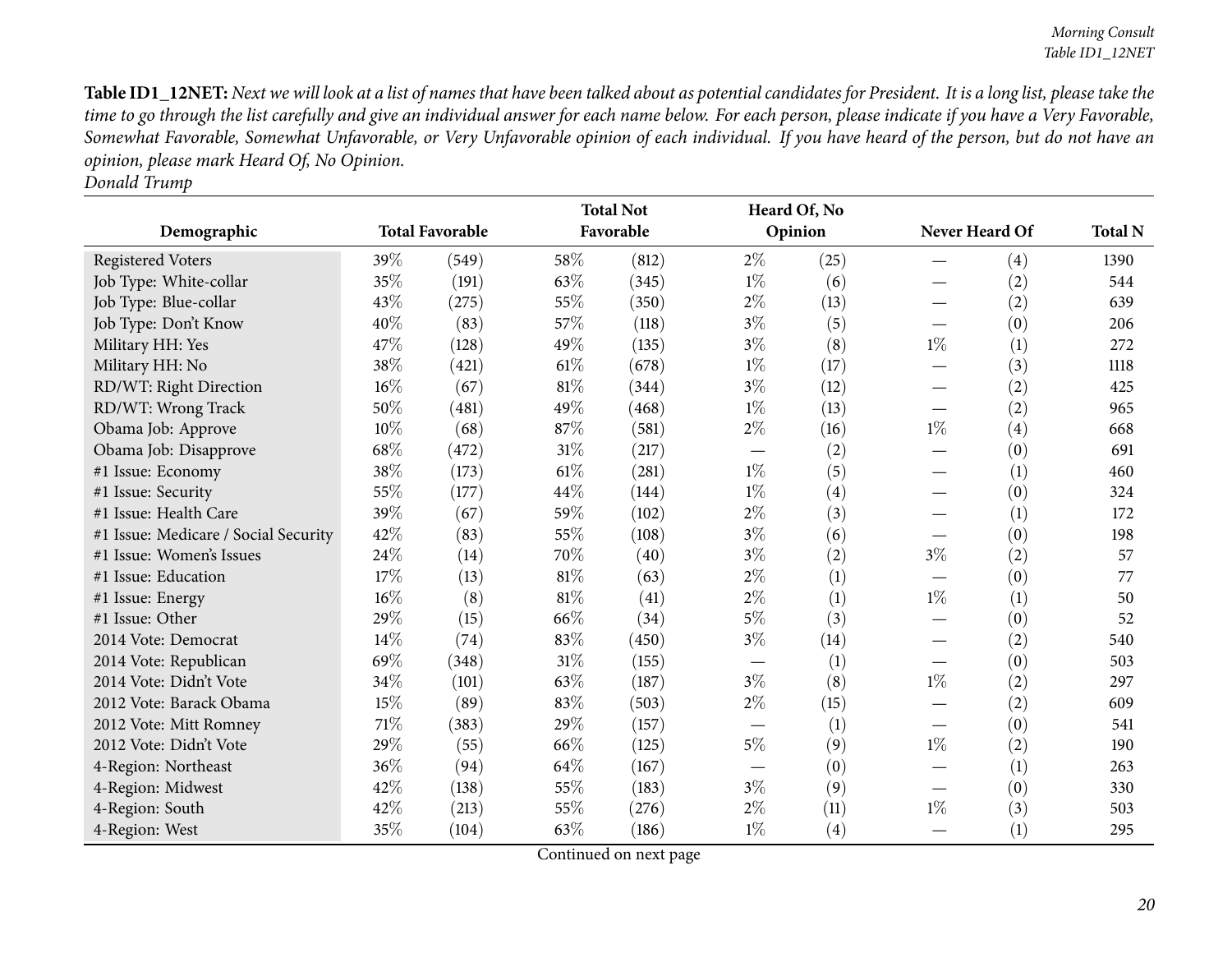Table ID1\_12NET: Next we will look at a list of names that have been talked about as potential candidates for President. It is a long list, please take the time to go through the list carefully and give an individual answer for each name below. For each person, please indicate if you have a Very Favorable, Somewhat Favorable, Somewhat Unfavorable, or Very Unfavorable opinion of each individual. If you have heard of the person, but do not have an *opinion, <sup>p</sup>lease mark Heard Of, No Opinion.*

*Donald Trump*

| Demographic                                                                         |        | <b>Total Favorable</b> |      | <b>Total Not</b><br>Favorable |       | Heard Of, No<br>Opinion |       | Never Heard Of   | <b>Total N</b> |
|-------------------------------------------------------------------------------------|--------|------------------------|------|-------------------------------|-------|-------------------------|-------|------------------|----------------|
| Registered Voters                                                                   | $39\%$ | (549)                  | 58%  | (812)                         | $2\%$ | (25)                    |       | (4)              | 1390           |
| 2016 Vote: Clinton                                                                  | 5%     | (32)                   | 93%  | (580)                         | $2\%$ | (10)                    | $1\%$ | $\left(4\right)$ | 626            |
| 2016 Vote: Trump                                                                    | 84\%   | (481)                  | 15%  | (87)                          |       |                         |       | (0)              | 570            |
| 2016 Vote: Undecided                                                                | $18\%$ | (36)                   | 74\% | (145)                         | 7%    | (14)                    |       | (0)              | 195            |
| Note: Row proportions may total to larger than one-hundred percent due to rounding. |        |                        |      |                               |       |                         |       |                  |                |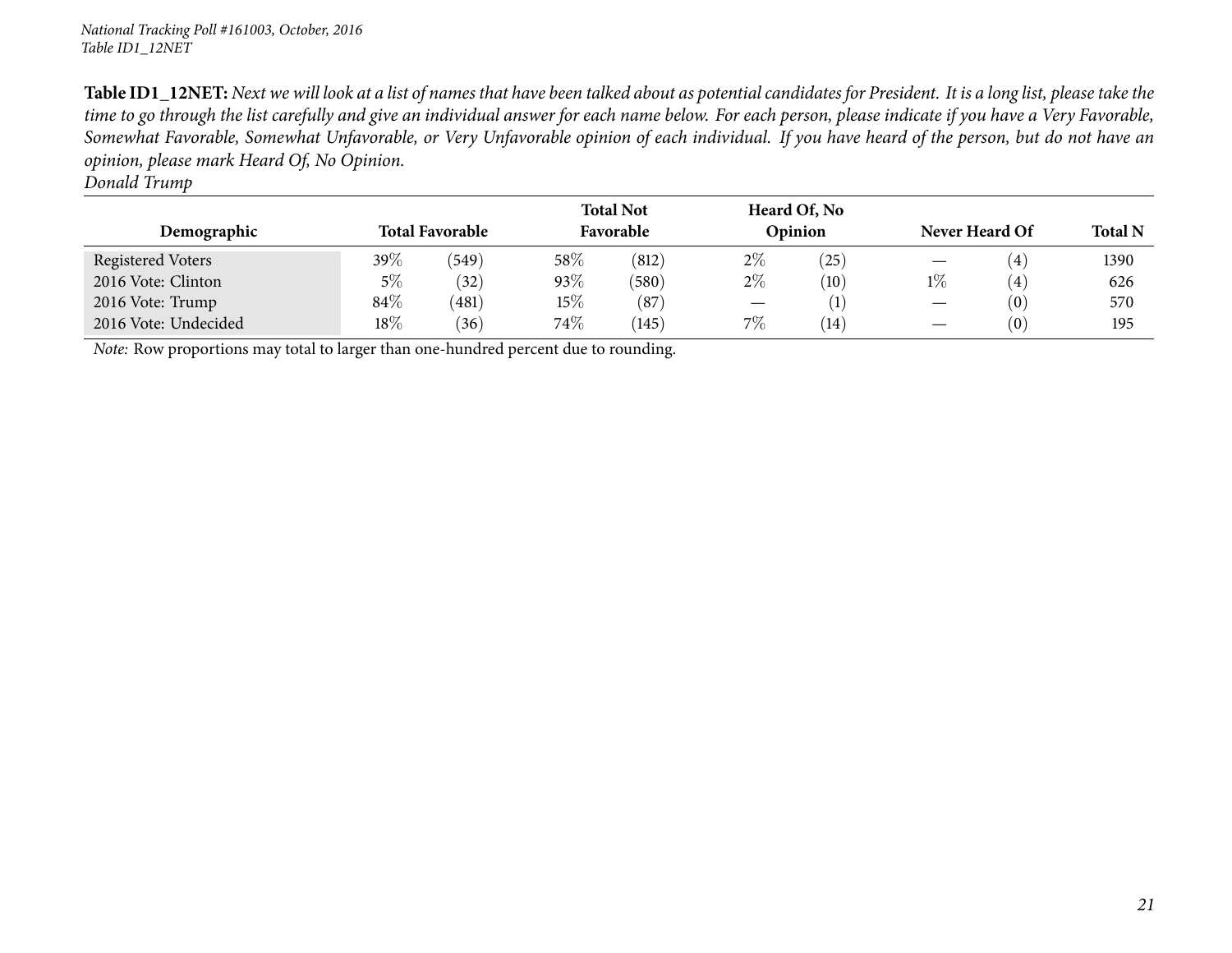Table ID1\_12: Next we will look at a list of names that have been talked about as potential candidates for President. It is a long list, please take the time to go through the list carefully and give an individual answer for each name below. For each person, please indicate if you have a Very Favorable, Somewhat Favorable, Somewhat Unfavorable, or Very Unfavorable opinion of each individual. If you have heard of the person, but do not have an *opinion, <sup>p</sup>lease mark Heard Of, No Opinion. Donald Trump*

<span id="page-21-0"></span>

|                          |        | <b>Very</b> |        | Somewhat  |        | Somewhat           |        | <b>Very</b> | Heard Of, No |                   | Never Heard                     |                   |                |
|--------------------------|--------|-------------|--------|-----------|--------|--------------------|--------|-------------|--------------|-------------------|---------------------------------|-------------------|----------------|
| Demographic              |        | Favorable   |        | Favorable |        | Unfavorable        |        | Unfavorable | Opinion      |                   | <b>Of</b>                       |                   | <b>Total N</b> |
| <b>Registered Voters</b> | 20%    | (283)       | $19\%$ | (265)     | 10%    | (140)              | $48\%$ | (672)       | $2\%$        | (25)              |                                 | $\left( 4\right)$ | 1390           |
| Gender: Male             | 23%    | (145)       | 19%    | (120)     | $12\%$ | (77)               | 45\%   | (288)       | $2\%$        | (11)              |                                 | (1)               | 641            |
| Gender: Female           | 18%    | (139)       | $19\%$ | (145)     | $8\%$  | (63)               | 51\%   | (385)       | $2\%$        | (14)              | $\overbrace{\phantom{123321}}$  | (3)               | 749            |
| Age: 18-29               | $16\%$ | (31)        | $7\%$  | (15)      | $10\%$ | (21)               | 64\%   | (127)       | $3\%$        | (5)               | $\hspace{0.1mm}-\hspace{0.1mm}$ | (0)               | 199            |
| Age: 30-44               | 19%    | (63)        | 19%    | (63)      | $12\%$ | (38)               | 47\%   | (153)       | $1\%$        | $\left( 4\right)$ | $1\%$                           | (3)               | 324            |
| Age: 45-54               | 22%    | (58)        | 21%    | (56)      | 7%     | (19)               | 48\%   | (130)       | $3\%$        | (7)               |                                 | (0)               | 271            |
| Age: 55-64               | 18%    | (51)        | 23%    | (65)      | 13\%   | (35)               | $44\%$ | (122)       | $1\%$        | $\left( 4\right)$ | $\overbrace{\phantom{13333}}$   | (1)               | 277            |
| Age: 65+                 | 25%    | (80)        | 21%    | (67)      | $9\%$  | (27)               | 44\%   | (141)       | $1\%$        | $\left( 4\right)$ |                                 | (0)               | 319            |
| PID: Dem (no lean)       | $5\%$  | (25)        | $6\%$  | (27)      | $6\%$  | $\left( 28\right)$ | 82%    | (400)       | $2\%$        | (8)               |                                 | (1)               | 491            |
| PID: Ind (no lean)       | $16\%$ | (69)        | 19%    | (80)      | $11\%$ | (47)               | 49%    | (207)       | $4\%$        | (16)              |                                 | (1)               | 419            |
| PID: Rep (no lean)       | 39%    | (189)       | 33\%   | (158)     | 14%    | (65)               | $14\%$ | (65)        |              | (1)               |                                 | (2)               | 480            |
| PID/Gender: Dem Men      | $8\%$  | (18)        | $8\%$  | (19)      | $8\%$  | (19)               | 74%    | (173)       | $2\%$        | $\left( 4\right)$ | $\overbrace{\phantom{123321}}$  | (1)               | 235            |
| PID/Gender: Dem Women    | $3\%$  | (7)         | $3\%$  | (8)       | $3\%$  | (9)                | 89%    | (227)       | $2\%$        | $\left( 4\right)$ |                                 | (1)               | 256            |
| PID/Gender: Ind Men      | 19%    | (38)        | 22\%   | (44)      | $12\%$ | (24)               | $44\%$ | (87)        | $3\%$        | (6)               | $\hspace{0.1mm}-\hspace{0.1mm}$ | (0)               | 200            |
| PID/Gender: Ind Women    | 14\%   | (31)        | $16\%$ | (36)      | $10\%$ | (23)               | 54\%   | (119)       | $4\%$        | (9)               |                                 | (1)               | 220            |
| PID/Gender: Rep Men      | 43\%   | (89)        | 28\%   | (57)      | 16%    | (34)               | 13\%   | (27)        |              | (1)               |                                 | (0)               | 207            |
| PID/Gender: Rep Women    | 37\%   | (100)       | 37\%   | (101)     | 11%    | (31)               | $14\%$ | (39)        |              | (1)               | $1\%$                           | (2)               | 274            |
| Tea Party: Supporter     | 38\%   | (160)       | 26\%   | (110)     | 13\%   | (54)               | 22%    | (94)        | $1\%$        | $\left( 4\right)$ | $1\%$                           | (3)               | 425            |
| Tea Party: Not Supporter | 13%    | (122)       | $16\%$ | (155)     | $9\%$  | (86)               | 60%    | (576)       | $2\%$        | (21)              |                                 | (1)               | 960            |
| Ideo: Liberal (1-3)      | $9\%$  | (40)        | $6\%$  | (24)      | $6\%$  | (26)               | 77\%   | (326)       | $1\%$        | (5)               |                                 | (2)               | 423            |
| Ideo: Moderate (4)       | $16\%$ | (55)        | $18\%$ | (64)      | $8\%$  | (27)               | 55\%   | (193)       | $3\%$        | (11)              | $\hspace{0.1mm}-\hspace{0.1mm}$ | (0)               | 351            |
| Ideo: Conservative (5-7) | 32%    | (172)       | 29%    | (158)     | 15%    | (81)               | 23\%   | (126)       | $1\%$        | $\left( 4\right)$ |                                 | (2)               | 543            |
| Educ: $<$ College        | 26%    | (228)       | 20%    | (175)     | $10\%$ | (86)               | 43\%   | (380)       | $2\%$        | (19)              |                                 | (3)               | 890            |
| Educ: Bachelors degree   | $10\%$ | (32)        | 18%    | (60)      | $11\%$ | (36)               | 59%    | (190)       | $1\%$        | $\left( 4\right)$ |                                 | (1)               | 322            |
| Educ: Post-grad          | 13%    | (23)        | 17%    | (31)      | 10%    | (19)               | 57\%   | (102)       | $1\%$        | (2)               | $1\%$                           | (1)               | 178            |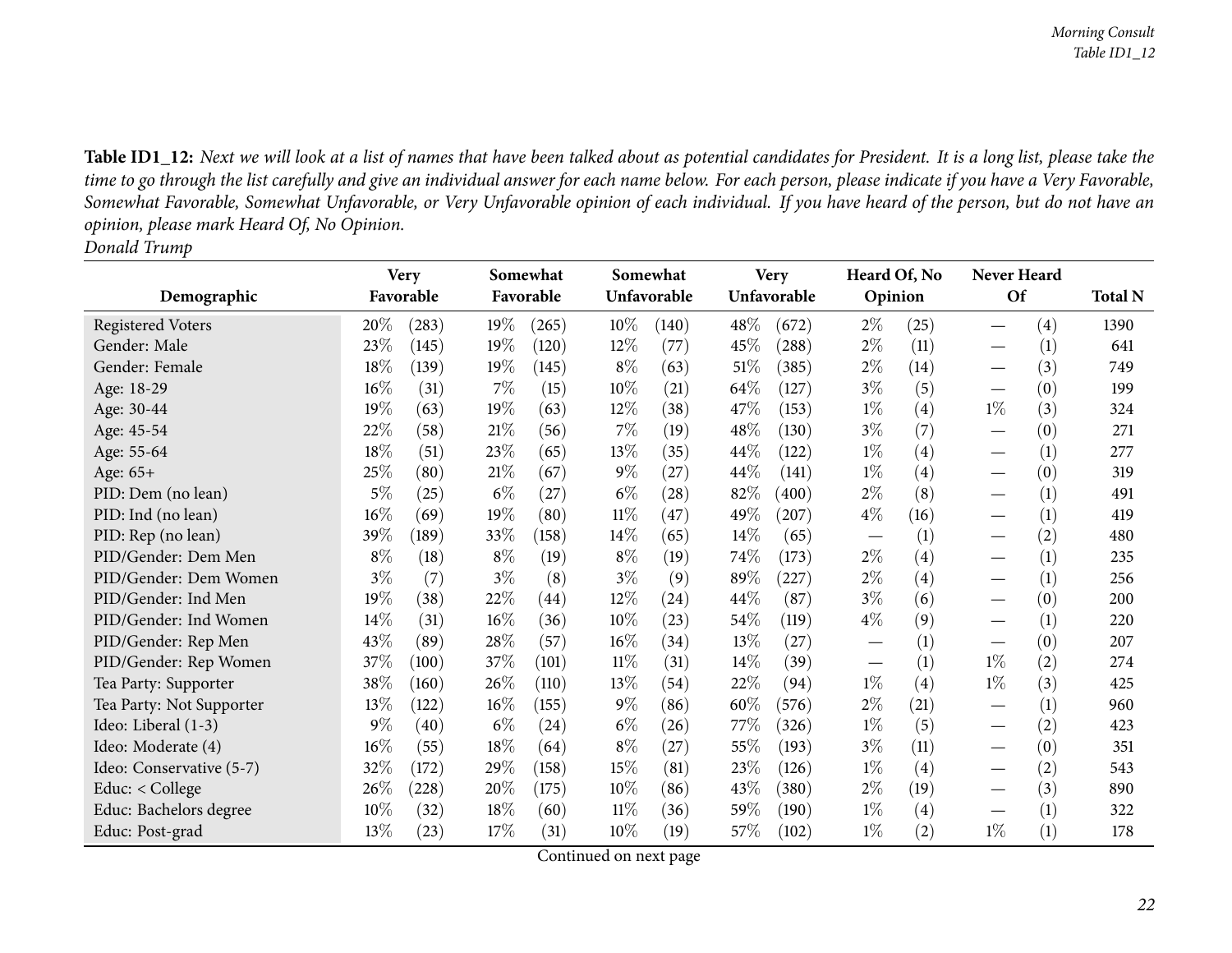Table ID1\_12: Next we will look at a list of names that have been talked about as potential candidates for President. It is a long list, please take the time to go through the list carefully and give an individual answer for each name below. For each person, please indicate if you have a Very Favorable, Somewhat Favorable, Somewhat Unfavorable, or Very Unfavorable opinion of each individual. If you have heard of the person, but do not have an *opinion, <sup>p</sup>lease mark Heard Of, No Opinion.*

| Donald Trump |  |
|--------------|--|
|              |  |

|                               | <b>Very</b> |       |       | Somewhat          |        | Somewhat    |        | <b>Very</b> | Heard Of, No                  |                   | Never Heard                     |     |                |
|-------------------------------|-------------|-------|-------|-------------------|--------|-------------|--------|-------------|-------------------------------|-------------------|---------------------------------|-----|----------------|
| Demographic                   | Favorable   |       |       | Favorable         |        | Unfavorable |        | Unfavorable |                               | Opinion           | Of                              |     | <b>Total N</b> |
| <b>Registered Voters</b>      | 20%         | (283) | 19%   | (265)             | $10\%$ | (140)       | 48%    | (672)       | $2\%$                         | (25)              |                                 | (4) | 1390           |
| Income: Under 50k             | 23%         | (159) | 16%   | (114)             | $8\%$  | (58)        | 50%    | (354)       | $2\%$                         | (12)              |                                 | (3) | 701            |
| Income: 50k-100k              | 20%         | (94)  | 20%   | (94)              | 13%    | (62)        | 46%    | (217)       | $2\%$                         | (8)               | $\overbrace{\phantom{123321}}$  | (1) | 475            |
| Income: 100k+                 | 14\%        | (30)  | 27%   | (58)              | 10%    | (20)        | 47\%   | (101)       | $2\%$                         | (5)               | $\hspace{0.1mm}-\hspace{0.1mm}$ | (0) | 214            |
| Ethnicity: White              | 22%         | (256) | 22%   | (256)             | $11\%$ | (130)       | 43%    | (500)       | $2\%$                         | (17)              |                                 | (1) | 1161           |
| Ethnicity: Hispanic           | 20%         | (22)  | $9\%$ | (10)              | 18%    | (20)        | $51\%$ | (56)        | $1\%$                         | (1)               | $2\%$                           | (2) | 111            |
| Ethnicity: Afr. Am.           | $9\%$       | (14)  | $3\%$ | $\left( 4\right)$ | $1\%$  | (2)         | 82%    | (131)       | $3\%$                         | (5)               | $1\%$                           | (2) | 159            |
| Ethnicity: Other              | 18%         | (13)  | 7%    | (5)               | $11\%$ | (8)         | 58\%   | (41)        | $3\%$                         | (2)               | $2\%$                           | (1) | 70             |
| Relig: Protestant             | 24\%        | (95)  | 26%   | (102)             | 10%    | (40)        | 40\%   | (156)       | $\overbrace{\phantom{aaaaa}}$ | (1)               | $\overbrace{\phantom{123321}}$  | (1) | 394            |
| Relig: Roman Catholic         | 21%         | (67)  | 20%   | (64)              | $11\%$ | (35)        | 46\%   | (144)       | $2\%$                         | (5)               |                                 | (1) | 315            |
| Relig: Ath./Agn./None         | $12\%$      | (40)  | 10%   | (34)              | 10%    | (32)        | 65%    | (214)       | $3\%$                         | (9)               | $1\%$                           | (2) | 330            |
| Relig: Something Else         | 16%         | (32)  | 17%   | (35)              | $11\%$ | (22)        | 56\%   | (114)       | $1\%$                         | (1)               |                                 | (0) | 204            |
| Relig: Evangelical            | 32%         | (124) | 21%   | (83)              | $11\%$ | (44)        | 33%    | (127)       | $2\%$                         | (8)               | $1\%$                           | (2) | 387            |
| Relig: Non-Evang. Catholics   | 19%         | (88)  | 24%   | (114)             | $9\%$  | (43)        | $46\%$ | (217)       | $1\%$                         | (6)               | $\hspace{0.1mm}-\hspace{0.1mm}$ | (0) | 469            |
| Relig: All Christian          | 25%         | (212) | 23%   | (197)             | 10%    | (87)        | 40%    | (344)       | $2\%$                         | (14)              |                                 | (2) | 856            |
| Relig: All Non-Christian      | 13%         | (72)  | 13%   | (68)              | 10%    | (54)        | $61\%$ | (328)       | $2\%$                         | (11)              | $\hspace{0.1mm}-\hspace{0.1mm}$ | (2) | 534            |
| Community: Urban              | 17%         | (55)  | 12%   | (38)              | $8\%$  | (26)        | 59%    | (189)       | $3\%$                         | (11)              | $1\%$                           | (3) | 322            |
| Community: Suburban           | 17%         | (110) | 18%   | (120)             | 12%    | (77)        | 52%    | (343)       | $1\%$                         | (4)               |                                 | (0) | 655            |
| Community: Rural              | 29%         | (118) | 26%   | (107)             | $9\%$  | (38)        | 34\%   | (140)       | $2\%$                         | (10)              |                                 | (1) | 413            |
| <b>Employ: Private Sector</b> | 19%         | (87)  | 20%   | (92)              | 11%    | (51)        | 48\%   | (215)       | $1\%$                         | (6)               | $\hspace{0.05cm}$               | (1) | 453            |
| Employ: Government            | 14%         | (15)  | 16%   | (17)              | $11\%$ | (12)        | 55%    | (61)        | $4\%$                         | $\left( 4\right)$ |                                 | (0) | 111            |
| Employ: Self-Employed         | 22%         | (21)  | 17%   | (17)              | $5\%$  | (5)         | 50%    | (49)        | $5\%$                         | (5)               |                                 | (0) | 96             |
| Employ: Homemaker             | 23%         | (30)  | 16%   | (21)              | 10%    | (13)        | 49%    | (64)        |                               | (0)               | $1\%$                           | (2) | 131            |
| Employ: Retired               | 25%         | (96)  | 20%   | (74)              | 10%    | (37)        | 45%    | (170)       |                               | (1)               |                                 | (1) | 379            |
| Employ: Unemployed            | 13%         | (13)  | 22%   | (23)              | 10%    | (11)        | 53%    | (55)        | $2\%$                         | (2)               | $1\%$                           | (1) | 104            |
| Employ: Other                 | 20%         | (14)  | 28%   | (19)              | 10%    | (7)         | $36\%$ | (25)        | $6\%$                         | (4)               |                                 | (0) | 70             |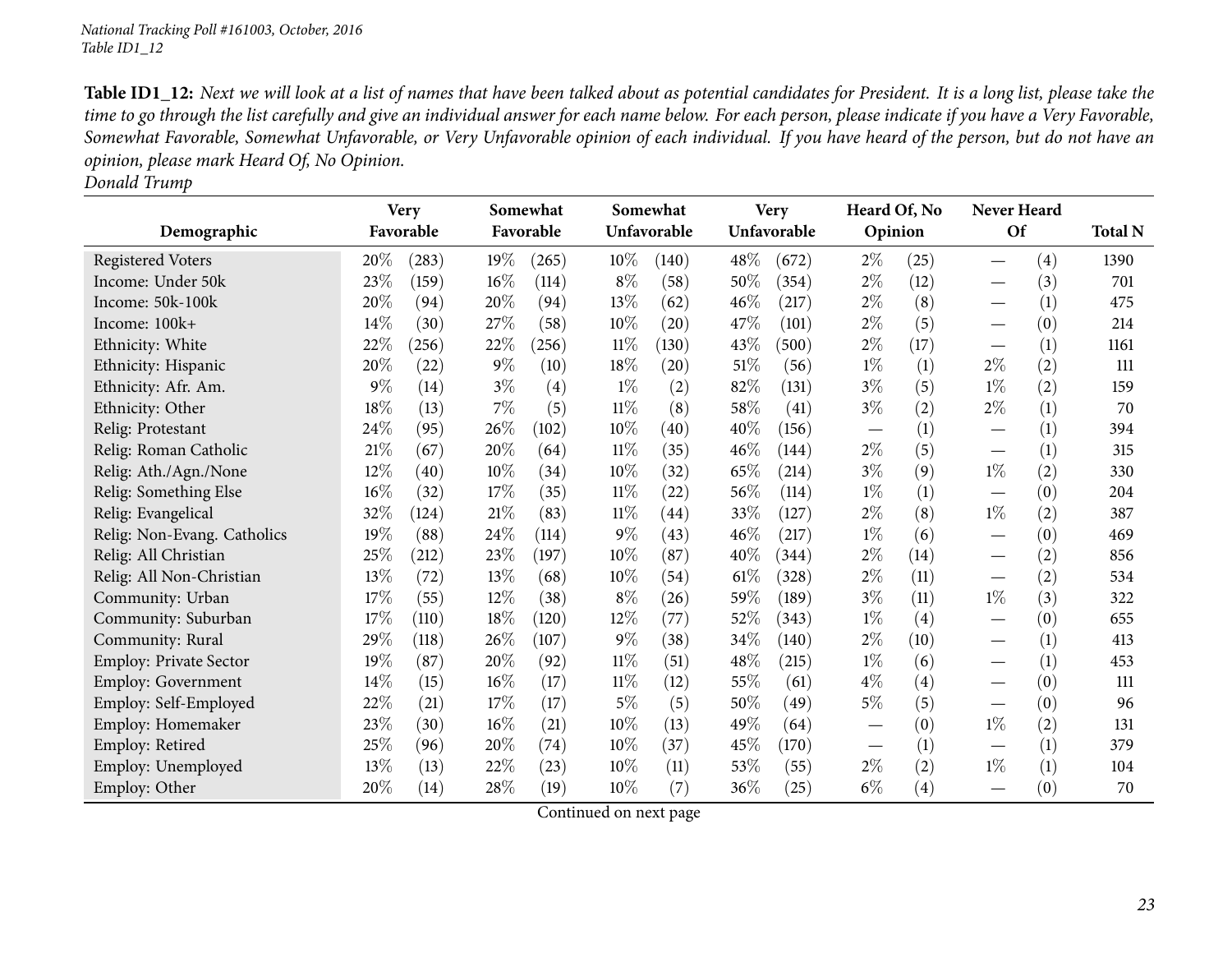Table ID1\_12: Next we will look at a list of names that have been talked about as potential candidates for President. It is a long list, please take the time to go through the list carefully and give an individual answer for each name below. For each person, please indicate if you have a Very Favorable, Somewhat Favorable, Somewhat Unfavorable, or Very Unfavorable opinion of each individual. If you have heard of the person, but do not have an *opinion, <sup>p</sup>lease mark Heard Of, No Opinion. Donald Trump*

| Demographic                          |       | <b>Very</b><br>Favorable |        | Somewhat<br>Favorable |        | Somewhat<br>Unfavorable |      | <b>Very</b><br>Unfavorable |       | Heard Of, No<br>Opinion |                          | Never Heard<br>Of |                |
|--------------------------------------|-------|--------------------------|--------|-----------------------|--------|-------------------------|------|----------------------------|-------|-------------------------|--------------------------|-------------------|----------------|
|                                      |       |                          |        |                       |        |                         |      |                            |       |                         |                          |                   | <b>Total N</b> |
| <b>Registered Voters</b>             | 20%   | (283)                    | 19%    | (265)                 | $10\%$ | (140)                   | 48\% | (672)                      | $2\%$ | (25)                    |                          | (4)               | 1390           |
| Job Type: White-collar               | 16%   | (89)                     | 19%    | (102)                 | 10%    | (57)                    | 53%  | (288)                      | $1\%$ | (6)                     |                          | (2)               | 544            |
| Job Type: Blue-collar                | 24%   | (152)                    | 19%    | (123)                 | 10%    | (63)                    | 45%  | (286)                      | 2%    | (13)                    |                          | (2)               | 639            |
| Job Type: Don't Know                 | 21%   | (43)                     | 19%    | (40)                  | 10%    | (20)                    | 47%  | (98)                       | $3\%$ | (5)                     |                          | (0)               | 206            |
| Military HH: Yes                     | 21%   | (57)                     | 26%    | (71)                  | $9\%$  | (25)                    | 40%  | (109)                      | $3\%$ | (8)                     | $1\%$                    | (1)               | 272            |
| Military HH: No                      | 20%   | (227)                    | 17%    | (194)                 | 10%    | (115)                   | 50%  | (563)                      | $1\%$ | (17)                    |                          | (3)               | 1118           |
| RD/WT: Right Direction               | $9\%$ | (37)                     | 7%     | (30)                  | $6\%$  | (25)                    | 75%  | (319)                      | $3\%$ | (12)                    |                          | (2)               | 425            |
| RD/WT: Wrong Track                   | 25%   | (246)                    | 24%    | (235)                 | $12\%$ | (116)                   | 37%  | (353)                      | $1\%$ | (13)                    |                          | (2)               | 965            |
| Obama Job: Approve                   | $5\%$ | (32)                     | $5\%$  | (36)                  | $6\%$  | (43)                    | 80%  | (538)                      | $2\%$ | (16)                    | $1\%$                    | (4)               | 668            |
| Obama Job: Disapprove                | 36%   | (249)                    | 32%    | (223)                 | 13\%   | (93)                    | 18%  | (124)                      |       | (2)                     |                          | (0)               | 691            |
| #1 Issue: Economy                    | 18%   | (84)                     | 19%    | (88)                  | 11%    | (51)                    | 50%  | (231)                      | $1\%$ | (5)                     |                          | (1)               | 460            |
| #1 Issue: Security                   | 32%   | (105)                    | 22%    | (72)                  | 10%    | (31)                    | 35%  | (113)                      | $1\%$ | (4)                     |                          | (0)               | 324            |
| #1 Issue: Health Care                | 16%   | (27)                     | 23%    | (40)                  | 11%    | (18)                    | 49%  | (84)                       | $2\%$ | (3)                     | $\overline{\phantom{0}}$ | (1)               | 172            |
| #1 Issue: Medicare / Social Security | 21\%  | (41)                     | 21%    | (42)                  | $8\%$  | (15)                    | 47%  | (93)                       | $3\%$ | (6)                     |                          | (0)               | 198            |
| #1 Issue: Women's Issues             | 16%   | (9)                      | $8\%$  | (4)                   | 11%    | (6)                     | 59%  | (33)                       | $3\%$ | (2)                     | $3\%$                    | (2)               | 57             |
| #1 Issue: Education                  | $6\%$ | (5)                      | $11\%$ | (8)                   | 12%    | (10)                    | 69%  | (53)                       | $2\%$ | (1)                     |                          | (0)               | 77             |
| #1 Issue: Energy                     | $4\%$ | (2)                      | $11\%$ | (6)                   | $8\%$  | (4)                     | 73%  | (37)                       | $2\%$ | (1)                     | $1\%$                    | (1)               | 50             |
| #1 Issue: Other                      | 18%   | (10)                     | $11\%$ | (6)                   | $11\%$ | (6)                     | 55%  | (29)                       | 5%    | (3)                     | $\overline{\phantom{0}}$ | (0)               | 52             |
| 2014 Vote: Democrat                  | 7%    | (37)                     | 7%     | (37)                  | $6\%$  | (31)                    | 78%  | (420)                      | $3\%$ | (14)                    |                          | (2)               | 540            |
| 2014 Vote: Republican                | 36%   | (180)                    | 33%    | (168)                 | 15%    | (77)                    | 15%  | (77)                       |       | (1)                     |                          | (0)               | 503            |
| 2014 Vote: Didn't Vote               | 19%   | (57)                     | 15%    | (44)                  | 10%    | (30)                    | 53%  | (157)                      | $3\%$ | (8)                     | $1\%$                    | (2)               | 297            |
| 2012 Vote: Barack Obama              | 7%    | (44)                     | 7%     | (45)                  | $8\%$  | (51)                    | 74%  | (451)                      | $2\%$ | (15)                    |                          | (2)               | 609            |
| 2012 Vote: Mitt Romney               | 37%   | (201)                    | 34%    | (182)                 | 14\%   | (76)                    | 15%  | (81)                       |       | (1)                     | $\overline{\phantom{0}}$ | (0)               | 541            |
| 2012 Vote: Didn't Vote               | 17%   | (32)                     | 12%    | (22)                  | $6\%$  | (12)                    | 60%  | (113)                      | $5\%$ | (9)                     | $1\%$                    | (2)               | 190            |
| 4-Region: Northeast                  | 17%   | (44)                     | 19%    | (50)                  | $12\%$ | (32)                    | 52%  | (136)                      |       | (0)                     |                          | (1)               | 263            |
| 4-Region: Midwest                    | 17%   | (57)                     | 24\%   | (81)                  | 10%    | (33)                    | 46%  | (150)                      | $3\%$ | (9)                     | $\overline{\phantom{0}}$ | (0)               | 330            |
| 4-Region: South                      | 25%   | (124)                    | 18%    | (89)                  | $9\%$  | (46)                    | 46%  | (230)                      | $2\%$ | (11)                    | $1\%$                    | (3)               | 503            |
| 4-Region: West                       | 20%   | (58)                     | 16%    | (47)                  | 10%    | (30)                    | 53%  | (156)                      | $1\%$ | (4)                     |                          | (1)               | 295            |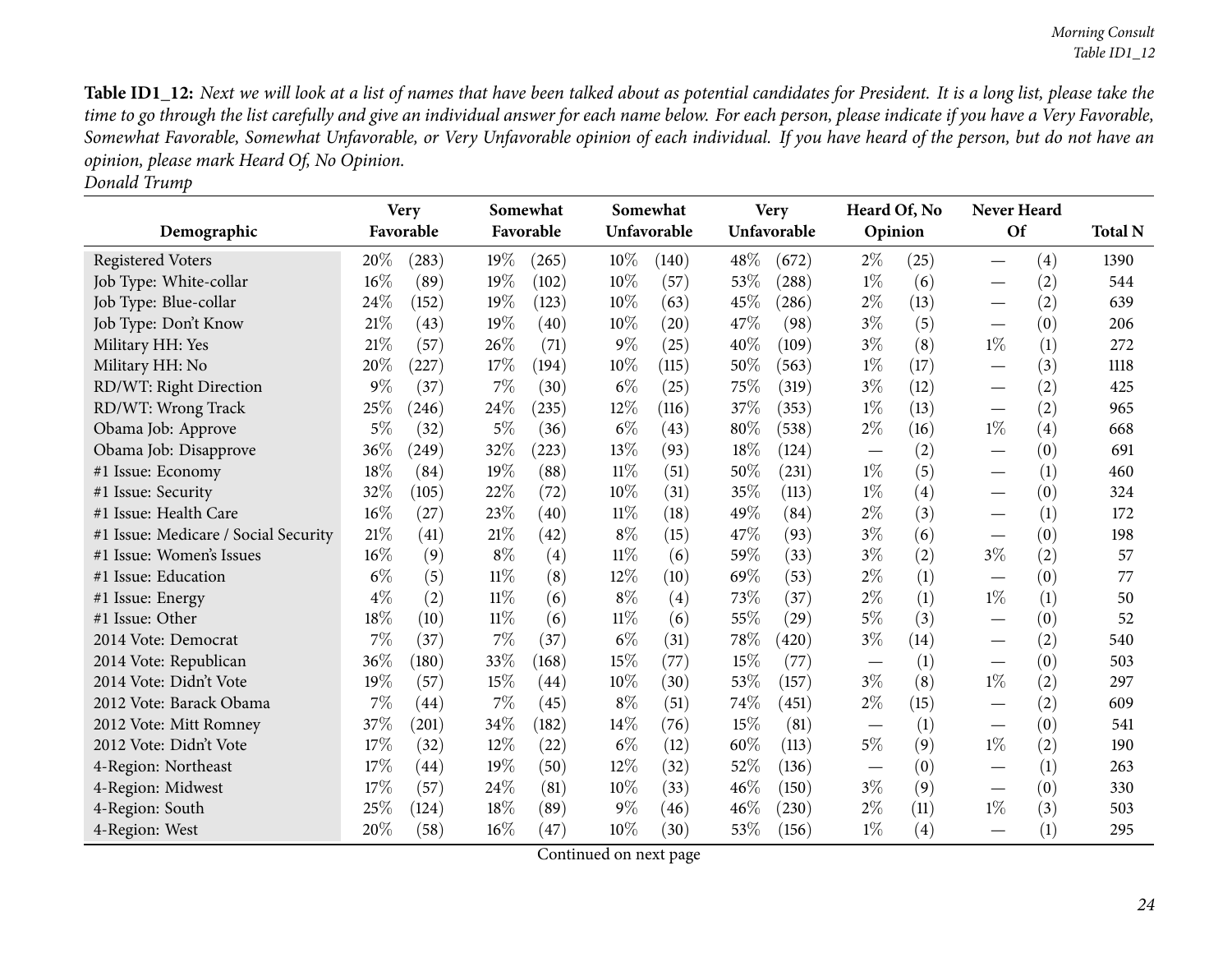Table ID1\_12: Next we will look at a list of names that have been talked about as potential candidates for President. It is a long list, please take the time to go through the list carefully and give an individual answer for each name below. For each person, please indicate if you have a Very Favorable, Somewhat Favorable, Somewhat Unfavorable, or Very Unfavorable opinion of each individual. If you have heard of the person, but do not have an *opinion, <sup>p</sup>lease mark Heard Of, No Opinion. Donald Trump*

| Demographic          | Very<br>Favorable |       | Somewhat<br>Favorable |       | Somewhat<br>Unfavorable |              | Verv<br>Unfavorable |       | Heard Of, No<br>Opinion |      | Never Heard<br>Of               |     | <b>Total N</b> |
|----------------------|-------------------|-------|-----------------------|-------|-------------------------|--------------|---------------------|-------|-------------------------|------|---------------------------------|-----|----------------|
| Registered Voters    | $20\%$            | (283) | 19 $\%$               | (265) | $10\%$                  | (140)        | $48\%$              | (672) | $2\%$                   | (25) |                                 | (4) | 1390           |
| 2016 Vote: Clinton   | $3\%$             | (21)  | $2\%$                 | (11)  | $6\%$                   | (37)         | 87\%                | (543) | $2\%$                   | (10) | $1\%$                           | (4) | 626            |
| 2016 Vote: Trump     | $46\%$            | (261) | 39%                   | (221) | $13\%$                  | (75)         | $2\%$               | (13)  |                         | (1)  | $\hspace{0.1mm}-\hspace{0.1mm}$ | (0) | 570            |
| 2016 Vote: Undecided | $1\%$             | (2)   | $17\%$                | (34)  | $15\%$                  | (29)         | $59\%$              | (116) | 7%                      | (14) | $\hspace{0.05cm}$               | (0) | 195            |
|                      |                   |       |                       |       |                         | $\mathbf{u}$ |                     |       |                         |      |                                 |     |                |

*Note:* Row proportions may total to larger than one-hundred percen<sup>t</sup> due to rounding.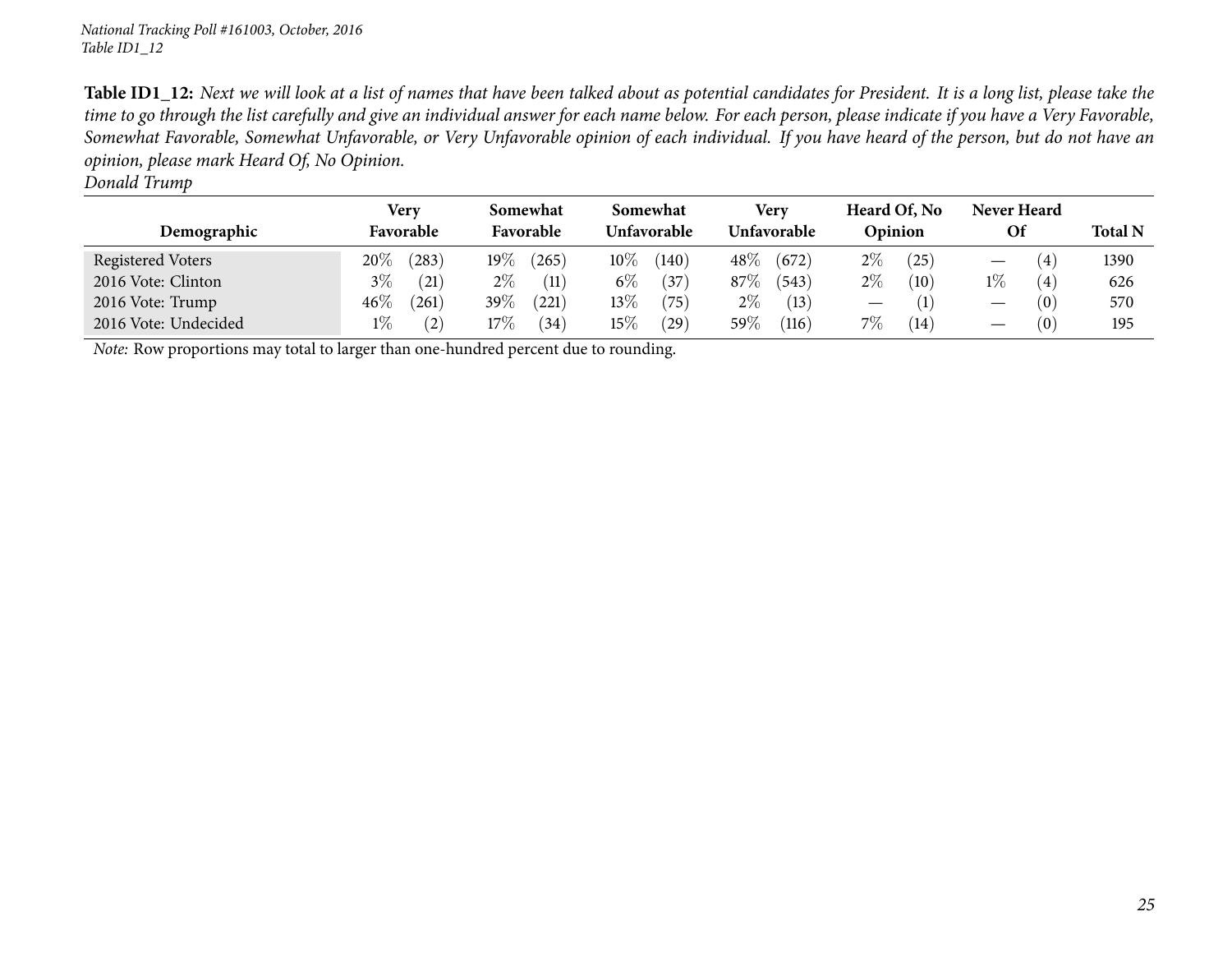Table ID2\_1NET: Next we will look at a list of names that have been talked about as potential candidates for President. It is a long list, please take the time to go through the list carefully and give an individual answer for each name below. For each person, please indicate if you have a Very Favorable, Somewhat Favorable, Somewhat Unfavorable, or Very Unfavorable opinion of each individual. If you have heard of the person, but do not have an *opinion, <sup>p</sup>lease mark Heard Of, No Opinion. Hillary Clinton*

<span id="page-25-0"></span>

|                          |        |                        | <b>Total Not</b> |           |                               | Heard Of, No |                |     |                |
|--------------------------|--------|------------------------|------------------|-----------|-------------------------------|--------------|----------------|-----|----------------|
| Demographic              |        | <b>Total Favorable</b> |                  | Favorable |                               | Opinion      | Never Heard Of |     | <b>Total N</b> |
| <b>Registered Voters</b> | 41\%   | (570)                  | 57\%             | (796)     | $2\%$                         | (22)         |                | (2) | 1390           |
| Gender: Male             | 41\%   | (264)                  | 57%              | (364)     | $2\%$                         | (12)         |                | (1) | 641            |
| Gender: Female           | 41\%   | (307)                  | 58%              | (431)     | $1\%$                         | (10)         |                | (1) | 749            |
| Age: 18-29               | 48%    | (95)                   | 49%              | (97)      | $3\%$                         | (7)          |                | (0) | 199            |
| Age: 30-44               | 46%    | (149)                  | 53%              | (170)     | $1\%$                         | (3)          | $1\%$          | (2) | 324            |
| Age: 45-54               | 35%    | (96)                   | 63%              | (172)     | $1\%$                         | (3)          |                | (0) | 271            |
| Age: 55-64               | 38\%   | (105)                  | $61\%$           | (168)     | $1\%$                         | (4)          |                | (0) | 277            |
| Age: $65+$               | 39%    | (125)                  | 59%              | (188)     | $2\%$                         | (6)          |                | (0) | 319            |
| PID: Dem (no lean)       | 82%    | (404)                  | $16\%$           | (80)      | $1\%$                         | (6)          |                | (0) | 491            |
| PID: Ind (no lean)       | 32%    | (135)                  | 64\%             | (270)     | $3\%$                         | (13)         |                | (1) | 419            |
| PID: Rep (no lean)       | $6\%$  | (31)                   | 93%              | (445)     | $1\%$                         | (3)          |                | (1) | 480            |
| PID/Gender: Dem Men      | 82%    | (193)                  | 17%              | (40)      | $1\%$                         | (2)          |                | (0) | 235            |
| PID/Gender: Dem Women    | 83%    | (211)                  | 16%              | (41)      | $2\%$                         | (4)          |                | (0) | 256            |
| PID/Gender: Ind Men      | 27%    | (55)                   | 69%              | (138)     | $4\%$                         | (7)          |                | (0) | 200            |
| PID/Gender: Ind Women    | 37%    | (81)                   | 60%              | (132)     | $3\%$                         | (6)          |                | (1) | 220            |
| PID/Gender: Rep Men      | $8\%$  | (16)                   | 90%              | (187)     | $1\%$                         | (2)          | $1\%$          | (1) | 207            |
| PID/Gender: Rep Women    | $5\%$  | (15)                   | 94%              | (259)     |                               | (1)          |                | (0) | 274            |
| Tea Party: Supporter     | 26%    | (109)                  | 74%              | (314)     |                               | (1)          |                | (1) | 425            |
| Tea Party: Not Supporter | 48\%   | (460)                  | 50%              | (478)     | $2\%$                         | (21)         |                | (1) | 960            |
| Ideo: Liberal (1-3)      | 71\%   | (299)                  | 28%              | (119)     | $1\%$                         | (4)          |                | (0) | 423            |
| Ideo: Moderate (4)       | 45%    | (159)                  | 51\%             | (181)     | $3\%$                         | (9)          | $1\%$          | (2) | 351            |
| Ideo: Conservative (5-7) | $17\%$ | (95)                   | 82%              | (446)     | $\overbrace{\phantom{13333}}$ | (2)          |                | (0) | 543            |
| Educ: < College          | 37%    | (328)                  | 61\%             | (541)     | $2\%$                         | (20)         |                | (2) | 890            |
| Educ: Bachelors degree   | 48%    | (154)                  | 52%              | (169)     |                               | (0)          |                | (0) | 322            |
| Educ: Post-grad          | 50%    | (89)                   | 49%              | (86)      | $1\%$                         | (2)          |                | (0) | 178            |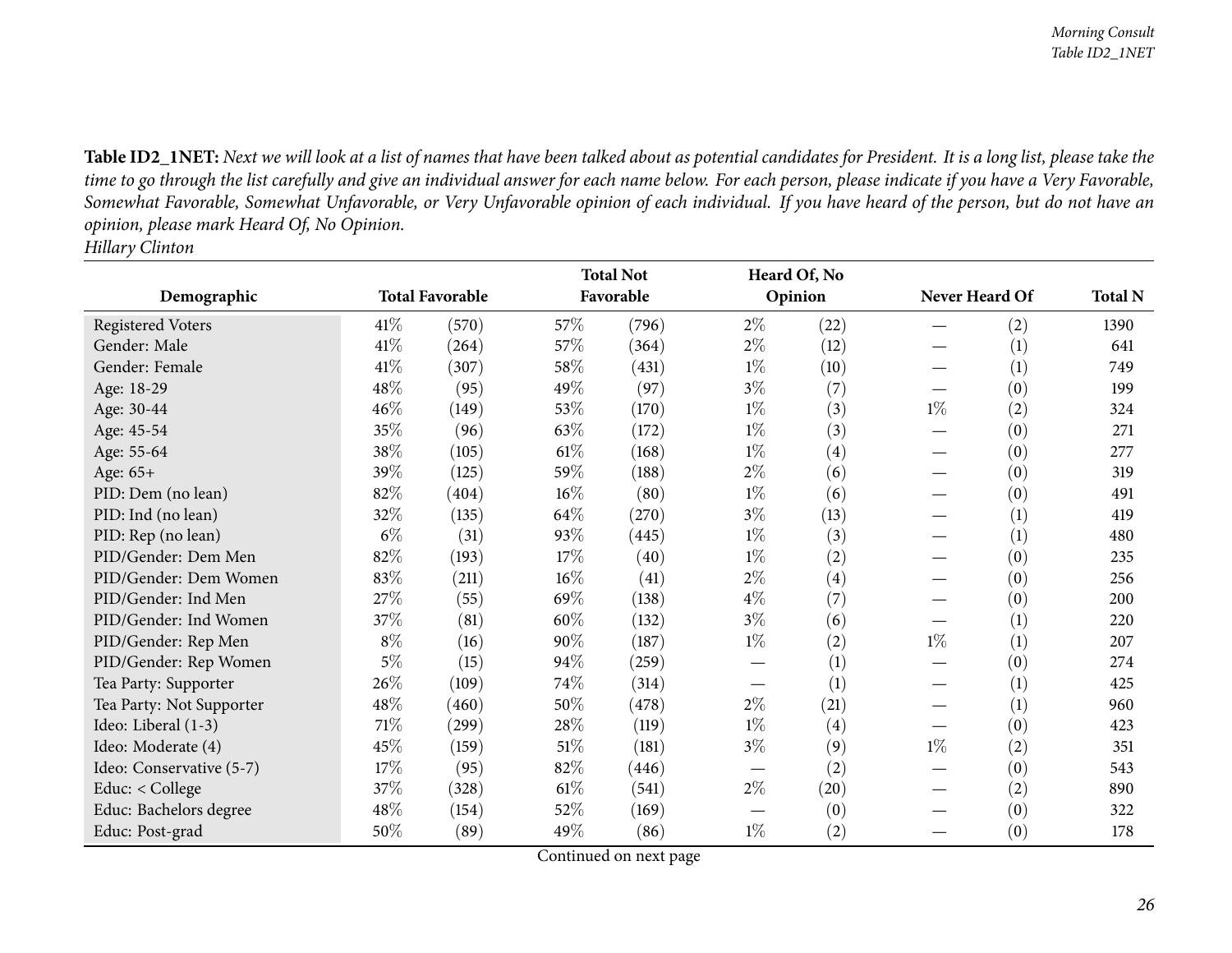Table ID2\_1NET: Next we will look at a list of names that have been talked about as potential candidates for President. It is a long list, please take the time to go through the list carefully and give an individual answer for each name below. For each person, please indicate if you have a Very Favorable, Somewhat Favorable, Somewhat Unfavorable, or Very Unfavorable opinion of each individual. If you have heard of the person, but do not have an *opinion, <sup>p</sup>lease mark Heard Of, No Opinion.*

*Hillary Clinton*

|                             |        |                        |        | <b>Total Not</b> | Heard Of, No                    |      |                |     |                |
|-----------------------------|--------|------------------------|--------|------------------|---------------------------------|------|----------------|-----|----------------|
| Demographic                 |        | <b>Total Favorable</b> |        | Favorable        | Opinion                         |      | Never Heard Of |     | <b>Total N</b> |
| <b>Registered Voters</b>    | 41\%   | (570)                  | 57%    | (796)            | $2\%$                           | (22) |                | (2) | 1390           |
| Income: Under 50k           | 43\%   | (302)                  | 55%    | (383)            | $2\%$                           | (14) |                | (2) | 701            |
| Income: 50k-100k            | 40%    | (191)                  | 59%    | (279)            | $1\%$                           | (5)  |                | (0) | 475            |
| Income: 100k+               | 36\%   | (77)                   | 62%    | (133)            | $1\%$                           | (3)  |                | (0) | 214            |
| Ethnicity: White            | 35%    | (412)                  | 63%    | (734)            | $1\%$                           | (14) |                | (1) | 1161           |
| Ethnicity: Hispanic         | 52\%   | (57)                   | 45%    | (50)             | $2\%$                           | (2)  | $1\%$          | (1) | 111            |
| Ethnicity: Afr. Am.         | 79%    | (125)                  | $16\%$ | (26)             | $4\%$                           | (7)  | $1\%$          | (1) | 159            |
| Ethnicity: Other            | 47\%   | (33)                   | $51\%$ | (36)             | $1\%$                           | (1)  |                | (0) | 70             |
| Relig: Protestant           | 27\%   | (107)                  | 73%    | (286)            | $\hspace{0.1mm}-\hspace{0.1mm}$ | (1)  |                | (0) | 394            |
| Relig: Roman Catholic       | 43%    | (134)                  | 56%    | (177)            | $1\%$                           | (4)  |                | (0) | 315            |
| Relig: Ath./Agn./None       | 53\%   | (175)                  | 44%    | (146)            | $2\%$                           | (7)  |                | (1) | 330            |
| Relig: Something Else       | 51\%   | (105)                  | 47%    | (96)             | $1\%$                           | (2)  | $1\%$          | (1) | 204            |
| Relig: Evangelical          | 29%    | (113)                  | 69%    | (266)            | $2\%$                           | (8)  |                | (0) | 387            |
| Relig: Non-Evang. Catholics | 38\%   | (177)                  | $61\%$ | (287)            | $1\%$                           | (5)  |                | (0) | 469            |
| Relig: All Christian        | $34\%$ | (290)                  | 65%    | (553)            | $2\%$                           | (13) |                | (0) | 856            |
| Relig: All Non-Christian    | 52\%   | (280)                  | 45%    | (242)            | $2\%$                           | (9)  |                | (2) | 534            |
| Community: Urban            | $61\%$ | (195)                  | 37%    | (120)            | $2\%$                           | (6)  |                | (1) | 322            |
| Community: Suburban         | 40%    | (261)                  | 59%    | (386)            | $1\%$                           | (7)  |                | (1) | 655            |
| Community: Rural            | 28\%   | (115)                  | 70%    | (289)            | $2\%$                           | (9)  |                | (0) | 413            |
| Employ: Private Sector      | 43%    | (194)                  | 56%    | (255)            | $1\%$                           | (4)  |                | (0) | 453            |
| Employ: Government          | 40%    | (44)                   | 53%    | (59)             | $7\%$                           | (7)  |                | (0) | 111            |
| Employ: Self-Employed       | 42%    | (41)                   | 56%    | (54)             | $1\%$                           | (1)  |                | (0) | 96             |
| Employ: Homemaker           | 32\%   | (41)                   | 68\%   | (89)             |                                 | (0)  |                | (0) | 131            |
| Employ: Retired             | 41\%   | (154)                  | 59%    | (223)            | $1\%$                           | (2)  |                | (0) | 379            |
| Employ: Unemployed          | 49%    | (51)                   | 49%    | (51)             | $2\%$                           | (2)  |                | (0) | 104            |
| Employ: Other               | 31%    | (21)                   | $62\%$ | (43)             | $6\%$                           | (4)  | $1\%$          | (1) | 70             |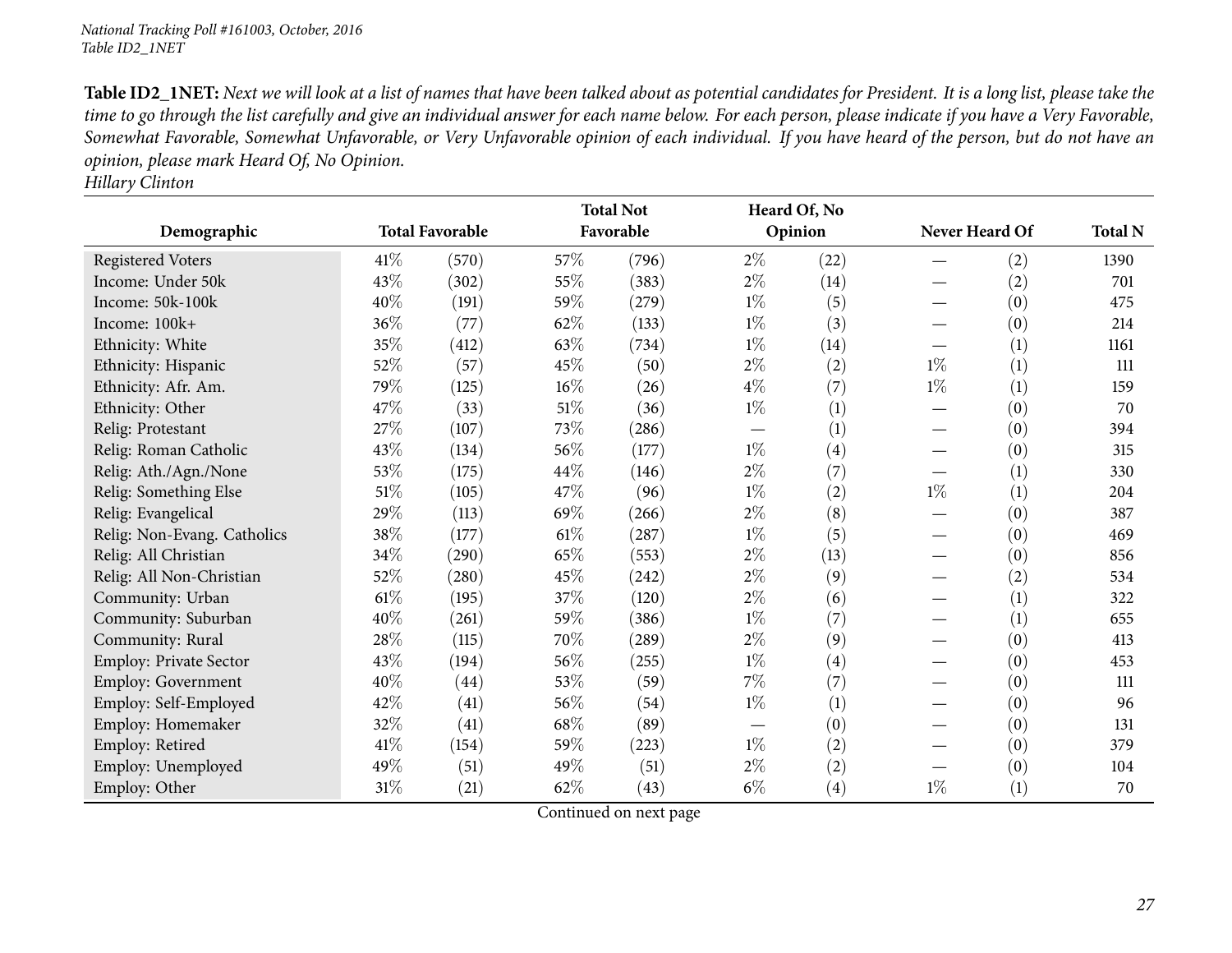Table ID2\_1NET: Next we will look at a list of names that have been talked about as potential candidates for President. It is a long list, please take the time to go through the list carefully and give an individual answer for each name below. For each person, please indicate if you have a Very Favorable, Somewhat Favorable, Somewhat Unfavorable, or Very Unfavorable opinion of each individual. If you have heard of the person, but do not have an *opinion, <sup>p</sup>lease mark Heard Of, No Opinion.*

| <b>Hillary Clinton</b> |
|------------------------|
|                        |

|                                      |        |                        |      | <b>Total Not</b> |                          | Heard Of, No |                |                   |                |
|--------------------------------------|--------|------------------------|------|------------------|--------------------------|--------------|----------------|-------------------|----------------|
| Demographic                          |        | <b>Total Favorable</b> |      | Favorable        |                          | Opinion      | Never Heard Of |                   | <b>Total N</b> |
| <b>Registered Voters</b>             | 41\%   | (570)                  | 57%  | (796)            | $2\%$                    | (22)         |                | (2)               | 1390           |
| Job Type: White-collar               | 43%    | (236)                  | 56%  | (303)            | $1\%$                    | (5)          |                | $\left( 0\right)$ | 544            |
| Job Type: Blue-collar                | 39%    | (251)                  | 59%  | (375)            | $2\%$                    | (11)         |                | (2)               | 639            |
| Job Type: Don't Know                 | 40%    | (83)                   | 57%  | (117)            | $3\%$                    | (6)          |                | (0)               | 206            |
| Military HH: Yes                     | 38%    | (104)                  | 58%  | (159)            | $4\%$                    | (10)         |                | (0)               | 272            |
| Military HH: No                      | 42%    | (467)                  | 57%  | (637)            | $1\%$                    | (12)         |                | (2)               | 1118           |
| RD/WT: Right Direction               | 82%    | (349)                  | 16%  | (69)             | $2\%$                    | (8)          |                | (0)               | 425            |
| RD/WT: Wrong Track                   | 23%    | (221)                  | 75%  | (727)            | $1\%$                    | (14)         |                | (2)               | 965            |
| Obama Job: Approve                   | 76%    | (510)                  | 22%  | (145)            | $2\%$                    | (11)         |                | (1)               | 668            |
| Obama Job: Disapprove                | $8\%$  | (52)                   | 92%  | (635)            | —                        | (3)          |                | (1)               | 691            |
| #1 Issue: Economy                    | $38\%$ | (177)                  | 61\% | (278)            | $1\%$                    | (4)          |                | (1)               | 460            |
| #1 Issue: Security                   | $31\%$ | (102)                  | 68%  | (220)            | $\overline{\phantom{0}}$ | (1)          |                | (1)               | 324            |
| #1 Issue: Health Care                | 42%    | (72)                   | 57%  | (98)             | $1\%$                    | (2)          |                | (0)               | 172            |
| #1 Issue: Medicare / Social Security | $46\%$ | (92)                   | 51%  | (100)            | $3\%$                    | (6)          |                | (0)               | 198            |
| #1 Issue: Women's Issues             | 67%    | (38)                   | 31%  | (17)             | $3\%$                    | (2)          |                | (0)               | 57             |
| #1 Issue: Education                  | 59%    | (45)                   | 39%  | (30)             | $3\%$                    | (2)          |                | (0)               | 77             |
| #1 Issue: Energy                     | 55%    | (28)                   | 39%  | (20)             | $6\%$                    | (3)          |                | (0)               | 50             |
| #1 Issue: Other                      | $31\%$ | (16)                   | 63%  | (33)             | $5\%$                    | (3)          |                | (0)               | 52             |
| 2014 Vote: Democrat                  | 75%    | (408)                  | 23%  | (122)            | $2\%$                    | (10)         |                | (0)               | 540            |
| 2014 Vote: Republican                | $8\%$  | (40)                   | 91%  | (459)            | $1\%$                    | (3)          |                | (1)               | 503            |
| 2014 Vote: Didn't Vote               | 37%    | (111)                  | 60%  | (178)            | $2\%$                    | (6)          |                | (1)               | 297            |
| 2012 Vote: Barack Obama              | $71\%$ | (433)                  | 27%  | (164)            | $2\%$                    | (12)         |                | (0)               | 609            |
| 2012 Vote: Mitt Romney               | $7\%$  | (38)                   | 92%  | (500)            |                          | (2)          |                | (1)               | 541            |
| 2012 Vote: Didn't Vote               | 44%    | (85)                   | 51%  | (97)             | $4\%$                    | (8)          | $1\%$          | (1)               | 190            |
| 4-Region: Northeast                  | 49%    | (128)                  | 48%  | (126)            | $3\%$                    | (7)          |                | (1)               | 263            |
| 4-Region: Midwest                    | 38%    | (125)                  | 60%  | (197)            | $2\%$                    | (7)          |                | (1)               | 330            |
| 4-Region: South                      | 41%    | (208)                  | 57%  | (288)            | $1\%$                    | (7)          |                | (0)               | 503            |
| 4-Region: West                       | 37%    | (110)                  | 63%  | (185)            |                          | (0)          |                | (0)               | 295            |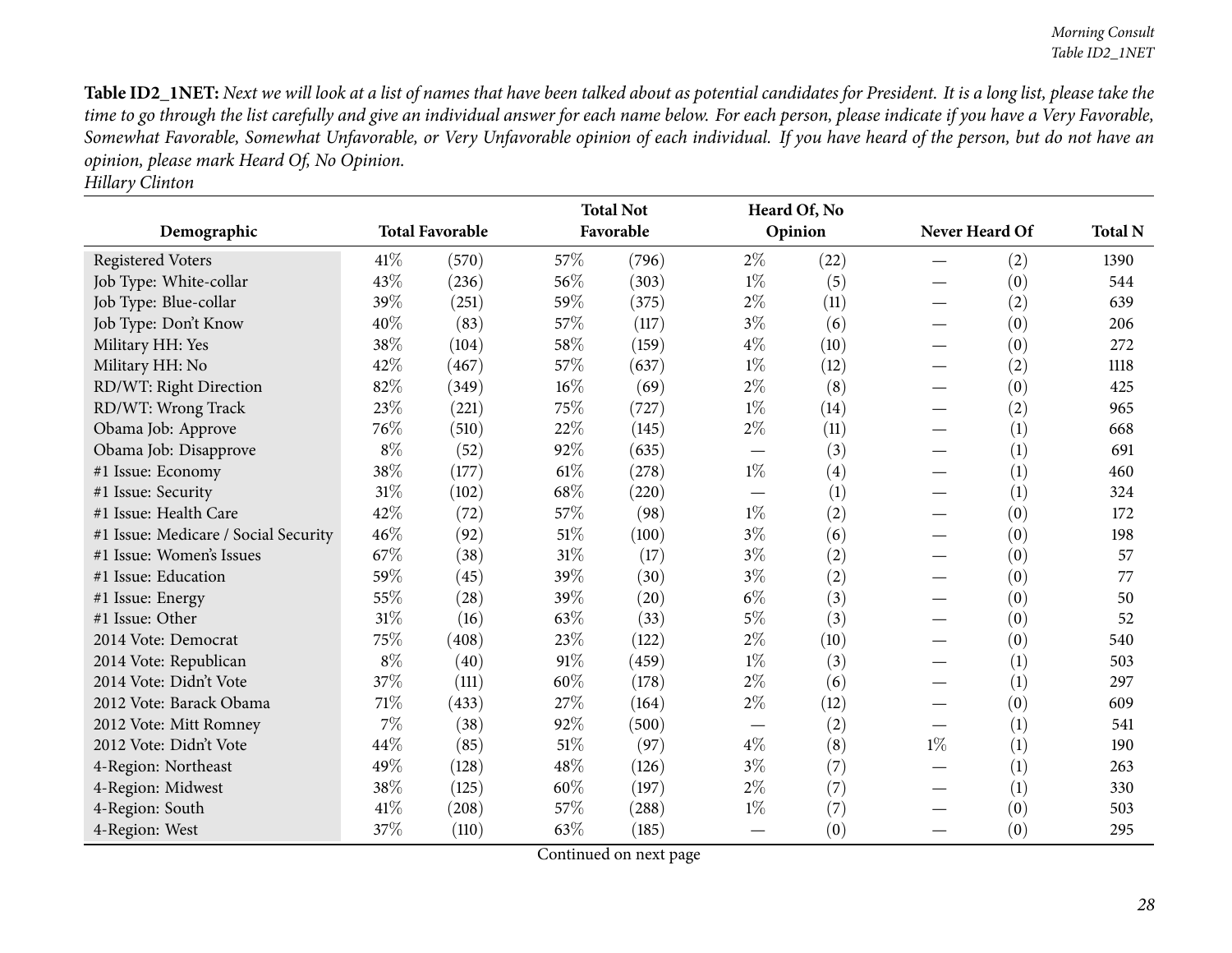Table ID2\_1NET: Next we will look at a list of names that have been talked about as potential candidates for President. It is a long list, please take the time to go through the list carefully and give an individual answer for each name below. For each person, please indicate if you have a Very Favorable, Somewhat Favorable, Somewhat Unfavorable, or Very Unfavorable opinion of each individual. If you have heard of the person, but do not have an *opinion, <sup>p</sup>lease mark Heard Of, No Opinion.*

*Hillary Clinton*

| Demographic                                                                         |        | <b>Total Favorable</b> | <b>Total Not</b><br>Heard Of, No<br>Favorable<br>Opinion |       |       | Never Heard Of |       | <b>Total N</b> |      |
|-------------------------------------------------------------------------------------|--------|------------------------|----------------------------------------------------------|-------|-------|----------------|-------|----------------|------|
| Registered Voters                                                                   | $41\%$ | (570)                  | 57\%                                                     | (796) | $2\%$ | $^{'}22)$      |       | (2)            | 1390 |
| 2016 Vote: Clinton                                                                  | $84\%$ | (526)                  | 15\%                                                     | (92)  | $1\%$ | $^{\prime}$    |       | (0)            | 626  |
| 2016 Vote: Trump                                                                    | $3\%$  | (19)                   | $96\%$                                                   | (549) |       |                |       |                | 570  |
| 2016 Vote: Undecided                                                                | $13\%$ | (25)                   | 79%                                                      | (155) | $7\%$ | (14)           | $1\%$ |                | 195  |
| Note: Row proportions may total to larger than one-hundred percent due to rounding. |        |                        |                                                          |       |       |                |       |                |      |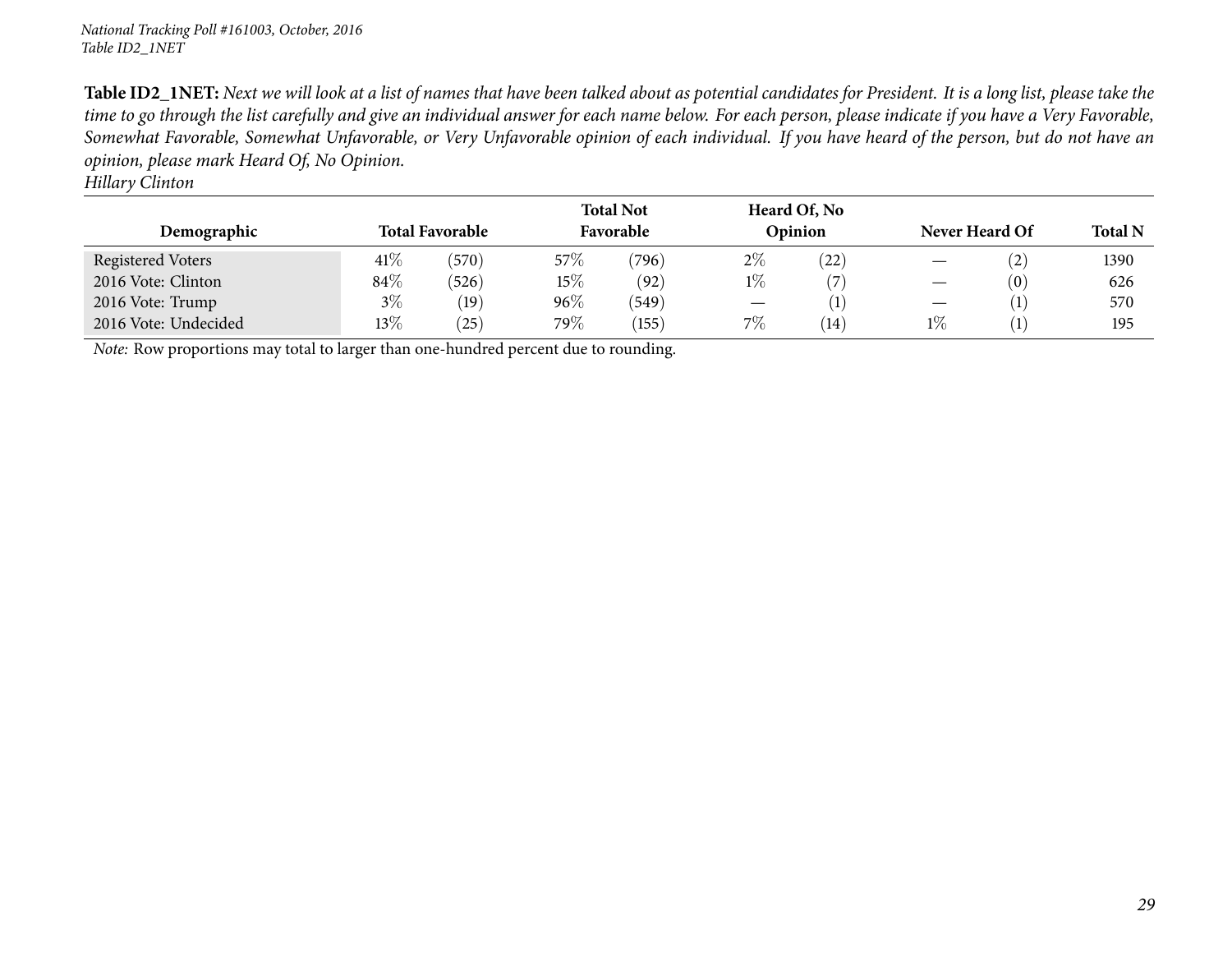Table ID2\_1: Next we will look at a list of names that have been talked about as potential candidates for President. It is a long list, please take the time to go through the list carefully and give an individual answer for each name below. For each person, please indicate if you have a Very Favorable, Somewhat Favorable, Somewhat Unfavorable, or Very Unfavorable opinion of each individual. If you have heard of the person, but do not have an *opinion, <sup>p</sup>lease mark Heard Of, No Opinion. Hillary Clinton*

<span id="page-29-0"></span>

|                          |        | <b>Very</b> | Somewhat |           |        | Somewhat    |        | <b>Very</b> |       | Heard Of, No      |                               | Never Heard |                |
|--------------------------|--------|-------------|----------|-----------|--------|-------------|--------|-------------|-------|-------------------|-------------------------------|-------------|----------------|
| Demographic              |        | Favorable   |          | Favorable |        | Unfavorable |        | Unfavorable |       | Opinion           | Of                            |             | <b>Total N</b> |
| <b>Registered Voters</b> | 18%    | (252)       | 23%      | (318)     | $12\%$ | (170)       | 45\%   | (625)       | $2\%$ | (22)              |                               | (2)         | 1390           |
| Gender: Male             | 17%    | (112)       | 24\%     | (152)     | 12%    | (79)        | 45%    | (286)       | $2\%$ | (12)              |                               | (1)         | 641            |
| Gender: Female           | 19%    | (141)       | 22%      | (166)     | $12\%$ | (92)        | 45\%   | (340)       | $1\%$ | (10)              |                               | (1)         | 749            |
| Age: 18-29               | 18%    | (36)        | 30%      | (59)      | $14\%$ | (29)        | 35%    | (69)        | $3\%$ | (7)               |                               | (0)         | 199            |
| Age: 30-44               | 23%    | (74)        | 23%      | (74)      | 15%    | (49)        | 38\%   | (122)       | $1\%$ | (3)               | $1\%$                         | (2)         | 324            |
| Age: 45-54               | $16\%$ | (43)        | 20%      | (53)      | 15%    | (42)        | 48\%   | (130)       | $1\%$ | (3)               |                               | (0)         | 271            |
| Age: 55-64               | 12%    | (33)        | 26\%     | (72)      | $9\%$  | (26)        | $51\%$ | (142)       | $1\%$ | $\left( 4\right)$ |                               | (0)         | 277            |
| Age: 65+                 | 21%    | (66)        | 19%      | (59)      | $8\%$  | (26)        | $51\%$ | (162)       | $2\%$ | (6)               |                               | (0)         | 319            |
| PID: Dem (no lean)       | 43%    | (211)       | 39\%     | (193)     | 10%    | (48)        | $7\%$  | (32)        | $1\%$ | (6)               |                               | (0)         | 491            |
| PID: Ind (no lean)       | $8\%$  | (34)        | 24\%     | (101)     | 15%    | (63)        | 49\%   | (207)       | $3\%$ | (13)              |                               | (1)         | 419            |
| PID: Rep (no lean)       | $1\%$  | (7)         | 5%       | (24)      | $12\%$ | (60)        | 80%    | (386)       | $1\%$ | (3)               |                               | (1)         | 480            |
| PID/Gender: Dem Men      | 40%    | (93)        | 42%      | (99)      | $9\%$  | (21)        | $8\%$  | (18)        | $1\%$ | (2)               |                               | (0)         | 235            |
| PID/Gender: Dem Women    | 46%    | (118)       | 37\%     | (94)      | 10%    | (27)        | $5\%$  | (14)        | $2\%$ | $\left( 4\right)$ |                               | (0)         | 256            |
| PID/Gender: Ind Men      | $8\%$  | (15)        | 20%      | (39)      | 15%    | (30)        | 54\%   | (108)       | $4\%$ | (7)               |                               | (0)         | 200            |
| PID/Gender: Ind Women    | $9\%$  | (19)        | 28\%     | (62)      | 15%    | (33)        | $45\%$ | (99)        | 3%    | (6)               |                               | (1)         | 220            |
| PID/Gender: Rep Men      | $1\%$  | (3)         | $7\%$    | (14)      | 13%    | (28)        | 77\%   | (159)       | $1\%$ | (2)               | $1\%$                         | (1)         | 207            |
| PID/Gender: Rep Women    | $1\%$  | (4)         | $4\%$    | (11)      | 12%    | (32)        | 83%    | (226)       |       | (1)               |                               | (0)         | 274            |
| Tea Party: Supporter     | 15%    | (64)        | $11\%$   | (45)      | 7%     | (28)        | 67\%   | (285)       |       | (1)               |                               | (1)         | 425            |
| Tea Party: Not Supporter | 19%    | (186)       | 28\%     | (273)     | 15%    | (142)       | 35\%   | (337)       | $2\%$ | (21)              |                               | (1)         | 960            |
| Ideo: Liberal (1-3)      | 33%    | (141)       | 38%      | (159)     | 15%    | (62)        | 14\%   | (57)        | $1\%$ | (4)               |                               | (0)         | 423            |
| Ideo: Moderate (4)       | 17%    | (59)        | 29%      | (100)     | 12%    | (43)        | 39%    | (137)       | $3\%$ | (9)               | $1\%$                         | (2)         | 351            |
| Ideo: Conservative (5-7) | $9\%$  | (46)        | $9\%$    | (48)      | 10%    | (53)        | 72\%   | (393)       |       | (2)               |                               | (0)         | 543            |
| Educ: < College          | 16%    | (142)       | 21%      | (186)     | 13%    | (111)       | 48\%   | (429)       | $2\%$ | (20)              | $\overbrace{\phantom{13333}}$ | (2)         | 890            |
| Educ: Bachelors degree   | 22\%   | (70)        | 26\%     | (84)      | 12%    | (37)        | $41\%$ | (131)       |       | (0)               |                               | (0)         | 322            |
| Educ: Post-grad          | 23%    | (41)        | 27\%     | (48)      | 12%    | (22)        | 36\%   | (64)        | $1\%$ | (2)               |                               | (0)         | 178            |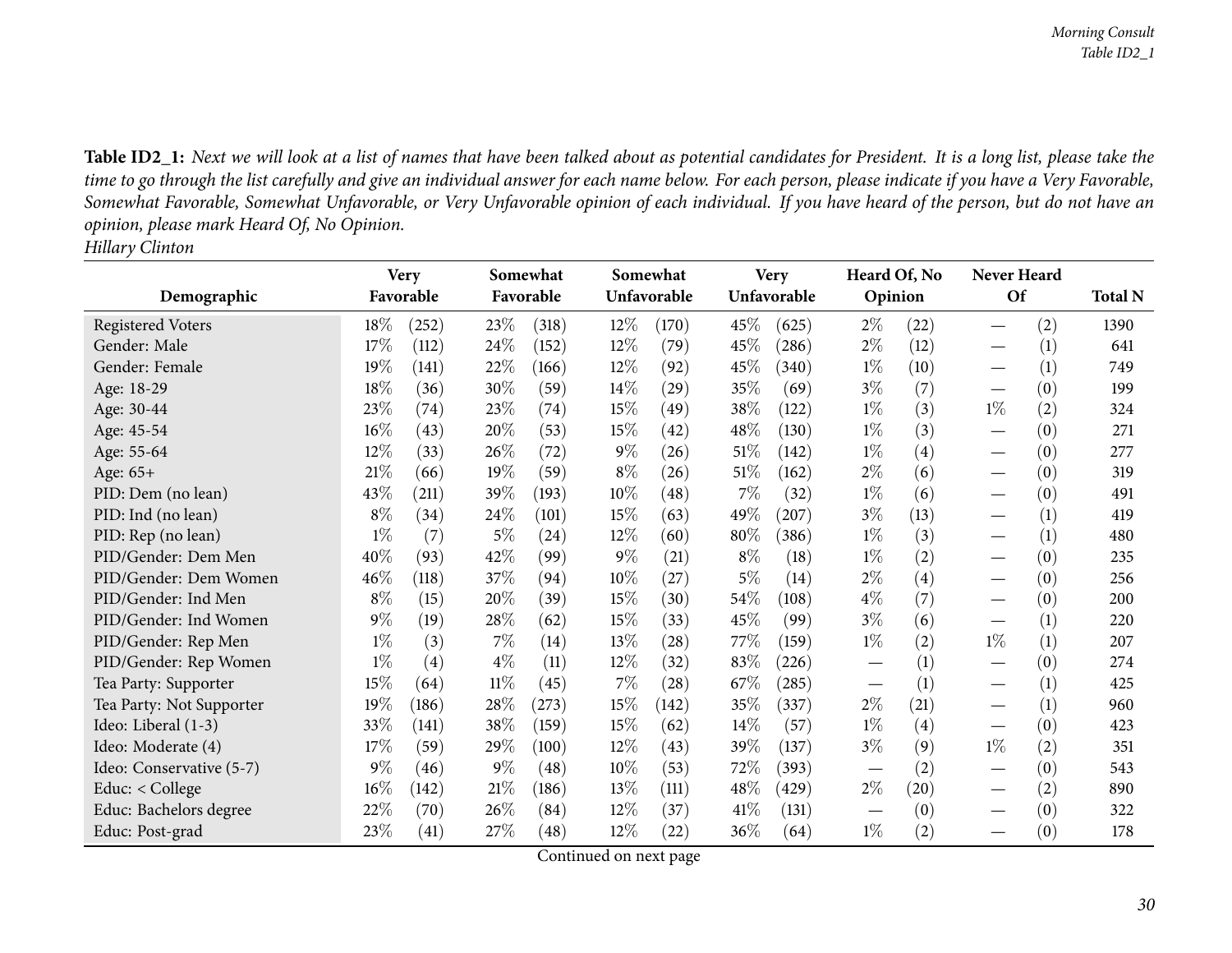Table ID2\_1: Next we will look at a list of names that have been talked about as potential candidates for President. It is a long list, please take the time to go through the list carefully and give an individual answer for each name below. For each person, please indicate if you have a Very Favorable, Somewhat Favorable, Somewhat Unfavorable, or Very Unfavorable opinion of each individual. If you have heard of the person, but do not have an *opinion, <sup>p</sup>lease mark Heard Of, No Opinion.*

|                             |        | <b>Very</b> |      | Somewhat   |        | Somewhat    |        | <b>Very</b> | Heard Of, No |                   | <b>Never Heard</b>               |     |                |
|-----------------------------|--------|-------------|------|------------|--------|-------------|--------|-------------|--------------|-------------------|----------------------------------|-----|----------------|
| Demographic                 |        | Favorable   |      | Favorable  |        | Unfavorable |        | Unfavorable | Opinion      |                   | Of                               |     | <b>Total N</b> |
| <b>Registered Voters</b>    | 18%    | (252)       | 23%  | (318)      | $12\%$ | (170)       | 45%    | (625)       | $2\%$        | (22)              |                                  | (2) | 1390           |
| Income: Under 50k           | 19%    | (136)       | 24%  | (166)      | $11\%$ | (78)        | 44\%   | (306)       | $2\%$        | (14)              | $\hspace{0.05cm}$                | (2) | 701            |
| Income: 50k-100k            | 17%    | (80)        | 23%  | (111)      | $11\%$ | (55)        | 47\%   | (224)       | $1\%$        | (5)               | $\overbrace{\phantom{12322111}}$ | (0) | 475            |
| Income: 100k+               | 17%    | (36)        | 19%  | (41)       | 18%    | (38)        | 45\%   | (95)        | $1\%$        | (3)               | $\hspace{0.1mm}-\hspace{0.1mm}$  | (0) | 214            |
| Ethnicity: White            | 13%    | (152)       | 22%  | $^{'}260)$ | $12\%$ | (143)       | $51\%$ | (591)       | $1\%$        | (14)              |                                  | (1) | 1161           |
| Ethnicity: Hispanic         | 20%    | (22)        | 31%  | (35)       | $11\%$ | (13)        | $34\%$ | (38)        | $2\%$        | (2)               | $1\%$                            | (1) | 111            |
| Ethnicity: Afr. Am.         | 53%    | (85)        | 25%  | (40)       | $8\%$  | (13)        | $8\%$  | (13)        | $4\%$        | (7)               | $1\%$                            | (1) | 159            |
| Ethnicity: Other            | 22%    | (15)        | 25%  | (18)       | 21%    | (14)        | $31\%$ | (22)        | $1\%$        | (1)               |                                  | (0) | 70             |
| Relig: Protestant           | 13%    | (53)        | 14\% | (54)       | $11\%$ | (45)        | $61\%$ | (241)       |              | (1)               | $\hspace{0.05cm}$                | (0) | 394            |
| Relig: Roman Catholic       | 20%    | (63)        | 23%  | (71)       | $13\%$ | (41)        | 43%    | (136)       | $1\%$        | $\left( 4\right)$ |                                  | (0) | 315            |
| Relig: Ath./Agn./None       | 18%    | (59)        | 35%  | (116)      | 15%    | (50)        | 29%    | (96)        | $2\%$        | (7)               |                                  | (1) | 330            |
| Relig: Something Else       | 26\%   | (54)        | 25%  | (51)       | 10%    | (20)        | $37\%$ | (76)        | $1\%$        | (2)               | $1\%$                            | (1) | 204            |
| Relig: Evangelical          | 17%    | (67)        | 12%  | (46)       | 10%    | (38)        | 59%    | (229)       | $2\%$        | (8)               |                                  | (0) | 387            |
| Relig: Non-Evang. Catholics | 15%    | (72)        | 22%  | (105)      | 13%    | (62)        | 48\%   | (225)       | $1\%$        | (5)               | $\hspace{0.1mm}-\hspace{0.1mm}$  | (0) | 469            |
| Relig: All Christian        | 16%    | (139)       | 18%  | (151)      | $12\%$ | (100)       | 53%    | (453)       | $2\%$        | (13)              | $\hspace{0.1mm}-\hspace{0.1mm}$  | (0) | 856            |
| Relig: All Non-Christian    | 21%    | (113)       | 31%  | (167)      | 13\%   | (70)        | 32%    | (172)       | $2\%$        | (9)               |                                  | (2) | 534            |
| Community: Urban            | 30%    | (97)        | 30%  | (98)       | $9\%$  | (28)        | 29%    | (92)        | $2\%$        | (6)               | $\hspace{0.1mm}-\hspace{0.1mm}$  | (1) | 322            |
| Community: Suburban         | 18%    | (115)       | 22%  | (146)      | 14\%   | (92)        | 45%    | (294)       | $1\%$        | (7)               |                                  | (1) | 655            |
| Community: Rural            | 10%    | (41)        | 18%  | (74)       | 12%    | (50)        | 58\%   | (239)       | $2\%$        | (9)               | $\hspace{0.05cm}$                | (0) | 413            |
| Employ: Private Sector      | 17%    | (75)        | 26%  | (118)      | 15%    | (66)        | 42%    | (189)       | $1\%$        | $\left( 4\right)$ | $\hspace{0.1mm}-\hspace{0.1mm}$  | (0) | 453            |
| Employ: Government          | $21\%$ | (23)        | 19%  | (21)       | 13%    | (14)        | 41\%   | (45)        | 7%           | (7)               |                                  | (0) | 111            |
| Employ: Self-Employed       | 24\%   | (23)        | 19%  | (18)       | $11\%$ | (10)        | $46\%$ | (44)        | $1\%$        | (1)               | $\hspace{0.1mm}-\hspace{0.1mm}$  | (0) | 96             |
| Employ: Homemaker           | 13%    | (17)        | 18%  | (24)       | 10%    | (13)        | 58\%   | (76)        |              | (0)               |                                  | (0) | 131            |
| Employ: Retired             | 18%    | (67)        | 23%  | (87)       | 10%    | (39)        | 49%    | (184)       | $1\%$        | (2)               | $\hspace{0.1mm}-\hspace{0.1mm}$  | (0) | 379            |
| Employ: Unemployed          | 27%    | (28)        | 23%  | (24)       | $11\%$ | (11)        | 39%    | (40)        | $2\%$        | (2)               | $\hspace{0.1mm}-\hspace{0.1mm}$  | (0) | 104            |
| Employ: Other               | $11\%$ | (8)         | 20%  | (14)       | 15%    | (10)        | 48%    | (33)        | $6\%$        | $\left( 4\right)$ | $1\%$                            | (1) | 70             |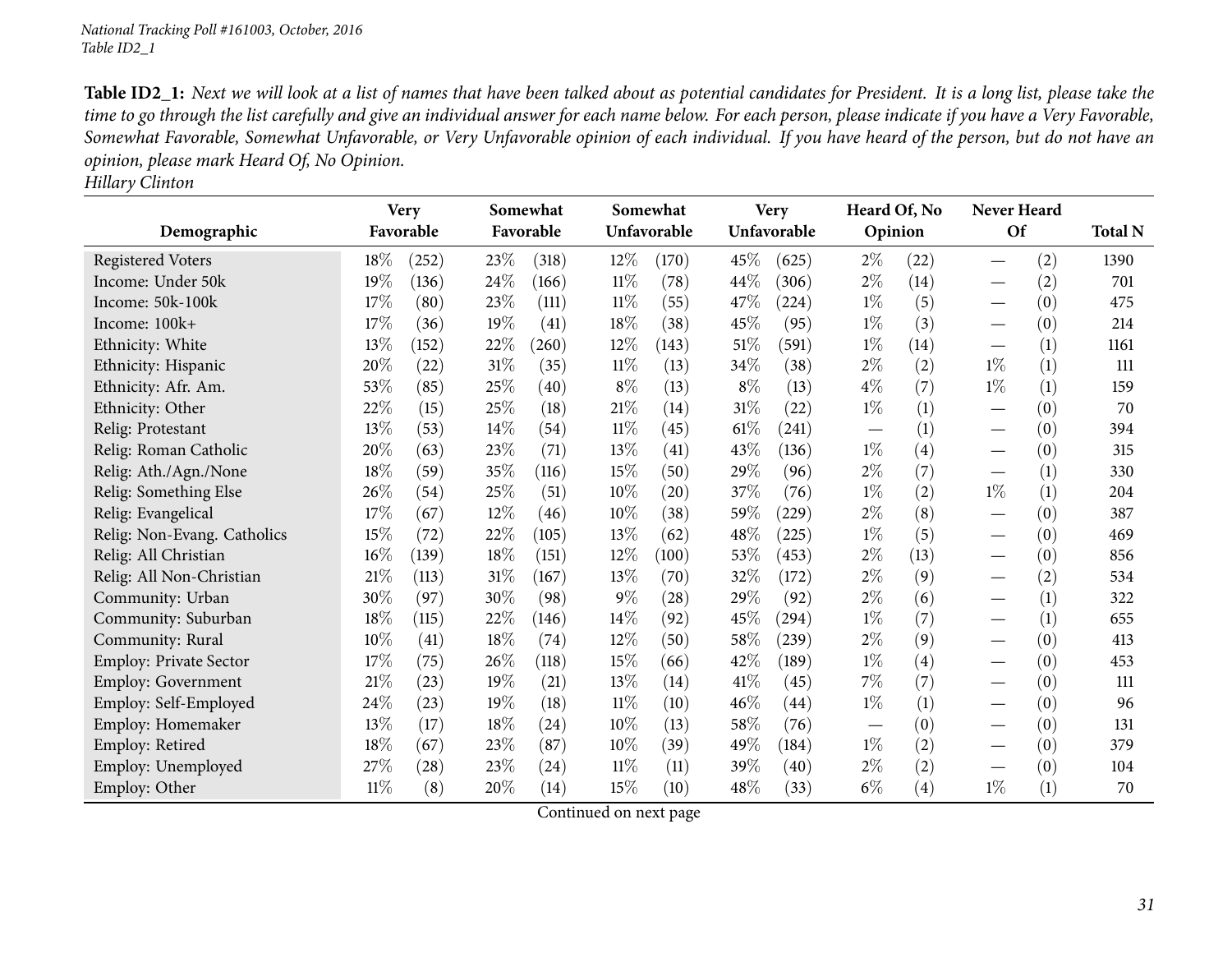**Total <sup>N</sup>**

Table ID2\_1: Next we will look at a list of names that have been talked about as potential candidates for President. It is a long list, please take the time to go through the list carefully and give an individual answer for each name below. For each person, please indicate if you have a Very Favorable, Somewhat Favorable, Somewhat Unfavorable, or Very Unfavorable opinion of each individual. If you have heard of the person, but do not have an *opinion, <sup>p</sup>lease mark Heard Of, No Opinion.*

| <b>Hillary Clinton</b>               |                          |       |        |                       |        |                         |        |                            |                                 |                         |                                 |                  |       |
|--------------------------------------|--------------------------|-------|--------|-----------------------|--------|-------------------------|--------|----------------------------|---------------------------------|-------------------------|---------------------------------|------------------|-------|
| Demographic                          | <b>Very</b><br>Favorable |       |        | Somewhat<br>Favorable |        | Somewhat<br>Unfavorable |        | <b>Very</b><br>Unfavorable |                                 | Heard Of, No<br>Opinion | <b>Never Heard</b><br>Of        |                  | Total |
| <b>Registered Voters</b>             | $18\%$                   | (252) | 23\%   | (318)                 | $12\%$ | (170)                   | 45%    | (625)                      | $2\%$                           | (22)                    |                                 | (2)              | 1390  |
| Job Type: White-collar               | 21%                      | (113) | 23%    | (123)                 | 14\%   | (74)                    | 42\%   | (229)                      | $1\%$                           | (5)                     |                                 | (0)              | 544   |
| Job Type: Blue-collar                | 17\%                     | (109) | 22%    | (142)                 | $10\%$ | (66)                    | 48\%   | (309)                      | $2\%$                           | (11)                    | $\overbrace{\phantom{13333}}$   | (2)              | 639   |
| Job Type: Don't Know                 | 15%                      | (30)  | 26%    | (53)                  | $15\%$ | (31)                    | 42\%   | (87)                       | $3\%$                           | (6)                     |                                 | (0)              | 206   |
| Military HH: Yes                     | 15%                      | (41)  | 23\%   | (62)                  | $9\%$  | (24)                    | 50%    | (135)                      | $4\%$                           | (10)                    |                                 | (0)              | 272   |
| Military HH: No                      | 19%                      | (211) | 23\%   | (256)                 | 13\%   | (147)                   | 44\%   | (490)                      | $1\%$                           | (12)                    | $\overbrace{\phantom{13333}}$   | (2)              | 1118  |
| RD/WT: Right Direction               | 44\%                     | (185) | 38\%   | (163)                 | $7\%$  | (32)                    | $9\%$  | (37)                       | $2\%$                           | (8)                     | $\hspace{0.1mm}-\hspace{0.1mm}$ | (0)              | 425   |
| RD/WT: Wrong Track                   | $7\%$                    | (67)  | 16%    | (155)                 | $14\%$ | (139)                   | $61\%$ | (588)                      | $1\%$                           | (14)                    |                                 | (2)              | 965   |
| Obama Job: Approve                   | 35%                      | (233) | 42%    | (277)                 | 13%    | (84)                    | $9\%$  | (62)                       | $2\%$                           | (11)                    |                                 | $\left(1\right)$ | 668   |
| Obama Job: Disapprove                | $3\%$                    | (19)  | $5\%$  | (33)                  | 11%    | (77)                    | $81\%$ | (558)                      |                                 | (3)                     |                                 | (1)              | 691   |
| #1 Issue: Economy                    | $16\%$                   | (75)  | 22%    | (101)                 | 16%    | (71)                    | 45%    | (207)                      | $1\%$                           | $\left( 4\right)$       |                                 | $\left(1\right)$ | 460   |
| #1 Issue: Security                   | 14%                      | (45)  | 18%    | (57)                  | $9\%$  | (29)                    | 59%    | (191)                      |                                 | (1)                     | $\overbrace{\phantom{123321}}$  | (1)              | 324   |
| #1 Issue: Health Care                | $15\%$                   | (26)  | 27%    | (46)                  | $8\%$  | (14)                    | 49%    | (84)                       | $1\%$                           | (2)                     | $\hspace{0.05cm}$               | (0)              | 172   |
| #1 Issue: Medicare / Social Security | $21\%$                   | (42)  | 25%    | (50)                  | 13\%   | (26)                    | 38%    | (75)                       | $3\%$                           | (6)                     |                                 | (0)              | 198   |
| #1 Issue: Women's Issues             | 34%                      | (19)  | 32%    | (18)                  | 16%    | (9)                     | 15%    | (9)                        | $3\%$                           | (2)                     |                                 | (0)              | 57    |
| #1 Issue: Education                  | $31\%$                   | (24)  | 28%    | (21)                  | 13\%   | (10)                    | 25%    | (19)                       | $3\%$                           | (2)                     | $\overbrace{\phantom{13333}}$   | (0)              | 77    |
| #1 Issue: Energy                     | 25%                      | (13)  | 30\%   | (15)                  | 17%    | (9)                     | 22%    | (11)                       | $6\%$                           | (3)                     | $\overbrace{\phantom{13333}}$   | (0)              | 50    |
| #1 Issue: Other                      | 15%                      | (8)   | 17%    | (9)                   | $6\%$  | (3)                     | 58%    | (30)                       | $5\%$                           | (3)                     |                                 | (0)              | 52    |
| 2014 Vote: Democrat                  | 37\%                     | (198) | 39%    | (210)                 | $11\%$ | (58)                    | 12\%   | (64)                       | $2\%$                           | (10)                    | $\overbrace{\phantom{13333}}$   | (0)              | 540   |
| 2014 Vote: Republican                | $3\%$                    | (14)  | $5\%$  | (26)                  | $11\%$ | (57)                    | $80\%$ | (402)                      | $1\%$                           | (3)                     | $\overbrace{\phantom{123321}}$  | (1)              | 503   |
| 2014 Vote: Didn't Vote               | 13%                      | (39)  | 24%    | (72)                  | $15\%$ | (45)                    | 45%    | (133)                      | $2\%$                           | (6)                     |                                 | (1)              | 297   |
| 2012 Vote: Barack Obama              | 32%                      | (192) | 40\%   | (240)                 | 12%    | (75)                    | 15%    | (89)                       | $2\%$                           | (12)                    | $\overbrace{\phantom{13333}}$   | (0)              | 609   |
| 2012 Vote: Mitt Romney               | $3\%$                    | (16)  | $4\%$  | $\left( 22\right)$    | $12\%$ | (64)                    | $80\%$ | (435)                      | $\hspace{0.1mm}-\hspace{0.1mm}$ | (2)                     |                                 | (1)              | 541   |
| 2012 Vote: Didn't Vote               | 20%                      | (38)  | $24\%$ | (47)                  | 13\%   | (24)                    | 38\%   | (72)                       | $4\%$                           | (8)                     | $1\%$                           | (1)              | 190   |

4-Region: Northeast 22% (58) 27% (70)  $16\%$  (42)  $32\%$  (85)  $3\%$  (7) — 4-Region: Midwest  $16\%$  (52)  $22\%$  (73)  $13\%$  (41)  $47\%$  (155)  $2\%$  (7) —

4-Region: Midwest 16% (52) 22% (73)  $13\%$  (41)  $47\%$  (155)  $2\%$  (7) — 4-Region: South  $20\%$  (101)  $21\%$  (107)  $10\%$  (50)  $47\%$  (238)  $1\%$  (7) —

4-Region: West  $14\%$   $(41)$   $23\%$   $(69)$   $13\%$   $(37)$   $50\%$   $(148)$   $-$ 

4-Region: South

Continued on next page

 $h$  20% (101)  $21\%$  (107)  $10\%$  (50)  $47\%$  (238)  $1\%$  (7) —

263

 $-$  (1) 263

 $-$  (1) 330

 $-$  (0) 503

 $-$  (0)  $-$  (0) 295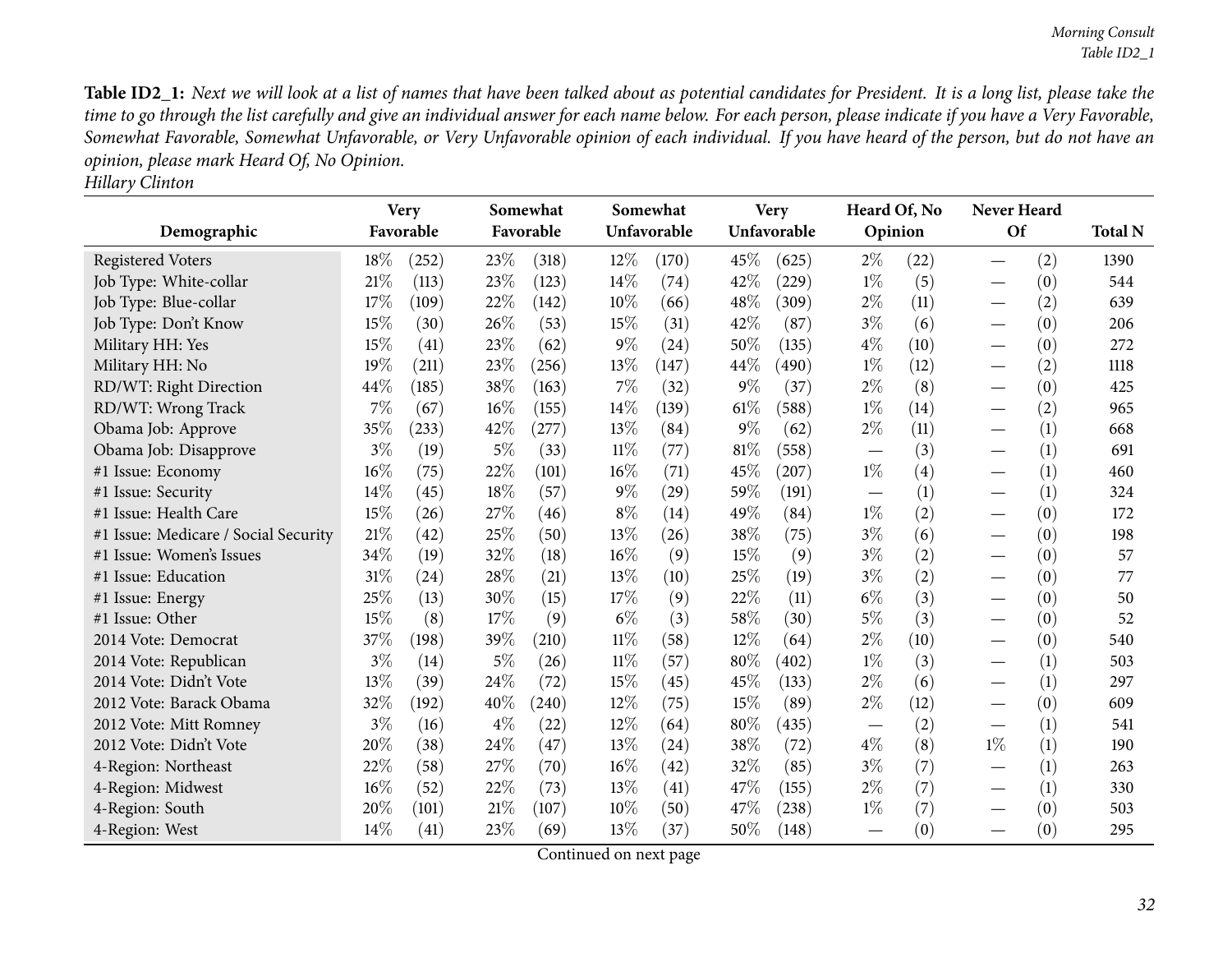Table ID2\_1: Next we will look at a list of names that have been talked about as potential candidates for President. It is a long list, please take the time to go through the list carefully and give an individual answer for each name below. For each person, please indicate if you have a Very Favorable, Somewhat Favorable, Somewhat Unfavorable, or Very Unfavorable opinion of each individual. If you have heard of the person, but do not have an *opinion, <sup>p</sup>lease mark Heard Of, No Opinion.*

*Hillary Clinton*

|                      | Very      |       | Somewhat  |                     | Somewhat    |          | Very        |       | Heard Of, No |      | <b>Never Heard</b> |     |                |
|----------------------|-----------|-------|-----------|---------------------|-------------|----------|-------------|-------|--------------|------|--------------------|-----|----------------|
| Demographic          | Favorable |       | Favorable |                     | Unfavorable |          | Unfavorable |       | Opinion      |      | Οf                 |     | <b>Total N</b> |
| Registered Voters    | $18\%$    | (252) | 23\%      | (318)               | $12\%$      | (170)    | $45\%$      | (625) | $2\%$        | (22) |                    | (2) | 1390           |
| 2016 Vote: Clinton   | 39 $\%$   | (246) | $45\%$    | $\left( 280\right)$ | $12\%$      | (74)     | $3\%$       | (18)  | $1\%$        |      |                    | (0) | 626            |
| 2016 Vote: Trump     | $1\%$     | (4)   | $3\%$     | (15)                | $9\%$       | $^{'}52$ | 87\%        | (497) |              |      |                    |     | 570            |
| 2016 Vote: Undecided | $1\%$     | (2)   | $12\%$    | (23)                | 23\%        | (44)     | $57\%$      | (110) | $7\%$        | (14) | $1\%$              |     | 195            |

*Note:* Row proportions may total to larger than one-hundred percen<sup>t</sup> due to rounding.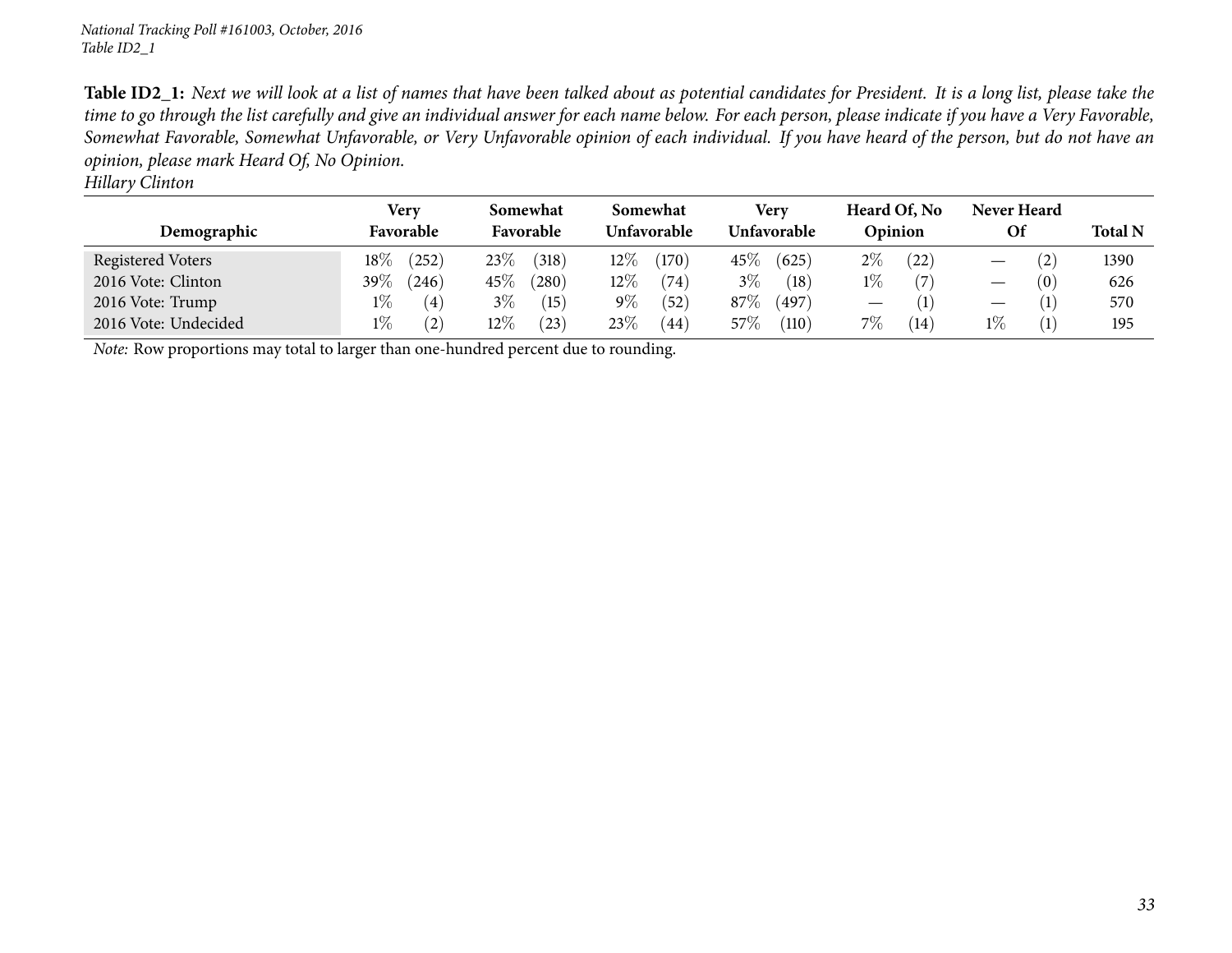Table ID2\_7NET: Next we will look at a list of names that have been talked about as potential candidates for President. It is a long list, please take the time to go through the list carefully and give an individual answer for each name below. For each person, please indicate if you have a Very Favorable, Somewhat Favorable, Somewhat Unfavorable, or Very Unfavorable opinion of each individual. If you have heard of the person, but do not have an *opinion, <sup>p</sup>lease mark Heard Of, No Opinion. Bernie Sanders*

<span id="page-33-0"></span>

|                          |                        |       | <b>Total Not</b> |           |        | Heard Of, No       |                   |                   | <b>Total N</b> |
|--------------------------|------------------------|-------|------------------|-----------|--------|--------------------|-------------------|-------------------|----------------|
| Demographic              | <b>Total Favorable</b> |       |                  | Favorable |        | Opinion            |                   | Never Heard Of    |                |
| Registered Voters        | 51%                    | (706) | 41\%             | (568)     | $8\%$  | (107)              | $1\%$             | (10)              | 1390           |
| Gender: Male             | $51\%$                 | (327) | 43%              | (273)     | $6\%$  | (37)               | $1\%$             | $\left( 4\right)$ | 641            |
| Gender: Female           | $51\%$                 | (379) | 39%              | (295)     | $9\%$  | (70)               | $1\%$             | (6)               | 749            |
| Age: 18-29               | $61\%$                 | (121) | 28%              | (56)      | $9\%$  | (18)               | $2\%$             | (5)               | 199            |
| Age: 30-44               | 53%                    | (172) | 36%              | (116)     | 10%    | (31)               | $2\%$             | (5)               | 324            |
| Age: 45-54               | 48\%                   | (129) | 45%              | (121)     | $8\%$  | (21)               |                   | (0)               | 271            |
| Age: 55-64               | 52%                    | (143) | 42%              | (116)     | $7\%$  | (18)               |                   | (0)               | 277            |
| Age: 65+                 | 44\%                   | (140) | 50%              | (160)     | $6\%$  | (18)               |                   | (0)               | 319            |
| PID: Dem (no lean)       | 76%                    | (371) | 18%              | (89)      | $6\%$  | (29)               |                   | (1)               | 491            |
| PID: Ind (no lean)       | $51\%$                 | (212) | 40%              | (166)     | $9\%$  | (38)               | $1\%$             | (3)               | 419            |
| PID: Rep (no lean)       | 25%                    | (122) | 65%              | (313)     | $8\%$  | (40)               | $1\%$             | (6)               | 480            |
| PID/Gender: Dem Men      | 78%                    | (183) | 18%              | (43)      | $4\%$  | (8)                |                   | (0)               | 235            |
| PID/Gender: Dem Women    | 74%                    | (188) | 18%              | (47)      | $8\%$  | (21)               |                   | (1)               | 256            |
| PID/Gender: Ind Men      | 46%                    | (92)  | 45%              | (91)      | $7\%$  | (14)               | $1\%$             | (2)               | 200            |
| PID/Gender: Ind Women    | 55%                    | (120) | 34\%             | (76)      | $11\%$ | (24)               |                   | (1)               | 220            |
| PID/Gender: Rep Men      | 25%                    | (51)  | 68\%             | (140)     | $7\%$  | (14)               | $1\%$             | (2)               | 207            |
| PID/Gender: Rep Women    | 26%                    | (71)  | 63%              | (173)     | $9\%$  | (26)               | $2\%$             | $\left( 4\right)$ | 274            |
| Tea Party: Supporter     | 32%                    | (138) | 60%              | (255)     | $6\%$  | $\left( 28\right)$ | $1\%$             | (5)               | 425            |
| Tea Party: Not Supporter | $59\%$                 | (564) | 33%              | (312)     | $8\%$  | (79)               | $1\%$             | (5)               | 960            |
| Ideo: Liberal (1-3)      | 78%                    | (330) | 17%              | (70)      | $4\%$  | (18)               | $1\%$             | $\left( 4\right)$ | 423            |
| Ideo: Moderate (4)       | 54\%                   | (190) | 37%              | (128)     | $9\%$  | (31)               | $1\%$             | (2)               | 351            |
| Ideo: Conservative (5-7) | 29%                    | (156) | 63%              | (343)     | $7\%$  | (40)               | $\hspace{0.05cm}$ | (2)               | 543            |
| Educ: $<$ College        | 47%                    | (420) | 42%              | (378)     | $9\%$  | (84)               | $1\%$             | (8)               | 890            |
| Educ: Bachelors degree   | 58\%                   | (188) | 37%              | (120)     | $4\%$  | (12)               |                   | (2)               | 322            |
| Educ: Post-grad          | 55%                    | (97)  | 40%              | (70)      | $6\%$  | (10)               |                   | (0)               | 178            |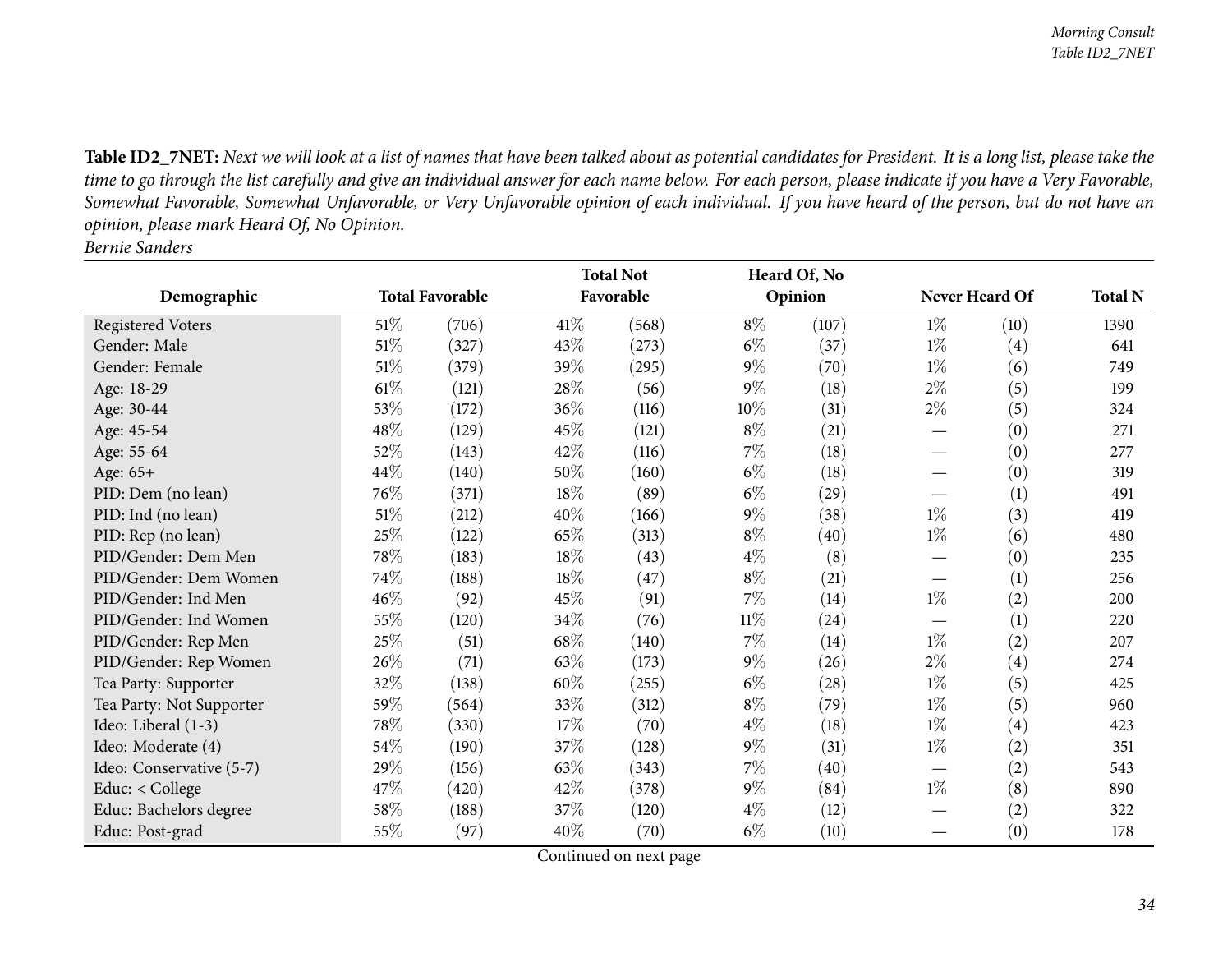Table ID2\_7NET: Next we will look at a list of names that have been talked about as potential candidates for President. It is a long list, please take the time to go through the list carefully and give an individual answer for each name below. For each person, please indicate if you have a Very Favorable, Somewhat Favorable, Somewhat Unfavorable, or Very Unfavorable opinion of each individual. If you have heard of the person, but do not have an *opinion, <sup>p</sup>lease mark Heard Of, No Opinion.*

*Bernie Sanders*

|                             |                        |       | <b>Total Not</b> |       |        | Heard Of, No |                                 |                   |                |
|-----------------------------|------------------------|-------|------------------|-------|--------|--------------|---------------------------------|-------------------|----------------|
| Demographic                 | <b>Total Favorable</b> |       | Favorable        |       |        | Opinion      | Never Heard Of                  |                   | <b>Total N</b> |
| Registered Voters           | $51\%$                 | (706) | 41\%             | (568) | $8\%$  | (107)        | $1\%$                           | (10)              | 1390           |
| Income: Under 50k           | $51\%$                 | (356) | 39%              | (271) | $10\%$ | (67)         | $1\%$                           | (6)               | 701            |
| Income: 50k-100k            | $52\%$                 | (245) | 43%              | (203) | $5\%$  | (26)         |                                 | (2)               | 475            |
| Income: 100k+               | 49%                    | (104) | 44\%             | (95)  | $6\%$  | (13)         | $1\%$                           | (2)               | 214            |
| Ethnicity: White            | 47%                    | (549) | 45%              | (521) | 7%     | (86)         | $\hspace{0.1mm}-\hspace{0.1mm}$ | (5)               | 1161           |
| Ethnicity: Hispanic         | 57%                    | (63)  | 29%              | (32)  | 10%    | (11)         | $4\%$                           | (5)               | 111            |
| Ethnicity: Afr. Am.         | 69%                    | (110) | 17%              | (26)  | $11\%$ | (17)         | $3\%$                           | (5)               | 159            |
| Ethnicity: Other            | 66%                    | (46)  | 29%              | (21)  | $5\%$  | (4)          |                                 | (0)               | 70             |
| Relig: Protestant           | 38\%                   | (150) | 54\%             | (212) | $8\%$  | (32)         | $\hspace{0.1mm}-\hspace{0.1mm}$ | (0)               | 394            |
| Relig: Roman Catholic       | 54\%                   | (169) | 37%              | (118) | $8\%$  | (26)         | $1\%$                           | (2)               | 315            |
| Relig: Ath./Agn./None       | 65%                    | (215) | 28%              | (94)  | 5%     | (17)         | $1\%$                           | $\left( 4\right)$ | 330            |
| Relig: Something Else       | 56\%                   | (115) | 38%              | (78)  | $5\%$  | (10)         | $1\%$                           | (1)               | 204            |
| Relig: Evangelical          | 37%                    | (142) | $51\%$           | (199) | $11\%$ | (43)         | $1\%$                           | (3)               | 387            |
| Relig: Non-Evang. Catholics | 50%                    | (233) | 42%              | (198) | $8\%$  | (37)         |                                 | (1)               | 469            |
| Relig: All Christian        | 44\%                   | (375) | 46%              | (396) | $9\%$  | (80)         | $1\%$                           | (5)               | 856            |
| Relig: All Non-Christian    | 62%                    | (330) | 32%              | (172) | $5\%$  | (27)         | $1\%$                           | (5)               | 534            |
| Community: Urban            | 59%                    | (192) | 28%              | (89)  | $11\%$ | (36)         | $2\%$                           | (5)               | 322            |
| Community: Suburban         | 52\%                   | (339) | 42%              | (273) | $6\%$  | (39)         | $1\%$                           | (4)               | 655            |
| Community: Rural            | 42\%                   | (175) | 50%              | (206) | $8\%$  | (32)         |                                 | (0)               | 413            |
| Employ: Private Sector      | 57\%                   | (257) | 35%              | (160) | $7\%$  | (32)         | $1\%$                           | (3)               | 453            |
| Employ: Government          | 54\%                   | (60)  | 36%              | (40)  | $8\%$  | (9)          | $2\%$                           | (2)               | 111            |
| Employ: Self-Employed       | 54\%                   | (52)  | 38%              | (37)  | $8\%$  | (8)          | $\hspace{0.1mm}-\hspace{0.1mm}$ | (0)               | 96             |
| Employ: Homemaker           | 43\%                   | (56)  | 46%              | (60)  | $9\%$  | (12)         | $2\%$                           | (3)               | 131            |
| Employ: Retired             | 44\%                   | (168) | 50%              | (191) | $5\%$  | (19)         |                                 | (0)               | 379            |
| Employ: Unemployed          | $51\%$                 | (54)  | 36%              | (37)  | 13%    | (14)         |                                 | (0)               | 104            |
| Employ: Other               | 44\%                   | (30)  | 44\%             | (31)  | $12\%$ | (9)          |                                 | (0)               | 70             |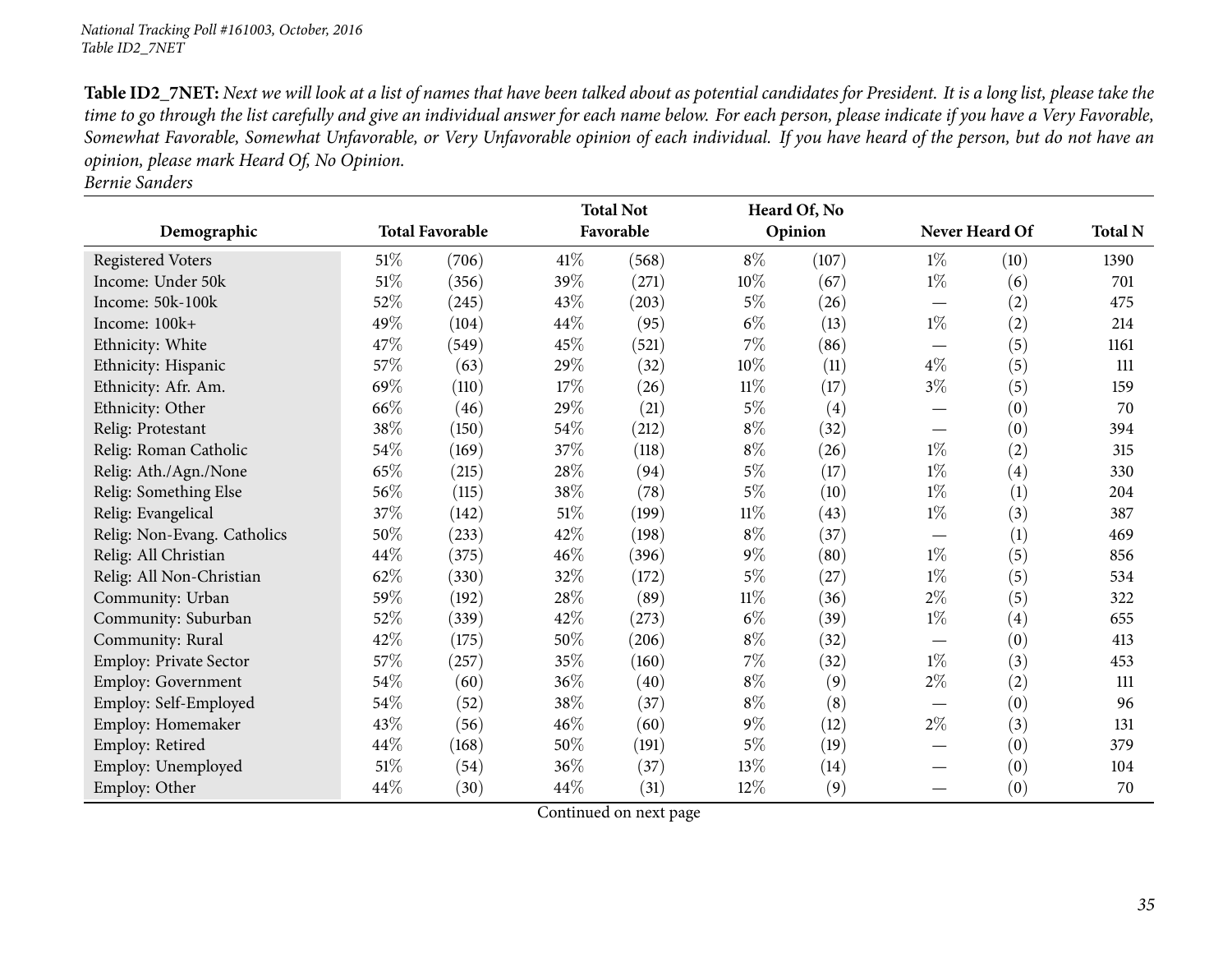Table ID2\_7NET: Next we will look at a list of names that have been talked about as potential candidates for President. It is a long list, please take the time to go through the list carefully and give an individual answer for each name below. For each person, please indicate if you have a Very Favorable, Somewhat Favorable, Somewhat Unfavorable, or Very Unfavorable opinion of each individual. If you have heard of the person, but do not have an *opinion, <sup>p</sup>lease mark Heard Of, No Opinion.*

| <b>Bernie Sanders</b> |
|-----------------------|
|                       |

|                                      |                        |       | <b>Total Not</b> |           |        | Heard Of, No |                                  |                   |                |
|--------------------------------------|------------------------|-------|------------------|-----------|--------|--------------|----------------------------------|-------------------|----------------|
| Demographic                          | <b>Total Favorable</b> |       |                  | Favorable |        | Opinion      | Never Heard Of                   |                   | <b>Total N</b> |
| <b>Registered Voters</b>             | $51\%$                 | (706) | 41\%             | (568)     | $8\%$  | (107)        | $1\%$                            | (10)              | 1390           |
| Job Type: White-collar               | 54%                    | (292) | 41\%             | (224)     | $5\%$  | (27)         | $\overbrace{\phantom{12322111}}$ | (1)               | 544            |
| Job Type: Blue-collar                | 49%                    | (312) | 42%              | (270)     | $8\%$  | (50)         | $1\%$                            | (8)               | 639            |
| Job Type: Don't Know                 | 49%                    | (102) | 36%              | (74)      | 14%    | (30)         | $1\%$                            | (2)               | 206            |
| Military HH: Yes                     | 45%                    | (123) | 44%              | (121)     | $10\%$ | (28)         |                                  | (1)               | 272            |
| Military HH: No                      | 52%                    | (583) | 40%              | (447)     | $7\%$  | (78)         | $1\%$                            | (9)               | 1118           |
| RD/WT: Right Direction               | 75%                    | (320) | 19%              | (81)      | $5\%$  | (21)         | $1\%$                            | (4)               | 425            |
| RD/WT: Wrong Track                   | 40%                    | (386) | 51\%             | (487)     | $9\%$  | (86)         | $1\%$                            | (6)               | 965            |
| Obama Job: Approve                   | 78%                    | (519) | $16\%$           | (108)     | $5\%$  | (34)         | $1\%$                            | (7)               | 668            |
| Obama Job: Disapprove                | 26%                    | (177) | 66%              | (454)     | $8\%$  | (58)         |                                  | (2)               | 691            |
| #1 Issue: Economy                    | 51%                    | (235) | 44%              | (201)     | $5\%$  | (22)         |                                  | (1)               | 460            |
| #1 Issue: Security                   | 36%                    | (115) | 55%              | (177)     | $9\%$  | (28)         | $1\%$                            | (4)               | 324            |
| #1 Issue: Health Care                | $51\%$                 | (88)  | 39%              | (66)      | $10\%$ | (17)         |                                  | (0)               | 172            |
| #1 Issue: Medicare / Social Security | 61\%                   | (121) | 30%              | (60)      | $9\%$  | (17)         |                                  | (0)               | 198            |
| #1 Issue: Women's Issues             | 59%                    | (34)  | 29%              | (17)      | $8\%$  | (5)          | $3\%$                            | (2)               | 57             |
| #1 Issue: Education                  | 74%                    | (57)  | 18%              | (14)      | $8\%$  | (6)          |                                  | (0)               | 77             |
| #1 Issue: Energy                     | 65%                    | (33)  | 19%              | (10)      | $9\%$  | (4)          | $6\%$                            | (3)               | 50             |
| #1 Issue: Other                      | 42\%                   | (22)  | 45%              | (24)      | 13\%   | (7)          |                                  | (0)               | 52             |
| 2014 Vote: Democrat                  | 75%                    | (406) | 18%              | (97)      | 7%     | (36)         |                                  | (1)               | 540            |
| 2014 Vote: Republican                | 26%                    | (130) | 68%              | (342)     | $5\%$  | (27)         | $1\%$                            | (4)               | 503            |
| 2014 Vote: Didn't Vote               | 50%                    | (147) | 35%              | (105)     | 14%    | (40)         | $2\%$                            | $\left( 4\right)$ | 297            |
| 2012 Vote: Barack Obama              | 73%                    | (445) | 19%              | (115)     | $7\%$  | (45)         | $1\%$                            | (4)               | 609            |
| 2012 Vote: Mitt Romney               | 24\%                   | (127) | 70%              | (381)     | $6\%$  | (30)         | $\overline{\phantom{m}}$         | (2)               | 541            |
| 2012 Vote: Didn't Vote               | 55%                    | (105) | 30%              | (57)      | 13%    | (24)         | $2\%$                            | (4)               | 190            |
| 4-Region: Northeast                  | 55%                    | (146) | 37%              | (96)      | $6\%$  | (17)         | $1\%$                            | (4)               | 263            |
| 4-Region: Midwest                    | 54%                    | (177) | 38%              | (126)     | $8\%$  | (27)         |                                  | (0)               | 330            |
| 4-Region: South                      | 46%                    | (233) | 43%              | (215)     | 10%    | (49)         | $1\%$                            | (6)               | 503            |
| 4-Region: West                       | 51\%                   | (150) | 44%              | (131)     | $5\%$  | (14)         |                                  | (0)               | 295            |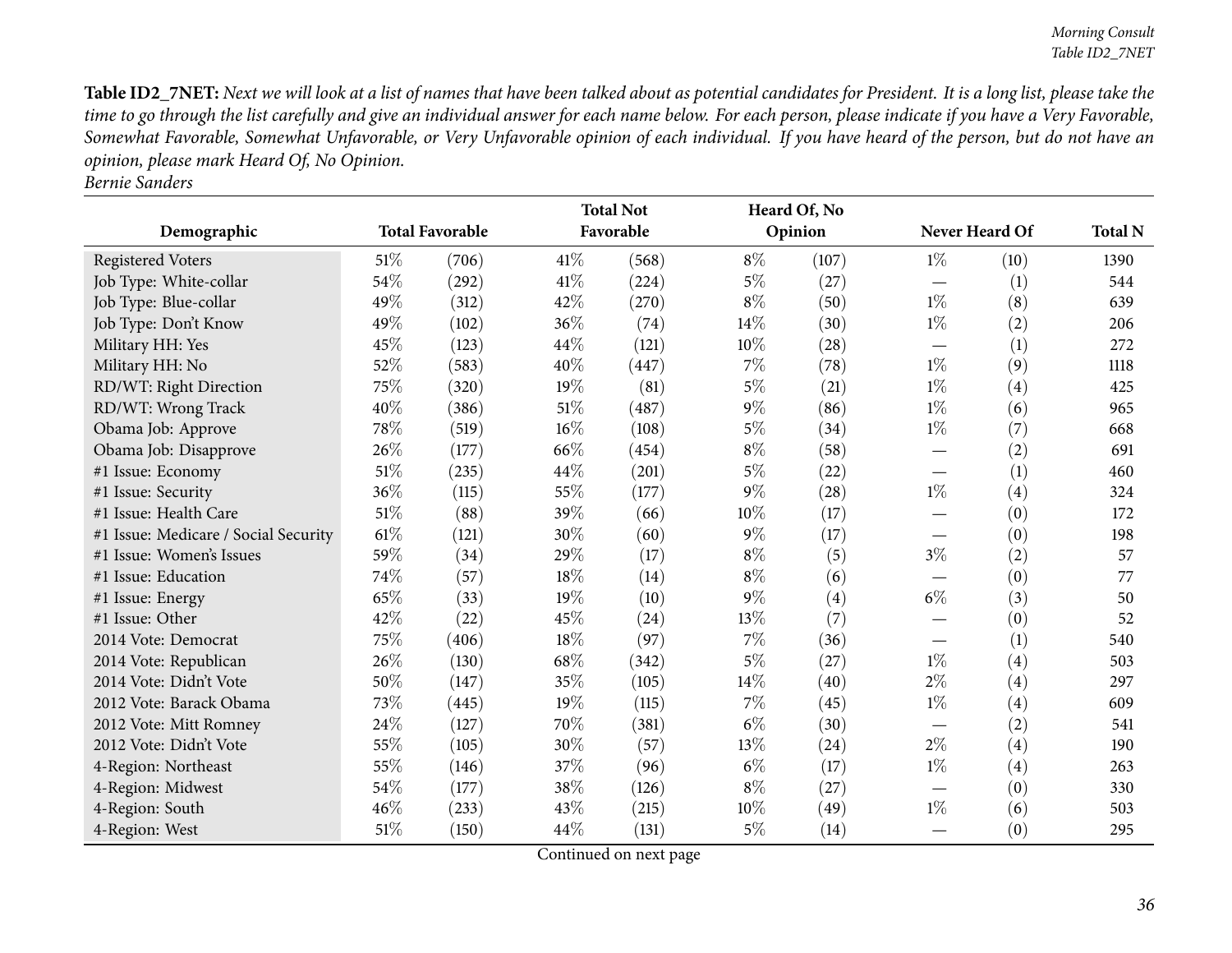Table ID2\_7NET: Next we will look at a list of names that have been talked about as potential candidates for President. It is a long list, please take the time to go through the list carefully and give an individual answer for each name below. For each person, please indicate if you have a Very Favorable, Somewhat Favorable, Somewhat Unfavorable, or Very Unfavorable opinion of each individual. If you have heard of the person, but do not have an *opinion, <sup>p</sup>lease mark Heard Of, No Opinion.*

*Bernie Sanders*

| Demographic                                                                         |        | <b>Total Favorable</b> |         | <b>Total Not</b><br>Favorable |        | Heard Of, No<br>Opinion | Never Heard Of                  | <b>Total N</b>   |      |  |
|-------------------------------------------------------------------------------------|--------|------------------------|---------|-------------------------------|--------|-------------------------|---------------------------------|------------------|------|--|
| Registered Voters                                                                   | $51\%$ | (706)                  | 41\%    | (568)                         | $8\%$  | (107)                   | $1\%$                           | (10)             | 1390 |  |
| 2016 Vote: Clinton                                                                  | 78\%   | (485)                  | $16\%$  | (99)                          | $6\%$  | (36)                    | $1\%$                           | (6)              | 626  |  |
| 2016 Vote: Trump                                                                    | 23\%   | (131)                  | 69 $\%$ | (391)                         | $8\%$  | (45)                    | $\hspace{0.1mm}-\hspace{0.1mm}$ | (3)              | 570  |  |
| 2016 Vote: Undecided                                                                | $46\%$ | (89)                   | 40%     | (79)                          | $13\%$ | (26)                    | $1\%$                           | $\left(1\right)$ | 195  |  |
| Note: Row proportions may total to larger than one-hundred percent due to rounding. |        |                        |         |                               |        |                         |                                 |                  |      |  |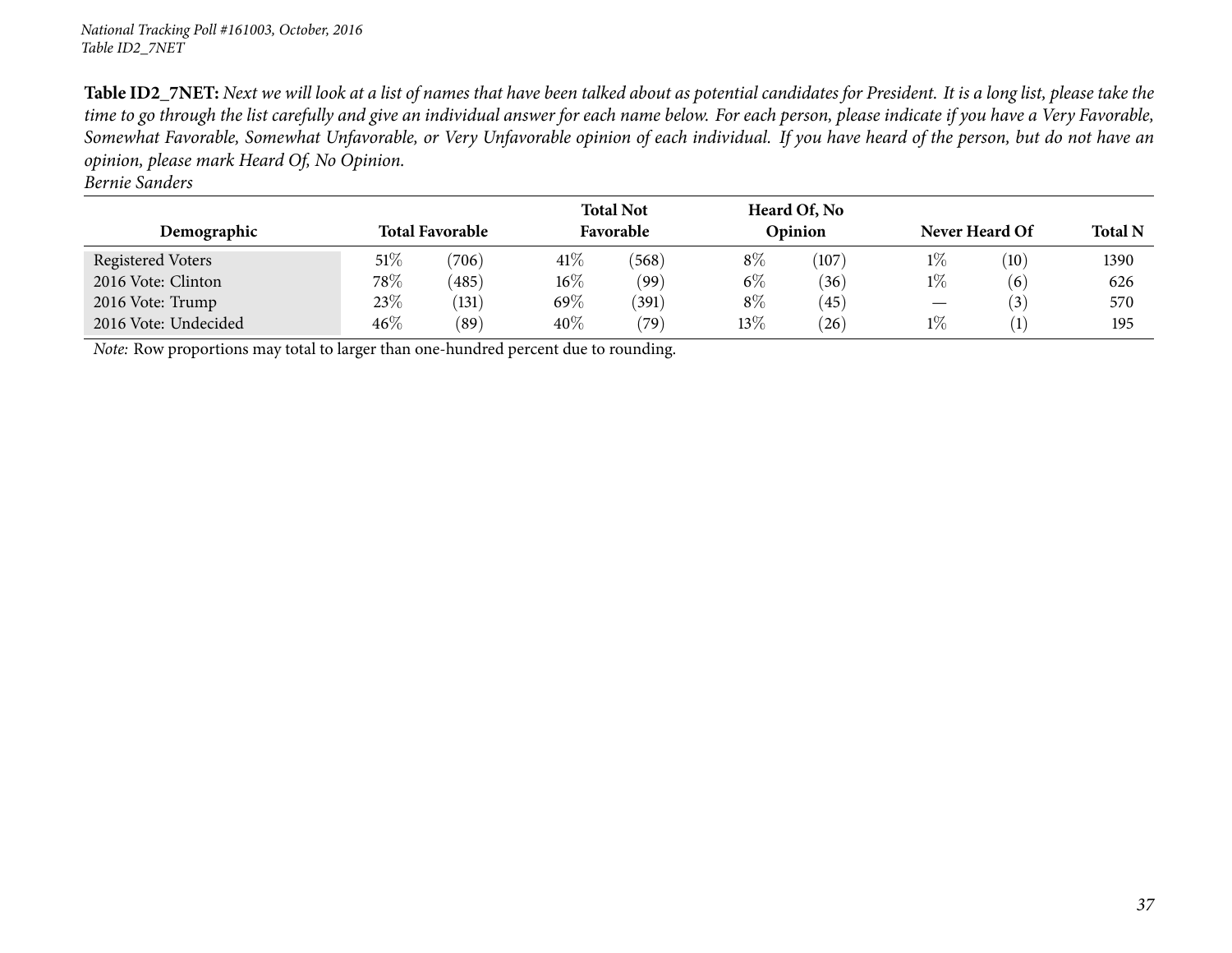Table ID2\_7: Next we will look at a list of names that have been talked about as potential candidates for President. It is a long list, please take the time to go through the list carefully and give an individual answer for each name below. For each person, please indicate if you have a Very Favorable, Somewhat Favorable, Somewhat Unfavorable, or Very Unfavorable opinion of each individual. If you have heard of the person, but do not have an *opinion, <sup>p</sup>lease mark Heard Of, No Opinion. Bernie Sanders*

|                          |        | <b>Very</b> |      | Somewhat  |        | Somewhat    |        | <b>Very</b> |       | Heard Of, No | Never Heard |      |                |
|--------------------------|--------|-------------|------|-----------|--------|-------------|--------|-------------|-------|--------------|-------------|------|----------------|
| Demographic              |        | Favorable   |      | Favorable |        | Unfavorable |        | Unfavorable |       | Opinion      | Of          |      | <b>Total N</b> |
| <b>Registered Voters</b> | 18\%   | (255)       | 32%  | (450)     | $17\%$ | (236)       | 24\%   | (332)       | $8\%$ | (107)        | $1\%$       | (10) | 1390           |
| Gender: Male             | 19%    | (121)       | 32%  | (206)     | 18%    | (115)       | 25%    | (158)       | $6\%$ | (37)         | $1\%$       | (4)  | 641            |
| Gender: Female           | 18%    | (135)       | 33%  | (244)     | 16%    | (121)       | 23%    | (174)       | $9\%$ | (70)         | $1\%$       | (6)  | 749            |
| Age: 18-29               | 38\%   | (76)        | 23%  | (45)      | 14\%   | (28)        | 14\%   | (28)        | $9\%$ | (18)         | $2\%$       | (5)  | 199            |
| Age: 30-44               | 23%    | (76)        | 30%  | (96)      | 18%    | (58)        | 18%    | (58)        | 10%   | (31)         | $2\%$       | (5)  | 324            |
| Age: 45-54               | $14\%$ | (38)        | 33\% | (91)      | 19%    | (52)        | 25%    | (69)        | $8\%$ | (21)         |             | (0)  | 271            |
| Age: 55-64               | $11\%$ | (32)        | 40%  | (112)     | 14\%   | (38)        | 28\%   | (78)        | 7%    | (18)         |             | (0)  | 277            |
| Age: 65+                 | $11\%$ | (34)        | 33%  | (106)     | 19%    | (59)        | 32%    | (101)       | $6\%$ | (18)         |             | (0)  | 319            |
| PID: Dem (no lean)       | 32%    | (159)       | 43\% | (213)     | 14\%   | (66)        | $5\%$  | (23)        | $6\%$ | (29)         |             | (1)  | 491            |
| PID: Ind (no lean)       | 19%    | (78)        | 32%  | (135)     | 17%    | (73)        | 22\%   | (93)        | $9\%$ | (38)         | $1\%$       | (3)  | 419            |
| PID: Rep (no lean)       | $4\%$  | (19)        | 21%  | (103)     | 20%    | (97)        | 45%    | (216)       | $8\%$ | (40)         | $1\%$       | (6)  | 480            |
| PID/Gender: Dem Men      | 33%    | (76)        | 46%  | (107)     | 11%    | (26)        | 7%     | (17)        | $4\%$ | (8)          |             | (0)  | 235            |
| PID/Gender: Dem Women    | 32%    | (82)        | 41\% | (106)     | 16%    | (41)        | $2\%$  | (6)         | $8\%$ | (21)         |             | (1)  | 256            |
| PID/Gender: Ind Men      | 17%    | (33)        | 30%  | (59)      | 22%    | (43)        | 24\%   | (47)        | 7%    | (14)         | $1\%$       | (2)  | 200            |
| PID/Gender: Ind Women    | 20%    | (44)        | 34\% | (76)      | 13%    | (30)        | 21%    | (46)        | 11%   | (24)         |             | (1)  | 220            |
| PID/Gender: Rep Men      | $5\%$  | (11)        | 19%  | (40)      | 22%    | (46)        | 45%    | (94)        | 7%    | (14)         | $1\%$       | (2)  | 207            |
| PID/Gender: Rep Women    | $3\%$  | (8)         | 23%  | (63)      | 18%    | (50)        | 45%    | (122)       | $9\%$ | (26)         | $2\%$       | (4)  | 274            |
| Tea Party: Supporter     | $11\%$ | (48)        | 21%  | (91)      | 19%    | (82)        | 41\%   | (172)       | $6\%$ | (28)         | $1\%$       | (5)  | 425            |
| Tea Party: Not Supporter | 22%    | (208)       | 37%  | (356)     | 16%    | (152)       | 17\%   | (160)       | $8\%$ | (79)         | $1\%$       | (5)  | 960            |
| Ideo: Liberal (1-3)      | 40%    | (168)       | 38%  | (162)     | 12%    | (51)        | $5\%$  | (19)        | $4\%$ | (18)         | $1\%$       | (4)  | 423            |
| Ideo: Moderate (4)       | 16%    | (55)        | 39%  | (135)     | 18%    | (62)        | 19%    | (66)        | $9\%$ | (31)         | $1\%$       | (2)  | 351            |
| Ideo: Conservative (5-7) | 5%     | (25)        | 24\% | (132)     | 21%    | (116)       | 42%    | (228)       | 7%    | (40)         |             | (2)  | 543            |
| Educ: $<$ College        | 18%    | (158)       | 29%  | (262)     | 17%    | (153)       | 25%    | (225)       | $9\%$ | (84)         | $1\%$       | (8)  | 890            |
| Educ: Bachelors degree   | 19%    | (62)        | 39\% | (127)     | 15%    | (49)        | 22%    | (71)        | $4\%$ | (12)         |             | (2)  | 322            |
| Educ: Post-grad          | 20%    | (36)        | 35%  | (61)      | 19%    | (34)        | $21\%$ | (37)        | $6\%$ | (10)         |             | (0)  | 178            |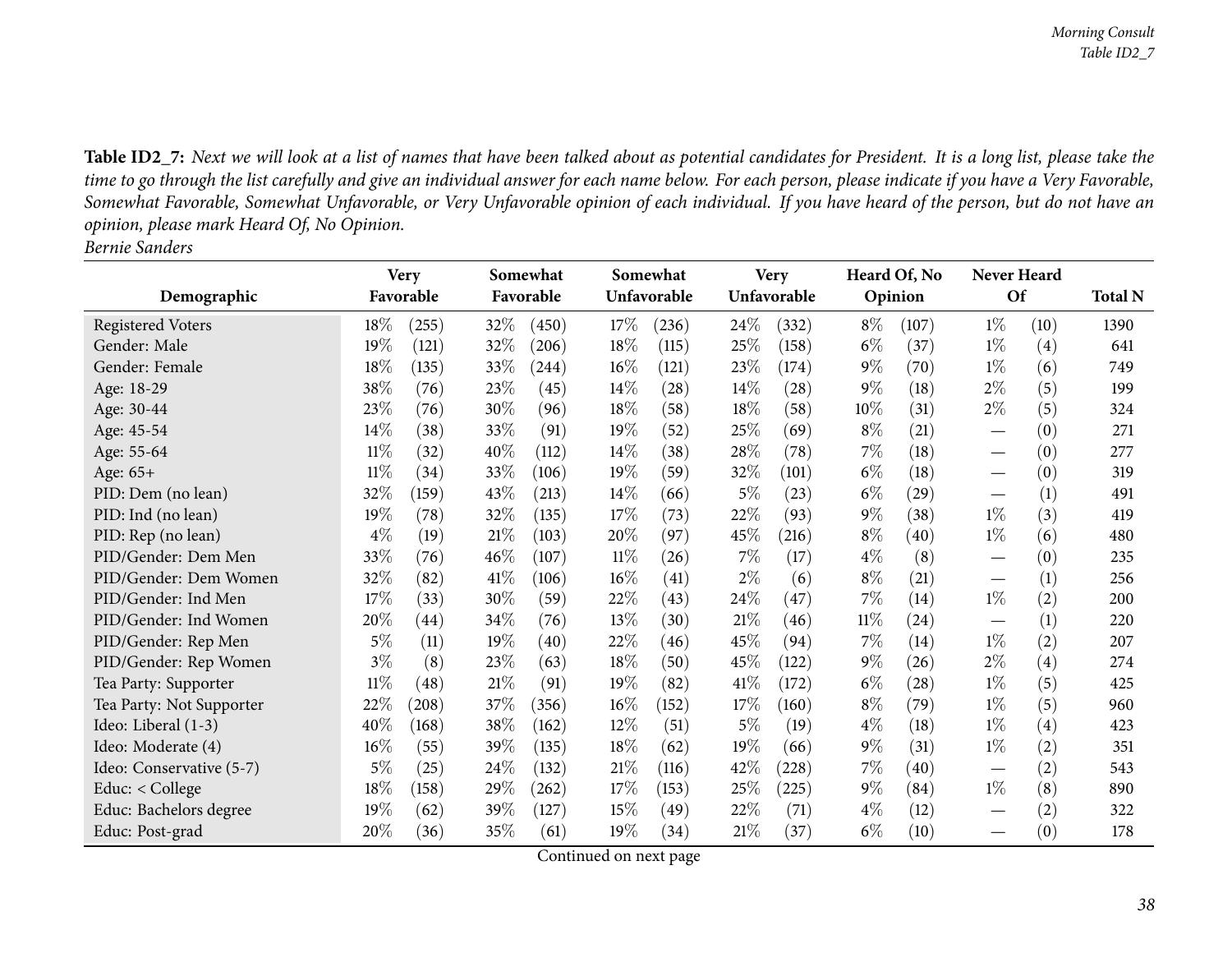Table ID2\_7: Next we will look at a list of names that have been talked about as potential candidates for President. It is a long list, please take the time to go through the list carefully and give an individual answer for each name below. For each person, please indicate if you have a Very Favorable, Somewhat Favorable, Somewhat Unfavorable, or Very Unfavorable opinion of each individual. If you have heard of the person, but do not have an *opinion, <sup>p</sup>lease mark Heard Of, No Opinion.*

|--|

|                               |        | <b>Very</b> | Somewhat |           |        | Somewhat    |        | <b>Very</b> |        | Heard Of, No | Never Heard                     |      |                |
|-------------------------------|--------|-------------|----------|-----------|--------|-------------|--------|-------------|--------|--------------|---------------------------------|------|----------------|
| Demographic                   |        | Favorable   |          | Favorable |        | Unfavorable |        | Unfavorable |        | Opinion      | <b>Of</b>                       |      | <b>Total N</b> |
| <b>Registered Voters</b>      | 18%    | (255)       | 32%      | (450)     | 17%    | (236)       | 24\%   | (332)       | $8\%$  | (107)        | $1\%$                           | (10) | 1390           |
| Income: Under 50k             | 20%    | (138)       | 31%      | (218)     | 14\%   | (100)       | $24\%$ | (171)       | 10%    | (67)         | $1\%$                           | (6)  | 701            |
| Income: 50k-100k              | 18%    | (84)        | 34%      | (161)     | 19%    | (89)        | 24%    | (114)       | $5\%$  | (26)         | $\hspace{0.1mm}-\hspace{0.1mm}$ | (2)  | 475            |
| Income: 100k+                 | 15%    | (33)        | 33%      | (71)      | 22%    | (47)        | 22%    | (48)        | $6\%$  | (13)         | $1\%$                           | (2)  | 214            |
| Ethnicity: White              | 16%    | (183)       | 32%      | (366)     | 18%    | (206)       | 27\%   | (315)       | 7%     | (86)         |                                 | (5)  | 1161           |
| Ethnicity: Hispanic           | 21%    | (23)        | 36%      | (39)      | 15%    | (17)        | 14%    | (15)        | 10%    | (11)         | $4\%$                           | (5)  | 111            |
| Ethnicity: Afr. Am.           | 33%    | (53)        | 36%      | (57)      | $11\%$ | (18)        | $6\%$  | (9)         | $11\%$ | (17)         | $3\%$                           | (5)  | 159            |
| Ethnicity: Other              | 27%    | (19)        | 38%      | (27)      | 17%    | (12)        | 12%    | (8)         | $5\%$  | (4)          | $\hspace{0.1mm}-\hspace{0.1mm}$ | (0)  | 70             |
| Relig: Protestant             | $11\%$ | (45)        | 27%      | (105)     | 15%    | (60)        | 39%    | (152)       | $8\%$  | (32)         | $\hspace{0.1mm}-\hspace{0.1mm}$ | (0)  | 394            |
| Relig: Roman Catholic         | 15%    | (47)        | 39%      | (123)     | 16%    | (50)        | 22%    | (68)        | $8\%$  | (26)         | $1\%$                           | (2)  | 315            |
| Relig: Ath./Agn./None         | 31%    | (102)       | 34%      | (113)     | 17%    | (57)        | $11\%$ | (37)        | $5\%$  | (17)         | $1\%$                           | (4)  | 330            |
| Relig: Something Else         | $21\%$ | (43)        | 35%      | (71)      | 19%    | (39)        | 19%    | (39)        | $5\%$  | (10)         | $1\%$                           | (1)  | 204            |
| Relig: Evangelical            | 10%    | (40)        | 26\%     | (102)     | 17%    | (66)        | 34\%   | (132)       | $11\%$ | (43)         | $1\%$                           | (3)  | 387            |
| Relig: Non-Evang. Catholics   | 15%    | (70)        | 35%      | (163)     | 16%    | (73)        | 26\%   | (124)       | $8\%$  | (37)         | $\hspace{0.1mm}-\hspace{0.1mm}$ | (1)  | 469            |
| Relig: All Christian          | 13%    | (110)       | 31%      | (265)     | 16%    | (140)       | 30%    | (257)       | $9\%$  | (80)         | $1\%$                           | (5)  | 856            |
| Relig: All Non-Christian      | 27%    | (146)       | 35%      | (184)     | 18%    | (96)        | $14\%$ | (76)        | $5\%$  | (27)         | $1\%$                           | (5)  | 534            |
| Community: Urban              | 25%    | (82)        | 34%      | (110)     | 14\%   | (44)        | $14\%$ | (45)        | $11\%$ | (36)         | $2\%$                           | (5)  | 322            |
| Community: Suburban           | 18%    | (117)       | 34%      | (222)     | 18%    | (119)       | 24\%   | (155)       | $6\%$  | (39)         | $1\%$                           | (4)  | 655            |
| Community: Rural              | 14%    | (57)        | 29%      | (118)     | 18%    | (73)        | 32%    | (133)       | $8\%$  | (32)         | $\hspace{0.1mm}-\hspace{0.1mm}$ | (0)  | 413            |
| <b>Employ: Private Sector</b> | 19%    | (84)        | 38%      | (172)     | 15%    | (66)        | $21\%$ | (94)        | 7%     | (32)         | $1\%$                           | (3)  | 453            |
| Employ: Government            | 19%    | (22)        | 35%      | (38)      | 17%    | (19)        | $19\%$ | (22)        | $8\%$  | (9)          | $2\%$                           | (2)  | 111            |
| Employ: Self-Employed         | 25%    | (24)        | 29%      | (28)      | 15%    | (15)        | 23\%   | (22)        | $8\%$  | (8)          |                                 | (0)  | 96             |
| Employ: Homemaker             | 18%    | (23)        | 25%      | (33)      | 23%    | (30)        | 23%    | (30)        | $9\%$  | (12)         | $2\%$                           | (3)  | 131            |
| Employ: Retired               | 13%    | (51)        | 31%      | (117)     | 19%    | (72)        | 32%    | (120)       | 5%     | (19)         |                                 | (0)  | 379            |
| Employ: Unemployed            | 20%    | (21)        | 31%      | (33)      | 13\%   | (14)        | 22%    | (23)        | 13%    | (14)         |                                 | (0)  | 104            |
| Employ: Other                 | 22%    | (16)        | 21%      | (15)      | 19%    | (13)        | 25%    | (17)        | 12%    | (9)          | $\hspace{0.1mm}-\hspace{0.1mm}$ | (0)  | 70             |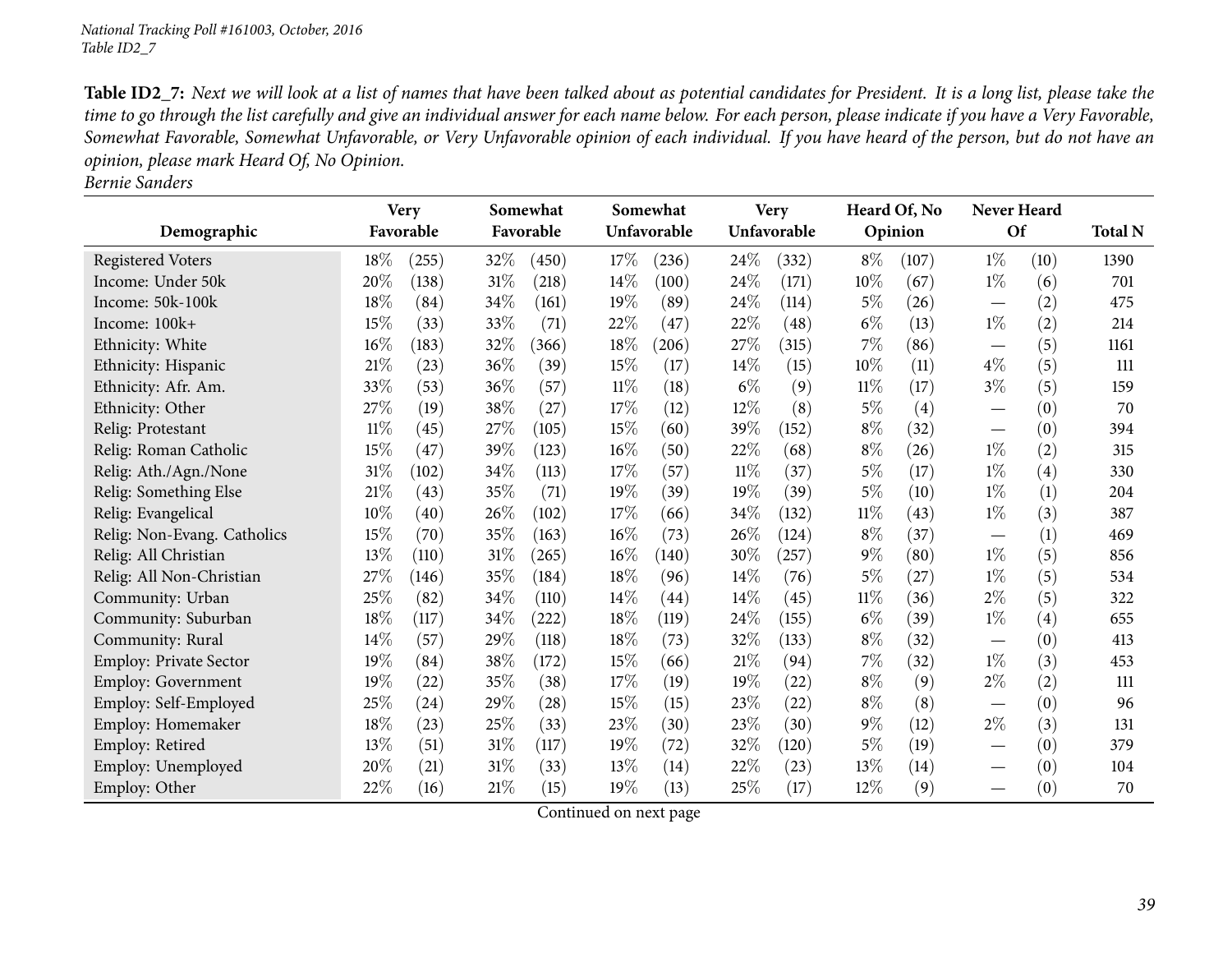Table ID2\_7: Next we will look at a list of names that have been talked about as potential candidates for President. It is a long list, please take the time to go through the list carefully and give an individual answer for each name below. For each person, please indicate if you have a Very Favorable, Somewhat Favorable, Somewhat Unfavorable, or Very Unfavorable opinion of each individual. If you have heard of the person, but do not have an *opinion, <sup>p</sup>lease mark Heard Of, No Opinion. Bernie Sanders*

| Demographic                          |       | <b>Very</b><br>Favorable |      | Somewhat<br>Favorable |        | Somewhat<br>Unfavorable |        | <b>Very</b><br>Unfavorable |       | Heard Of, No<br>Opinion | <b>Never Heard</b><br>Of         |      | <b>Total N</b> |  |
|--------------------------------------|-------|--------------------------|------|-----------------------|--------|-------------------------|--------|----------------------------|-------|-------------------------|----------------------------------|------|----------------|--|
|                                      | 18%   | (255)                    | 32%  |                       | 17%    |                         | 24\%   |                            | $8\%$ |                         | $1\%$                            |      | 1390           |  |
| <b>Registered Voters</b>             | 19%   |                          | 35%  | (450)                 | 20%    | (236)                   | 21%    | (332)                      | $5\%$ | (107)                   |                                  | (10) | 544            |  |
| Job Type: White-collar               |       | (104)                    |      | (188)                 |        | (108)                   |        | (117)                      |       | (27)                    |                                  | (1)  |                |  |
| Job Type: Blue-collar                | 17%   | (106)                    | 32%  | (206)                 | 15%    | (96)                    | 27%    | (174)                      | $8\%$ | (50)                    | $1\%$                            | (8)  | 639            |  |
| Job Type: Don't Know                 | 22%   | (46)                     | 27%  | (56)                  | 16%    | (32)                    | 20%    | (41)                       | 14\%  | (30)                    | $1\%$                            | (2)  | 206            |  |
| Military HH: Yes                     | 15%   | (42)                     | 30%  | (81)                  | 17%    | (47)                    | 27%    | (74)                       | 10%   | (28)                    | $\overbrace{\phantom{12322111}}$ | (1)  | 272            |  |
| Military HH: No                      | 19%   | (214)                    | 33\% | (369)                 | 17%    | (189)                   | 23%    | (259)                      | $7\%$ | (78)                    | $1\%$                            | (9)  | 1118           |  |
| RD/WT: Right Direction               | 28%   | (118)                    | 47%  | (202)                 | $12\%$ | (53)                    | 7%     | (28)                       | $5\%$ | (21)                    | $1\%$                            | (4)  | 425            |  |
| RD/WT: Wrong Track                   | 14\%  | (137)                    | 26%  | (249)                 | 19%    | (183)                   | 32%    | (304)                      | $9\%$ | (86)                    | $1\%$                            | (6)  | 965            |  |
| Obama Job: Approve                   | 34%   | (225)                    | 44%  | (294)                 | $11\%$ | (77)                    | $5\%$  | (31)                       | $5\%$ | (34)                    | $1\%$                            | (7)  | 668            |  |
| Obama Job: Disapprove                | $4\%$ | (29)                     | 21%  | (148)                 | 22%    | (153)                   | 43%    | (300)                      | $8\%$ | (58)                    | $\hspace{0.1mm}-\hspace{0.1mm}$  | (2)  | 691            |  |
| #1 Issue: Economy                    | 20%   | (93)                     | 31%  | (142)                 | 20%    | (92)                    | 24%    | (109)                      | $5\%$ | (22)                    | $\overline{\phantom{0}}$         | (1)  | 460            |  |
| #1 Issue: Security                   | 10%   | (31)                     | 26%  | (84)                  | 20%    | (64)                    | 35%    | (113)                      | $9\%$ | (28)                    | $1\%$                            | (4)  | 324            |  |
| #1 Issue: Health Care                | 20%   | (35)                     | 31%  | (53)                  | 14%    | (23)                    | 25%    | (43)                       | 10%   | (17)                    |                                  | (0)  | 172            |  |
| #1 Issue: Medicare / Social Security | 13%   | (26)                     | 48%  | (95)                  | 12%    | (25)                    | 18%    | (35)                       | $9\%$ | (17)                    | $\overline{\phantom{0}}$         | (0)  | 198            |  |
| #1 Issue: Women's Issues             | 37%   | (21)                     | 23%  | (13)                  | 16%    | (9)                     | 13%    | (7)                        | $8\%$ | (5)                     | $3\%$                            | (2)  | 57             |  |
| #1 Issue: Education                  | 25\%  | (19)                     | 49%  | (38)                  | $8\%$  | (7)                     | $9\%$  | (7)                        | $8\%$ | (6)                     |                                  | (0)  | 77             |  |
| #1 Issue: Energy                     | 42%   | (21)                     | 24\% | (12)                  | 17%    | (9)                     | $2\%$  | (1)                        | $9\%$ | (4)                     | $6\%$                            | (3)  | 50             |  |
| #1 Issue: Other                      | 18%   | (9)                      | 25%  | (13)                  | 15%    | (8)                     | 31%    | (16)                       | 13%   | (7)                     |                                  | (0)  | 52             |  |
| 2014 Vote: Democrat                  | 29%   | (156)                    | 46%  | (250)                 | $12\%$ | (67)                    | $6\%$  | (30)                       | 7%    | (36)                    | —                                | (1)  | 540            |  |
| 2014 Vote: Republican                | $5\%$ | (23)                     | 21%  | (107)                 | 19%    | (98)                    | 48\%   | (244)                      | 5%    | (27)                    | $1\%$                            | (4)  | 503            |  |
| 2014 Vote: Didn't Vote               | 23%   | (67)                     | 27%  | (80)                  | 20%    | (59)                    | 15%    | (46)                       | 14\%  | (40)                    | $2\%$                            | (4)  | 297            |  |
| 2012 Vote: Barack Obama              | 28%   | (172)                    | 45%  | (273)                 | 14%    | (85)                    | $5\%$  | (29)                       | 7%    | (45)                    | $1\%$                            | (4)  | 609            |  |
| 2012 Vote: Mitt Romney               | $3\%$ | (16)                     | 21%  | (111)                 | 20%    | (109)                   | 50%    | (272)                      | $6\%$ | (30)                    | $\hspace{0.1mm}-\hspace{0.1mm}$  | (2)  | 541            |  |
| 2012 Vote: Didn't Vote               | 31%   | (59)                     | 24\% | (47)                  | 17%    | (33)                    | 13%    | (24)                       | 13%   | (24)                    | $2\%$                            | (4)  | 190            |  |
| 4-Region: Northeast                  | 20%   | (53)                     | 35%  | (93)                  | 24\%   | (62)                    | 13%    | (34)                       | $6\%$ | (17)                    | $1\%$                            | (4)  | 263            |  |
| 4-Region: Midwest                    | 19%   | (64)                     | 34%  | (113)                 | 15%    | (49)                    | 23%    | (77)                       | $8\%$ | (27)                    | —                                | (0)  | 330            |  |
| 4-Region: South                      | 17%   | (87)                     | 29%  | (146)                 | 17%    | (84)                    | 26%    | (131)                      | 10%   | (49)                    | $1\%$                            | (6)  | 503            |  |
| 4-Region: West                       | 17%   | (51)                     | 33%  | (99)                  | $14\%$ | (41)                    | $31\%$ | (90)                       | $5\%$ | (14)                    |                                  | (0)  | 295            |  |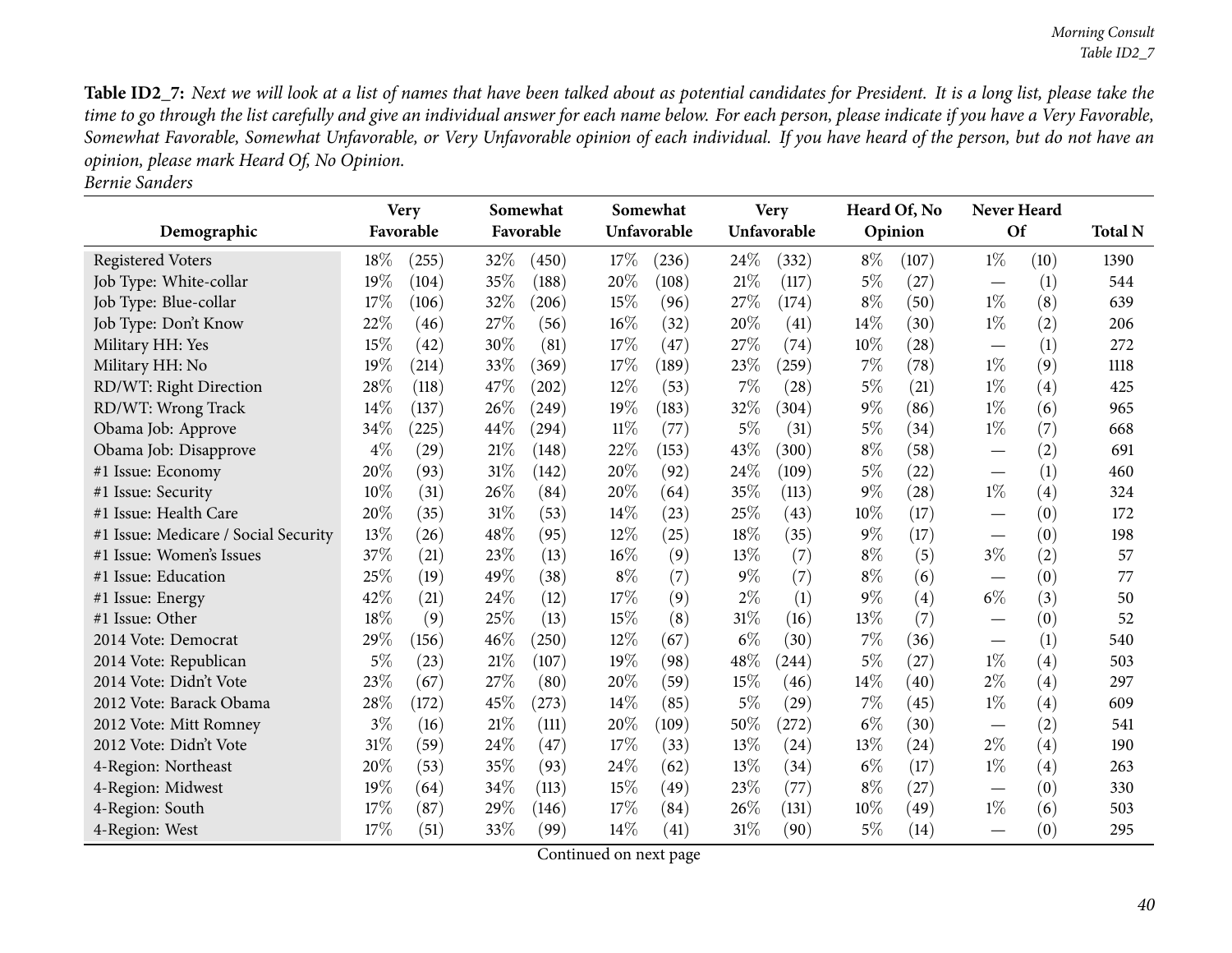Table ID2\_7: Next we will look at a list of names that have been talked about as potential candidates for President. It is a long list, please take the time to go through the list carefully and give an individual answer for each name below. For each person, please indicate if you have a Very Favorable, Somewhat Favorable, Somewhat Unfavorable, or Very Unfavorable opinion of each individual. If you have heard of the person, but do not have an *opinion, <sup>p</sup>lease mark Heard Of, No Opinion.*

| Bernie Sanders       |                     |                       |                         |                     |                         |                          |                |
|----------------------|---------------------|-----------------------|-------------------------|---------------------|-------------------------|--------------------------|----------------|
| Demographic          | Very<br>Favorable   | Somewhat<br>Favorable | Somewhat<br>Unfavorable | Very<br>Unfavorable | Heard Of, No<br>Opinion | Never Heard<br><b>Of</b> | <b>Total N</b> |
| Registered Voters    | $18\%$<br>$^{'}255$ | $32\%$<br>(450)       | $17\%$<br>236           | 24\%<br>(332)       | $8\%$<br>(107)          | $1\%$<br>(10)            | 1390           |
| 2016 Vote: Clinton   | 33\%<br>(207)       | $45\%$<br>(279)       | $12\%$<br>(74)          | $4\%$<br>(25)       | $6\%$<br>(36)           | $1\%$<br>(6)             | 626            |
| 2016 Vote: Trump     | (29)<br>$5\%$       | (102)<br>$18\%$       | 23\%<br>$^{\prime}129$  | $46\%$<br>(262)     | $8\%$<br>(45)           | $\left(3\right)$<br>—    | 570            |
| 2016 Vote: Undecided | $10\%$<br>(20)      | $36\%$<br>(69)        | 17%<br>(32)             | 24\%<br>(46)        | $13\%$<br>(26)          | $1\%$<br>(1)             | 195            |

*Note:* Row proportions may total to larger than one-hundred percen<sup>t</sup> due to rounding.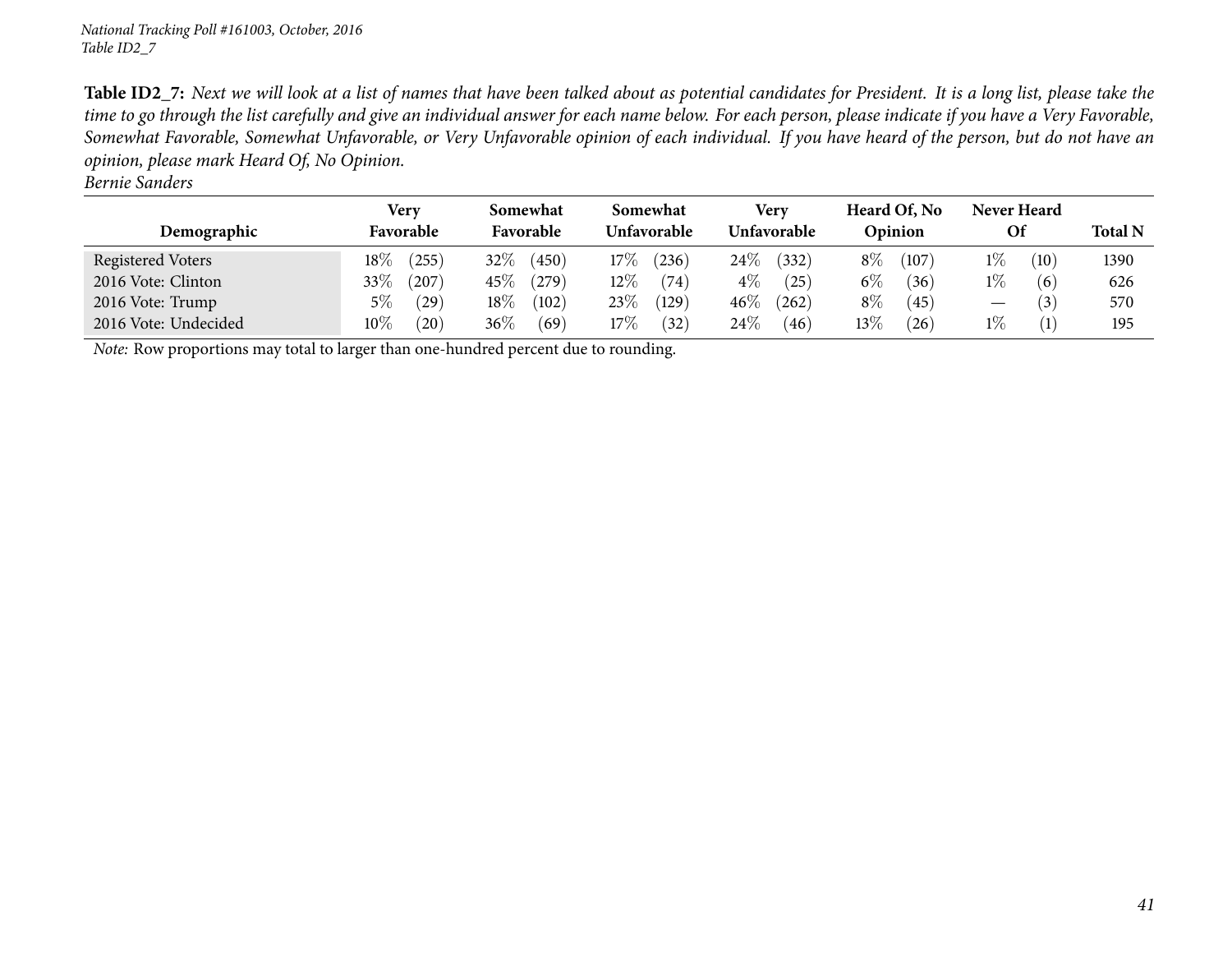Table ID3\_2NET: Next we will look at a list of names that are active in politics. It is a long list, please take the time to go through the list carefully and give an individual answer for each name below.For each person, please indicate if you have a Very Favorable, Somewhat Favorable, Somewhat Unfavorable, or Very Unfavorable opinion of eachIf you have heard of the person, but do not have an opinion, please mark Heard Of, No Opinion.If you have not heard of the person, please mark Never Heard Of. *Mitch McConnell*

|                          |        |                        | <b>Total Not</b> |           |        | Heard Of, No |        |                |                |
|--------------------------|--------|------------------------|------------------|-----------|--------|--------------|--------|----------------|----------------|
| Demographic              |        | <b>Total Favorable</b> |                  | Favorable |        | Opinion      |        | Never Heard Of | <b>Total N</b> |
| Registered Voters        | 18%    | (243)                  | 40%              | (551)     | 21%    | (294)        | 22%    | (302)          | 1390           |
| Gender: Male             | 20%    | (127)                  | $51\%$           | (324)     | $16\%$ | (104)        | 13%    | (86)           | 641            |
| Gender: Female           | 16%    | (117)                  | 30%              | (226)     | 25\%   | (190)        | 29%    | (216)          | 749            |
| Age: 18-29               | 14\%   | (27)                   | 27%              | (54)      | 25%    | (51)         | 34\%   | (68)           | 199            |
| Age: 30-44               | 19%    | (62)                   | 34%              | (111)     | 18%    | (58)         | 29%    | (93)           | 324            |
| Age: 45-54               | 12%    | (33)                   | 37%              | (101)     | 24\%   | (64)         | 27\%   | (72)           | 271            |
| Age: 55-64               | 15%    | (43)                   | 47%              | (130)     | 23\%   | (64)         | $14\%$ | (40)           | 277            |
| Age: 65+                 | 25%    | (79)                   | 48\%             | (154)     | 18\%   | (56)         | $9\%$  | (29)           | 319            |
| PID: Dem (no lean)       | 17%    | (81)                   | 46%              | (224)     | 15%    | (73)         | 23%    | (112)          | 491            |
| PID: Ind (no lean)       | 14%    | (57)                   | 39%              | (165)     | 25%    | (105)        | 22%    | (93)           | 419            |
| PID: Rep (no lean)       | 22%    | (105)                  | 34%              | (162)     | 24\%   | (116)        | 20%    | (97)           | 480            |
| PID/Gender: Dem Men      | 21%    | (49)                   | 55%              | (129)     | $9\%$  | (21)         | 15%    | (36)           | 235            |
| PID/Gender: Dem Women    | $13\%$ | (32)                   | 37%              | (96)      | 20%    | (52)         | 30\%   | (76)           | 256            |
| PID/Gender: Ind Men      | 15%    | (29)                   | $51\%$           | (102)     | 22%    | (44)         | $12\%$ | (24)           | 200            |
| PID/Gender: Ind Women    | 13%    | (28)                   | 28\%             | (62)      | 28\%   | (61)         | $31\%$ | (69)           | 220            |
| PID/Gender: Rep Men      | 23\%   | (49)                   | 45%              | (93)      | 19%    | (39)         | $12\%$ | (26)           | 207            |
| PID/Gender: Rep Women    | $21\%$ | (57)                   | 25%              | (68)      | 28\%   | (77)         | 26%    | (71)           | 274            |
| Tea Party: Supporter     | 26\%   | (111)                  | 37%              | (158)     | 17%    | (73)         | 20%    | (83)           | 425            |
| Tea Party: Not Supporter | 14%    | (133)                  | 41\%             | (390)     | 23\%   | (220)        | 23%    | (217)          | 960            |
| Ideo: Liberal (1-3)      | 14%    | (59)                   | 48%              | (201)     | 15%    | (65)         | 23%    | (97)           | 423            |
| Ideo: Moderate (4)       | 14\%   | (51)                   | 39%              | (137)     | 28\%   | (99)         | 18%    | (64)           | 351            |
| Ideo: Conservative (5-7) | 23%    | (127)                  | 38%              | (205)     | $21\%$ | (116)        | $18\%$ | (95)           | 543            |
| Educ: < College          | $16\%$ | (145)                  | 36%              | (320)     | 23\%   | (204)        | 25%    | (221)          | 890            |
| Educ: Bachelors degree   | 19%    | (60)                   | 44\%             | (141)     | 20%    | (63)         | 18%    | (58)           | 322            |
| Educ: Post-grad          | 22%    | (38)                   | 50%              | (89)      | 15%    | (27)         | $13\%$ | (23)           | 178            |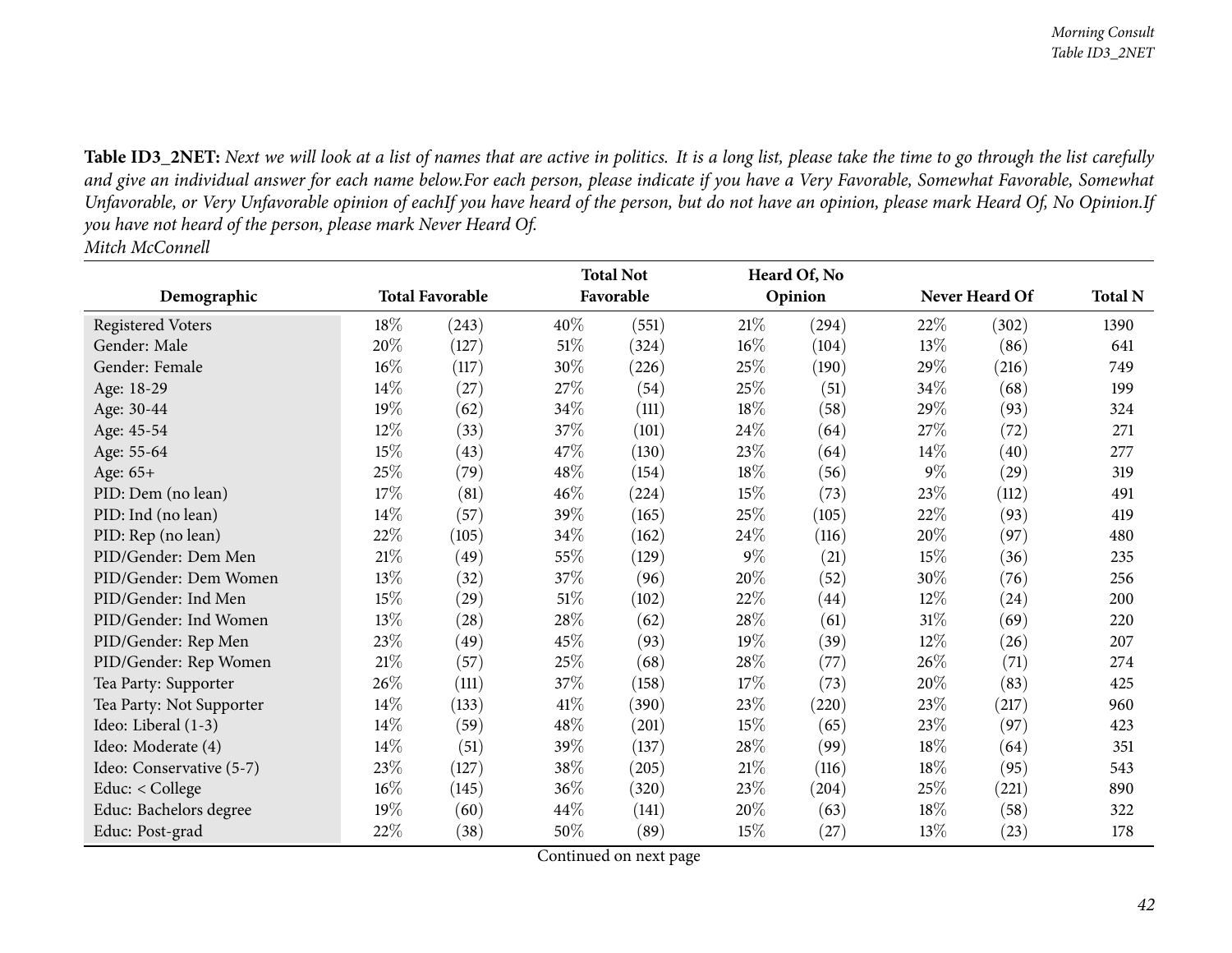Table ID3\_2NET: Next we will look at a list of names that are active in politics. It is a long list, please take the time to go through the list carefully and give an individual answer for each name below.For each person, please indicate if you have a Very Favorable, Somewhat Favorable, Somewhat Unfavorable, or Very Unfavorable opinion of eachIf you have heard of the person, but do not have an opinion, please mark Heard Of, No Opinion.If you have not heard of the person, please mark Never Heard Of.

*Mitch McConnell*

|                             |        |                        |        | <b>Total Not</b> |        | Heard Of, No |        |                |                |
|-----------------------------|--------|------------------------|--------|------------------|--------|--------------|--------|----------------|----------------|
| Demographic                 |        | <b>Total Favorable</b> |        | Favorable        |        | Opinion      |        | Never Heard Of | <b>Total N</b> |
| <b>Registered Voters</b>    | 18%    | (243)                  | 40%    | (551)            | 21%    | (294)        | 22\%   | (302)          | 1390           |
| Income: Under 50k           | $16\%$ | (114)                  | 37%    | (259)            | 20%    | (143)        | 26\%   | (184)          | 701            |
| Income: 50k-100k            | 20%    | (93)                   | 40%    | (191)            | 23%    | (108)        | 18%    | (84)           | 475            |
| Income: 100k+               | 17%    | (37)                   | 47%    | (100)            | 20%    | (43)         | $16\%$ | (34)           | 214            |
| Ethnicity: White            | 18%    | (210)                  | 39%    | (459)            | 21%    | (248)        | $21\%$ | (245)          | 1161           |
| Ethnicity: Hispanic         | 22\%   | (24)                   | 41\%   | (45)             | 19%    | (21)         | 18\%   | (20)           | 111            |
| Ethnicity: Afr. Am.         | 14\%   | (21)                   | 41\%   | (64)             | 21%    | (34)         | $25\%$ | (39)           | 159            |
| Ethnicity: Other            | 18%    | (12)                   | 39%    | (27)             | 17%    | (12)         | 26%    | (18)           | 70             |
| Relig: Protestant           | $16\%$ | (63)                   | 45%    | (176)            | $21\%$ | (81)         | $19\%$ | (73)           | 394            |
| Relig: Roman Catholic       | 26\%   | (81)                   | 41\%   | (130)            | 20%    | (63)         | 13%    | (41)           | 315            |
| Relig: Ath./Agn./None       | $12\%$ | (38)                   | 43%    | (141)            | 17%    | (57)         | 28\%   | (93)           | 330            |
| Relig: Something Else       | 19%    | (39)                   | $31\%$ | (62)             | 27\%   | (55)         | 23\%   | (48)           | 204            |
| Relig: Evangelical          | $21\%$ | (81)                   | 35%    | (136)            | 22\%   | (84)         | 22\%   | (86)           | 387            |
| Relig: Non-Evang. Catholics | 18%    | (86)                   | 45%    | (211)            | $21\%$ | (97)         | $16\%$ | (75)           | 469            |
| Relig: All Christian        | 19%    | (167)                  | $41\%$ | (347)            | $21\%$ | (181)        | 19%    | (162)          | 856            |
| Relig: All Non-Christian    | 14\%   | (77)                   | 38%    | (204)            | $21\%$ | (113)        | 26\%   | (141)          | 534            |
| Community: Urban            | 22%    | (70)                   | 37%    | (120)            | 19%    | (60)         | 22%    | (72)           | 322            |
| Community: Suburban         | 14\%   | (93)                   | 42%    | (273)            | 23%    | (152)        | $21\%$ | (138)          | 655            |
| Community: Rural            | 19%    | (80)                   | 38%    | (157)            | 20\%   | (82)         | 22\%   | (93)           | 413            |
| Employ: Private Sector      | 18%    | (81)                   | 36%    | (164)            | 23\%   | (104)        | 23\%   | (104)          | 453            |
| Employ: Government          | $13\%$ | (15)                   | 52%    | (58)             | 18%    | (20)         | $16\%$ | (18)           | 111            |
| Employ: Self-Employed       | 18%    | (17)                   | 44\%   | (42)             | 13\%   | (13)         | 25\%   | (24)           | 96             |
| Employ: Homemaker           | $11\%$ | (15)                   | 25%    | (33)             | $31\%$ | (41)         | 33%    | (43)           | 131            |
| Employ: Retired             | 23\%   | (86)                   | 46%    | (176)            | 17%    | (64)         | $14\%$ | (53)           | 379            |
| Employ: Unemployed          | 18%    | (19)                   | 33%    | (34)             | 29%    | (30)         | 20\%   | (21)           | 104            |
| Employ: Other               | $6\%$  | $\left( 4\right)$      | 42%    | (29)             | $21\%$ | (15)         | $31\%$ | (22)           | 70             |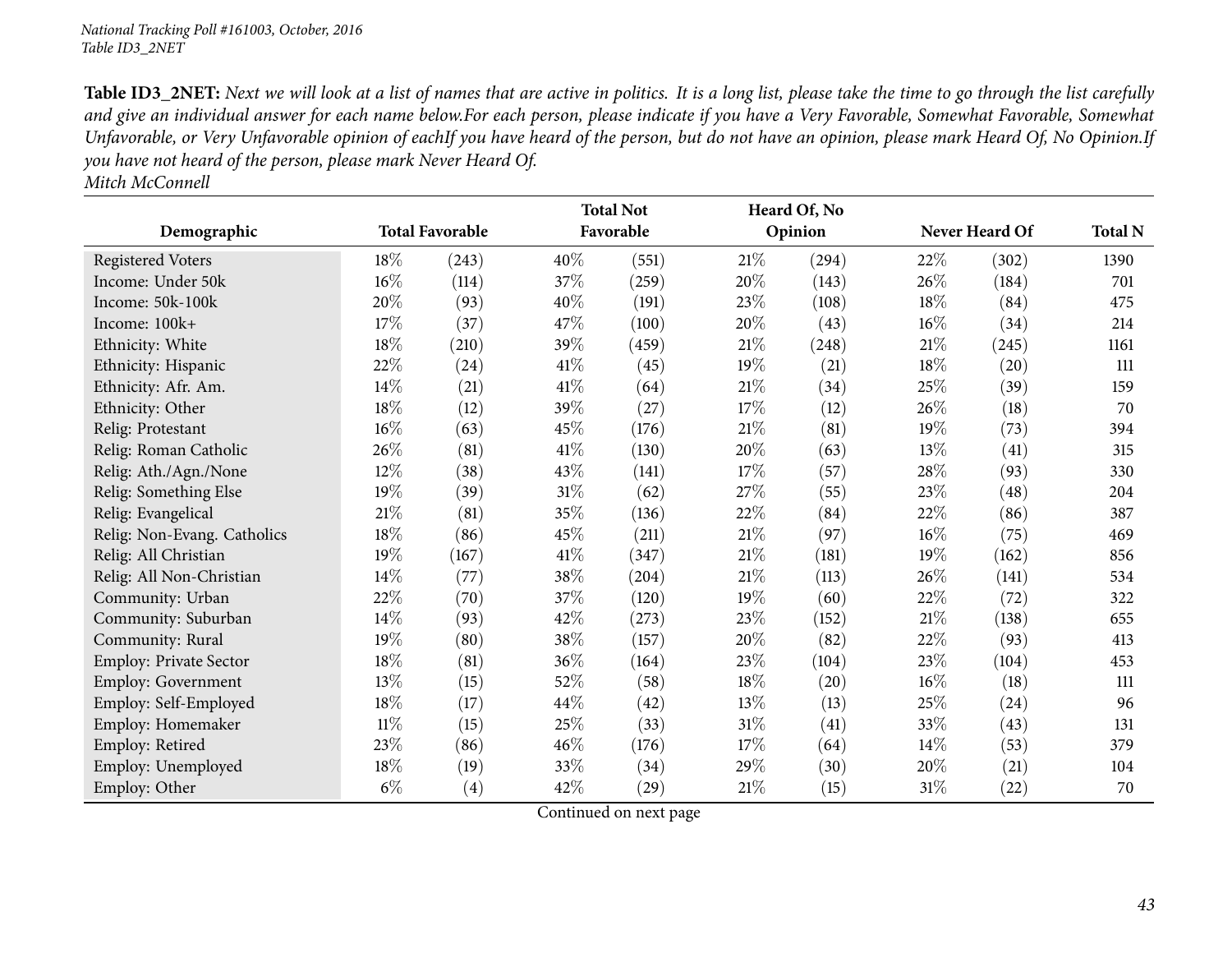Table ID3\_2NET: Next we will look at a list of names that are active in politics. It is a long list, please take the time to go through the list carefully and give an individual answer for each name below.For each person, please indicate if you have a Very Favorable, Somewhat Favorable, Somewhat Unfavorable, or Very Unfavorable opinion of eachIf you have heard of the person, but do not have an opinion, please mark Heard Of, No Opinion.If you have not heard of the person, please mark Never Heard Of.

|                                      |        |                        |      | <b>Total Not</b> |        | Heard Of, No |        |                |                |
|--------------------------------------|--------|------------------------|------|------------------|--------|--------------|--------|----------------|----------------|
| Demographic                          |        | <b>Total Favorable</b> |      | Favorable        |        | Opinion      |        | Never Heard Of | <b>Total N</b> |
| <b>Registered Voters</b>             | 18%    | (243)                  | 40%  | (551)            | 21\%   | (294)        | 22\%   | (302)          | 1390           |
| Job Type: White-collar               | 20%    | (111)                  | 44\% | (240)            | 18%    | (98)         | 18%    | (96)           | 544            |
| Job Type: Blue-collar                | 17%    | (106)                  | 38%  | (243)            | 24\%   | (155)        | $21\%$ | (134)          | 639            |
| Job Type: Don't Know                 | 13%    | (27)                   | 32%  | (67)             | 20%    | (41)         | 35%    | (72)           | 206            |
| Military HH: Yes                     | 24\%   | (65)                   | 44\% | (119)            | $17\%$ | (47)         | 15%    | (42)           | 272            |
| Military HH: No                      | $16\%$ | (179)                  | 39%  | (432)            | 22%    | (247)        | 23\%   | (261)          | 1118           |
| RD/WT: Right Direction               | 23%    | (97)                   | 46%  | (197)            | 16%    | (68)         | 15%    | (64)           | 425            |
| RD/WT: Wrong Track                   | 15%    | (146)                  | 37%  | (354)            | 23%    | (226)        | 25%    | (239)          | 965            |
| Obama Job: Approve                   | 16%    | (107)                  | 43%  | (285)            | 19%    | (125)        | 23%    | (151)          | 668            |
| Obama Job: Disapprove                | 20%    | (136)                  | 38%  | (262)            | 23%    | (157)        | 20%    | (136)          | 691            |
| #1 Issue: Economy                    | 16%    | (75)                   | 42%  | (194)            | 19%    | (88)         | 22\%   | (103)          | 460            |
| #1 Issue: Security                   | 19%    | (61)                   | 37%  | (118)            | 25%    | (80)         | 20%    | (64)           | 324            |
| #1 Issue: Health Care                | 16%    | (28)                   | 36%  | (62)             | 24%    | (42)         | 24\%   | (41)           | 172            |
| #1 Issue: Medicare / Social Security | 22%    | (43)                   | 40%  | (79)             | 18%    | (35)         | 21%    | (41)           | 198            |
| #1 Issue: Women's Issues             | 24\%   | (14)                   | 34%  | (19)             | 21%    | (12)         | 21%    | (12)           | 57             |
| #1 Issue: Education                  | 10%    | (8)                    | 37%  | (29)             | 21%    | (16)         | 32%    | (24)           | 77             |
| #1 Issue: Energy                     | 12%    | (6)                    | 46%  | (23)             | 20%    | (10)         | 21%    | (11)           | 50             |
| #1 Issue: Other                      | 18%    | (9)                    | 49%  | (25)             | 21%    | (11)         | $13\%$ | (7)            | 52             |
| 2014 Vote: Democrat                  | 15%    | (83)                   | 47%  | (256)            | 18%    | (97)         | 19%    | (104)          | 540            |
| 2014 Vote: Republican                | 25%    | (127)                  | 37%  | (187)            | 22%    | (109)        | $16\%$ | (79)           | 503            |
| 2014 Vote: Didn't Vote               | $9\%$  | (28)                   | 30%  | (88)             | 26%    | (77)         | 35%    | (104)          | 297            |
| 2012 Vote: Barack Obama              | $14\%$ | (87)                   | 45%  | (273)            | 18%    | (110)        | 23\%   | (139)          | 609            |
| 2012 Vote: Mitt Romney               | 23\%   | (122)                  | 38%  | (206)            | 22%    | (119)        | 17%    | (93)           | 541            |
| 2012 Vote: Didn't Vote               | 13%    | (24)                   | 29%  | (56)             | 28%    | (54)         | 30%    | (57)           | 190            |
| 4-Region: Northeast                  | 20%    | (52)                   | 38%  | (101)            | 18%    | (47)         | 24\%   | (63)           | 263            |
| 4-Region: Midwest                    | 13%    | (43)                   | 40%  | (131)            | 26%    | (86)         | $21\%$ | (70)           | 330            |
| 4-Region: South                      | 19%    | (95)                   | 40%  | (200)            | 20%    | (101)        | 21%    | (107)          | 503            |
| 4-Region: West                       | 18%    | (54)                   | 40%  | (119)            | 20%    | (60)         | 21%    | (62)           | 295            |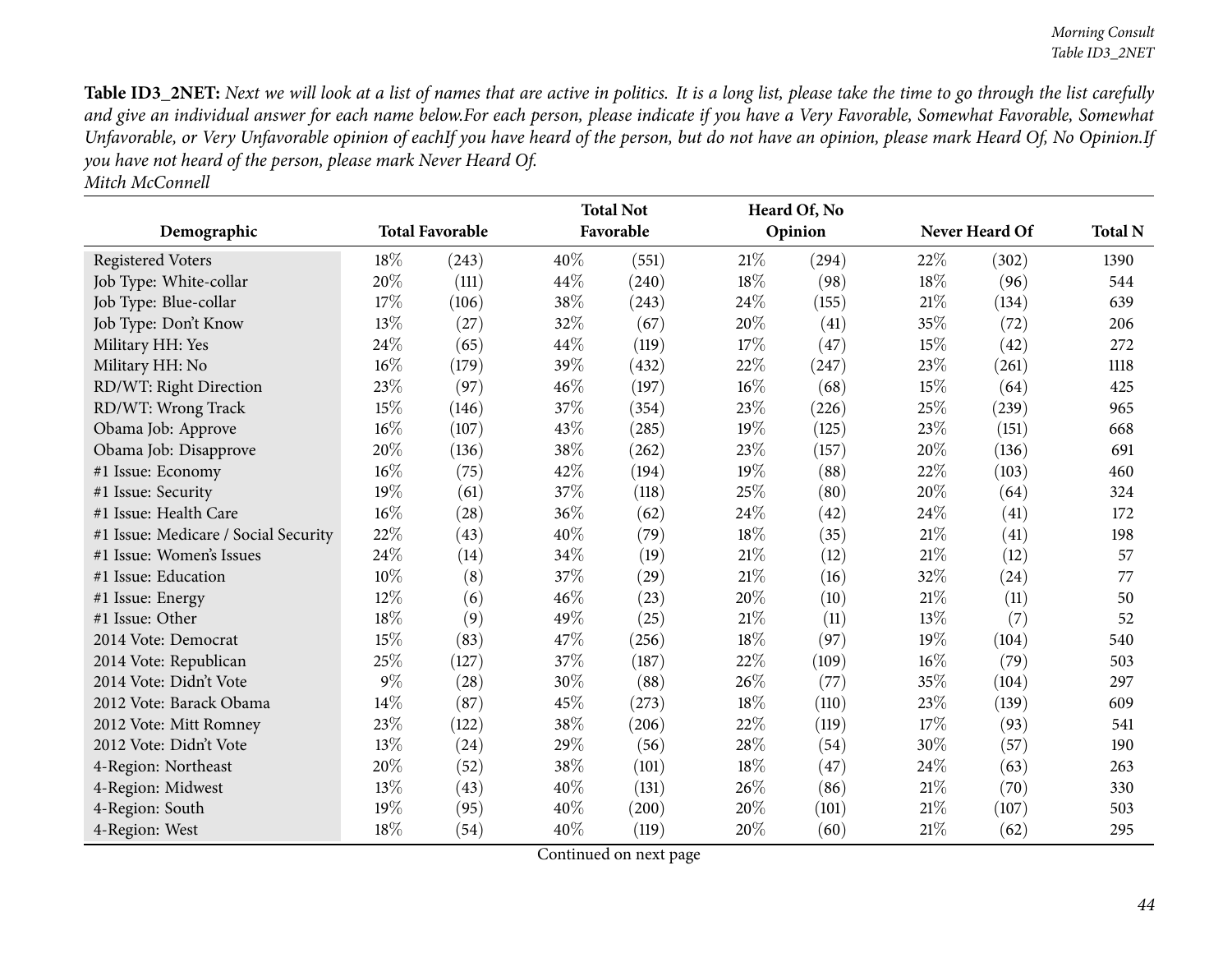Table ID3\_2NET: Next we will look at a list of names that are active in politics. It is a long list, please take the time to go through the list carefully and give an individual answer for each name below.For each person, please indicate if you have a Very Favorable, Somewhat Favorable, Somewhat Unfavorable, or Very Unfavorable opinion of eachIf you have heard of the person, but do not have an opinion, please mark Heard Of, No Opinion.If you have not heard of the person, please mark Never Heard Of.

*Mitch McConnell*

| Demographic          |        | <b>Total Favorable</b> |        | <b>Total Not</b><br>Favorable |     | Heard Of, No<br>Opinion |        | Never Heard Of | <b>Total N</b> |  |  |
|----------------------|--------|------------------------|--------|-------------------------------|-----|-------------------------|--------|----------------|----------------|--|--|
| Registered Voters    | $18\%$ | (243)                  | $40\%$ | (551)                         | 21% | (294)                   | 22%    | (302)          | 1390           |  |  |
| 2016 Vote: Clinton   | $15\%$ | (94)                   | 45\%   | (279)                         | 17% | (108)                   | 23\%   | (145)          | 626            |  |  |
| 2016 Vote: Trump     | 22%    | (124)                  | 37%    | $^{'}210)$                    | 23% | (128)                   | $19\%$ | (108)          | 570            |  |  |
| 2016 Vote: Undecided | $13\%$ | (26)                   | $32\%$ | (62)                          | 29% | $^{'}57$                | 26%    | (50)           | 195            |  |  |

*Note:* Row proportions may total to larger than one-hundred percen<sup>t</sup> due to rounding.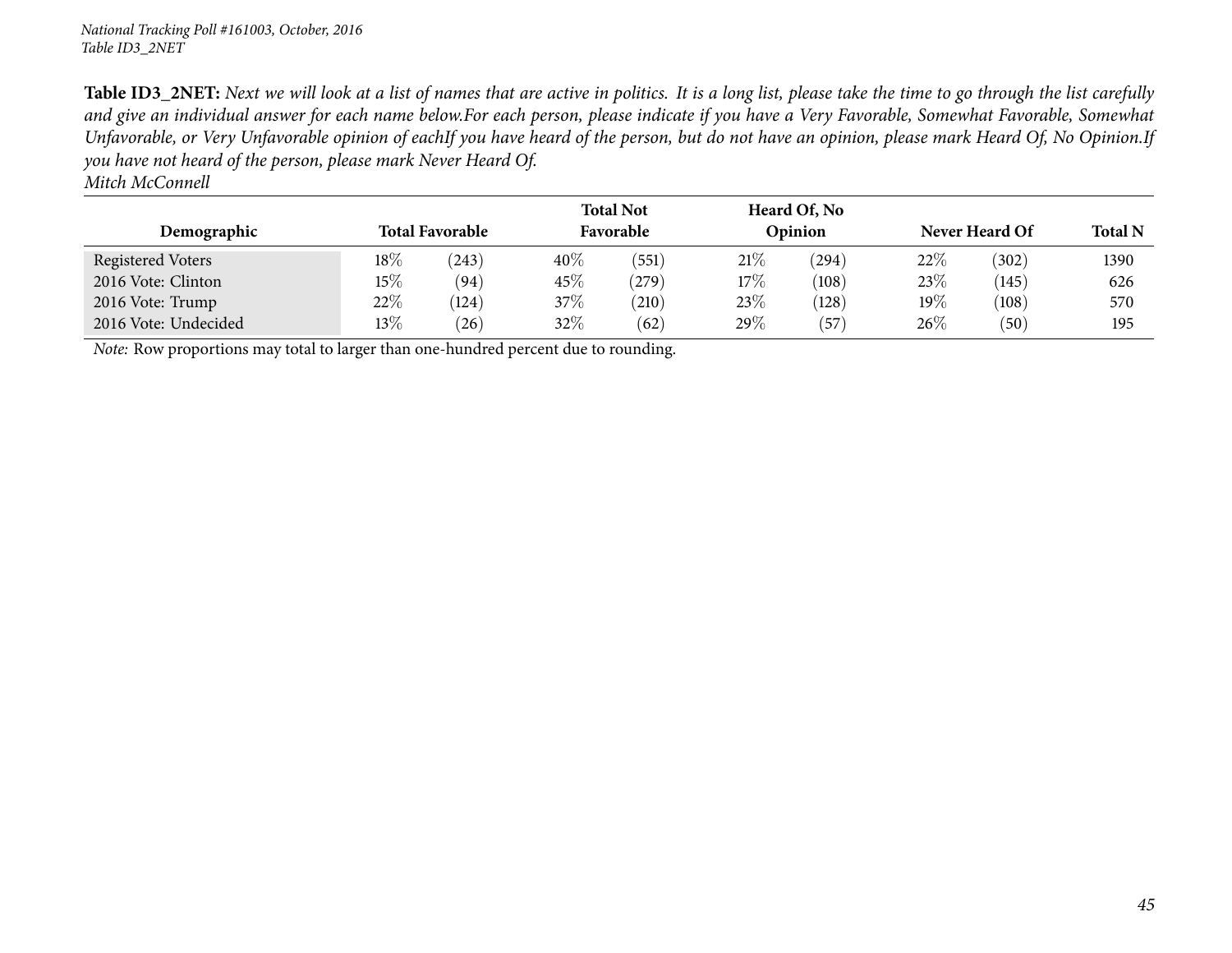Table ID3\_2: Next we will look at a list of names that are active in politics. It is a long list, please take the time to go through the list carefully and give an individual answer for each name below.For each person, please indicate if you have a Very Favorable, Somewhat Favorable, Somewhat Unfavorable, or Very Unfavorable opinion of eachIf you have heard of the person, but do not have an opinion, please mark Heard Of, No Opinion.If you have not *heard of the person, <sup>p</sup>lease mark Never Heard Of. Mitch McConnell*

|                          | <b>Very</b> |      | Somewhat |           |        | Somewhat    |        | <b>Very</b> |       | Heard Of, No       |        | <b>Never Heard</b> |                |  |
|--------------------------|-------------|------|----------|-----------|--------|-------------|--------|-------------|-------|--------------------|--------|--------------------|----------------|--|
| Demographic              | Favorable   |      |          | Favorable |        | Unfavorable |        | Unfavorable |       | Opinion            |        | <b>Of</b>          | <b>Total N</b> |  |
| <b>Registered Voters</b> | $3\%$       | (44) | $14\%$   | (199)     | 19%    | (265)       | 21%    | (286)       | 21%   | (294)              | 22\%   | (302)              | 1390           |  |
| Gender: Male             | $4\%$       | (27) | $16\%$   | (100)     | 23%    | (149)       | 27\%   | (175)       | 16%   | (104)              | 13%    | (86)               | 641            |  |
| Gender: Female           | $2\%$       | (18) | 13%      | (99)      | 15%    | (115)       | 15%    | (111)       | 25%   | (190)              | 29%    | (216)              | 749            |  |
| Age: 18-29               | $3\%$       | (6)  | 10%      | (21)      | $14\%$ | (27)        | 13\%   | (27)        | 25%   | (51)               | 34\%   | (68)               | 199            |  |
| Age: 30-44               | $6\%$       | (20) | 13%      | (42)      | 18%    | (59)        | $16\%$ | (52)        | 18%   | (58)               | 29\%   | (93)               | 324            |  |
| Age: 45-54               |             | (1)  | $12\%$   | (32)      | 18%    | (48)        | 20%    | (53)        | 24%   | (64)               | 27\%   | (72)               | 271            |  |
| Age: 55-64               | $2\%$       | (5)  | 13%      | (37)      | 22\%   | (61)        | 25%    | (69)        | 23%   | (64)               | $14\%$ | (40)               | 277            |  |
| Age: 65+                 | $4\%$       | (12) | 21%      | (67)      | 22%    | (69)        | 27\%   | (85)        | 18%   | (56)               | $9\%$  | (29)               | 319            |  |
| PID: Dem (no lean)       | $4\%$       | (18) | 13%      | (63)      | 17%    | (84)        | 29%    | (140)       | 15%   | (73)               | 23%    | (112)              | 491            |  |
| PID: Ind (no lean)       | $3\%$       | (13) | $11\%$   | (44)      | 19%    | (78)        | 21%    | (86)        | 25%   | (105)              | 22%    | (93)               | 419            |  |
| PID: Rep (no lean)       | $3\%$       | (14) | $19\%$   | (91)      | 21%    | (102)       | 12\%   | (59)        | 24\%  | (116)              | 20%    | (97)               | 480            |  |
| PID/Gender: Dem Men      | 5%          | (12) | $16\%$   | (37)      | 19%    | (44)        | 36\%   | (85)        | $9\%$ | (21)               | 15\%   | (36)               | 235            |  |
| PID/Gender: Dem Women    | $2\%$       | (6)  | $10\%$   | (26)      | $16\%$ | (40)        | 22%    | (56)        | 20%   | (52)               | $30\%$ | (76)               | 256            |  |
| PID/Gender: Ind Men      | $3\%$       | (7)  | $11\%$   | (22)      | 22\%   | (43)        | 30\%   | (59)        | 22\%  | (44)               | 12\%   | $\left( 24\right)$ | 200            |  |
| PID/Gender: Ind Women    | $3\%$       | (6)  | 10%      | (22)      | $16\%$ | (35)        | 12\%   | (27)        | 28%   | (61)               | $31\%$ | (69)               | 220            |  |
| PID/Gender: Rep Men      | $4\%$       | (8)  | 20%      | (40)      | 30\%   | (62)        | 15%    | (31)        | 19%   | (39)               | 12%    | (26)               | 207            |  |
| PID/Gender: Rep Women    | $2\%$       | (6)  | 19%      | (51)      | 15%    | (40)        | $10\%$ | (28)        | 28%   | (77)               | 26\%   | (71)               | 274            |  |
| Tea Party: Supporter     | 7%          | (29) | $19\%$   | (82)      | 23\%   | (96)        | 15\%   | (62)        | 17%   | (73)               | 20%    | (83)               | 425            |  |
| Tea Party: Not Supporter | $2\%$       | (15) | $12\%$   | (118)     | 17%    | (167)       | 23\%   | (223)       | 23%   | (220)              | 23%    | (217)              | 960            |  |
| Ideo: Liberal (1-3)      | $3\%$       | (11) | $11\%$   | (47)      | 15%    | (62)        | 33\%   | (140)       | 15%   | (65)               | 23\%   | (97)               | 423            |  |
| Ideo: Moderate (4)       | $1\%$       | (5)  | 13\%     | (46)      | 21%    | (73)        | $18\%$ | (63)        | 28\%  | (99)               | $18\%$ | (64)               | 351            |  |
| Ideo: Conservative (5-7) | $5\%$       | (25) | 19%      | (102)     | 23\%   | (124)       | 15%    | (81)        | 21%   | (116)              | 18%    | (95)               | 543            |  |
| Educ: $<$ College        | $4\%$       | (32) | 13%      | (113)     | 17%    | (155)       | 19%    | (165)       | 23\%  | (204)              | 25%    | (221)              | 890            |  |
| Educ: Bachelors degree   | $1\%$       | (5)  | 17%      | (56)      | 21%    | (67)        | 23\%   | (74)        | 20%   | (63)               | 18%    | (58)               | 322            |  |
| Educ: Post-grad          | $4\%$       | (8)  | 17\%     | (31)      | 24\%   | (42)        | 27\%   | (47)        | 15%   | $\left( 27\right)$ | 13%    | (23)               | 178            |  |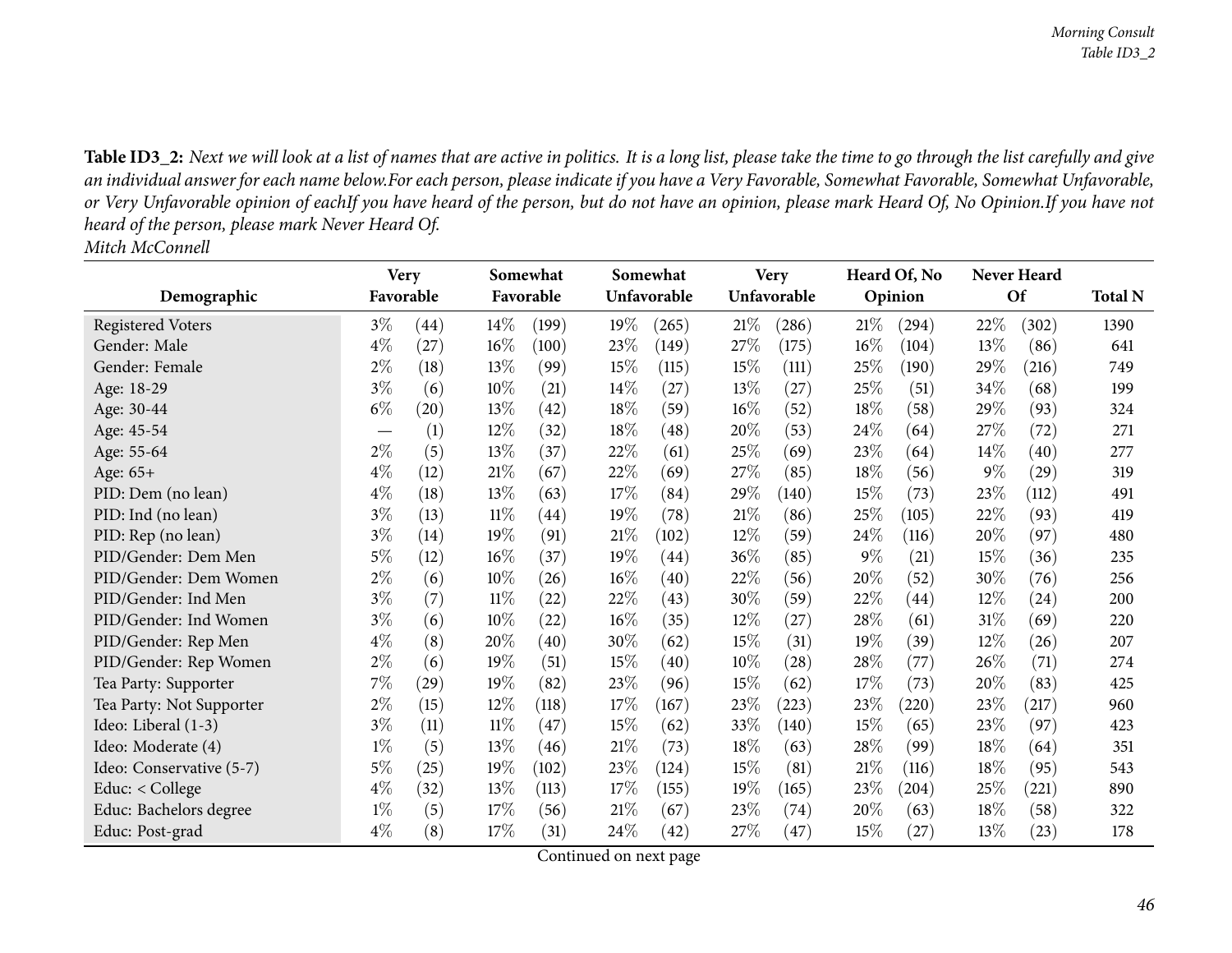Table ID3\_2: Next we will look at a list of names that are active in politics. It is a long list, please take the time to go through the list carefully and give an individual answer for each name below.For each person, please indicate if you have a Very Favorable, Somewhat Favorable, Somewhat Unfavorable, or Very Unfavorable opinion of eachIf you have heard of the person, but do not have an opinion, please mark Heard Of, No Opinion.If you have not *heard of the person, <sup>p</sup>lease mark Never Heard Of.*

*Mitch McConnell*

|                             | <b>Very</b> |      |        | Somewhat           |        | Somewhat    |        | <b>Very</b> |        | Heard Of, No       |      | <b>Never Heard</b> |                |
|-----------------------------|-------------|------|--------|--------------------|--------|-------------|--------|-------------|--------|--------------------|------|--------------------|----------------|
| Demographic                 | Favorable   |      |        | Favorable          |        | Unfavorable |        | Unfavorable |        | Opinion            |      | Of                 | <b>Total N</b> |
| <b>Registered Voters</b>    | $3\%$       | (44) | $14\%$ | (199)              | 19%    | (265)       | 21%    | (286)       | 21%    | (294)              | 22%  | (302)              | 1390           |
| Income: Under 50k           | $3\%$       | (19) | 14\%   | (95)               | $16\%$ | (112)       | $21\%$ | (147)       | 20%    | (143)              | 26%  | (184)              | 701            |
| Income: 50k-100k            | $4\%$       | (18) | 16%    | (75)               | 22%    | (103)       | 18%    | (87)        | 23%    | (108)              | 18%  | (84)               | 475            |
| Income: 100k+               | $3\%$       | (7)  | 14\%   | $\left( 29\right)$ | 23%    | (49)        | 24\%   | (51)        | 20%    | (43)               | 16%  | (34)               | 214            |
| Ethnicity: White            | $3\%$       | (38) | 15%    | (171)              | 19%    | (218)       | $21\%$ | (240)       | 21%    | (248)              | 21\% | (245)              | 1161           |
| Ethnicity: Hispanic         | $6\%$       | (7)  | 16%    | (18)               | 23%    | (25)        | 18%    | (20)        | 19%    | (21)               | 18%  | (20)               | 111            |
| Ethnicity: Afr. Am.         | $1\%$       | (2)  | 12%    | (20)               | 20%    | (32)        | 20%    | (33)        | $21\%$ | (34)               | 25%  | (39)               | 159            |
| Ethnicity: Other            | $6\%$       | (4)  | 12%    | (8)                | 20%    | (14)        | 19%    | (13)        | 17%    | (12)               | 26%  | (18)               | 70             |
| Relig: Protestant           | $2\%$       | (9)  | 14\%   | (54)               | 21%    | (83)        | 24\%   | (93)        | 21%    | (81)               | 19%  | (73)               | 394            |
| Relig: Roman Catholic       | $5\%$       | (16) | $21\%$ | (65)               | 25%    | (79)        | $16\%$ | (51)        | 20%    | (63)               | 13%  | (41)               | 315            |
| Relig: Ath./Agn./None       | $2\%$       | (5)  | 10%    | (33)               | 15%    | (50)        | $28\%$ | (91)        | 17\%   | (57)               | 28%  | (93)               | 330            |
| Relig: Something Else       | 4%          | (8)  | 15%    | (30)               | 15%    | (31)        | 15%    | (31)        | 27\%   | (55)               | 23%  | (48)               | 204            |
| Relig: Evangelical          | $5\%$       | (18) | 16%    | (62)               | 19%    | (73)        | $16\%$ | (63)        | 22%    | (84)               | 22%  | (86)               | 387            |
| Relig: Non-Evang. Catholics | $3\%$       | (12) | 16%    | (74)               | 24%    | (110)       | 21%    | (101)       | 21%    | (97)               | 16%  | (75)               | 469            |
| Relig: All Christian        | $4\%$       | (31) | 16%    | (136)              | $21\%$ | (183)       | 19%    | (163)       | $21\%$ | (181)              | 19%  | (162)              | 856            |
| Relig: All Non-Christian    | $3\%$       | (14) | 12%    | (63)               | 15%    | (82)        | 23\%   | (122)       | 21%    | (113)              | 26%  | (141)              | 534            |
| Community: Urban            | $4\%$       | (12) | 18%    | (58)               | 16%    | (51)        | $21\%$ | (69)        | 19%    | (60)               | 22%  | (72)               | 322            |
| Community: Suburban         | $2\%$       | (14) | 12%    | (79)               | 21%    | (138)       | $21\%$ | (135)       | 23%    | (152)              | 21%  | (138)              | 655            |
| Community: Rural            | $4\%$       | (18) | 15%    | (62)               | 18%    | (76)        | 20%    | (82)        | 20%    | (82)               | 22%  | (93)               | 413            |
| Employ: Private Sector      | $3\%$       | (14) | 15%    | (67)               | 19%    | (85)        | $18\%$ | (80)        | 23%    | (104)              | 23%  | (104)              | 453            |
| <b>Employ: Government</b>   | $3\%$       | (3)  | 11%    | (12)               | 26%    | (29)        | 26\%   | $^{(29)}$   | 18%    | (20)               | 16%  | (18)               | 111            |
| Employ: Self-Employed       | $6\%$       | (6)  | 12%    | (11)               | 18%    | (18)        | 26%    | (25)        | 13%    | (13)               | 25%  | $\left( 24\right)$ | 96             |
| Employ: Homemaker           | $1\%$       | (2)  | 10%    | (13)               | 16%    | (21)        | $9\%$  | (12)        | 31%    | $\left( 41\right)$ | 33%  | (43)               | 131            |
| Employ: Retired             | $4\%$       | (16) | 19%    | $\left( 70\right)$ | 21%    | (81)        | 25%    | (95)        | 17\%   | (64)               | 14%  | (53)               | 379            |
| Employ: Unemployed          | $1\%$       | (1)  | 17%    | (18)               | $12\%$ | (13)        | $21\%$ | (21)        | 29\%   | (30)               | 20%  | (21)               | 104            |
| Employ: Other               | $2\%$       | (1)  | $4\%$  | (3)                | 17\%   | (12)        | 25\%   | (17)        | 21%    | (15)               | 31%  | $\left( 22\right)$ | 70             |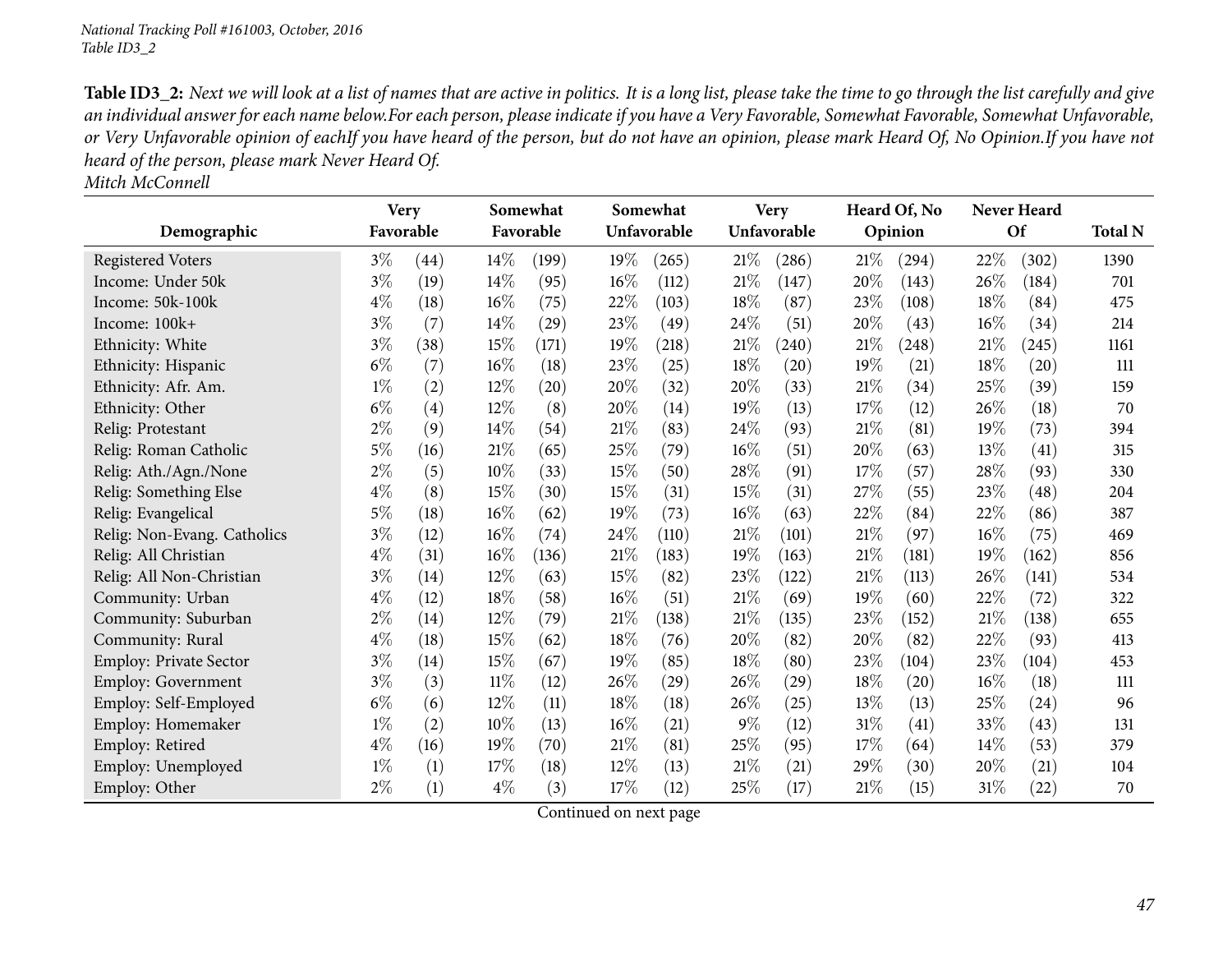Table ID3\_2: Next we will look at a list of names that are active in politics. It is a long list, please take the time to go through the list carefully and give an individual answer for each name below.For each person, please indicate if you have a Very Favorable, Somewhat Favorable, Somewhat Unfavorable, or Very Unfavorable opinion of eachIf you have heard of the person, but do not have an opinion, please mark Heard Of, No Opinion.If you have not *heard of the person, <sup>p</sup>lease mark Never Heard Of.*

|--|

|                                      | <b>Very</b> |      |       | Somewhat  |        | Somewhat    |        | <b>Very</b> |     | Heard Of, No |      | Never Heard |                |
|--------------------------------------|-------------|------|-------|-----------|--------|-------------|--------|-------------|-----|--------------|------|-------------|----------------|
| Demographic                          | Favorable   |      |       | Favorable |        | Unfavorable |        | Unfavorable |     | Opinion      |      | Of          | <b>Total N</b> |
| <b>Registered Voters</b>             | $3\%$       | (44) | 14%   | (199)     | 19%    | (265)       | 21\%   | (286)       | 21% | (294)        | 22%  | (302)       | 1390           |
| Job Type: White-collar               | $4\%$       | (20) | 17%   | (91)      | 21%    | (114)       | 23%    | (126)       | 18% | (98)         | 18%  | (96)        | 544            |
| Job Type: Blue-collar                | $3\%$       | (16) | 14\%  | (90)      | 18%    | (114)       | 20%    | (129)       | 24% | (155)        | 21%  | (134)       | 639            |
| Job Type: Don't Know                 | $4\%$       | (8)  | $9\%$ | (19)      | 18%    | (36)        | 15%    | (31)        | 20% | (41)         | 35%  | (72)        | 206            |
| Military HH: Yes                     | $5\%$       | (13) | 19%   | (52)      | 21%    | (57)        | 23%    | (61)        | 17% | (47)         | 15%  | (42)        | 272            |
| Military HH: No                      | $3\%$       | (31) | 13%   | (147)     | 19%    | (207)       | 20%    | (224)       | 22% | (247)        | 23%  | (261)       | 1118           |
| RD/WT: Right Direction               | $4\%$       | (17) | 19%   | (80)      | $21\%$ | (90)        | 25%    | (107)       | 16% | (68)         | 15%  | (64)        | 425            |
| RD/WT: Wrong Track                   | $3\%$       | (27) | 12%   | (120)     | 18%    | (175)       | 19%    | (179)       | 23% | (226)        | 25%  | (239)       | 965            |
| Obama Job: Approve                   | $3\%$       | (20) | 13%   | (87)      | 18%    | (118)       | 25%    | (167)       | 19% | (125)        | 23%  | (151)       | 668            |
| Obama Job: Disapprove                | $4\%$       | (25) | 16%   | (111)     | 21%    | (143)       | 17%    | (119)       | 23% | (157)        | 20%  | (136)       | 691            |
| #1 Issue: Economy                    | $4\%$       | (18) | 12%   | (57)      | 20%    | (93)        | 22%    | (101)       | 19% | (88)         | 22%  | (103)       | 460            |
| #1 Issue: Security                   | $4\%$       | (11) | 15%   | (50)      | 23%    | (73)        | 14%    | (45)        | 25% | (80)         | 20%  | (64)        | 324            |
| #1 Issue: Health Care                | $2\%$       | (3)  | 14%   | (24)      | 18%    | (31)        | $18\%$ | (32)        | 24% | (42)         | 24%  | (41)        | 172            |
| #1 Issue: Medicare / Social Security | $3\%$       | (5)  | 19%   | (37)      | 16%    | (32)        | $24\%$ | (48)        | 18% | (35)         | 21%  | (41)        | 198            |
| #1 Issue: Women's Issues             | $7\%$       | (4)  | 17%   | (10)      | $7\%$  | (4)         | 27%    | (15)        | 21% | (12)         | 21%  | (12)        | 57             |
| #1 Issue: Education                  | $3\%$       | (3)  | 7%    | (5)       | 18%    | (14)        | 20%    | (15)        | 21% | (16)         | 32%  | (24)        | 77             |
| #1 Issue: Energy                     |             | (0)  | 12%   | (6)       | $16\%$ | (8)         | 30%    | (15)        | 20% | (10)         | 21%  | (11)        | 50             |
| #1 Issue: Other                      |             | (0)  | 18%   | (9)       | 21\%   | (11)        | 28%    | (15)        | 21% | (11)         | 13%  | (7)         | 52             |
| 2014 Vote: Democrat                  | $3\%$       | (17) | 12%   | (66)      | 19%    | (102)       | 29%    | (154)       | 18% | (97)         | 19%  | (104)       | 540            |
| 2014 Vote: Republican                | $4\%$       | (22) | 21%   | (106)     | 23%    | (114)       | 14%    | (73)        | 22% | (109)        | 16%  | (79)        | 503            |
| 2014 Vote: Didn't Vote               | $2\%$       | (6)  | 7%    | (22)      | 14%    | (43)        | 15%    | (46)        | 26% | (77)         | 35%  | (104)       | 297            |
| 2012 Vote: Barack Obama              | $2\%$       | (15) | 12%   | (72)      | 18%    | (109)       | $27\%$ | (164)       | 18% | (110)        | 23%  | (139)       | 609            |
| 2012 Vote: Mitt Romney               | $5\%$       | (24) | 18%   | (98)      | 21%    | (113)       | 17%    | (92)        | 22% | (119)        | 17%  | (93)        | 541            |
| 2012 Vote: Didn't Vote               | $2\%$       | (5)  | 10%   | (19)      | 18%    | (34)        | 12%    | (22)        | 28% | (54)         | 30%  | (57)        | 190            |
| 4-Region: Northeast                  | $4\%$       | (10) | 16%   | (42)      | 16%    | (43)        | 22%    | (58)        | 18% | (47)         | 24\% | (63)        | 263            |
| 4-Region: Midwest                    | $2\%$       | (7)  | 11%   | (36)      | 21%    | (69)        | 19%    | (62)        | 26% | (86)         | 21\% | (70)        | 330            |
| 4-Region: South                      | 5%          | (23) | 14%   | (72)      | 19%    | (97)        | 20%    | (103)       | 20% | (101)        | 21\% | (107)       | 503            |
| 4-Region: West                       | $2\%$       | (5)  | 17%   | (49)      | 19%    | (56)        | 21\%   | (63)        | 20% | (60)         | 21%  | (62)        | 295            |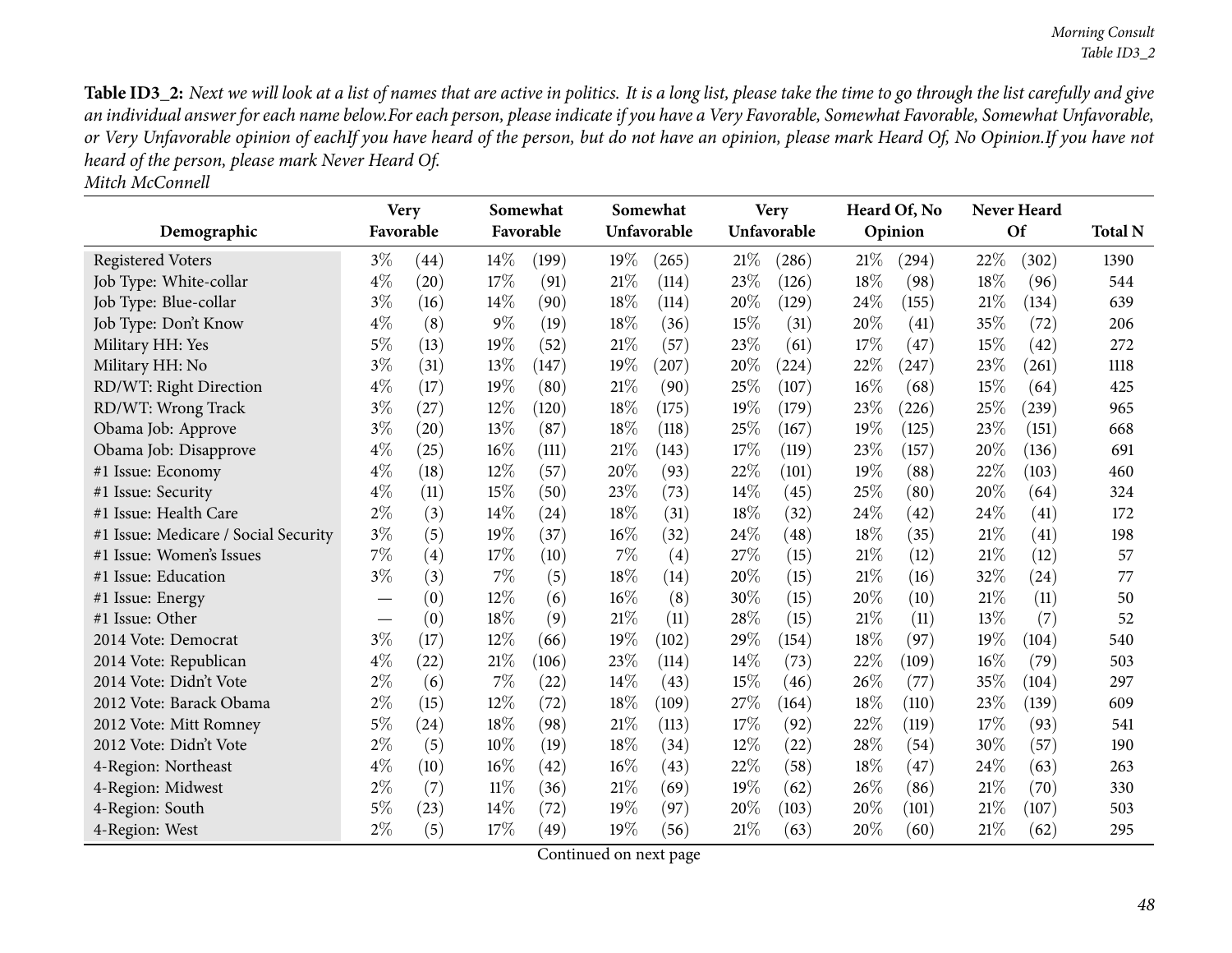Table ID3\_2: Next we will look at a list of names that are active in politics. It is a long list, please take the time to go through the list carefully and give an individual answer for each name below.For each person, please indicate if you have a Very Favorable, Somewhat Favorable, Somewhat Unfavorable, or Very Unfavorable opinion of eachIf you have heard of the person, but do not have an opinion, please mark Heard Of, No Opinion.If you have not *heard of the person, <sup>p</sup>lease mark Never Heard Of.*

*Mitch McConnell*

|                                                                                            |                        | Very      |         | Somewhat           |        | Somewhat               |        | Very  |         | Heard Of, No | Never Heard |                |      |
|--------------------------------------------------------------------------------------------|------------------------|-----------|---------|--------------------|--------|------------------------|--------|-------|---------|--------------|-------------|----------------|------|
| Demographic                                                                                | Favorable<br>Favorable |           |         | <b>Unfavorable</b> |        | Unfavorable            |        |       | Opinion |              | Of          | <b>Total N</b> |      |
| Registered Voters                                                                          | $3\%$                  | (44)      | 14 $\%$ | (199)              | $19\%$ | (265)                  | 21%    | (286) | 21%     | (294)        | $22\%$      | (302)          | 1390 |
| 2016 Vote: Clinton                                                                         | $3\%$                  | $^{'}20)$ | 12 $\%$ | (74)               | $18\%$ | (112)                  | 27\%   | (167) | 17%     | (108)        | $23\%$      | (145)          | 626  |
| 2016 Vote: Trump                                                                           | $4\%$                  | (23)      | $18\%$  | (100)              | 20%    | $\left(115\right)$     | 17%    | (95)  | 23%     | (128)        | 19 $\%$     | (108)          | 570  |
| 2016 Vote: Undecided                                                                       |                        | (1)       | $13\%$  | (25)               | $20\%$ | $^{\prime}38^{\prime}$ | $12\%$ | (24)  | 29%     | (57          | $26\%$      | (50)           | 195  |
| <i>Note:</i> Row proportions may total to larger than one-hundred percent due to rounding. |                        |           |         |                    |        |                        |        |       |         |              |             |                |      |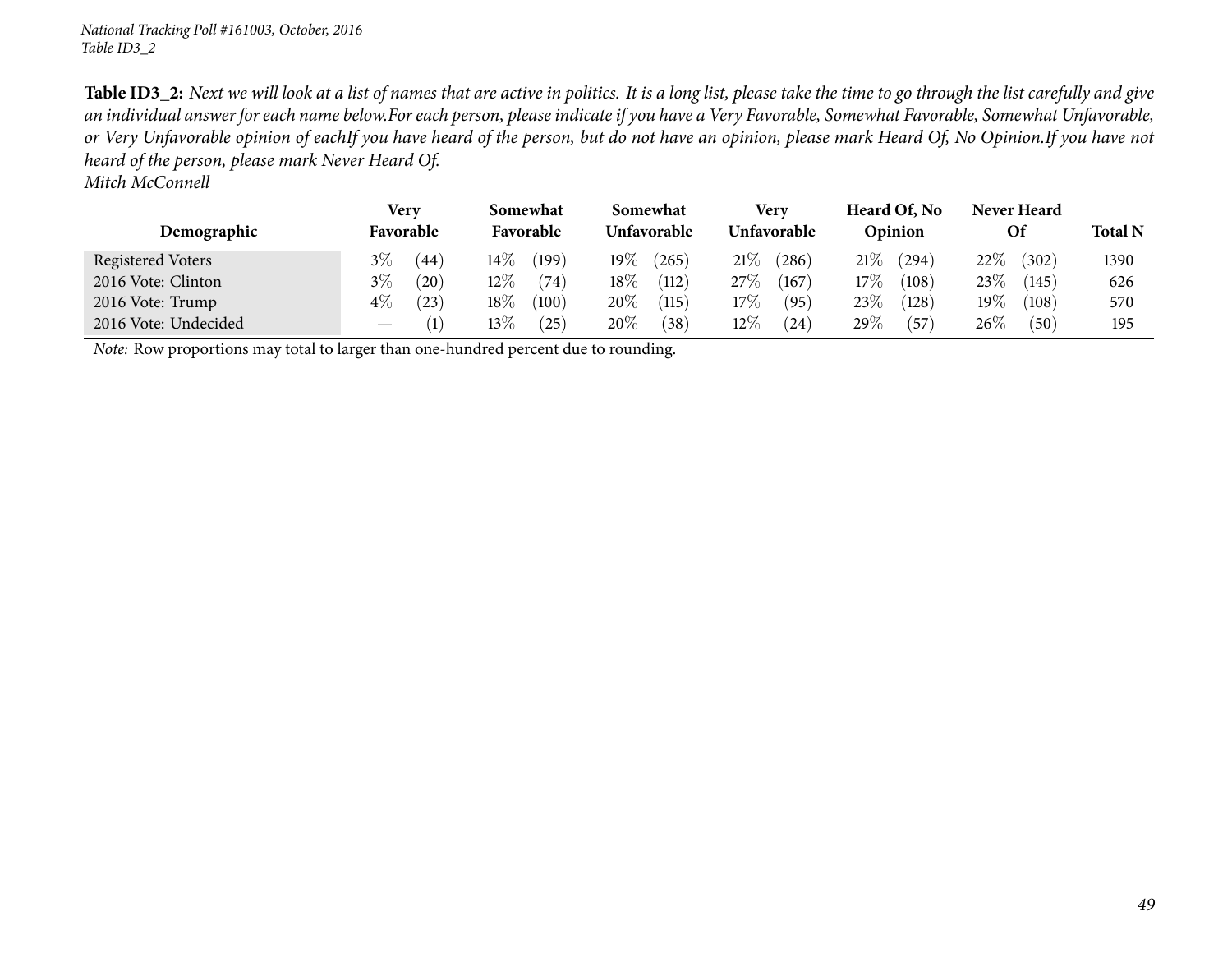Table ID3\_3NET: Next we will look at a list of names that are active in politics. It is a long list, please take the time to go through the list carefully and give an individual answer for each name below.For each person, please indicate if you have a Very Favorable, Somewhat Favorable, Somewhat Unfavorable, or Very Unfavorable opinion of eachIf you have heard of the person, but do not have an opinion, please mark Heard Of, No Opinion.If you have not heard of the person, please mark Never Heard Of. *Paul Ryan*

|                          |        |                        |        | <b>Total Not</b> |        | Heard Of, No |        |                |                |
|--------------------------|--------|------------------------|--------|------------------|--------|--------------|--------|----------------|----------------|
| Demographic              |        | <b>Total Favorable</b> |        | Favorable        |        | Opinion      |        | Never Heard Of | <b>Total N</b> |
| <b>Registered Voters</b> | 39\%   | (539)                  | 37\%   | (517)            | 15\%   | (210)        | $9\%$  | (124)          | 1390           |
| Gender: Male             | 42%    | (267)                  | 41\%   | (265)            | 10%    | (64)         | $7\%$  | (45)           | 641            |
| Gender: Female           | 36\%   | (272)                  | 34\%   | (252)            | $19\%$ | (146)        | $11\%$ | (79)           | 749            |
| Age: 18-29               | 33%    | (65)                   | 27%    | (54)             | 22\%   | (43)         | 19%    | (37)           | 199            |
| Age: 30-44               | 37\%   | (120)                  | 36%    | (116)            | $15\%$ | (49)         | $12\%$ | (40)           | 324            |
| Age: 45-54               | $31\%$ | (84)                   | 39%    | (106)            | 18%    | (50)         | $12\%$ | (31)           | 271            |
| Age: 55-64               | 43\%   | (119)                  | 40%    | (112)            | 14\%   | (39)         | $3\%$  | (7)            | 277            |
| Age: 65+                 | 48%    | (151)                  | 40%    | (129)            | $9\%$  | (29)         | $3\%$  | (9)            | 319            |
| PID: Dem (no lean)       | $24\%$ | (118)                  | $54\%$ | (267)            | 13%    | (61)         | $9\%$  | (44)           | 491            |
| PID: Ind (no lean)       | 36%    | (152)                  | 34%    | (142)            | 19%    | (81)         | $11\%$ | (44)           | 419            |
| PID: Rep (no lean)       | 56%    | (269)                  | 22%    | (108)            | 14\%   | (68)         | $8\%$  | (36)           | 480            |
| PID/Gender: Dem Men      | 27%    | (64)                   | 60%    | (142)            | $7\%$  | (16)         | $6\%$  | (14)           | 235            |
| PID/Gender: Dem Women    | $21\%$ | (55)                   | 49%    | (126)            | 18\%   | (46)         | $12\%$ | (30)           | 256            |
| PID/Gender: Ind Men      | 36%    | (73)                   | 39%    | (77)             | $16\%$ | (31)         | $9\%$  | (18)           | 200            |
| PID/Gender: Ind Women    | $36\%$ | (80)                   | 29%    | (64)             | 23\%   | (50)         | $12\%$ | (26)           | 220            |
| PID/Gender: Rep Men      | 63%    | (131)                  | 22%    | (46)             | $8\%$  | (17)         | $7\%$  | (13)           | 207            |
| PID/Gender: Rep Women    | 50%    | (138)                  | 23%    | (62)             | $19\%$ | (51)         | $8\%$  | (23)           | 274            |
| Tea Party: Supporter     | 53%    | (226)                  | 28\%   | (119)            | 10%    | (45)         | $9\%$  | (36)           | 425            |
| Tea Party: Not Supporter | 33%    | (313)                  | 41\%   | (396)            | 17%    | (163)        | $9\%$  | (88)           | 960            |
| Ideo: Liberal (1-3)      | 24\%   | (99)                   | 56%    | (235)            | 12%    | (50)         | $9\%$  | (38)           | 423            |
| Ideo: Moderate (4)       | 36\%   | (126)                  | 39%    | (137)            | 17%    | (60)         | $8\%$  | (28)           | 351            |
| Ideo: Conservative (5-7) | 55%    | (300)                  | 25%    | (133)            | $14\%$ | (77)         | $6\%$  | (33)           | 543            |
| Educ: < College          | 39%    | (346)                  | 32%    | (285)            | 17%    | (151)        | 12%    | (108)          | 890            |
| Educ: Bachelors degree   | 38\%   | (122)                  | 45%    | (147)            | $13\%$ | (42)         | $4\%$  | (12)           | 322            |
| Educ: Post-grad          | 40%    | (72)                   | 48%    | (85)             | $9\%$  | (16)         | $3\%$  | (5)            | 178            |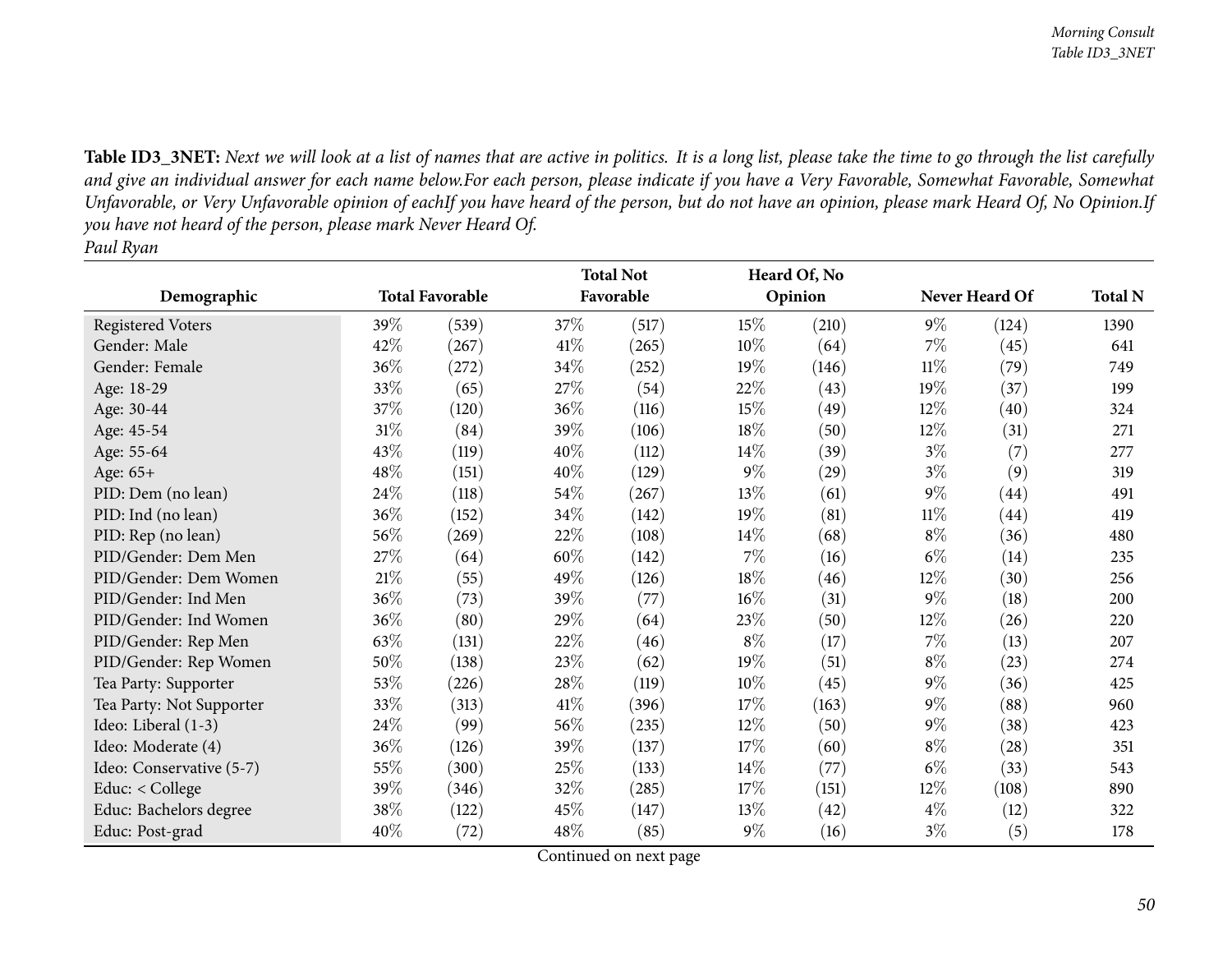Table ID3\_3NET: Next we will look at a list of names that are active in politics. It is a long list, please take the time to go through the list carefully and give an individual answer for each name below.For each person, please indicate if you have a Very Favorable, Somewhat Favorable, Somewhat Unfavorable, or Very Unfavorable opinion of eachIf you have heard of the person, but do not have an opinion, please mark Heard Of, No Opinion.If you have not heard of the person, please mark Never Heard Of. *Paul Ryan*

| raut kyan                   |        |                        |        |                  |        |              |        |                |                |
|-----------------------------|--------|------------------------|--------|------------------|--------|--------------|--------|----------------|----------------|
|                             |        |                        |        | <b>Total Not</b> |        | Heard Of, No |        |                |                |
| Demographic                 |        | <b>Total Favorable</b> |        | Favorable        |        | Opinion      |        | Never Heard Of | <b>Total N</b> |
| <b>Registered Voters</b>    | 39%    | (539)                  | 37\%   | (517)            | 15%    | (210)        | $9\%$  | (124)          | 1390           |
| Income: Under 50k           | 36%    | (250)                  | 35%    | (246)            | 17\%   | (117)        | $13\%$ | (88)           | 701            |
| Income: 50k-100k            | 41\%   | (194)                  | 41\%   | (195)            | 13%    | (61)         | $5\%$  | (26)           | 475            |
| Income: 100k+               | 45%    | (96)                   | 35%    | (76)             | 15%    | (32)         | $5\%$  | (11)           | 214            |
| Ethnicity: White            | 41\%   | (481)                  | 36\%   | (419)            | 15%    | (172)        | $8\%$  | (89)           | 1161           |
| Ethnicity: Hispanic         | 38%    | (42)                   | 37\%   | (41)             | 17\%   | (19)         | $8\%$  | (9)            | 111            |
| Ethnicity: Afr. Am.         | 24%    | (38)                   | $41\%$ | (65)             | 15%    | (24)         | 20%    | (32)           | 159            |
| Ethnicity: Other            | 29%    | (20)                   | 47\%   | (33)             | 19%    | (13)         | $5\%$  | (4)            | 70             |
| Relig: Protestant           | 43%    | (171)                  | 34\%   | (135)            | 16%    | (64)         | $6\%$  | (25)           | 394            |
| Relig: Roman Catholic       | $51\%$ | (161)                  | 36%    | (113)            | 10%    | (31)         | $3\%$  | (10)           | 315            |
| Relig: Ath./Agn./None       | 25%    | (81)                   | 46%    | (152)            | 17%    | (57)         | 12%    | (40)           | 330            |
| Relig: Something Else       | 35%    | (72)                   | 36\%   | (74)             | 13\%   | (27)         | 15\%   | (31)           | 204            |
| Relig: Evangelical          | 46%    | (178)                  | 30%    | (114)            | $17\%$ | (64)         | $8\%$  | (30)           | 387            |
| Relig: Non-Evang. Catholics | 44%    | (208)                  | 38\%   | (177)            | 13%    | (61)         | $5\%$  | (23)           | 469            |
| Relig: All Christian        | 45%    | (386)                  | $34\%$ | (291)            | 15%    | (125)        | $6\%$  | (53)           | 856            |
| Relig: All Non-Christian    | 29%    | (153)                  | 42\%   | (225)            | $16\%$ | (85)         | 13\%   | (71)           | 534            |
| Community: Urban            | 33%    | (107)                  | 44\%   | (141)            | 13\%   | (43)         | $10\%$ | (31)           | 322            |
| Community: Suburban         | 38%    | (246)                  | 40%    | (260)            | 15%    | (96)         | $8\%$  | (53)           | 655            |
| Community: Rural            | 45%    | (186)                  | $28\%$ | (117)            | 17%    | (70)         | $10\%$ | (40)           | 413            |
| Employ: Private Sector      | 40%    | (180)                  | 35%    | (160)            | $16\%$ | (75)         | $8\%$  | (38)           | 453            |
| Employ: Government          | 36%    | (40)                   | 45%    | (50)             | $12\%$ | (13)         | $7\%$  | (8)            | 111            |
| Employ: Self-Employed       | 34%    | (33)                   | 45%    | (43)             | 16%    | (16)         | $5\%$  | (5)            | 96             |
| Employ: Homemaker           | 39%    | (51)                   | 25\%   | (32)             | 26%    | (35)         | 10%    | (12)           | 131            |
| Employ: Retired             | 46%    | (174)                  | 39%    | (149)            | $8\%$  | (32)         | $6\%$  | (23)           | 379            |
| Employ: Unemployed          | 27%    | (28)                   | 38%    | (39)             | 18%    | (19)         | 17%    | (18)           | 104            |
| Employ: Other               | 24\%   | (17)                   | 40%    | (28)             | 20%    | (14)         | 15%    | (10)           | 70             |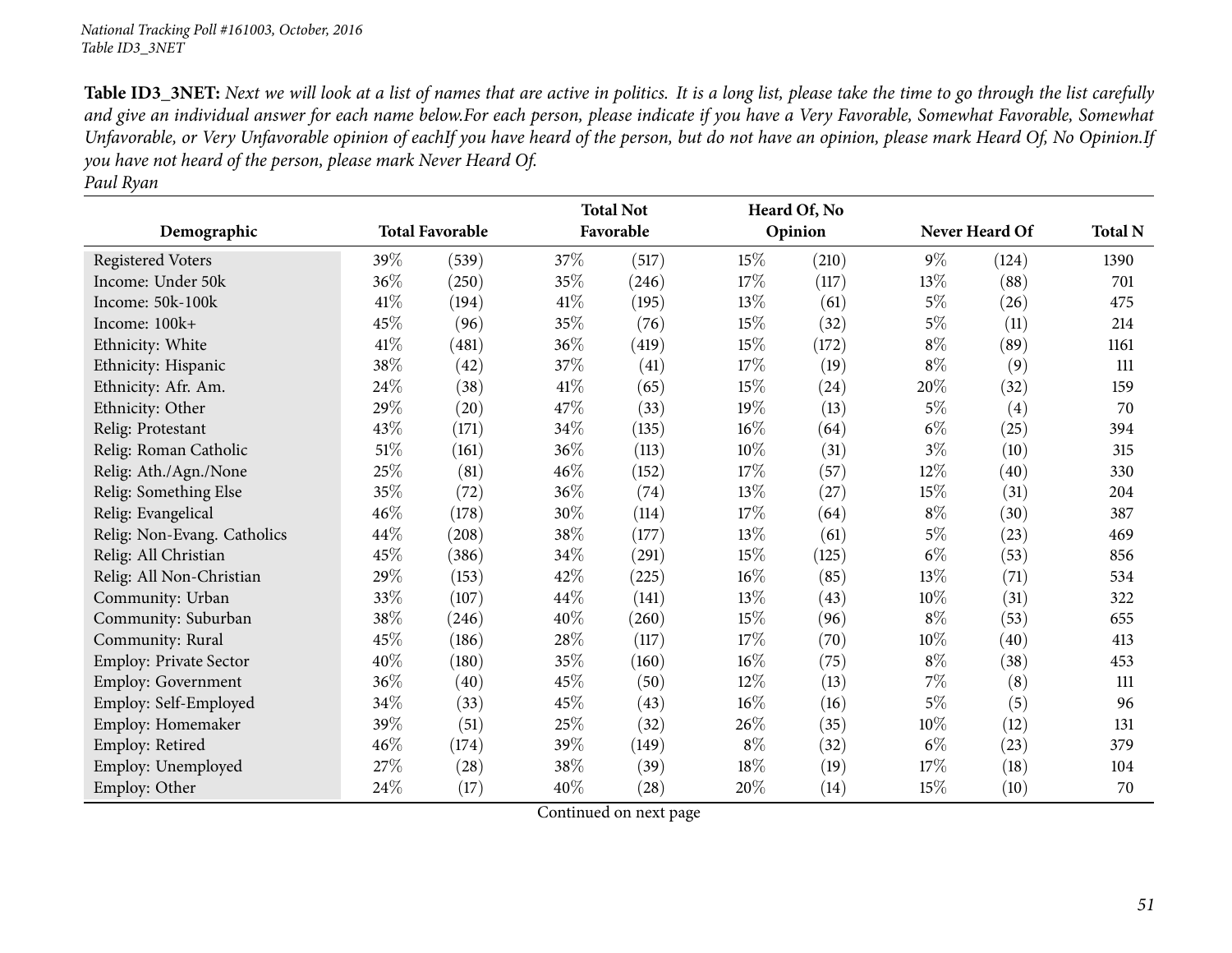Table ID3\_3NET: Next we will look at a list of names that are active in politics. It is a long list, please take the time to go through the list carefully and give an individual answer for each name below.For each person, please indicate if you have a Very Favorable, Somewhat Favorable, Somewhat Unfavorable, or Very Unfavorable opinion of eachIf you have heard of the person, but do not have an opinion, please mark Heard Of, No Opinion.If you have not heard of the person, please mark Never Heard Of. *Paul Ryan*

| Demographic                          |     | <b>Total Favorable</b> |        | <b>Total Not</b><br>Favorable |        | Heard Of, No<br>Opinion |        | Never Heard Of | <b>Total N</b> |
|--------------------------------------|-----|------------------------|--------|-------------------------------|--------|-------------------------|--------|----------------|----------------|
|                                      |     |                        |        |                               |        |                         |        |                |                |
| <b>Registered Voters</b>             | 39% | (539)                  | 37%    | (517)                         | 15%    | (210)                   | $9\%$  | (124)          | 1390           |
| Job Type: White-collar               | 44% | (240)                  | 39%    | (211)                         | $11\%$ | (63)                    | $6\%$  | (31)           | 544            |
| Job Type: Blue-collar                | 37% | (236)                  | 38%    | (245)                         | 15%    | (99)                    | $9\%$  | (60)           | 639            |
| Job Type: Don't Know                 | 31% | (63)                   | 30%    | (62)                          | 24\%   | (49)                    | $16\%$ | (33)           | 206            |
| Military HH: Yes                     | 44% | (121)                  | 36%    | (97)                          | 14%    | (37)                    | 7%     | (18)           | 272            |
| Military HH: No                      | 37% | (418)                  | 38%    | (420)                         | 15%    | (173)                   | 10%    | (106)          | 1118           |
| RD/WT: Right Direction               | 30% | (129)                  | 52%    | (221)                         | 13%    | (56)                    | $5\%$  | (20)           | 425            |
| RD/WT: Wrong Track                   | 43% | (411)                  | $31\%$ | (296)                         | 16%    | (153)                   | $11\%$ | (105)          | 965            |
| Obama Job: Approve                   | 27% | (178)                  | 50%    | (335)                         | 13%    | (88)                    | 10%    | (68)           | 668            |
| Obama Job: Disapprove                | 52% | (357)                  | 26%    | (180)                         | 15%    | (104)                   | 7%     | (50)           | 691            |
| #1 Issue: Economy                    | 41% | (187)                  | 36%    | (165)                         | $16\%$ | (76)                    | 7%     | (33)           | 460            |
| #1 Issue: Security                   | 46% | (150)                  | $30\%$ | (98)                          | 14%    | (44)                    | $10\%$ | (32)           | 324            |
| #1 Issue: Health Care                | 37% | (64)                   | 36%    | (63)                          | 16%    | (27)                    | $11\%$ | (19)           | 172            |
| #1 Issue: Medicare / Social Security | 35% | (70)                   | 44\%   | (87)                          | $14\%$ | (28)                    | 7%     | (14)           | 198            |
| #1 Issue: Women's Issues             | 38% | (22)                   | $41\%$ | (23)                          | $16\%$ | (9)                     | $5\%$  | (3)            | 57             |
| #1 Issue: Education                  | 18% | (14)                   | 42%    | (32)                          | 23%    | (17)                    | 18%    | (14)           | 77             |
| #1 Issue: Energy                     | 31% | (15)                   | 50%    | (25)                          | $9\%$  | (4)                     | $11\%$ | (5)            | 50             |
| #1 Issue: Other                      | 34% | (18)                   | 47%    | (25)                          | $9\%$  | (5)                     | $10\%$ | (5)            | 52             |
| 2014 Vote: Democrat                  | 26% | (138)                  | 53%    | (287)                         | 15%    | (79)                    | 7%     | (37)           | 540            |
| 2014 Vote: Republican                | 60% | (304)                  | 23%    | (116)                         | $11\%$ | (57)                    | $5\%$  | (26)           | 503            |
| 2014 Vote: Didn't Vote               | 28% | (82)                   | $31\%$ | (92)                          | 21%    | (63)                    | 20%    | (60)           | 297            |
| 2012 Vote: Barack Obama              | 26% | (156)                  | $50\%$ | (306)                         | 15%    | (93)                    | $9\%$  | (54)           | 609            |
| 2012 Vote: Mitt Romney               | 58% | (313)                  | 25%    | (134)                         | 12%    | (66)                    | $5\%$  | (27)           | 541            |
| 2012 Vote: Didn't Vote               | 29% | (55)                   | 30%    | (57)                          | 21%    | (40)                    | 20%    | (39)           | 190            |
| 4-Region: Northeast                  | 35% | (92)                   | 39%    | (101)                         | 18%    | (47)                    | $8\%$  | (22)           | 263            |
| 4-Region: Midwest                    | 41% | (135)                  | 34%    | (113)                         | 13%    | (43)                    | 12%    | (39)           | 330            |
| 4-Region: South                      | 38% | (192)                  | 37%    | (187)                         | $16\%$ | (82)                    | $8\%$  | (41)           | 503            |
| 4-Region: West                       | 40% | (119)                  | 39%    | (116)                         | 13%    | (38)                    | $7\%$  | (22)           | 295            |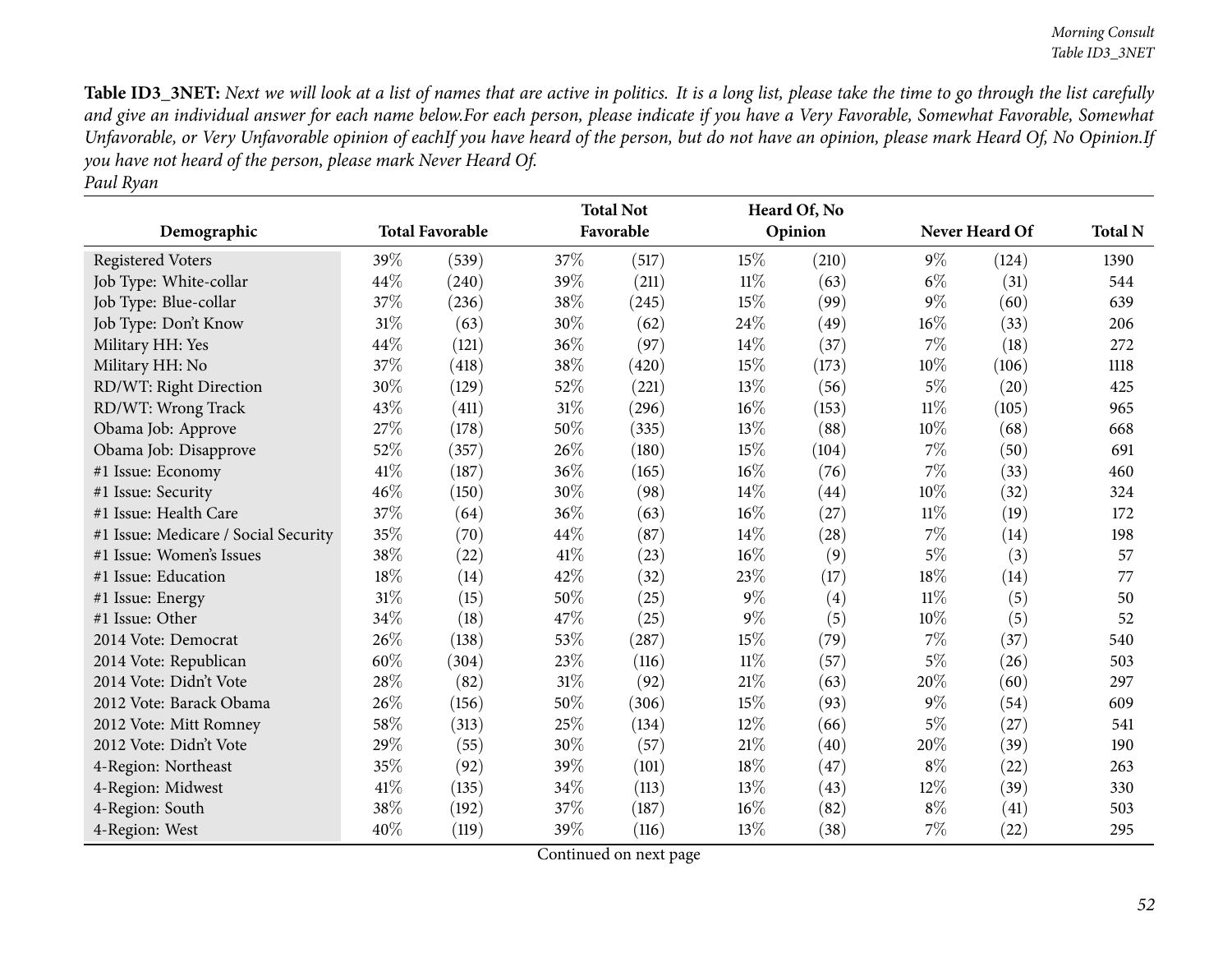Table ID3\_3NET: Next we will look at a list of names that are active in politics. It is a long list, please take the time to go through the list carefully and give an individual answer for each name below.For each person, please indicate if you have a Very Favorable, Somewhat Favorable, Somewhat Unfavorable, or Very Unfavorable opinion of eachIf you have heard of the person, but do not have an opinion, please mark Heard Of, No Opinion.If you have not heard of the person, please mark Never Heard Of.

| aul Rvan |
|----------|
|          |

| Demographic          |        | <b>Total Favorable</b> |        | <b>Total Not</b><br>Favorable |        | Heard Of, No<br>Opinion | Never Heard Of |                | <b>Total N</b> |
|----------------------|--------|------------------------|--------|-------------------------------|--------|-------------------------|----------------|----------------|----------------|
| Registered Voters    | 39\%   | (539)                  | $37\%$ | (517)                         | $15\%$ | (210)                   | $9\%$          | (124)          | 1390           |
| 2016 Vote: Clinton   | 25%    | (156)                  | 53%    | (334)                         | $13\%$ | (81)                    | $9\%$          | (55)           | 626            |
| 2016 Vote: Trump     | $53\%$ | (302)                  | 24\%   | (136)                         | $15\%$ | (85)                    | $8\%$          | $^{\prime}47)$ | 570            |
| 2016 Vote: Undecided | 42%    | (82)                   | 24\%   | (47)                          | $23\%$ | 44                      | $12\%$         | $^{(23)}$      | 195            |

*Note:* Row proportions may total to larger than one-hundred percen<sup>t</sup> due to rounding.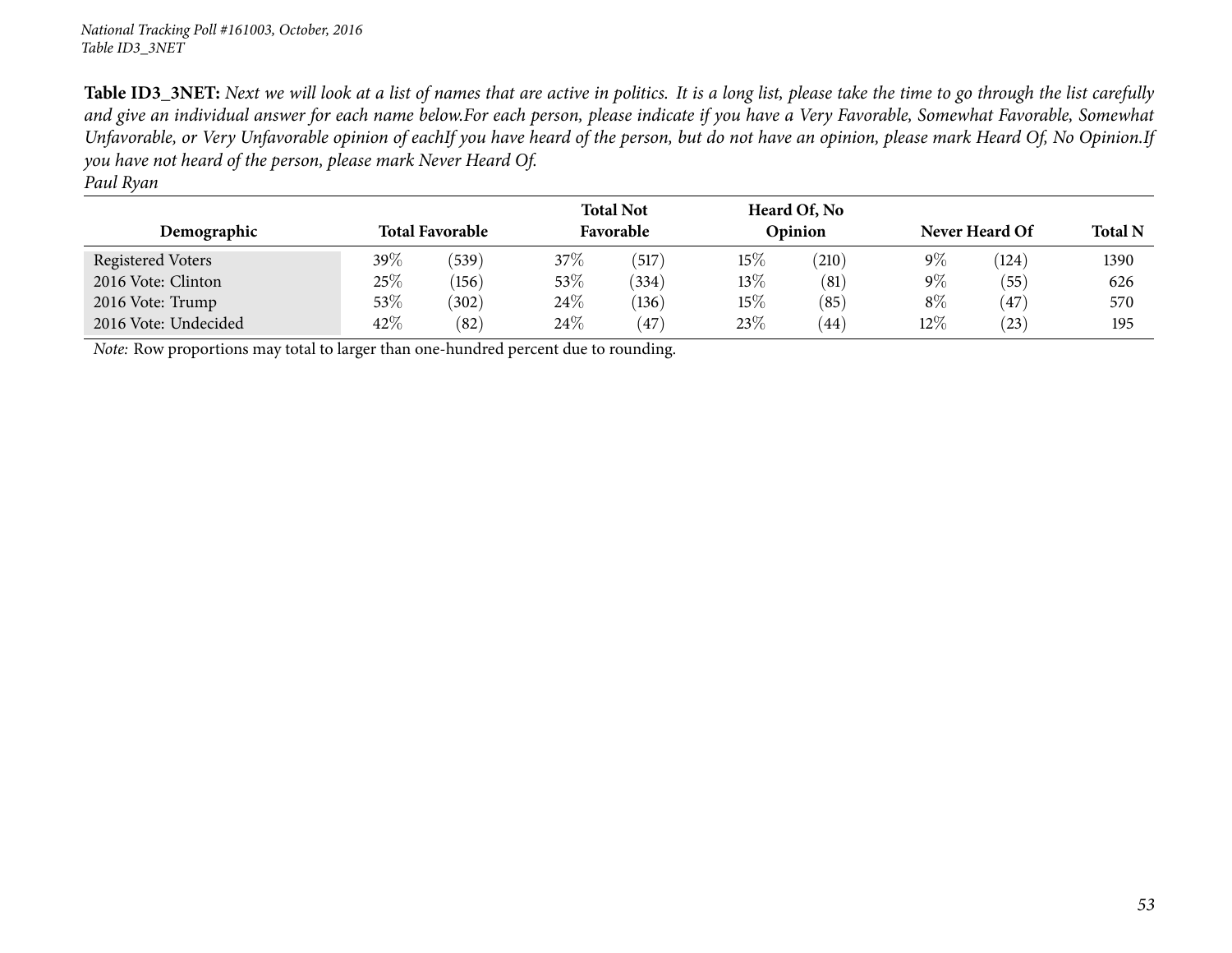Table ID3\_3: Next we will look at a list of names that are active in politics. It is a long list, please take the time to go through the list carefully and give an individual answer for each name below.For each person, please indicate if you have a Very Favorable, Somewhat Favorable, Somewhat Unfavorable, or Very Unfavorable opinion of eachIf you have heard of the person, but do not have an opinion, please mark Heard Of, No Opinion.If you have not *heard of the person, <sup>p</sup>lease mark Never Heard Of. Paul Ryan*

|                          |        | <b>Very</b>        |        | Somewhat  |        | Somewhat    |        | <b>Very</b>        |        | Heard Of, No       |        | <b>Never Heard</b> |                |
|--------------------------|--------|--------------------|--------|-----------|--------|-------------|--------|--------------------|--------|--------------------|--------|--------------------|----------------|
| Demographic              |        | Favorable          |        | Favorable |        | Unfavorable |        | Unfavorable        |        | Opinion            |        | <b>Of</b>          | <b>Total N</b> |
| <b>Registered Voters</b> | $11\%$ | (147)              | 28\%   | (392)     | 21%    | (292)       | $16\%$ | (225)              | 15%    | (210)              | $9\%$  | (124)              | 1390           |
| Gender: Male             | $11\%$ | (68)               | $31\%$ | (198)     | 22%    | (142)       | 19%    | (123)              | 10%    | (64)               | 7%     | (45)               | 641            |
| Gender: Female           | $11\%$ | (79)               | 26\%   | (193)     | 20%    | (150)       | $14\%$ | (102)              | 19%    | (146)              | 11%    | (79)               | 749            |
| Age: 18-29               | $6\%$  | (13)               | 26\%   | (52)      | $16\%$ | (31)        | $11\%$ | (22)               | 22%    | (43)               | 19%    | (37)               | 199            |
| Age: 30-44               | 13\%   | $\left( 42\right)$ | 24\%   | (78)      | 19%    | (61)        | 17\%   | (54)               | 15%    | (49)               | 12%    | (40)               | 324            |
| Age: 45-54               | $7\%$  | (20)               | 23\%   | (63)      | 22%    | (60)        | $17\%$ | (47)               | 18%    | (50)               | 12%    | (31)               | 271            |
| Age: 55-64               | $9\%$  | $^{(24)}$          | 34%    | (95)      | 25\%   | (68)        | $16\%$ | (44)               | $14\%$ | (39)               | $3\%$  | (7)                | 277            |
| Age: 65+                 | 15%    | (48)               | 32%    | (103)     | 22%    | (72)        | 18%    | (57)               | $9\%$  | $\left( 29\right)$ | $3\%$  | (9)                | 319            |
| PID: Dem (no lean)       | $5\%$  | (24)               | $19\%$ | (94)      | 27\%   | (134)       | 27\%   | (134)              | 13%    | (61)               | $9\%$  | (44)               | 491            |
| PID: Ind (no lean)       | $9\%$  | (38)               | 27%    | (114)     | 19%    | (80)        | 15\%   | (62)               | 19%    | (81)               | $11\%$ | (44)               | 419            |
| PID: Rep (no lean)       | 18%    | (85)               | 38\%   | (183)     | 16%    | (79)        | $6\%$  | $\left( 29\right)$ | $14\%$ | (68)               | $8\%$  | (36)               | 480            |
| PID/Gender: Dem Men      | $5\%$  | (13)               | 22%    | (51)      | $31\%$ | (73)        | 29%    | (69)               | 7%     | (16)               | $6\%$  | (14)               | 235            |
| PID/Gender: Dem Women    | $4\%$  | (11)               | 17%    | (43)      | 24\%   | (61)        | 25%    | (65)               | 18%    | (46)               | 12%    | (30)               | 256            |
| PID/Gender: Ind Men      | $9\%$  | (18)               | 27\%   | (54)      | 20%    | (41)        | $18\%$ | (37)               | $16\%$ | (31)               | $9\%$  | (18)               | 200            |
| PID/Gender: Ind Women    | $9\%$  | (19)               | 27\%   | (60)      | 18%    | (39)        | $11\%$ | (25)               | 23%    | (50)               | 12%    | (26)               | 220            |
| PID/Gender: Rep Men      | 18%    | (37)               | 45%    | (93)      | 14\%   | (28)        | $8\%$  | (17)               | $8\%$  | (17)               | $7\%$  | (13)               | 207            |
| PID/Gender: Rep Women    | 18%    | $\left( 48\right)$ | 33%    | (90)      | 18%    | (51)        | $4\%$  | (12)               | 19%    | (51)               | $8\%$  | (23)               | 274            |
| Tea Party: Supporter     | 15%    | (65)               | 38%    | (160)     | 19%    | (83)        | $9\%$  | (36)               | 10%    | (45)               | $9\%$  | (36)               | 425            |
| Tea Party: Not Supporter | $8\%$  | (81)               | 24%    | (231)     | 22%    | (208)       | 20%    | (188)              | 17%    | (163)              | $9\%$  | (88)               | 960            |
| Ideo: Liberal (1-3)      | $5\%$  | (21)               | 19%    | (78)      | 27%    | (113)       | 29%    | (122)              | 12%    | (50)               | $9\%$  | (38)               | 423            |
| Ideo: Moderate (4)       | $7\%$  | (26)               | 28\%   | (100)     | 23\%   | (81)        | $16\%$ | (56)               | 17%    | (60)               | $8\%$  | (28)               | 351            |
| Ideo: Conservative (5-7) | 18%    | (95)               | 38%    | (205)     | 17%    | (91)        | $8\%$  | (42)               | 14%    | (77)               | $6\%$  | (33)               | 543            |
| Educ: $<$ College        | $10\%$ | (85)               | 29\%   | (261)     | 17%    | (155)       | $15\%$ | (130)              | 17%    | (151)              | 12\%   | (108)              | 890            |
| Educ: Bachelors degree   | 12%    | (39)               | 26\%   | (82)      | $28\%$ | (89)        | 18%    | (57)               | 13%    | (42)               | $4\%$  | (12)               | 322            |
| Educ: Post-grad          | 13\%   | (23)               | 27%    | (48)      | 27\%   | (48)        | 21%    | (37)               | $9\%$  | (16)               | $3\%$  | (5)                | 178            |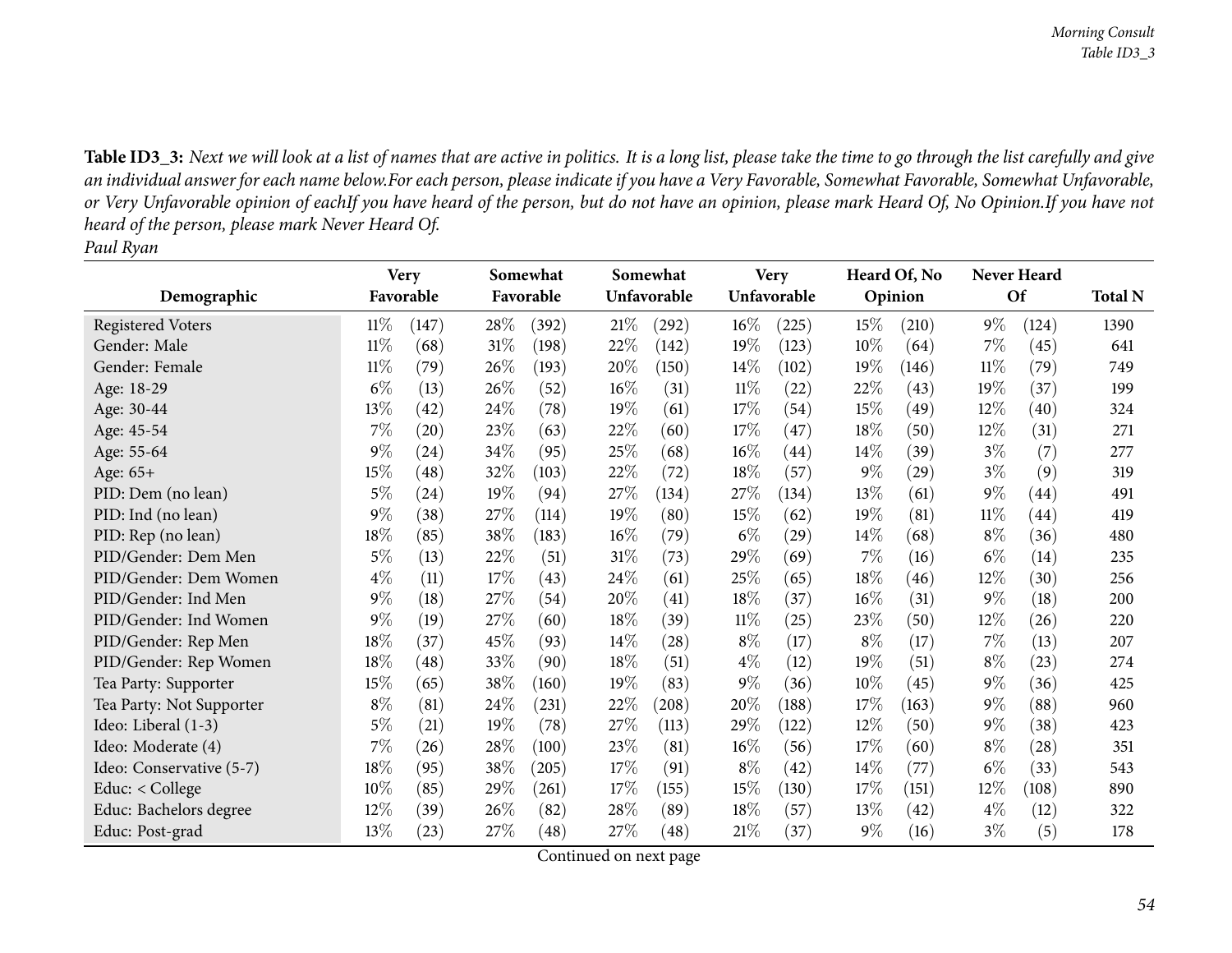Table ID3\_3: Next we will look at a list of names that are active in politics. It is a long list, please take the time to go through the list carefully and give an individual answer for each name below.For each person, please indicate if you have a Very Favorable, Somewhat Favorable, Somewhat Unfavorable, or Very Unfavorable opinion of eachIf you have heard of the person, but do not have an opinion, please mark Heard Of, No Opinion.If you have not *heard of the person, <sup>p</sup>lease mark Never Heard Of.*

*Paul Ryan*

|                               |        | <b>Very</b> |        | Somewhat  |        | Somewhat    |        | <b>Very</b> |       | Heard Of, No |       | <b>Never Heard</b> |                |
|-------------------------------|--------|-------------|--------|-----------|--------|-------------|--------|-------------|-------|--------------|-------|--------------------|----------------|
| Demographic                   |        | Favorable   |        | Favorable |        | Unfavorable |        | Unfavorable |       | Opinion      |       | Of                 | <b>Total N</b> |
| <b>Registered Voters</b>      | $11\%$ | (147)       | 28\%   | (392)     | 21%    | (292)       | $16\%$ | (225)       | 15%   | (210)        | $9\%$ | (124)              | 1390           |
| Income: Under 50k             | $10\%$ | (69)        | 26%    | (180)     | 19%    | (136)       | $16\%$ | (110)       | 17%   | (117)        | 13%   | (88)               | 701            |
| Income: 50k-100k              | 10%    | (48)        | 31%    | (145)     | 24\%   | (115)       | 17\%   | (80)        | 13%   | (61)         | $5\%$ | (26)               | 475            |
| Income: 100k+                 | 14\%   | (30)        | $31\%$ | (66)      | 19%    | (41)        | $16\%$ | (34)        | 15%   | (32)         | $5\%$ | (11)               | 214            |
| Ethnicity: White              | $11\%$ | (127)       | 30%    | (354)     | 21%    | (240)       | 15\%   | (179)       | 15%   | (172)        | $8\%$ | (89)               | 1161           |
| Ethnicity: Hispanic           | $8\%$  | (9)         | 30%    | (34)      | 25%    | (27)        | 12%    | (14)        | 17%   | (19)         | $8\%$ | (9)                | 111            |
| Ethnicity: Afr. Am.           | $8\%$  | (12)        | 16%    | (26)      | 23%    | (36)        | $18\%$ | (29)        | 15%   | (24)         | 20%   | (32)               | 159            |
| Ethnicity: Other              | $11\%$ | (8)         | 18%    | (12)      | 23%    | (16)        | 25%    | (17)        | 19%   | (13)         | $5\%$ | (4)                | 70             |
| Relig: Protestant             | 13%    | (49)        | $31\%$ | (122)     | 20%    | (79)        | 14\%   | (56)        | 16%   | (64)         | $6\%$ | (25)               | 394            |
| Relig: Roman Catholic         | 15%    | (48)        | 36%    | (113)     | 25%    | (79)        | $11\%$ | (34)        | 10%   | (31)         | $3\%$ | (10)               | 315            |
| Relig: Ath./Agn./None         | 5%     | (15)        | 20%    | (66)      | $21\%$ | (71)        | 24\%   | (81)        | 17%   | (57)         | 12%   | (40)               | 330            |
| Relig: Something Else         | 10%    | (19)        | 26%    | (52)      | 20%    | (41)        | $16\%$ | (33)        | 13%   | (27)         | 15%   | (31)               | 204            |
| Relig: Evangelical            | 14%    | (55)        | 32%    | (123)     | 19%    | (72)        | $11\%$ | (42)        | 17%   | (64)         | $8\%$ | (30)               | 387            |
| Relig: Non-Evang. Catholics   | 12%    | (58)        | 32%    | (150)     | 23%    | (109)       | 15\%   | (68)        | 13%   | (61)         | $5\%$ | (23)               | 469            |
| Relig: All Christian          | 13%    | (113)       | 32\%   | (273)     | $21\%$ | (181)       | 13\%   | (111)       | 15%   | (125)        | $6\%$ | (53)               | 856            |
| Relig: All Non-Christian      | $6\%$  | (34)        | 22%    | (119)     | $21\%$ | (112)       | 21\%   | (114)       | 16%   | (85)         | 13%   | (71)               | 534            |
| Community: Urban              | $8\%$  | (27)        | 25%    | (80)      | 24%    | (77)        | 20\%   | (64)        | 13%   | (43)         | 10%   | (31)               | 322            |
| Community: Suburban           | 10%    | (65)        | 28%    | (181)     | 22%    | (144)       | 18%    | (116)       | 15%   | (96)         | $8\%$ | (53)               | 655            |
| Community: Rural              | 13%    | (55)        | 32%    | (131)     | 17%    | (72)        | $11\%$ | (45)        | 17%   | (70)         | 10%   | (40)               | 413            |
| <b>Employ: Private Sector</b> | 10%    | (46)        | 30%    | (134)     | 21%    | (95)        | $14\%$ | (65)        | 16%   | (75)         | $8\%$ | (38)               | 453            |
| <b>Employ: Government</b>     | 7%     | (8)         | 29%    | (32)      | 33%    | (36)        | 12%    | (14)        | 12%   | (13)         | $7\%$ | (8)                | 111            |
| Employ: Self-Employed         | 14%    | (14)        | 20%    | (19)      | 25%    | (24)        | 20%    | (19)        | 16%   | (16)         | $5\%$ | (5)                | 96             |
| Employ: Homemaker             | $8\%$  | (11)        | 31%    | (41)      | 14%    | (18)        | $11\%$ | (14)        | 26%   | (35)         | 10%   | (12)               | 131            |
| Employ: Retired               | 14\%   | (53)        | 32%    | (121)     | 22%    | (82)        | 18%    | (68)        | $8\%$ | (32)         | $6\%$ | (23)               | 379            |
| Employ: Unemployed            | $6\%$  | (6)         | 21%    | (22)      | 16%    | (17)        | 22\%   | (23)        | 18%   | (19)         | 17%   | (18)               | 104            |
| Employ: Other                 | $8\%$  | (5)         | 17%    | (11)      | 15%    | (11)        | 25\%   | (17)        | 20%   | (14)         | 15%   | (10)               | 70             |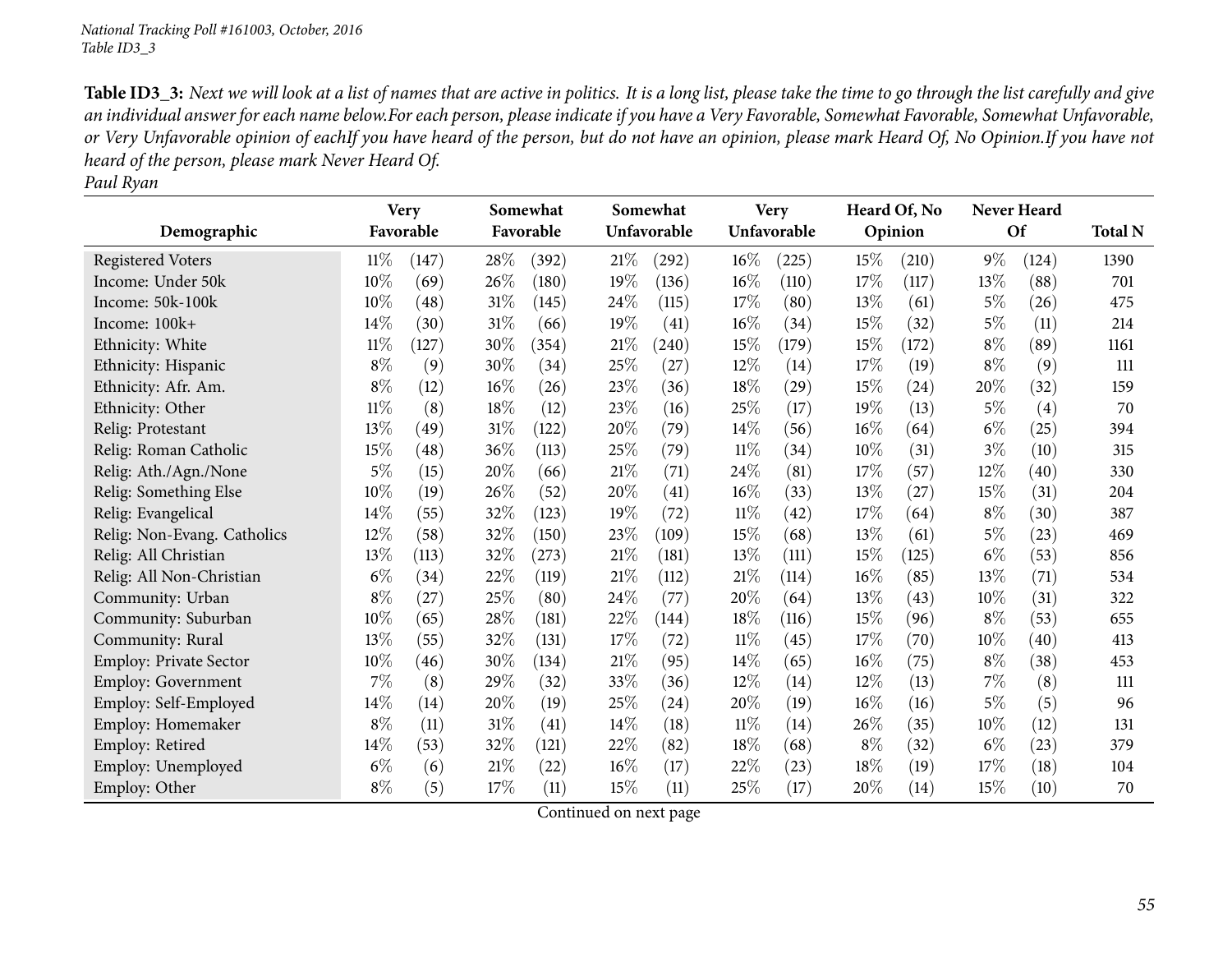Table ID3\_3: Next we will look at a list of names that are active in politics. It is a long list, please take the time to go through the list carefully and give an individual answer for each name below.For each person, please indicate if you have a Very Favorable, Somewhat Favorable, Somewhat Unfavorable, or Very Unfavorable opinion of eachIf you have heard of the person, but do not have an opinion, please mark Heard Of, No Opinion.If you have not *heard of the person, <sup>p</sup>lease mark Never Heard Of. Paul Ryan*

|                                      |        | <b>Very</b> |        | Somewhat  |        | Somewhat    |        | <b>Very</b> |        | Heard Of, No |        | <b>Never Heard</b> |                |
|--------------------------------------|--------|-------------|--------|-----------|--------|-------------|--------|-------------|--------|--------------|--------|--------------------|----------------|
| Demographic                          |        | Favorable   |        | Favorable |        | Unfavorable |        | Unfavorable |        | Opinion      |        | <b>Of</b>          | <b>Total N</b> |
| <b>Registered Voters</b>             | $11\%$ | (147)       | 28%    | (392)     | 21%    | (292)       | 16%    | (225)       | 15%    | (210)        | $9\%$  | (124)              | 1390           |
| Job Type: White-collar               | 13%    | (72)        | 31%    | (168)     | 22%    | (122)       | 16%    | (89)        | $11\%$ | (63)         | $6\%$  | (31)               | 544            |
| Job Type: Blue-collar                | $9\%$  | (57)        | 28%    | (179)     | $21\%$ | (137)       | 17%    | (108)       | 15%    | (99)         | $9\%$  | (60)               | 639            |
| Job Type: Don't Know                 | $9\%$  | (18)        | 22%    | (45)      | 16%    | (34)        | 14\%   | (28)        | 24\%   | (49)         | $16\%$ | (33)               | 206            |
| Military HH: Yes                     | 14%    | (38)        | 30%    | (82)      | 22%    | (61)        | 13%    | (36)        | 14%    | (37)         | 7%     | (18)               | 272            |
| Military HH: No                      | 10%    | (109)       | 28%    | (309)     | 21%    | (232)       | 17%    | (188)       | 15%    | (173)        | $10\%$ | (106)              | 1118           |
| RD/WT: Right Direction               | 7%     | (31)        | 23%    | (97)      | 29%    | (123)       | 23%    | (97)        | 13%    | (56)         | $5\%$  | (20)               | 425            |
| RD/WT: Wrong Track                   | 12%    | (116)       | 31%    | (294)     | 18%    | (169)       | 13%    | (127)       | 16%    | (153)        | $11\%$ | (105)              | 965            |
| Obama Job: Approve                   | $7\%$  | (48)        | 19%    | (130)     | 26\%   | (176)       | 24\%   | (159)       | 13\%   | (88)         | 10%    | (68)               | 668            |
| Obama Job: Disapprove                | 14%    | (100)       | 37%    | (257)     | 17%    | (116)       | $9\%$  | (65)        | 15%    | (104)        | $7\%$  | (50)               | 691            |
| #1 Issue: Economy                    | 10%    | (44)        | 31%    | (142)     | 19%    | (87)        | 17%    | (78)        | 16%    | (76)         | $7\%$  | (33)               | 460            |
| #1 Issue: Security                   | 17%    | (54)        | 30%    | (96)      | 22%    | (70)        | $9\%$  | (28)        | 14%    | (44)         | 10%    | (32)               | 324            |
| #1 Issue: Health Care                | $9\%$  | (15)        | 28%    | (49)      | 24%    | (41)        | 12%    | (21)        | 16%    | (27)         | $11\%$ | (19)               | 172            |
| #1 Issue: Medicare / Social Security | $8\%$  | (16)        | 27%    | (54)      | 26%    | (51)        | 18%    | (36)        | 14\%   | (28)         | $7\%$  | (14)               | 198            |
| #1 Issue: Women's Issues             | 16%    | (9)         | 22%    | (12)      | 15%    | (8)         | 26%    | (15)        | 16%    | (9)          | 5%     | (3)                | 57             |
| #1 Issue: Education                  | $6\%$  | (5)         | 12%    | (9)       | 20%    | (16)        | 21\%   | (17)        | 23%    | (17)         | 18%    | (14)               | 77             |
| #1 Issue: Energy                     | $1\%$  | (0)         | 30%    | (15)      | 21%    | (11)        | 29%    | (14)        | 9%     | (4)          | $11\%$ | (5)                | 50             |
| #1 Issue: Other                      | 9%     | (4)         | 25%    | (13)      | 17%    | (9)         | 30%    | (16)        | 9%     | (5)          | 10%    | (5)                | 52             |
| 2014 Vote: Democrat                  | $6\%$  | (34)        | 19%    | (105)     | 27%    | (148)       | 26\%   | (139)       | 15%    | (79)         | 7%     | (37)               | 540            |
| 2014 Vote: Republican                | 18%    | (91)        | 42%    | (213)     | 17%    | (84)        | $6\%$  | (32)        | $11\%$ | (57)         | $5\%$  | (26)               | 503            |
| 2014 Vote: Didn't Vote               | $6\%$  | (19)        | $21\%$ | (63)      | 16%    | (47)        | 15%    | (45)        | 21%    | (63)         | 20%    | (60)               | 297            |
| 2012 Vote: Barack Obama              | $6\%$  | (36)        | 20%    | (120)     | 26%    | (158)       | 24%    | (148)       | 15%    | (93)         | $9\%$  | (54)               | 609            |
| 2012 Vote: Mitt Romney               | 18%    | (95)        | 40%    | (218)     | 17%    | (89)        | $8\%$  | (44)        | 12%    | (66)         | $5\%$  | (27)               | 541            |
| 2012 Vote: Didn't Vote               | 7%     | (13)        | 22%    | (42)      | 19%    | (35)        | $11\%$ | (22)        | 21%    | (40)         | 20%    | (39)               | 190            |
| 4-Region: Northeast                  | 12%    | (31)        | 24%    | (62)      | 19%    | (51)        | 19%    | (50)        | 18%    | (47)         | $8\%$  | (22)               | 263            |
| 4-Region: Midwest                    | 10%    | (33)        | 31%    | (102)     | 17%    | (57)        | 17%    | (56)        | 13%    | (43)         | 12%    | (39)               | 330            |
| 4-Region: South                      | $11\%$ | (57)        | 27%    | (135)     | 23%    | (115)       | 14%    | (72)        | 16%    | (82)         | $8\%$  | (41)               | 503            |
| 4-Region: West                       | 9%     | (27)        | 31%    | (93)      | 24%    | (70)        | 16%    | (46)        | 13%    | (38)         | $7\%$  | (22)               | 295            |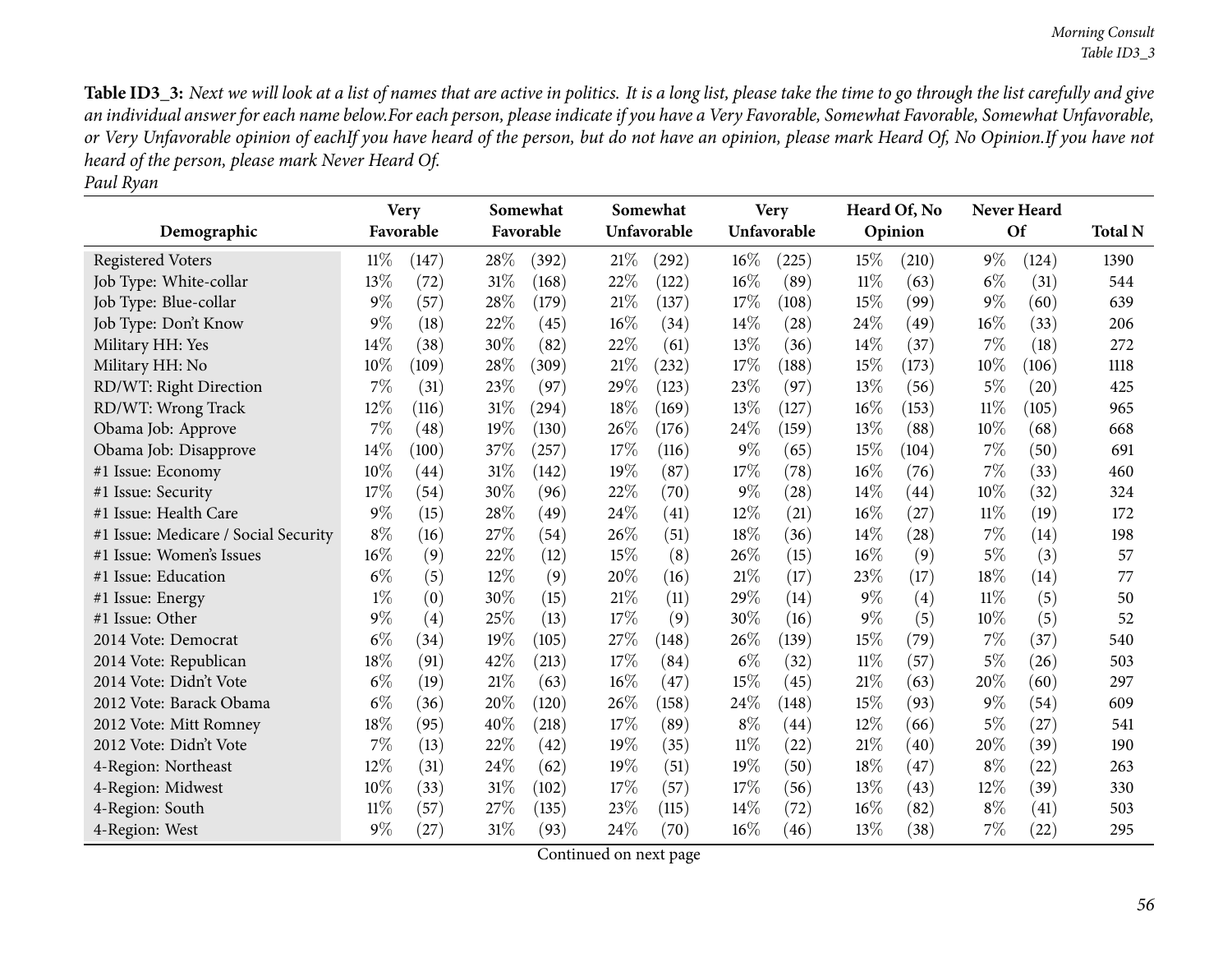Table ID3\_3: Next we will look at a list of names that are active in politics. It is a long list, please take the time to go through the list carefully and give an individual answer for each name below.For each person, please indicate if you have a Very Favorable, Somewhat Favorable, Somewhat Unfavorable, or Very Unfavorable opinion of eachIf you have heard of the person, but do not have an opinion, please mark Heard Of, No Opinion.If you have not *heard of the person, <sup>p</sup>lease mark Never Heard Of. Paul Ryan*

| ------               |                          |                       |                         |                            |                         |                   |                |
|----------------------|--------------------------|-----------------------|-------------------------|----------------------------|-------------------------|-------------------|----------------|
| Demographic          | <b>Very</b><br>Favorable | Somewhat<br>Favorable | Somewhat<br>Unfavorable | Very<br><b>Unfavorable</b> | Heard Of, No<br>Opinion | Never Heard<br>Οf | <b>Total N</b> |
| Registered Voters    | 11%<br>147               | $28\%$<br>(392)       | 21%<br>(292)            | $16\%$<br>(225)            | $15\%$<br>(210)         | $9\%$<br>(124)    | 1390           |
| 2016 Vote: Clinton   | $6\%$<br>(40)            | $18\%$<br>(115)       | $28\%$<br>(172)         | $26\%$<br>(162)            | $13\%$<br>(81)          | $9\%$<br>(55)     | 626            |
| 2016 Vote: Trump     | $14\%$<br>(83)           | 38\%<br>(219)         | $15\%$<br>(88)          | $8\%$<br>(48)              | $15\%$<br>(85)          | $8\%$<br>(47)     | 570            |
| 2016 Vote: Undecided | $12\%$<br>(24)           | 29 $\%$<br>(57)       | $17\%$<br>(33)          | $7\%$<br>(14)              | 23\%<br>(44             | $12\%$<br>(23)    | 195            |

*Note:* Row proportions may total to larger than one-hundred percen<sup>t</sup> due to rounding.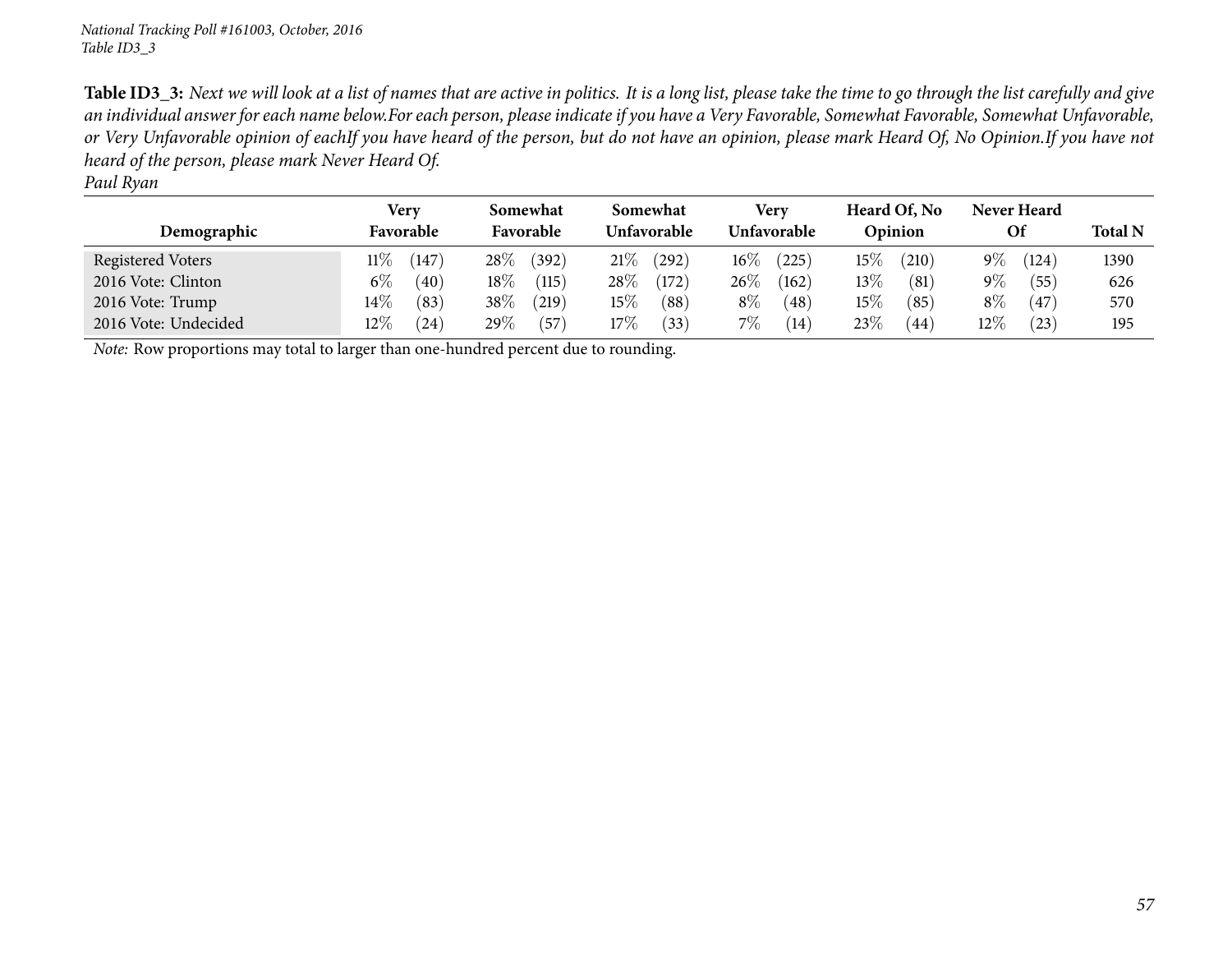Table ID3\_4NET: Next we will look at a list of names that are active in politics. It is a long list, please take the time to go through the list carefully and give an individual answer for each name below.For each person, please indicate if you have a Very Favorable, Somewhat Favorable, Somewhat Unfavorable, or Very Unfavorable opinion of eachIf you have heard of the person, but do not have an opinion, please mark Heard Of, No Opinion.If you have not heard of the person, please mark Never Heard Of. *Bill Clinton*

|                          |        |                        | <b>Total Not</b> |           | Heard Of, No |         |                |                   |                |
|--------------------------|--------|------------------------|------------------|-----------|--------------|---------|----------------|-------------------|----------------|
| Demographic              |        | <b>Total Favorable</b> |                  | Favorable |              | Opinion | Never Heard Of |                   | <b>Total N</b> |
| <b>Registered Voters</b> | 47\%   | (658)                  | 49%              | (681)     | $3\%$        | (44)    | $1\%$          | (7)               | 1390           |
| Gender: Male             | 49%    | (314)                  | 47%              | (301)     | $4\%$        | (23)    | $1\%$          | (3)               | 641            |
| Gender: Female           | 46%    | (344)                  | 51%              | (380)     | $3\%$        | (21)    | $1\%$          | (4)               | 749            |
| Age: 18-29               | 52%    | (104)                  | 37%              | (74)      | $9\%$        | (18)    | $2\%$          | (4)               | 199            |
| Age: 30-44               | 56%    | (183)                  | 40%              | (131)     | $2\%$        | (7)     | $1\%$          | (4)               | 324            |
| Age: 45-54               | 47%    | (126)                  | $51\%$           | (138)     | $3\%$        | (7)     |                | (0)               | 271            |
| Age: 55-64               | $41\%$ | (113)                  | 57%              | (157)     | $2\%$        | (7)     |                | (0)               | 277            |
| Age: 65+                 | $41\%$ | (132)                  | 57%              | (180)     | $2\%$        | (6)     |                | (0)               | 319            |
| PID: Dem (no lean)       | 81%    | (400)                  | 15%              | (74)      | $3\%$        | (15)    |                | (1)               | 491            |
| PID: Ind (no lean)       | 43\%   | (181)                  | 50%              | (212)     | $6\%$        | (23)    | $1\%$          | $\left( 4\right)$ | 419            |
| PID: Rep (no lean)       | $16\%$ | (78)                   | 82%              | (395)     | $1\%$        | (6)     |                | (2)               | 480            |
| PID/Gender: Dem Men      | $81\%$ | (191)                  | 17%              | (39)      | $2\%$        | (4)     |                | (1)               | 235            |
| PID/Gender: Dem Women    | $81\%$ | (208)                  | 14%              | (35)      | $4\%$        | (11)    |                | (1)               | 256            |
| PID/Gender: Ind Men      | 43%    | (86)                   | 49%              | (99)      | $7\%$        | (14)    |                | (0)               | 200            |
| PID/Gender: Ind Women    | 43\%   | (94)                   | 51\%             | (113)     | $4\%$        | (9)     | $1\%$          | (3)               | 220            |
| PID/Gender: Rep Men      | $17\%$ | (36)                   | 79%              | (163)     | $2\%$        | (5)     | $1\%$          | (2)               | 207            |
| PID/Gender: Rep Women    | 15%    | (42)                   | 85%              | (231)     |              | (1)     |                | (0)               | 274            |
| Tea Party: Supporter     | 30%    | (129)                  | 67%              | (284)     | $2\%$        | (7)     | $1\%$          | (5)               | 425            |
| Tea Party: Not Supporter | 55%    | (528)                  | 41\%             | (393)     | $4\%$        | (37)    |                | (2)               | 960            |
| Ideo: Liberal (1-3)      | 78%    | (328)                  | 20%              | (82)      | $3\%$        | (11)    |                | (1)               | 423            |
| Ideo: Moderate (4)       | 53%    | (186)                  | 43%              | (150)     | $4\%$        | (14)    |                | (2)               | 351            |
| Ideo: Conservative (5-7) | 22%    | (119)                  | 76%              | (410)     | $2\%$        | (10)    | $1\%$          | (5)               | 543            |
| Educ: < College          | 45%    | (400)                  | $51\%$           | (451)     | $4\%$        | (33)    | $1\%$          | (6)               | 890            |
| Educ: Bachelors degree   | 51\%   | (165)                  | 46%              | (150)     | $2\%$        | (8)     |                | (0)               | 322            |
| Educ: Post-grad          | 53%    | (93)                   | 45%              | (80)      | $2\%$        | (3)     | $1\%$          | (1)               | 178            |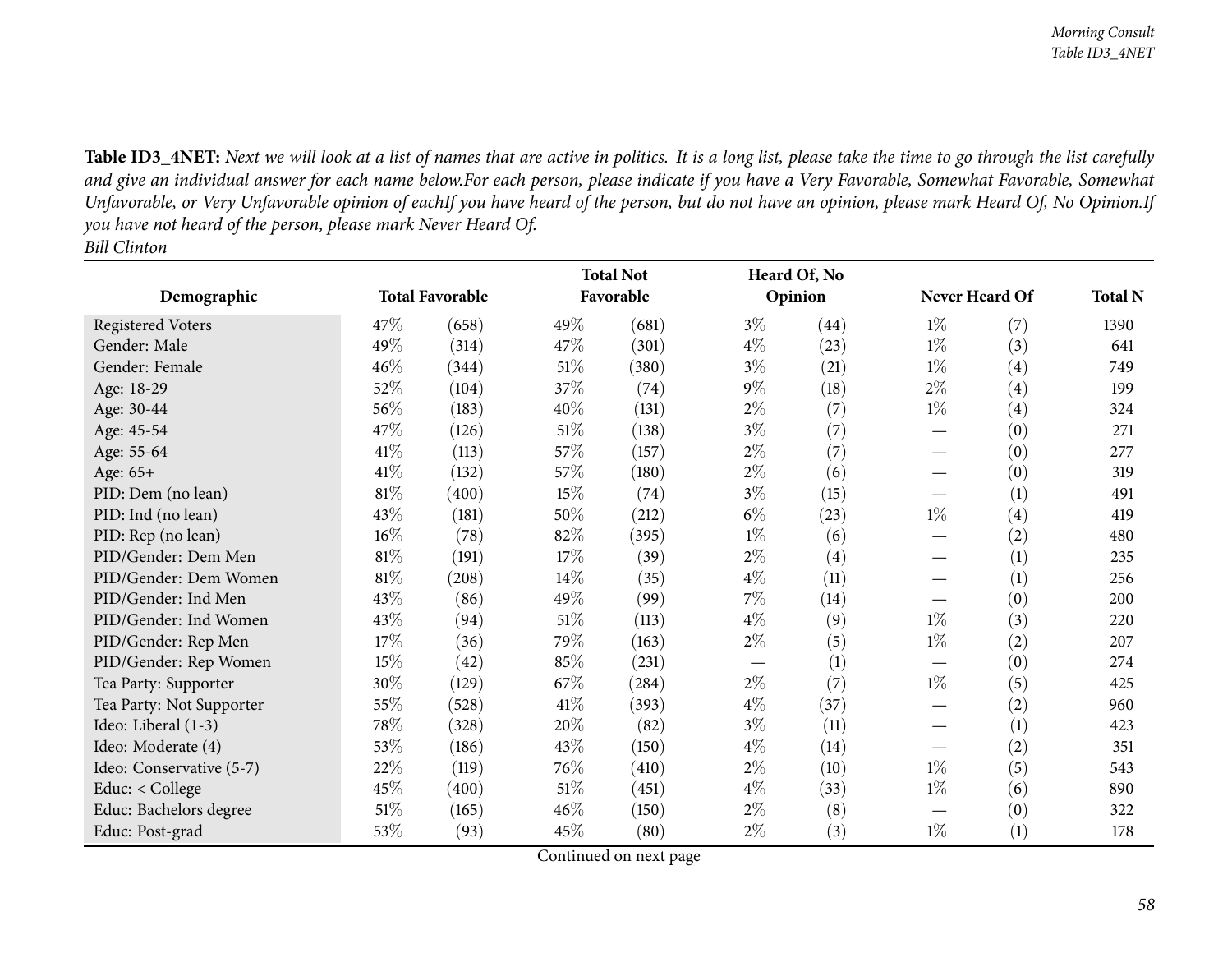Table ID3\_4NET: Next we will look at a list of names that are active in politics. It is a long list, please take the time to go through the list carefully and give an individual answer for each name below.For each person, please indicate if you have a Very Favorable, Somewhat Favorable, Somewhat Unfavorable, or Very Unfavorable opinion of eachIf you have heard of the person, but do not have an opinion, please mark Heard Of, No Opinion.If you have not heard of the person, please mark Never Heard Of.

|--|

|                               |        |                        | <b>Total Not</b> |           |         | Heard Of, No |                |                |      |
|-------------------------------|--------|------------------------|------------------|-----------|---------|--------------|----------------|----------------|------|
| Demographic                   |        | <b>Total Favorable</b> |                  | Favorable | Opinion |              | Never Heard Of | <b>Total N</b> |      |
| <b>Registered Voters</b>      | 47\%   | (658)                  | 49%              | (681)     | $3\%$   | (44)         | $1\%$          | (7)            | 1390 |
| Income: Under 50k             | 50%    | (353)                  | 45%              | (313)     | $4\%$   | (29)         | $1\%$          | (6)            | 701  |
| Income: 50k-100k              | 45\%   | (215)                  | $53\%$           | (251)     | $2\%$   | (9)          |                | (1)            | 475  |
| Income: 100k+                 | 42\%   | (90)                   | 54%              | (117)     | $3\%$   | (7)          |                | (1)            | 214  |
| Ethnicity: White              | 42%    | (489)                  | 55%              | (634)     | $3\%$   | (33)         |                | (6)            | 1161 |
| Ethnicity: Hispanic           | 63\%   | (70)                   | 33%              | (37)      | $2\%$   | (2)          | $2\%$          | (2)            | 111  |
| Ethnicity: Afr. Am.           | 80%    | (127)                  | $14\%$           | (22)      | $5\%$   | (8)          | $1\%$          | (1)            | 159  |
| Ethnicity: Other              | 59%    | (42)                   | 36%              | (25)      | $5\%$   | (3)          | $1\%$          | (0)            | 70   |
| Relig: Protestant             | 35%    | (138)                  | 63%              | (250)     | $1\%$   | (5)          |                | (1)            | 394  |
| Relig: Roman Catholic         | 49%    | (156)                  | 48%              | (150)     | $3\%$   | (9)          |                | (0)            | 315  |
| Relig: Ath./Agn./None         | $61\%$ | (201)                  | 33%              | (109)     | $6\%$   | (19)         |                | (1)            | 330  |
| Relig: Something Else         | 55%    | (113)                  | 41\%             | (83)      | $3\%$   | (6)          | $1\%$          | (3)            | 204  |
| Relig: Evangelical            | 32%    | (123)                  | 65%              | (252)     | $2\%$   | (9)          | $1\%$          | (2)            | 387  |
| Relig: Non-Evang. Catholics   | 47\%   | (220)                  | 50%              | (237)     | $2\%$   | (11)         |                | (1)            | 469  |
| Relig: All Christian          | 40%    | (343)                  | $57\%$           | (489)     | $2\%$   | (20)         |                | (3)            | 856  |
| Relig: All Non-Christian      | 59%    | (314)                  | 36%              | (192)     | $5\%$   | (24)         | $1\%$          | (4)            | 534  |
| Community: Urban              | 63\%   | (203)                  | 32%              | (103)     | $4\%$   | (12)         | $1\%$          | (4)            | 322  |
| Community: Suburban           | 47\%   | (307)                  | 50%              | (328)     | $3\%$   | (19)         |                | (1)            | 655  |
| Community: Rural              | 36\%   | (148)                  | 60%              | (249)     | $3\%$   | (14)         |                | (2)            | 413  |
| <b>Employ: Private Sector</b> | 52%    | (237)                  | 44%              | (200)     | $3\%$   | (15)         |                | (1)            | 453  |
| Employ: Government            | 44\%   | (49)                   | $51\%$           | (56)      | $4\%$   | (5)          | $1\%$          | (1)            | 111  |
| Employ: Self-Employed         | 52\%   | (50)                   | 45%              | (43)      | $2\%$   | (2)          | $1\%$          | (1)            | 96   |
| Employ: Homemaker             | 37%    | (49)                   | $61\%$           | (80)      | $1\%$   | (2)          |                | (0)            | 131  |
| Employ: Retired               | 44\%   | (167)                  | 55%              | (207)     | $1\%$   | (5)          |                | (0)            | 379  |
| Employ: Unemployed            | 49%    | (51)                   | 42%              | (44)      | $8\%$   | (8)          | $1\%$          | (2)            | 104  |
| Employ: Other                 | 41\%   | (29)                   | 49%              | (34)      | $9\%$   | (7)          |                | (0)            | 70   |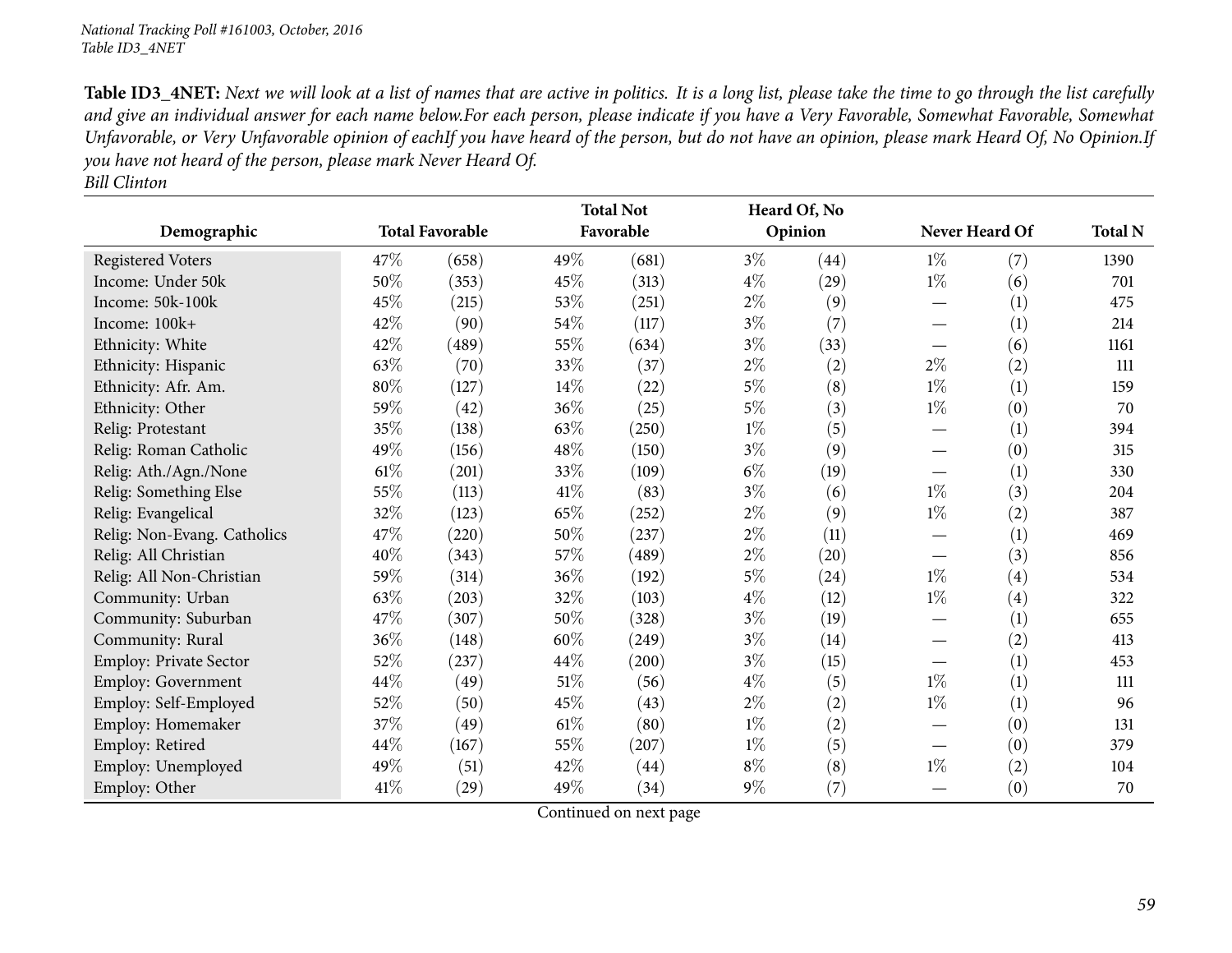Table ID3\_4NET: Next we will look at a list of names that are active in politics. It is a long list, please take the time to go through the list carefully and give an individual answer for each name below.For each person, please indicate if you have a Very Favorable, Somewhat Favorable, Somewhat Unfavorable, or Very Unfavorable opinion of eachIf you have heard of the person, but do not have an opinion, please mark Heard Of, No Opinion.If you have not heard of the person, please mark Never Heard Of. *Bill Clinton*

|                                      |        | <b>Total Favorable</b> | <b>Total Not</b><br>Favorable |       |       | Heard Of, No<br>Opinion |       | Never Heard Of | <b>Total N</b> |
|--------------------------------------|--------|------------------------|-------------------------------|-------|-------|-------------------------|-------|----------------|----------------|
| Demographic                          |        |                        |                               |       |       |                         |       |                |                |
| <b>Registered Voters</b>             | 47\%   | (658)                  | 49%                           | (681) | $3\%$ | (44)                    | $1\%$ | (7)            | 1390           |
| Job Type: White-collar               | 49%    | (267)                  | 49%                           | (265) | $2\%$ | (11)                    |       | (1)            | 544            |
| Job Type: Blue-collar                | 46%    | (291)                  | 51%                           | (325) | $3\%$ | (20)                    |       | (3)            | 639            |
| Job Type: Don't Know                 | 48%    | (100)                  | 44%                           | (90)  | $6\%$ | (13)                    | $1\%$ | (3)            | 206            |
| Military HH: Yes                     | 37%    | (100)                  | 59%                           | (160) | $4\%$ | (11)                    |       | (1)            | 272            |
| Military HH: No                      | 50%    | (558)                  | 47%                           | (520) | $3\%$ | (33)                    | $1\%$ | (6)            | 1118           |
| RD/WT: Right Direction               | 79%    | (336)                  | 17%                           | (73)  | $3\%$ | (14)                    | $1\%$ | (3)            | 425            |
| RD/WT: Wrong Track                   | 33%    | (322)                  | 63%                           | (608) | $3\%$ | (31)                    |       | (5)            | 965            |
| Obama Job: Approve                   | 76%    | (509)                  | 19%                           | (129) | $4\%$ | (25)                    | $1\%$ | (5)            | 668            |
| Obama Job: Disapprove                | 19%    | (133)                  | 79%                           | (547) | $1\%$ | (9)                     |       | (2)            | 691            |
| #1 Issue: Economy                    | 46%    | (210)                  | 52%                           | (238) | $2\%$ | (11)                    |       | (1)            | 460            |
| #1 Issue: Security                   | 39%    | (127)                  | 58%                           | (187) | $2\%$ | (7)                     | $1\%$ | (3)            | 324            |
| #1 Issue: Health Care                | 46%    | (80)                   | 49%                           | (84)  | $4\%$ | (6)                     | $1\%$ | (2)            | 172            |
| #1 Issue: Medicare / Social Security | 52%    | (102)                  | 45%                           | (88)  | $4\%$ | (7)                     |       | (0)            | 198            |
| #1 Issue: Women's Issues             | $61\%$ | (35)                   | 36%                           | (20)  | $3\%$ | (2)                     |       | (0)            | 57             |
| #1 Issue: Education                  | 65%    | (50)                   | 27%                           | (21)  | 7%    | (6)                     | $1\%$ | (1)            | 77             |
| #1 Issue: Energy                     | 68%    | (34)                   | 25%                           | (13)  | $5\%$ | (2)                     | $2\%$ | (1)            | 50             |
| #1 Issue: Other                      | 39%    | (20)                   | 54%                           | (28)  | 7%    | (4)                     |       | (0)            | 52             |
| 2014 Vote: Democrat                  | 78%    | (421)                  | 19%                           | (101) | $3\%$ | (17)                    |       | (2)            | 540            |
| 2014 Vote: Republican                | 15%    | (77)                   | 84%                           | (421) | $1\%$ | (5)                     |       | (0)            | 503            |
| 2014 Vote: Didn't Vote               | 48%    | (142)                  | 44%                           | (132) | $6\%$ | (18)                    | $2\%$ | (5)            | 297            |
| 2012 Vote: Barack Obama              | 76%    | (460)                  | 21%                           | (129) | $3\%$ | (17)                    |       | (3)            | 609            |
| 2012 Vote: Mitt Romney               | 15%    | (83)                   | 83%                           | (451) | $1\%$ | (6)                     |       | (1)            | 541            |
| 2012 Vote: Didn't Vote               | 49%    | (93)                   | 39%                           | (74)  | 10%   | (19)                    | $2\%$ | (3)            | 190            |
| 4-Region: Northeast                  | 56%    | (147)                  | 40%                           | (106) | $2\%$ | (6)                     | $2\%$ | (4)            | 263            |
| 4-Region: Midwest                    | 46%    | (151)                  | 50%                           | (164) | $4\%$ | (13)                    |       | (2)            | 330            |
| 4-Region: South                      | 46%    | (232)                  | 50%                           | (249) | $4\%$ | (21)                    |       | (1)            | 503            |
| 4-Region: West                       | 43\%   | (128)                  | 55%                           | (161) | $2\%$ | (4)                     |       | (1)            | 295            |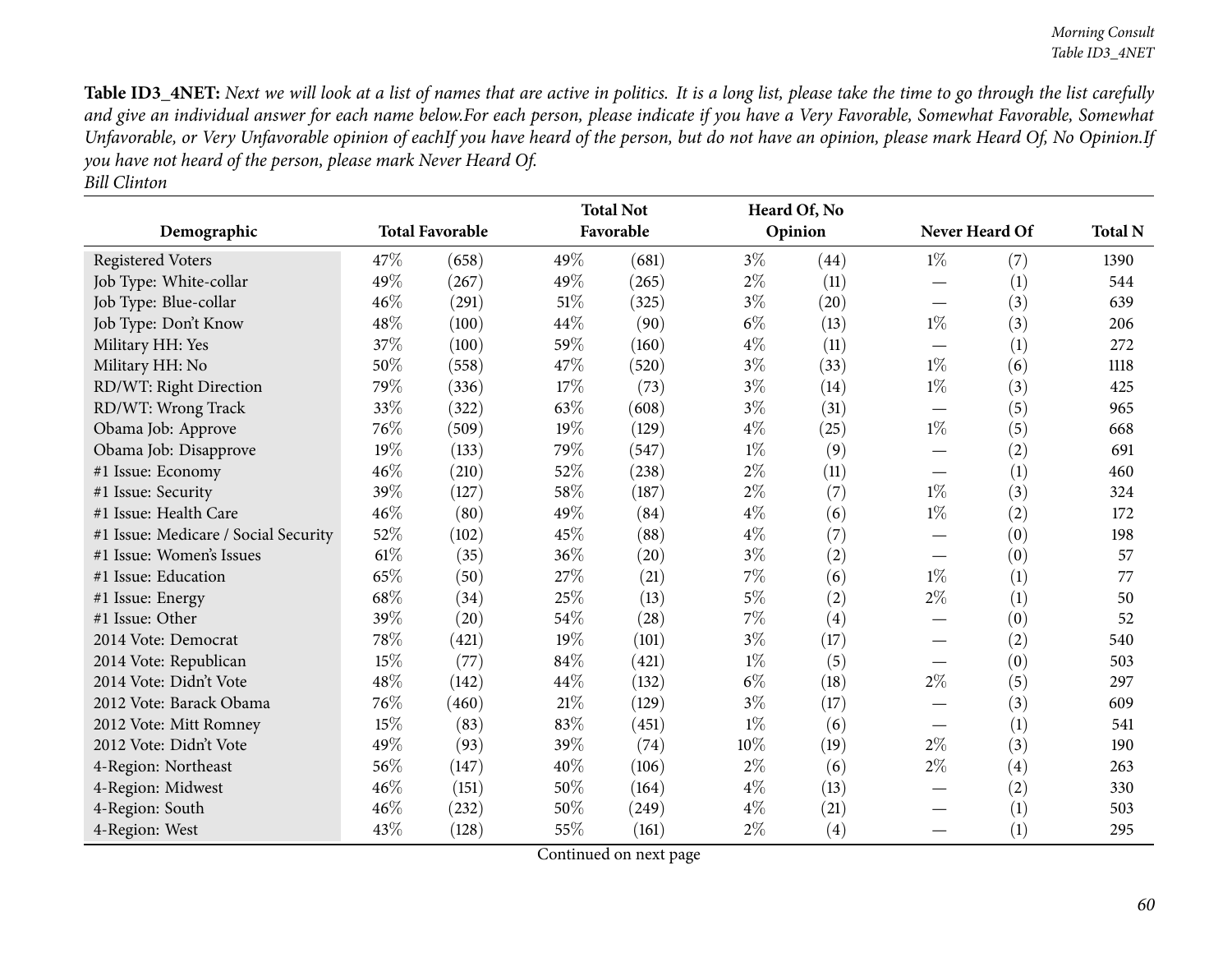Table ID3\_4NET: Next we will look at a list of names that are active in politics. It is a long list, please take the time to go through the list carefully and give an individual answer for each name below.For each person, please indicate if you have a Very Favorable, Somewhat Favorable, Somewhat Unfavorable, or Very Unfavorable opinion of eachIf you have heard of the person, but do not have an opinion, please mark Heard Of, No Opinion.If you have not heard of the person, please mark Never Heard Of.

*Bill Clinton*

| Demographic                                                                         |        | <b>Total Favorable</b> |      | <b>Total Not</b><br>Favorable |        | Heard Of, No<br>Opinion | Never Heard Of | <b>Total N</b>    |      |  |  |
|-------------------------------------------------------------------------------------|--------|------------------------|------|-------------------------------|--------|-------------------------|----------------|-------------------|------|--|--|
| <b>Registered Voters</b>                                                            | $47\%$ | (658)                  | 49\% | (681)                         | $3\%$  | (44)                    | $1\%$          |                   | 1390 |  |  |
| 2016 Vote: Clinton                                                                  | 82\%   | (512)                  | 15%  | (94)                          | $2\%$  | (15)                    | $1\%$          | $\left(4\right)$  | 626  |  |  |
| 2016 Vote: Trump                                                                    | $15\%$ | (87)                   | 83\% | (475)                         | $1\%$  | $\sqrt{2}$              |                |                   | 570  |  |  |
| 2016 Vote: Undecided                                                                | $30\%$ | (58)                   | 57\% | (111)                         | $12\%$ | $\left(23\right)$       | $1\%$          | $\left( 2\right)$ | 195  |  |  |
| Note: Row proportions may total to larger than one-hundred percent due to rounding. |        |                        |      |                               |        |                         |                |                   |      |  |  |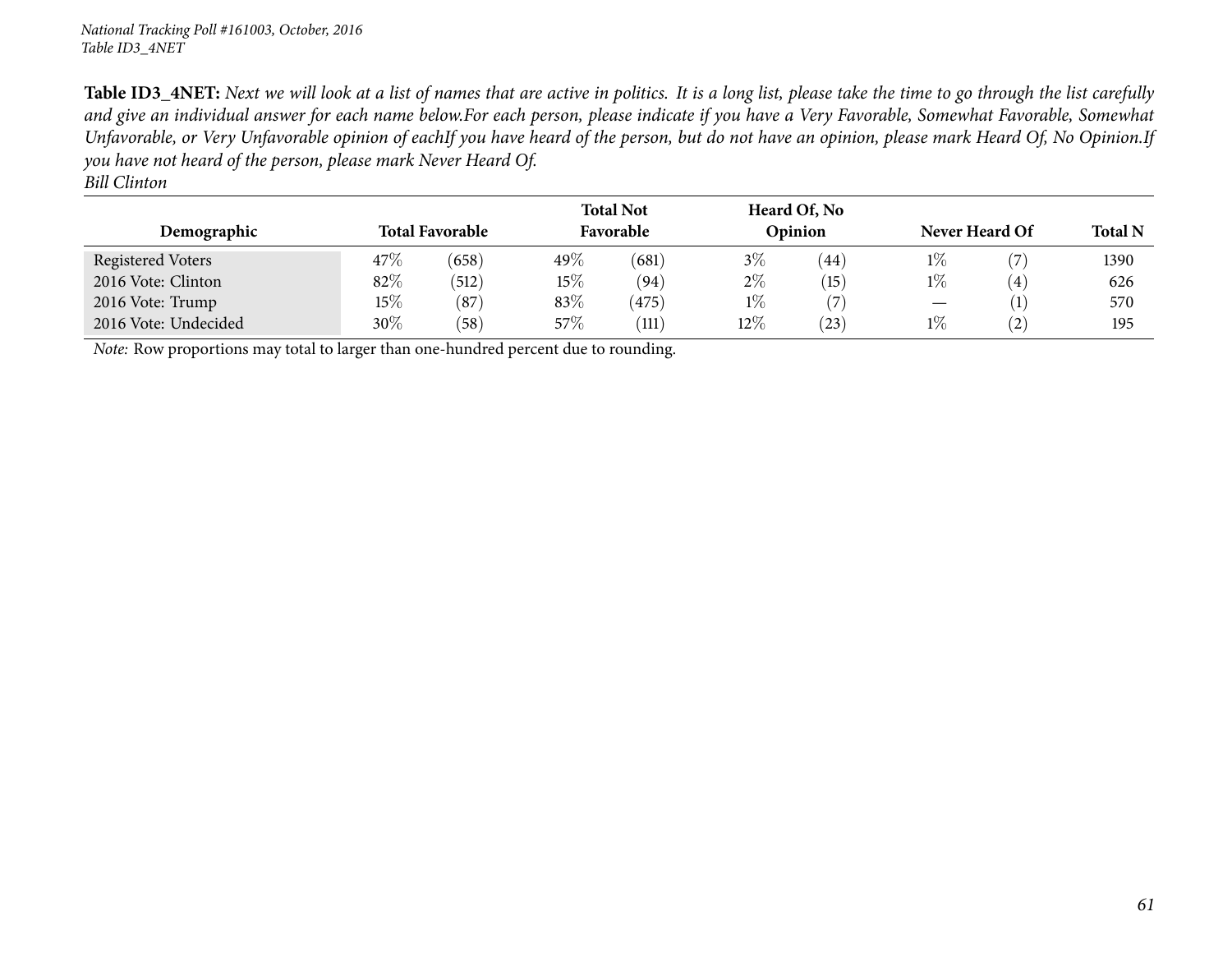Table ID3\_4: Next we will look at a list of names that are active in politics. It is a long list, please take the time to go through the list carefully and give an individual answer for each name below.For each person, please indicate if you have a Very Favorable, Somewhat Favorable, Somewhat Unfavorable, or Very Unfavorable opinion of eachIf you have heard of the person, but do not have an opinion, please mark Heard Of, No Opinion.If you have not *heard of the person, <sup>p</sup>lease mark Never Heard Of. Bill Clinton*

|                          | <b>Very</b> |           | Somewhat |           |        | Somewhat    |        | <b>Very</b> |         | Heard Of, No |                                 | <b>Never Heard</b> |                |
|--------------------------|-------------|-----------|----------|-----------|--------|-------------|--------|-------------|---------|--------------|---------------------------------|--------------------|----------------|
| Demographic              |             | Favorable |          | Favorable |        | Unfavorable |        | Unfavorable | Opinion |              | Of                              |                    | <b>Total N</b> |
| <b>Registered Voters</b> | $20\%$      | (285)     | 27\%     | (373)     | 15%    | (215)       | 33\%   | (466)       | $3\%$   | (44)         | $1\%$                           | (7)                | 1390           |
| Gender: Male             | 21%         | (133)     | 28\%     | (181)     | $14\%$ | (92)        | 33%    | (209)       | $4\%$   | (23)         | $1\%$                           | (3)                | 641            |
| Gender: Female           | 20%         | (152)     | 26%      | (193)     | 16%    | (123)       | 34%    | (257)       | $3\%$   | (21)         | $1\%$                           | (4)                | 749            |
| Age: 18-29               | 23%         | (45)      | 29%      | (59)      | 16%    | (31)        | 22%    | (43)        | $9\%$   | (18)         | $2\%$                           | (4)                | 199            |
| Age: 30-44               | 25%         | (80)      | 32%      | (103)     | 17%    | (54)        | 24\%   | (77)        | $2\%$   | (7)          | $1\%$                           | (4)                | 324            |
| Age: 45-54               | $21\%$      | (56)      | 26\%     | (71)      | 13%    | (36)        | 38%    | (102)       | $3\%$   | (7)          |                                 | (0)                | 271            |
| Age: 55-64               | $16\%$      | (43)      | 25\%     | (70)      | 14\%   | (38)        | 43%    | (119)       | $2\%$   | (7)          |                                 | (0)                | 277            |
| Age: 65+                 | 19%         | (60)      | 22%      | (72)      | 17%    | (55)        | 39%    | (125)       | $2\%$   | (6)          |                                 | (0)                | 319            |
| PID: Dem (no lean)       | 40%         | (198)     | 41\%     | (202)     | 10%    | (49)        | $5\%$  | (25)        | $3\%$   | (15)         | $\overbrace{\phantom{13333}}$   | (1)                | 491            |
| PID: Ind (no lean)       | 15%         | (61)      | 29%      | (120)     | 17%    | (70)        | 34%    | (142)       | $6\%$   | (23)         | $1\%$                           | $\left( 4\right)$  | 419            |
| PID: Rep (no lean)       | $5\%$       | (26)      | $11\%$   | (52)      | 20%    | (96)        | 62\%   | (298)       | $1\%$   | (6)          |                                 | (2)                | 480            |
| PID/Gender: Dem Men      | 40\%        | (94)      | 41%      | (97)      | 10%    | (23)        | $7\%$  | (16)        | $2\%$   | (4)          |                                 | (1)                | 235            |
| PID/Gender: Dem Women    | 41%         | (104)     | 41%      | (105)     | 10%    | (26)        | $4\%$  | (10)        | $4\%$   | (11)         | $\overbrace{\phantom{13333}}$   | (1)                | 256            |
| PID/Gender: Ind Men      | $14\%$      | (29)      | 29%      | (58)      | 13%    | (27)        | 36\%   | (72)        | 7%      | (14)         |                                 | (0)                | 200            |
| PID/Gender: Ind Women    | 15%         | (32)      | 28%      | (62)      | 20%    | (43)        | 32%    | (70)        | $4\%$   | (9)          | $1\%$                           | (3)                | 220            |
| PID/Gender: Rep Men      | $5\%$       | (10)      | $12\%$   | (26)      | 20%    | (42)        | 59%    | (121)       | $2\%$   | (5)          | $1\%$                           | (2)                | 207            |
| PID/Gender: Rep Women    | $6\%$       | (15)      | 10%      | (26)      | 20%    | (54)        | 65%    | (177)       |         | (1)          |                                 | (0)                | 274            |
| Tea Party: Supporter     | 15%         | (64)      | 15%      | (65)      | 15%    | (62)        | 52%    | (222)       | $2\%$   | (7)          | $1\%$                           | (5)                | 425            |
| Tea Party: Not Supporter | 23%         | (220)     | 32%      | (308)     | 16%    | (152)       | 25%    | (241)       | $4\%$   | (37)         |                                 | (2)                | 960            |
| Ideo: Liberal (1-3)      | 36%         | (153)     | 41\%     | (175)     | 10%    | (41)        | $10\%$ | (41)        | $3\%$   | (11)         |                                 | (1)                | 423            |
| Ideo: Moderate (4)       | $21\%$      | (73)      | 32%      | (113)     | 16%    | (58)        | 26\%   | (92)        | $4\%$   | (14)         |                                 | (2)                | 351            |
| Ideo: Conservative (5-7) | 9%          | (47)      | 13%      | (72)      | 19%    | (101)       | 57%    | (309)       | $2\%$   | (10)         | $1\%$                           | (5)                | 543            |
| Educ: < College          | 20%         | (177)     | 25%      | (223)     | 14\%   | (127)       | 36\%   | (324)       | $4\%$   | (33)         | $1\%$                           | (6)                | 890            |
| Educ: Bachelors degree   | 23%         | (74)      | 28\%     | (91)      | 19%    | (61)        | 28\%   | (89)        | $2\%$   | (8)          | $\hspace{0.1mm}-\hspace{0.1mm}$ | (0)                | 322            |
| Educ: Post-grad          | 19%         | (33)      | 34%      | (60)      | 15%    | (27)        | 30%    | (53)        | $2\%$   | (3)          | $1\%$                           | (1)                | 178            |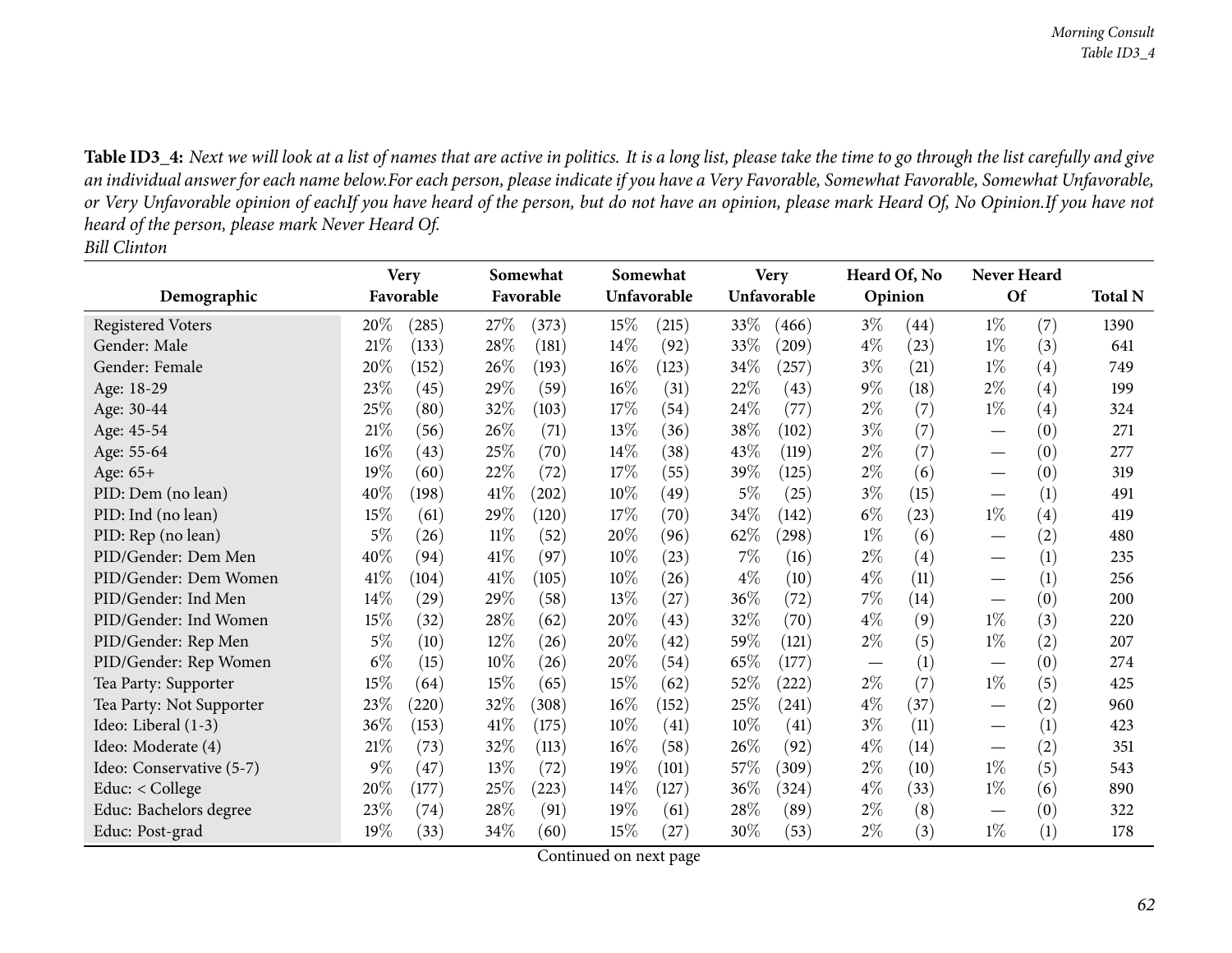Table ID3\_4: Next we will look at a list of names that are active in politics. It is a long list, please take the time to go through the list carefully and give an individual answer for each name below.For each person, please indicate if you have a Very Favorable, Somewhat Favorable, Somewhat Unfavorable, or Very Unfavorable opinion of eachIf you have heard of the person, but do not have an opinion, please mark Heard Of, No Opinion.If you have not *heard of the person, <sup>p</sup>lease mark Never Heard Of.*

*Bill Clinton*

|                               | <b>Very</b> |                    |           | Somewhat   |        | Somewhat    |        | <b>Very</b> |         | Heard Of, No |                                 | Never Heard |                |
|-------------------------------|-------------|--------------------|-----------|------------|--------|-------------|--------|-------------|---------|--------------|---------------------------------|-------------|----------------|
| Demographic                   |             | Favorable          | Favorable |            |        | Unfavorable |        | Unfavorable | Opinion |              | <b>Of</b>                       |             | <b>Total N</b> |
| <b>Registered Voters</b>      | 20%         | (285)              | 27%       | (373)      | 15%    | (215)       | 33\%   | (466)       | $3\%$   | (44)         | $1\%$                           | (7)         | 1390           |
| Income: Under 50k             | 23%         | (158)              | 28\%      | (195)      | $11\%$ | (78)        | 34\%   | (235)       | $4\%$   | (29)         | $1\%$                           | (6)         | 701            |
| Income: 50k-100k              | 18%         | (86)               | 27%       | (129)      | 20%    | (94)        | 33%    | (156)       | $2\%$   | (9)          | $\overbrace{\phantom{13333}}$   | (1)         | 475            |
| Income: 100k+                 | 19%         | (41)               | 23%       | (49)       | 20%    | (43)        | 35%    | (74)        | $3\%$   | (7)          |                                 | (1)         | 214            |
| Ethnicity: White              | 16%         | (191)              | 26%       | $^{'}297)$ | 17%    | (200)       | 37%    | (434)       | $3\%$   | (33)         |                                 | (6)         | 1161           |
| Ethnicity: Hispanic           | 24%         | (27)               | 39%       | (43)       | $8\%$  | (8)         | 26\%   | (28)        | $2\%$   | (2)          | $2\%$                           | (2)         | 111            |
| Ethnicity: Afr. Am.           | 48%         | (76)               | 32%       | (51)       | 5%     | (8)         | $9\%$  | (14)        | $5\%$   | (8)          | $1\%$                           | (1)         | 159            |
| Ethnicity: Other              | 24%         | (17)               | 36%       | (25)       | 11%    | (8)         | 25%    | (17)        | $5\%$   | (3)          | $1\%$                           | (0)         | 70             |
| Relig: Protestant             | 14%         | (54)               | 21%       | (85)       | 18%    | (69)        | 46\%   | (181)       | $1\%$   | (5)          |                                 | (1)         | 394            |
| Relig: Roman Catholic         | 22%         | (70)               | 27%       | (87)       | 15%    | (46)        | 33%    | (104)       | $3\%$   | (9)          |                                 | (0)         | 315            |
| Relig: Ath./Agn./None         | 25%         | (81)               | 36%       | (120)      | 17%    | (55)        | $16\%$ | (54)        | $6\%$   | (19)         | $\hspace{0.1mm}-\hspace{0.1mm}$ | (1)         | 330            |
| Relig: Something Else         | 31%         | (63)               | 25%       | (50)       | 15%    | (30)        | 26\%   | (53)        | $3\%$   | (6)          | $1\%$                           | (3)         | 204            |
| Relig: Evangelical            | 14%         | (55)               | 18%       | (68)       | 14\%   | (54)        | 51\%   | (198)       | $2\%$   | (9)          | $1\%$                           | (2)         | 387            |
| Relig: Non-Evang. Catholics   | 18%         | (86)               | 29%       | (135)      | 16%    | (77)        | 34\%   | (160)       | $2\%$   | (11)         |                                 | (1)         | 469            |
| Relig: All Christian          | 16%         | (140)              | 24%       | (203)      | 15%    | (130)       | 42\%   | (359)       | $2\%$   | (20)         | $\hspace{0.1mm}-\hspace{0.1mm}$ | (3)         | 856            |
| Relig: All Non-Christian      | 27%         | (144)              | 32%       | (170)      | 16%    | (85)        | 20%    | (107)       | $5\%$   | (24)         | $1\%$                           | (4)         | 534            |
| Community: Urban              | 30%         | (98)               | 32%       | (105)      | 12%    | (39)        | 20%    | (64)        | $4\%$   | (12)         | $1\%$                           | (4)         | 322            |
| Community: Suburban           | 20%         | (132)              | 27%       | (175)      | 16%    | (107)       | 34\%   | (222)       | $3\%$   | (19)         | $\overbrace{\phantom{aaaaa}}$   | (1)         | 655            |
| Community: Rural              | 13%         | (54)               | 23%       | (94)       | 17%    | (69)        | 44\%   | (180)       | $3\%$   | (14)         |                                 | (2)         | 413            |
| <b>Employ: Private Sector</b> | 21%         | (97)               | $31\%$    | (141)      | 17%    | (76)        | 27\%   | (124)       | $3\%$   | (15)         | $\overbrace{\phantom{aaaaa}}$   | (1)         | 453            |
| Employ: Government            | 17%         | (19)               | 27%       | (30)       | 16%    | (18)        | 35\%   | (38)        | $4\%$   | (5)          | $1\%$                           | (1)         | 111            |
| Employ: Self-Employed         | 28%         | (27)               | 24%       | (23)       | 12%    | (11)        | 33%    | (32)        | $2\%$   | (2)          | $1\%$                           | (1)         | 96             |
| Employ: Homemaker             | 17%         | (22)               | 20%       | (26)       | 16%    | (21)        | 45\%   | (59)        | $1\%$   | (2)          |                                 | (0)         | 131            |
| Employ: Retired               | 19%         | (73)               | 25%       | (94)       | 18%    | (67)        | 37\%   | (140)       | $1\%$   | (5)          |                                 | (0)         | 379            |
| Employ: Unemployed            | 21%         | $\left( 22\right)$ | 27%       | (28)       | 7%     | (7)         | 35%    | (37)        | $8\%$   | (8)          | $1\%$                           | (2)         | 104            |
| Employ: Other                 | 20%         | (14)               | 21%       | (15)       | $9\%$  | (6)         | 41\%   | (28)        | $9\%$   | (7)          |                                 | (0)         | 70             |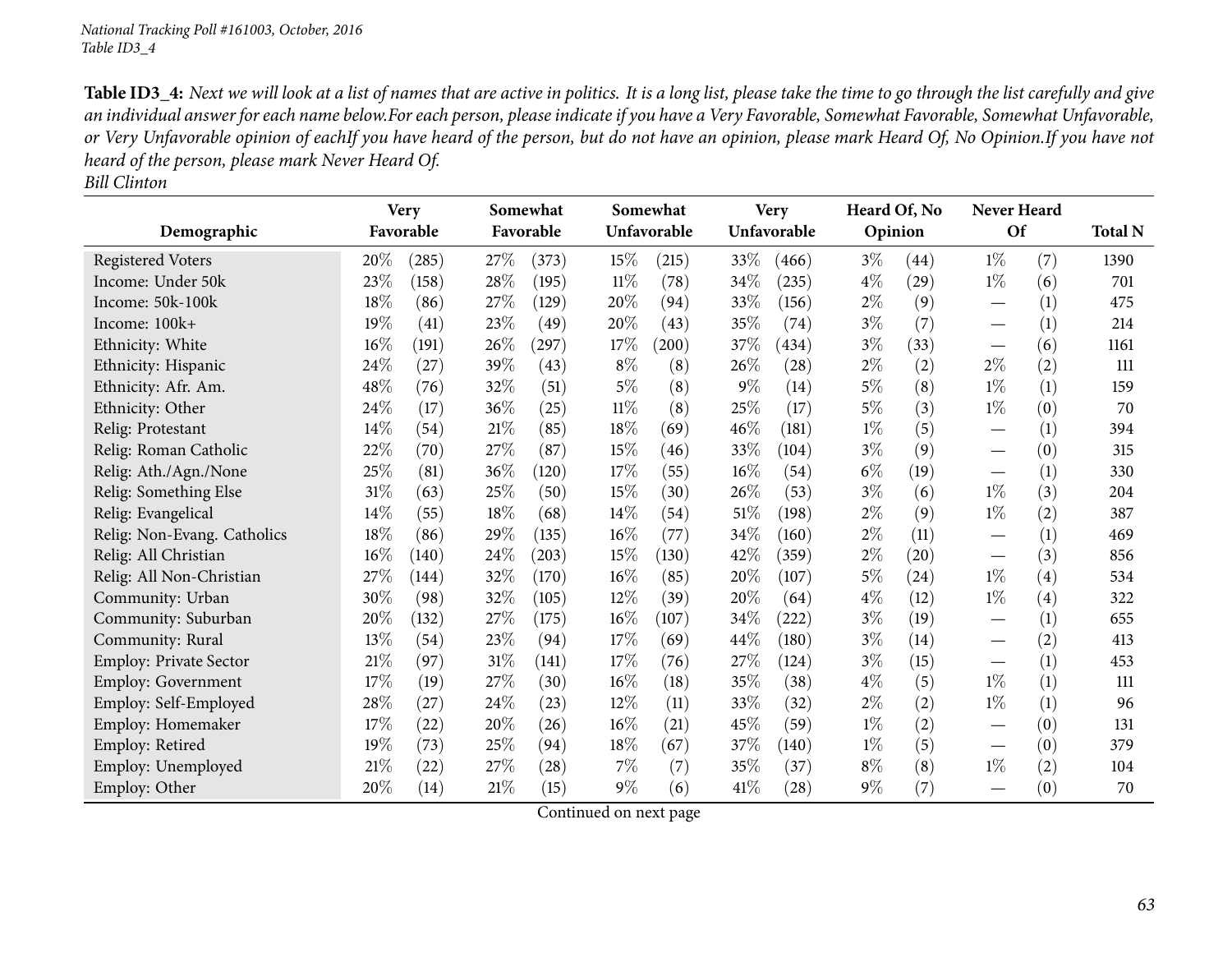Table ID3\_4: Next we will look at a list of names that are active in politics. It is a long list, please take the time to go through the list carefully and give an individual answer for each name below.For each person, please indicate if you have a Very Favorable, Somewhat Favorable, Somewhat Unfavorable, or Very Unfavorable opinion of eachIf you have heard of the person, but do not have an opinion, please mark Heard Of, No Opinion.If you have not *heard of the person, <sup>p</sup>lease mark Never Heard Of.*

| <b>Bill Clinton</b> |  |
|---------------------|--|
|                     |  |

|                                      | <b>Very</b> |                    | Somewhat<br>Favorable<br>Favorable |            | Somewhat<br>Unfavorable |       | <b>Very</b><br>Unfavorable |       | Heard Of, No<br>Opinion |                    | Never Heard<br>Of               |                   | <b>Total N</b> |
|--------------------------------------|-------------|--------------------|------------------------------------|------------|-------------------------|-------|----------------------------|-------|-------------------------|--------------------|---------------------------------|-------------------|----------------|
| Demographic                          |             |                    |                                    |            |                         |       |                            |       |                         |                    |                                 |                   |                |
| <b>Registered Voters</b>             | 20%         | (285)              | 27%                                | (373)      | 15%                     | (215) | 33%                        | (466) | $3\%$                   | (44)               | $1\%$                           | (7)               | 1390           |
| Job Type: White-collar               | 20%         | (109)              | 29%                                | (158)      | 18%                     | (98)  | $31\%$                     | (167) | $2\%$                   | (11)               |                                 | (1)               | 544            |
| Job Type: Blue-collar                | 19%         | (123)              | 26%                                | (169)      | 14%                     | (90)  | 37%                        | (234) | $3\%$                   | $\left( 20\right)$ |                                 | (3)               | 639            |
| Job Type: Don't Know                 | 26%         | (53)               | 23%                                | (47)       | 13%                     | (26)  | $31\%$                     | (64)  | $6\%$                   | (13)               | $1\%$                           | (3)               | 206            |
| Military HH: Yes                     | 14%         | (38)               | 23%                                | (62)       | 19%                     | (51)  | 40%                        | (109) | $4\%$                   | (11)               |                                 | (1)               | 272            |
| Military HH: No                      | 22%         | (246)              | 28%                                | (312)      | 15%                     | (164) | 32%                        | (356) | $3\%$                   | (33)               | $1\%$                           | (6)               | 1118           |
| RD/WT: Right Direction               | 44%         | (185)              | 35%                                | (151)      | 10%                     | (42)  | 7%                         | (31)  | $3\%$                   | (14)               | $1\%$                           | (3)               | 425            |
| RD/WT: Wrong Track                   | 10%         | (99)               | 23%                                | (222)      | 18%                     | (173) | 45%                        | (435) | $3\%$                   | (31)               | $\hspace{0.1mm}-\hspace{0.1mm}$ | (5)               | 965            |
| Obama Job: Approve                   | 36%         | (238)              | 41\%                               | (271)      | 13%                     | (84)  | 7%                         | (45)  | $4\%$                   | (25)               | $1\%$                           | (5)               | 668            |
| Obama Job: Disapprove                | $6\%$       | (43)               | 13%                                | (90)       | 19%                     | (128) | 61\%                       | (419) | $1\%$                   | (9)                |                                 | (2)               | 691            |
| #1 Issue: Economy                    | 22%         | (100)              | 24\%                               | (110)      | 19%                     | (87)  | 33%                        | (151) | $2\%$                   | (11)               |                                 | (1)               | 460            |
| #1 Issue: Security                   | 16%         | (51)               | 24\%                               | (76)       | 15%                     | (48)  | 43%                        | (139) | $2\%$                   | (7)                | $1\%$                           | (3)               | 324            |
| #1 Issue: Health Care                | 23%         | (39)               | 23%                                | (40)       | 16%                     | (27)  | 33%                        | (57)  | $4\%$                   | (6)                | $1\%$                           | (2)               | 172            |
| #1 Issue: Medicare / Social Security | 18%         | (36)               | 33%                                | (66)       | 13%                     | (25)  | 32%                        | (63)  | $4\%$                   | (7)                | $\overbrace{\phantom{aaaaa}}$   | (0)               | 198            |
| #1 Issue: Women's Issues             | 27%         | (16)               | 34%                                | (19)       | $9\%$                   | (5)   | 27%                        | (15)  | $3\%$                   | (2)                |                                 | (0)               | 57             |
| #1 Issue: Education                  | 29%         | $\left( 22\right)$ | 36%                                | (28)       | $11\%$                  | (8)   | $16\%$                     | (13)  | 7%                      | (6)                | $1\%$                           | (1)               | 77             |
| #1 Issue: Energy                     | 24%         | (12)               | 44%                                | (22)       | 15%                     | (7)   | $10\%$                     | (5)   | $5\%$                   | (2)                | $2\%$                           | (1)               | 50             |
| #1 Issue: Other                      | 17%         | (9)                | 22%                                | (11)       | 12%                     | (6)   | 43%                        | (22)  | 7%                      | (4)                |                                 | (0)               | 52             |
| 2014 Vote: Democrat                  | 36%         | (197)              | 41\%                               | $^{(224)}$ | 11%                     | (61)  | $7\%$                      | (40)  | $3\%$                   | (17)               |                                 | (2)               | 540            |
| 2014 Vote: Republican                | $5\%$       | (27)               | 10%                                | (51)       | 18%                     | (92)  | 66\%                       | (330) | $1\%$                   | (5)                |                                 | (0)               | 503            |
| 2014 Vote: Didn't Vote               | 18%         | (55)               | 29%                                | (87)       | 19%                     | (56)  | 26%                        | (76)  | $6\%$                   | (18)               | $2\%$                           | (5)               | 297            |
| 2012 Vote: Barack Obama              | 32%         | (198)              | 43\%                               | $^{(262)}$ | $11\%$                  | (69)  | 10%                        | (60)  | $3\%$                   | (17)               | $\overbrace{\phantom{aaaaa}}$   | (3)               | 609            |
| 2012 Vote: Mitt Romney               | 7%          | (35)               | $9\%$                              | (48)       | 19%                     | (102) | 65%                        | (349) | $1\%$                   | (6)                |                                 | (1)               | 541            |
| 2012 Vote: Didn't Vote               | 24%         | (46)               | 25%                                | (48)       | 19%                     | (36)  | 20%                        | (38)  | 10%                     | (19)               | $2\%$                           | (3)               | 190            |
| 4-Region: Northeast                  | 21%         | (55)               | 35%                                | (92)       | 15%                     | (40)  | 25%                        | (66)  | $2\%$                   | (6)                | $2\%$                           | $\left( 4\right)$ | 263            |
| 4-Region: Midwest                    | 20%         | (66)               | 26\%                               | (85)       | 16%                     | (51)  | 34%                        | (113) | $4\%$                   | (13)               | $\overbrace{\phantom{aaaaa}}$   | (2)               | 330            |
| 4-Region: South                      | 24%         | (119)              | 23%                                | (113)      | 14\%                    | (71)  | 35%                        | (178) | $4\%$                   | (21)               |                                 | (1)               | 503            |
| 4-Region: West                       | 15%         | (45)               | 28%                                | (83)       | 18%                     | (52)  | 37%                        | (109) | $2\%$                   | (4)                |                                 | (1)               | 295            |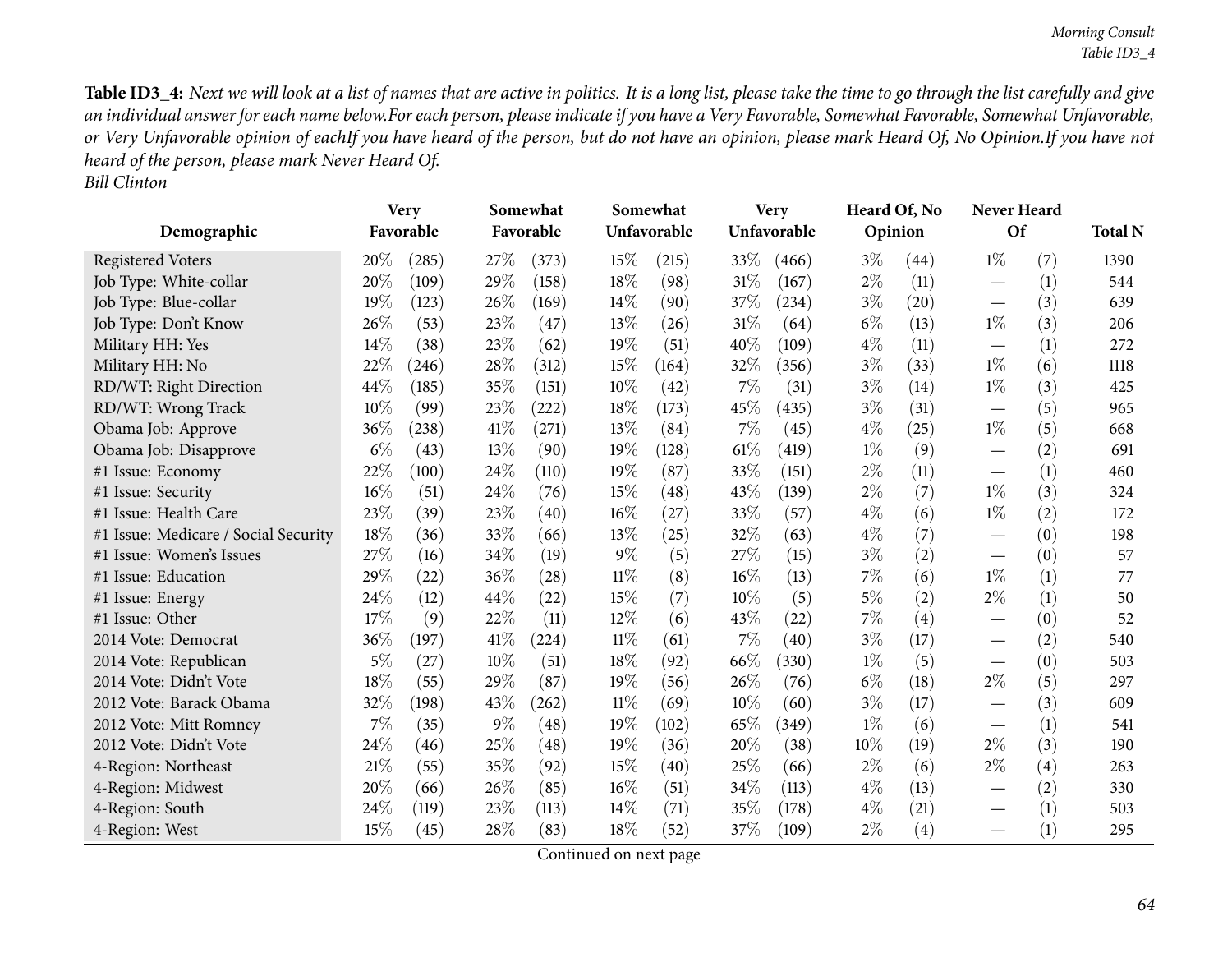Table ID3\_4: Next we will look at a list of names that are active in politics. It is a long list, please take the time to go through the list carefully and give an individual answer for each name below.For each person, please indicate if you have a Very Favorable, Somewhat Favorable, Somewhat Unfavorable, or Very Unfavorable opinion of eachIf you have heard of the person, but do not have an opinion, please mark Heard Of, No Opinion.If you have not *heard of the person, <sup>p</sup>lease mark Never Heard Of.*

|                      | Very      |                | Somewhat  |       | <b>Somewhat</b>    |      | Very               |       |         | Heard Of, No      | Never Heard |     |                |
|----------------------|-----------|----------------|-----------|-------|--------------------|------|--------------------|-------|---------|-------------------|-------------|-----|----------------|
| Demographic          | Favorable |                | Favorable |       | <b>Unfavorable</b> |      | <b>Unfavorable</b> |       | Opinion |                   | Of          |     | <b>Total N</b> |
| Registered Voters    | 20%       | (285)          | $27\%$    | (373) | $15\%$             | 215  | 33\%               | (466) | $3\%$   | (44)              | $1\%$       |     | 1390           |
| 2016 Vote: Clinton   | $38\%$    | (236)          | 44\%      | 277   | $10\%$             | (61) | $5\%$              | (33)  | $2\%$   | (15)              | $1\%$       | (4) | 626            |
| 2016 Vote: Trump     | $5\%$     | (31)           | $10\%$    | (57)  | $17\%$             | (99) | 66\%               | (376) | $1\%$   |                   |             |     | 570            |
| 2016 Vote: Undecided | $9\%$     | $^{\prime}18)$ | 21%       | (40)  | 28\%               | (55) | 29\%               | (56)  | 12%     | $\left(23\right)$ | $1\%$       | (2) | 195            |

*Note:* Row proportions may total to larger than one-hundred percen<sup>t</sup> due to rounding.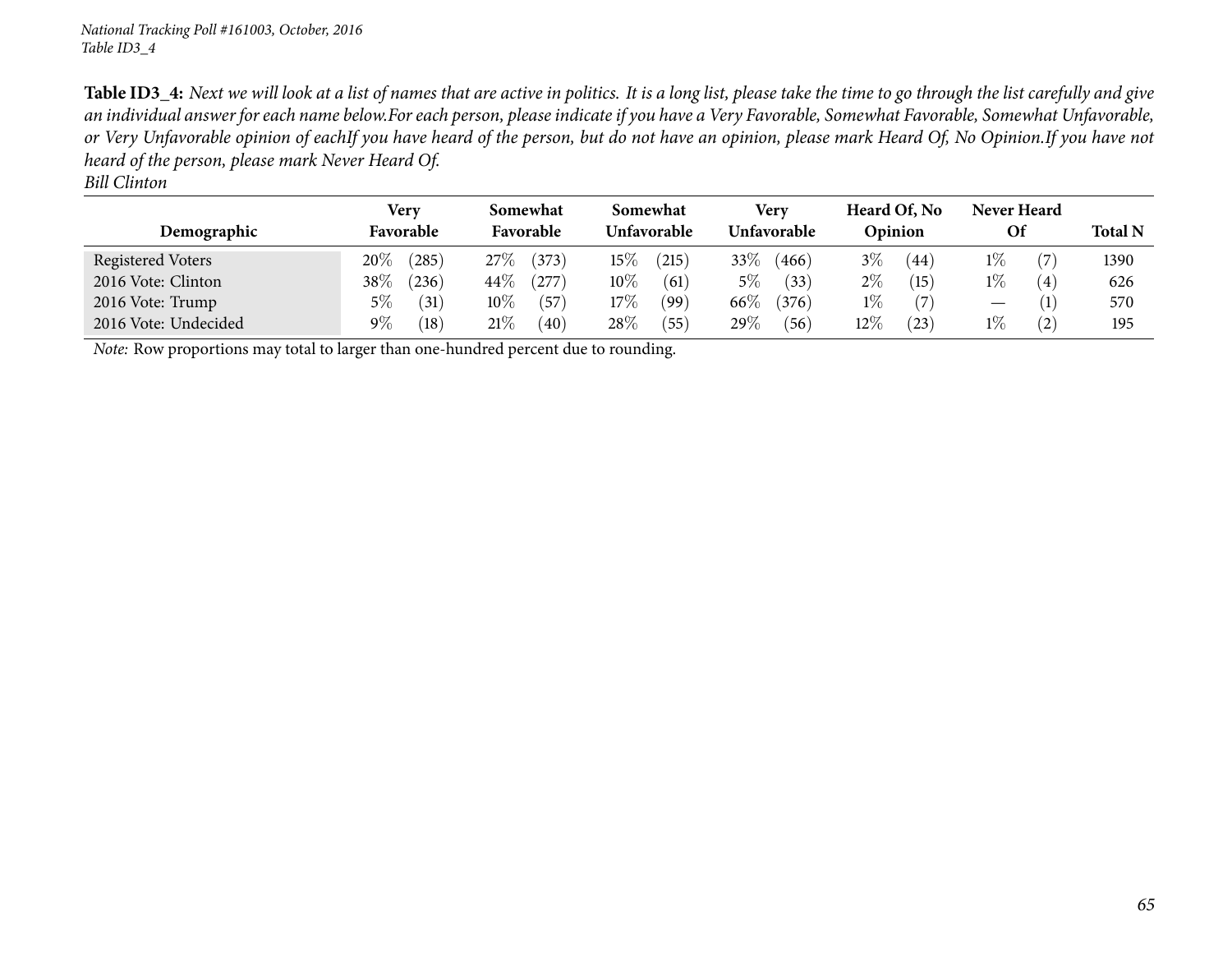Table ID3\_6NET: Next we will look at a list of names that are active in politics. It is a long list, please take the time to go through the list carefully and give an individual answer for each name below.For each person, please indicate if you have a Very Favorable, Somewhat Favorable, Somewhat Unfavorable, or Very Unfavorable opinion of eachIf you have heard of the person, but do not have an opinion, please mark Heard Of, No Opinion.If you have not heard of the person, please mark Never Heard Of. *Nancy Pelosi*

|                          |                        |                     | <b>Total Not</b> |           |        | Heard Of, No |        |                |                |
|--------------------------|------------------------|---------------------|------------------|-----------|--------|--------------|--------|----------------|----------------|
| Demographic              | <b>Total Favorable</b> |                     |                  | Favorable |        | Opinion      |        | Never Heard Of | <b>Total N</b> |
| Registered Voters        | 27%                    | (373)               | 48\%             | (668)     | $16\%$ | (223)        | $9\%$  | (126)          | 1390           |
| Gender: Male             | 28%                    | (178)               | 55%              | (350)     | 10%    | (66)         | $7\%$  | (46)           | 641            |
| Gender: Female           | 26%                    | (195)               | 42\%             | (318)     | 21%    | (156)        | $11\%$ | (80)           | 749            |
| Age: 18-29               | 26\%                   | (53)                | 29%              | (58)      | 27\%   | (53)         | $18\%$ | (35)           | 199            |
| Age: 30-44               | 27%                    | (88)                | 41\%             | (133)     | 17\%   | (54)         | 15%    | (49)           | 324            |
| Age: 45-54               | 27%                    | (74)                | 48\%             | (129)     | $16\%$ | (42)         | 10\%   | (26)           | 271            |
| Age: 55-64               | 30%                    | (83)                | 54\%             | (150)     | 13%    | (35)         | $3\%$  | (10)           | 277            |
| Age: 65+                 | 24\%                   | (76)                | 62%              | (198)     | $12\%$ | (38)         | $2\%$  | (7)            | 319            |
| PID: Dem (no lean)       | 47%                    | $\left( 232\right)$ | 26\%             | (127)     | $16\%$ | (80)         | $11\%$ | (52)           | 491            |
| PID: Ind (no lean)       | 21\%                   | (88)                | $51\%$           | (214)     | 20%    | (83)         | $8\%$  | (34)           | 419            |
| PID: Rep (no lean)       | $11\%$                 | (53)                | 68%              | (328)     | $12\%$ | (60)         | $8\%$  | (40)           | 480            |
| PID/Gender: Dem Men      | 52%                    | (123)               | $31\%$           | (74)      | $8\%$  | (18)         | $9\%$  | (20)           | 235            |
| PID/Gender: Dem Women    | 43%                    | (109)               | $21\%$           | (53)      | 24\%   | (62)         | $12\%$ | (32)           | 256            |
| PID/Gender: Ind Men      | 18%                    | (36)                | 62%              | (124)     | 15%    | (30)         | $5\%$  | (10)           | 200            |
| PID/Gender: Ind Women    | 24\%                   | (52)                | 41\%             | (90)      | 24\%   | (53)         | $11\%$ | (25)           | 220            |
| PID/Gender: Rep Men      | $9\%$                  | (19)                | 74%              | (153)     | $9\%$  | (18)         | $8\%$  | (17)           | 207            |
| PID/Gender: Rep Women    | 12%                    | (34)                | 64\%             | (175)     | 15%    | (41)         | $9\%$  | (24)           | 274            |
| Tea Party: Supporter     | 21%                    | (89)                | $61\%$           | (259)     | $10\%$ | (41)         | $8\%$  | (36)           | 425            |
| Tea Party: Not Supporter | 29%                    | (282)               | 42%              | (407)     | 19%    | (181)        | $9\%$  | (89)           | 960            |
| Ideo: Liberal (1-3)      | 49%                    | (205)               | 26%              | (109)     | $16\%$ | (68)         | 10%    | (41)           | 423            |
| Ideo: Moderate (4)       | 28\%                   | (98)                | 44\%             | (155)     | $19\%$ | (67)         | $9\%$  | (31)           | 351            |
| Ideo: Conservative (5-7) | 12%                    | (64)                | $71\%$           | (387)     | $10\%$ | (54)         | 7%     | (37)           | 543            |
| Educ: < College          | 22%                    | (197)               | 48%              | (423)     | 18%    | (164)        | 12%    | (106)          | 890            |
| Educ: Bachelors degree   | 33\%                   | (107)               | 49%              | (158)     | $14\%$ | (44)         | $4\%$  | (13)           | 322            |
| Educ: Post-grad          | 38%                    | (68)                | 49%              | (87)      | $9\%$  | (15)         | $4\%$  | (7)            | 178            |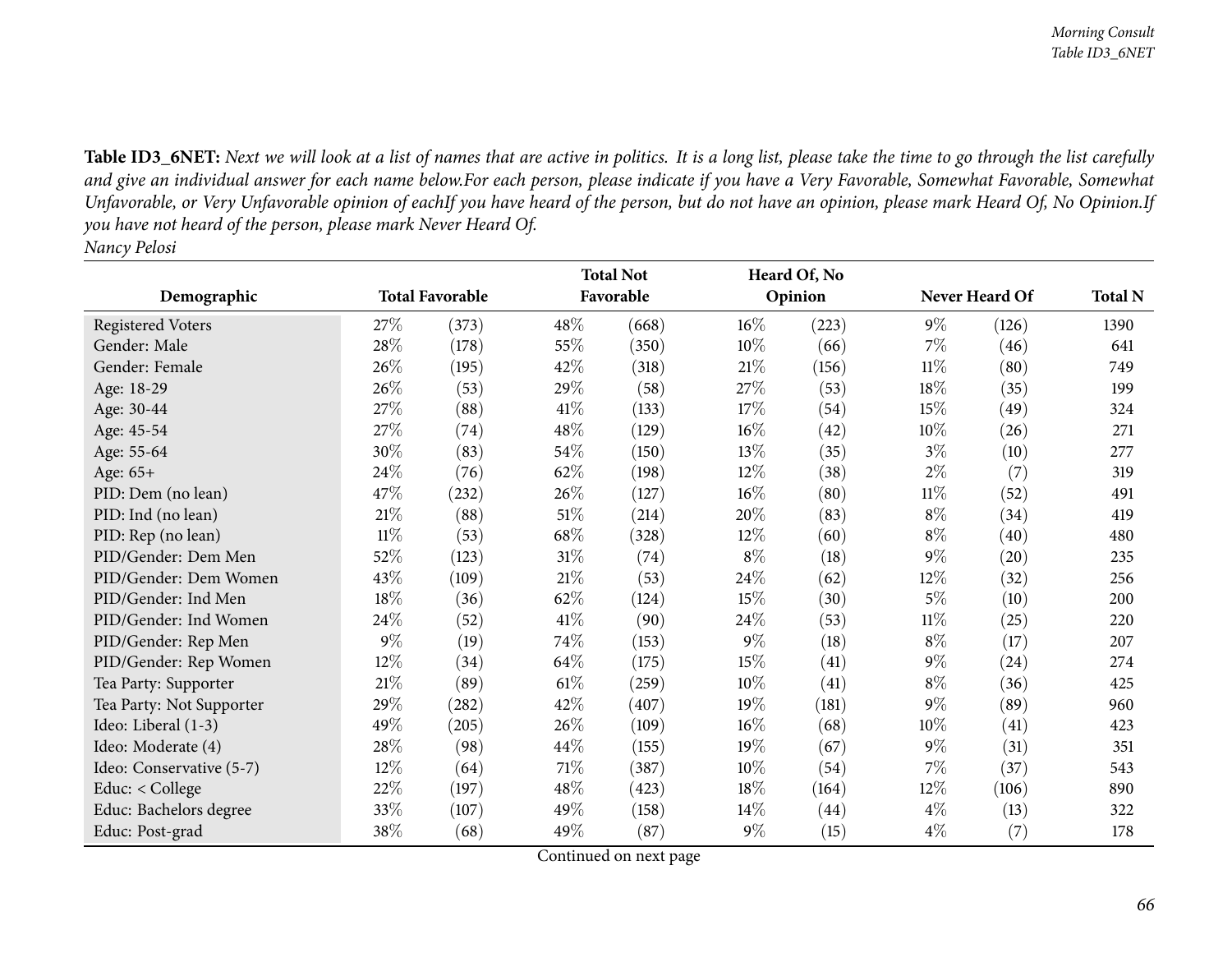Table ID3\_6NET: Next we will look at a list of names that are active in politics. It is a long list, please take the time to go through the list carefully and give an individual answer for each name below.For each person, please indicate if you have a Very Favorable, Somewhat Favorable, Somewhat Unfavorable, or Very Unfavorable opinion of eachIf you have heard of the person, but do not have an opinion, please mark Heard Of, No Opinion.If you have not heard of the person, please mark Never Heard Of.

| Nancy Pelosi |  |
|--------------|--|
|              |  |

|                             | <b>Total Favorable</b> |       |        | <b>Total Not</b> |        | Heard Of, No |        |                |                |
|-----------------------------|------------------------|-------|--------|------------------|--------|--------------|--------|----------------|----------------|
| Demographic                 |                        |       |        | Favorable        |        | Opinion      |        | Never Heard Of | <b>Total N</b> |
| <b>Registered Voters</b>    | 27\%                   | (373) | 48%    | (668)            | 16%    | (223)        | $9\%$  | (126)          | 1390           |
| Income: Under 50k           | 26\%                   | (180) | 44%    | (308)            | $19\%$ | (130)        | $12\%$ | (83)           | 701            |
| Income: 50k-100k            | 29%                    | (136) | 52%    | (247)            | $12\%$ | (59)         | $7\%$  | (33)           | 475            |
| Income: 100k+               | 27\%                   | (57)  | 53%    | (113)            | 16%    | (34)         | $5\%$  | (10)           | 214            |
| Ethnicity: White            | 25%                    | (289) | 53%    | (611)            | 15%    | (177)        | $7\%$  | (85)           | 1161           |
| Ethnicity: Hispanic         | 35%                    | (38)  | 46%    | (50)             | 12%    | (13)         | $8\%$  | (9)            | 111            |
| Ethnicity: Afr. Am.         | 38\%                   | (61)  | 19%    | (30)             | 20%    | (31)         | 23\%   | (37)           | 159            |
| Ethnicity: Other            | 33%                    | (23)  | 39%    | (27)             | 21%    | (15)         | $7\%$  | (5)            | 70             |
| Relig: Protestant           | 19%                    | (76)  | 64\%   | (251)            | 14%    | (54)         | $3\%$  | (14)           | 394            |
| Relig: Roman Catholic       | 30%                    | (95)  | 53%    | (168)            | $12\%$ | (37)         | $5\%$  | (15)           | 315            |
| Relig: Ath./Agn./None       | $31\%$                 | (102) | $37\%$ | (122)            | 18%    | (61)         | $14\%$ | (45)           | 330            |
| Relig: Something Else       | 35%                    | (72)  | 35%    | (70)             | 18%    | (37)         | $12\%$ | (25)           | 204            |
| Relig: Evangelical          | 19%                    | (73)  | 56%    | (218)            | 16%    | (61)         | $9\%$  | (35)           | 387            |
| Relig: Non-Evang. Catholics | 27\%                   | (125) | 55%    | (259)            | 14\%   | (64)         | $5\%$  | (22)           | 469            |
| Relig: All Christian        | 23\%                   | (198) | 56%    | (476)            | 15%    | (125)        | $7\%$  | (56)           | 856            |
| Relig: All Non-Christian    | 33\%                   | (174) | 36%    | (192)            | 18%    | (97)         | 13\%   | (70)           | 534            |
| Community: Urban            | 37\%                   | (118) | 36%    | (117)            | 14\%   | (44)         | 13%    | (43)           | 322            |
| Community: Suburban         | 26\%                   | (173) | $51\%$ | (332)            | 16%    | (106)        | $7\%$  | (44)           | 655            |
| Community: Rural            | 20%                    | (81)  | 53%    | (219)            | 18%    | (73)         | $10\%$ | (39)           | 413            |
| Employ: Private Sector      | 26\%                   | (119) | 49%    | (222)            | 15%    | (68)         | 10%    | (43)           | 453            |
| Employ: Government          | 36\%                   | (40)  | 43%    | (48)             | 10%    | (12)         | $11\%$ | (12)           | 111            |
| Employ: Self-Employed       | 30%                    | (29)  | 52%    | (50)             | 10%    | (10)         | $8\%$  | (8)            | 96             |
| Employ: Homemaker           | 24\%                   | (31)  | $41\%$ | (54)             | 25%    | (32)         | $11\%$ | (14)           | 131            |
| Employ: Retired             | 26\%                   | (99)  | 56%    | (214)            | 14\%   | (52)         | $4\%$  | (14)           | 379            |
| Employ: Unemployed          | 25%                    | (26)  | 44\%   | (46)             | 16%    | (17)         | $15\%$ | (15)           | 104            |
| Employ: Other               | 20%                    | (14)  | 36%    | (25)             | 32\%   | (22)         | 12%    | (9)            | 70             |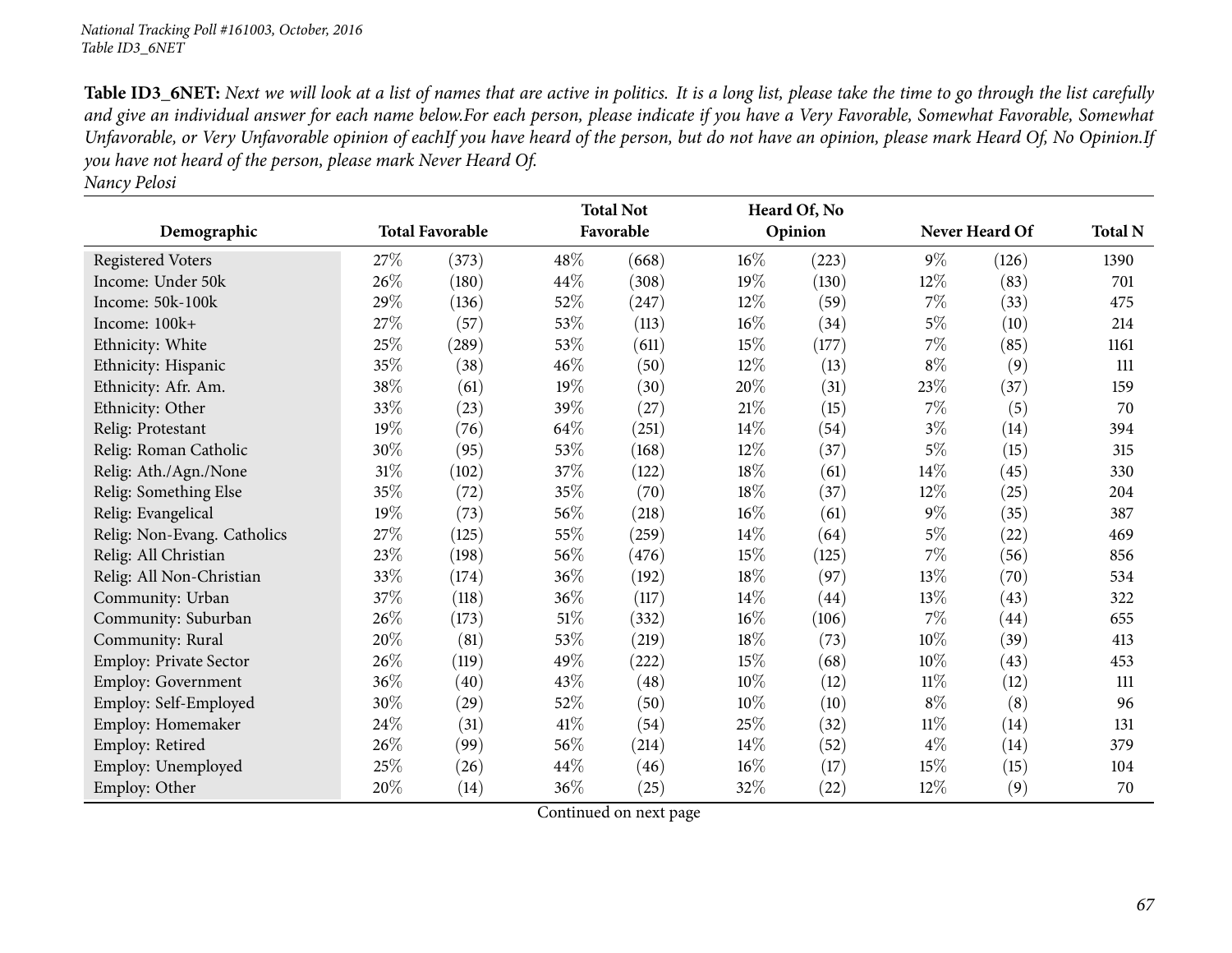Table ID3\_6NET: Next we will look at a list of names that are active in politics. It is a long list, please take the time to go through the list carefully and give an individual answer for each name below.For each person, please indicate if you have a Very Favorable, Somewhat Favorable, Somewhat Unfavorable, or Very Unfavorable opinion of eachIf you have heard of the person, but do not have an opinion, please mark Heard Of, No Opinion.If you have not heard of the person, please mark Never Heard Of. *Nancy Pelosi*

|                                      |        |                        | <b>Total Not</b> |           |        | Heard Of, No |        |                |                |  |
|--------------------------------------|--------|------------------------|------------------|-----------|--------|--------------|--------|----------------|----------------|--|
| Demographic                          |        | <b>Total Favorable</b> |                  | Favorable |        | Opinion      |        | Never Heard Of | <b>Total N</b> |  |
| <b>Registered Voters</b>             | 27\%   | (373)                  | 48\%             | (668)     | $16\%$ | (223)        | $9\%$  | (126)          | 1390           |  |
| Job Type: White-collar               | 32%    | (176)                  | 51%              | (276)     | 12%    | (67)         | $5\%$  | (25)           | 544            |  |
| Job Type: Blue-collar                | 25\%   | (159)                  | 51%              | (324)     | 16%    | (99)         | $9\%$  | (58)           | 639            |  |
| Job Type: Don't Know                 | 18%    | (38)                   | 33%              | (68)      | 27\%   | (56)         | 21%    | (44)           | 206            |  |
| Military HH: Yes                     | 26%    | (70)                   | 57%              | (154)     | $11\%$ | (31)         | $6\%$  | (17)           | 272            |  |
| Military HH: No                      | 27%    | (303)                  | 46%              | (514)     | 17%    | (192)        | 10%    | (109)          | 1118           |  |
| RD/WT: Right Direction               | 54%    | (231)                  | 23%              | (97)      | 15%    | (64)         | $8\%$  | (33)           | 425            |  |
| RD/WT: Wrong Track                   | 15%    | (141)                  | 59%              | (571)     | 16%    | (159)        | 10%    | (94)           | 965            |  |
| Obama Job: Approve                   | 46%    | (308)                  | 25%              | (167)     | 18%    | (120)        | $11\%$ | (73)           | 668            |  |
| Obama Job: Disapprove                | $9\%$  | (62)                   | 72%              | (495)     | 13\%   | (88)         | 7%     | (46)           | 691            |  |
| #1 Issue: Economy                    | 24%    | (111)                  | 51%              | (236)     | 15%    | (69)         | 9%     | (44)           | 460            |  |
| #1 Issue: Security                   | 21\%   | (68)                   | 54%              | (174)     | 16%    | (51)         | $9\%$  | (30)           | 324            |  |
| #1 Issue: Health Care                | 30%    | (51)                   | 42%              | (73)      | 16%    | (27)         | 12%    | (21)           | 172            |  |
| #1 Issue: Medicare / Social Security | 27%    | (53)                   | 54%              | (106)     | 15%    | (29)         | $5\%$  | (10)           | 198            |  |
| #1 Issue: Women's Issues             | 47%    | (27)                   | 19%              | (11)      | 27%    | (16)         | 7%     | (4)            | 57             |  |
| #1 Issue: Education                  | 30%    | (23)                   | 31%              | (24)      | 27%    | (21)         | 12%    | (10)           | 77             |  |
| #1 Issue: Energy                     | 49%    | (25)                   | 25%              | (13)      | 15%    | (8)          | $11\%$ | (5)            | 50             |  |
| #1 Issue: Other                      | 28%    | (15)                   | 62%              | (32)      | $4\%$  | (2)          | $6\%$  | (3)            | 52             |  |
| 2014 Vote: Democrat                  | 47\%   | (252)                  | 28%              | (153)     | 17%    | (89)         | $8\%$  | (46)           | 540            |  |
| 2014 Vote: Republican                | $10\%$ | (53)                   | 74%              | (371)     | $11\%$ | (56)         | $5\%$  | (24)           | 503            |  |
| 2014 Vote: Didn't Vote               | 20%    | (59)                   | 38%              | (114)     | 23%    | (69)         | 19%    | (55)           | 297            |  |
| 2012 Vote: Barack Obama              | 44%    | (267)                  | 29%              | (175)     | 18%    | (111)        | $9\%$  | (55)           | 609            |  |
| 2012 Vote: Mitt Romney               | $9\%$  | (47)                   | 75%              | (403)     | $11\%$ | (60)         | $6\%$  | (30)           | 541            |  |
| 2012 Vote: Didn't Vote               | 25%    | (48)                   | 31%              | (59)      | 23%    | (44)         | 21%    | (40)           | 190            |  |
| 4-Region: Northeast                  | 30%    | (80)                   | 45%              | (117)     | 16%    | (41)         | $9\%$  | (25)           | 263            |  |
| 4-Region: Midwest                    | 18%    | (60)                   | 52%              | (171)     | 20%    | (65)         | 10%    | (34)           | 330            |  |
| 4-Region: South                      | 29%    | (144)                  | 47%              | (235)     | 16%    | (79)         | $9\%$  | (45)           | 503            |  |
| 4-Region: West                       | 30%    | (89)                   | 49%              | (145)     | 13\%   | (38)         | $8\%$  | (23)           | 295            |  |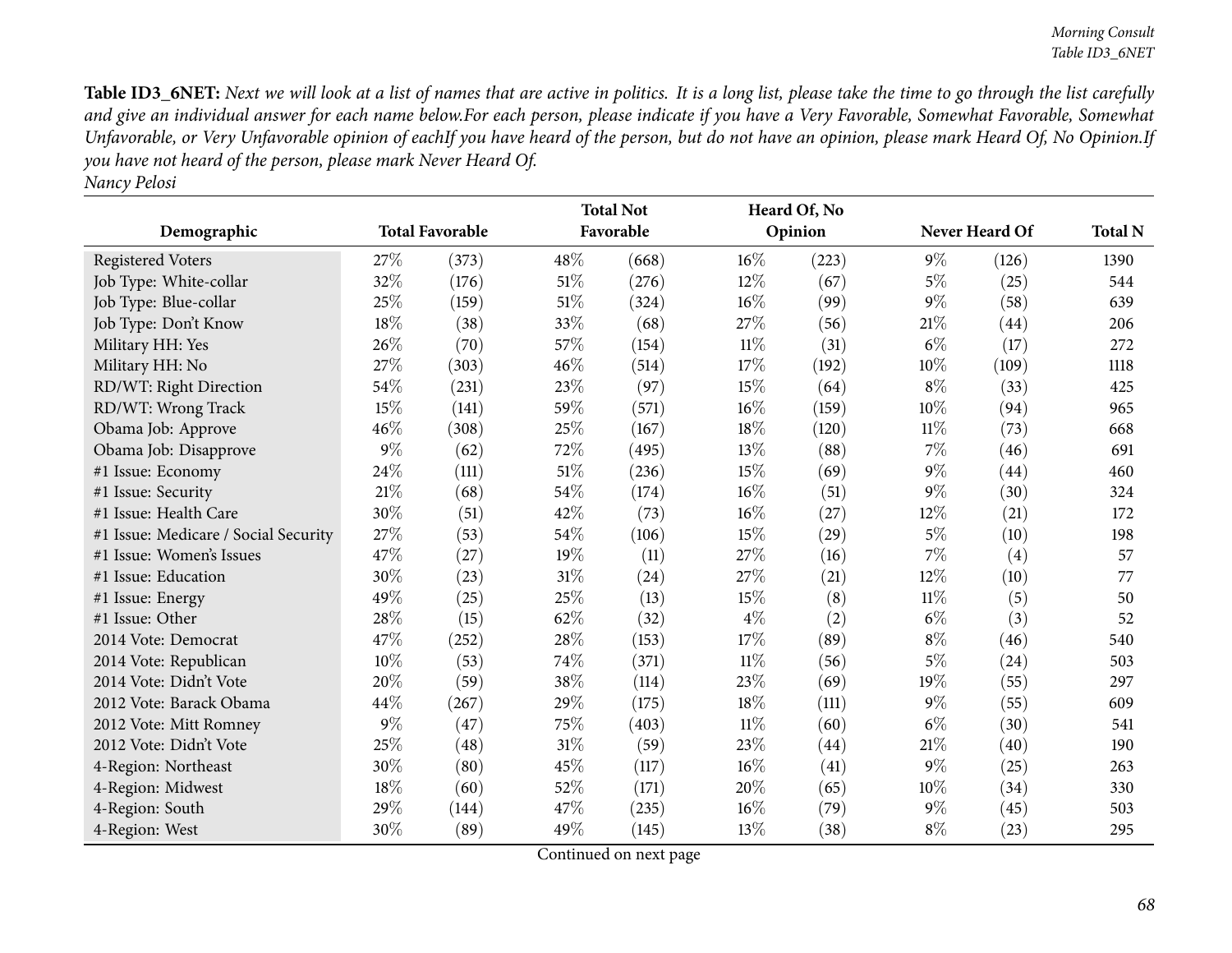Table ID3\_6NET: Next we will look at a list of names that are active in politics. It is a long list, please take the time to go through the list carefully and give an individual answer for each name below.For each person, please indicate if you have a Very Favorable, Somewhat Favorable, Somewhat Unfavorable, or Very Unfavorable opinion of eachIf you have heard of the person, but do not have an opinion, please mark Heard Of, No Opinion.If you have not heard of the person, please mark Never Heard Of.

*Nancy Pelosi*

| Demographic          | <b>Total Favorable</b> |       |        | <b>Total Not</b><br>Favorable |        | Heard Of, No<br>Opinion | Never Heard Of | <b>Total N</b> |      |
|----------------------|------------------------|-------|--------|-------------------------------|--------|-------------------------|----------------|----------------|------|
| Registered Voters    | $27\%$                 | (373) | 48\%   | (668)                         | $16\%$ | (223)                   | 9%             | (126)          | 1390 |
| 2016 Vote: Clinton   | $47\%$                 | (293) | $26\%$ | (161)                         | 17%    | (106)                   | $10\%$         | (65)           | 626  |
| 2016 Vote: Trump     | $9\%$                  | (50)  | 70\%   | (400)                         | $14\%$ | (79)                    | $7\%$          | (40)           | 570  |
| 2016 Vote: Undecided | $15\%$                 | (29)  | 55%    | (107)                         | $19\%$ | (38)                    | 11%            | $^{'}21)$      | 195  |

*Note:* Row proportions may total to larger than one-hundred percen<sup>t</sup> due to rounding.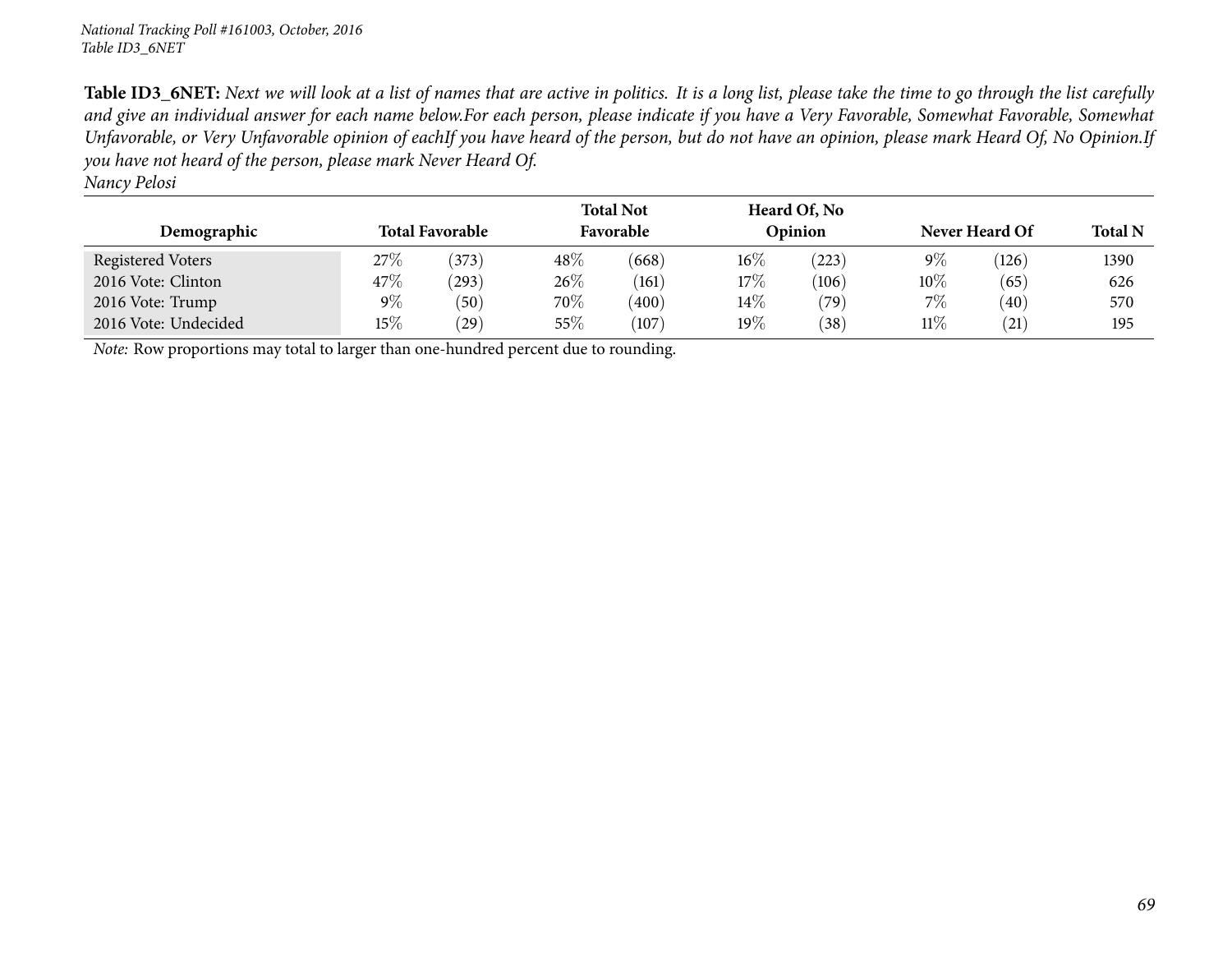Table ID3\_6: Next we will look at a list of names that are active in politics. It is a long list, please take the time to go through the list carefully and give an individual answer for each name below.For each person, please indicate if you have a Very Favorable, Somewhat Favorable, Somewhat Unfavorable, or Very Unfavorable opinion of eachIf you have heard of the person, but do not have an opinion, please mark Heard Of, No Opinion.If you have not *heard of the person, <sup>p</sup>lease mark Never Heard Of. Nancy Pelosi*

|                          | <b>Very</b> |      | Somewhat |           |        | Somewhat    |        | <b>Very</b> |        | Heard Of, No |        | <b>Never Heard</b> |                |  |
|--------------------------|-------------|------|----------|-----------|--------|-------------|--------|-------------|--------|--------------|--------|--------------------|----------------|--|
| Demographic              | Favorable   |      |          | Favorable |        | Unfavorable |        | Unfavorable |        | Opinion      |        | Of                 | <b>Total N</b> |  |
| <b>Registered Voters</b> | $6\%$       | (82) | 21%      | (291)     | $14\%$ | (194)       | $34\%$ | (475)       | $16\%$ | (223)        | $9\%$  | (126)              | 1390           |  |
| Gender: Male             | $7\%$       | (46) | 21%      | (133)     | $14\%$ | (89)        | $41\%$ | (261)       | $10\%$ | (66)         | 7%     | (46)               | 641            |  |
| Gender: Female           | $5\%$       | (36) | 21%      | (159)     | 14\%   | (105)       | 28%    | (214)       | 21%    | (156)        | $11\%$ | (80)               | 749            |  |
| Age: 18-29               | $5\%$       | (11) | 21%      | (42)      | $14\%$ | (28)        | 15%    | (30)        | 27\%   | (53)         | 18%    | (35)               | 199            |  |
| Age: 30-44               | $7\%$       | (23) | 20%      | (65)      | 17%    | (54)        | 24%    | (79)        | 17%    | (54)         | 15%    | (49)               | 324            |  |
| Age: 45-54               | $4\%$       | (11) | 23%      | (63)      | $11\%$ | (29)        | 37%    | (99)        | $16\%$ | (42)         | 10%    | (26)               | 271            |  |
| Age: 55-64               | $6\%$       | (17) | 24\%     | (66)      | 13%    | (37)        | 41\%   | (113)       | 13\%   | (35)         | $3\%$  | (10)               | 277            |  |
| Age: 65+                 | $7\%$       | (21) | 17%      | (55)      | 14\%   | (46)        | 48\%   | (153)       | 12%    | (38)         | $2\%$  | (7)                | 319            |  |
| PID: Dem (no lean)       | 12%         | (58) | 35%      | (174)     | $14\%$ | (69)        | 12%    | (57)        | $16\%$ | (80)         | $11\%$ | (52)               | 491            |  |
| PID: Ind (no lean)       | $4\%$       | (15) | 17%      | (73)      | 17%    | (72)        | 34%    | (143)       | 20%    | (83)         | $8\%$  | (34)               | 419            |  |
| PID: Rep (no lean)       | $2\%$       | (8)  | $9\%$    | (45)      | $11\%$ | (53)        | 57\%   | (275)       | 12%    | (60)         | $8\%$  | (40)               | 480            |  |
| PID/Gender: Dem Men      | 15%         | (35) | 37\%     | (88)      | $16\%$ | (37)        | 16%    | (37)        | $8\%$  | (18)         | $9\%$  | (20)               | 235            |  |
| PID/Gender: Dem Women    | $9\%$       | (23) | 33%      | (86)      | 13%    | (33)        | $8\%$  | (20)        | 24\%   | (62)         | 12%    | (32)               | 256            |  |
| PID/Gender: Ind Men      | $3\%$       | (6)  | 15%      | (30)      | 17%    | (34)        | 45%    | (90)        | 15%    | (30)         | $5\%$  | (10)               | 200            |  |
| PID/Gender: Ind Women    | $4\%$       | (9)  | 20%      | (43)      | 17%    | (37)        | 24%    | (52)        | 24\%   | (53)         | $11\%$ | (25)               | 220            |  |
| PID/Gender: Rep Men      | $2\%$       | (4)  | 7%       | (15)      | $9\%$  | (18)        | 65%    | (134)       | $9\%$  | (18)         | $8\%$  | (17)               | 207            |  |
| PID/Gender: Rep Women    | $1\%$       | (4)  | $11\%$   | (30)      | 13%    | (34)        | $51\%$ | (141)       | 15%    | (41)         | $9\%$  | (24)               | 274            |  |
| Tea Party: Supporter     | $5\%$       | (21) | 16%      | (68)      | 10%    | (41)        | 51\%   | (218)       | $10\%$ | (41)         | $8\%$  | (36)               | 425            |  |
| Tea Party: Not Supporter | $6\%$       | (59) | 23%      | (223)     | 16%    | (152)       | 27%    | (256)       | 19%    | (181)        | $9\%$  | (89)               | 960            |  |
| Ideo: Liberal (1-3)      | 13%         | (56) | 35%      | (149)     | 14\%   | (60)        | $11\%$ | (49)        | $16\%$ | (68)         | 10%    | (41)               | 423            |  |
| Ideo: Moderate (4)       | $5\%$       | (18) | 23%      | (80)      | 17\%   | (61)        | 27\%   | (94)        | 19%    | (67)         | $9\%$  | (31)               | 351            |  |
| Ideo: Conservative (5-7) | $1\%$       | (6)  | $11\%$   | (58)      | 12%    | (67)        | 59%    | (320)       | 10%    | (54)         | $7\%$  | (37)               | 543            |  |
| Educ: < College          | $4\%$       | (34) | 18%      | (163)     | 11%    | (99)        | 36\%   | (324)       | 18%    | (164)        | 12\%   | (106)              | 890            |  |
| Educ: Bachelors degree   | $11\%$      | (35) | 23\%     | (73)      | 20%    | (64)        | 29%    | (94)        | $14\%$ | (44)         | $4\%$  | (13)               | 322            |  |
| Educ: Post-grad          | 7%          | (13) | 31\%     | (55)      | 17%    | (30)        | 32%    | (57)        | $9\%$  | (15)         | $4\%$  | (7)                | 178            |  |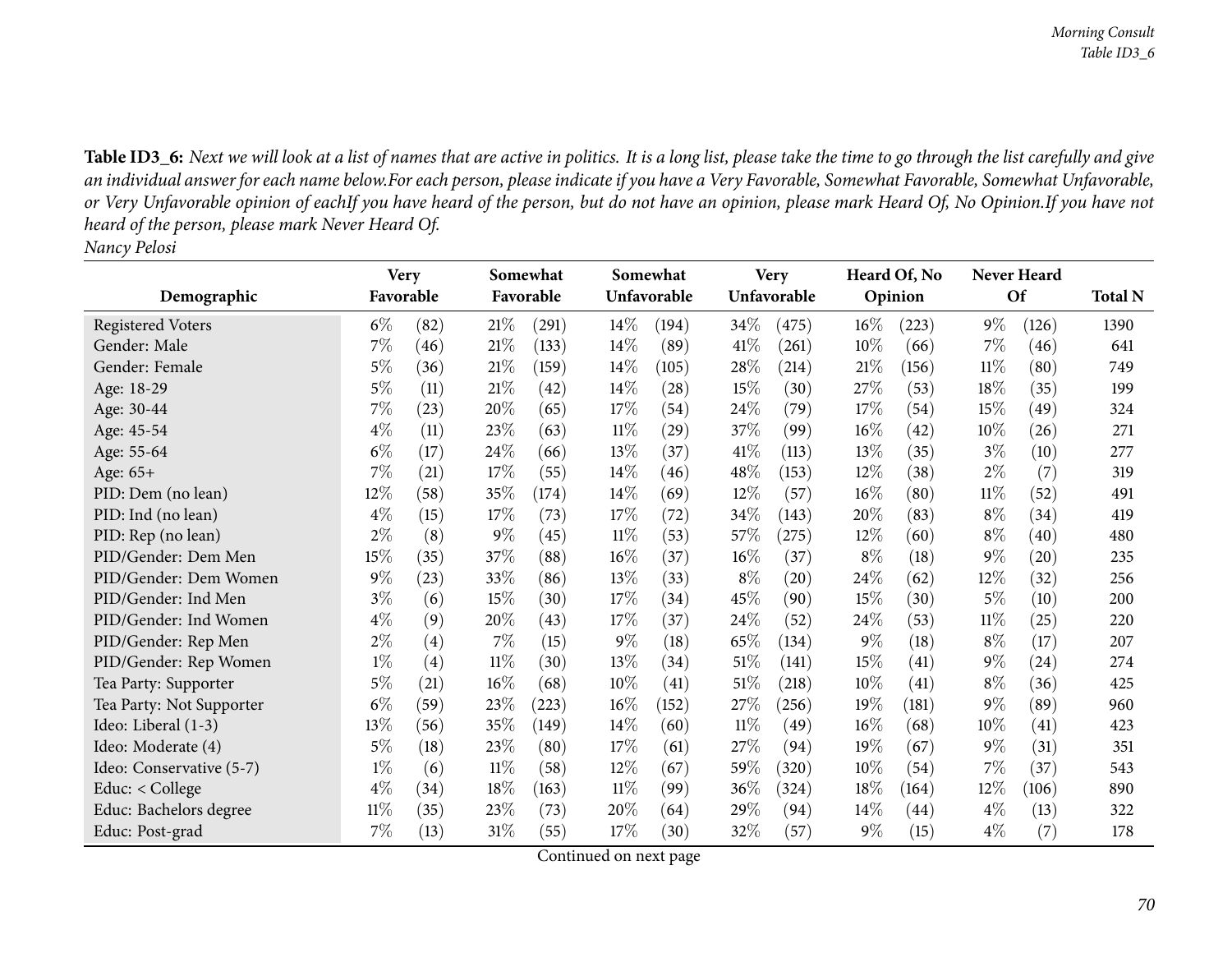Table ID3\_6: Next we will look at a list of names that are active in politics. It is a long list, please take the time to go through the list carefully and give an individual answer for each name below.For each person, please indicate if you have a Very Favorable, Somewhat Favorable, Somewhat Unfavorable, or Very Unfavorable opinion of eachIf you have heard of the person, but do not have an opinion, please mark Heard Of, No Opinion.If you have not *heard of the person, <sup>p</sup>lease mark Never Heard Of.*

*Nancy Pelosi*

|                               |           | Somewhat<br><b>Very</b> |      |           |        | Somewhat<br><b>Very</b> |        |             |      | Heard Of, No |        | Never Heard |      |  |
|-------------------------------|-----------|-------------------------|------|-----------|--------|-------------------------|--------|-------------|------|--------------|--------|-------------|------|--|
| Demographic                   | Favorable |                         |      | Favorable |        | Unfavorable             |        | Unfavorable |      | Opinion      |        | <b>Of</b>   |      |  |
| <b>Registered Voters</b>      | $6\%$     | (82)                    | 21%  | (291)     | 14\%   | (194)                   | 34\%   | (475)       | 16%  | (223)        | $9\%$  | (126)       | 1390 |  |
| Income: Under 50k             | $5\%$     | (38)                    | 20%  | (142)     | 13%    | (90)                    | $31\%$ | (218)       | 19%  | (130)        | 12%    | (83)        | 701  |  |
| Income: 50k-100k              | $6\%$     | (30)                    | 22%  | (106)     | 15%    | (72)                    | 37\%   | (175)       | 12%  | (59)         | $7\%$  | (33)        | 475  |  |
| Income: 100k+                 | $6\%$     | (14)                    | 20%  | (43)      | 15%    | (31)                    | 38\%   | (82)        | 16%  | (34)         | $5\%$  | (10)        | 214  |  |
| Ethnicity: White              | $5\%$     | (61)                    | 20%  | (228)     | 14\%   | (165)                   | 38\%   | (445)       | 15%  | (177)        | $7\%$  | (85)        | 1161 |  |
| Ethnicity: Hispanic           | $4\%$     | (4)                     | 31%  | (34)      | 15%    | (16)                    | $31\%$ | (34)        | 12%  | (13)         | $8\%$  | (9)         | 111  |  |
| Ethnicity: Afr. Am.           | $10\%$    | (16)                    | 28%  | (45)      | $11\%$ | (17)                    | $8\%$  | (13)        | 20%  | (31)         | 23%    | (37)        | 159  |  |
| Ethnicity: Other              | $8\%$     | (5)                     | 26%  | (18)      | 16%    | (11)                    | 23\%   | (16)        | 21%  | (15)         | 7%     | (5)         | 70   |  |
| Relig: Protestant             | $5\%$     | (19)                    | 14\% | (57)      | 13%    | (53)                    | 50%    | (198)       | 14%  | (54)         | $3\%$  | (14)        | 394  |  |
| Relig: Roman Catholic         | $5\%$     | (17)                    | 25%  | (78)      | 18%    | (58)                    | 35\%   | (110)       | 12%  | (37)         | $5\%$  | (15)        | 315  |  |
| Relig: Ath./Agn./None         | $7\%$     | (23)                    | 24%  | (79)      | 13%    | $\left( 44\right)$      | 24\%   | (78)        | 18%  | (61)         | 14%    | (45)        | 330  |  |
| Relig: Something Else         | $8\%$     | (15)                    | 28\% | (57)      | 13%    | (27)                    | $21\%$ | (43)        | 18%  | (37)         | $12\%$ | (25)        | 204  |  |
| Relig: Evangelical            | $5\%$     | (18)                    | 14\% | (55)      | 12%    | (46)                    | 45%    | (172)       | 16%  | (61)         | $9\%$  | (35)        | 387  |  |
| Relig: Non-Evang. Catholics   | $5\%$     | (24)                    | 21%  | (100)     | 16%    | (77)                    | 39%    | (182)       | 14%  | (64)         | $5\%$  | (22)        | 469  |  |
| Relig: All Christian          | $5\%$     | (43)                    | 18%  | (155)     | 14\%   | (122)                   | 41\%   | (354)       | 15%  | (125)        | $7\%$  | (56)        | 856  |  |
| Relig: All Non-Christian      | $7\%$     | (39)                    | 25%  | (135)     | 13%    | (71)                    | 23%    | (121)       | 18%  | (97)         | 13%    | (70)        | 534  |  |
| Community: Urban              | 10%       | (33)                    | 27%  | (86)      | 16%    | (51)                    | 20%    | (66)        | 14%  | (44)         | 13%    | (43)        | 322  |  |
| Community: Suburban           | $6\%$     | (41)                    | 20%  | (133)     | 14%    | (93)                    | 37\%   | (239)       | 16%  | (106)        | $7\%$  | (44)        | 655  |  |
| Community: Rural              | $2\%$     | (8)                     | 18%  | (73)      | 12%    | (49)                    | 41\%   | (170)       | 18%  | (73)         | 10%    | (39)        | 413  |  |
| <b>Employ: Private Sector</b> | $6\%$     | (27)                    | 20%  | (92)      | 17%    | (76)                    | 32\%   | (146)       | 15%  | (68)         | 10%    | (43)        | 453  |  |
| <b>Employ: Government</b>     | $7\%$     | (8)                     | 29%  | (32)      | 13%    | (14)                    | 30%    | (34)        | 10%  | (12)         | $11\%$ | (12)        | 111  |  |
| Employ: Self-Employed         | $8\%$     | (7)                     | 23%  | (22)      | 18%    | (18)                    | 33%    | (32)        | 10%  | (10)         | $8\%$  | (8)         | 96   |  |
| Employ: Homemaker             | $4\%$     | (5)                     | 20%  | (26)      | $8\%$  | (10)                    | 33%    | (44)        | 25%  | (32)         | $11\%$ | (14)        | 131  |  |
| Employ: Retired               | $5\%$     | (19)                    | 21%  | (80)      | 15%    | (55)                    | 42%    | (159)       | 14\% | (52)         | $4\%$  | (14)        | 379  |  |
| Employ: Unemployed            | $7\%$     | (7)                     | 18%  | (19)      | $9\%$  | (9)                     | 35%    | (37)        | 16%  | (17)         | 15%    | (15)        | 104  |  |
| Employ: Other                 | $6\%$     | (5)                     | 13%  | (9)       | 10%    | (7)                     | 26\%   | (18)        | 32%  | (22)         | 12%    | (9)         | 70   |  |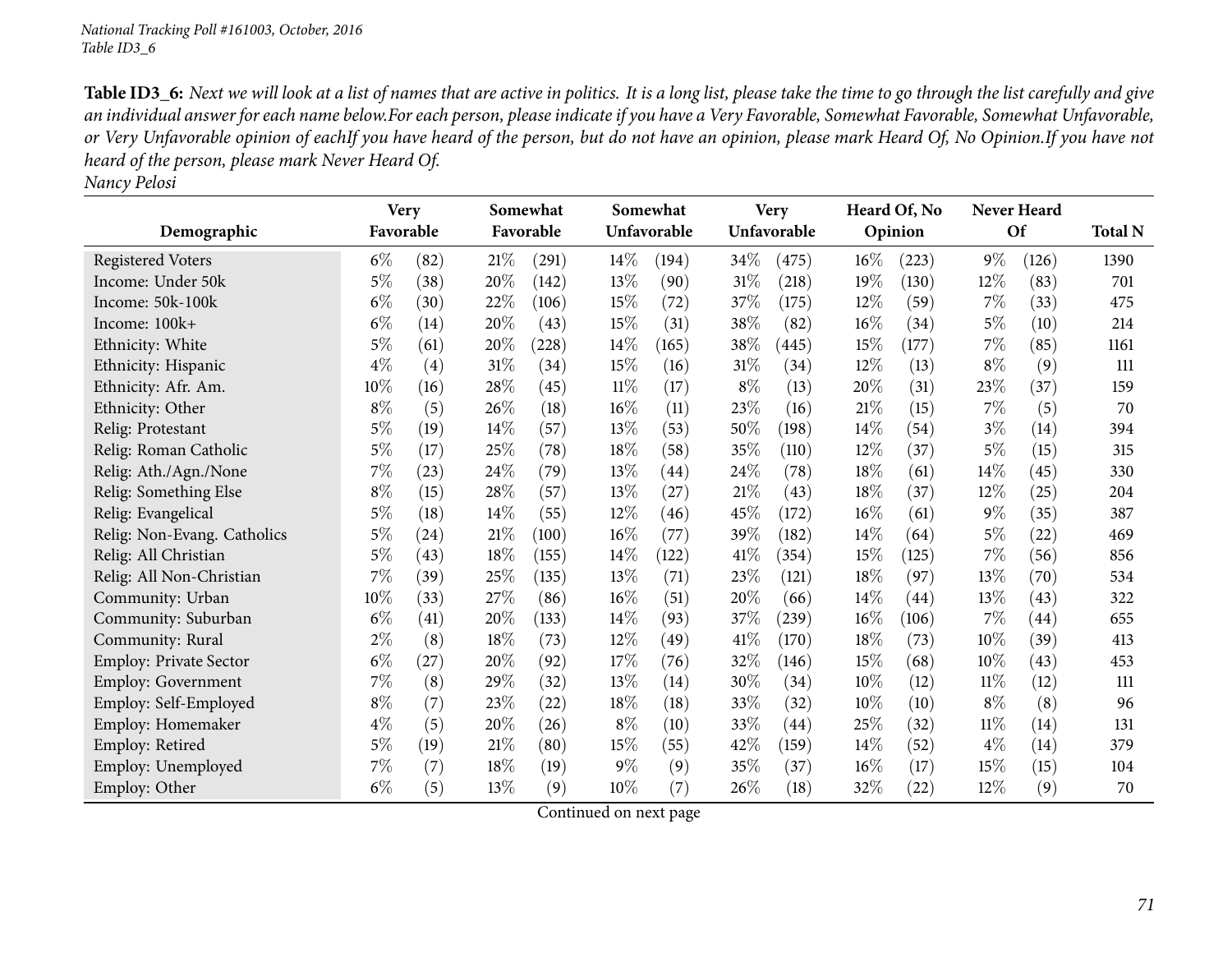Table ID3\_6: Next we will look at a list of names that are active in politics. It is a long list, please take the time to go through the list carefully and give an individual answer for each name below.For each person, please indicate if you have a Very Favorable, Somewhat Favorable, Somewhat Unfavorable, or Very Unfavorable opinion of eachIf you have heard of the person, but do not have an opinion, please mark Heard Of, No Opinion.If you have not *heard of the person, <sup>p</sup>lease mark Never Heard Of.*

|                                      | <b>Very</b> |      |        | Somewhat  |        | Somewhat    |        | <b>Very</b> |        | Heard Of, No       |        | Never Heard |                |
|--------------------------------------|-------------|------|--------|-----------|--------|-------------|--------|-------------|--------|--------------------|--------|-------------|----------------|
| Demographic                          | Favorable   |      |        | Favorable |        | Unfavorable |        | Unfavorable |        | Opinion            |        | <b>Of</b>   | <b>Total N</b> |
| <b>Registered Voters</b>             | $6\%$       | (82) | 21%    | (291)     | $14\%$ | (194)       | 34\%   | (475)       | 16%    | (223)              | $9\%$  | (126)       | 1390           |
| Job Type: White-collar               | $8\%$       | (43) | 25%    | (134)     | 15%    | (81)        | 36%    | (195)       | 12%    | (67)               | $5\%$  | (25)        | 544            |
| Job Type: Blue-collar                | $5\%$       | (29) | 20%    | (130)     | 14%    | (88)        | 37%    | (235)       | 16%    | (99)               | $9\%$  | (58)        | 639            |
| Job Type: Don't Know                 | $5\%$       | (10) | 13%    | (28)      | $12\%$ | (24)        | 21%    | (44)        | 27\%   | (56)               | 21%    | (44)        | 206            |
| Military HH: Yes                     | $9\%$       | (26) | 16%    | (44)      | 12%    | (33)        | 44%    | (121)       | 11%    | (31)               | $6\%$  | (17)        | 272            |
| Military HH: No                      | $5\%$       | (56) | 22%    | (247)     | 14%    | (160)       | 32%    | (354)       | 17%    | (192)              | 10\%   | (109)       | 1118           |
| RD/WT: Right Direction               | 15%         | (63) | 40%    | (168)     | 14%    | (58)        | $9\%$  | (39)        | 15%    | (64)               | $8\%$  | (33)        | 425            |
| RD/WT: Wrong Track                   | $2\%$       | (19) | 13%    | (123)     | 14\%   | (136)       | 45%    | (436)       | 16%    | (159)              | $10\%$ | (94)        | 965            |
| Obama Job: Approve                   | $11\%$      | (70) | 36%    | (237)     | 16%    | (104)       | 10%    | (64)        | 18%    | (120)              | 11%    | (73)        | 668            |
| Obama Job: Disapprove                | $2\%$       | (11) | 7%     | (51)      | 13%    | (87)        | 59%    | (409)       | 13%    | (88)               | 7%     | (46)        | 691            |
| #1 Issue: Economy                    | $5\%$       | (21) | 20%    | (90)      | 14%    | (65)        | 37%    | (171)       | 15%    | (69)               | $9\%$  | (44)        | 460            |
| #1 Issue: Security                   | $5\%$       | (16) | 16%    | (52)      | 13%    | (41)        | 41\%   | (134)       | $16\%$ | (51)               | $9\%$  | (30)        | 324            |
| #1 Issue: Health Care                | $4\%$       | (6)  | 26%    | (45)      | 15%    | (26)        | 27%    | (47)        | 16%    | (27)               | 12%    | (21)        | 172            |
| #1 Issue: Medicare / Social Security | $6\%$       | (11) | 21%    | (42)      | 14%    | (28)        | 39%    | (78)        | 15%    | $\left( 29\right)$ | $5\%$  | (10)        | 198            |
| #1 Issue: Women's Issues             | 13%         | (7)  | 34%    | (20)      | 7%     | (4)         | 12%    | (7)         | 27%    | (16)               | $7\%$  | (4)         | 57             |
| #1 Issue: Education                  | $8\%$       | (6)  | 21%    | (16)      | 19%    | (14)        | 12%    | (10)        | 27%    | (21)               | 12%    | (10)        | 77             |
| #1 Issue: Energy                     | 14%         | (7)  | $35\%$ | (18)      | 19%    | (9)         | $6\%$  | (3)         | 15%    | (8)                | $11\%$ | (5)         | 50             |
| #1 Issue: Other                      | 11%         | (6)  | 17%    | (9)       | 12%    | (6)         | 50%    | (26)        | $4\%$  | (2)                | $6\%$  | (3)         | 52             |
| 2014 Vote: Democrat                  | $11\%$      | (61) | 35%    | (192)     | 16%    | (89)        | 12%    | (65)        | 17%    | (89)               | $8\%$  | (46)        | 540            |
| 2014 Vote: Republican                | $2\%$       | (9)  | $9\%$  | (44)      | 12%    | (60)        | 62%    | (311)       | $11\%$ | (56)               | $5\%$  | (24)        | 503            |
| 2014 Vote: Didn't Vote               | $4\%$       | (12) | 16%    | (47)      | 12%    | (36)        | 26%    | (78)        | 23%    | (69)               | 19%    | (55)        | 297            |
| 2012 Vote: Barack Obama              | 10%         | (58) | 34%    | (209)     | 18%    | (108)       | $11\%$ | (67)        | 18%    | (111)              | $9\%$  | (55)        | 609            |
| 2012 Vote: Mitt Romney               | $2\%$       | (10) | 7%     | (38)      | 10%    | (52)        | 65%    | (351)       | 11%    | (60)               | $6\%$  | (30)        | 541            |
| 2012 Vote: Didn't Vote               | $7\%$       | (14) | 18%    | (34)      | 12%    | (23)        | 19%    | (36)        | 23%    | $\left( 44\right)$ | 21%    | (40)        | 190            |
| 4-Region: Northeast                  | $5\%$       | (14) | 25%    | (66)      | 16%    | (42)        | 29%    | (76)        | 16%    | (41)               | $9\%$  | (25)        | 263            |
| 4-Region: Midwest                    | $4\%$       | (15) | 14%    | (45)      | 17%    | (56)        | 35%    | (115)       | 20%    | (65)               | $10\%$ | (34)        | 330            |
| 4-Region: South                      | 7%          | (35) | 22\%   | (109)     | 13%    | (64)        | 34%    | (171)       | 16%    | (79)               | $9\%$  | (45)        | 503            |
| 4-Region: West                       | $6\%$       | (19) | 24\%   | (71)      | 11%    | (33)        | 38%    | (112)       | 13%    | (38)               | $8\%$  | (23)        | 295            |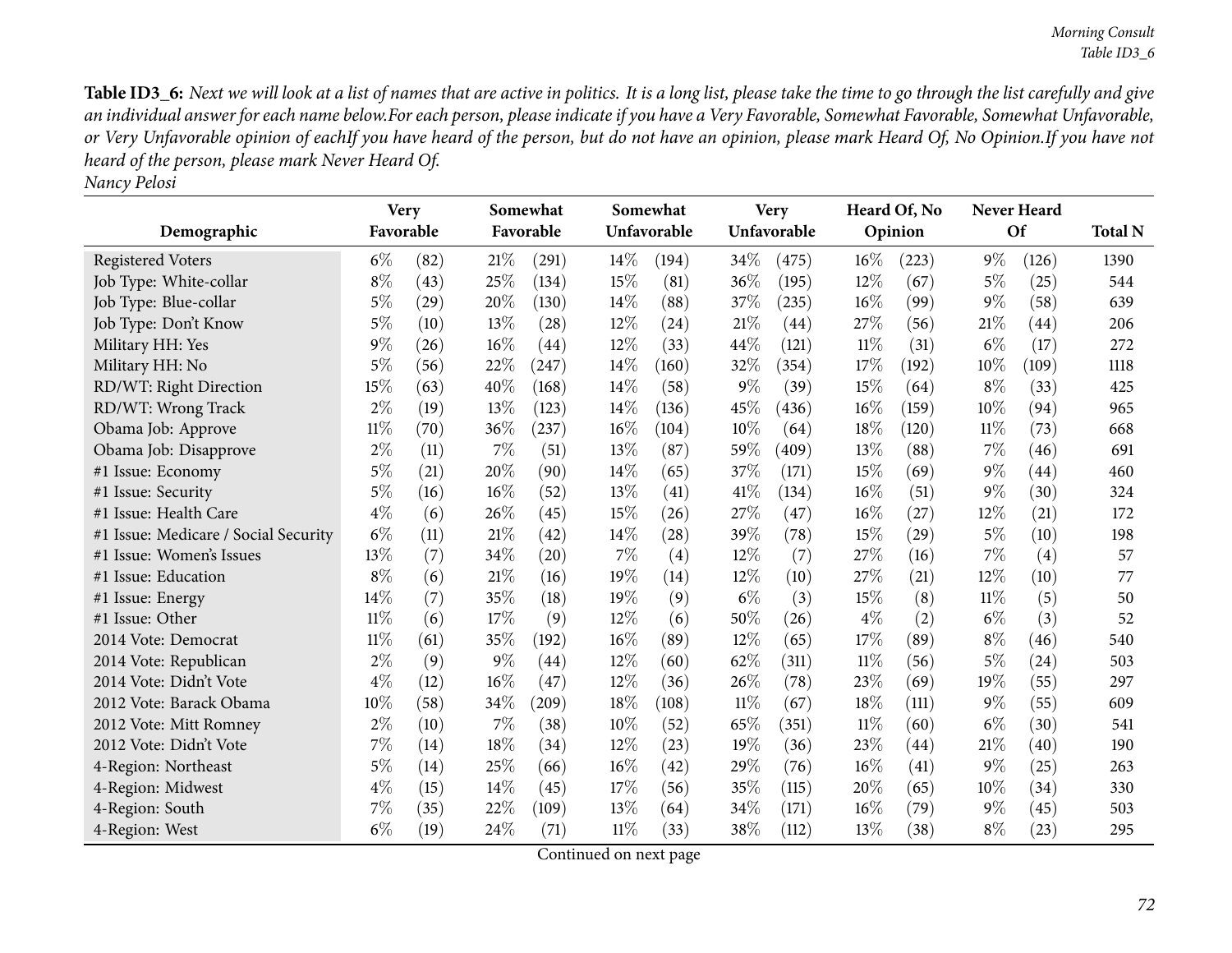| Nancy Pelosi |  |
|--------------|--|
|              |  |

|                      | Very   |           | Somewhat |           | Somewhat |             | <b>Verv</b> |             | Heard Of, No |         | Never Heard |           |      |
|----------------------|--------|-----------|----------|-----------|----------|-------------|-------------|-------------|--------------|---------|-------------|-----------|------|
| Demographic          |        | Favorable |          | Favorable |          | Unfavorable |             | Unfavorable |              | Opinion |             | <b>Of</b> |      |
| Registered Voters    | $6\%$  | (82)      | 21%      | (291)     | $14\%$   | (194)       | $34\%$      | (475)       | $16\%$       | (223)   | $9\%$       | (126)     | 1390 |
| 2016 Vote: Clinton   | $12\%$ | (72)      | $35\%$   | (221)     | $16\%$   | (100)       | $10\%$      | (62)        | 17%          | (106)   | $10\%$      | (65)      | 626  |
| 2016 Vote: Trump     | $1\%$  | (7)       | $8\%$    | (43)      | $10\%$   | (57         | $60\%$      | (343)       | $14\%$       | (79)    | $7\%$       | (40)      | 570  |
| 2016 Vote: Undecided | $1\%$  | (2)       | $14\%$   | (27)      | 19 $\%$  | $^{(37)}$   | $36\%$      | (70)        | 19%          | (38)    | $11\%$      | (21)      | 195  |

*Note:* Row proportions may total to larger than one-hundred percen<sup>t</sup> due to rounding.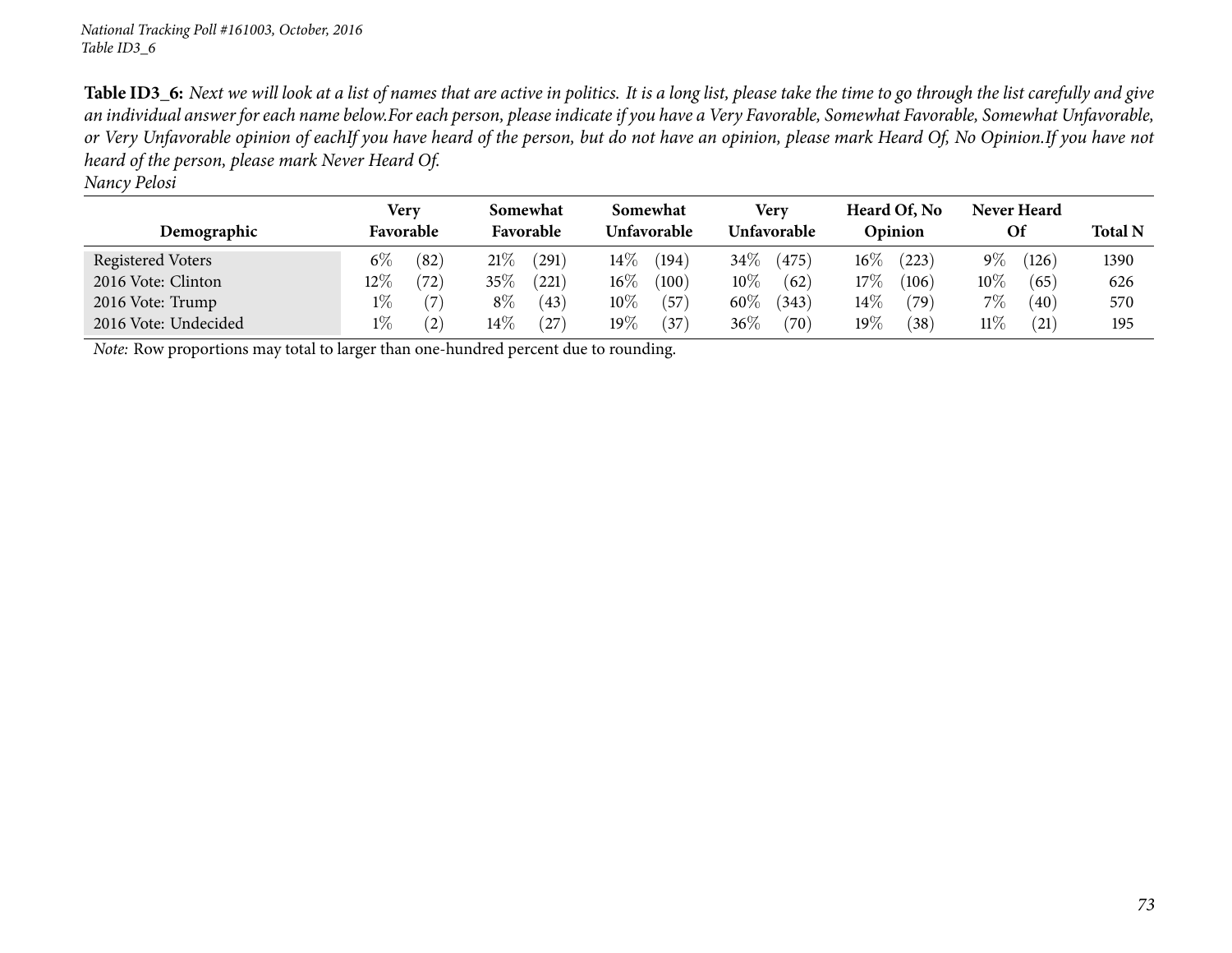**Demographic Total Favorable Total Not FavorableHeard Of, NoOpinion Never Heard Of Total <sup>N</sup>**Registered Voters 28 (230) 26% (368) 22% (306) 25% (487) 1390 641 Gender: Male 20% (129)  $37\%$  (234)  $18\%$  (118)  $25\%$  (160) 641 Gender: Female  $13\%$  (101)  $18\%$  (134)  $25\%$  (187)  $44\%$  (327) 749 199 Age: 18-29 16%<br>Age: 30-44 17%  $\frac{\%}{\%}$  (32)  $\frac{15\%}{\%}$  (30)  $\frac{25\%}{\%}$  (49)  $\frac{44\%}{\%}$  (87)  $\frac{199\%}{\%}$ Age: 30-44  $17\%$ <br>Age: 45-54  $16\%$  $\frac{\%}{\%}$  (54) 26\% (86) 19\% (62) 38\% (122) 324 Age: 45-54  $16\%$ <br>Age: 55-64  $17\%$  $\frac{\%}{\%}$  (42) 24\% (66) 20\% (53) 41\% (110) 271 Age: 55-64  $17\%$ <br>Age: 65+  $17\%$  $\frac{\%}{\%}$  (47)  $\frac{30\%}{\%}$  (83)  $\frac{22\%}{\%}$  (60)  $\frac{31\%}{\%}$  (87) 277 Age: 65+ $+$  17%  $\frac{\%}{\%}$  (54) 32\% (103) 25\% (81) 25\% (81) 319 PID: Dem (no lean)  $27\%$  (133)  $20\%$ <br>PID: Ind (no lean)  $14\%$  (57)  $24\%$  $\frac{\%}{\%}$  (99)  $\frac{19\%}{\%}$  (91)  $\frac{34\%}{\%}$  (167)  $\frac{491}{\%}$ PID: Ind (no lean)  $14\%$ <br>PID: Rep (no lean)  $8\%$  $\frac{\%}{\%}$  (57) 24\% (101) 24\% (101) 38\% (160) 419 PID: Rep (no lean)  $\frac{\%}{\%}$  (39)  $\frac{35\%}{\%}$  (167)  $\frac{24\%}{\%}$  (114)  $\frac{33\%}{\%}$  (160)  $\frac{480}{\%}$ PID/Gender: Dem Men <sup>35</sup>% $\frac{\%}{\%}$  (82) 27% (64) 13% (30) 25% (59) 235 PID/Gender: Dem Women <sup>20</sup>% $\frac{\%}{\%}$  (51)  $\frac{14\%}{\%}$  (36)  $\frac{24\%}{\%}$  (61)  $\frac{42\%}{\%}$  (108)  $\frac{256}{\%}$ PID/Gender: Ind Men 7% $\frac{\%}{\%}$  (33)  $\frac{34\%}{\%}$  (69)  $\frac{20\%}{\%}$  (40)  $\frac{29\%}{\%}$  (58)  $\frac{200}{\%}$ PID/Gender: Ind Women $\frac{11\%}{6\%}$  $\frac{\%}{\%}$  (24)  $\frac{15\%}{\%}$  (32)  $\frac{28\%}{\%}$  (61)  $\frac{47\%}{\%}$  (102) 220 PID/Gender: Rep Menn 6%  $\frac{\%}{\%}$  (13)  $\frac{49\%}{\%}$  (101)  $\frac{24\%}{\%}$  (49)  $\frac{21\%}{\%}$  (43) 207 PID/Gender: Rep Women $\frac{10\%}{15\%}$  $\frac{\%}{\%}$  (26) 24\% (66) 24\% (65) 43\% (117) 274<br>
(26) 24\% (120) 17\% (74) 29\% (119) 12\ Tea Party: Supporter 15%<br>Tea Party: Not Supporter 17%  $\frac{\%}{\%}$  (65)  $\frac{40\%}{\%}$  (168)  $\frac{17\%}{\%}$  (74)  $\frac{28\%}{\%}$  (118)  $\frac{425\%}{\%}$ Tea Party: Not Supporter  $17\%$   $(165)$   $21\%$   $(199)$   $24\%$   $(231)$   $38\%$   $(366)$  960<br>Ideo: Liberal (1-3)  $31\%$   $(130)$   $18\%$   $(77)$   $17\%$   $(74)$   $33\%$   $(141)$   $423$ 423 Ideo: Liberal (1-3)  $31\%$  (130)  $18\%$ <br>Ideo: Moderate (4)  $15\%$  (51)  $22\%$  $\frac{\%}{\%}$  (77)  $\frac{17\%}{\%}$  (74)  $\frac{33\%}{\%}$  (141)  $\frac{423\%}{\%}$ Ideo: Moderate (4)  $15\%$ <br>Ideo: Conservative (5-7)  $8\%$  $\frac{\%}{\%}$  (51) 22\% (78) 25\% (87) 38\% (134) 351 Ideo: Conservative (5-7)  $8\%$ <br>Educ: < College  $13\%$  $\frac{\%}{\%}$  (45) 38% (204) 23% (124) 31% (170) 543<br>  $\frac{\%}{\%}$  (112) 26% (207) 23% (202) 20% (200) 20% Educ: < College  $13\%$   $(113)$   $26\%$   $(227)$   $23\%$   $(202)$   $39\%$   $(349)$  890 322 Educ: Bachelors degree 21%<br>Educ: Post-grad 29%  $\frac{\%}{\%}$  (66) 28% (92) 20% (64) 31% (101) 322 Educ: Post-grad $d = 29\%$  $\frac{\%}{\%}$  (51) 28\% (49) 22\% (40) 21\% (38) 178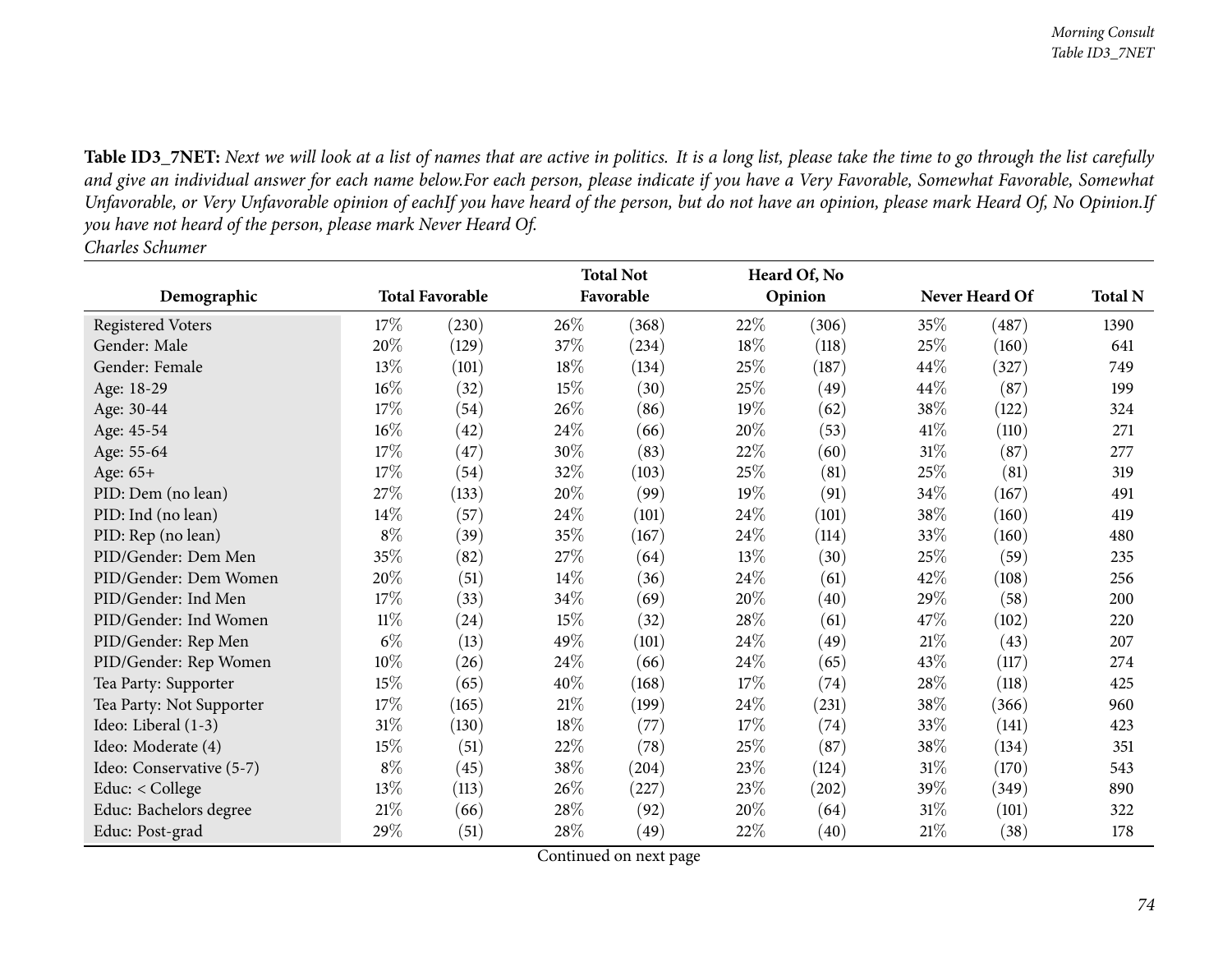*Charles Schumer*

|                             |        |                        |        | <b>Total Not</b> |        | Heard Of, No |        |                |                |
|-----------------------------|--------|------------------------|--------|------------------|--------|--------------|--------|----------------|----------------|
| Demographic                 |        | <b>Total Favorable</b> |        | Favorable        |        | Opinion      |        | Never Heard Of | <b>Total N</b> |
| <b>Registered Voters</b>    | 17%    | (230)                  | 26%    | (368)            | 22%    | (306)        | $35\%$ | (487)          | 1390           |
| Income: Under 50k           | 14\%   | (100)                  | 24\%   | (169)            | 22%    | (156)        | 39%    | (275)          | 701            |
| Income: 50k-100k            | 18%    | (87)                   | 29%    | (138)            | 22%    | (104)        | $31\%$ | (147)          | 475            |
| Income: 100k+               | 20%    | (43)                   | 29%    | (61)             | $21\%$ | (45)         | 30%    | (65)           | 214            |
| Ethnicity: White            | $16\%$ | (190)                  | 27%    | (318)            | 22%    | (255)        | 34%    | (398)          | 1161           |
| Ethnicity: Hispanic         | 18%    | (20)                   | 27%    | (30)             | 24\%   | (27)         | $31\%$ | (34)           | 111            |
| Ethnicity: Afr. Am.         | 19%    | (31)                   | 20%    | (31)             | 22\%   | (34)         | 39%    | (63)           | 159            |
| Ethnicity: Other            | 13\%   | (9)                    | 27%    | (19)             | 23\%   | (16)         | 37%    | (26)           | 70             |
| Relig: Protestant           | 10%    | (40)                   | $31\%$ | (124)            | 24%    | (93)         | 35\%   | (137)          | 394            |
| Relig: Roman Catholic       | 23%    | (71)                   | $31\%$ | (99)             | 19%    | (61)         | $27\%$ | (84)           | 315            |
| Relig: Ath./Agn./None       | 18%    | (61)                   | $21\%$ | (69)             | 21%    | (70)         | 39%    | (130)          | 330            |
| Relig: Something Else       | 21\%   | (42)                   | 23%    | (47)             | 22\%   | (44)         | 35\%   | (71)           | 204            |
| Relig: Evangelical          | $11\%$ | (44)                   | 28\%   | (108)            | 25%    | (97)         | $36\%$ | (138)          | 387            |
| Relig: Non-Evang. Catholics | 18%    | (83)                   | $31\%$ | (144)            | 20%    | (94)         | 32\%   | (148)          | 469            |
| Relig: All Christian        | 15%    | (127)                  | 29%    | (251)            | 22%    | (192)        | 33%    | (286)          | 856            |
| Relig: All Non-Christian    | 19%    | (103)                  | 22%    | (116)            | 21%    | (114)        | 38%    | (201)          | 534            |
| Community: Urban            | $21\%$ | (67)                   | 25%    | (82)             | 20%    | (65)         | 34\%   | (109)          | 322            |
| Community: Suburban         | 17%    | (109)                  | 27%    | (177)            | 22\%   | (146)        | 34\%   | (223)          | 655            |
| Community: Rural            | 13\%   | (54)                   | 27%    | (109)            | 23\%   | (95)         | 38\%   | (155)          | 413            |
| Employ: Private Sector      | 18%    | (82)                   | $25\%$ | (113)            | 22%    | (99)         | 35\%   | (158)          | 453            |
| Employ: Government          | 24\%   | (27)                   | 23%    | (25)             | 22%    | (24)         | 31%    | (34)           | 111            |
| Employ: Self-Employed       | $19\%$ | (18)                   | 29%    | (28)             | 22\%   | (21)         | 30\%   | (29)           | 96             |
| Employ: Homemaker           | 12%    | (15)                   | $16\%$ | (21)             | 23%    | (30)         | 50%    | (65)           | 131            |
| Employ: Retired             | $18\%$ | (67)                   | 32%    | (120)            | 21%    | (81)         | 29\%   | (111)          | 379            |
| Employ: Unemployed          | $9\%$  | (10)                   | 29%    | (31)             | 22\%   | (23)         | 39%    | (41)           | 104            |
| Employ: Other               | $7\%$  | (5)                    | $32\%$ | (22)             | 21%    | (15)         | 40%    | (28)           | 70             |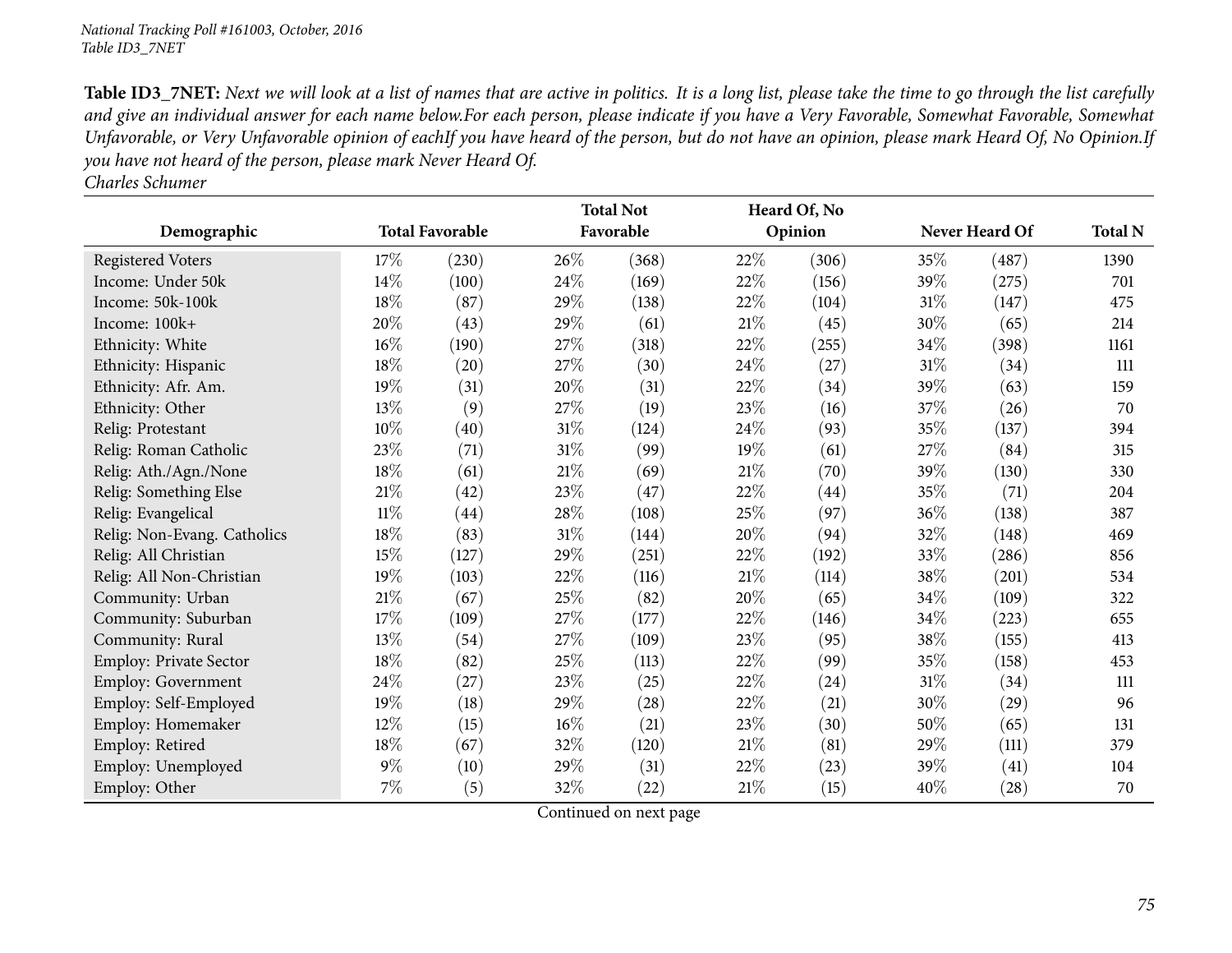|                                      |        |                        |      | <b>Total Not</b> |        | Heard Of, No |      |                |                |
|--------------------------------------|--------|------------------------|------|------------------|--------|--------------|------|----------------|----------------|
| Demographic                          |        | <b>Total Favorable</b> |      | Favorable        |        | Opinion      |      | Never Heard Of | <b>Total N</b> |
| <b>Registered Voters</b>             | 17%    | (230)                  | 26%  | (368)            | 22%    | (306)        | 35%  | (487)          | 1390           |
| Job Type: White-collar               | 21%    | (114)                  | 27%  | (148)            | 22%    | (120)        | 30%  | (162)          | 544            |
| Job Type: Blue-collar                | 15%    | (95)                   | 27%  | (176)            | 22%    | (139)        | 36%  | (230)          | 639            |
| Job Type: Don't Know                 | 10%    | (21)                   | 21\% | (44)             | 23%    | (47)         | 46%  | (95)           | 206            |
| Military HH: Yes                     | 17%    | (46)                   | 32%  | (88)             | 21\%   | (57)         | 30%  | (82)           | 272            |
| Military HH: No                      | 16%    | (184)                  | 25%  | (280)            | 22%    | (248)        | 36%  | (405)          | 1118           |
| RD/WT: Right Direction               | 34%    | (146)                  | 20%  | (85)             | 16%    | (68)         | 30%  | (126)          | 425            |
| RD/WT: Wrong Track                   | $9\%$  | (84)                   | 29%  | (283)            | 25%    | (237)        | 37%  | (361)          | 965            |
| Obama Job: Approve                   | 27%    | (177)                  | 18%  | (117)            | 20%    | (135)        | 36%  | (239)          | 668            |
| Obama Job: Disapprove                | 7%     | (51)                   | 36%  | (246)            | 23%    | (161)        | 34%  | (233)          | 691            |
| #1 Issue: Economy                    | 16%    | (75)                   | 29%  | (131)            | 20%    | (91)         | 35%  | (162)          | 460            |
| #1 Issue: Security                   | 12%    | (38)                   | 31%  | (99)             | 24\%   | (78)         | 33%  | (108)          | 324            |
| #1 Issue: Health Care                | 17%    | $\left( 29\right)$     | 21%  | (37)             | 24%    | (41)         | 38%  | (66)           | 172            |
| #1 Issue: Medicare / Social Security | 19%    | (38)                   | 26%  | (51)             | 23%    | (46)         | 32%  | (63)           | 198            |
| #1 Issue: Women's Issues             | 28%    | (16)                   | 17%  | (10)             | 26%    | (15)         | 29%  | (17)           | 57             |
| #1 Issue: Education                  | 15%    | (11)                   | 19%  | (15)             | 21\%   | (17)         | 45%  | (35)           | 77             |
| #1 Issue: Energy                     | 27%    | (13)                   | 17%  | (9)              | 12%    | (6)          | 45%  | (23)           | 50             |
| #1 Issue: Other                      | 18%    | (9)                    | 33%  | (17)             | 23\%   | (12)         | 26\% | (14)           | 52             |
| 2014 Vote: Democrat                  | 28%    | (151)                  | 21%  | (112)            | 19%    | (102)        | 33%  | (176)          | 540            |
| 2014 Vote: Republican                | $9\%$  | (45)                   | 40%  | (200)            | 22%    | (113)        | 29%  | (146)          | 503            |
| 2014 Vote: Didn't Vote               | $9\%$  | (28)                   | 14%  | (43)             | 27%    | (81)         | 49%  | (145)          | 297            |
| 2012 Vote: Barack Obama              | 26%    | (159)                  | 19%  | (114)            | 17%    | (104)        | 38%  | (231)          | 609            |
| 2012 Vote: Mitt Romney               | 7%     | (40)                   | 38%  | (207)            | 25%    | (135)        | 29%  | (158)          | 541            |
| 2012 Vote: Didn't Vote               | 11%    | (20)                   | 18%  | (35)             | 27%    | (52)         | 44%  | (83)           | 190            |
| 4-Region: Northeast                  | 26%    | (67)                   | 30%  | (79)             | $19\%$ | (51)         | 25%  | (65)           | 263            |
| 4-Region: Midwest                    | 12%    | (40)                   | 24%  | (78)             | 21%    | (68)         | 43%  | (143)          | 330            |
| 4-Region: South                      | $16\%$ | (78)                   | 25%  | (128)            | 22%    | (113)        | 37%  | (184)          | 503            |
| 4-Region: West                       | 15%    | (44)                   | 28%  | (83)             | 25%    | (74)         | 32%  | (95)           | 295            |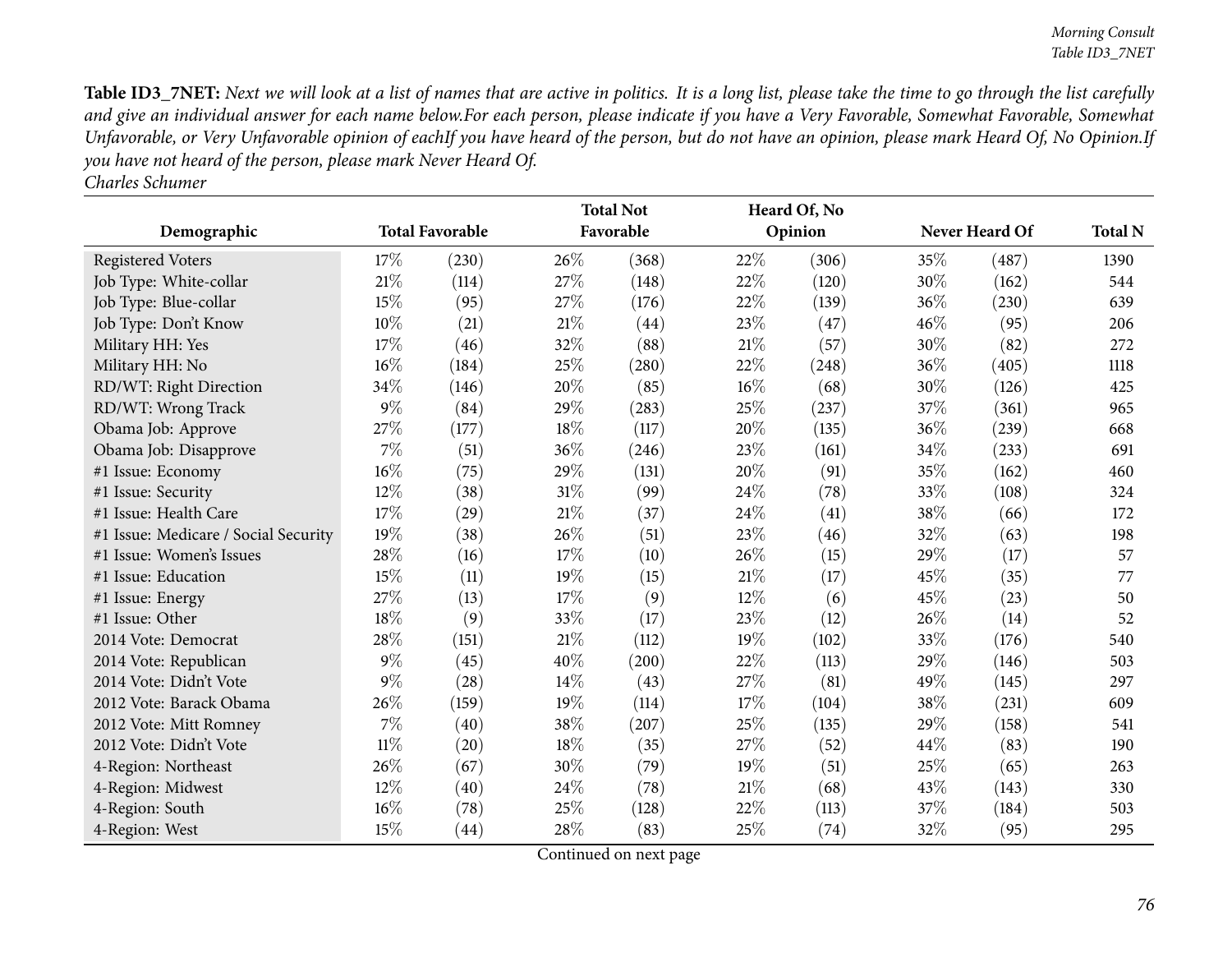*Charles Schumer*

| Demographic          |        | <b>Total Favorable</b> |         | <b>Total Not</b><br>Favorable |        | Heard Of, No<br>Opinion | Never Heard Of | <b>Total N</b> |      |
|----------------------|--------|------------------------|---------|-------------------------------|--------|-------------------------|----------------|----------------|------|
| Registered Voters    | $17\%$ | 230                    | $26\%$  | (368)                         | 22%    | (306)                   | 35%            | (487)          | 1390 |
| 2016 Vote: Clinton   | 27%    | (166)                  | 19 $\%$ | (122)                         | 19%    | (120)                   | 35%            | (217)          | 626  |
| 2016 Vote: Trump     | $7\%$  | (40)                   | 36\%    | (206)                         | $24\%$ | (134)                   | 33%            | (190)          | 570  |
| 2016 Vote: Undecided | $12\%$ | (24)                   | 21%     | (40)                          | $26\%$ | (51)                    | 41\%           | (80)           | 195  |

*Note:* Row proportions may total to larger than one-hundred percen<sup>t</sup> due to rounding.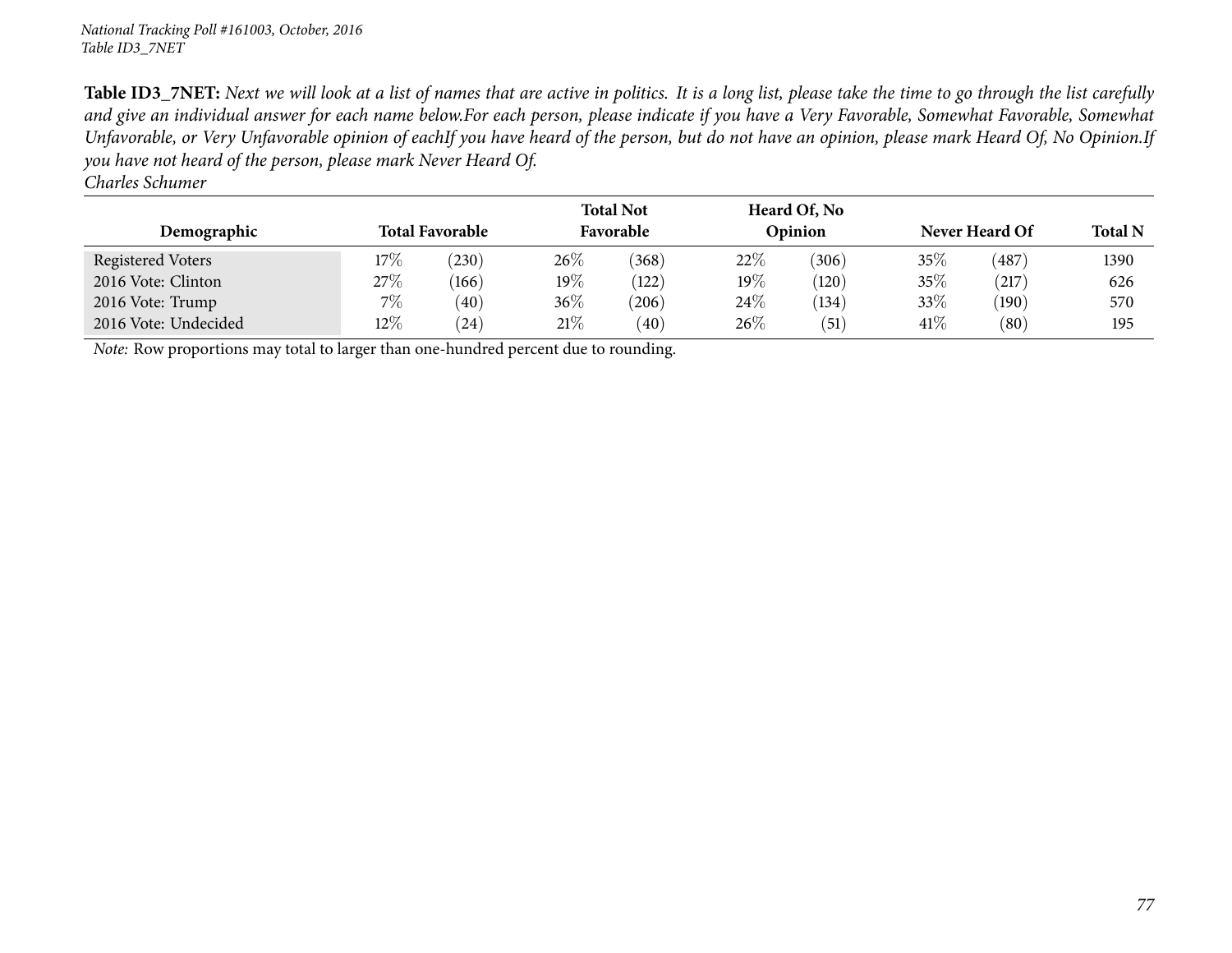Table ID3\_7: Next we will look at a list of names that are active in politics. It is a long list, please take the time to go through the list carefully and give an individual answer for each name below.For each person, please indicate if you have a Very Favorable, Somewhat Favorable, Somewhat Unfavorable, or Very Unfavorable opinion of eachIf you have heard of the person, but do not have an opinion, please mark Heard Of, No Opinion.If you have not *heard of the person, <sup>p</sup>lease mark Never Heard Of. Charles Schumer*

|                          | <b>Very</b>              |                    |        | Somewhat  |        | Somewhat    |        | <b>Very</b> | Heard Of, No |                    |        | Never Heard |                |
|--------------------------|--------------------------|--------------------|--------|-----------|--------|-------------|--------|-------------|--------------|--------------------|--------|-------------|----------------|
| Demographic              | Favorable                |                    |        | Favorable |        | Unfavorable |        | Unfavorable |              | Opinion            |        | Of          | <b>Total N</b> |
| <b>Registered Voters</b> | $4\%$                    | (56)               | 13\%   | (174)     | $14\%$ | (196)       | $12\%$ | (172)       | 22\%         | (306)              | 35\%   | (487)       | 1390           |
| Gender: Male             | $6\%$                    | (36)               | 15%    | (93)      | 17%    | (109)       | 19%    | (125)       | 18%          | (118)              | 25%    | (160)       | 641            |
| Gender: Female           | $3\%$                    | $\left( 20\right)$ | $11\%$ | (81)      | $12\%$ | (87)        | $6\%$  | (47)        | 25%          | (187)              | 44%    | (327)       | 749            |
| Age: 18-29               | $3\%$                    | (5)                | 14%    | (27)      | 9%     | (17)        | $6\%$  | (13)        | 25%          | (49)               | 44\%   | (87)        | 199            |
| Age: 30-44               | $5\%$                    | (16)               | 12%    | (38)      | 18%    | (60)        | $8\%$  | (26)        | 19%          | (62)               | 38\%   | (122)       | 324            |
| Age: 45-54               | $3\%$                    | (9)                | 12%    | (33)      | 13\%   | (34)        | $11\%$ | (31)        | 20%          | (53)               | 41\%   | (110)       | 271            |
| Age: 55-64               | $4\%$                    | (10)               | 13%    | (37)      | $16\%$ | (44)        | $14\%$ | (39)        | 22%          | (60)               | 31%    | (87)        | 277            |
| Age: 65+                 | $5\%$                    | (16)               | $12\%$ | (39)      | 13%    | (41)        | 20%    | (62)        | 25%          | (81)               | 25\%   | (81)        | 319            |
| PID: Dem (no lean)       | $8\%$                    | (37)               | 20%    | (96)      | 15%    | (72)        | $6\%$  | (27)        | 19%          | (91)               | 34%    | (167)       | 491            |
| PID: Ind (no lean)       | $4\%$                    | (15)               | 10%    | (43)      | $12\%$ | (50)        | 12%    | (51)        | 24\%         | (101)              | 38\%   | (160)       | 419            |
| PID: Rep (no lean)       | $1\%$                    | (4)                | 7%     | (35)      | 15%    | (73)        | 20%    | (94)        | $24\%$       | (114)              | 33\%   | (160)       | 480            |
| PID/Gender: Dem Men      | $11\%$                   | (25)               | 24\%   | (57)      | 18%    | (41)        | $10\%$ | (23)        | 13%          | (30)               | 25%    | (59)        | 235            |
| PID/Gender: Dem Women    | $5\%$                    | (12)               | 15%    | (39)      | $12\%$ | (31)        | $2\%$  | (4)         | 24%          | (61)               | 42%    | (108)       | 256            |
| PID/Gender: Ind Men      | $4\%$                    | (7)                | 13\%   | (26)      | $14\%$ | (28)        | 20%    | (41)        | 20%          | (40)               | 29%    | (58)        | 200            |
| PID/Gender: Ind Women    | $3\%$                    | (7)                | $8\%$  | (17)      | 10%    | (22)        | $5\%$  | (10)        | 28%          | (61)               | 47\%   | (102)       | 220            |
| PID/Gender: Rep Men      | $2\%$                    | (3)                | $5\%$  | (10)      | 19%    | (40)        | 30\%   | (62)        | 24%          | (49)               | 21\%   | (43)        | 207            |
| PID/Gender: Rep Women    | $\overline{\phantom{0}}$ | (1)                | $9\%$  | (25)      | $12\%$ | (33)        | $12\%$ | (32)        | 24\%         | (65)               | 43%    | (117)       | 274            |
| Tea Party: Supporter     | $4\%$                    | (17)               | $11\%$ | (47)      | $16\%$ | (67)        | 24\%   | (101)       | 17%          | (74)               | 28\%   | (118)       | 425            |
| Tea Party: Not Supporter | $4\%$                    | (39)               | 13%    | (126)     | 13\%   | (129)       | $7\%$  | (70)        | $24\%$       | (231)              | 38%    | (366)       | 960            |
| Ideo: Liberal (1-3)      | $8\%$                    | (35)               | 23\%   | (96)      | $14\%$ | (60)        | $4\%$  | (17)        | 17%          | (74)               | 33\%   | (141)       | 423            |
| Ideo: Moderate (4)       | $3\%$                    | (9)                | $12\%$ | (42)      | 15%    | (52)        | $7\%$  | (26)        | 25\%         | (87)               | 38\%   | (134)       | 351            |
| Ideo: Conservative (5-7) | $2\%$                    | (10)               | 7%     | (35)      | 14%    | (77)        | 23\%   | (127)       | 23%          | (124)              | 31%    | (170)       | 543            |
| Educ: $<$ College        | $3\%$                    | (26)               | $10\%$ | (87)      | 13%    | (115)       | $13\%$ | (113)       | 23\%         | (202)              | 39\%   | (349)       | 890            |
| Educ: Bachelors degree   | $5\%$                    | (15)               | $16\%$ | (51)      | 18%    | (59)        | $10\%$ | (33)        | 20%          | (64)               | $31\%$ | (101)       | 322            |
| Educ: Post-grad          | $8\%$                    | (15)               | 20%    | (36)      | 13\%   | (23)        | 15\%   | (26)        | 22%          | $\left( 40\right)$ | 21\%   | (38)        | 178            |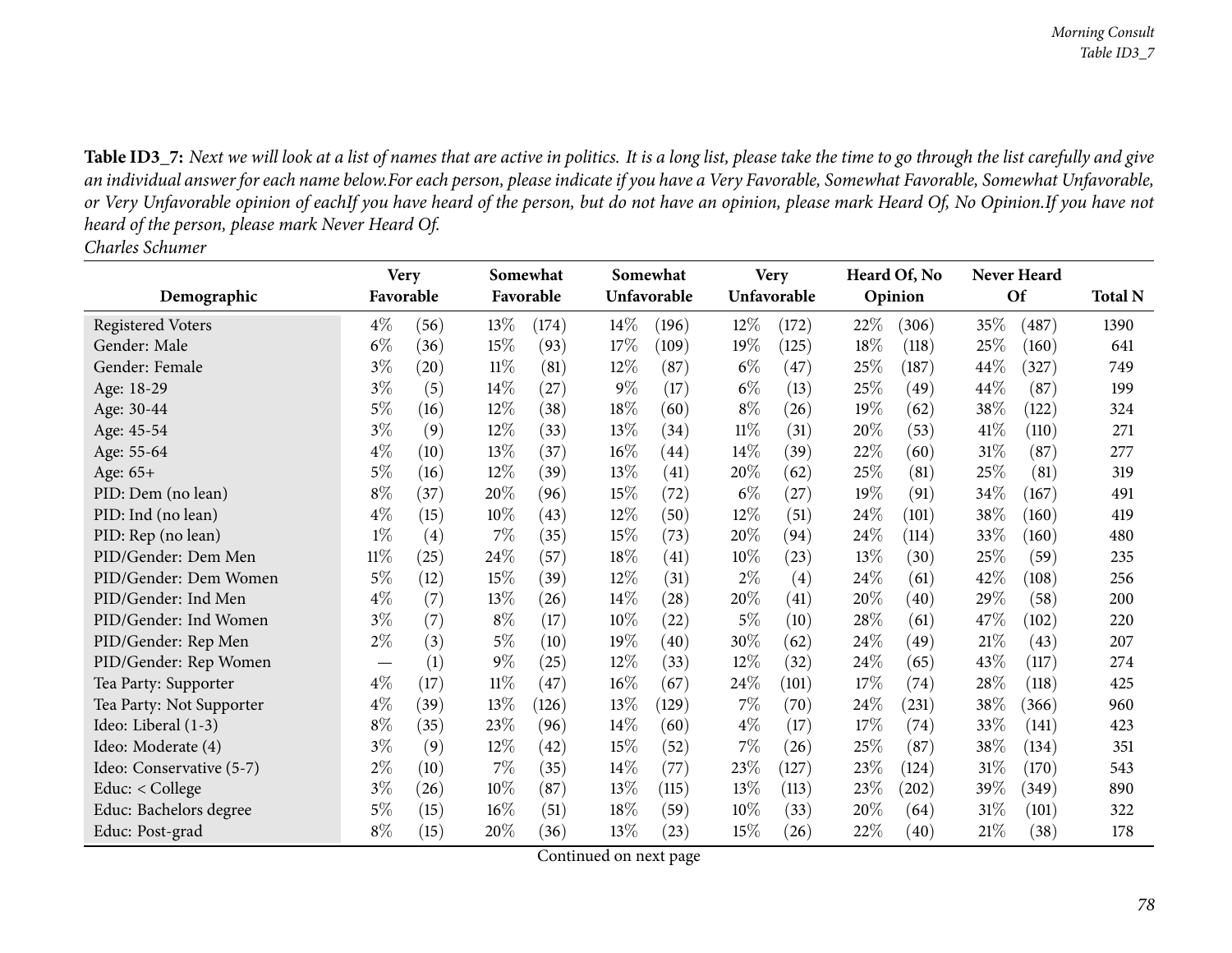|                               | <b>Very</b> |                    |        | Somewhat  |        | Somewhat    |        | <b>Very</b> |      | Heard Of, No       |        | Never Heard |                |
|-------------------------------|-------------|--------------------|--------|-----------|--------|-------------|--------|-------------|------|--------------------|--------|-------------|----------------|
| Demographic                   | Favorable   |                    |        | Favorable |        | Unfavorable |        | Unfavorable |      | Opinion            |        | Of          | <b>Total N</b> |
| <b>Registered Voters</b>      | $4\%$       | (56)               | 13%    | (174)     | $14\%$ | (196)       | $12\%$ | (172)       | 22%  | (306)              | 35\%   | (487)       | 1390           |
| Income: Under 50k             | $4\%$       | (25)               | $11\%$ | (75)      | 13%    | (90)        | $11\%$ | (80)        | 22%  | (156)              | 39%    | (275)       | 701            |
| Income: 50k-100k              | $5\%$       | (22)               | 14\%   | (65)      | 16%    | (76)        | 13%    | (61)        | 22%  | (104)              | 31%    | (147)       | 475            |
| Income: 100k+                 | $4\%$       | (9)                | 16%    | (34)      | $14\%$ | (30)        | $14\%$ | (31)        | 21%  | (45)               | 30%    | (65)        | 214            |
| Ethnicity: White              | $4\%$       | (46)               | 12%    | (144)     | 14\%   | (165)       | 13%    | (153)       | 22%  | $^{'}255)$         | 34%    | (398)       | 1161           |
| Ethnicity: Hispanic           | $3\%$       | (4)                | 15%    | (16)      | 20%    | (22)        | $7\%$  | (7)         | 24\% | (27)               | 31%    | (34)        | 111            |
| Ethnicity: Afr. Am.           | $5\%$       | (8)                | 14\%   | (23)      | $11\%$ | (18)        | $8\%$  | (13)        | 22%  | (34)               | 39%    | (63)        | 159            |
| Ethnicity: Other              | $3\%$       | (2)                | 10%    | (7)       | 18%    | (13)        | $8\%$  | (6)         | 23%  | (16)               | 37%    | (26)        | 70             |
| Relig: Protestant             | $2\%$       | (7)                | $8\%$  | (33)      | 13%    | (52)        | $18\%$ | (72)        | 24%  | (93)               | 35%    | (137)       | 394            |
| Relig: Roman Catholic         | $5\%$       | (17)               | 17%    | (54)      | 19%    | (59)        | 13\%   | (40)        | 19%  | (61)               | 27\%   | (84)        | 315            |
| Relig: Ath./Agn./None         | $6\%$       | (19)               | 13%    | (42)      | 13%    | (43)        | $8\%$  | (27)        | 21%  | (70)               | 39%    | (130)       | 330            |
| Relig: Something Else         | $5\%$       | (11)               | 15%    | (31)      | 17%    | (34)        | $6\%$  | (13)        | 22%  | $\left( 44\right)$ | 35%    | (71)        | 204            |
| Relig: Evangelical            | $2\%$       | (8)                | $9\%$  | (35)      | 11%    | (42)        | $17\%$ | (66)        | 25%  | (97)               | 36%    | (138)       | 387            |
| Relig: Non-Evang. Catholics   | $4\%$       | (18)               | 14\%   | (65)      | 16%    | (77)        | $14\%$ | (66)        | 20%  | (94)               | 32\%   | (148)       | 469            |
| Relig: All Christian          | $3\%$       | (26)               | 12%    | (101)     | $14\%$ | (119)       | 15%    | (132)       | 22%  | (192)              | 33%    | (286)       | 856            |
| Relig: All Non-Christian      | $6\%$       | (30)               | 14\%   | (73)      | 14\%   | (77)        | $7\%$  | (40)        | 21%  | (114)              | 38%    | (201)       | 534            |
| Community: Urban              | $8\%$       | (27)               | 13%    | (41)      | $16\%$ | (51)        | $9\%$  | (30)        | 20%  | (65)               | 34\%   | (109)       | 322            |
| Community: Suburban           | $4\%$       | (25)               | 13%    | (84)      | 14%    | (93)        | 13%    | (84)        | 22%  | (146)              | 34%    | (223)       | 655            |
| Community: Rural              | $1\%$       | (5)                | 12%    | (49)      | 13%    | (52)        | 14%    | (57)        | 23%  | (95)               | 38%    | (155)       | 413            |
| <b>Employ: Private Sector</b> | $5\%$       | $\left( 22\right)$ | 13%    | (60)      | 15%    | (69)        | $10\%$ | (44)        | 22%  | (99)               | 35%    | (158)       | 453            |
| <b>Employ: Government</b>     | $2\%$       | (2)                | 22%    | (24)      | $11\%$ | (13)        | 12%    | (13)        | 22%  | (24)               | $31\%$ | (34)        | 111            |
| Employ: Self-Employed         | $4\%$       | (4)                | 14\%   | (14)      | 15%    | (14)        | 15\%   | (14)        | 22%  | (21)               | 30%    | (29)        | 96             |
| Employ: Homemaker             | $3\%$       | $\left( 4\right)$  | $9\%$  | (12)      | 11%    | (14)        | $5\%$  | (7)         | 23%  | (30)               | 50%    | (65)        | 131            |
| Employ: Retired               | $4\%$       | (17)               | 13%    | (50)      | 14\%   | (52)        | 18%    | (68)        | 21%  | (81)               | 29%    | (111)       | 379            |
| Employ: Unemployed            | $4\%$       | (4)                | $6\%$  | (6)       | $16\%$ | (16)        | $14\%$ | (14)        | 22\% | (23)               | 39%    | (41)        | 104            |
| Employ: Other                 | $3\%$       | (2)                | $4\%$  | (3)       | 17%    | (12)        | 14%    | (10)        | 21%  | (15)               | 40%    | (28)        | 70             |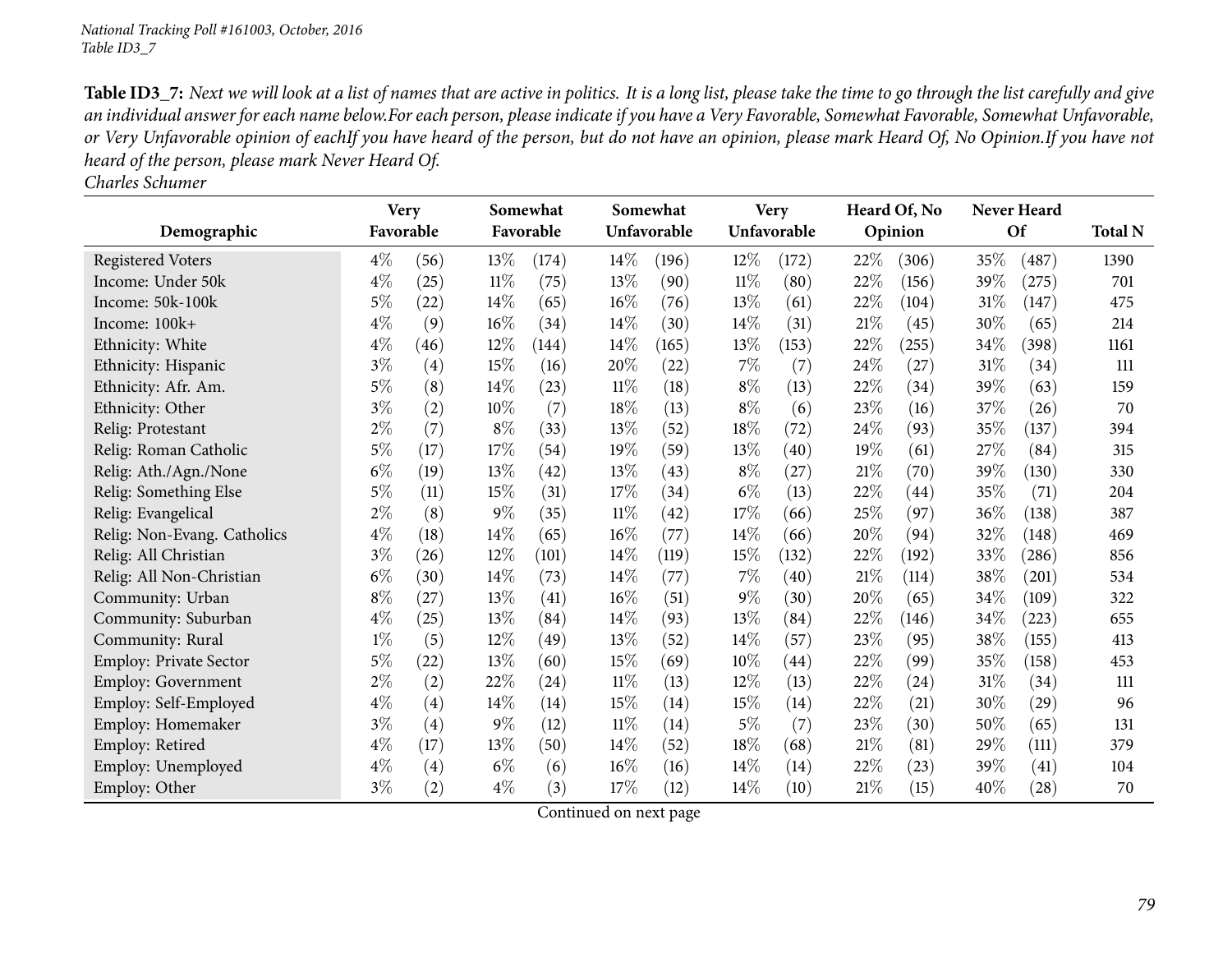|                                      | <b>Very</b> |                    |        | Somewhat  |        | Somewhat    |        | <b>Very</b>       |     | Heard Of, No |     | <b>Never Heard</b> |                |
|--------------------------------------|-------------|--------------------|--------|-----------|--------|-------------|--------|-------------------|-----|--------------|-----|--------------------|----------------|
| Demographic                          |             | Favorable          |        | Favorable |        | Unfavorable |        | Unfavorable       |     | Opinion      |     | Of                 | <b>Total N</b> |
| <b>Registered Voters</b>             | $4\%$       | (56)               | 13%    | (174)     | $14\%$ | (196)       | 12%    | (172)             | 22% | (306)        | 35% | (487)              | 1390           |
| Job Type: White-collar               | $5\%$       | (29)               | 16%    | (85)      | 14\%   | (79)        | 13%    | (70)              | 22% | (120)        | 30% | (162)              | 544            |
| Job Type: Blue-collar                | $3\%$       | (19)               | $12\%$ | (75)      | 14%    | (92)        | 13\%   | (84)              | 22% | (139)        | 36% | (230)              | 639            |
| Job Type: Don't Know                 | $4\%$       | (8)                | $6\%$  | (13)      | $12\%$ | (25)        | $9\%$  | (19)              | 23% | (47)         | 46% | (95)               | 206            |
| Military HH: Yes                     | $5\%$       | (14)               | 12%    | (32)      | 14%    | (39)        | 18%    | (48)              | 21% | (57)         | 30% | (82)               | 272            |
| Military HH: No                      | $4\%$       | (42)               | 13%    | (142)     | 14\%   | (157)       | $11\%$ | (124)             | 22% | (248)        | 36% | (405)              | 1118           |
| RD/WT: Right Direction               | 10%         | (41)               | 25%    | (105)     | 15%    | (63)        | $5\%$  | (22)              | 16% | (68)         | 30% | (126)              | 425            |
| RD/WT: Wrong Track                   | $2\%$       | (15)               | 7%     | (69)      | 14\%   | (133)       | 16%    | (150)             | 25% | (237)        | 37% | (361)              | 965            |
| Obama Job: Approve                   | 7%          | (48)               | 19%    | (130)     | 13\%   | (87)        | $5\%$  | (31)              | 20% | (135)        | 36% | (239)              | 668            |
| Obama Job: Disapprove                | $1\%$       | (8)                | $6\%$  | (43)      | 15%    | (105)       | 20%    | (141)             | 23% | (161)        | 34% | (233)              | 691            |
| #1 Issue: Economy                    | $4\%$       | $\left( 20\right)$ | 12%    | (55)      | 13\%   | (58)        | $16\%$ | (74)              | 20% | (91)         | 35% | (162)              | 460            |
| #1 Issue: Security                   | $3\%$       | (11)               | $8\%$  | (27)      | 18%    | (58)        | 13%    | (41)              | 24% | (78)         | 33% | (108)              | 324            |
| #1 Issue: Health Care                | $4\%$       | (6)                | 13%    | (22)      | $12\%$ | (21)        | $9\%$  | (15)              | 24% | (41)         | 38% | (66)               | 172            |
| #1 Issue: Medicare / Social Security | $3\%$       | (6)                | 16%    | (32)      | 15%    | (30)        | $10\%$ | (20)              | 23% | (46)         | 32% | (63)               | 198            |
| #1 Issue: Women's Issues             | $8\%$       | (5)                | 20%    | (11)      | $12\%$ | (7)         | $5\%$  | (3)               | 26% | (15)         | 29% | (17)               | 57             |
| #1 Issue: Education                  | $5\%$       | (4)                | 10%    | (8)       | 14%    | (11)        | $5\%$  | $\left( 4\right)$ | 21% | (17)         | 45% | (35)               | 77             |
| #1 Issue: Energy                     | $5\%$       | (3)                | 21%    | (11)      | 14\%   | (7)         | $3\%$  | (1)               | 12% | (6)          | 45% | (23)               | 50             |
| #1 Issue: Other                      | $4\%$       | (2)                | 14%    | (7)       | $8\%$  | (4)         | 26\%   | (13)              | 23% | (12)         | 26% | (14)               | 52             |
| 2014 Vote: Democrat                  | 7%          | (39)               | 21%    | (112)     | 15%    | (81)        | $6\%$  | (31)              | 19% | (102)        | 33% | (176)              | 540            |
| 2014 Vote: Republican                | $2\%$       | (10)               | 7%     | (34)      | 16%    | (81)        | 24\%   | (118)             | 22% | (113)        | 29% | (146)              | 503            |
| 2014 Vote: Didn't Vote               | $2\%$       | (7)                | 7%     | (21)      | $8\%$  | (23)        | 7%     | (20)              | 27% | (81)         | 49% | (145)              | 297            |
| 2012 Vote: Barack Obama              | $7\%$       | (42)               | 19%    | (117)     | 13\%   | (80)        | $6\%$  | (34)              | 17% | (104)        | 38% | (231)              | 609            |
| 2012 Vote: Mitt Romney               | $2\%$       | (11)               | $5\%$  | (29)      | 15%    | (82)        | 23%    | (125)             | 25% | (135)        | 29% | (158)              | 541            |
| 2012 Vote: Didn't Vote               | $2\%$       | (3)                | $9\%$  | (17)      | $12\%$ | (24)        | $6\%$  | (11)              | 27% | (52)         | 44% | (83)               | 190            |
| 4-Region: Northeast                  | $8\%$       | (22)               | 17%    | (46)      | 18%    | (47)        | 12\%   | (32)              | 19% | (51)         | 25% | (65)               | 263            |
| 4-Region: Midwest                    | $3\%$       | (9)                | $9\%$  | (31)      | 13\%   | (44)        | $10\%$ | (34)              | 21% | (68)         | 43% | (143)              | 330            |
| 4-Region: South                      | $3\%$       | (13)               | 13%    | (65)      | $12\%$ | (62)        | 13%    | (66)              | 22% | (113)        | 37% | (184)              | 503            |
| 4-Region: West                       | $4\%$       | (12)               | $11\%$ | (32)      | 15%    | (43)        | 14%    | (40)              | 25% | (74)         | 32% | (95)               | 295            |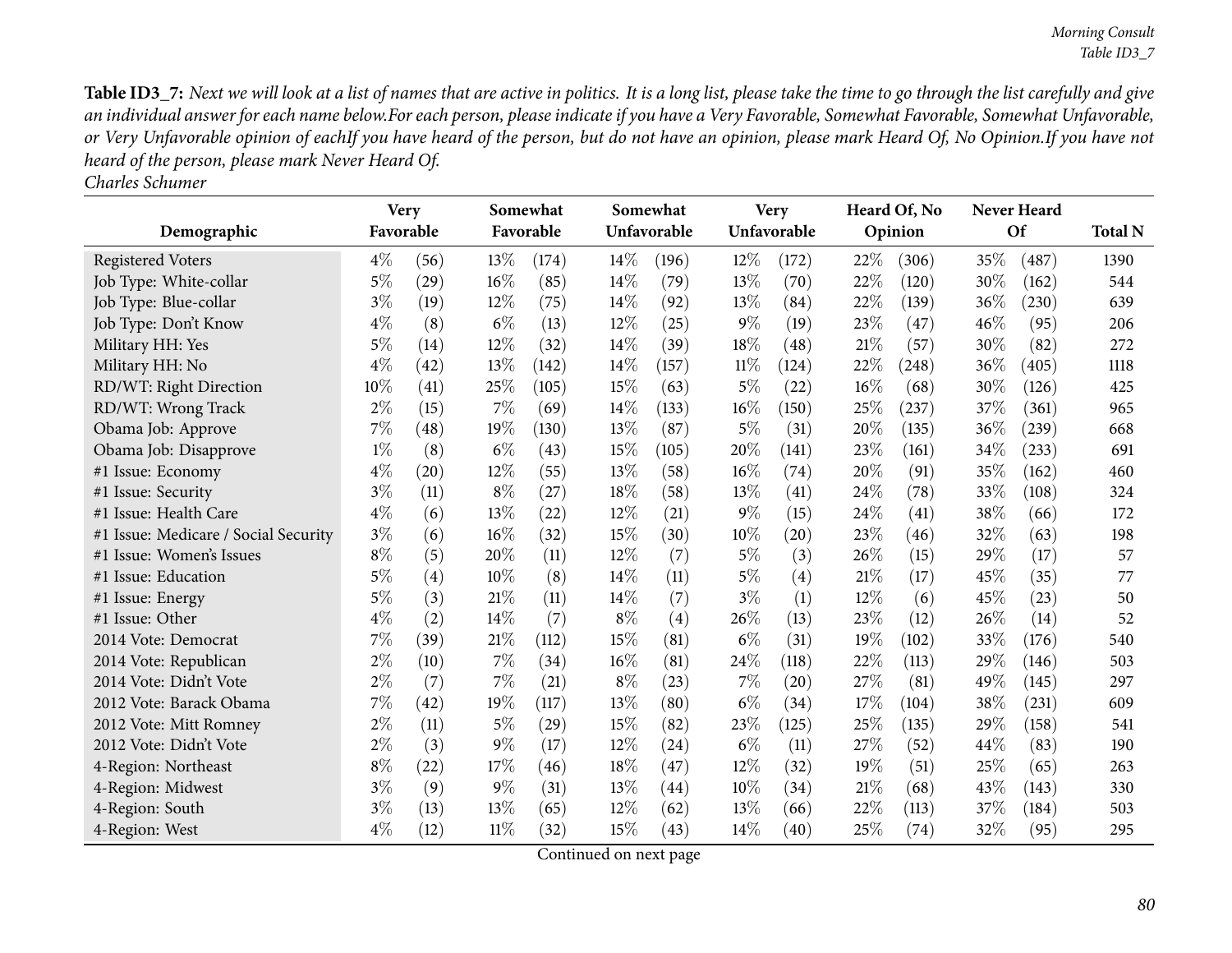*Charles Schumer*

|                      | Very          | Somewhat  |       | Somewhat    |       | Verv        |       | Heard Of, No |       | <b>Never Heard</b> |       |                |
|----------------------|---------------|-----------|-------|-------------|-------|-------------|-------|--------------|-------|--------------------|-------|----------------|
| Demographic          | Favorable     | Favorable |       | Unfavorable |       | Unfavorable |       | Opinion      |       | Of                 |       | <b>Total N</b> |
| Registered Voters    | $4\%$<br>(56) | 13 $\%$   | (174) | $14\%$      | (196) | $12\%$      | (172) | 22%          | (306) | 35\%               | (487) | 1390           |
| 2016 Vote: Clinton   | $8\%$<br>(48) | $19\%$    | (119) | $14\%$      | (88)  | 5%          | (34)  | $19\%$       | (120) | $35\%$             | (217) | 626            |
| 2016 Vote: Trump     | $1\%$<br>(6)  | $6\%$     | (34)  | $14\%$      | (81)  | $22\%$      | (125) | 24\%         | (134) | 33%                | (190) | 570            |
| 2016 Vote: Undecided | $1\%$<br>(2)  | $11\%$    | (22)  | $14\%$      | 27    | $7\%$       | (13)  | 26\%         | (51)  | $41\%$             | (80)  | 195            |

*Note:* Row proportions may total to larger than one-hundred percen<sup>t</sup> due to rounding.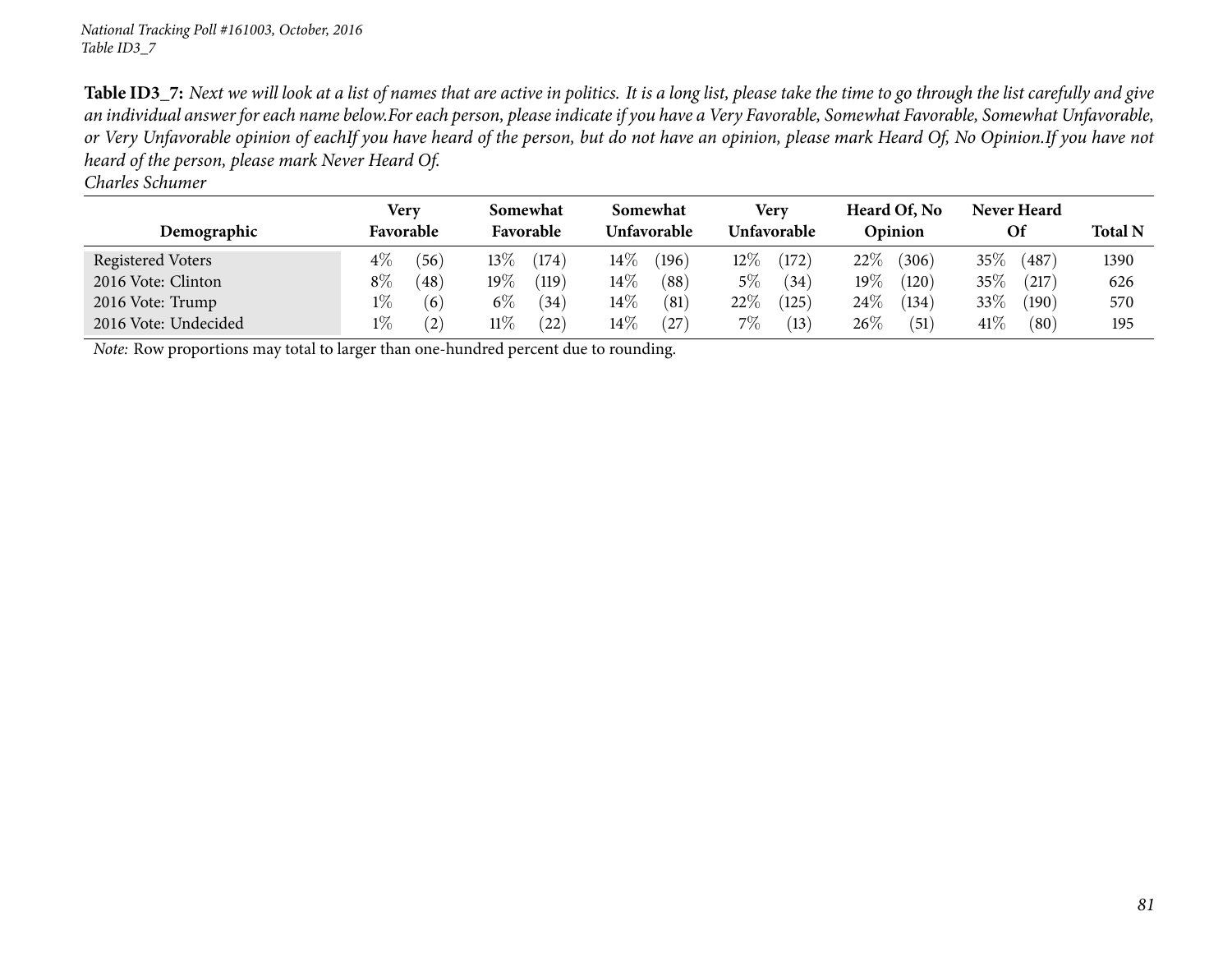|                          |        |                        |        | <b>Total Not</b> |      | Heard Of, No |        |                |                |
|--------------------------|--------|------------------------|--------|------------------|------|--------------|--------|----------------|----------------|
| Demographic              |        | <b>Total Favorable</b> |        | Favorable        |      | Opinion      |        | Never Heard Of | <b>Total N</b> |
| Registered Voters        | 22%    | (305)                  | 35%    | (487)            | 24\% | (334)        | 19%    | (264)          | 1390           |
| Gender: Male             | 22%    | (143)                  | 42%    | (269)            | 23%  | (144)        | 13%    | (85)           | 641            |
| Gender: Female           | 22%    | (161)                  | 29%    | (219)            | 25\% | (190)        | 24\%   | (179)          | 749            |
| Age: 18-29               | $31\%$ | (61)                   | 26\%   | (52)             | 23\% | (46)         | 20%    | (40)           | 199            |
| Age: 30-44               | 30%    | (97)                   | 29%    | (96)             | 19%  | (63)         | $21\%$ | (69)           | 324            |
| Age: 45-54               | 20%    | (54)                   | 34\%   | (92)             | 22%  | (60)         | 24\%   | (65)           | 271            |
| Age: 55-64               | 19%    | (54)                   | 40%    | (111)            | 26%  | (71)         | 15%    | (42)           | 277            |
| Age: 65+                 | $12\%$ | (39)                   | 43%    | (137)            | 29%  | (94)         | 15%    | (49)           | 319            |
| PID: Dem (no lean)       | 22%    | (107)                  | 38%    | (187)            | 21%  | (104)        | 19%    | (93)           | 491            |
| PID: Ind (no lean)       | 24\%   | (101)                  | 31%    | (131)            | 27%  | (114)        | 17%    | (73)           | 419            |
| PID: Rep (no lean)       | 20%    | (97)                   | 35%    | (169)            | 24\% | (116)        | 20%    | (98)           | 480            |
| PID/Gender: Dem Men      | 23\%   | (53)                   | 47%    | (110)            | 16%  | (38)         | $14\%$ | (33)           | 235            |
| PID/Gender: Dem Women    | $21\%$ | (54)                   | 30%    | (76)             | 26%  | (66)         | 23\%   | (60)           | 256            |
| PID/Gender: Ind Men      | 23%    | (46)                   | 37%    | (74)             | 29%  | (59)         | 10%    | (21)           | 200            |
| PID/Gender: Ind Women    | 25\%   | (55)                   | 26%    | (57)             | 25\% | (56)         | 24\%   | (52)           | 220            |
| PID/Gender: Rep Men      | $21\%$ | (44)                   | 41\%   | (85)             | 23%  | (47)         | 15%    | (31)           | 207            |
| PID/Gender: Rep Women    | 19%    | (53)                   | $31\%$ | (85)             | 25%  | (68)         | 25%    | (67)           | 274            |
| Tea Party: Supporter     | 25%    | (105)                  | 36\%   | (155)            | 22%  | (94)         | 17%    | (72)           | 425            |
| Tea Party: Not Supporter | $21\%$ | (199)                  | 35%    | (332)            | 25%  | (239)        | 20%    | (191)          | 960            |
| Ideo: Liberal (1-3)      | 27%    | (113)                  | 39%    | (163)            | 19%  | (78)         | 16%    | (67)           | 423            |
| Ideo: Moderate (4)       | 24\%   | (83)                   | $31\%$ | (110)            | 28\% | (97)         | 17%    | (60)           | 351            |
| Ideo: Conservative (5-7) | 19%    | (103)                  | 38\%   | (208)            | 26%  | (139)        | 17%    | (92)           | 543            |
| Educ: < College          | $21\%$ | (185)                  | $31\%$ | (279)            | 26%  | (227)        | 22\%   | (200)          | 890            |
| Educ: Bachelors degree   | 25%    | (80)                   | 40%    | (129)            | 23\% | (74)         | $12\%$ | (40)           | 322            |
| Educ: Post-grad          | 23%    | (40)                   | 45\%   | (80)             | 19%  | (33)         | $14\%$ | (24)           | 178            |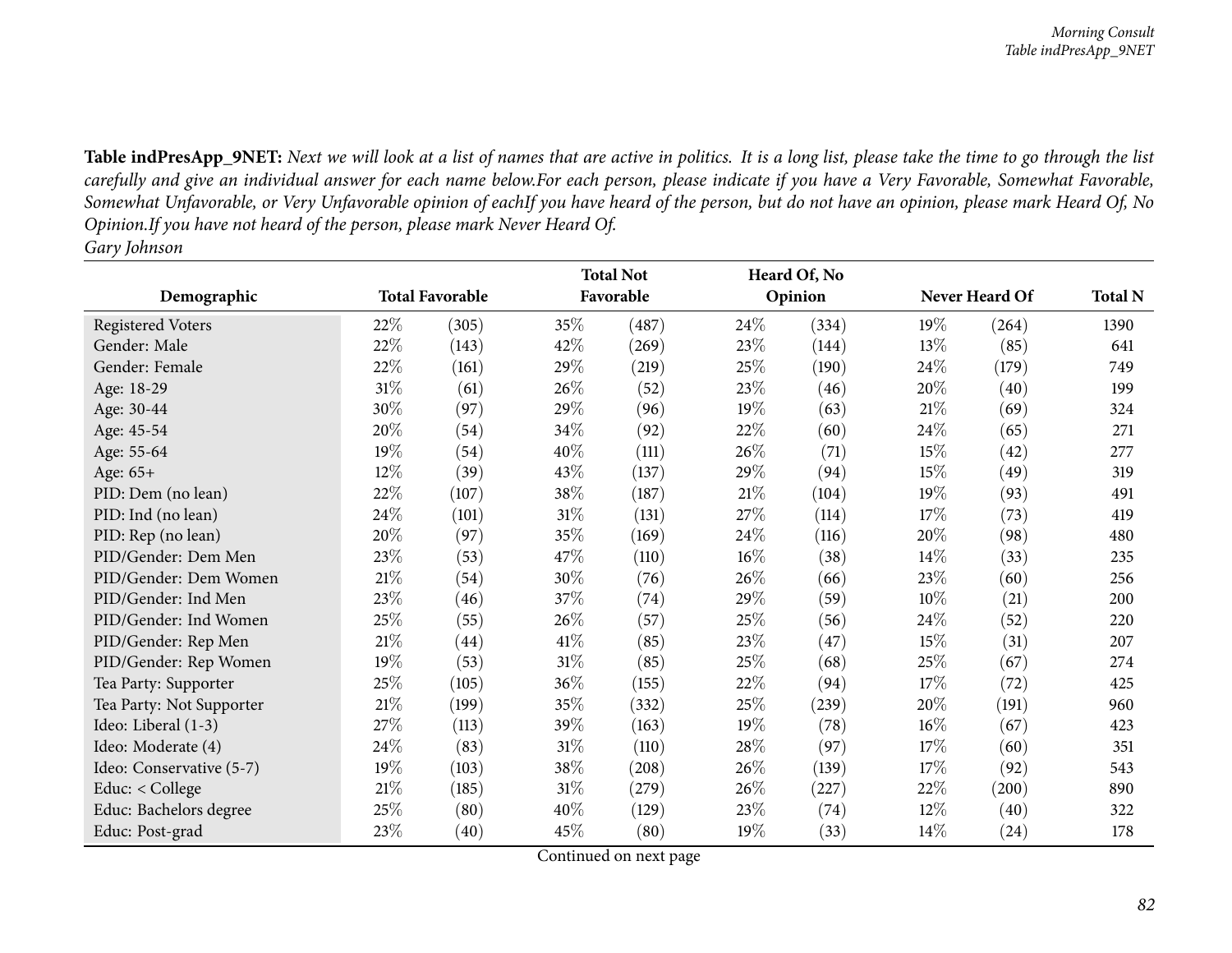|                             |        |                        |        | <b>Total Not</b> |      | Heard Of, No |        |                |                |
|-----------------------------|--------|------------------------|--------|------------------|------|--------------|--------|----------------|----------------|
| Demographic                 |        | <b>Total Favorable</b> |        | Favorable        |      | Opinion      |        | Never Heard Of | <b>Total N</b> |
| <b>Registered Voters</b>    | 22%    | (305)                  | 35%    | (487)            | 24%  | (334)        | 19%    | (264)          | 1390           |
| Income: Under 50k           | 20%    | (139)                  | 32%    | (223)            | 27%  | (187)        | 22%    | (152)          | 701            |
| Income: 50k-100k            | 24%    | (114)                  | 38%    | (180)            | 22%  | (105)        | 16%    | (76)           | 475            |
| Income: $100k+$             | 24%    | (52)                   | 39%    | (84)             | 19%  | (42)         | 17%    | (36)           | 214            |
| Ethnicity: White            | 22%    | (261)                  | 36%    | (421)            | 24%  | (280)        | 17%    | (199)          | 1161           |
| Ethnicity: Hispanic         | 33%    | (37)                   | $31\%$ | (35)             | 27%  | (30)         | $9\%$  | (10)           | 111            |
| Ethnicity: Afr. Am.         | 19%    | (30)                   | 25%    | (40)             | 23%  | (37)         | 33%    | (52)           | 159            |
| Ethnicity: Other            | 20%    | (14)                   | 37%    | (26)             | 25%  | (17)         | 18%    | (13)           | 70             |
| Relig: Protestant           | 20%    | (80)                   | 39%    | (153)            | 23\% | (92)         | 17%    | (69)           | 394            |
| Relig: Roman Catholic       | 27\%   | (86)                   | 38%    | (121)            | 23\% | (72)         | 12%    | (37)           | 315            |
| Relig: Ath./Agn./None       | 22%    | (74)                   | 36%    | (118)            | 23\% | (77)         | 18%    | (61)           | 330            |
| Relig: Something Else       | 23\%   | (47)                   | 30%    | (61)             | 25%  | (52)         | 22%    | (44)           | 204            |
| Relig: Evangelical          | $21\%$ | (83)                   | 32%    | (123)            | 23%  | (90)         | 23\%   | (91)           | 387            |
| Relig: Non-Evang. Catholics | $21\%$ | (100)                  | 39%    | (185)            | 25%  | (116)        | 15%    | (69)           | 469            |
| Relig: All Christian        | $21\%$ | (183)                  | 36%    | (308)            | 24%  | (205)        | 19%    | (159)          | 856            |
| Relig: All Non-Christian    | 23%    | (121)                  | 34%    | (179)            | 24%  | (129)        | 20%    | (105)          | 534            |
| Community: Urban            | 24%    | (78)                   | 35%    | (113)            | 21\% | (66)         | 20%    | (65)           | 322            |
| Community: Suburban         | $21\%$ | (137)                  | 38%    | (248)            | 23%  | (150)        | 18%    | (121)          | 655            |
| Community: Rural            | 22%    | (90)                   | 31%    | (126)            | 29%  | (118)        | 19%    | (79)           | 413            |
| Employ: Private Sector      | 28\%   | (128)                  | 34%    | (154)            | 22%  | (101)        | 15%    | (69)           | 453            |
| Employ: Government          | 29%    | (32)                   | 29%    | (32)             | 22%  | (24)         | $21\%$ | (23)           | 111            |
| Employ: Self-Employed       | 29%    | (28)                   | 43\%   | (41)             | 17%  | (17)         | $11\%$ | (11)           | 96             |
| Employ: Homemaker           | 23\%   | (30)                   | 22%    | (29)             | 24\% | (32)         | $31\%$ | (40)           | 131            |
| Employ: Retired             | 14\%   | (53)                   | 41\%   | (156)            | 28\% | (107)        | 17%    | (63)           | 379            |
| Employ: Unemployed          | $11\%$ | (12)                   | 39%    | (41)             | 25%  | (26)         | 24\%   | (25)           | 104            |
| Employ: Other               | 12\%   | (8)                    | 36%    | (25)             | 20%  | (14)         | 32%    | (22)           | 70             |

*Gary Johnson*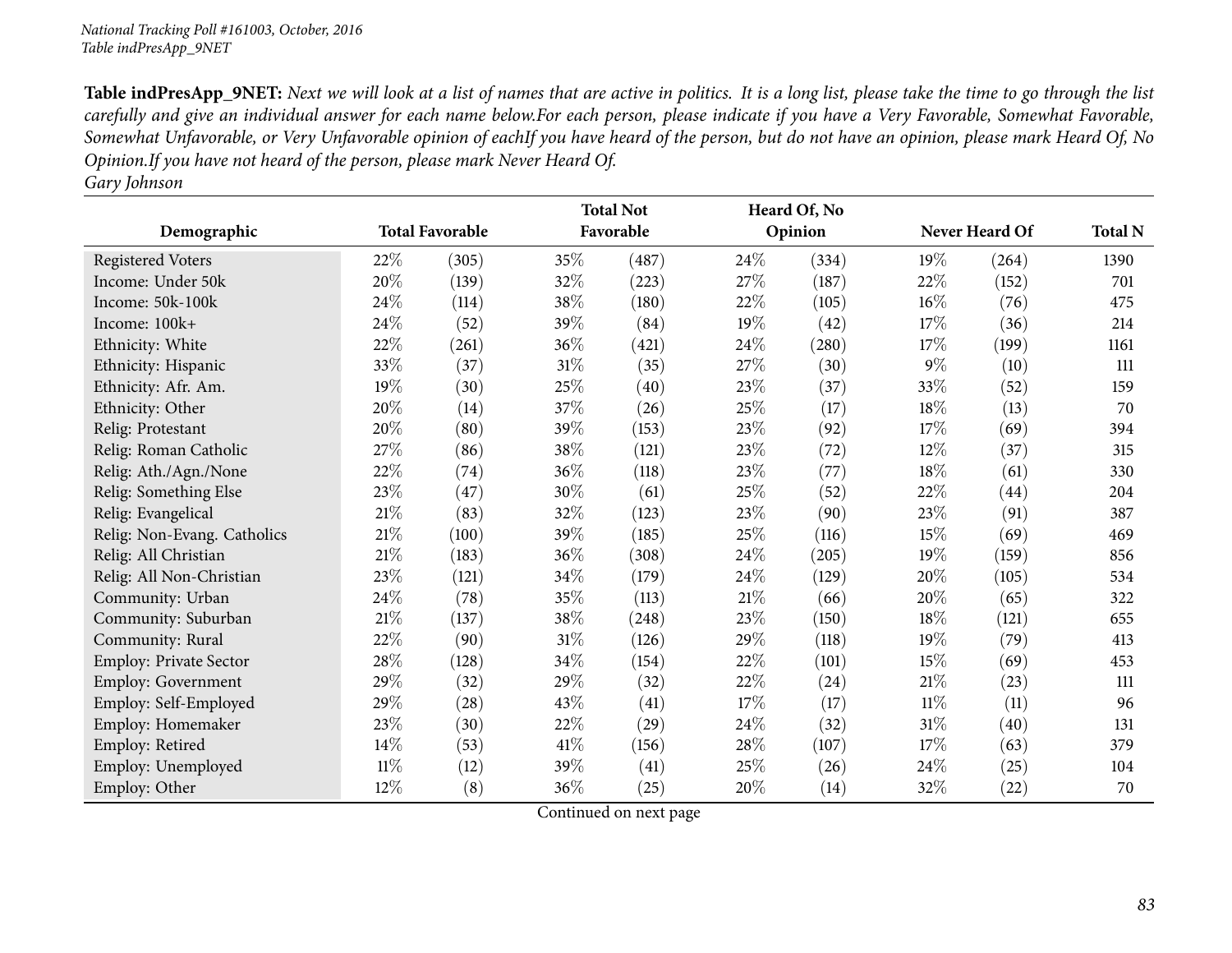| Demographic                          |        | <b>Total Favorable</b> |        | <b>Total Not</b><br>Favorable |        | Heard Of, No<br>Opinion |        | Never Heard Of | <b>Total N</b> |
|--------------------------------------|--------|------------------------|--------|-------------------------------|--------|-------------------------|--------|----------------|----------------|
|                                      |        |                        |        |                               |        |                         |        |                |                |
| <b>Registered Voters</b>             | 22%    | (305)                  | 35%    | (487)                         | 24\%   | (334)                   | 19%    | (264)          | 1390           |
| Job Type: White-collar               | 23%    | (125)                  | 41\%   | (221)                         | $21\%$ | (116)                   | 15%    | (83)           | 544            |
| Job Type: Blue-collar                | 20%    | (130)                  | 34%    | (216)                         | 27%    | (174)                   | 19%    | (120)          | 639            |
| Job Type: Don't Know                 | 24\%   | (49)                   | 25%    | (51)                          | 21%    | (44)                    | 30%    | (62)           | 206            |
| Military HH: Yes                     | $21\%$ | (57)                   | 34%    | (93)                          | 31\%   | (84)                    | 14\%   | (38)           | 272            |
| Military HH: No                      | 22%    | (247)                  | 35%    | (395)                         | 22%    | (250)                   | 20%    | (226)          | 1118           |
| RD/WT: Right Direction               | 27%    | (115)                  | 39%    | (166)                         | 17%    | (72)                    | 17%    | (72)           | 425            |
| RD/WT: Wrong Track                   | 20%    | (189)                  | 33%    | (322)                         | 27%    | (262)                   | 20%    | (192)          | 965            |
| Obama Job: Approve                   | 25%    | (165)                  | 35%    | (235)                         | 22%    | (145)                   | 18%    | (123)          | 668            |
| Obama Job: Disapprove                | 20%    | (135)                  | 36%    | (249)                         | 25\%   | (176)                   | 19%    | (131)          | 691            |
| #1 Issue: Economy                    | 20%    | (94)                   | 39%    | (178)                         | 23%    | (107)                   | 18%    | (81)           | 460            |
| #1 Issue: Security                   | 21\%   | (68)                   | 35%    | (114)                         | 24\%   | (79)                    | 20%    | (63)           | 324            |
| #1 Issue: Health Care                | 26\%   | (46)                   | 29%    | (50)                          | 24\%   | (41)                    | 21%    | (36)           | 172            |
| #1 Issue: Medicare / Social Security | 15%    | (31)                   | 33%    | (65)                          | 31%    | (62)                    | 20%    | (40)           | 198            |
| #1 Issue: Women's Issues             | $31\%$ | (17)                   | 34%    | (19)                          | 23%    | (13)                    | $12\%$ | (7)            | 57             |
| #1 Issue: Education                  | 25%    | (19)                   | 26%    | (20)                          | 19%    | (15)                    | 30%    | (23)           | 77             |
| #1 Issue: Energy                     | 29%    | (15)                   | $42\%$ | (21)                          | 15%    | (7)                     | 14\%   | (7)            | 50             |
| #1 Issue: Other                      | 29%    | (15)                   | 38%    | (20)                          | 19%    | (10)                    | 14%    | (7)            | 52             |
| 2014 Vote: Democrat                  | 25%    | (133)                  | 38%    | (206)                         | 21%    | (114)                   | 16%    | (88)           | 540            |
| 2014 Vote: Republican                | 22%    | (112)                  | 37%    | (187)                         | 24%    | (123)                   | 16%    | (81)           | 503            |
| 2014 Vote: Didn't Vote               | 17%    | (50)                   | 27%    | (79)                          | 29%    | (85)                    | 28%    | (83)           | 297            |
| 2012 Vote: Barack Obama              | 24\%   | (146)                  | 36%    | (217)                         | 22%    | (133)                   | 19%    | (113)          | 609            |
| 2012 Vote: Mitt Romney               | 19%    | (103)                  | 40%    | (214)                         | 25%    | (133)                   | 17%    | (91)           | 541            |
| 2012 Vote: Didn't Vote               | 20%    | (37)                   | 22%    | (42)                          | 30%    | (57)                    | 29%    | (55)           | 190            |
| 4-Region: Northeast                  | $21\%$ | (56)                   | 35%    | (92)                          | 26%    | (67)                    | 18%    | (47)           | 263            |
| 4-Region: Midwest                    | 23%    | (76)                   | 33%    | (108)                         | 26%    | (85)                    | 18%    | (61)           | 330            |
| 4-Region: South                      | 19%    | (97)                   | 34%    | (171)                         | 22%    | (109)                   | 25%    | (126)          | 503            |
| 4-Region: West                       | 25%    | (74)                   | 40%    | (117)                         | 25%    | (73)                    | $11\%$ | (31)           | 295            |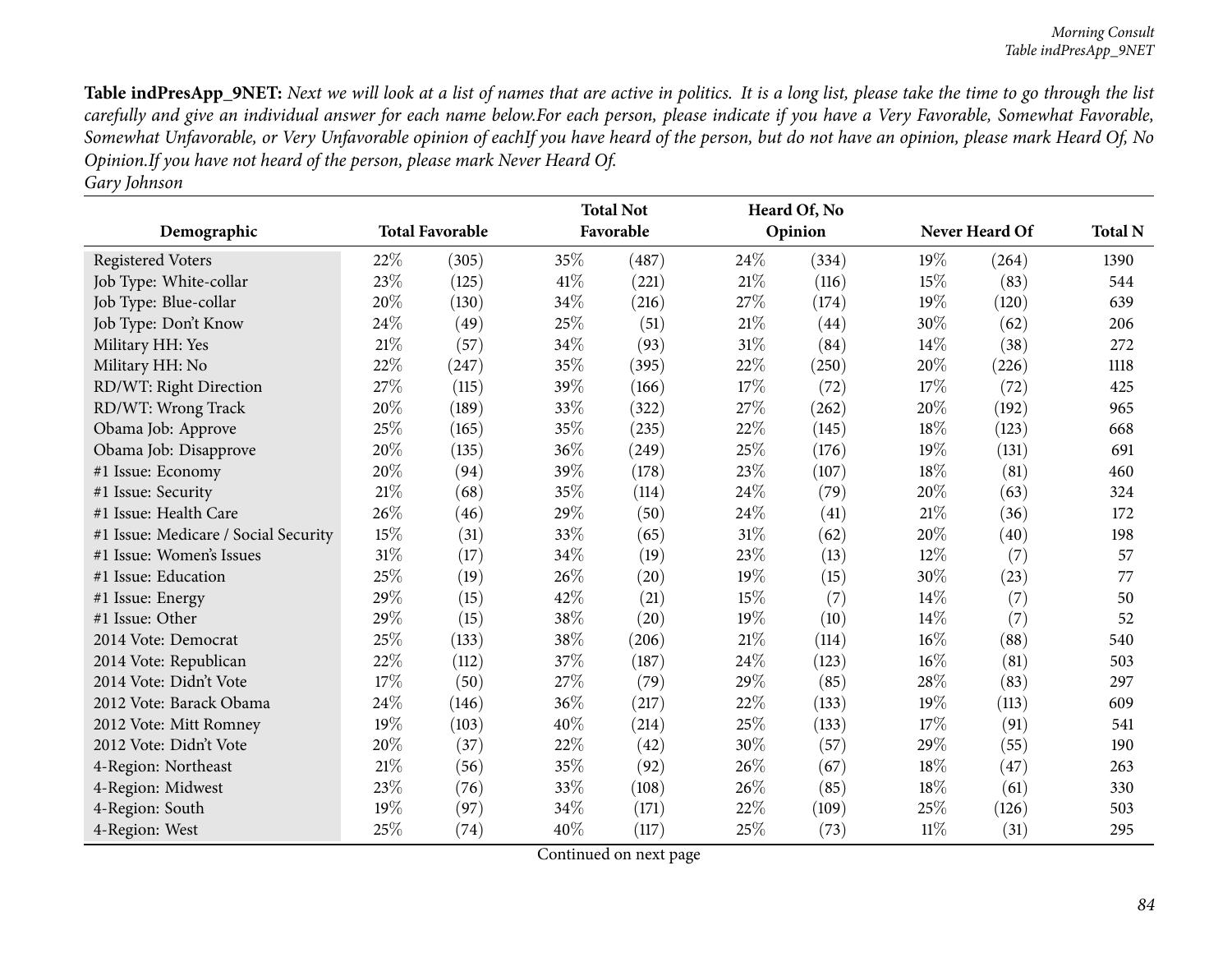| Demographic          |         | <b>Total Favorable</b> |      | <b>Total Not</b><br>Favorable |        | Heard Of, No<br>Opinion |         | Never Heard Of |      |  |
|----------------------|---------|------------------------|------|-------------------------------|--------|-------------------------|---------|----------------|------|--|
| Registered Voters    | $22\%$  | (305)                  | 35%  | $^{\prime}487$                | $24\%$ | (334)                   | 19 $\%$ | (264)          | 1390 |  |
| 2016 Vote: Clinton   | 22\%    | (136)                  | 39%  | (242)                         | 21%    | (134)                   | 18%     | (114)          | 626  |  |
| 2016 Vote: Trump     | 19 $\%$ | (107)                  | 34\% | (196)                         | 27%    | (154)                   | $20\%$  | (113)          | 570  |  |
| 2016 Vote: Undecided | $32\%$  | (62)                   | 25%  | $^{(49)}$                     | 24\%   | 47                      | $19\%$  | $^{\prime}37)$ | 195  |  |

*Note:* Row proportions may total to larger than one-hundred percen<sup>t</sup> due to rounding.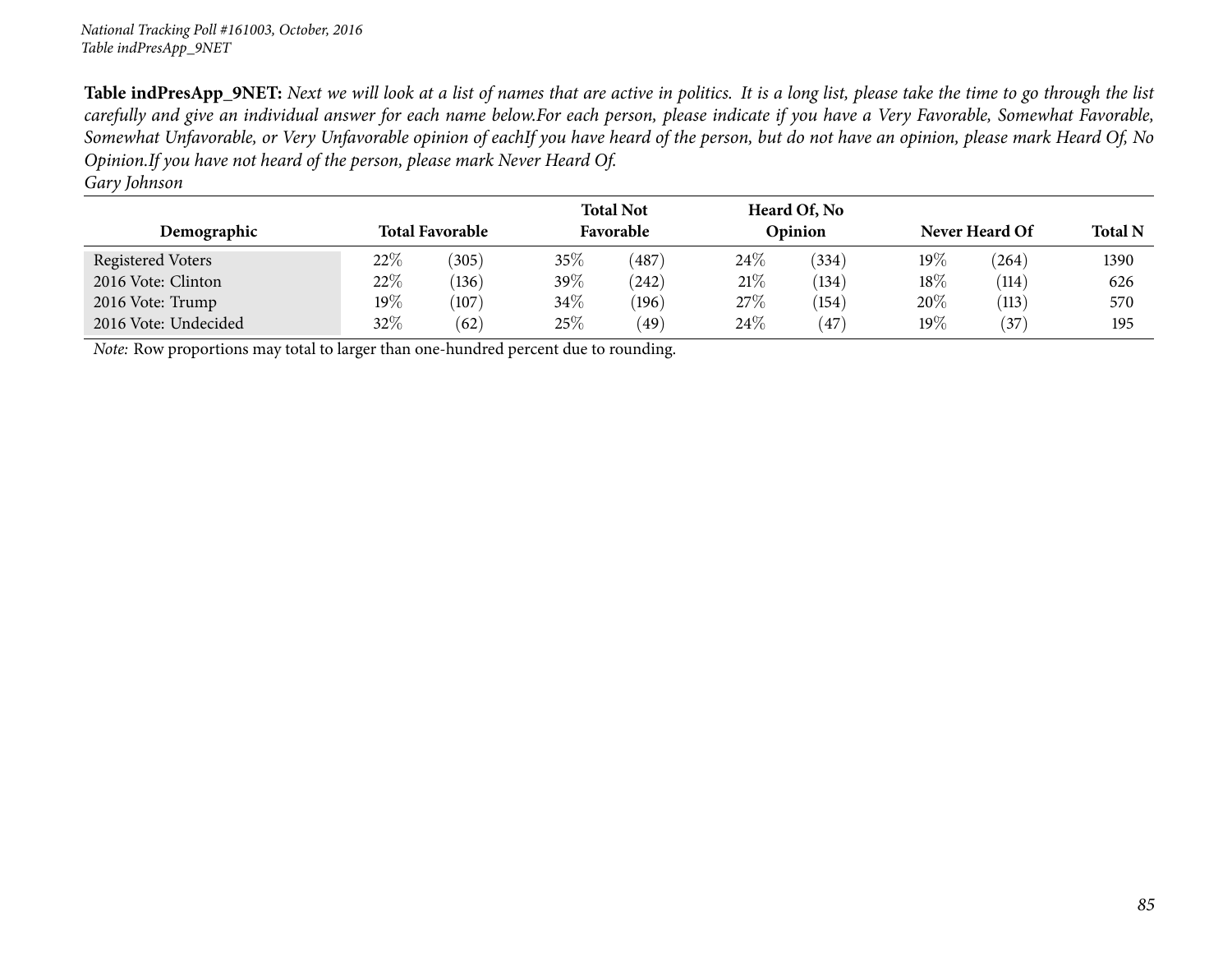|                          | <b>Very</b> |      |        | Somewhat           |      | Somewhat    |        | <b>Very</b> |        | Heard Of, No |        | Never Heard |                |
|--------------------------|-------------|------|--------|--------------------|------|-------------|--------|-------------|--------|--------------|--------|-------------|----------------|
| Demographic              | Favorable   |      |        | Favorable          |      | Unfavorable |        | Unfavorable |        | Opinion      |        | Of          | <b>Total N</b> |
| <b>Registered Voters</b> | $4\%$       | (58) | $18\%$ | (246)              | 19%  | (259)       | $16\%$ | (229)       | 24\%   | (334)        | 19%    | (264)       | 1390           |
| Gender: Male             | $6\%$       | (38) | 16%    | (106)              | 23%  | (146)       | 19%    | (123)       | 23%    | (144)        | 13%    | (85)        | 641            |
| Gender: Female           | $3\%$       | (21) | 19%    | (141)              | 15%  | (113)       | 14%    | (106)       | 25\%   | (190)        | 24\%   | (179)       | 749            |
| Age: 18-29               | $7\%$       | (14) | 24\%   | $\left( 48\right)$ | 16%  | (32)        | 10%    | (19)        | 23\%   | (46)         | 20%    | (40)        | 199            |
| Age: 30-44               | $9\%$       | (30) | 21%    | (67)               | 18%  | (57)        | 12%    | (38)        | 19%    | (63)         | 21%    | (69)        | 324            |
| Age: 45-54               | $2\%$       | (6)  | 18%    | (48)               | 20%  | (55)        | 14%    | (37)        | 22\%   | (60)         | 24\%   | (65)        | 271            |
| Age: 55-64               | $2\%$       | (5)  | 18%    | (49)               | 20%  | (56)        | 20%    | (54)        | 26\%   | (71)         | 15%    | (42)        | 277            |
| Age: 65+                 | $1\%$       | (4)  | $11\%$ | (35)               | 18%  | (58)        | $25\%$ | (80)        | 29%    | (94)         | 15%    | (49)        | 319            |
| PID: Dem (no lean)       | 5%          | (23) | 17%    | (84)               | 22\% | (109)       | $16\%$ | (78)        | 21%    | (104)        | 19%    | (93)        | 491            |
| PID: Ind (no lean)       | $5\%$       | (23) | 19%    | (78)               | 17%  | (69)        | 15%    | (62)        | 27\%   | (114)        | 17\%   | (73)        | 419            |
| PID: Rep (no lean)       | $3\%$       | (13) | 18%    | (84)               | 17\% | (81)        | $18\%$ | (89)        | 24\%   | (116)        | 20%    | (98)        | 480            |
| PID/Gender: Dem Men      | $7\%$       | (16) | $16\%$ | (37)               | 28\% | (65)        | 19%    | (46)        | $16\%$ | (38)         | 14%    | (33)        | 235            |
| PID/Gender: Dem Women    | $3\%$       | (7)  | 18%    | (47)               | 17%  | (44)        | 13%    | (32)        | 26\%   | (66)         | 23%    | (60)        | 256            |
| PID/Gender: Ind Men      | $7\%$       | (14) | $16\%$ | (32)               | 19%  | (39)        | 18%    | (35)        | 29%    | (59)         | $10\%$ | (21)        | 200            |
| PID/Gender: Ind Women    | $4\%$       | (9)  | $21\%$ | (46)               | 14%  | (30)        | 12%    | (27)        | 25\%   | (56)         | 24%    | (52)        | 220            |
| PID/Gender: Rep Men      | $4\%$       | (8)  | 17%    | (36)               | 21%  | (43)        | 20%    | (42)        | 23%    | (47)         | 15%    | (31)        | 207            |
| PID/Gender: Rep Women    | $2\%$       | (5)  | 18%    | (48)               | 14%  | (38)        | 17%    | (47)        | 25%    | (68)         | 25%    | (67)        | 274            |
| Tea Party: Supporter     | $7\%$       | (31) | 17%    | (74)               | 18%  | (78)        | 18%    | (77)        | 22%    | (94)         | 17%    | (72)        | 425            |
| Tea Party: Not Supporter | $3\%$       | (28) | 18%    | (171)              | 19%  | (181)       | 16%    | (151)       | 25%    | (239)        | 20%    | (191)       | 960            |
| Ideo: Liberal (1-3)      | $5\%$       | (23) | 21%    | (90)               | 19%  | (82)        | 19%    | (81)        | 19%    | (78)         | 16%    | (67)        | 423            |
| Ideo: Moderate (4)       | $4\%$       | (14) | 20%    | (69)               | 21%  | (74)        | 10%    | (37)        | 28\%   | (97)         | 17%    | (60)        | 351            |
| Ideo: Conservative (5-7) | $4\%$       | (19) | 16%    | (84)               | 18%  | (100)       | 20%    | (108)       | 26%    | (139)        | 17%    | (92)        | 543            |
| Educ: $<$ College        | $4\%$       | (34) | 17%    | (150)              | 15%  | (137)       | $16\%$ | (142)       | $26\%$ | (227)        | 22%    | $^{'}200)$  | 890            |
| Educ: Bachelors degree   | $5\%$       | (16) | 20%    | (64)               | 24\% | (77)        | $16\%$ | (52)        | 23\%   | (74)         | 12%    | (40)        | 322            |
| Educ: Post-grad          | 5%          | (8)  | 18%    | (32)               | 25\% | (45)        | 20%    | (35)        | 19%    | (33)         | 14%    | $^{(24)}$   | 178            |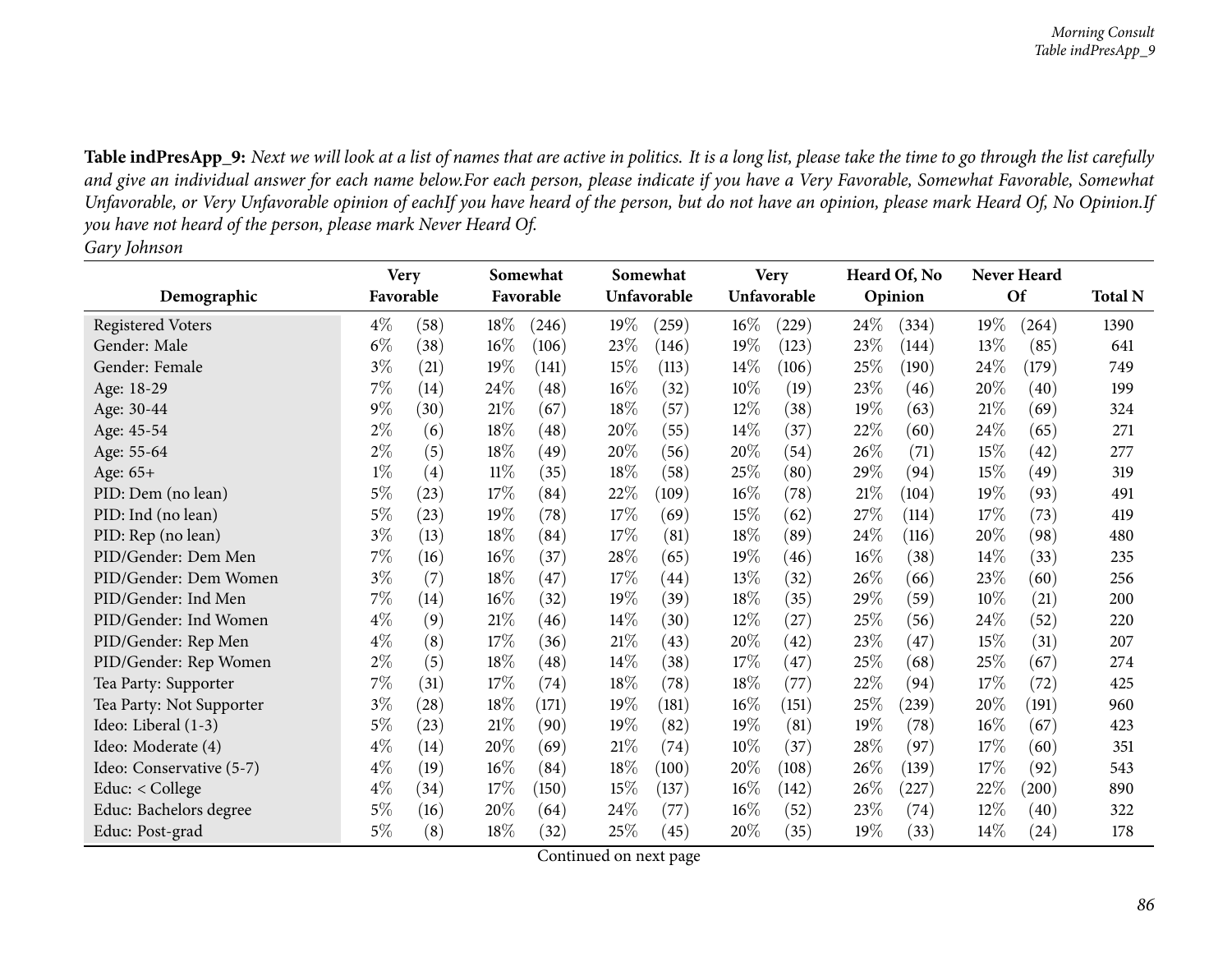|                             | <b>Very</b> |      |       | Somewhat           |        | Somewhat    |        | <b>Very</b> |      | Heard Of, No |        | Never Heard |                |
|-----------------------------|-------------|------|-------|--------------------|--------|-------------|--------|-------------|------|--------------|--------|-------------|----------------|
| Demographic                 | Favorable   |      |       | Favorable          |        | Unfavorable |        | Unfavorable |      | Opinion      |        | Of          | <b>Total N</b> |
| <b>Registered Voters</b>    | $4\%$       | (58) | 18%   | (246)              | 19%    | (259)       | 16%    | (229)       | 24%  | (334)        | 19%    | (264)       | 1390           |
| Income: Under 50k           | $4\%$       | (25) | 16%   | (114)              | 16%    | (110)       | 16%    | (113)       | 27%  | (187)        | 22%    | (152)       | 701            |
| Income: 50k-100k            | $4\%$       | (20) | 20%   | (93)               | 22%    | (106)       | $16\%$ | (75)        | 22%  | (105)        | 16%    | (76)        | 475            |
| Income: 100k+               | $6\%$       | (13) | 18%   | (39)               | 20%    | (43)        | 19%    | (40)        | 19%  | (42)         | 17%    | (36)        | 214            |
| Ethnicity: White            | $4\%$       | (51) | 18%   | (210)              | 19%    | (221)       | 17%    | (200)       | 24\% | (280)        | 17%    | (199)       | 1161           |
| Ethnicity: Hispanic         | $6\%$       | (7)  | 27%   | (30)               | 22%    | (25)        | $9\%$  | (10)        | 27%  | (30)         | $9\%$  | (10)        | 111            |
| Ethnicity: Afr. Am.         | $3\%$       | (4)  | 16%   | (26)               | 14%    | (22)        | 12%    | (19)        | 23%  | (37)         | 33%    | (52)        | 159            |
| Ethnicity: Other            | $5\%$       | (4)  | 15%   | (11)               | 23%    | (16)        | 14%    | (10)        | 25%  | (17)         | 18%    | (13)        | 70             |
| Relig: Protestant           | $2\%$       | (9)  | 18%   | (72)               | 19%    | (73)        | 20%    | (80)        | 23%  | (92)         | 17%    | (69)        | 394            |
| Relig: Roman Catholic       | $6\%$       | (18) | 22%   | (68)               | 23%    | (71)        | 16%    | (49)        | 23%  | (72)         | $12\%$ | (37)        | 315            |
| Relig: Ath./Agn./None       | $4\%$       | (14) | 18%   | (60)               | 20%    | (65)        | $16\%$ | (53)        | 23%  | (77)         | 18%    | (61)        | 330            |
| Relig: Something Else       | $5\%$       | (11) | 18%   | (36)               | 17%    | (34)        | 13%    | (27)        | 25%  | (52)         | 22%    | (44)        | 204            |
| Relig: Evangelical          | $5\%$       | (20) | 16%   | (62)               | 14%    | (55)        | 18%    | (69)        | 23%  | (90)         | 23%    | (91)        | 387            |
| Relig: Non-Evang. Catholics | $3\%$       | (13) | 19%   | (87)               | 22%    | (104)       | 17%    | (80)        | 25%  | (116)        | 15%    | (69)        | 469            |
| Relig: All Christian        | $4\%$       | (33) | 17%   | (150)              | 19%    | (159)       | 17%    | (149)       | 24%  | (205)        | 19%    | (159)       | 856            |
| Relig: All Non-Christian    | $5\%$       | (25) | 18%   | (96)               | $19\%$ | (100)       | 15%    | (79)        | 24%  | (129)        | 20%    | (105)       | 534            |
| Community: Urban            | $6\%$       | (21) | 18%   | (57)               | 21%    | (68)        | 14%    | (46)        | 21%  | (66)         | 20%    | (65)        | 322            |
| Community: Suburban         | $3\%$       | (22) | 17%   | (114)              | 20%    | (130)       | 18%    | (118)       | 23%  | (150)        | 18%    | (121)       | 655            |
| Community: Rural            | $4\%$       | (15) | 18%   | (75)               | 15%    | (61)        | 16%    | (65)        | 29%  | (118)        | 19%    | (79)        | 413            |
| Employ: Private Sector      | 7%          | (29) | 22%   | (99)               | 21%    | (96)        | 13%    | (59)        | 22%  | (101)        | 15%    | (69)        | 453            |
| <b>Employ: Government</b>   | $4\%$       | (4)  | 25%   | (28)               | 16%    | (18)        | 12\%   | (14)        | 22%  | (24)         | 21%    | (23)        | 111            |
| Employ: Self-Employed       | $8\%$       | (7)  | 21%   | $\left( 20\right)$ | 21%    | (20)        | 22%    | (21)        | 17%  | (17)         | $11\%$ | (11)        | 96             |
| Employ: Homemaker           | $4\%$       | (5)  | 19%   | (25)               | 17%    | (22)        | $5\%$  | (7)         | 24%  | (32)         | $31\%$ | (40)        | 131            |
| Employ: Retired             | $1\%$       | (5)  | 13%   | (48)               | 17%    | (66)        | 24%    | (90)        | 28%  | (107)        | 17%    | (63)        | 379            |
| Employ: Unemployed          | $1\%$       | (1)  | 11%   | (11)               | 18\%   | (19)        | 21%    | (22)        | 25%  | (26)         | 24%    | (25)        | 104            |
| Employ: Other               | $4\%$       | (3)  | $7\%$ | (5)                | 17\%   | (12)        | 19%    | (13)        | 20%  | (14)         | 32%    | (22)        | 70             |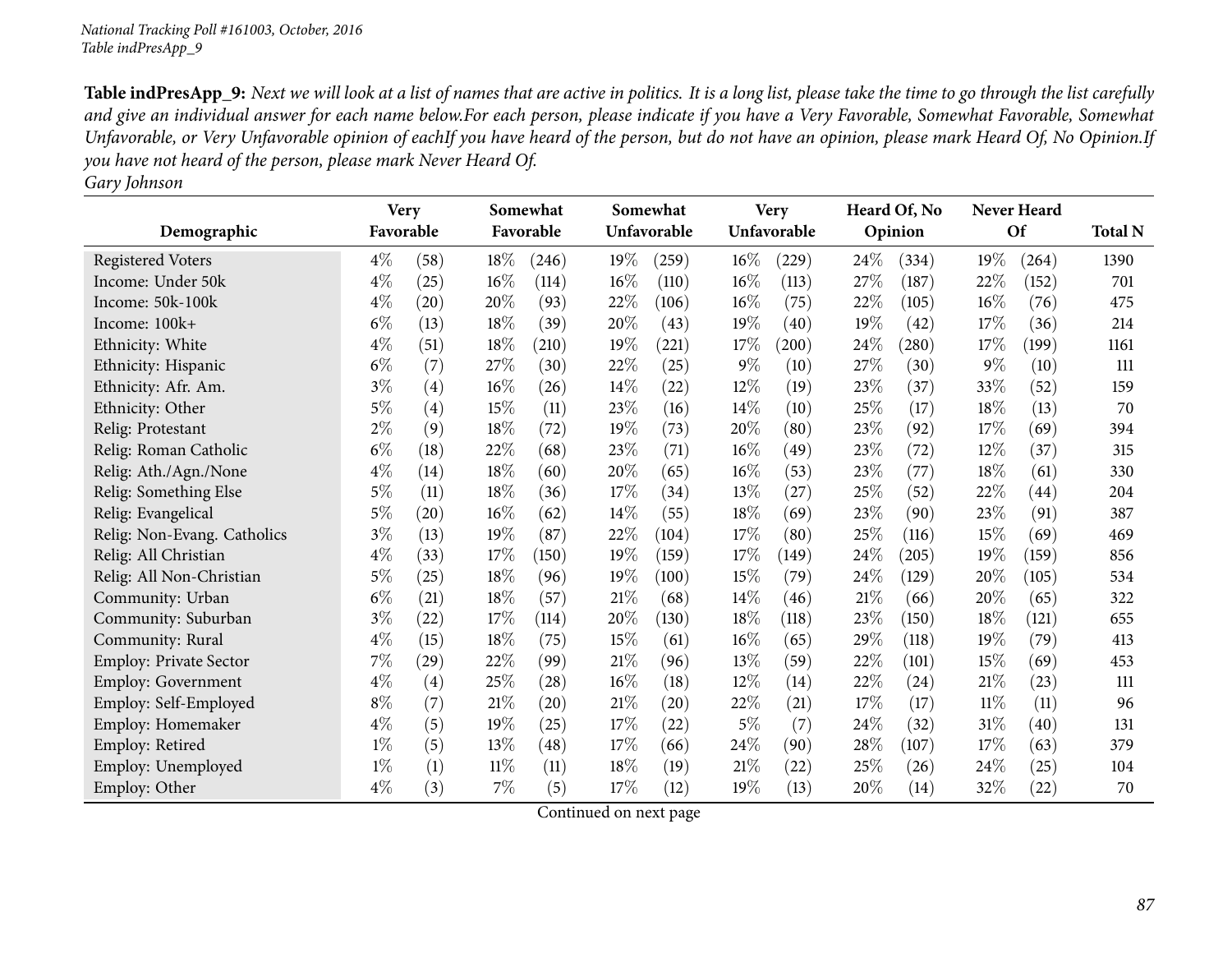|                                      | <b>Very</b> |      |     | Somewhat  |        | Somewhat    |        | <b>Very</b> |     | Heard Of, No |        | Never Heard |                |
|--------------------------------------|-------------|------|-----|-----------|--------|-------------|--------|-------------|-----|--------------|--------|-------------|----------------|
| Demographic                          | Favorable   |      |     | Favorable |        | Unfavorable |        | Unfavorable |     | Opinion      |        | <b>Of</b>   | <b>Total N</b> |
| <b>Registered Voters</b>             | $4\%$       | (58) | 18% | (246)     | 19%    | (259)       | 16%    | (229)       | 24% | (334)        | 19%    | (264)       | 1390           |
| Job Type: White-collar               | $5\%$       | (25) | 18% | (100)     | 23%    | (123)       | 18%    | (98)        | 21% | (116)        | 15%    | (83)        | 544            |
| Job Type: Blue-collar                | $3\%$       | (20) | 17% | (110)     | 17%    | (110)       | 16%    | (105)       | 27% | (174)        | 19%    | (120)       | 639            |
| Job Type: Don't Know                 | $6\%$       | (13) | 18% | (37)      | 12%    | (26)        | $12\%$ | (25)        | 21% | (44)         | 30%    | (62)        | 206            |
| Military HH: Yes                     | $5\%$       | (14) | 16% | (43)      | 21%    | (57)        | 13%    | (36)        | 31% | (84)         | 14\%   | (38)        | 272            |
| Military HH: No                      | $4\%$       | (44) | 18% | (203)     | 18%    | (202)       | 17%    | (193)       | 22% | (250)        | 20%    | (226)       | 1118           |
| RD/WT: Right Direction               | $6\%$       | (25) | 21% | (90)      | 22%    | (94)        | 17%    | (72)        | 17% | (72)         | 17\%   | (72)        | 425            |
| RD/WT: Wrong Track                   | $3\%$       | (33) | 16% | (156)     | 17%    | (165)       | 16%    | (157)       | 27% | (262)        | 20%    | (192)       | 965            |
| Obama Job: Approve                   | $6\%$       | (37) | 19% | (128)     | $21\%$ | (137)       | 15%    | (98)        | 22% | (145)        | 18%    | (123)       | 668            |
| Obama Job: Disapprove                | $3\%$       | (21) | 17% | (114)     | 17%    | (118)       | 19%    | (131)       | 25% | (176)        | 19%    | (131)       | 691            |
| #1 Issue: Economy                    | $4\%$       | (18) | 16% | (76)      | 23%    | (104)       | 16%    | (75)        | 23% | (107)        | 18%    | (81)        | 460            |
| #1 Issue: Security                   | $4\%$       | (14) | 17% | (54)      | 18%    | (58)        | 17%    | (56)        | 24% | (79)         | 20%    | (63)        | 324            |
| #1 Issue: Health Care                | $6\%$       | (11) | 20% | (35)      | 20%    | (34)        | $9\%$  | (16)        | 24% | (41)         | 21%    | (36)        | 172            |
| #1 Issue: Medicare / Social Security | $1\%$       | (3)  | 14% | (28)      | $13\%$ | (25)        | 20%    | (40)        | 31% | (62)         | 20%    | (40)        | 198            |
| #1 Issue: Women's Issues             | $7\%$       | (4)  | 24% | (14)      | $16\%$ | (9)         | 18%    | (10)        | 23% | (13)         | 12%    | (7)         | 57             |
| #1 Issue: Education                  | $6\%$       | (5)  | 19% | (14)      | $9\%$  | (7)         | 17%    | (13)        | 19% | (15)         | 30%    | (23)        | 77             |
| #1 Issue: Energy                     | $3\%$       | (2)  | 26% | (13)      | 23%    | (12)        | 18%    | (9)         | 15% | (7)          | 14\%   | (7)         | 50             |
| #1 Issue: Other                      | $3\%$       | (2)  | 25% | (13)      | 20%    | (11)        | 18%    | (9)         | 19% | (10)         | 14%    | (7)         | 52             |
| 2014 Vote: Democrat                  | $6\%$       | (30) | 19% | (102)     | 22%    | (120)       | 16%    | (86)        | 21% | (114)        | 16%    | (88)        | 540            |
| 2014 Vote: Republican                | $5\%$       | (23) | 18% | (89)      | 18%    | (92)        | 19%    | (95)        | 24% | (123)        | 16%    | (81)        | 503            |
| 2014 Vote: Didn't Vote               | $1\%$       | (4)  | 15% | (46)      | 12%    | (36)        | 14%    | (43)        | 29% | (85)         | 28%    | (83)        | 297            |
| 2012 Vote: Barack Obama              | $5\%$       | (31) | 19% | (115)     | 21%    | (127)       | 15%    | (90)        | 22% | (133)        | 19%    | (113)       | 609            |
| 2012 Vote: Mitt Romney               | $4\%$       | (21) | 15% | (82)      | 18%    | (98)        | 21%    | (116)       | 25% | (133)        | 17%    | (91)        | 541            |
| 2012 Vote: Didn't Vote               | $2\%$       | (3)  | 18% | (34)      | 13%    | (24)        | $9\%$  | (18)        | 30% | (57)         | 29%    | (55)        | 190            |
| 4-Region: Northeast                  | $4\%$       | (11) | 17% | (46)      | 19%    | (51)        | 16%    | (41)        | 26% | (67)         | 18%    | (47)        | 263            |
| 4-Region: Midwest                    | $4\%$       | (14) | 19% | (63)      | $16\%$ | (54)        | 16%    | (53)        | 26% | (85)         | 18%    | (61)        | 330            |
| 4-Region: South                      | $4\%$       | (18) | 16% | (79)      | 18%    | (92)        | 16%    | (78)        | 22% | (109)        | 25%    | (126)       | 503            |
| 4-Region: West                       | $5\%$       | (16) | 20% | (59)      | $21\%$ | (61)        | 19%    | (56)        | 25% | (73)         | $11\%$ | (31)        | 295            |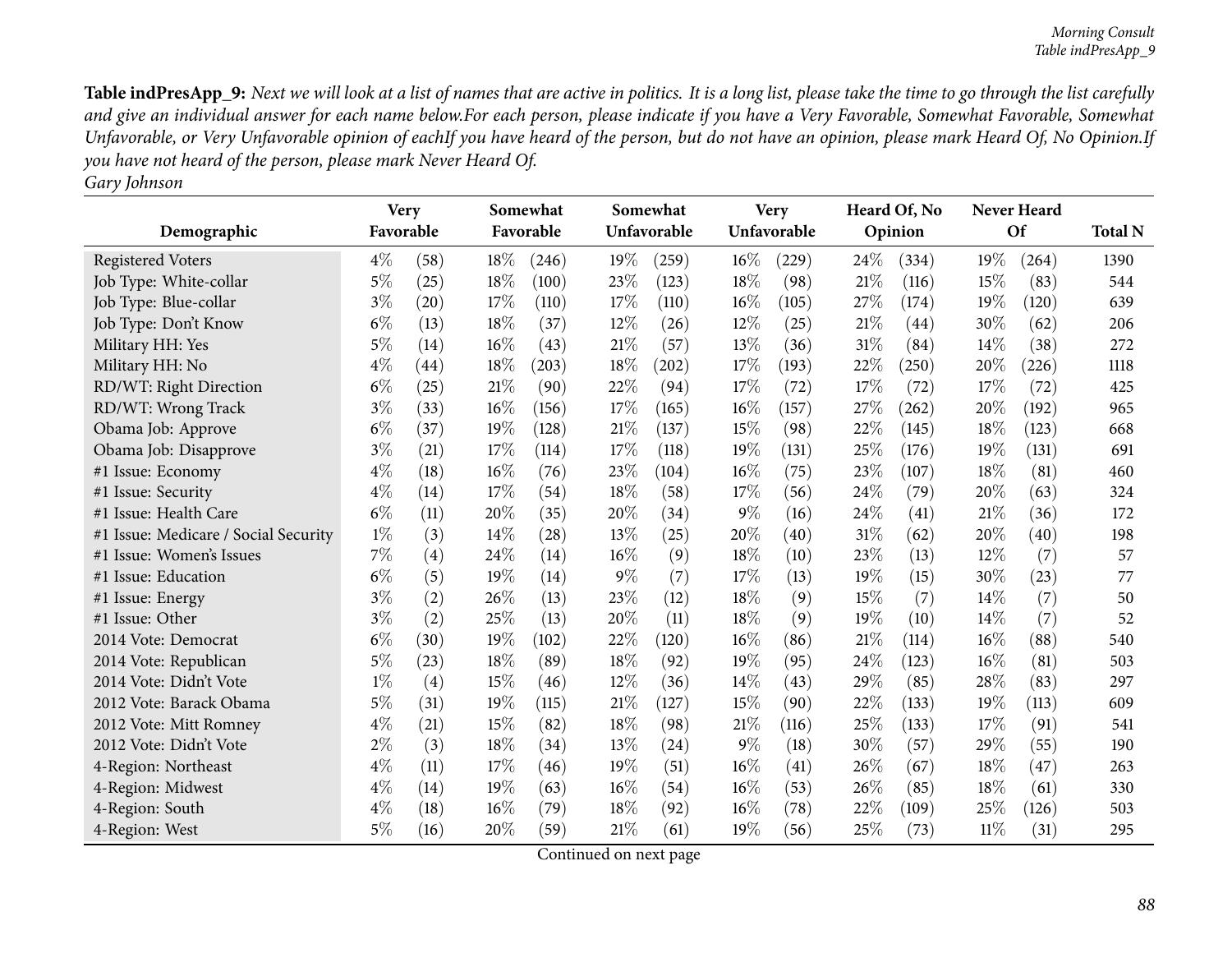|                      | Very          | Somewhat        | Somewhat        | Very            | Heard Of, No    | <b>Never Heard</b> |                |
|----------------------|---------------|-----------------|-----------------|-----------------|-----------------|--------------------|----------------|
| Demographic          | Favorable     | Favorable       | Unfavorable     | Unfavorable     | Opinion         | <b>Of</b>          | <b>Total N</b> |
| Registered Voters    | $4\%$<br>(58) | $18\%$<br>(246) | $19\%$<br>(259) | $16\%$<br>(229) | $24\%$<br>(334) | 19 $\%$<br>(264)   | 1390           |
| 2016 Vote: Clinton   | 5%<br>(32)    | 17%<br>(104)    | $22\%$<br>(138) | $17\%$<br>(104) | 21%<br>(134)    | $18\%$<br>(114)    | 626            |
| 2016 Vote: Trump     | $3\%$<br>(18) | $15\%$<br>(88)  | $16\%$<br>(89)  | $19\%$<br>(108) | 27%<br>(154)    | 20%<br>(113)       | 570            |
| 2016 Vote: Undecided | $4\%$<br>(8)  | $28\%$<br>(54)  | $16\%$<br>(32)  | $9\%$<br>(17)   | $24\%$<br>(47   | $19\%$<br>(37)     | 195            |

*Note:* Row proportions may total to larger than one-hundred percen<sup>t</sup> due to rounding.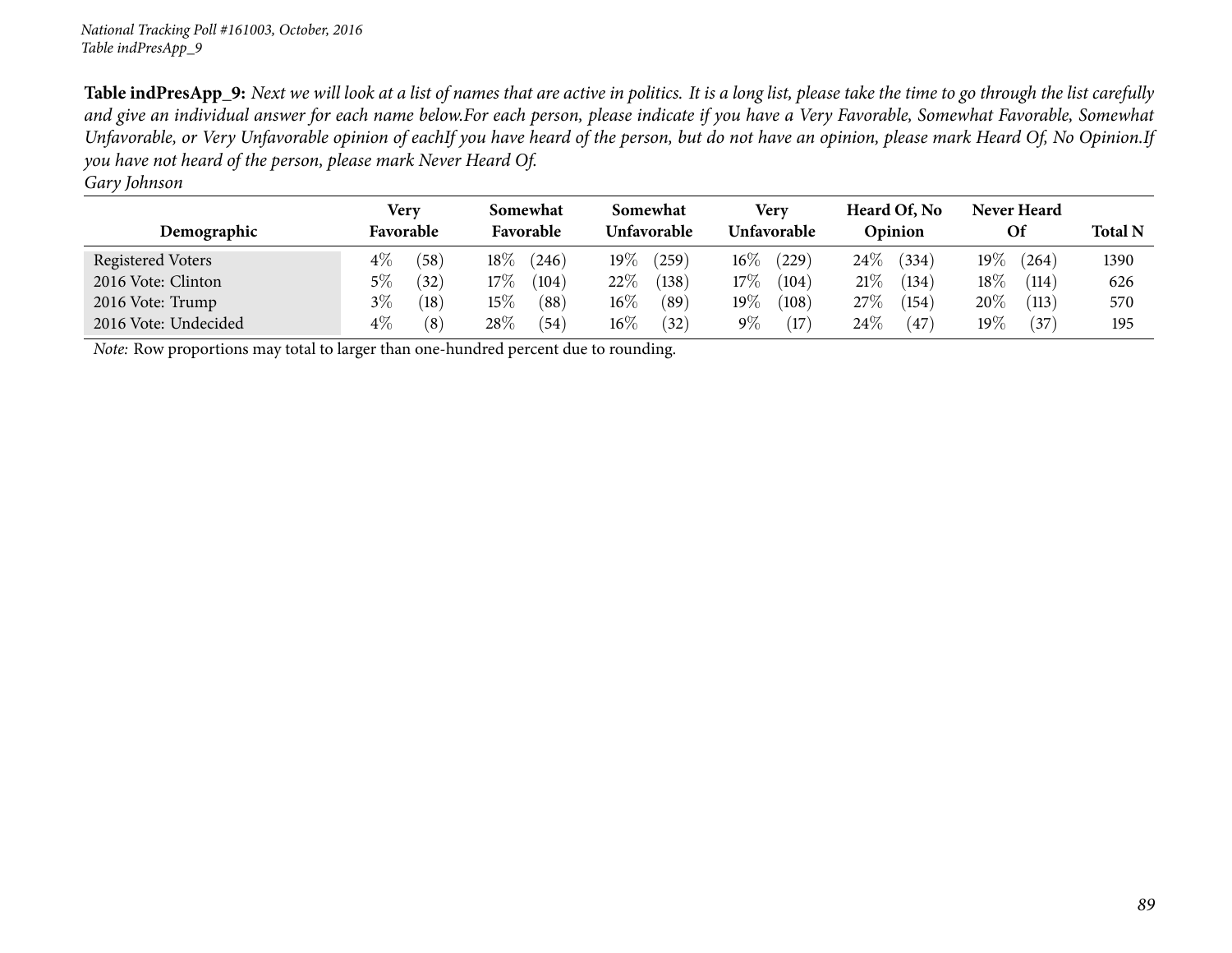|                          |        |                        |        | <b>Total Not</b> |        | Heard Of, No |        |                |                |
|--------------------------|--------|------------------------|--------|------------------|--------|--------------|--------|----------------|----------------|
| Demographic              |        | <b>Total Favorable</b> |        | Favorable        |        | Opinion      |        | Never Heard Of | <b>Total N</b> |
| <b>Registered Voters</b> | 45%    | (621)                  | 35%    | (482)            | 13%    | (178)        | $8\%$  | (109)          | 1390           |
| Gender: Male             | 49%    | (312)                  | 36%    | (233)            | $9\%$  | (59)         | $6\%$  | (37)           | 641            |
| Gender: Female           | 41%    | (309)                  | 33%    | (249)            | $16\%$ | (119)        | 10%    | (72)           | 749            |
| Age: 18-29               | 26%    | (52)                   | 40%    | (81)             | 19%    | (38)         | 14\%   | (28)           | 199            |
| Age: 30-44               | 40%    | (129)                  | 34%    | (109)            | $14\%$ | (44)         | $13\%$ | (42)           | 324            |
| Age: 45-54               | 44\%   | (119)                  | 36%    | (97)             | $11\%$ | (31)         | $9\%$  | (24)           | 271            |
| Age: 55-64               | 46%    | (129)                  | 36%    | (99)             | $14\%$ | (39)         | $4\%$  | (10)           | 277            |
| Age: 65+                 | 60%    | (192)                  | 30%    | (95)             | $8\%$  | (26)         | $2\%$  | (5)            | 319            |
| PID: Dem (no lean)       | $21\%$ | (105)                  | 58\%   | (284)            | $12\%$ | (60)         | $8\%$  | (41)           | 491            |
| PID: Ind (no lean)       | 40%    | (168)                  | 35%    | (147)            | 16%    | (68)         | $9\%$  | (36)           | 419            |
| PID: Rep (no lean)       | 72%    | (348)                  | 10%    | (50)             | $11\%$ | (50)         | $7\%$  | (31)           | 480            |
| PID/Gender: Dem Men      | 26%    | (62)                   | 60%    | (140)            | $8\%$  | (19)         | $6\%$  | (14)           | 235            |
| PID/Gender: Dem Women    | 17%    | (43)                   | 56%    | (144)            | $16\%$ | (40)         | $11\%$ | (28)           | 256            |
| PID/Gender: Ind Men      | 46%    | (92)                   | 38%    | (75)             | $11\%$ | (22)         | $5\%$  | (11)           | 200            |
| PID/Gender: Ind Women    | 34%    | (76)                   | 33%    | (72)             | $21\%$ | (46)         | 12%    | (25)           | 220            |
| PID/Gender: Rep Men      | 76%    | (158)                  | $9\%$  | (18)             | $9\%$  | (18)         | $6\%$  | (13)           | 207            |
| PID/Gender: Rep Women    | 69%    | (190)                  | 12%    | (32)             | $12\%$ | (32)         | $7\%$  | (19)           | 274            |
| Tea Party: Supporter     | 67\%   | (285)                  | $14\%$ | (61)             | $9\%$  | (40)         | $9\%$  | (39)           | 425            |
| Tea Party: Not Supporter | 35%    | (335)                  | 44\%   | (418)            | $14\%$ | (138)        | $7\%$  | (68)           | 960            |
| Ideo: Liberal (1-3)      | 24\%   | (101)                  | 58%    | (245)            | 12%    | (49)         | $6\%$  | (27)           | 423            |
| Ideo: Moderate (4)       | 34%    | (120)                  | 43%    | (151)            | 15%    | (53)         | $8\%$  | (28)           | 351            |
| Ideo: Conservative (5-7) | 70%    | (378)                  | 13%    | (73)             | $11\%$ | (58)         | $6\%$  | (33)           | 543            |
| Educ: $<$ College        | 46%    | (413)                  | 30%    | (265)            | $14\%$ | (124)        | 10\%   | (89)           | 890            |
| Educ: Bachelors degree   | 41\%   | (132)                  | 43%    | (139)            | $11\%$ | (37)         | $4\%$  | (14)           | 322            |
| Educ: Post-grad          | 43%    | (76)                   | 44\%   | (78)             | $10\%$ | (18)         | $3\%$  | (5)            | 178            |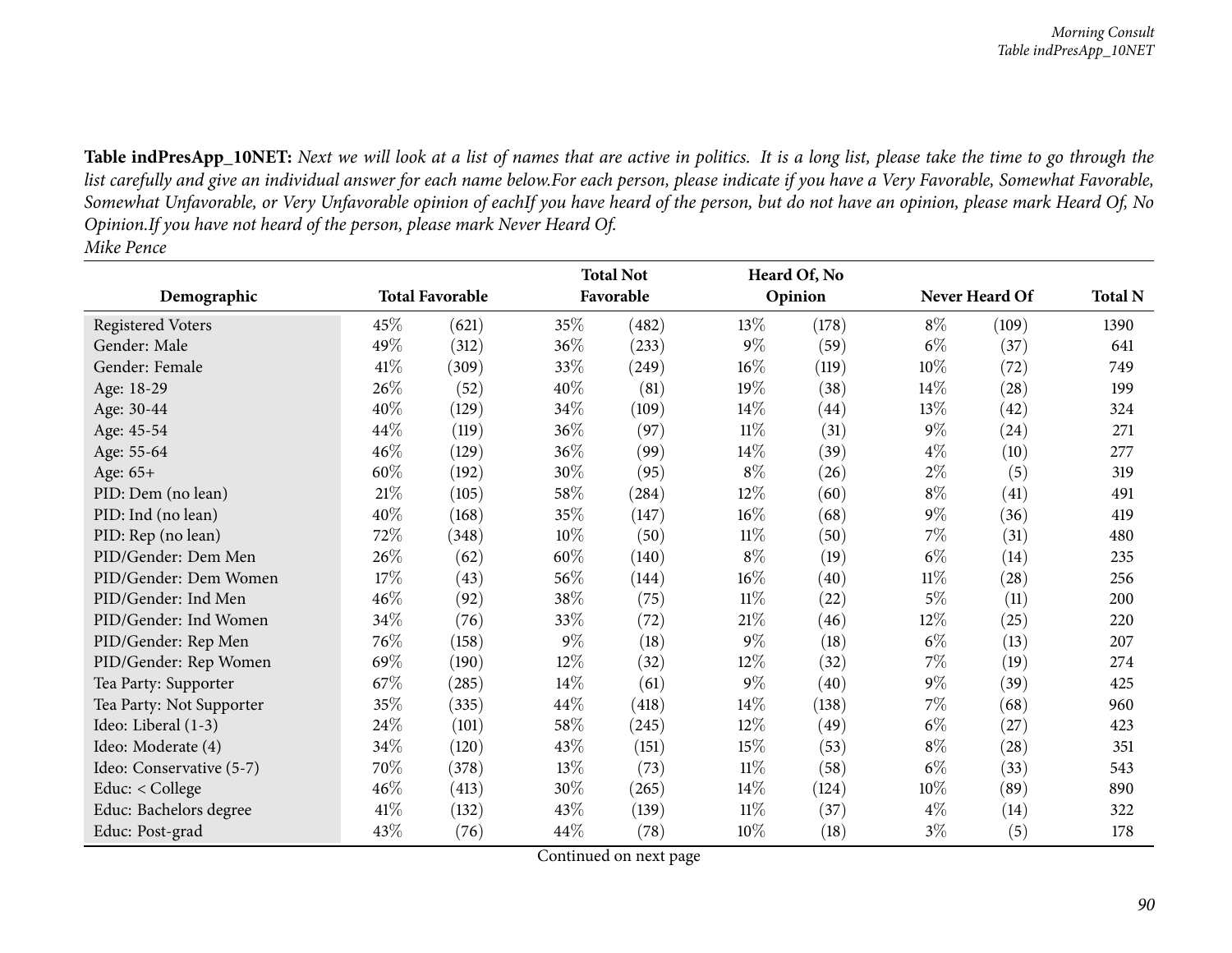|                             |        |                        |        | <b>Total Not</b> |        | Heard Of, No |        |                |                |
|-----------------------------|--------|------------------------|--------|------------------|--------|--------------|--------|----------------|----------------|
| Demographic                 |        | <b>Total Favorable</b> |        | Favorable        |        | Opinion      |        | Never Heard Of | <b>Total N</b> |
| <b>Registered Voters</b>    | 45\%   | (621)                  | 35%    | (482)            | 13%    | (178)        | $8\%$  | (109)          | 1390           |
| Income: Under 50k           | 41\%   | (290)                  | 34%    | (239)            | 14%    | (97)         | $11\%$ | (75)           | 701            |
| Income: 50k-100k            | 49%    | (233)                  | 35%    | (169)            | 10%    | (48)         | $5\%$  | (26)           | 475            |
| Income: $100k+$             | 46\%   | (98)                   | 35%    | (74)             | 16%    | (34)         | $4\%$  | (8)            | 214            |
| Ethnicity: White            | 49%    | (567)                  | 33%    | (383)            | $11\%$ | (132)        | 7%     | (79)           | 1161           |
| Ethnicity: Hispanic         | 41\%   | (45)                   | 35%    | (38)             | $18\%$ | (20)         | 7%     | (8)            | 111            |
| Ethnicity: Afr. Am.         | $21\%$ | (34)                   | 43%    | (68)             | 22%    | (35)         | 14%    | (22)           | 159            |
| Ethnicity: Other            | 29%    | (21)                   | 44\%   | (31)             | 15%    | (11)         | 12%    | (8)            | 70             |
| Relig: Protestant           | 58\%   | (228)                  | 24\%   | (93)             | 14\%   | (55)         | $5\%$  | (19)           | 394            |
| Relig: Roman Catholic       | 54\%   | (171)                  | 35%    | (110)            | $8\%$  | (26)         | $3\%$  | (9)            | 315            |
| Relig: Ath./Agn./None       | 25%    | (82)                   | 54%    | (177)            | 12%    | (39)         | 10%    | (32)           | 330            |
| Relig: Something Else       | 33\%   | (67)                   | 37%    | (76)             | 15%    | (31)         | 15%    | (30)           | 204            |
| Relig: Evangelical          | $61\%$ | (237)                  | 18%    | (68)             | 14\%   | (53)         | $8\%$  | (29)           | 387            |
| Relig: Non-Evang. Catholics | 50%    | (236)                  | $34\%$ | (160)            | 12%    | (55)         | $4\%$  | (18)           | 469            |
| Relig: All Christian        | 55%    | (473)                  | $27\%$ | (229)            | 13%    | (108)        | $5\%$  | (47)           | 856            |
| Relig: All Non-Christian    | 28\%   | (149)                  | 47%    | (253)            | 13\%   | (70)         | 12%    | (62)           | 534            |
| Community: Urban            | 32%    | (103)                  | 47%    | (150)            | $12\%$ | (38)         | 10%    | (31)           | 322            |
| Community: Suburban         | 43%    | (285)                  | 36%    | (234)            | 15%    | (97)         | $6\%$  | (40)           | 655            |
| Community: Rural            | 57%    | (234)                  | 24\%   | (98)             | $11\%$ | (44)         | $9\%$  | (37)           | 413            |
| Employ: Private Sector      | 47%    | (211)                  | 33%    | (148)            | 13\%   | (59)         | $8\%$  | (35)           | 453            |
| <b>Employ: Government</b>   | 38%    | (42)                   | 43%    | (47)             | 11%    | (13)         | $8\%$  | (9)            | 111            |
| Employ: Self-Employed       | 45\%   | (43)                   | 32%    | (31)             | $11\%$ | (11)         | $11\%$ | (11)           | 96             |
| Employ: Homemaker           | 40\%   | (53)                   | 34%    | (44)             | $16\%$ | (21)         | 10%    | (13)           | 131            |
| Employ: Retired             | 55%    | (209)                  | 34%    | (129)            | $8\%$  | (31)         | $3\%$  | (10)           | 379            |
| Employ: Unemployed          | 32%    | (34)                   | 37%    | (39)             | 17%    | (17)         | 14\%   | (15)           | 104            |
| Employ: Other               | 24\%   | (17)                   | 36%    | (25)             | 27%    | (19)         | $12\%$ | (8)            | 70             |

*Mike Pence*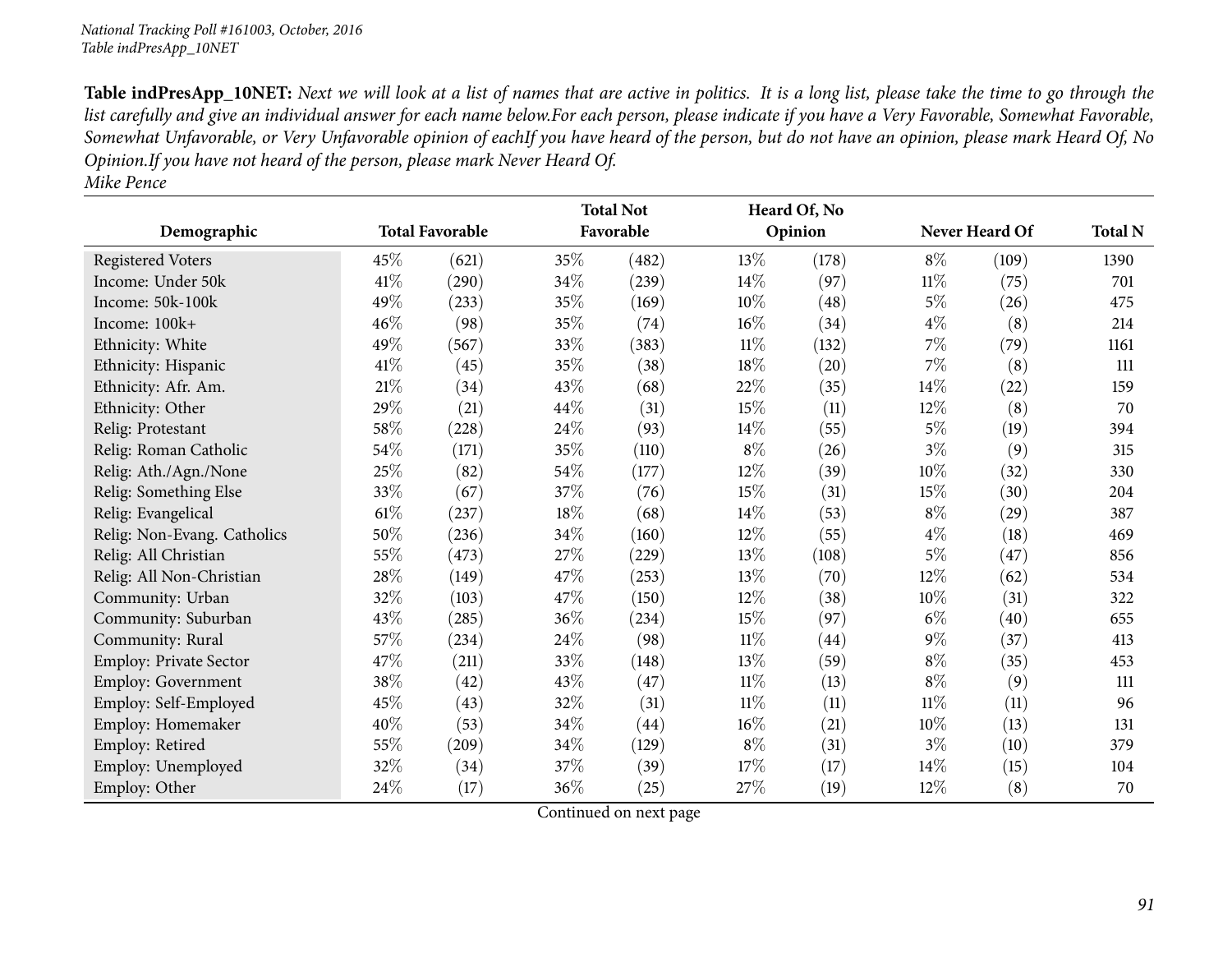| Demographic                          |        | <b>Total Favorable</b> |        | <b>Total Not</b><br>Favorable |        | Heard Of, No<br>Opinion |        | Never Heard Of | <b>Total N</b> |
|--------------------------------------|--------|------------------------|--------|-------------------------------|--------|-------------------------|--------|----------------|----------------|
|                                      |        |                        |        |                               |        |                         |        |                |                |
| <b>Registered Voters</b>             | 45%    | (621)                  | 35%    | (482)                         | $13\%$ | (178)                   | $8\%$  | (109)          | 1390           |
| Job Type: White-collar               | 47%    | (255)                  | 37%    | (201)                         | $11\%$ | (61)                    | $5\%$  | (28)           | 544            |
| Job Type: Blue-collar                | 45%    | (290)                  | 35%    | (221)                         | 13\%   | (81)                    | $8\%$  | (48)           | 639            |
| Job Type: Don't Know                 | 37%    | (77)                   | 29%    | (60)                          | 18%    | (37)                    | 16%    | (32)           | 206            |
| Military HH: Yes                     | 54%    | (147)                  | 29%    | (80)                          | 12%    | (34)                    | $4\%$  | (12)           | 272            |
| Military HH: No                      | 42%    | (475)                  | 36%    | (402)                         | $13\%$ | (145)                   | $9\%$  | (97)           | 1118           |
| RD/WT: Right Direction               | 27%    | (115)                  | 56%    | (237)                         | $11\%$ | (49)                    | $6\%$  | (25)           | 425            |
| RD/WT: Wrong Track                   | 53%    | (507)                  | 25%    | (245)                         | 13%    | (130)                   | $9\%$  | (83)           | 965            |
| Obama Job: Approve                   | 21%    | (143)                  | 58%    | (387)                         | 13\%   | (88)                    | $8\%$  | (51)           | 668            |
| Obama Job: Disapprove                | 69%    | (478)                  | 13%    | (89)                          | $11\%$ | (75)                    | 7%     | (49)           | 691            |
| #1 Issue: Economy                    | 44%    | (204)                  | 33%    | (151)                         | 16%    | (73)                    | 7%     | (32)           | 460            |
| #1 Issue: Security                   | 56%    | (181)                  | 25%    | (82)                          | $11\%$ | (36)                    | 7%     | (24)           | 324            |
| #1 Issue: Health Care                | 39%    | (68)                   | 36%    | (62)                          | 13%    | (22)                    | 12%    | (21)           | 172            |
| #1 Issue: Medicare / Social Security | 49%    | (97)                   | 38%    | (76)                          | $8\%$  | (17)                    | $4\%$  | (8)            | 198            |
| #1 Issue: Women's Issues             | 33%    | (19)                   | 50%    | (28)                          | 12%    | (7)                     | $5\%$  | (3)            | 57             |
| #1 Issue: Education                  | 23%    | (18)                   | 44%    | (34)                          | 21%    | (17)                    | $11\%$ | (8)            | 77             |
| #1 Issue: Energy                     | 17%    | (8)                    | 62%    | (31)                          | $9\%$  | (4)                     | $13\%$ | (7)            | 50             |
| #1 Issue: Other                      | 52%    | (27)                   | 32%    | (17)                          | $5\%$  | (3)                     | $11\%$ | (6)            | 52             |
| 2014 Vote: Democrat                  | 24%    | (128)                  | 57%    | (306)                         | 13%    | (71)                    | 7%     | (35)           | 540            |
| 2014 Vote: Republican                | 75%    | (376)                  | 12%    | (62)                          | $9\%$  | (46)                    | $4\%$  | (19)           | 503            |
| 2014 Vote: Didn't Vote               | $31\%$ | (91)                   | 33%    | (98)                          | 19%    | (57)                    | 17%    | (51)           | 297            |
| 2012 Vote: Barack Obama              | 24%    | (147)                  | 55%    | (336)                         | 13%    | (81)                    | 7%     | (44)           | 609            |
| 2012 Vote: Mitt Romney               | 74%    | (398)                  | $11\%$ | (58)                          | $11\%$ | (61)                    | $4\%$  | (24)           | 541            |
| 2012 Vote: Didn't Vote               | 28%    | (53)                   | 36%    | (68)                          | 18%    | (33)                    | 19%    | (36)           | 190            |
| 4-Region: Northeast                  | 42%    | (109)                  | 36%    | (94)                          | 15%    | (39)                    | $8\%$  | (21)           | 263            |
| 4-Region: Midwest                    | 42%    | (140)                  | 37%    | (120)                         | 16%    | (52)                    | $5\%$  | (18)           | 330            |
| 4-Region: South                      | 49%    | (245)                  | 31%    | (156)                         | $11\%$ | (56)                    | $9\%$  | (46)           | 503            |
| 4-Region: West                       | 43%    | (127)                  | 38%    | (111)                         | 11%    | (32)                    | $8\%$  | (24)           | 295            |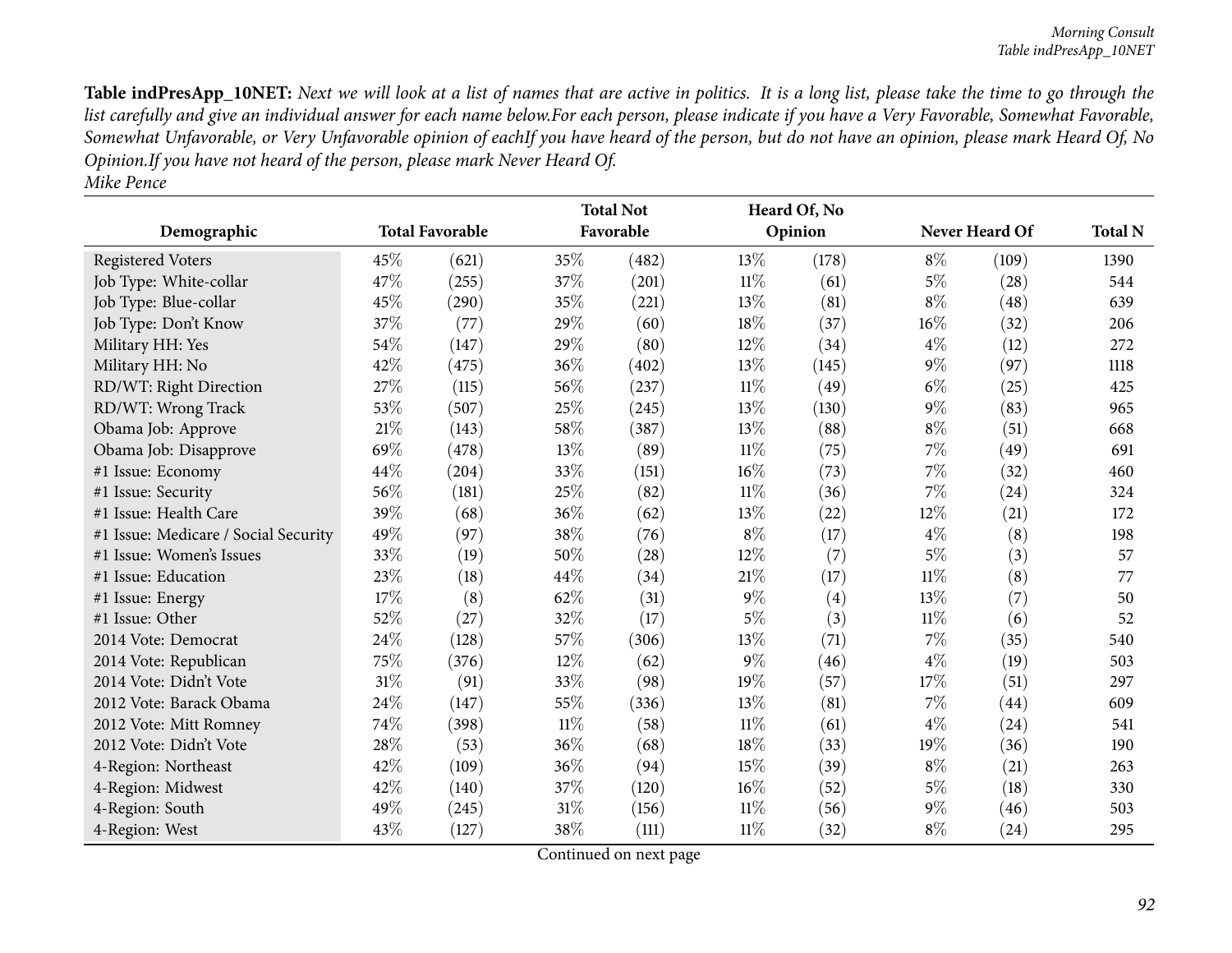| Demographic                                                                         | <b>Total Favorable</b> |       |        | <b>Total Not</b><br>Favorable |        | Heard Of, No<br>Opinion |        | Never Heard Of |      |
|-------------------------------------------------------------------------------------|------------------------|-------|--------|-------------------------------|--------|-------------------------|--------|----------------|------|
| Registered Voters                                                                   | 45\%                   | (621) | 35\%   | (482)                         | 13%    | (178)                   | $8\%$  | (109)          | 1390 |
| 2016 Vote: Clinton                                                                  | $19\%$                 | (117) | 60%    | (373)                         | $13\%$ | (81)                    | $9\%$  | (54)           | 626  |
| 2016 Vote: Trump                                                                    | 77%                    | (438) | $8\%$  | (48)                          | $9\%$  | (52)                    | $6\%$  | (32)           | 570  |
| 2016 Vote: Undecided                                                                | 34\%                   | (67)  | $31\%$ | (60)                          | 23\%   | (45)                    | $11\%$ | (22)           | 195  |
| Note: Row proportions may total to larger than one-hundred percent due to rounding. |                        |       |        |                               |        |                         |        |                |      |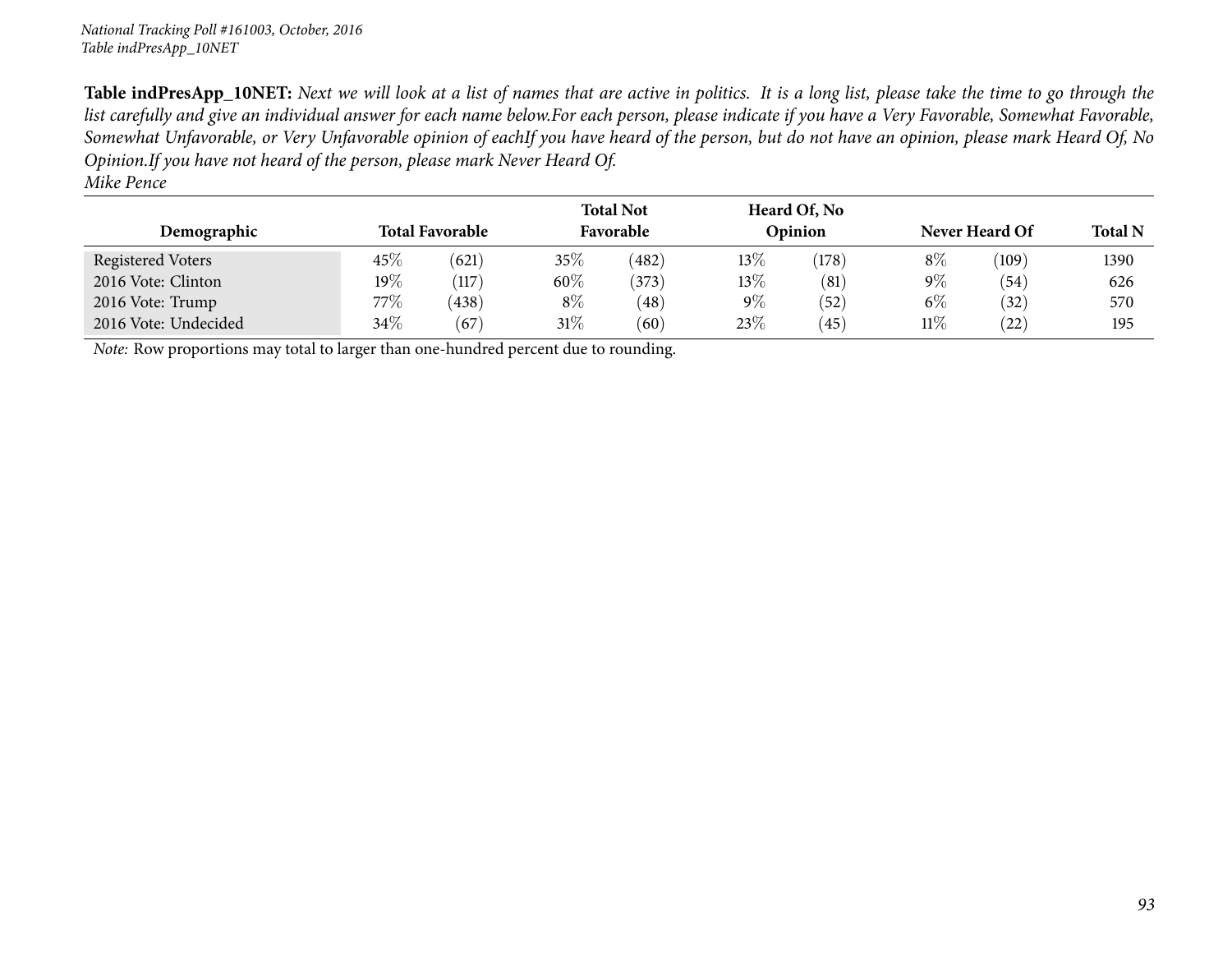|                          |        | <b>Very</b> |      | Somewhat  |        | Somewhat    |        | <b>Very</b> |        | Heard Of, No       |        | Never Heard        |                |
|--------------------------|--------|-------------|------|-----------|--------|-------------|--------|-------------|--------|--------------------|--------|--------------------|----------------|
| Demographic              |        | Favorable   |      | Favorable |        | Unfavorable |        | Unfavorable |        | Opinion            |        | Of                 | <b>Total N</b> |
| Registered Voters        | 23\%   | (325)       | 21%  | (297)     | 15\%   | (204)       | 20%    | (277)       | 13\%   | (178)              | $8\%$  | (109)              | 1390           |
| Gender: Male             | 26%    | (165)       | 23\% | (147)     | 15%    | (95)        | 22%    | (138)       | $9\%$  | (59)               | $6\%$  | (37)               | 641            |
| Gender: Female           | 21\%   | (160)       | 20%  | (149)     | 15%    | (110)       | 19%    | (139)       | 16%    | (119)              | 10%    | (72)               | 749            |
| Age: 18-29               | $11\%$ | (22)        | 15%  | (30)      | 18%    | (35)        | 23\%   | (46)        | 19%    | (38)               | 14%    | (28)               | 199            |
| Age: 30-44               | 17%    | (55)        | 23%  | (73)      | 13%    | (42)        | $21\%$ | (67)        | $14\%$ | $\left( 44\right)$ | 13%    | (42)               | 324            |
| Age: 45-54               | $21\%$ | (57)        | 23%  | (63)      | 12%    | (31)        | 24\%   | (66)        | $11\%$ | (31)               | $9\%$  | $\left( 24\right)$ | 271            |
| Age: 55-64               | 25%    | (68)        | 22%  | (60)      | 19%    | (52)        | 17%    | (47)        | 14%    | (39)               | $4\%$  | (10)               | 277            |
| Age: 65+                 | 38%    | (122)       | 22\% | (70)      | $14\%$ | (44)        | $16\%$ | (52)        | $8\%$  | (26)               | $2\%$  | (5)                | 319            |
| PID: Dem (no lean)       | 7%     | (32)        | 15%  | (73)      | 20%    | (99)        | 38%    | (185)       | $12\%$ | (60)               | $8\%$  | (41)               | 491            |
| PID: Ind (no lean)       | 20%    | (85)        | 20%  | (83)      | 16%    | (68)        | 19%    | (79)        | $16\%$ | (68)               | $9\%$  | (36)               | 419            |
| PID: Rep (no lean)       | 43%    | (208)       | 29\% | (140)     | $8\%$  | (37)        | $3\%$  | (13)        | $11\%$ | (50)               | $7\%$  | (31)               | 480            |
| PID/Gender: Dem Men      | $11\%$ | (26)        | 15%  | (36)      | 21%    | (49)        | 39%    | (91)        | $8\%$  | (19)               | $6\%$  | (14)               | 235            |
| PID/Gender: Dem Women    | $2\%$  | (6)         | 15%  | (38)      | 20%    | (50)        | 37%    | (94)        | $16\%$ | (40)               | $11\%$ | (28)               | 256            |
| PID/Gender: Ind Men      | 25%    | (49)        | 21%  | (43)      | 16%    | (32)        | 21\%   | (43)        | $11\%$ | (22)               | $5\%$  | (11)               | 200            |
| PID/Gender: Ind Women    | $16\%$ | (35)        | 18%  | (40)      | 16%    | (36)        | $16\%$ | (36)        | 21%    | (46)               | 12%    | (25)               | 220            |
| PID/Gender: Rep Men      | 43%    | (90)        | 33%  | (68)      | 7%     | (14)        | $2\%$  | (4)         | $9\%$  | (18)               | $6\%$  | (13)               | 207            |
| PID/Gender: Rep Women    | 43%    | (119)       | 26%  | (72)      | $9\%$  | (24)        | $3\%$  | (9)         | 12%    | (32)               | 7%     | (19)               | 274            |
| Tea Party: Supporter     | 42\%   | (181)       | 24\% | (104)     | $8\%$  | (34)        | $6\%$  | (27)        | $9\%$  | (40)               | $9\%$  | (39)               | 425            |
| Tea Party: Not Supporter | 15%    | (143)       | 20%  | (192)     | 18%    | (170)       | 26%    | (249)       | 14%    | (138)              | $7\%$  | (68)               | 960            |
| Ideo: Liberal (1-3)      | $6\%$  | (27)        | 17%  | (74)      | 16%    | (68)        | 42%    | (177)       | 12%    | (49)               | $6\%$  | (27)               | 423            |
| Ideo: Moderate (4)       | 14%    | (48)        | 20%  | (72)      | 25%    | (86)        | $18\%$ | (64)        | 15%    | (53)               | $8\%$  | $\left( 28\right)$ | 351            |
| Ideo: Conservative (5-7) | 43%    | (235)       | 26%  | (143)     | $8\%$  | (43)        | $5\%$  | (30)        | $11\%$ | (58)               | $6\%$  | (33)               | 543            |
| Educ: $<$ College        | 26%    | (228)       | 21%  | (185)     | 13%    | (120)       | $16\%$ | (145)       | 14%    | (124)              | 10%    | (89)               | 890            |
| Educ: Bachelors degree   | 18%    | (58)        | 23\% | (74)      | 17\%   | (56)        | 26\%   | (83)        | $11\%$ | (37)               | $4\%$  | (14)               | 322            |
| Educ: Post-grad          | 22%    | (39)        | 21%  | (37)      | 16%    | (29)        | 28\%   | (49)        | $10\%$ | (18)               | $3\%$  | (5)                | 178            |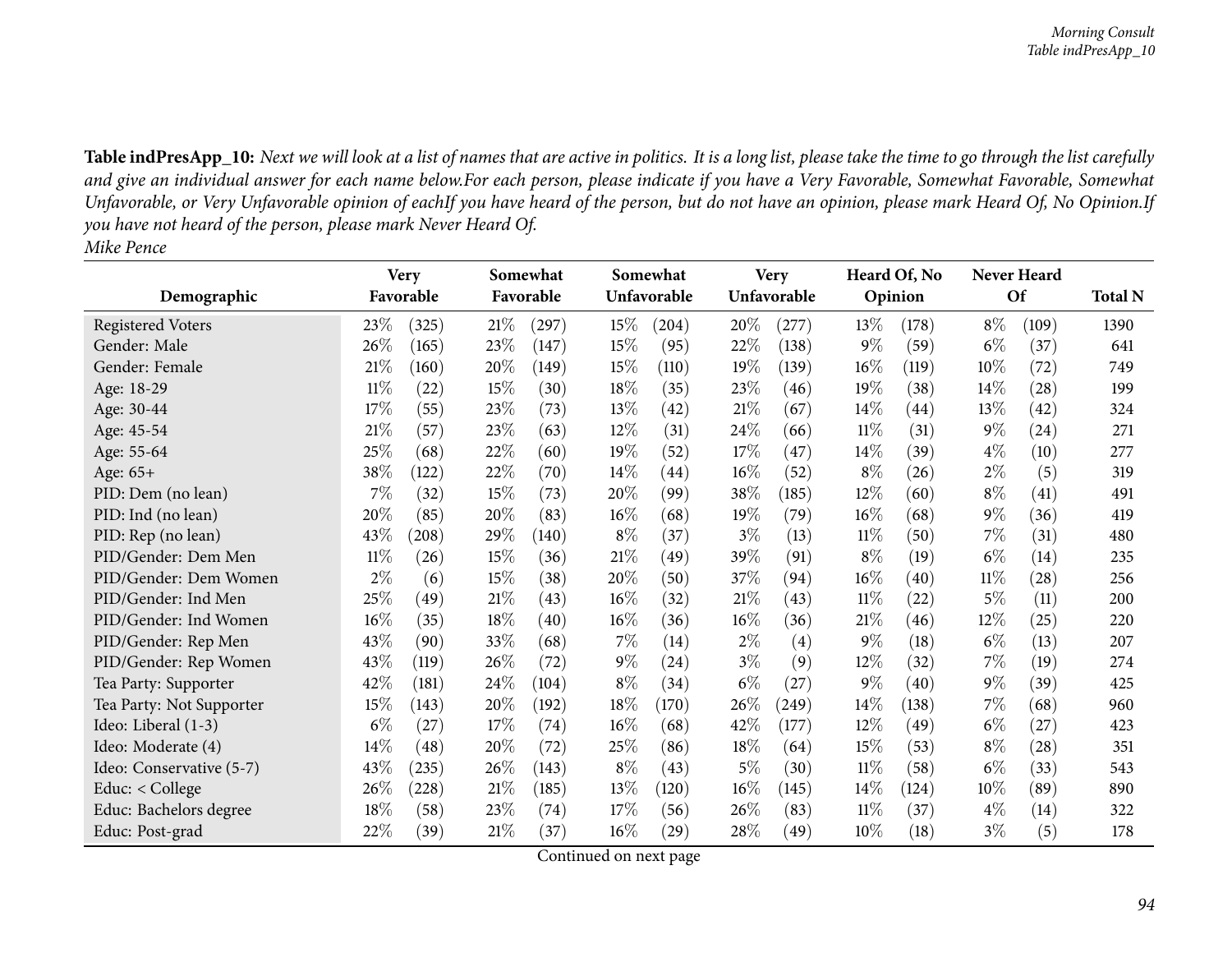|                               |        | <b>Very</b> |      | Somewhat  |        | Somewhat    |        | <b>Very</b> |        | Heard Of, No |        | Never Heard |                |
|-------------------------------|--------|-------------|------|-----------|--------|-------------|--------|-------------|--------|--------------|--------|-------------|----------------|
| Demographic                   |        | Favorable   |      | Favorable |        | Unfavorable |        | Unfavorable |        | Opinion      |        | Of          | <b>Total N</b> |
| <b>Registered Voters</b>      | 23%    | (325)       | 21%  | (297)     | 15%    | (204)       | 20%    | (277)       | 13%    | (178)        | $8\%$  | (109)       | 1390           |
| Income: Under 50k             | 22%    | (157)       | 19%  | (133)     | 14%    | (97)        | 20%    | (142)       | 14\%   | (97)         | $11\%$ | (75)        | 701            |
| Income: 50k-100k              | 25%    | (120)       | 24%  | (113)     | 16%    | (76)        | 19%    | (93)        | 10%    | (48)         | $5\%$  | (26)        | 475            |
| Income: 100k+                 | 22%    | (47)        | 24\% | (51)      | 15%    | (31)        | 20%    | (43)        | 16%    | (34)         | $4\%$  | (8)         | 214            |
| Ethnicity: White              | 27%    | (311)       | 22%  | (256)     | 15%    | (178)       | 18%    | (205)       | 11%    | (132)        | 7%     | (79)        | 1161           |
| Ethnicity: Hispanic           | 13%    | (15)        | 27%  | (30)      | 17%    | (18)        | 18%    | (20)        | 18%    | (20)         | $7\%$  | (8)         | 111            |
| Ethnicity: Afr. Am.           | $3\%$  | (5)         | 18%  | (29)      | $11\%$ | (17)        | 32%    | (51)        | 22%    | (35)         | 14%    | (22)        | 159            |
| Ethnicity: Other              | 13%    | (9)         | 16%  | (11)      | 14%    | (10)        | 30%    | (21)        | 15%    | (11)         | 12%    | (8)         | 70             |
| Relig: Protestant             | 32%    | (125)       | 26%  | (103)     | $9\%$  | (36)        | 14\%   | (57)        | 14\%   | (55)         | $5\%$  | (19)        | 394            |
| Relig: Roman Catholic         | 28%    | (89)        | 26%  | (82)      | 21%    | (65)        | 14%    | (45)        | $8\%$  | (26)         | $3\%$  | (9)         | 315            |
| Relig: Ath./Agn./None         | 10%    | (33)        | 15%  | (49)      | 18%    | (58)        | 36\%   | (118)       | 12%    | (39)         | 10%    | (32)        | 330            |
| Relig: Something Else         | 15%    | (30)        | 18%  | (37)      | 18%    | (36)        | 20%    | (40)        | 15%    | (31)         | 15%    | (30)        | 204            |
| Relig: Evangelical            | 38%    | (146)       | 23%  | (90)      | 7%     | (27)        | $11\%$ | (41)        | 14%    | (53)         | $8\%$  | (29)        | 387            |
| Relig: Non-Evang. Catholics   | 25%    | (115)       | 26%  | (121)     | 18%    | (83)        | 16%    | (77)        | 12%    | (55)         | $4\%$  | (18)        | 469            |
| Relig: All Christian          | 31%    | (262)       | 25%  | (211)     | 13%    | (110)       | 14%    | (119)       | 13%    | (108)        | $5\%$  | (47)        | 856            |
| Relig: All Non-Christian      | $12\%$ | (63)        | 16%  | (86)      | 18%    | (94)        | 30%    | (159)       | 13%    | (70)         | 12%    | (62)        | 534            |
| Community: Urban              | 12%    | (40)        | 20%  | (63)      | 18%    | (59)        | 28%    | (91)        | 12%    | (38)         | 10%    | (31)        | 322            |
| Community: Suburban           | $21\%$ | (137)       | 23%  | (148)     | 15%    | (99)        | 21\%   | (135)       | 15%    | (97)         | $6\%$  | (40)        | 655            |
| Community: Rural              | 36%    | (148)       | 21\% | (86)      | 11%    | (47)        | 12%    | (51)        | 11%    | (44)         | $9\%$  | (37)        | 413            |
| <b>Employ: Private Sector</b> | 21%    | (96)        | 26%  | (115)     | 13%    | (59)        | 20%    | (89)        | 13%    | (59)         | $8\%$  | (35)        | 453            |
| <b>Employ: Government</b>     | 19%    | (21)        | 19%  | (21)      | 18%    | (20)        | 25%    | (27)        | 11%    | (13)         | $8\%$  | (9)         | 111            |
| Employ: Self-Employed         | 22%    | (21)        | 23%  | (22)      | 16%    | (15)        | 17%    | (16)        | $11\%$ | (11)         | 11%    | (11)        | 96             |
| Employ: Homemaker             | 18%    | (24)        | 22%  | (29)      | $16\%$ | (21)        | $17\%$ | (22)        | 16%    | (21)         | 10%    | (13)        | 131            |
| Employ: Retired               | 33%    | (124)       | 22%  | (85)      | 17%    | (63)        | $17\%$ | (66)        | $8\%$  | (31)         | $3\%$  | (10)        | 379            |
| Employ: Unemployed            | 21%    | (22)        | 11%  | (12)      | 10%    | (10)        | 27\%   | (28)        | 17%    | (17)         | 14%    | (15)        | 104            |
| Employ: Other                 | 14%    | (10)        | 10%  | (7)       | $11\%$ | (8)         | 26%    | (18)        | 27%    | (19)         | 12%    | (8)         | 70             |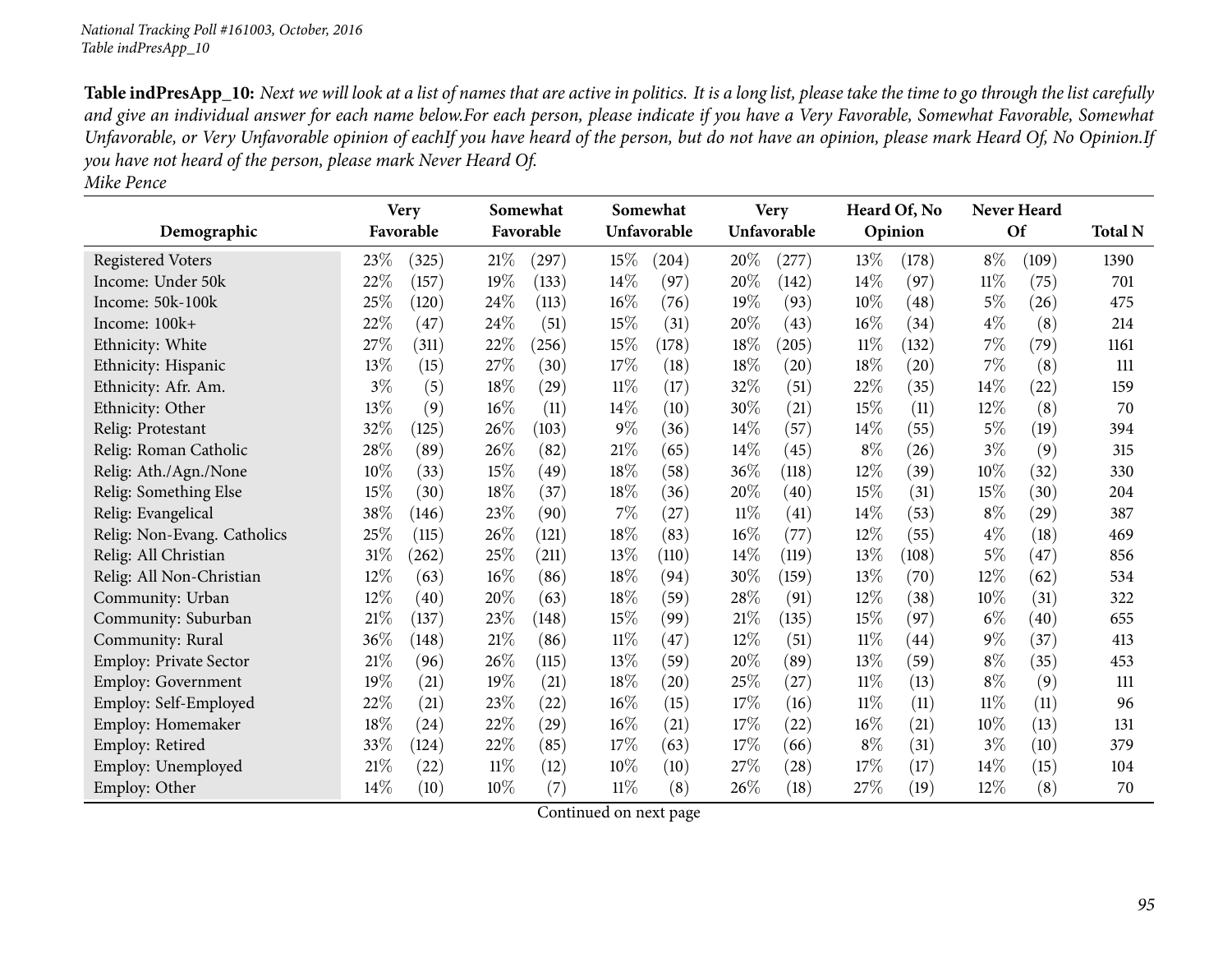| Demographic                          |        | <b>Very</b><br>Favorable |       | Somewhat<br>Favorable |        | Somewhat<br>Unfavorable |       | <b>Very</b><br>Unfavorable |        | Heard Of, No<br>Opinion |        | <b>Never Heard</b><br><b>Of</b> | <b>Total N</b> |
|--------------------------------------|--------|--------------------------|-------|-----------------------|--------|-------------------------|-------|----------------------------|--------|-------------------------|--------|---------------------------------|----------------|
| <b>Registered Voters</b>             | 23%    | (325)                    | 21%   | (297)                 | 15%    | (204)                   | 20%   | (277)                      | 13\%   | (178)                   | $8\%$  | (109)                           | 1390           |
| Job Type: White-collar               | 23%    | (124)                    | 24%   | (130)                 | 14%    | (76)                    | 23%   | (125)                      | 11%    | (61)                    | $5\%$  | (28)                            | 544            |
| Job Type: Blue-collar                | 25%    | (162)                    | 20%   | (127)                 | 16%    | (99)                    | 19%   | (121)                      | 13%    | (81)                    | $8\%$  | (48)                            | 639            |
| Job Type: Don't Know                 | 19%    | (38)                     | 19%   | (39)                  | 14%    | (29)                    | 15%   | (31)                       | 18%    | (37)                    | $16\%$ | (32)                            | 206            |
| Military HH: Yes                     | 31%    | (84)                     | 23%   | (63)                  | 15%    | (41)                    | 14\%  | (39)                       | 12%    | (34)                    | $4\%$  | (12)                            | 272            |
| Military HH: No                      | 22%    | (241)                    | 21%   | (233)                 | 15%    | (163)                   | 21\%  | (238)                      | 13%    | (145)                   | $9\%$  | (97)                            | 1118           |
| RD/WT: Right Direction               | $9\%$  | (37)                     | 18%   | (78)                  | 20%    | (87)                    | 35%   | (150)                      | $11\%$ | (49)                    | $6\%$  | (25)                            | 425            |
| RD/WT: Wrong Track                   | 30%    | (288)                    | 23%   | (219)                 | 12%    | (117)                   | 13%   | (128)                      | 13%    | (130)                   | $9\%$  | (83)                            | 965            |
| Obama Job: Approve                   | $5\%$  | (34)                     | 16%   | (108)                 | 21%    | (143)                   | 36%   | (244)                      | 13%    | (88)                    | $8\%$  | (51)                            | 668            |
| Obama Job: Disapprove                | 42%    | (291)                    | 27%   | (187)                 | $8\%$  | (56)                    | $5\%$ | (33)                       | $11\%$ | (75)                    | $7\%$  | (49)                            | 691            |
| #1 Issue: Economy                    | 23%    | (105)                    | 22%   | (99)                  | 12%    | (57)                    | 21%   | (95)                       | 16%    | (73)                    | $7\%$  | (32)                            | 460            |
| #1 Issue: Security                   | 32%    | (104)                    | 24%   | (77)                  | 16%    | (52)                    | $9\%$ | (30)                       | 11%    | (36)                    | $7\%$  | (24)                            | 324            |
| #1 Issue: Health Care                | 22%    | (38)                     | 17%   | (30)                  | 17%    | (29)                    | 19%   | (33)                       | 13%    | (22)                    | 12%    | (21)                            | 172            |
| #1 Issue: Medicare / Social Security | 24%    | (48)                     | 25%   | (49)                  | 16%    | (32)                    | 22%   | (44)                       | $8\%$  | (17)                    | $4\%$  | (8)                             | 198            |
| #1 Issue: Women's Issues             | 14%    | (8)                      | 19%   | (11)                  | $12\%$ | (7)                     | 38%   | (21)                       | 12%    | (7)                     | $5\%$  | (3)                             | 57             |
| #1 Issue: Education                  | $11\%$ | (8)                      | 13%   | (10)                  | 12%    | (9)                     | 33%   | (25)                       | 21%    | (17)                    | $11\%$ | (8)                             | 77             |
| #1 Issue: Energy                     | $8\%$  | (4)                      | $9\%$ | (4)                   | 24\%   | (12)                    | 38%   | (19)                       | $9\%$  | (4)                     | 13%    | (7)                             | 50             |
| #1 Issue: Other                      | 20%    | (10)                     | 32%   | (17)                  | 14%    | (7)                     | 19%   | (10)                       | $5\%$  | (3)                     | $11\%$ | (6)                             | 52             |
| 2014 Vote: Democrat                  | $8\%$  | (43)                     | 16%   | (85)                  | 21%    | (111)                   | 36%   | (195)                      | 13%    | (71)                    | $7\%$  | (35)                            | 540            |
| 2014 Vote: Republican                | 47%    | (235)                    | 28%   | (141)                 | $9\%$  | (45)                    | $3\%$ | (17)                       | $9\%$  | (46)                    | $4\%$  | (19)                            | 503            |
| 2014 Vote: Didn't Vote               | 12%    | (37)                     | 18%   | (54)                  | 13\%   | (39)                    | 20%   | (59)                       | 19%    | (57)                    | 17%    | (51)                            | 297            |
| 2012 Vote: Barack Obama              | 7%     | (44)                     | 17%   | (103)                 | 20%    | (125)                   | 35%   | (212)                      | 13%    | (81)                    | $7\%$  | $\left( 44\right)$              | 609            |
| 2012 Vote: Mitt Romney               | 46%    | (249)                    | 28%   | (149)                 | 7%     | (38)                    | $4\%$ | (20)                       | 11%    | (61)                    | $4\%$  | (24)                            | 541            |
| 2012 Vote: Didn't Vote               | $11\%$ | (20)                     | 17%   | (33)                  | 17%    | (33)                    | 18%   | (35)                       | 18%    | (33)                    | 19%    | (36)                            | 190            |
| 4-Region: Northeast                  | 19%    | (50)                     | 22%   | (59)                  | 15%    | (40)                    | 20%   | (54)                       | 15%    | (39)                    | $8\%$  | (21)                            | 263            |
| 4-Region: Midwest                    | 22%    | (71)                     | 21%   | (69)                  | 16%    | (51)                    | 21%   | (69)                       | 16%    | (52)                    | $5\%$  | (18)                            | 330            |
| 4-Region: South                      | 27%    | (138)                    | 21%   | (108)                 | 14\%   | (68)                    | 18%   | (88)                       | $11\%$ | (56)                    | $9\%$  | (46)                            | 503            |
| 4-Region: West                       | 22%    | (66)                     | 21%   | (61)                  | 15%    | (45)                    | 23%   | (67)                       | 11%    | (32)                    | $8\%$  | (24)                            | 295            |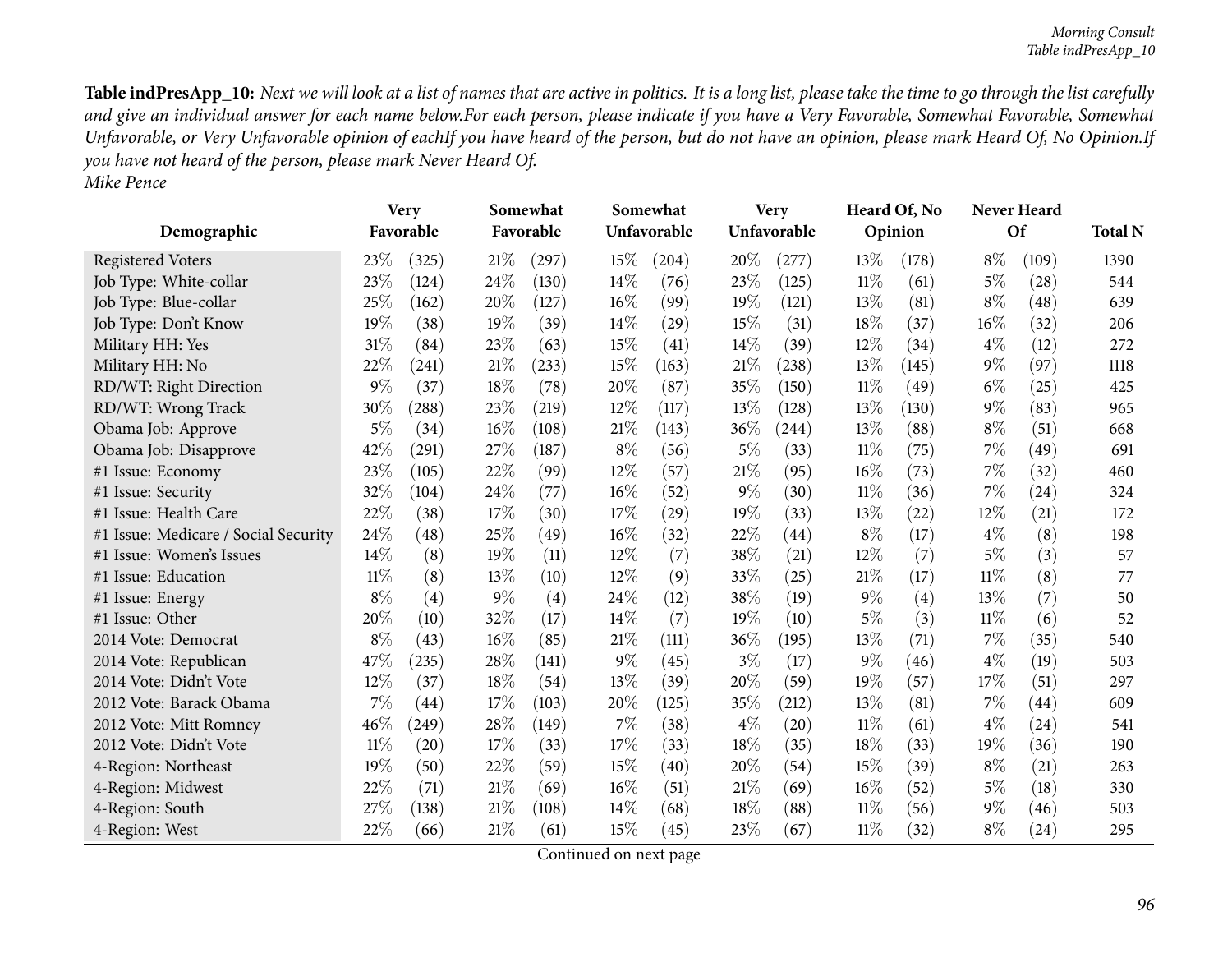| Demographic          | Very<br>Favorable    | Somewhat<br>Favorable | Somewhat<br>Unfavorable | Verv<br>Unfavorable | Heard Of, No<br>Opinion | Never Heard<br><b>Of</b> | <b>Total N</b> |
|----------------------|----------------------|-----------------------|-------------------------|---------------------|-------------------------|--------------------------|----------------|
| Registered Voters    | 23%<br>(325)         | $21\%$<br>(297        | $15\%$<br>(204)         | 20%<br>(277)        | $13\%$<br>(178)         | $8\%$<br>(109)           | 1390           |
| 2016 Vote: Clinton   | $4\%$<br>(22)        | $15\%$<br>(95)        | $22\%$<br>(136)         | $38\%$<br>(237)     | $13\%$<br>(81)          | $9\%$<br>(54)            | 626            |
| 2016 Vote: Trump     | $50\%$<br>$^{(284)}$ | $27\%$<br>(154)       | $6\%$<br>$35^{\circ}$   | $2\%$<br>(13)       | $9\%$<br>(52)           | $6\%$<br>(32)            | 570            |
| 2016 Vote: Undecided | $10\%$<br>(19)       | $24\%$<br>(48)        | $17\%$<br>(33)          | $14\%$<br>(28)      | 23\%<br>(45)            | 11%<br>(22)              | 195            |

*Note:* Row proportions may total to larger than one-hundred percen<sup>t</sup> due to rounding.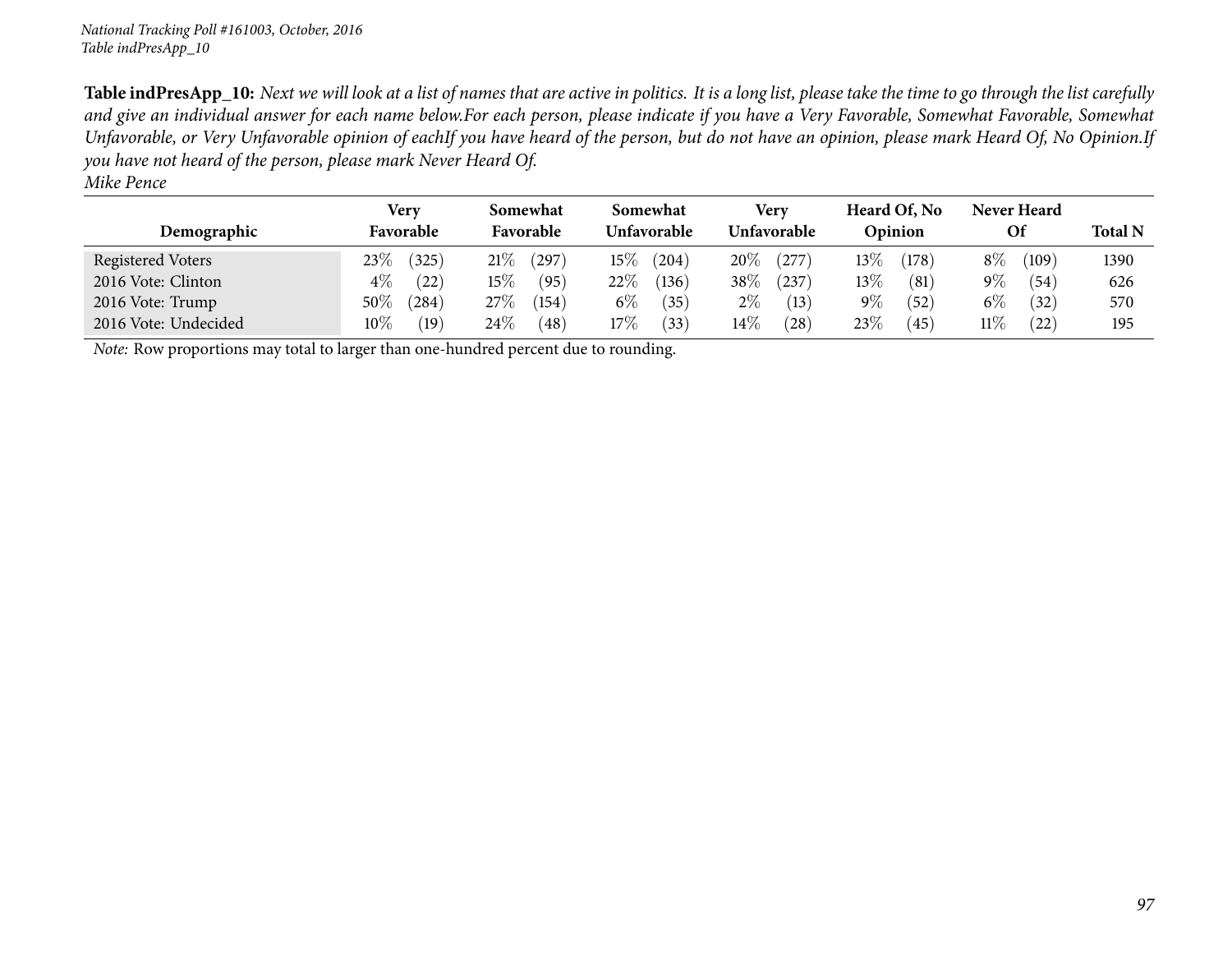|                          |        |                        |        | <b>Total Not</b> |        | Heard Of, No |        |                |                |
|--------------------------|--------|------------------------|--------|------------------|--------|--------------|--------|----------------|----------------|
| Demographic              |        | <b>Total Favorable</b> |        | Favorable        |        | Opinion      |        | Never Heard Of | <b>Total N</b> |
| <b>Registered Voters</b> | 32%    | (443)                  | 38%    | (530)            | 17%    | (236)        | $13\%$ | (182)          | 1390           |
| Gender: Male             | 33%    | (214)                  | 42%    | (272)            | $14\%$ | (92)         | 10%    | (63)           | 641            |
| Gender: Female           | $31\%$ | (229)                  | 34\%   | (258)            | 19%    | (144)        | 16%    | (119)          | 749            |
| Age: 18-29               | 26\%   | (53)                   | 28\%   | (57)             | 21%    | (42)         | 24\%   | (47)           | 199            |
| Age: 30-44               | 32%    | (103)                  | 31%    | (100)            | $16\%$ | (52)         | $21\%$ | (69)           | 324            |
| Age: 45-54               | 32%    | (86)                   | 39%    | (105)            | $21\%$ | (56)         | $9\%$  | (24)           | 271            |
| Age: 55-64               | 33%    | (90)                   | 42%    | (116)            | 17%    | (47)         | $8\%$  | (24)           | 277            |
| Age: 65+                 | 35%    | (111)                  | 48%    | (151)            | $12\%$ | (37)         | $6\%$  | (19)           | 319            |
| PID: Dem (no lean)       | 58\%   | (286)                  | 15%    | (75)             | $14\%$ | (69)         | $12\%$ | (61)           | 491            |
| PID: Ind (no lean)       | 24\%   | (101)                  | 39%    | (163)            | 21%    | (89)         | $16\%$ | (66)           | 419            |
| PID: Rep (no lean)       | 12%    | (56)                   | $61\%$ | (292)            | 16%    | (78)         | $11\%$ | (55)           | 480            |
| PID/Gender: Dem Men      | 60%    | (140)                  | 20%    | (46)             | $11\%$ | (25)         | 10%    | (23)           | 235            |
| PID/Gender: Dem Women    | 57%    | (145)                  | $11\%$ | (29)             | 17%    | (44)         | 15\%   | (38)           | 256            |
| PID/Gender: Ind Men      | 24\%   | (48)                   | 46%    | (91)             | 20%    | (40)         | 10%    | (21)           | 200            |
| PID/Gender: Ind Women    | 24\%   | (54)                   | 33%    | (72)             | 22%    | (49)         | $21\%$ | (45)           | 220            |
| PID/Gender: Rep Men      | 12%    | (26)                   | 65%    | (135)            | 13%    | (27)         | $9\%$  | (20)           | 207            |
| PID/Gender: Rep Women    | $11\%$ | (30)                   | 57%    | (157)            | $19\%$ | (51)         | $13\%$ | (36)           | 274            |
| Tea Party: Supporter     | 20%    | (83)                   | 54\%   | (228)            | $11\%$ | (48)         | 16%    | (67)           | 425            |
| Tea Party: Not Supporter | 37%    | (360)                  | $31\%$ | (300)            | $19\%$ | (187)        | $12\%$ | (114)          | 960            |
| Ideo: Liberal (1-3)      | 52\%   | (218)                  | 20%    | (83)             | 17%    | (73)         | $12\%$ | (49)           | 423            |
| Ideo: Moderate (4)       | 36%    | (125)                  | 30%    | (106)            | $21\%$ | (73)         | 13\%   | (47)           | 351            |
| Ideo: Conservative (5-7) | $16\%$ | (88)                   | 60%    | (325)            | $14\%$ | (75)         | $10\%$ | (55)           | 543            |
| Educ: < College          | 27%    | (241)                  | 38%    | (335)            | $19\%$ | (171)        | $16\%$ | (143)          | 890            |
| Educ: Bachelors degree   | 37\%   | (120)                  | 40%    | (128)            | $14\%$ | (46)         | $9\%$  | (28)           | 322            |
| Educ: Post-grad          | 46%    | (81)                   | 37\%   | (67)             | $10\%$ | (19)         | $6\%$  | (11)           | 178            |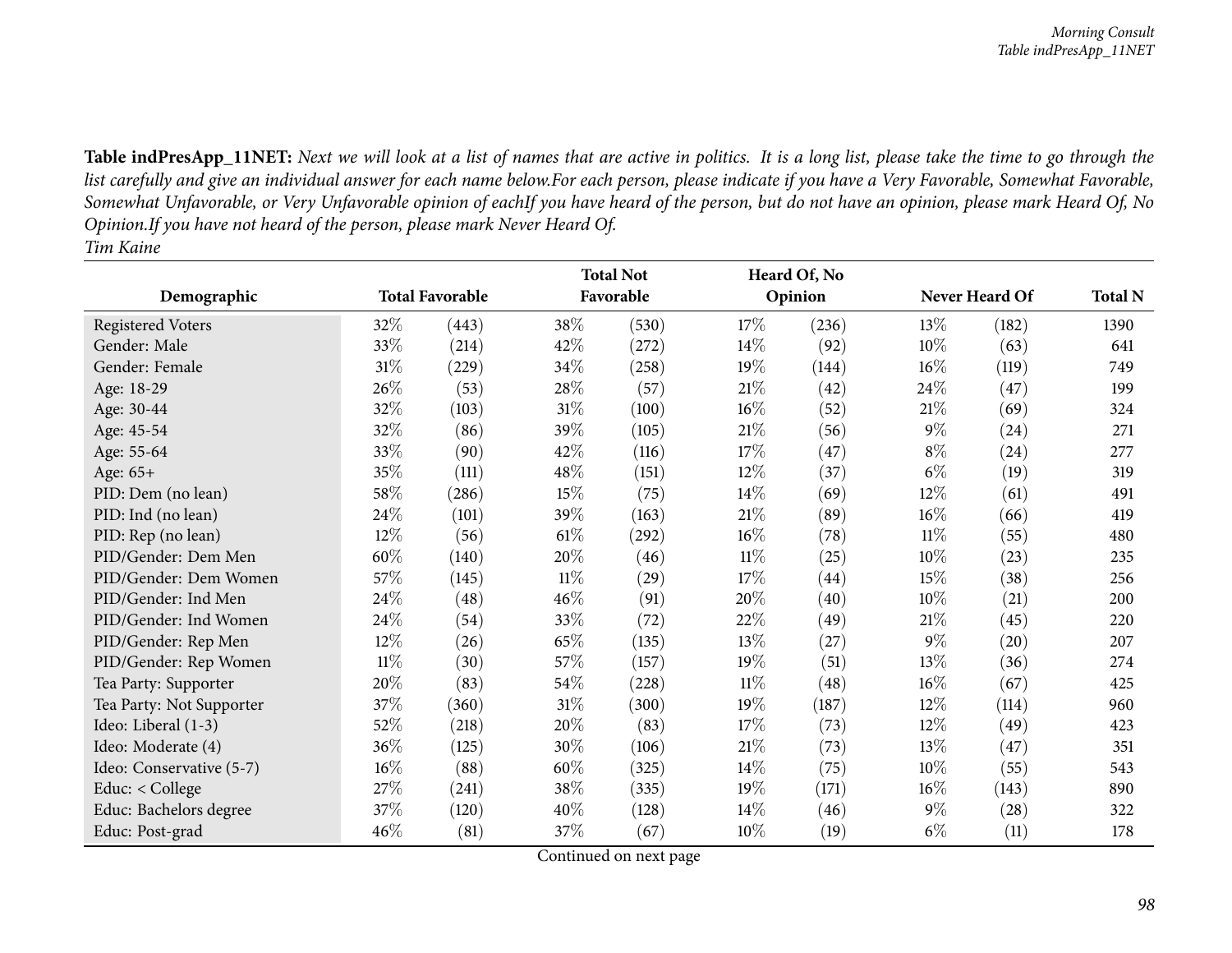|                             |        |                        |        | <b>Total Not</b> |      | Heard Of, No |        |                |                |
|-----------------------------|--------|------------------------|--------|------------------|------|--------------|--------|----------------|----------------|
| Demographic                 |        | <b>Total Favorable</b> |        | Favorable        |      | Opinion      |        | Never Heard Of | <b>Total N</b> |
| <b>Registered Voters</b>    | 32%    | (443)                  | 38%    | (530)            | 17%  | (236)        | $13\%$ | (182)          | 1390           |
| Income: Under 50k           | 31\%   | (216)                  | 35%    | (244)            | 18%  | (125)        | 17%    | (117)          | 701            |
| Income: 50k-100k            | 34%    | (162)                  | 40%    | (191)            | 14\% | (68)         | 11%    | (54)           | 475            |
| Income: $100k+$             | 30%    | (65)                   | 44\%   | (95)             | 20%  | (42)         | $6\%$  | (12)           | 214            |
| Ethnicity: White            | 30%    | (346)                  | 42%    | (490)            | 16%  | (189)        | 12%    | (136)          | 1161           |
| Ethnicity: Hispanic         | 33\%   | (36)                   | 37%    | (40)             | 16%  | (17)         | 15%    | (17)           | 111            |
| Ethnicity: Afr. Am.         | 47\%   | (74)                   | 14\%   | (22)             | 17%  | (27)         | 22%    | (35)           | 159            |
| Ethnicity: Other            | 33\%   | (23)                   | 25%    | (18)             | 27%  | (19)         | $16\%$ | (11)           | 70             |
| Relig: Protestant           | 26%    | (103)                  | 47%    | (187)            | 18%  | (73)         | $8\%$  | (32)           | 394            |
| Relig: Roman Catholic       | 36%    | (112)                  | 45%    | (142)            | 13%  | (41)         | $6\%$  | (20)           | 315            |
| Relig: Ath./Agn./None       | 37%    | (122)                  | 28%    | (93)             | 19%  | (61)         | $16\%$ | (54)           | 330            |
| Relig: Something Else       | 36\%   | (74)                   | 25%    | (50)             | 19%  | (39)         | 20%    | (40)           | 204            |
| Relig: Evangelical          | 24%    | (92)                   | 47%    | (182)            | 14%  | (53)         | 15%    | (59)           | 387            |
| Relig: Non-Evang. Catholics | 33%    | (155)                  | 43%    | (204)            | 17%  | (82)         | $6\%$  | (29)           | 469            |
| Relig: All Christian        | 29%    | (247)                  | 45%    | (386)            | 16%  | (135)        | 10%    | (88)           | 856            |
| Relig: All Non-Christian    | 37\%   | (196)                  | 27%    | (144)            | 19%  | (100)        | 18%    | (94)           | 534            |
| Community: Urban            | 45\%   | (144)                  | 24%    | (79)             | 16%  | (52)         | 15%    | (48)           | 322            |
| Community: Suburban         | $31\%$ | (206)                  | 39%    | (254)            | 19%  | (124)        | $11\%$ | (71)           | 655            |
| Community: Rural            | 23\%   | (93)                   | 48%    | (197)            | 14\% | (60)         | 15%    | (64)           | 413            |
| Employ: Private Sector      | 32%    | (143)                  | 38%    | (173)            | 18%  | (83)         | $12\%$ | (54)           | 453            |
| Employ: Government          | 41\%   | (46)                   | 33%    | (36)             | 12%  | (14)         | $14\%$ | (15)           | 111            |
| Employ: Self-Employed       | $31\%$ | (30)                   | 36%    | (35)             | 19%  | (18)         | 14%    | (13)           | 96             |
| Employ: Homemaker           | $16\%$ | (22)                   | $41\%$ | (53)             | 20%  | (27)         | 23%    | (30)           | 131            |
| Employ: Retired             | 36%    | (135)                  | 46%    | (173)            | 10%  | (40)         | $8\%$  | (32)           | 379            |
| Employ: Unemployed          | 38%    | (40)                   | 25%    | (26)             | 22%  | (22)         | 15%    | (16)           | 104            |
| Employ: Other               | 22%    | (15)                   | 29%    | (20)             | 33%  | (23)         | 16%    | (11)           | 70             |

*Tim Kaine*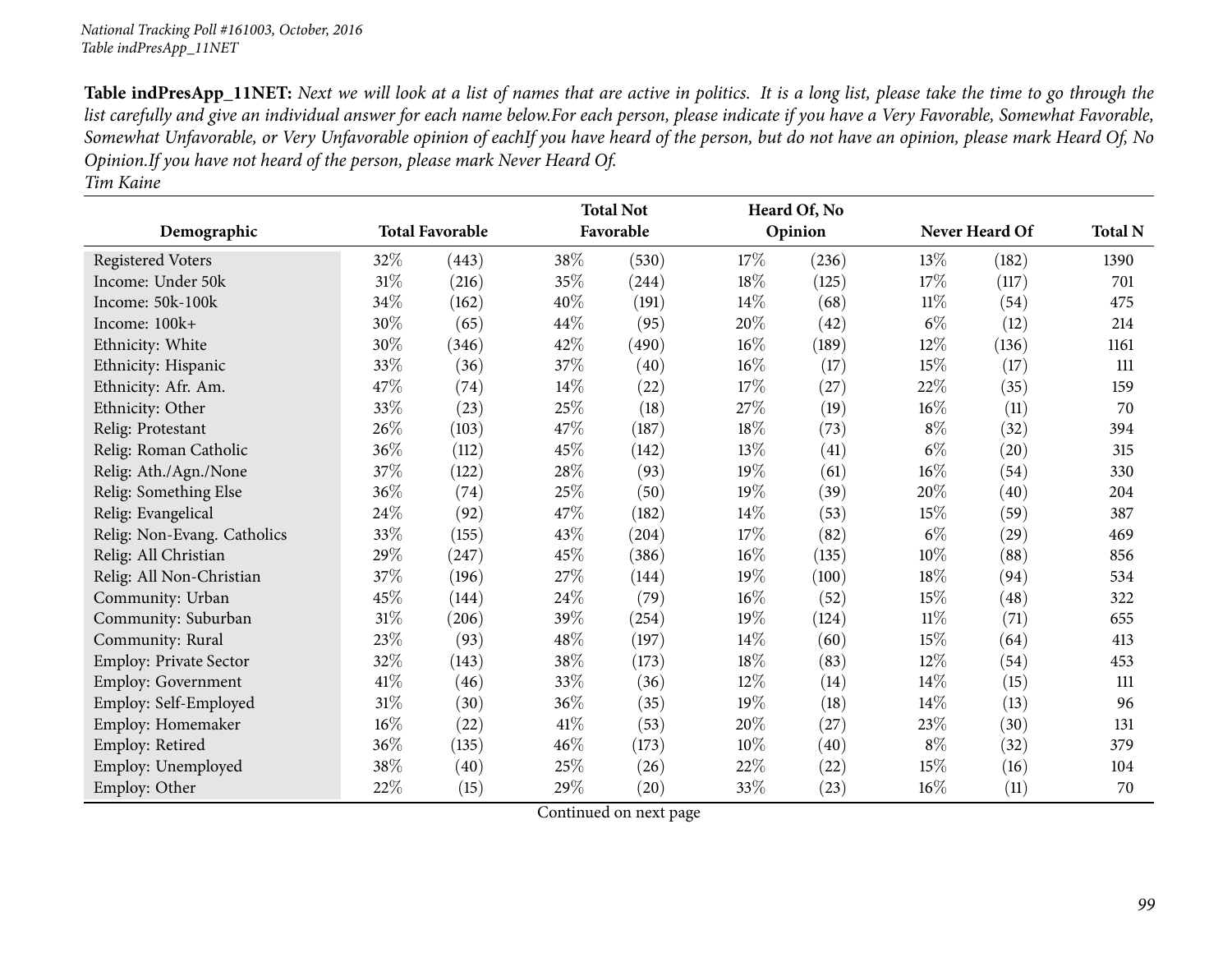| Demographic                          |        | <b>Total Favorable</b> |        | <b>Total Not</b><br>Favorable |        | Heard Of, No<br>Opinion |        | Never Heard Of | <b>Total N</b> |
|--------------------------------------|--------|------------------------|--------|-------------------------------|--------|-------------------------|--------|----------------|----------------|
|                                      |        |                        |        |                               |        |                         |        |                |                |
| <b>Registered Voters</b>             | 32%    | (443)                  | 38%    | (530)                         | $17\%$ | (236)                   | 13\%   | (182)          | 1390           |
| Job Type: White-collar               | 38%    | (206)                  | 40%    | (219)                         | 14%    | (74)                    | $8\%$  | (45)           | 544            |
| Job Type: Blue-collar                | 29%    | (183)                  | 41\%   | (259)                         | 18%    | (116)                   | 13%    | (81)           | 639            |
| Job Type: Don't Know                 | 26%    | (54)                   | 25%    | (51)                          | 22%    | (46)                    | 27%    | (55)           | 206            |
| Military HH: Yes                     | 27%    | (73)                   | 45%    | (124)                         | 17%    | (47)                    | 11%    | (29)           | 272            |
| Military HH: No                      | 33%    | (370)                  | 36%    | (406)                         | 17%    | (189)                   | 14%    | (153)          | 1118           |
| RD/WT: Right Direction               | 62%    | (262)                  | 16%    | (68)                          | 15%    | (65)                    | 7%     | (30)           | 425            |
| RD/WT: Wrong Track                   | 19%    | (181)                  | 48%    | (462)                         | 18%    | (170)                   | 16%    | (152)          | 965            |
| Obama Job: Approve                   | 55%    | (369)                  | $16\%$ | (104)                         | 16%    | (108)                   | 13\%   | (88)           | 668            |
| Obama Job: Disapprove                | 10%    | (72)                   | 61\%   | (420)                         | 16%    | (113)                   | $12\%$ | (86)           | 691            |
| #1 Issue: Economy                    | 31%    | (143)                  | 39%    | (178)                         | 17%    | (80)                    | 13%    | (59)           | 460            |
| #1 Issue: Security                   | 25%    | (80)                   | 46%    | (148)                         | 16%    | (52)                    | 14%    | (44)           | 324            |
| #1 Issue: Health Care                | $31\%$ | (53)                   | 37%    | (64)                          | 18%    | (31)                    | 14%    | (23)           | 172            |
| #1 Issue: Medicare / Social Security | 39%    | (77)                   | 39%    | (76)                          | 14\%   | (28)                    | $9\%$  | (17)           | 198            |
| #1 Issue: Women's Issues             | 52%    | (29)                   | 12%    | (7)                           | 24%    | (14)                    | $12\%$ | (7)            | 57             |
| #1 Issue: Education                  | 33%    | (26)                   | 22%    | (17)                          | 26%    | (20)                    | 18%    | (14)           | 77             |
| #1 Issue: Energy                     | 41\%   | (20)                   | 25%    | (13)                          | 13%    | (7)                     | 21%    | (11)           | 50             |
| #1 Issue: Other                      | 27%    | (14)                   | 50%    | (26)                          | 10%    | (5)                     | 13%    | (7)            | 52             |
| 2014 Vote: Democrat                  | 54%    | (293)                  | 19%    | (102)                         | 15%    | (84)                    | $11\%$ | (61)           | 540            |
| 2014 Vote: Republican                | 14%    | (69)                   | 63%    | (316)                         | 15%    | (77)                    | $8\%$  | (41)           | 503            |
| 2014 Vote: Didn't Vote               | 24%    | (71)                   | 29%    | (87)                          | 22%    | (65)                    | 25%    | (75)           | 297            |
| 2012 Vote: Barack Obama              | 53%    | (320)                  | 18%    | (110)                         | 17%    | (104)                   | 12%    | (75)           | 609            |
| 2012 Vote: Mitt Romney               | 10%    | (55)                   | 64%    | (347)                         | 16%    | (87)                    | 10%    | (52)           | 541            |
| 2012 Vote: Didn't Vote               | 25%    | (48)                   | 28%    | (53)                          | 21%    | (39)                    | 26%    | (50)           | 190            |
| 4-Region: Northeast                  | 35%    | (91)                   | 34%    | (88)                          | 20%    | (52)                    | $12\%$ | (31)           | 263            |
| 4-Region: Midwest                    | 28%    | (93)                   | 41\%   | (135)                         | 19%    | (62)                    | 12%    | (39)           | 330            |
| 4-Region: South                      | 33%    | (165)                  | 38%    | (191)                         | 14\%   | (69)                    | 15%    | (78)           | 503            |
| 4-Region: West                       | 32%    | (94)                   | 39%    | (115)                         | 18%    | (52)                    | 12%    | (34)           | 295            |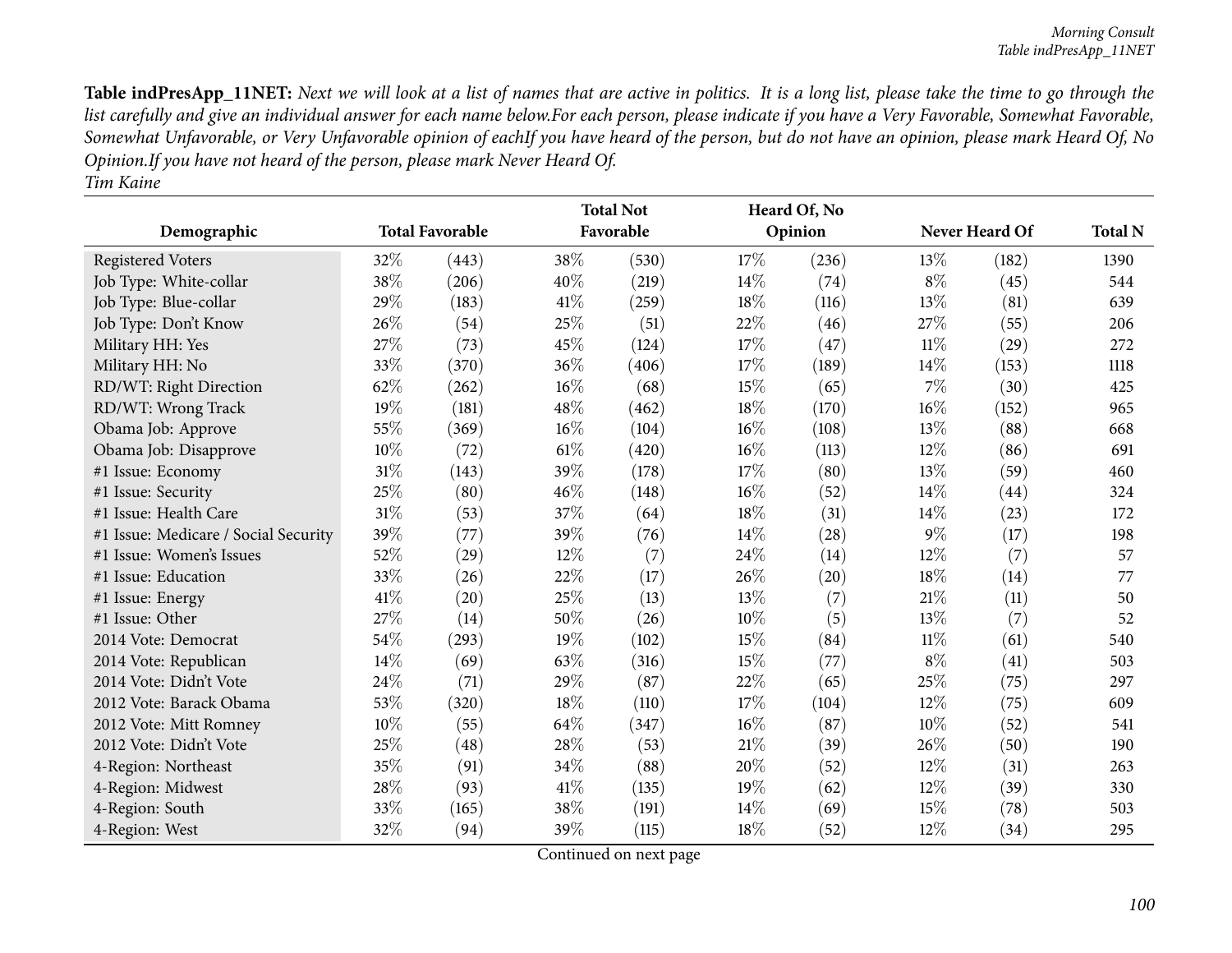| <b>Total Favorable</b><br>Demographic                                               |         |           |        | <b>Total Not</b><br>Favorable |        | Heard Of, No<br>Opinion |        | Never Heard Of | <b>Total N</b> |
|-------------------------------------------------------------------------------------|---------|-----------|--------|-------------------------------|--------|-------------------------|--------|----------------|----------------|
| Registered Voters                                                                   | $32\%$  | (443)     | 38\%   | (530)                         | 17%    | (236)                   | $13\%$ | (182)          | 1390           |
| 2016 Vote: Clinton                                                                  | 59 $\%$ | (366)     | $14\%$ | (86)                          | $16\%$ | (101)                   | $12\%$ | (72)           | 626            |
| 2016 Vote: Trump                                                                    | $8\%$   | (48)      | 63\%   | (359)                         | 17%    | (95)                    | $12\%$ | (67)           | 570            |
| 2016 Vote: Undecided                                                                | $15\%$  | $^{'}29)$ | 43\%   | (85)                          | 20%    | (39)                    | 22%    | (42)           | 195            |
| Note: Row proportions may total to larger than one-hundred percent due to rounding. |         |           |        |                               |        |                         |        |                |                |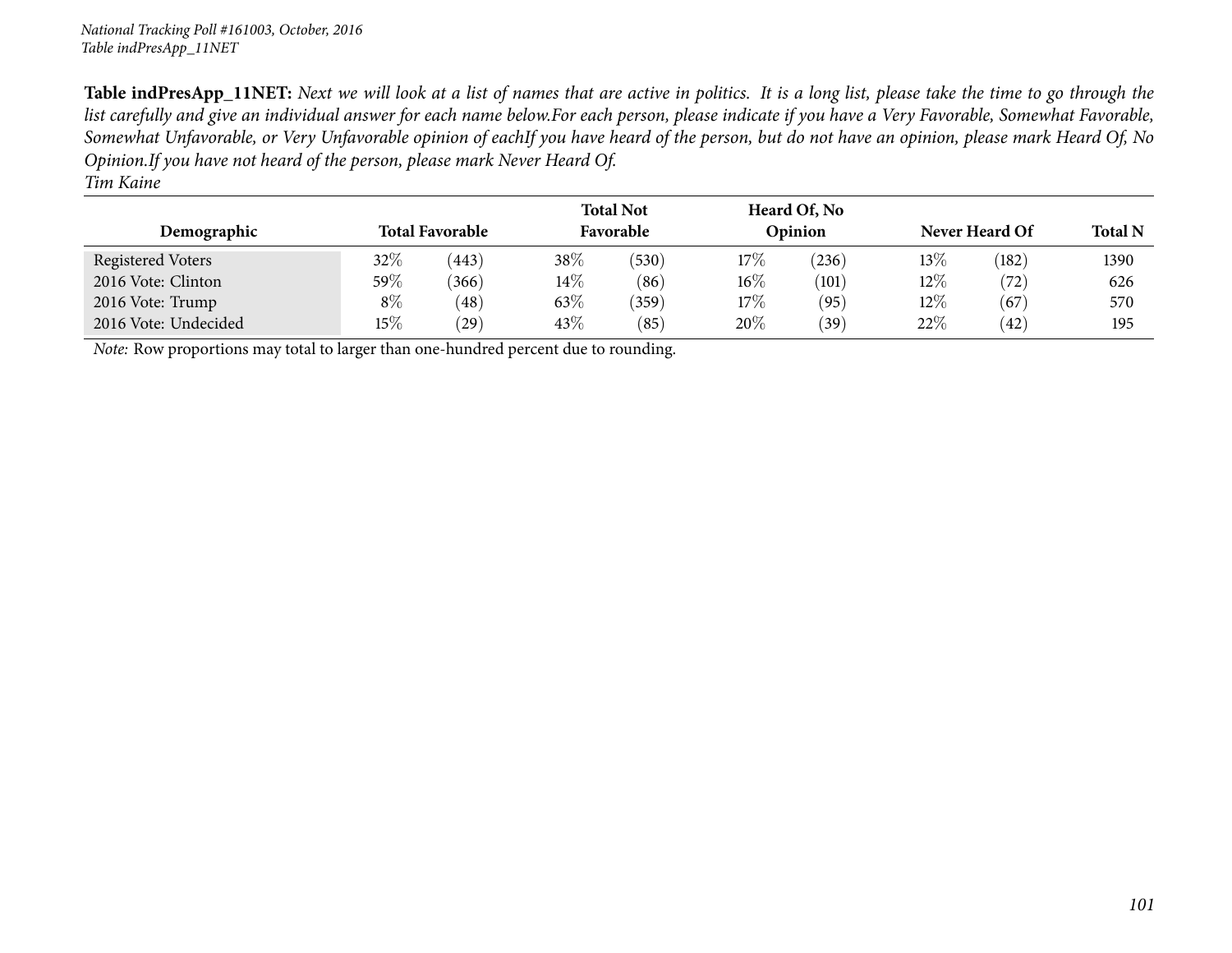|                          |        | <b>Very</b>        |        | Somewhat  |        | Somewhat    |        | <b>Very</b> |        | Heard Of, No       |        | <b>Never Heard</b> |                |
|--------------------------|--------|--------------------|--------|-----------|--------|-------------|--------|-------------|--------|--------------------|--------|--------------------|----------------|
| Demographic              |        | Favorable          |        | Favorable |        | Unfavorable |        | Unfavorable |        | Opinion            |        | <b>Of</b>          | <b>Total N</b> |
| <b>Registered Voters</b> | $9\%$  | (121)              | 23\%   | (322)     | $16\%$ | (219)       | 22\%   | (310)       | 17\%   | (236)              | 13\%   | (182)              | 1390           |
| Gender: Male             | 12%    | (74)               | 22%    | (139)     | 18%    | (113)       | 25%    | (159)       | 14\%   | (92)               | 10%    | (63)               | 641            |
| Gender: Female           | $6\%$  | (47)               | 24\%   | (182)     | 14\%   | (107)       | 20%    | (151)       | 19%    | (144)              | 16%    | (119)              | 749            |
| Age: 18-29               | $7\%$  | (13)               | 20%    | (40)      | $14\%$ | (29)        | $14\%$ | (28)        | 21%    | $\left( 42\right)$ | 24\%   | (47)               | 199            |
| Age: 30-44               | $10\%$ | (33)               | 22\%   | (70)      | 15%    | (49)        | $16\%$ | (51)        | 16%    | (52)               | 21%    | (69)               | 324            |
| Age: 45-54               | $10\%$ | (27)               | 22\%   | (59)      | 15%    | (42)        | 24\%   | (64)        | 21%    | (56)               | $9\%$  | (24)               | 271            |
| Age: 55-64               | $7\%$  | (20)               | 25\%   | (70)      | 18\%   | (50)        | $24\%$ | (66)        | 17%    | (47)               | $8\%$  | (24)               | 277            |
| Age: 65+                 | $9\%$  | (28)               | 26%    | (83)      | $16\%$ | (50)        | 32\%   | (102)       | $12\%$ | (37)               | $6\%$  | (19)               | 319            |
| PID: Dem (no lean)       | 21%    | (101)              | 38\%   | (185)     | 10%    | (48)        | $6\%$  | (27)        | 14%    | (69)               | 12%    | (61)               | 491            |
| PID: Ind (no lean)       | $3\%$  | (11)               | 22%    | (90)      | $16\%$ | (69)        | 22%    | (94)        | 21%    | (89)               | 16%    | (66)               | 419            |
| PID: Rep (no lean)       | $2\%$  | (10)               | $10\%$ | (46)      | 21%    | (103)       | 39\%   | (189)       | 16%    | (78)               | $11\%$ | (55)               | 480            |
| PID/Gender: Dem Men      | 26\%   | (61)               | 34%    | (80)      | 14\%   | (32)        | $6\%$  | (14)        | $11\%$ | (25)               | 10%    | (23)               | 235            |
| PID/Gender: Dem Women    | $16\%$ | (40)               | 41\%   | (106)     | $6\%$  | (16)        | $5\%$  | (13)        | 17%    | (44)               | 15%    | (38)               | 256            |
| PID/Gender: Ind Men      | $3\%$  | (6)                | 21%    | (42)      | 18%    | (37)        | 27\%   | (54)        | 20%    | $\left( 40\right)$ | 10%    | (21)               | 200            |
| PID/Gender: Ind Women    | $3\%$  | (6)                | 22%    | (48)      | 15%    | (32)        | $18\%$ | (40)        | 22%    | (49)               | 21%    | (45)               | 220            |
| PID/Gender: Rep Men      | $4\%$  | (8)                | $9\%$  | (18)      | 21%    | (44)        | 44\%   | (91)        | 13%    | $^{'}27)$          | $9\%$  | $\left( 20\right)$ | 207            |
| PID/Gender: Rep Women    | $1\%$  | (2)                | 10%    | (29)      | 21%    | (59)        | 36\%   | (98)        | 19%    | (51)               | 13%    | (36)               | 274            |
| Tea Party: Supporter     | $7\%$  | $\left( 29\right)$ | 13%    | (54)      | 18%    | (76)        | 36%    | (152)       | 11%    | (48)               | $16\%$ | (67)               | 425            |
| Tea Party: Not Supporter | 10%    | (92)               | 28%    | (268)     | 15%    | (144)       | $16\%$ | (156)       | 19%    | (187)              | 12%    | (114)              | 960            |
| Ideo: Liberal (1-3)      | $16\%$ | (66)               | 36%    | (152)     | 13\%   | (54)        | $7\%$  | (30)        | 17%    | (73)               | 12%    | (49)               | 423            |
| Ideo: Moderate (4)       | $9\%$  | (33)               | 26\%   | (92)      | 17%    | (60)        | 13\%   | (46)        | 21%    | (73)               | 13\%   | (47)               | 351            |
| Ideo: Conservative (5-7) | $4\%$  | (21)               | 12%    | (67)      | 19%    | (102)       | 41\%   | (223)       | 14%    | (75)               | 10%    | (55)               | 543            |
| Educ: $<$ College        | $7\%$  | (59)               | 21%    | (183)     | $14\%$ | (125)       | 24\%   | (210)       | 19%    | (171)              | $16\%$ | (143)              | 890            |
| Educ: Bachelors degree   | $11\%$ | (36)               | 26\%   | (84)      | 19%    | (60)        | $21\%$ | (68)        | $14\%$ | (46)               | $9\%$  | (28)               | 322            |
| Educ: Post-grad          | $15\%$ | (27)               | $31\%$ | (55)      | 19%    | (35)        | 18\%   | (32)        | 10%    | (19)               | $6\%$  | (11)               | 178            |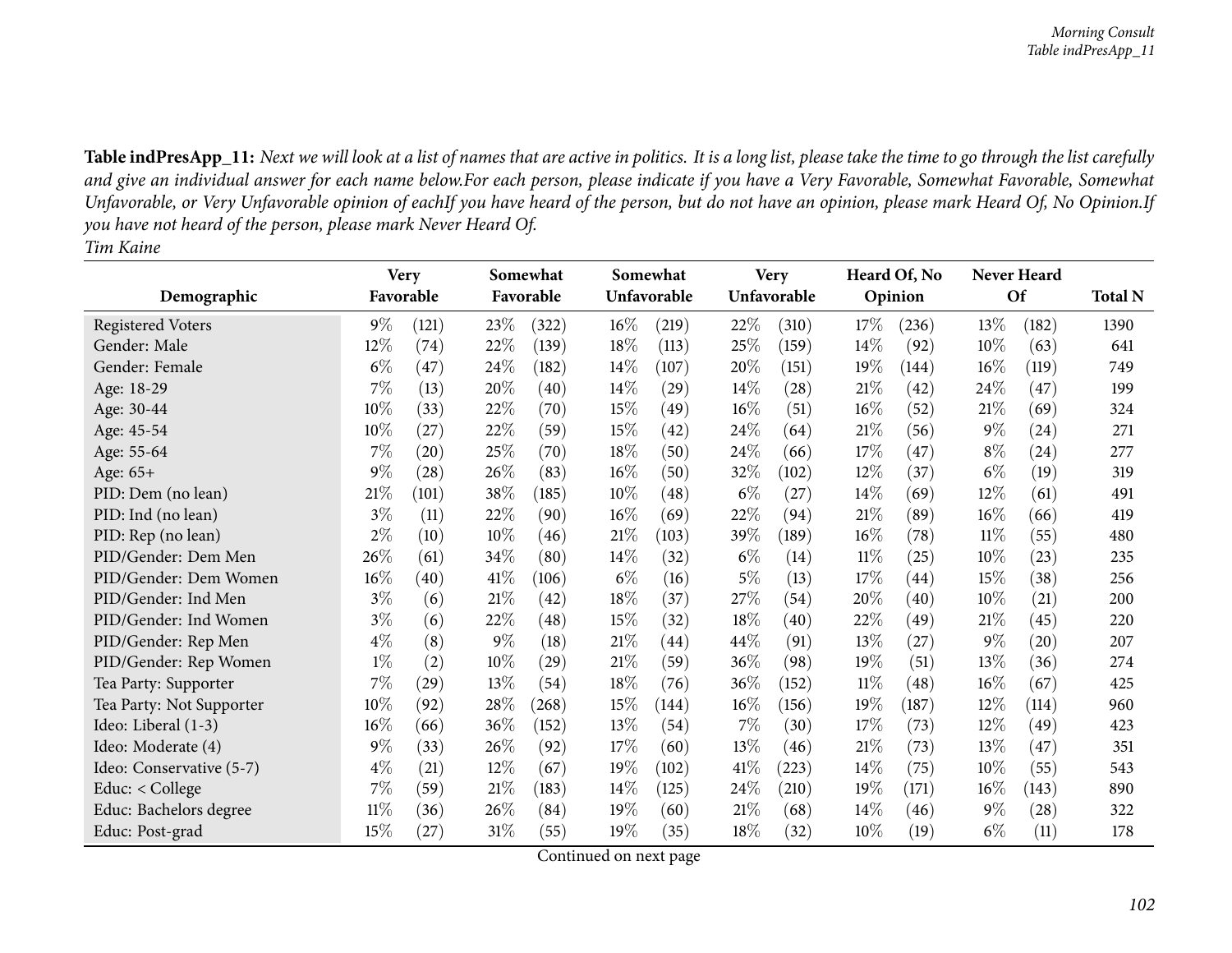|                               |           | <b>Very</b> |        | Somewhat  |        | Somewhat    |        | <b>Very</b> |        | Heard Of, No |       | <b>Never Heard</b> |                |
|-------------------------------|-----------|-------------|--------|-----------|--------|-------------|--------|-------------|--------|--------------|-------|--------------------|----------------|
| Demographic                   | Favorable |             |        | Favorable |        | Unfavorable |        | Unfavorable |        | Opinion      |       | Of                 | <b>Total N</b> |
| <b>Registered Voters</b>      | $9\%$     | (121)       | 23%    | (322)     | $16\%$ | (219)       | 22%    | (310)       | 17%    | (236)        | 13%   | (182)              | 1390           |
| Income: Under 50k             | $8\%$     | (57)        | 23%    | (159)     | 13%    | (93)        | 22%    | (151)       | 18%    | (125)        | 17%   | (117)              | 701            |
| Income: 50k-100k              | $9\%$     | (44)        | 25%    | (118)     | 18%    | (85)        | 22%    | (106)       | 14%    | (68)         | 11%   | (54)               | 475            |
| Income: 100k+                 | $9\%$     | (20)        | 21\%   | (45)      | 20%    | (42)        | 25%    | (53)        | 20%    | (42)         | $6\%$ | (12)               | 214            |
| Ethnicity: White              | 7%        | (80)        | 23%    | (266)     | 17%    | (199)       | 25%    | (291)       | 16%    | (189)        | 12%   | (136)              | 1161           |
| Ethnicity: Hispanic           | $8\%$     | (9)         | 25%    | (27)      | 15%    | (17)        | 21%    | (23)        | 16%    | (17)         | 15%   | (17)               | 111            |
| Ethnicity: Afr. Am.           | $20\%$    | (32)        | 27%    | (42)      | $8\%$  | (13)        | $6\%$  | (9)         | 17%    | (27)         | 22%   | (35)               | 159            |
| Ethnicity: Other              | 13%       | (9)         | 19%    | (13)      | $11\%$ | (8)         | 14\%   | (10)        | 27%    | (19)         | 16%   | (11)               | 70             |
| Relig: Protestant             | $7\%$     | (28)        | 19%    | (75)      | $14\%$ | (56)        | 33%    | (130)       | 18%    | (73)         | $8\%$ | (32)               | 394            |
| Relig: Roman Catholic         | 7%        | (23)        | 29%    | (90)      | 23%    | (72)        | 22%    | (69)        | 13%    | (41)         | $6\%$ | (20)               | 315            |
| Relig: Ath./Agn./None         | $9\%$     | (30)        | 28%    | (92)      | 13%    | (44)        | 15%    | (50)        | 19%    | (61)         | 16%   | (54)               | 330            |
| Relig: Something Else         | 13%       | (27)        | 23%    | (47)      | 15%    | (30)        | 10%    | (21)        | 19%    | (39)         | 20%   | (40)               | 204            |
| Relig: Evangelical            | $9\%$     | (34)        | 15%    | (58)      | 14%    | (56)        | 33%    | (126)       | 14%    | (53)         | 15%   | (59)               | 387            |
| Relig: Non-Evang. Catholics   | 7%        | (31)        | 26%    | (124)     | 19%    | (90)        | 24\%   | (113)       | 17%    | (82)         | $6\%$ | (29)               | 469            |
| Relig: All Christian          | $8\%$     | (65)        | 21%    | (182)     | 17%    | (146)       | 28\%   | (240)       | $16\%$ | (135)        | 10%   | (88)               | 856            |
| Relig: All Non-Christian      | $11\%$    | (57)        | 26%    | (139)     | 14%    | (74)        | 13%    | (70)        | 19%    | (100)        | 18%   | (94)               | 534            |
| Community: Urban              | $14\%$    | (45)        | 31%    | (99)      | 15%    | (49)        | $9\%$  | (30)        | 16%    | (52)         | 15%   | (48)               | 322            |
| Community: Suburban           | $9\%$     | (61)        | 22%    | (144)     | $16\%$ | (104)       | 23\%   | (151)       | 19%    | (124)        | 11%   | (71)               | 655            |
| Community: Rural              | $4\%$     | (15)        | 19%    | (78)      | 16%    | (67)        | $31\%$ | (129)       | 14\%   | (60)         | 15%   | (64)               | 413            |
| <b>Employ: Private Sector</b> | $9\%$     | (43)        | 22%    | (100)     | 19%    | (88)        | 19%    | (86)        | 18%    | (83)         | 12%   | (54)               | 453            |
| Employ: Government            | 12%       | (13)        | 30%    | (33)      | 13%    | (14)        | 20%    | $^{(22)}$   | 12%    | (14)         | 14\%  | (15)               | 111            |
| Employ: Self-Employed         | 7%        | (7)         | 23%    | (23)      | 13%    | (13)        | 23%    | (22)        | 19%    | (18)         | 14%   | (13)               | 96             |
| Employ: Homemaker             | $2\%$     | (3)         | $14\%$ | (19)      | 13\%   | (17)        | 28\%   | (36)        | 20%    | (27)         | 23%   | (30)               | 131            |
| Employ: Retired               | $7\%$     | (28)        | 28%    | (107)     | 17%    | (65)        | 28\%   | (108)       | 10%    | (40)         | $8\%$ | (32)               | 379            |
| Employ: Unemployed            | 18%       | (19)        | 20%    | (21)      | 11%    | (12)        | 14\%   | (14)        | 22%    | (22)         | 15%   | (16)               | 104            |
| Employ: Other                 | 7%        | (5)         | 16%    | (11)      | 7%     | (5)         | 22%    | (15)        | 33%    | (23)         | 16%   | (11)               | 70             |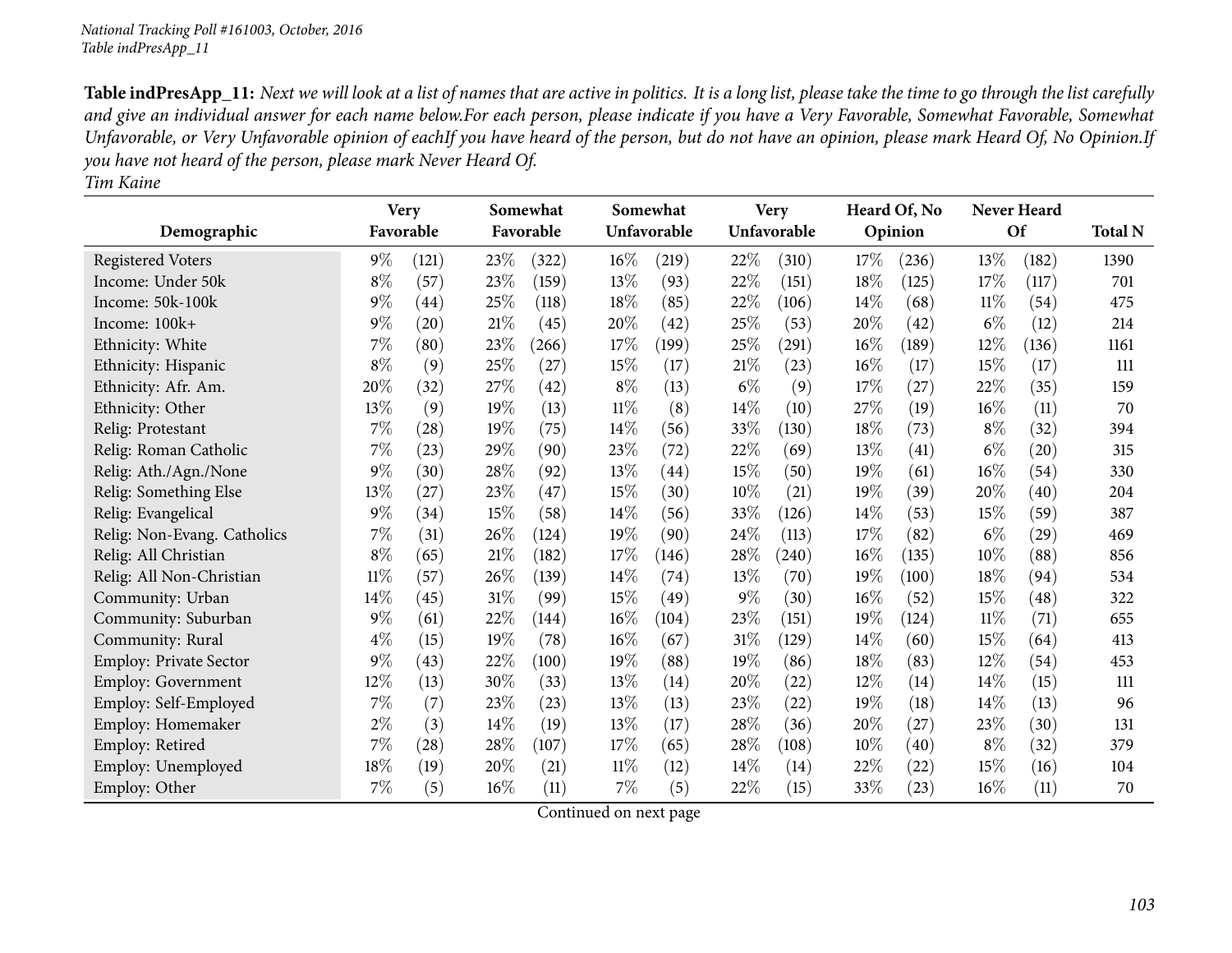| Demographic                          |        | <b>Very</b><br>Favorable |       | Somewhat<br>Favorable |       | Somewhat<br>Unfavorable |        | <b>Very</b><br>Unfavorable |        | Heard Of, No<br>Opinion |        | <b>Never Heard</b><br><b>Of</b> | <b>Total N</b> |
|--------------------------------------|--------|--------------------------|-------|-----------------------|-------|-------------------------|--------|----------------------------|--------|-------------------------|--------|---------------------------------|----------------|
|                                      |        |                          |       |                       |       |                         |        |                            |        |                         |        |                                 |                |
| <b>Registered Voters</b>             | $9\%$  | (121)                    | 23%   | (322)                 | 16%   | (219)                   | 22%    | (310)                      | 17%    | (236)                   | 13%    | (182)                           | 1390           |
| Job Type: White-collar               | 13%    | (69)                     | 25%   | (137)                 | 17%   | (93)                    | 23%    | (126)                      | 14%    | (74)                    | $8\%$  | (45)                            | 544            |
| Job Type: Blue-collar                | $6\%$  | (35)                     | 23%   | (147)                 | 15%   | (99)                    | 25%    | (161)                      | 18%    | (116)                   | 13%    | (81)                            | 639            |
| Job Type: Don't Know                 | $8\%$  | (17)                     | 18%   | (37)                  | 13\%  | (28)                    | $11\%$ | (24)                       | 22%    | (46)                    | 27%    | (55)                            | 206            |
| Military HH: Yes                     | 7%     | (18)                     | 20%   | (56)                  | 22%   | (60)                    | 23%    | (64)                       | 17%    | (47)                    | $11\%$ | (29)                            | 272            |
| Military HH: No                      | 9%     | (104)                    | 24%   | (266)                 | 14\%  | (159)                   | 22%    | (246)                      | 17%    | (189)                   | 14\%   | (153)                           | 1118           |
| RD/WT: Right Direction               | 20%    | (84)                     | 42%   | (178)                 | 11%   | (48)                    | $5\%$  | (20)                       | 15%    | (65)                    | $7\%$  | (30)                            | 425            |
| RD/WT: Wrong Track                   | $4\%$  | (37)                     | 15%   | (144)                 | 18%   | (171)                   | 30%    | (290)                      | 18%    | (170)                   | $16\%$ | (152)                           | 965            |
| Obama Job: Approve                   | 16%    | (107)                    | 39\%  | (262)                 | 11%   | (73)                    | $5\%$  | (31)                       | 16%    | (108)                   | 13%    | (88)                            | 668            |
| Obama Job: Disapprove                | $2\%$  | (15)                     | $8\%$ | (57)                  | 20%   | (142)                   | 40%    | (279)                      | 16%    | (113)                   | $12\%$ | (86)                            | 691            |
| #1 Issue: Economy                    | 10%    | (44)                     | 22%   | (99)                  | 13%   | (61)                    | 26%    | (118)                      | 17%    | (80)                    | 13%    | (59)                            | 460            |
| #1 Issue: Security                   | $6\%$  | (19)                     | 19%   | (61)                  | 18%   | (59)                    | 27%    | (89)                       | $16\%$ | (52)                    | 14\%   | $\left( 44\right)$              | 324            |
| #1 Issue: Health Care                | 7%     | (12)                     | 24%   | (41)                  | 20%   | (35)                    | 17%    | (29)                       | 18%    | (31)                    | 14\%   | (23)                            | 172            |
| #1 Issue: Medicare / Social Security | $11\%$ | (22)                     | 27%   | (54)                  | 20%   | (40)                    | 19%    | (37)                       | 14\%   | (28)                    | $9\%$  | (17)                            | 198            |
| #1 Issue: Women's Issues             | 17%    | (10)                     | 34%   | (20)                  | $4\%$ | (2)                     | $8\%$  | (4)                        | 24%    | (14)                    | 12%    | (7)                             | 57             |
| #1 Issue: Education                  | 12%    | (9)                      | 21%   | (16)                  | $8\%$ | (6)                     | 15%    | (12)                       | 26%    | (20)                    | 18%    | (14)                            | 77             |
| #1 Issue: Energy                     | $6\%$  | (3)                      | 35%   | (18)                  | 19%   | (10)                    | $6\%$  | (3)                        | 13%    | (7)                     | 21\%   | (11)                            | 50             |
| #1 Issue: Other                      | $3\%$  | (1)                      | 25%   | (13)                  | 14\%  | (7)                     | 36%    | (19)                       | 10%    | (5)                     | 13%    | (7)                             | 52             |
| 2014 Vote: Democrat                  | 15%    | (83)                     | 39%   | (211)                 | 11%   | (60)                    | $8\%$  | (43)                       | 15%    | (84)                    | $11\%$ | (61)                            | 540            |
| 2014 Vote: Republican                | $3\%$  | (16)                     | 10%   | (53)                  | 20%   | (103)                   | 42%    | (214)                      | 15%    | (77)                    | $8\%$  | (41)                            | 503            |
| 2014 Vote: Didn't Vote               | 7%     | (22)                     | 17%   | (49)                  | 16%   | (48)                    | 13%    | (39)                       | 22%    | (65)                    | 25%    | (75)                            | 297            |
| 2012 Vote: Barack Obama              | 14%    | (88)                     | 38%   | (232)                 | 10%   | (63)                    | $8\%$  | (47)                       | 17%    | (104)                   | 12%    | (75)                            | 609            |
| 2012 Vote: Mitt Romney               | $3\%$  | (14)                     | $8\%$ | (41)                  | 22%   | (117)                   | 43%    | (230)                      | 16%    | (87)                    | 10%    | (52)                            | 541            |
| 2012 Vote: Didn't Vote               | $11\%$ | (20)                     | 15%   | (28)                  | 16%   | (31)                    | $11\%$ | (22)                       | 21%    | (39)                    | 26%    | (50)                            | 190            |
| 4-Region: Northeast                  | 7%     | (17)                     | 28%   | (74)                  | 14%   | (37)                    | 20%    | (51)                       | 20%    | (52)                    | 12%    | (31)                            | 263            |
| 4-Region: Midwest                    | 7%     | (24)                     | 21%   | (69)                  | 21%   | (70)                    | 20%    | (65)                       | 19%    | (62)                    | 12%    | (39)                            | 330            |
| 4-Region: South                      | $11\%$ | (55)                     | 22%   | (110)                 | 14%   | (68)                    | 24\%   | (123)                      | 14\%   | (69)                    | 15%    | (78)                            | 503            |
| 4-Region: West                       | $9\%$  | (25)                     | 23%   | (69)                  | 15%   | (44)                    | 24%    | (71)                       | 18%    | (52)                    | 12%    | (34)                            | 295            |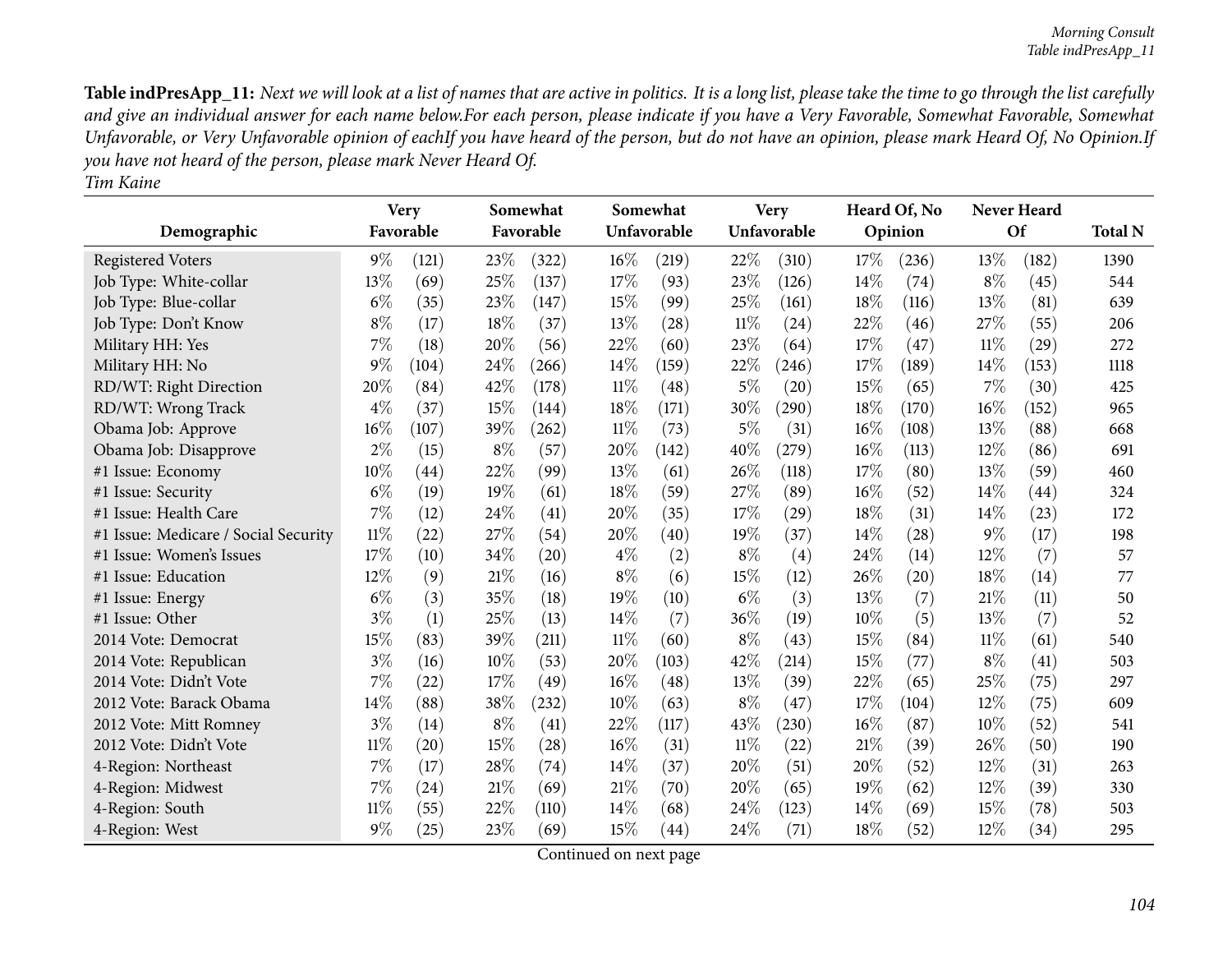| Demographic          | Very<br>Favorable | Somewhat<br>Favorable | Somewhat<br>Unfavorable | Verv<br><b>Unfavorable</b> | Heard Of, No<br>Opinion | Never Heard<br>Of | <b>Total N</b> |
|----------------------|-------------------|-----------------------|-------------------------|----------------------------|-------------------------|-------------------|----------------|
| Registered Voters    | $9\%$<br>(121)    | 23%<br>(322)          | $16\%$<br>219           | 22%<br>(310)               | $17\%$<br>(236)         | 13\%<br>(182)     | 1390           |
| 2016 Vote: Clinton   | $17\%$<br>(107)   | $41\%$<br>(259)       | $10\%$<br>(62)          | $4\%$<br>(24)              | $16\%$<br>(101)         | $12\%$<br>(72)    | 626            |
| 2016 Vote: Trump     | $2\%$<br>(12)     | $6\%$<br>(36)         | $19\%$<br>(107)         | $44\%$<br>(252)            | $17\%$<br>(95)          | $12\%$<br>(67     | 570            |
| 2016 Vote: Undecided | $1\%$<br>(3)      | $13\%$<br>(26)        | $26\%$<br>(50)          | $18\%$<br>(34)             | 20%<br>(39)             | 22\%<br>(42)      | 195            |

*Note:* Row proportions may total to larger than one-hundred percen<sup>t</sup> due to rounding.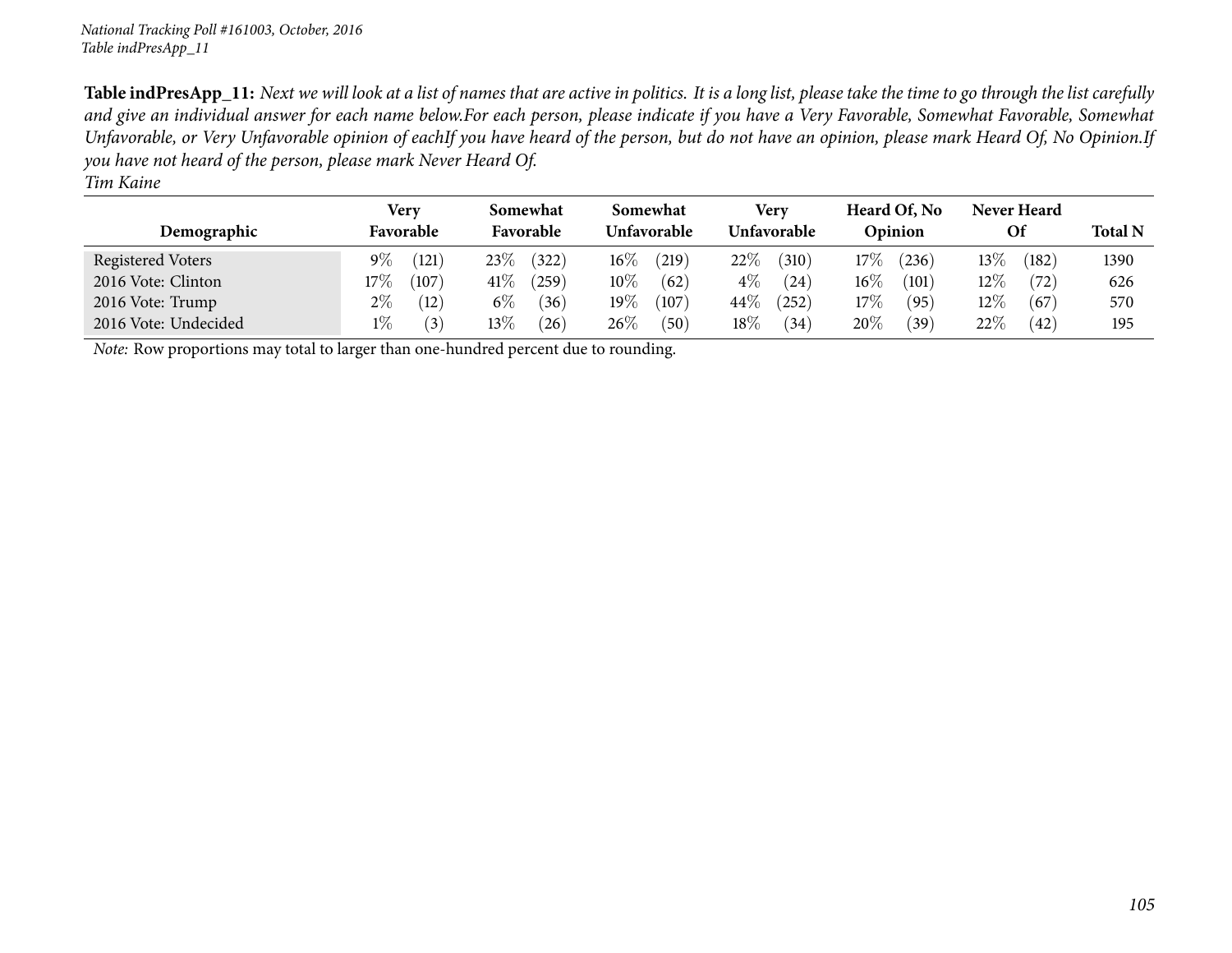|                          |                        |       |        | Don't Know / No     |        |         |      |  |
|--------------------------|------------------------|-------|--------|---------------------|--------|---------|------|--|
| Demographic              | <b>Hillary Clinton</b> |       |        | <b>Donald Trump</b> |        | Opinion |      |  |
| <b>Registered Voters</b> | 45%                    | (626) | 41\%   | (570)               | 14%    | (195)   | 1390 |  |
| Gender: Male             | 45%                    | (287) | 43%    | (276)               | 12%    | (78)    | 641  |  |
| Gender: Female           | 45%                    | (338) | 39%    | (294)               | 16%    | (117)   | 749  |  |
| Age: 18-29               | 59%                    | (117) | 26%    | (52)                | 15%    | (30)    | 199  |  |
| Age: 30-44               | 49%                    | (160) | 36%    | (117)               | 15%    | (48)    | 324  |  |
| Age: 45-54               | 42%                    | (115) | 45%    | (121)               | 13%    | (35)    | 271  |  |
| Age: 55-64               | 38%                    | (106) | 45%    | (125)               | 17%    | (46)    | 277  |  |
| Age: 65+                 | 40%                    | (128) | 48\%   | (154)               | $11\%$ | (36)    | 319  |  |
| PID: Dem (no lean)       | 88%                    | (429) | $6\%$  | (29)                | $6\%$  | (32)    | 491  |  |
| PID: Ind (no lean)       | 38\%                   | (160) | 40%    | (167)               | 22%    | (92)    | 419  |  |
| PID: Rep (no lean)       | $7\%$                  | (36)  | 78%    | (374)               | 15%    | (71)    | 480  |  |
| PID/Gender: Dem Men      | 84%                    | (197) | $9\%$  | (22)                | $7\%$  | (16)    | 235  |  |
| PID/Gender: Dem Women    | 91%                    | (232) | $3\%$  | (8)                 | $6\%$  | (16)    | 256  |  |
| PID/Gender: Ind Men      | 33%                    | (66)  | 47%    | (94)                | 20%    | (39)    | 200  |  |
| PID/Gender: Ind Women    | 43%                    | (94)  | 33%    | (73)                | 24%    | (53)    | 220  |  |
| PID/Gender: Rep Men      | 12%                    | (24)  | 77%    | (160)               | $11\%$ | (23)    | 207  |  |
| PID/Gender: Rep Women    | $4\%$                  | (12)  | 78%    | (214)               | 18%    | (48)    | 274  |  |
| Tea Party: Supporter     | 24\%                   | (104) | 64\%   | (271)               | $12\%$ | (51)    | 425  |  |
| Tea Party: Not Supporter | 54%                    | (520) | $31\%$ | (297)               | 15%    | (143)   | 960  |  |
| Ideo: Liberal (1-3)      | 80%                    | (337) | 13%    | (54)                | $8\%$  | (32)    | 423  |  |
| Ideo: Moderate (4)       | 50%                    | (174) | 32%    | (111)               | 19%    | (66)    | 351  |  |
| Ideo: Conservative (5-7) | 18%                    | (97)  | 68%    | (369)               | 14%    | (76)    | 543  |  |
| Educ: < College          | 40%                    | (355) | 46%    | (410)               | 14%    | (125)   | 890  |  |
| Educ: Bachelors degree   | 53%                    | (171) | 32%    | (103)               | 15%    | (48)    | 322  |  |
| Educ: Post-grad          | 56%                    | (99)  | 32%    | (56)                | 12%    | (22)    | 178  |  |
| Income: Under 50k        | 47%                    | (328) | 40%    | (283)               | 13%    | (89)    | 701  |  |
| Income: 50k-100k         | 43%                    | (207) | 42%    | (200)               | 14%    | (69)    | 475  |  |
| Income: 100k+            | 42%                    | (91)  | 40%    | (86)                | 17%    | (37)    | 214  |  |
| Ethnicity: White         | 39%                    | (450) | 46%    | (537)               | 15%    | (174)   | 1161 |  |

Table v16g5: If the 2016 presidential election were held today and the candidates were Democrat Hillary Clinton and Republican Donald Trump, for *whom would you vote?*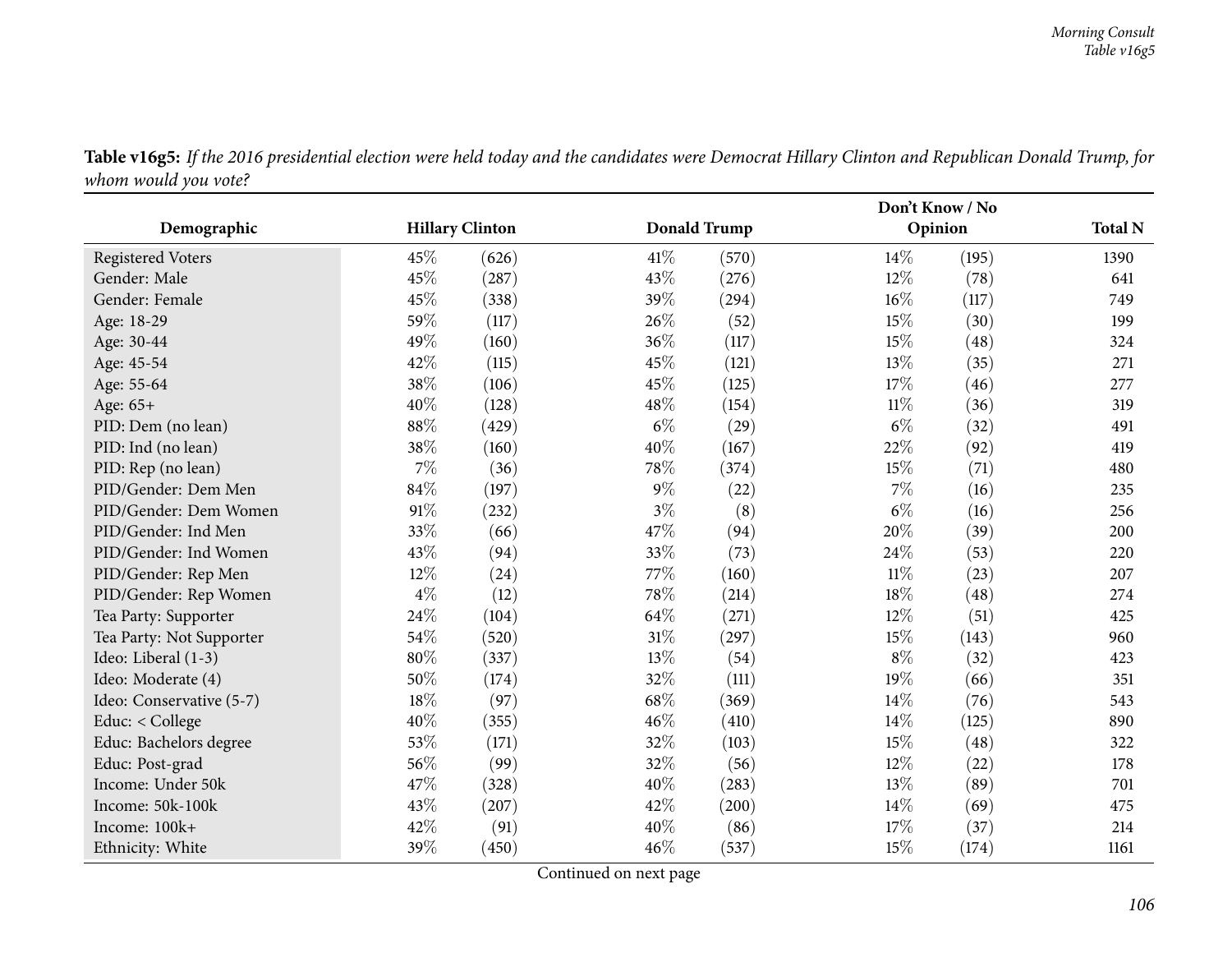|                               |                        |       |        |                     |        | Don't Know / No |      |  |  |
|-------------------------------|------------------------|-------|--------|---------------------|--------|-----------------|------|--|--|
| Demographic                   | <b>Hillary Clinton</b> |       |        | <b>Donald Trump</b> |        | Opinion         |      |  |  |
| <b>Registered Voters</b>      | 45%                    | (626) | 41\%   | (570)               | $14\%$ | (195)           | 1390 |  |  |
| Ethnicity: Hispanic           | 59%                    | (66)  | 25%    | (28)                | $16\%$ | (17)            | 111  |  |  |
| Ethnicity: Afr. Am.           | 86%                    | (136) | $8\%$  | (12)                | $7\%$  | (11)            | 159  |  |  |
| Ethnicity: Other              | 56%                    | (39)  | 29%    | (20)                | 15%    | (10)            | 70   |  |  |
| Relig: Protestant             | 32%                    | (125) | 57%    | (225)               | $11\%$ | (44)            | 394  |  |  |
| Relig: Roman Catholic         | 46%                    | (146) | 40%    | (125)               | 14\%   | (45)            | 315  |  |  |
| Relig: Ath./Agn./None         | 57%                    | (190) | 25%    | (81)                | 18%    | (59)            | 330  |  |  |
| Relig: Something Else         | 56%                    | (115) | 30%    | (61)                | $14\%$ | (28)            | 204  |  |  |
| Relig: Evangelical            | 31%                    | (119) | 56%    | (217)               | 13\%   | (51)            | 387  |  |  |
| Relig: Non-Evang. Catholics   | 43%                    | (202) | 45%    | (211)               | $12\%$ | (57)            | 469  |  |  |
| Relig: All Christian          | 37%                    | (321) | 50%    | (428)               | 13%    | (107)           | 856  |  |  |
| Relig: All Non-Christian      | 57%                    | (304) | 27%    | (142)               | 16%    | (88)            | 534  |  |  |
| Community: Urban              | 64%                    | (207) | 25%    | (80)                | $11\%$ | (35)            | 322  |  |  |
| Community: Suburban           | 45%                    | (293) | 39%    | (256)               | $16\%$ | (105)           | 655  |  |  |
| Community: Rural              | 30%                    | (125) | 56%    | (233)               | 13%    | (55)            | 413  |  |  |
| <b>Employ: Private Sector</b> | 47%                    | (214) | 40%    | (182)               | $12\%$ | (56)            | 453  |  |  |
| Employ: Government            | 45%                    | (50)  | 33%    | (37)                | $22\%$ | (24)            | 111  |  |  |
| Employ: Self-Employed         | 49%                    | (47)  | 39%    | (38)                | $11\%$ | (11)            | 96   |  |  |
| Employ: Homemaker             | 33%                    | (44)  | 41\%   | (54)                | 25%    | (33)            | 131  |  |  |
| Employ: Retired               | 42%                    | (158) | 46\%   | (176)               | 12%    | (45)            | 379  |  |  |
| Employ: Unemployed            | 55%                    | (58)  | 35%    | (37)                | $9\%$  | (10)            | 104  |  |  |
| Employ: Other                 | 33%                    | (23)  | 54\%   | (38)                | 13%    | (9)             | 70   |  |  |
| Job Type: White-collar        | 48%                    | (263) | 38%    | (207)               | 14%    | (74)            | 544  |  |  |
| Job Type: Blue-collar         | 44%                    | (280) | 44%    | (278)               | 13\%   | (81)            | 639  |  |  |
| Job Type: Don't Know          | 40%                    | (82)  | $41\%$ | (85)                | 19%    | (39)            | 206  |  |  |
| Military HH: Yes              | 38%                    | (104) | 47%    | (127)               | 15%    | (41)            | 272  |  |  |
| Military HH: No               | 47%                    | (521) | 40%    | (443)               | 14%    | (154)           | 1118 |  |  |
| RD/WT: Right Direction        | 83%                    | (352) | 10%    | (42)                | $7\%$  | (32)            | 425  |  |  |
| RD/WT: Wrong Track            | 28%                    | (273) | 55%    | (528)               | 17%    | (163)           | 965  |  |  |
| Obama Job: Approve            | 83%                    | (553) | $6\%$  | (41)                | 11%    | (74)            | 668  |  |  |
| Obama Job: Disapprove         | 9%                     | (64)  | 75%    | (522)               | 15%    | (105)           | 691  |  |  |

Table v16g5: If the 2016 presidential election were held today and the candidates were Democrat Hillary Clinton and Republican Donald Trump, for *whom would you vote?*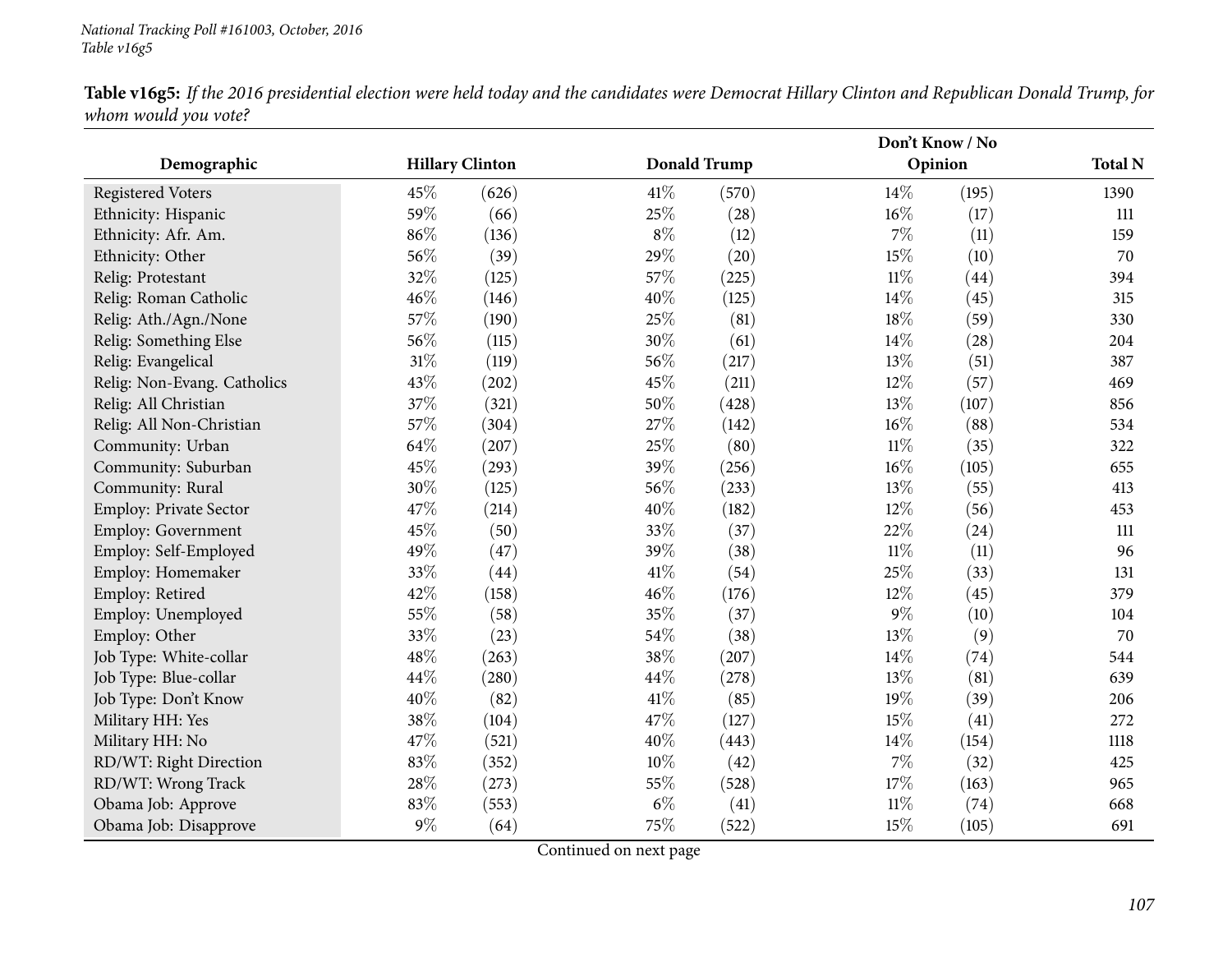Table v16g5: If the 2016 presidential election were held today and the candidates were Democrat Hillary Clinton and Republican Donald Trump, for *whom would you vote?*

|                                                                                     |                        |       |        |                     | Don't Know / No |         |      |
|-------------------------------------------------------------------------------------|------------------------|-------|--------|---------------------|-----------------|---------|------|
| Demographic                                                                         | <b>Hillary Clinton</b> |       |        | <b>Donald Trump</b> |                 | Opinion |      |
| <b>Registered Voters</b>                                                            | $45\%$                 | (626) | 41\%   | (570)               | $14\%$          | (195)   | 1390 |
| #1 Issue: Economy                                                                   | 42\%                   | (194) | 42\%   | (193)               | $16\%$          | (73)    | 460  |
| #1 Issue: Security                                                                  | 35\%                   | (112) | 56\%   | (181)               | $9\%$           | (31)    | 324  |
| #1 Issue: Health Care                                                               | 46%                    | (80)  | 42%    | (73)                | $11\%$          | (20)    | 172  |
| #1 Issue: Medicare / Social Security                                                | 47\%                   | (94)  | 34\%   | (67)                | 19%             | (38)    | 198  |
| #1 Issue: Women's Issues                                                            | 75%                    | (43)  | 22\%   | (13)                | $3\%$           | (2)     | 57   |
| #1 Issue: Education                                                                 | 67\%                   | (52)  | 18%    | (14)                | 15%             | (11)    | 77   |
| #1 Issue: Energy                                                                    | 67\%                   | (34)  | 16%    | (8)                 | 17%             | (9)     | 50   |
| #1 Issue: Other                                                                     | 34\%                   | (18)  | 42%    | (22)                | 24\%            | (12)    | 52   |
| 2014 Vote: Democrat                                                                 | 79%                    | (427) | $9\%$  | (50)                | 12\%            | (64)    | 540  |
| 2014 Vote: Republican                                                               | $10\%$                 | (52)  | 76%    | (383)               | $14\%$          | (69)    | 503  |
| 2014 Vote: Didn't Vote                                                              | 46\%                   | (135) | 38\%   | (112)               | 17%             | (50)    | 297  |
| 2012 Vote: Barack Obama                                                             | $77\%$                 | (468) | $10\%$ | (63)                | $13\%$          | (78)    | 609  |
| 2012 Vote: Mitt Romney                                                              | $7\%$                  | (41)  | 80%    | (431)               | 13%             | (69)    | 541  |
| 2012 Vote: Didn't Vote                                                              | 53%                    | (101) | 30%    | (57)                | 17%             | (32)    | 190  |
| 4-Region: Northeast                                                                 | 53\%                   | (140) | 33\%   | (87)                | $14\%$          | (36)    | 263  |
| 4-Region: Midwest                                                                   | 40%                    | (132) | 43\%   | (142)               | 17%             | (55)    | 330  |
| 4-Region: South                                                                     | 44\%                   | (223) | 45%    | (224)               | $11\%$          | (55)    | 503  |
| 4-Region: West                                                                      | 44%                    | (130) | 39\%   | (116)               | 17%             | (49)    | 295  |
| 2016 Vote: Clinton                                                                  | 100%                   | (626) |        | (0)                 |                 | (0)     | 626  |
| 2016 Vote: Trump                                                                    |                        | (0)   | 100%   | (570)               |                 | (0)     | 570  |
| 2016 Vote: Undecided                                                                |                        | (0)   |        | (0)                 | 100%            | (195)   | 195  |
| Note: Row proportions may total to larger than one-hundred percent due to rounding. |                        |       |        |                     |                 |         |      |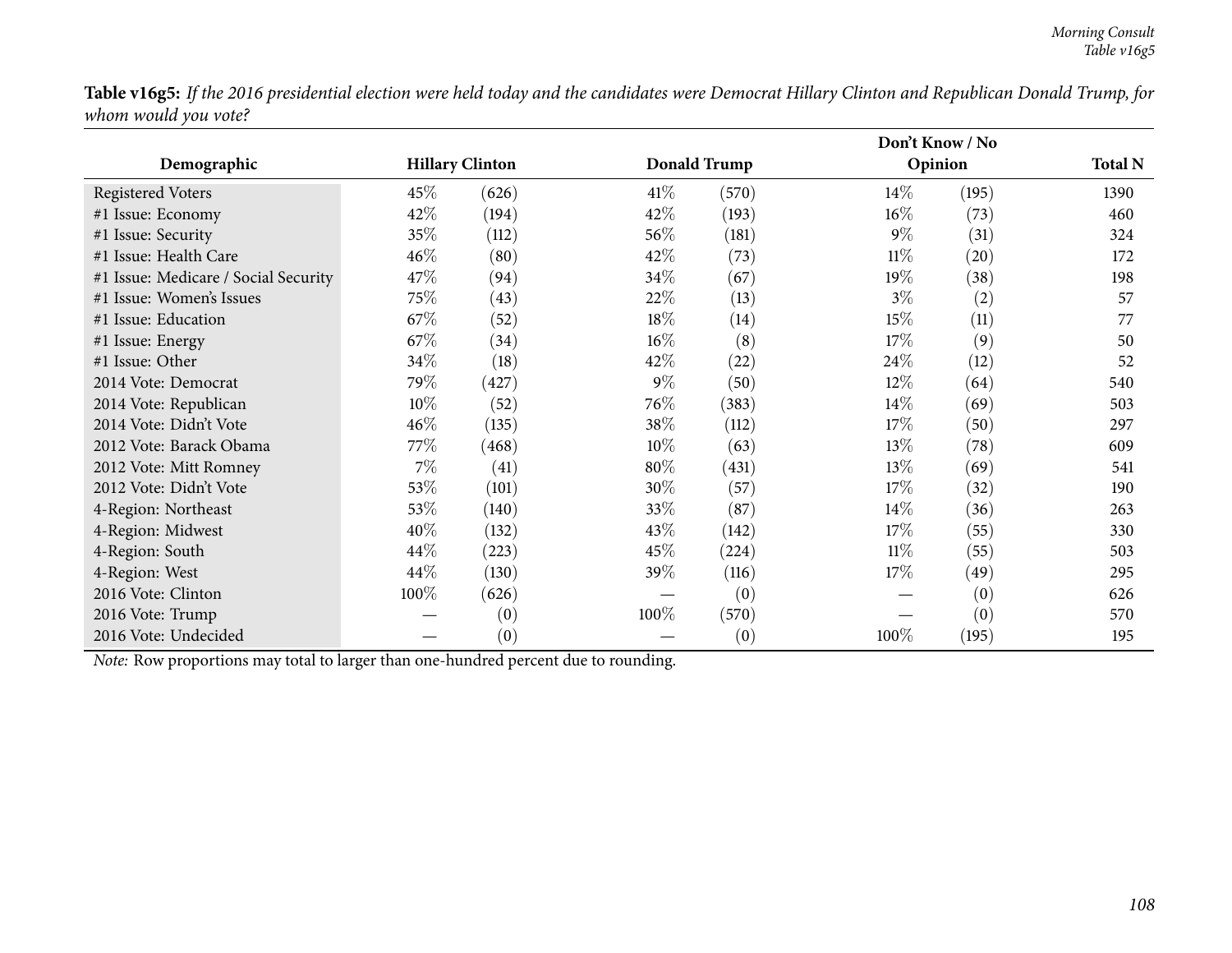|                          |        | Democrat               | Republican |                     |        | Libertarian         |       | Green Party's     |        | Don't Know/       |                |  |
|--------------------------|--------|------------------------|------------|---------------------|--------|---------------------|-------|-------------------|--------|-------------------|----------------|--|
| Demographic              |        | <b>Hillary Clinton</b> |            | <b>Donald Trump</b> |        | <b>Gary Johnson</b> |       | <b>Jill Stein</b> |        | <b>No Opinion</b> | <b>Total N</b> |  |
| <b>Registered Voters</b> | 42%    | (585)                  | 38%        | (528)               | $8\%$  | (110)               | $3\%$ | (37)              | $9\%$  | (131)             | 1390           |  |
| Gender: Male             | 43%    | (274)                  | 40%        | (254)               | $9\%$  | (55)                | $2\%$ | (12)              | 7%     | (47)              | 641            |  |
| Gender: Female           | 41\%   | (311)                  | 37%        | (274)               | 7%     | (56)                | $3\%$ | (25)              | $11\%$ | (84)              | 749            |  |
| Age: 18-29               | 50%    | (100)                  | 23%        | (45)                | 12%    | (23)                | 7%    | (14)              | $8\%$  | (17)              | 199            |  |
| Age: 30-44               | 44%    | (144)                  | 32%        | (104)               | $11\%$ | (36)                | $4\%$ | (13)              | $9\%$  | (28)              | 324            |  |
| Age: 45-54               | 40%    | (108)                  | 41\%       | (112)               | $8\%$  | (23)                | $2\%$ | (5)               | 9%     | (23)              | 271            |  |
| Age: 55-64               | 38%    | (104)                  | 43%        | (118)               | $6\%$  | (16)                | $1\%$ | (2)               | 13%    | (37)              | 277            |  |
| Age: 65+                 | 40%    | (129)                  | 47%        | (148)               | $4\%$  | (13)                | $1\%$ | (3)               | $8\%$  | (27)              | 319            |  |
| PID: Dem (no lean)       | 87%    | (426)                  | $5\%$      | (25)                | $3\%$  | (15)                | $2\%$ | (8)               | $3\%$  | (17)              | 491            |  |
| PID: Ind (no lean)       | 30%    | (126)                  | 35%        | (148)               | $16\%$ | (65)                | $5\%$ | (22)              | 14%    | (57)              | 419            |  |
| PID: Rep (no lean)       | $7\%$  | (32)                   | 74%        | (354)               | $6\%$  | (31)                | $1\%$ | (7)               | 12%    | (57)              | 480            |  |
| PID/Gender: Dem Men      | 86%    | (201)                  | 7%         | (17)                | $3\%$  | (7)                 | $1\%$ | (2)               | $4\%$  | (8)               | 235            |  |
| PID/Gender: Dem Women    | 88%    | (225)                  | $3\%$      | (9)                 | $3\%$  | (8)                 | $2\%$ | (6)               | $3\%$  | (8)               | 256            |  |
| PID/Gender: Ind Men      | 25%    | (51)                   | 42%        | (84)                | 17%    | (34)                | $4\%$ | (7)               | 12%    | (24)              | 200            |  |
| PID/Gender: Ind Women    | 34%    | (76)                   | 29%        | (64)                | 14%    | (31)                | 7%    | (15)              | 15%    | (34)              | 220            |  |
| PID/Gender: Rep Men      | $11\%$ | (22)                   | 74%        | (153)               | $7\%$  | (14)                | $1\%$ | (2)               | 7%     | (15)              | 207            |  |
| PID/Gender: Rep Women    | $4\%$  | (10)                   | 73%        | (201)               | $6\%$  | (17)                | $2\%$ | (4)               | 15%    | (41)              | 274            |  |
| Tea Party: Supporter     | 22%    | (95)                   | 59%        | (252)               | $7\%$  | (31)                | $2\%$ | (9)               | 9%     | (39)              | 425            |  |
| Tea Party: Not Supporter | 51%    | (488)                  | 29%        | (274)               | $8\%$  | (78)                | $3\%$ | (28)              | 10%    | (92)              | 960            |  |
| Ideo: Liberal (1-3)      | 74%    | (315)                  | $11\%$     | (46)                | $7\%$  | (28)                | $5\%$ | (22)              | $3\%$  | (12)              | 423            |  |
| Ideo: Moderate (4)       | 46%    | (163)                  | 28%        | (98)                | $11\%$ | (38)                | $1\%$ | (5)               | 14%    | (48)              | 351            |  |
| Ideo: Conservative (5-7) | 17%    | (92)                   | 65%        | (350)               | $7\%$  | (40)                | $1\%$ | (6)               | 10%    | (55)              | 543            |  |
| Educ: < College          | 37%    | (329)                  | 42%        | (377)               | $7\%$  | (62)                | $3\%$ | (23)              | $11\%$ | (99)              | 890            |  |
| Educ: Bachelors degree   | 50%    | (160)                  | 31%        | (99)                | $11\%$ | (35)                | $3\%$ | (9)               | $6\%$  | (19)              | 322            |  |
| Educ: Post-grad          | 53%    | (95)                   | 29%        | (52)                | $8\%$  | (13)                | $2\%$ | (4)               | 7%     | (13)              | 178            |  |
| Income: Under 50k        | 43%    | (300)                  | 38%        | (264)               | $7\%$  | (48)                | $3\%$ | (20)              | 10%    | (68)              | 701            |  |
| Income: 50k-100k         | 42%    | (199)                  | 38%        | (183)               | $8\%$  | (38)                | $3\%$ | (15)              | 9%     | (42)              | 475            |  |
| Income: 100k+            | 40%    | (85)                   | 38%        | (81)                | $12\%$ | (25)                | $1\%$ | (3)               | 10%    | (21)              | 214            |  |
| Ethnicity: White         | 36%    | (418)                  | 43%        | (498)               | $8\%$  | (98)                | $3\%$ | (33)              | 10%    | (115)             | 1161           |  |

Table v16g17b: If the 2016 presidential election were held today and the candidates were Democrat Hillary Clinton, Republican Donald Trump, Libertarian Gary Johnson, and Green Party candidate Jill Stein, for whom would you vote?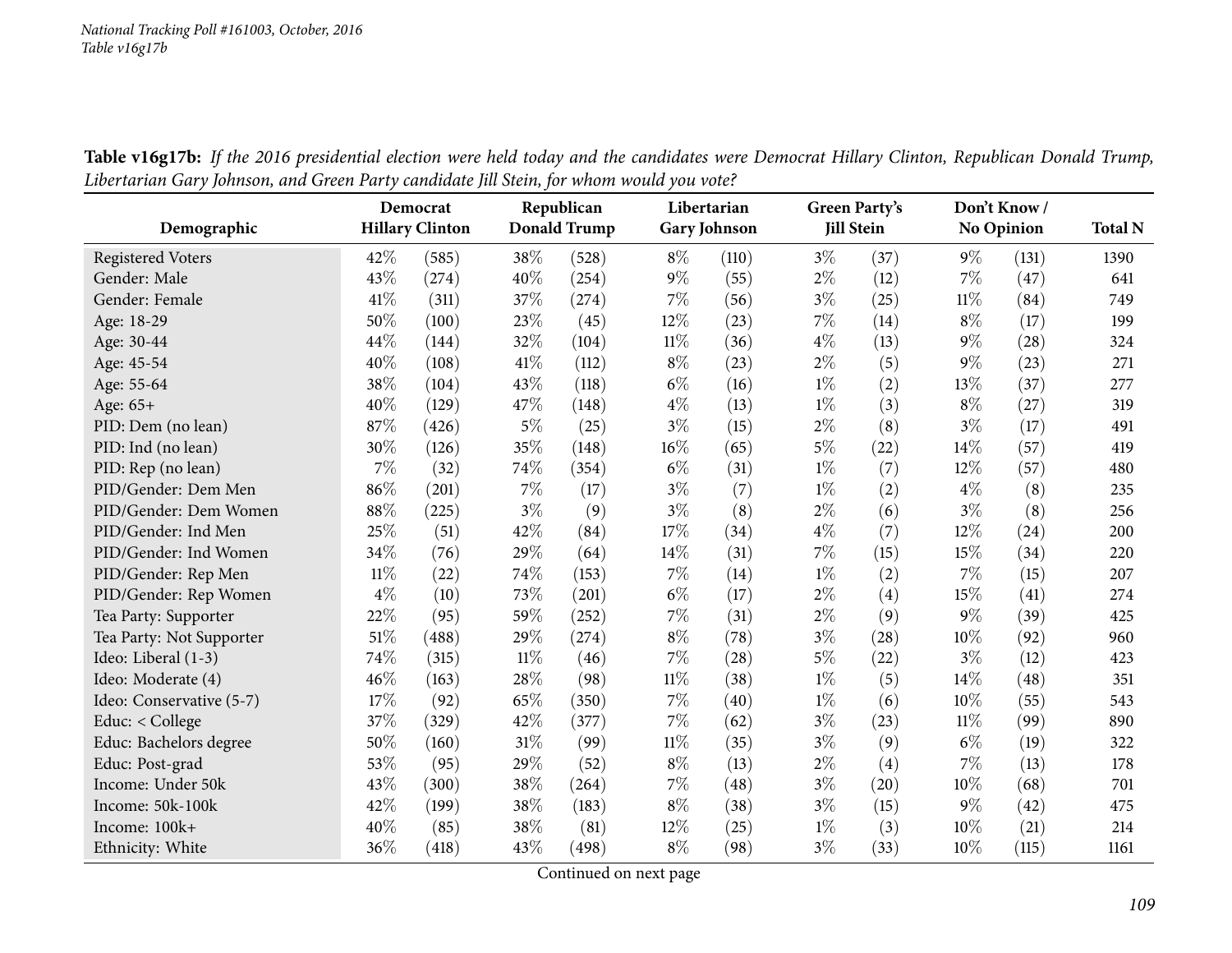| Demographic                   | Democrat<br><b>Hillary Clinton</b> |       |        | Republican<br><b>Donald Trump</b> | Libertarian<br><b>Gary Johnson</b> |       | <b>Green Party's</b><br><b>Jill Stein</b> |      | Don't Know /<br><b>No Opinion</b> |       | <b>Total N</b> |
|-------------------------------|------------------------------------|-------|--------|-----------------------------------|------------------------------------|-------|-------------------------------------------|------|-----------------------------------|-------|----------------|
|                               |                                    |       |        |                                   |                                    |       |                                           |      |                                   |       |                |
| <b>Registered Voters</b>      | 42%                                | (585) | 38%    | (528)                             | $8\%$                              | (110) | $3\%$                                     | (37) | $9\%$                             | (131) | 1390           |
| Ethnicity: Hispanic           | 55%                                | (60)  | 24%    | (26)                              | 12%                                | (13)  | $3\%$                                     | (4)  | $6\%$                             | (7)   | 111            |
| Ethnicity: Afr. Am.           | 83%                                | (132) | $8\%$  | (12)                              | $4\%$                              | (6)   | $1\%$                                     | (2)  | $4\%$                             | (7)   | 159            |
| Ethnicity: Other              | 50%                                | (35)  | 25%    | (18)                              | $9\%$                              | (6)   | $3\%$                                     | (2)  | 13%                               | (9)   | 70             |
| Relig: Protestant             | 31%                                | (121) | 52%    | (205)                             | $8\%$                              | (32)  | $2\%$                                     | (7)  | $8\%$                             | (30)  | 394            |
| Relig: Roman Catholic         | 45%                                | (143) | 39%    | (122)                             | $7\%$                              | (21)  | $1\%$                                     | (4)  | $8\%$                             | (26)  | 315            |
| Relig: Ath./Agn./None         | 51%                                | (169) | 20%    | (67)                              | $9\%$                              | (29)  | $6\%$                                     | (20) | 14%                               | (46)  | 330            |
| Relig: Something Else         | 52%                                | (106) | 28%    | (57)                              | $9\%$                              | (17)  | $2\%$                                     | (5)  | 9%                                | (18)  | 204            |
| Relig: Evangelical            | 29%                                | (114) | 52%    | (201)                             | $8\%$                              | (32)  | $1\%$                                     | (6)  | 9%                                | (34)  | 387            |
| Relig: Non-Evang. Catholics   | 42%                                | (196) | 43%    | (202)                             | 7%                                 | (33)  | $1\%$                                     | (6)  | 7%                                | (33)  | 469            |
| Relig: All Christian          | 36%                                | (309) | 47%    | (403)                             | $8\%$                              | (64)  | $1\%$                                     | (12) | $8\%$                             | (67)  | 856            |
| Relig: All Non-Christian      | 51%                                | (275) | 23%    | (124)                             | $9\%$                              | (46)  | $5\%$                                     | (25) | 12%                               | (64)  | 534            |
| Community: Urban              | 59%                                | (190) | 23%    | (74)                              | $5\%$                              | (15)  | $2\%$                                     | (7)  | $11\%$                            | (34)  | 322            |
| Community: Suburban           | 42%                                | (278) | 36%    | (234)                             | 10%                                | (63)  | $4\%$                                     | (24) | 9%                                | (56)  | 655            |
| Community: Rural              | 28%                                | (116) | 53%    | (219)                             | $8\%$                              | (32)  | $1\%$                                     | (5)  | 10%                               | (41)  | 413            |
| <b>Employ: Private Sector</b> | 43%                                | (194) | 37%    | (165)                             | $9\%$                              | (41)  | $3\%$                                     | (15) | $8\%$                             | (37)  | 453            |
| <b>Employ: Government</b>     | 44%                                | (48)  | 30%    | (33)                              | 13%                                | (15)  | $1\%$                                     | (1)  | 13%                               | (14)  | 111            |
| Employ: Self-Employed         | 46%                                | (44)  | 36%    | (35)                              | $7\%$                              | (7)   | $6\%$                                     | (5)  | $5\%$                             | (5)   | 96             |
| Employ: Homemaker             | 28%                                | (37)  | 38%    | (50)                              | $16\%$                             | (21)  | $3\%$                                     | (4)  | 14%                               | (18)  | 131            |
| Employ: Retired               | 41\%                               | (154) | 44%    | (167)                             | $4\%$                              | (16)  | $\overbrace{\phantom{12322111}}$          | (2)  | 10%                               | (39)  | 379            |
| Employ: Unemployed            | 55%                                | (57)  | 34%    | (35)                              | $2\%$                              | (2)   | $3\%$                                     | (3)  | $6\%$                             | (6)   | 104            |
| Employ: Other                 | 29%                                | (20)  | 51%    | (36)                              | $5\%$                              | (3)   | $5\%$                                     | (4)  | 9%                                | (7)   | 70             |
| Job Type: White-collar        | 46%                                | (252) | 35%    | (188)                             | $9\%$                              | (51)  | $2\%$                                     | (13) | 7%                                | (40)  | 544            |
| Job Type: Blue-collar         | 40%                                | (254) | 42%    | (266)                             | $6\%$                              | (41)  | $2\%$                                     | (14) | 10%                               | (64)  | 639            |
| Job Type: Don't Know          | 38%                                | (79)  | 36%    | (73)                              | $9\%$                              | (18)  | $4\%$                                     | (9)  | 13%                               | (27)  | 206            |
| Military HH: Yes              | 36%                                | (98)  | 44%    | (120)                             | $8\%$                              | (21)  | $3\%$                                     | (7)  | 9%                                | (26)  | 272            |
| Military HH: No               | 43%                                | (486) | 36%    | (408)                             | $8\%$                              | (89)  | $3\%$                                     | (29) | $9\%$                             | (105) | 1118           |
| RD/WT: Right Direction        | 81%                                | (343) | $8\%$  | (35)                              | $4\%$                              | (18)  | $2\%$                                     | (10) | $5\%$                             | (19)  | 425            |
| RD/WT: Wrong Track            | 25%                                | (242) | 51%    | (493)                             | 10%                                | (92)  | $3\%$                                     | (26) | 12%                               | (112) | 965            |
| Obama Job: Approve            | 77\%                               | (518) | $5\%$  | (31)                              | $8\%$                              | (53)  | $4\%$                                     | (27) | $6\%$                             | (39)  | 668            |
| Obama Job: Disapprove         | $9\%$                              | (60)  | $71\%$ | (489)                             | $8\%$                              | (56)  | $1\%$                                     | (9)  | $11\%$                            | (77)  | 691            |

Table v16g17b: If the 2016 presidential election were held today and the candidates were Democrat Hillary Clinton, Republican Donald Trump, Libertarian Gary Johnson, and Green Party candidate Jill Stein, for whom would you vote?  $\overline{a}$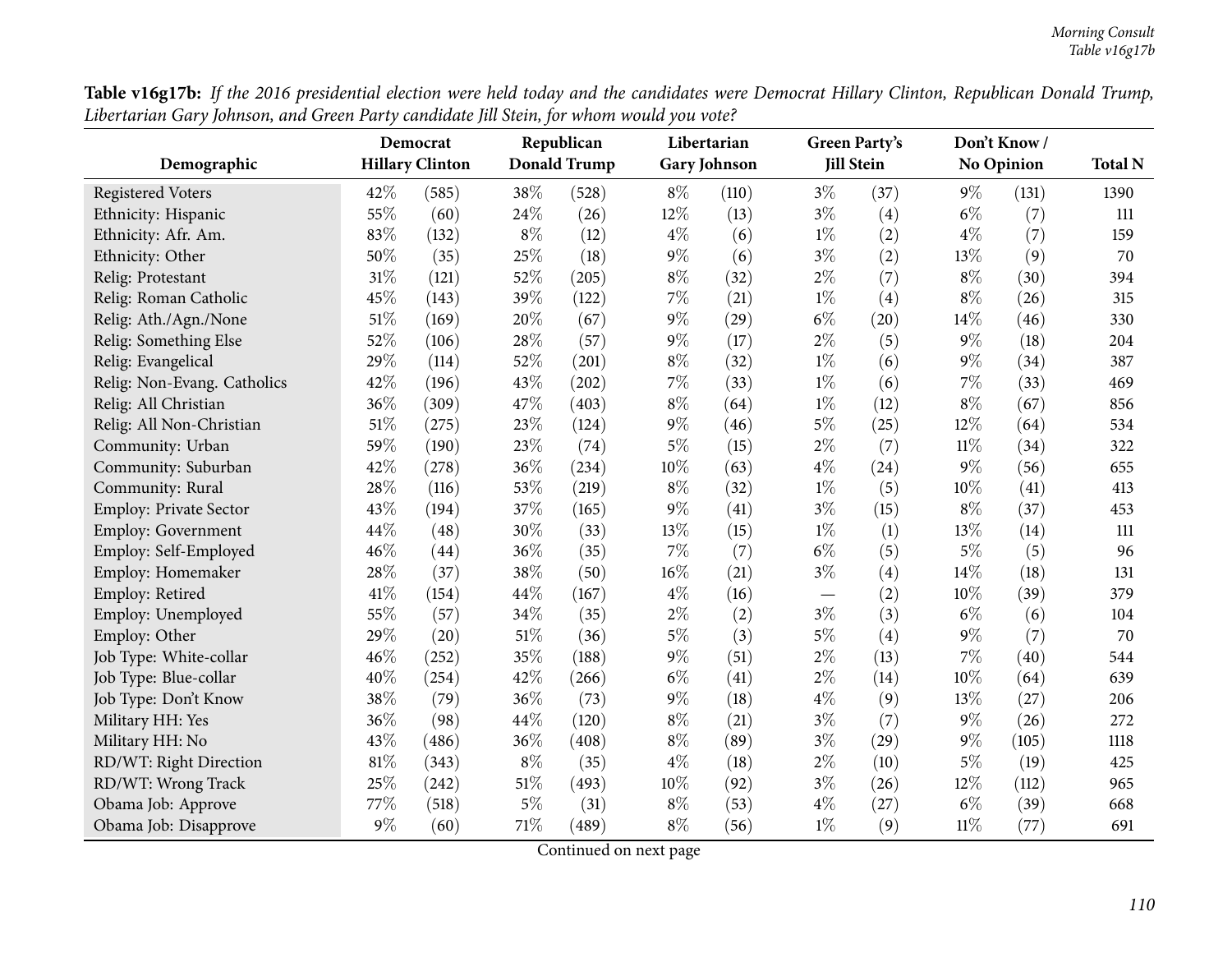|                                      | Republican<br>Democrat<br><b>Hillary Clinton</b> |       |        |                     | Libertarian |                     | <b>Green Party's</b>           | Don't Know /<br><b>No Opinion</b> |        |       |                |
|--------------------------------------|--------------------------------------------------|-------|--------|---------------------|-------------|---------------------|--------------------------------|-----------------------------------|--------|-------|----------------|
| Demographic                          |                                                  |       |        | <b>Donald Trump</b> |             | <b>Gary Johnson</b> |                                | <b>Jill Stein</b>                 |        |       | <b>Total N</b> |
| Registered Voters                    | 42\%                                             | (585) | 38\%   | (528)               | $8\%$       | (110)               | $3\%$                          | (37)                              | $9\%$  | (131) | 1390           |
| #1 Issue: Economy                    | 40%                                              | (182) | 38\%   | (174)               | $10\%$      | (47)                | $3\%$                          | (15)                              | $9\%$  | (42)  | 460            |
| #1 Issue: Security                   | 33%                                              | (107) | 52%    | (170)               | $6\%$       | (20)                | $\overbrace{\phantom{123321}}$ | (1)                               | $8\%$  | (27)  | 324            |
| #1 Issue: Health Care                | 43\%                                             | (74)  | 39%    | (68)                | $10\%$      | (17)                | $3\%$                          | (5)                               | $5\%$  | (8)   | 172            |
| #1 Issue: Medicare / Social Security | 49%                                              | (97)  | 33%    | (66)                | $2\%$       | (4)                 | $1\%$                          | (3)                               | 14%    | (29)  | 198            |
| #1 Issue: Women's Issues             | 63\%                                             | (36)  | 19%    | (11)                | $5\%$       | (3)                 | $8\%$                          | $\left( 4\right)$                 | $5\%$  | (3)   | 57             |
| #1 Issue: Education                  | 55%                                              | (42)  | $16\%$ | (12)                | $12\%$      | (9)                 | $6\%$                          | (5)                               | $11\%$ | (9)   | 77             |
| #1 Issue: Energy                     | 63%                                              | (32)  | 20%    | (10)                | $2\%$       | (1)                 | $4\%$                          | (2)                               | 12%    | (6)   | 50             |
| #1 Issue: Other                      | 30%                                              | (16)  | 33\%   | (17)                | 18%         | (9)                 | 5%                             | (3)                               | 13\%   | (7)   | 52             |
| 2014 Vote: Democrat                  | 76\%                                             | (410) | $8\%$  | (42)                | $8\%$       | (42)                | $3\%$                          | (14)                              | $6\%$  | (33)  | 540            |
| 2014 Vote: Republican                | $8\%$                                            | (42)  | 72%    | (362)               | $8\%$       | (38)                | $1\%$                          | (7)                               | $11\%$ | (54)  | 503            |
| 2014 Vote: Didn't Vote               | 42%                                              | (124) | 33\%   | (99)                | $9\%$       | (26)                | $5\%$                          | (14)                              | $12\%$ | (35)  | 297            |
| 2012 Vote: Barack Obama              | 73\%                                             | (443) | $9\%$  | (56)                | $8\%$       | (48)                | $3\%$                          | (17)                              | $7\%$  | (44)  | 609            |
| 2012 Vote: Mitt Romney               | $6\%$                                            | (35)  | 75%    | (406)               | $7\%$       | (40)                | $2\%$                          | (9)                               | $9\%$  | (51)  | 541            |
| 2012 Vote: Didn't Vote               | 49\%                                             | (92)  | 26\%   | (49)                | $8\%$       | (15)                | 5%                             | (9)                               | 13\%   | (24)  | 190            |
| 4-Region: Northeast                  | $51\%$                                           | (135) | 31%    | (82)                | $4\%$       | (11)                | $4\%$                          | (10)                              | $9\%$  | (24)  | 263            |
| 4-Region: Midwest                    | 37\%                                             | (121) | 39%    | (129)               | $10\%$      | (32)                | $2\%$                          | (8)                               | $12\%$ | (40)  | 330            |
| 4-Region: South                      | 42\%                                             | (209) | 43\%   | (215)               | $6\%$       | (30)                | $2\%$                          | (11)                              | $7\%$  | (38)  | 503            |
| 4-Region: West                       | 41\%                                             | (120) | $34\%$ | (101)               | $12\%$      | (37)                | $3\%$                          | (8)                               | 10%    | (29)  | 295            |
| 2016 Vote: Clinton                   | 91\%                                             | (568) | $1\%$  | $\left( 4\right)$   | $4\%$       | (27)                | $3\%$                          | (17)                              | $2\%$  | (10)  | 626            |
| 2016 Vote: Trump                     |                                                  | (3)   | 90%    | (515)               | $5\%$       | (27)                | $1\%$                          | (5)                               | $4\%$  | (20)  | 570            |
| 2016 Vote: Undecided                 | $7\%$                                            | (14)  | $5\%$  | (9)                 | 29%         | (56)                | $8\%$                          | (15)                              | 52\%   | (100) | 195            |

Table v16g17b: If the 2016 presidential election were held today and the candidates were Democrat Hillary Clinton, Republican Donald Trump, Libertarian Gary Johnson, and Green Party candidate Jill Stein, for whom would you vote?

*Note:* Row proportions may total to larger than one-hundred percen<sup>t</sup> due to rounding.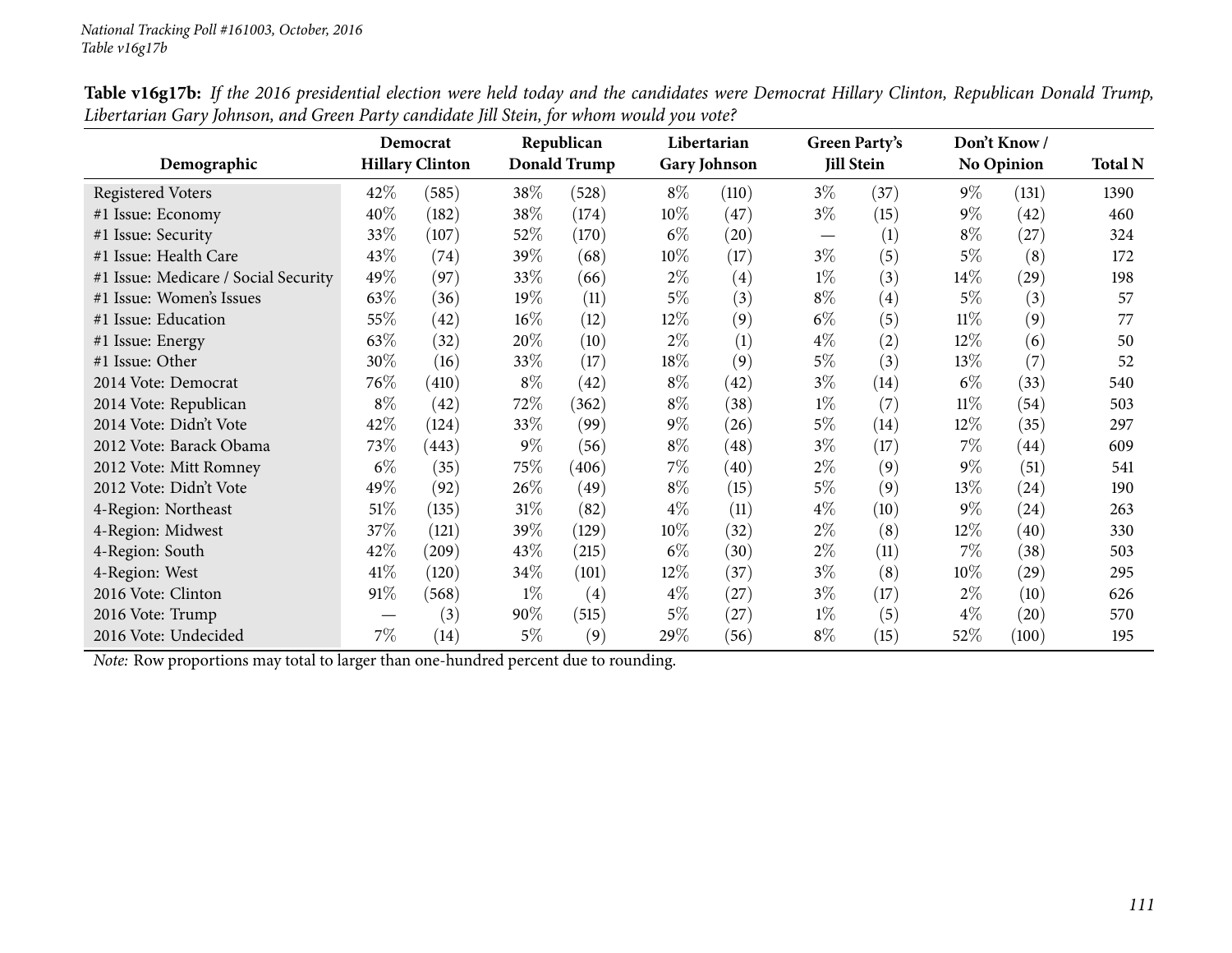|                                                                                     | <b>Democrat Hillary</b> |                   | Republican |              | <b>Libertarian Gary</b> |                   | Don't Know / No |         |                |
|-------------------------------------------------------------------------------------|-------------------------|-------------------|------------|--------------|-------------------------|-------------------|-----------------|---------|----------------|
| Demographic                                                                         | <b>Clinton</b>          |                   |            | Donald Trump | Johnson                 |                   |                 | Opinion | <b>Total N</b> |
| <b>Registered Voters</b>                                                            | $8\%$                   | (11)              | $16\%$     | (21)         | $5\%$                   | (6)               | 71\%            | (93)    | 131            |
| Gender: Female                                                                      | $11\%$                  | (9)               | 15%        | (12)         | $7\%$                   | (6)               | 68\%            | (56)    | 84             |
| PID: Ind (no lean)                                                                  | 12\%                    | (7)               | $10\%$     | (6)          | $1\%$                   | (0)               | 77\%            | (44)    | 57             |
| PID: Rep (no lean)                                                                  | $3\%$                   | $\left( 2\right)$ | 24\%       | (14)         | $10\%$                  | (6)               | 63\%            | (36)    | 57             |
| Tea Party: Not Supporter                                                            | $10\%$                  | (10)              | 10\%       | (9)          | $7\%$                   | (6)               | 73\%            | (67)    | 92             |
| Ideo: Conservative (5-7)                                                            | $5\%$                   | (3)               | 18%        | (10)         | $4\%$                   | (2)               | 73%             | (40)    | 55             |
| Educ: < College                                                                     | $7\%$                   | (6)               | 17%        | (17)         | $6\%$                   | (6)               | 70%             | (69)    | 99             |
| Income: Under 50k                                                                   | $8\%$                   | (5)               | 13\%       | (9)          | $1\%$                   | (1)               | 79%             | (54)    | 68             |
| Ethnicity: White                                                                    | $6\%$                   | (7)               | 17%        | (20)         | $5\%$                   | (6)               | 71\%            | (82)    | 115            |
| Relig: All Christian                                                                | $3\%$                   | $\rm(2)$          | 22%        | (15)         | $4\%$                   | (2)               | 71\%            | (48)    | 67             |
| Relig: All Non-Christian                                                            | 13\%                    | (9)               | $10\%$     | (6)          | $6\%$                   | $\left( 4\right)$ | 71\%            | (45)    | 64             |
| Community: Suburban                                                                 | $8\%$                   | $\left( 4\right)$ | 17%        | (10)         | $9\%$                   | (5)               | 66\%            | (37)    | 56             |
| Job Type: Blue-collar                                                               | $6\%$                   | $\left( 4\right)$ | $10\%$     | (7)          | $7\%$                   | $\left( 4\right)$ | 77\%            | (49)    | 64             |
| Military HH: No                                                                     | $10\%$                  | (10)              | 17%        | (18)         | $6\%$                   | (6)               | $67\%$          | (70)    | 105            |
| RD/WT: Wrong Track                                                                  | $7\%$                   | (8)               | 17\%       | (20)         | $6\%$                   | (6)               | 70%             | (78)    | 112            |
| Obama Job: Disapprove                                                               | $4\%$                   | (3)               | 25\%       | (19)         | $3\%$                   | (2)               | 69%             | (53)    | 77             |
| 2014 Vote: Republican                                                               | $4\%$                   | (2)               | 25\%       | (14)         | $4\%$                   | (2)               | 67\%            | (37)    | 54             |
| 2012 Vote: Mitt Romney                                                              | $3\%$                   | $\left( 1\right)$ | 29%        | (15)         | $6\%$                   | (3)               | 62\%            | (31)    | 51             |
| 2016 Vote: Undecided                                                                | $6\%$                   | $\left( 7\right)$ | $10\%$     | (10)         | $5\%$                   | (5)               | 78\%            | (79)    | 100            |
| Note: Row proportions may total to larger than one-hundred percent due to rounding. |                         |                   |            |              |                         |                   |                 |         |                |

Table v16g17c: As of today, do you lean more toward Democrat Hillary Clinton, Republican Donald Trump, Libertarian Gary Johnson, or Green *Party candidate Jill Stein?*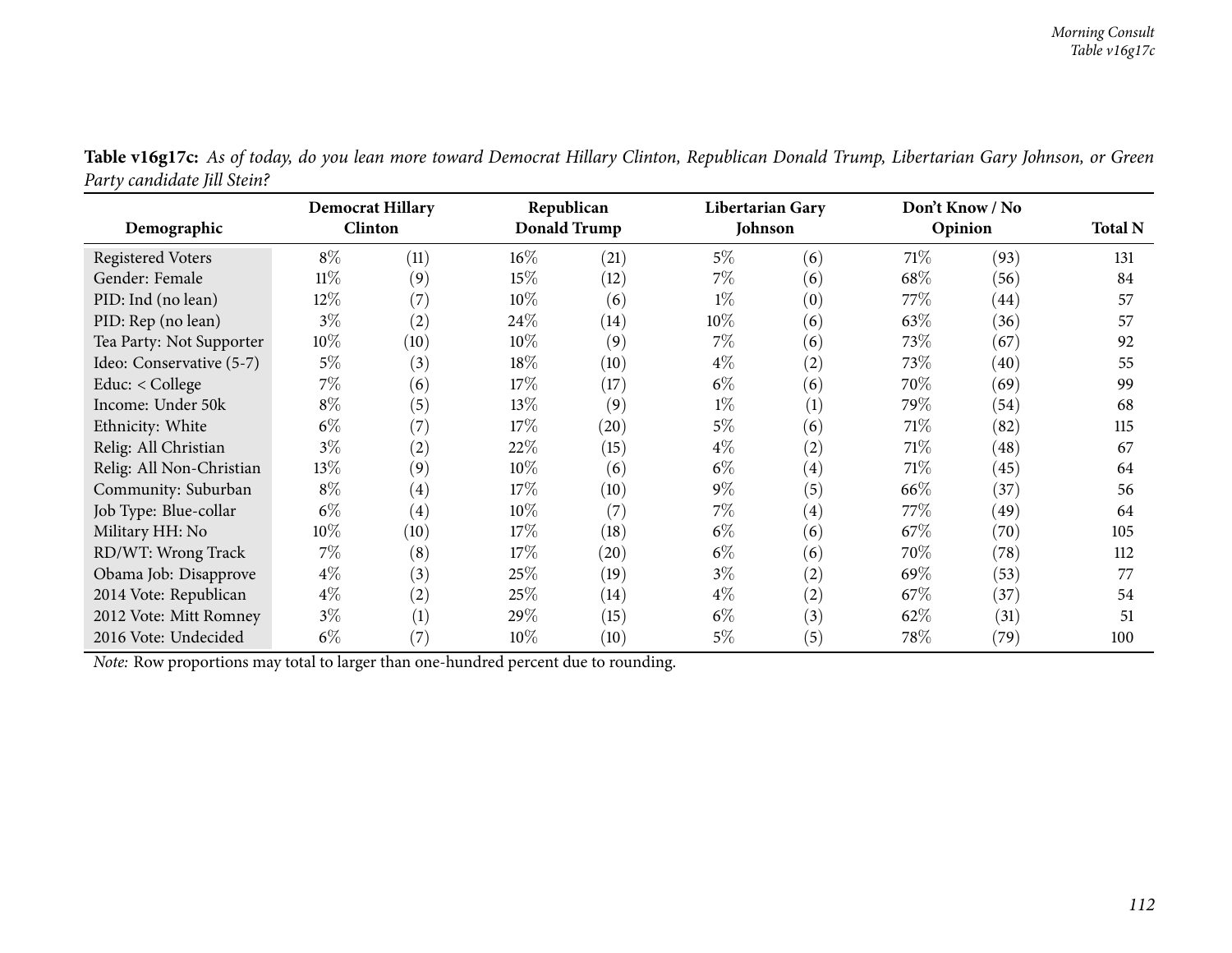#### *National Tracking Poll #161003, October, <sup>2016</sup> Table v16g18*

|                          |        |                      |        |                      | Don't Know / No |       |                |  |
|--------------------------|--------|----------------------|--------|----------------------|-----------------|-------|----------------|--|
| Demographic              |        | Democratic candidate |        | Republican candidate | Opinion         |       | <b>Total N</b> |  |
| <b>Registered Voters</b> | $44\%$ | (606)                | 41\%   | (566)                | $16\%$          | (218) | 1390           |  |
| Gender: Male             | 43%    | (279)                | 42%    | (267)                | 15%             | (95)  | 641            |  |
| Gender: Female           | 44%    | (327)                | 40%    | (299)                | 16%             | (123) | 749            |  |
| Age: 18-29               | 59%    | (117)                | 28\%   | (56)                 | 13%             | (25)  | 199            |  |
| Age: 30-44               | 48%    | (154)                | 41\%   | (131)                | 12%             | (38)  | 324            |  |
| Age: 45-54               | 38%    | (103)                | 43%    | (118)                | 18%             | (50)  | 271            |  |
| Age: 55-64               | 39%    | (107)                | 44%    | (123)                | 17%             | (47)  | 277            |  |
| Age: 65+                 | 39%    | (124)                | 43%    | (137)                | 18%             | (58)  | 319            |  |
| PID: Dem (no lean)       | 90%    | (441)                | $4\%$  | (19)                 | $6\%$           | (30)  | 491            |  |
| PID: Ind (no lean)       | 35%    | (145)                | 32%    | (133)                | 34%             | (142) | 419            |  |
| PID: Rep (no lean)       | $4\%$  | (20)                 | 86%    | (414)                | 10%             | (47)  | 480            |  |
| PID/Gender: Dem Men      | 88%    | (208)                | $6\%$  | (13)                 | $6\%$           | (14)  | 235            |  |
| PID/Gender: Dem Women    | 91%    | (234)                | $2\%$  | (6)                  | $6\%$           | (16)  | 256            |  |
| PID/Gender: Ind Men      | 32%    | (64)                 | 36\%   | (71)                 | 32%             | (65)  | 200            |  |
| PID/Gender: Ind Women    | 37%    | (81)                 | 28\%   | (61)                 | 35%             | (77)  | 220            |  |
| PID/Gender: Rep Men      | $4\%$  | (7)                  | $88\%$ | (182)                | $8\%$           | (17)  | 207            |  |
| PID/Gender: Rep Women    | $5\%$  | (12)                 | 85%    | (232)                | $11\%$          | (30)  | 274            |  |
| Tea Party: Supporter     | 24%    | (104)                | 64\%   | (271)                | 12%             | (50)  | 425            |  |
| Tea Party: Not Supporter | 52%    | (500)                | 30%    | (292)                | 18%             | (168) | 960            |  |
| Ideo: Liberal (1-3)      | 81%    | (341)                | $10\%$ | (42)                 | $9\%$           | (39)  | 423            |  |
| Ideo: Moderate (4)       | 45%    | (158)                | 33%    | (114)                | 22%             | (78)  | 351            |  |
| Ideo: Conservative (5-7) | 17%    | (90)                 | $71\%$ | (384)                | 13%             | (69)  | 543            |  |
| Educ: < College          | 40%    | (357)                | 43%    | (379)                | 17%             | (154) | 890            |  |
| Educ: Bachelors degree   | 49%    | (159)                | 37%    | (120)                | 14%             | (44)  | 322            |  |
| Educ: Post-grad          | $51\%$ | (90)                 | 38%    | (67)                 | $11\%$          | (20)  | 178            |  |
| Income: Under 50k        | 45%    | (312)                | 37%    | (261)                | 18%             | (127) | 701            |  |
| Income: 50k-100k         | 44%    | (210)                | 43%    | (203)                | 13%             | (63)  | 475            |  |
| Income: 100k+            | 39%    | (84)                 | 48\%   | (102)                | 13%             | (28)  | 214            |  |
| Ethnicity: White         | 37%    | (435)                | 47%    | (540)                | 16%             | (186) | 1161           |  |
| Ethnicity: Hispanic      | 62%    | (69)                 | 27%    | (30)                 | $11\%$          | (12)  | 111            |  |

Table v16g18: If the election for for U.S. Congress in your district was held today, which one of the following candidates are you most likely to vote for?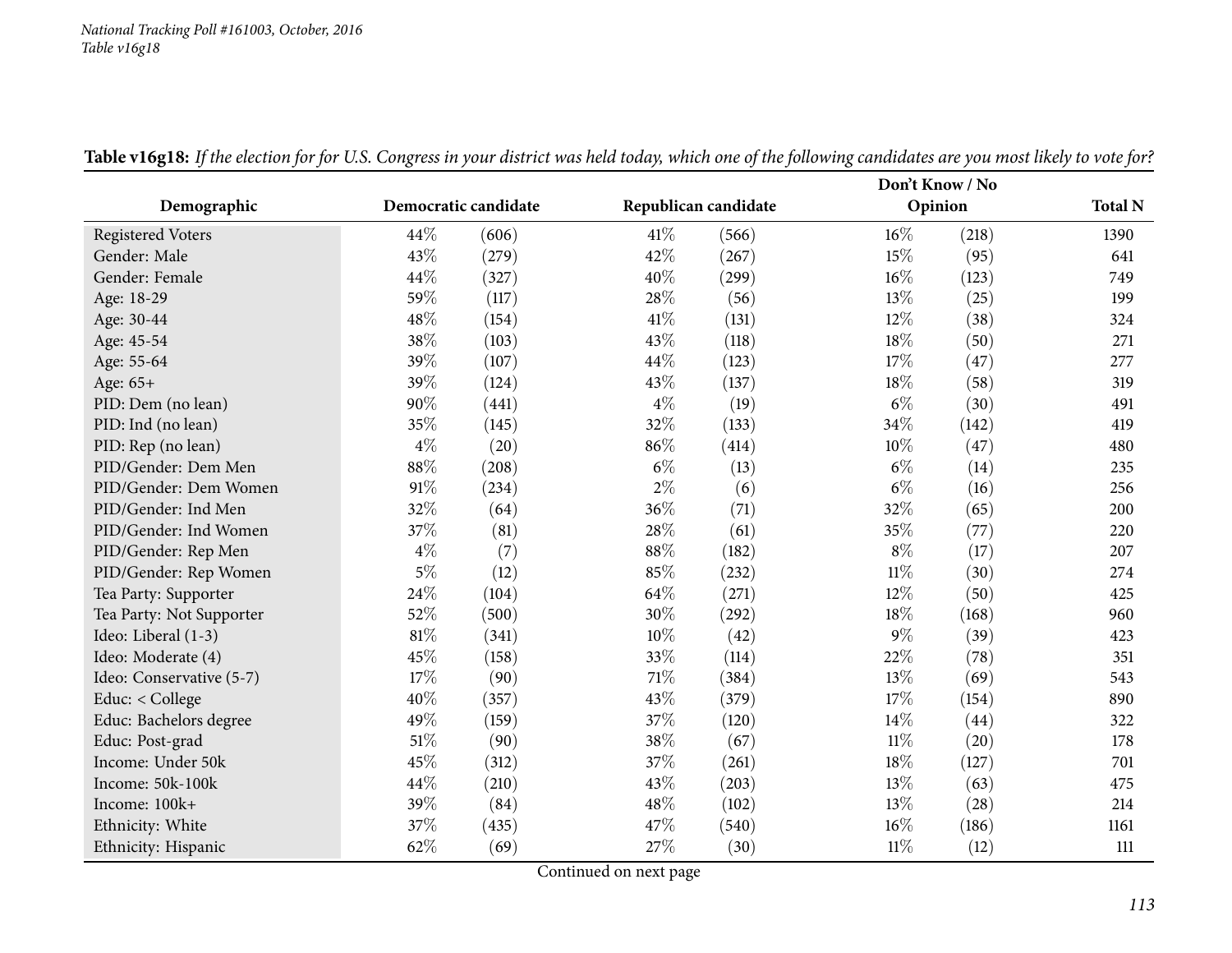|                             |        |                      |                      |       | Don't Know / No |       |                |
|-----------------------------|--------|----------------------|----------------------|-------|-----------------|-------|----------------|
| Demographic                 |        | Democratic candidate | Republican candidate |       | Opinion         |       | <b>Total N</b> |
| <b>Registered Voters</b>    | 44%    | (606)                | 41\%                 | (566) | 16%             | (218) | 1390           |
| Ethnicity: Afr. Am.         | 85%    | (135)                | $5\%$                | (8)   | 10%             | (15)  | 159            |
| Ethnicity: Other            | 50%    | (35)                 | 25%                  | (18)  | 25%             | (17)  | 70             |
| Relig: Protestant           | 28%    | (111)                | 60%                  | (237) | 12%             | (46)  | 394            |
| Relig: Roman Catholic       | 45%    | (142)                | 42%                  | (133) | 13%             | (40)  | 315            |
| Relig: Ath./Agn./None       | 60%    | (196)                | 23%                  | (74)  | 18%             | (59)  | 330            |
| Relig: Something Else       | 54%    | (109)                | 30%                  | (61)  | 17%             | (34)  | 204            |
| Relig: Evangelical          | $31\%$ | (119)                | 55%                  | (211) | 15%             | (57)  | 387            |
| Relig: Non-Evang. Catholics | 39%    | (181)                | 47%                  | (220) | 15%             | (68)  | 469            |
| Relig: All Christian        | 35%    | (300)                | 50%                  | (431) | 15%             | (125) | 856            |
| Relig: All Non-Christian    | 57%    | (306)                | 25%                  | (135) | 17%             | (93)  | 534            |
| Community: Urban            | 60%    | (194)                | 25%                  | (81)  | 15%             | (48)  | 322            |
| Community: Suburban         | 45%    | (294)                | 41\%                 | (267) | 14%             | (95)  | 655            |
| Community: Rural            | 29%    | (118)                | 53%                  | (218) | 18%             | (76)  | 413            |
| Employ: Private Sector      | 47%    | (211)                | $41\%$               | (183) | 13%             | (59)  | 453            |
| Employ: Government          | 45%    | (49)                 | 42%                  | (47)  | 13%             | (15)  | 111            |
| Employ: Self-Employed       | 50%    | (48)                 | $41\%$               | (40)  | 9%              | (8)   | 96             |
| Employ: Homemaker           | 34%    | (45)                 | 44\%                 | (58)  | 21%             | (28)  | 131            |
| Employ: Retired             | 39%    | (149)                | 44\%                 | (167) | 17%             | (63)  | 379            |
| Employ: Unemployed          | 47%    | (49)                 | 29%                  | (31)  | 24%             | (25)  | 104            |
| Employ: Other               | 36%    | (25)                 | 42%                  | (29)  | 23%             | (16)  | 70             |
| Job Type: White-collar      | 44%    | (240)                | 42%                  | (230) | 14%             | (74)  | 544            |
| Job Type: Blue-collar       | 44%    | (279)                | $41\%$               | (262) | 15%             | (99)  | 639            |
| Job Type: Don't Know        | 42%    | (87)                 | 36%                  | (75)  | 22%             | (45)  | 206            |
| Military HH: Yes            | 38%    | (102)                | 44\%                 | (120) | 18%             | (50)  | 272            |
| Military HH: No             | 45%    | (504)                | 40%                  | (446) | 15%             | (168) | 1118           |
| RD/WT: Right Direction      | 80%    | (340)                | 12%                  | (50)  | $8\%$           | (36)  | 425            |
| RD/WT: Wrong Track          | 28%    | (266)                | $53\%$               | (516) | 19%             | (183) | 965            |
| Obama Job: Approve          | 80%    | (537)                | $8\%$                | (55)  | 11%             | (76)  | 668            |
| Obama Job: Disapprove       | $9\%$  | (62)                 | 73%                  | (504) | 18%             | (125) | 691            |

Table v16g18: If the election for for U.S. Congress in your district was held today, which one of the following candidates are you most likely to vote for?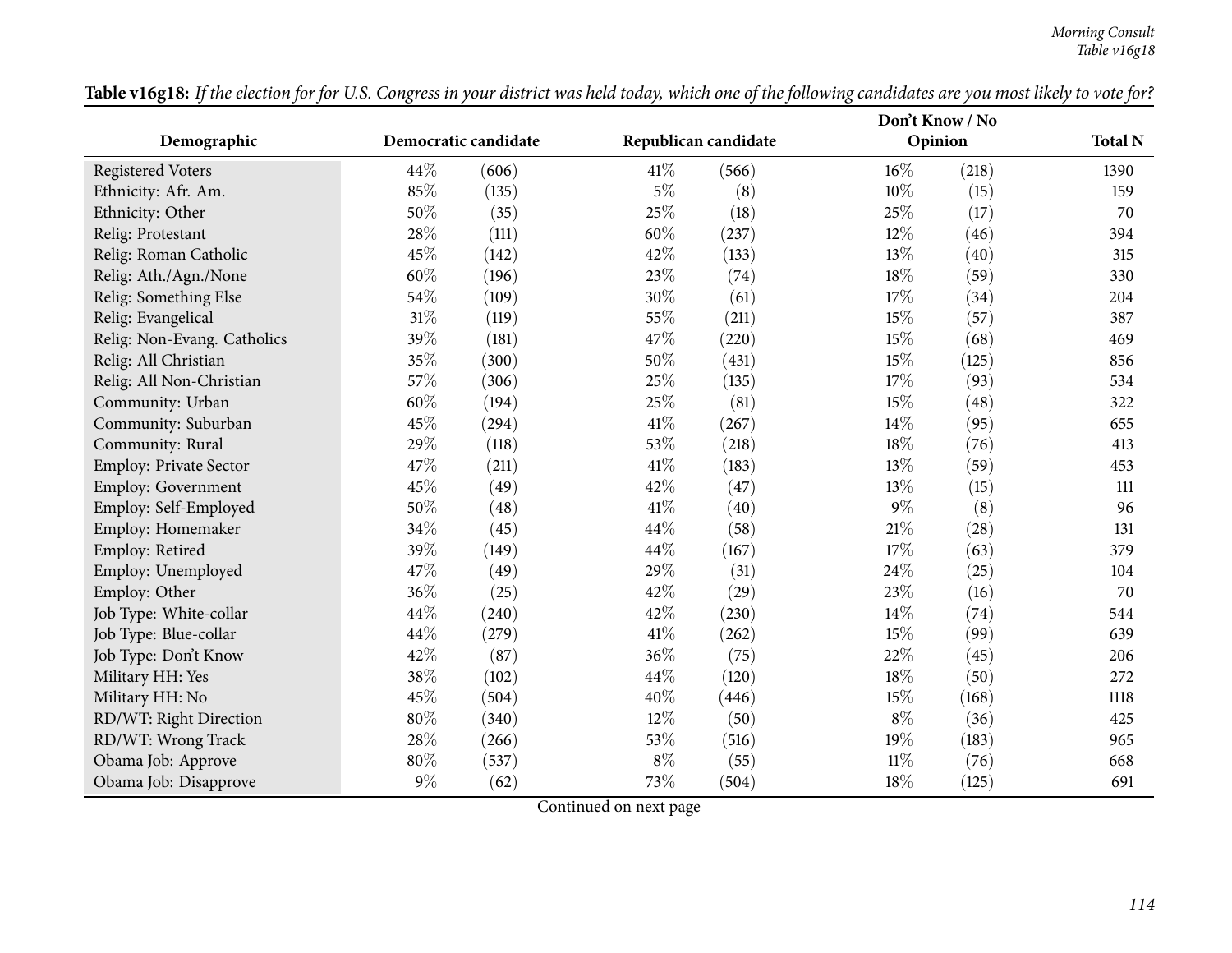|                                      |        |                      |        |                      |        | Don't Know / No |                |
|--------------------------------------|--------|----------------------|--------|----------------------|--------|-----------------|----------------|
| Demographic                          |        | Democratic candidate |        | Republican candidate |        | Opinion         | <b>Total N</b> |
| <b>Registered Voters</b>             | $44\%$ | (606)                | 41\%   | (566)                | $16\%$ | (218)           | 1390           |
| #1 Issue: Economy                    | 43\%   | (196)                | 42\%   | (194)                | $15\%$ | (70)            | 460            |
| #1 Issue: Security                   | $30\%$ | (98)                 | 57\%   | (184)                | $13\%$ | (42)            | 324            |
| #1 Issue: Health Care                | 45\%   | (77)                 | 43\%   | (74)                 | $12\%$ | (21)            | 172            |
| #1 Issue: Medicare / Social Security | 47\%   | (94)                 | 28\%   | (56)                 | 24\%   | (48)            | 198            |
| #1 Issue: Women's Issues             | 64\%   | (37)                 | 24\%   | (14)                 | $11\%$ | (7)             | 57             |
| #1 Issue: Education                  | 66\%   | (51)                 | 19%    | (14)                 | $16\%$ | (12)            | 77             |
| #1 Issue: Energy                     | 70%    | (35)                 | $16\%$ | (8)                  | $14\%$ | (7)             | 50             |
| #1 Issue: Other                      | 36%    | (19)                 | 43\%   | (22)                 | 21%    | (11)            | 52             |
| 2014 Vote: Democrat                  | 82%    | (444)                | $6\%$  | (32)                 | $12\%$ | (64)            | 540            |
| 2014 Vote: Republican                | $5\%$  | (24)                 | 82%    | (415)                | $13\%$ | (64)            | 503            |
| 2014 Vote: Didn't Vote               | 43\%   | (128)                | 38\%   | (113)                | 19%    | (55)            | 297            |
| 2012 Vote: Barack Obama              | 76\%   | (461)                | $9\%$  | (52)                 | $16\%$ | (95)            | 609            |
| 2012 Vote: Mitt Romney               | $6\%$  | (30)                 | 81\%   | (440)                | 13%    | (71)            | 541            |
| 2012 Vote: Didn't Vote               | 53%    | (100)                | 28%    | (54)                 | 19%    | (36)            | 190            |
| 4-Region: Northeast                  | 50%    | (132)                | 29%    | (76)                 | 21%    | (55)            | 263            |
| 4-Region: Midwest                    | 39%    | (128)                | 44\%   | (146)                | 17%    | (55)            | 330            |
| 4-Region: South                      | 43%    | (214)                | 44\%   | (221)                | $14\%$ | (68)            | 503            |
| 4-Region: West                       | 45\%   | (132)                | 42\%   | (123)                | 13\%   | (40)            | 295            |
| 2016 Vote: Clinton                   | 86%    | (540)                | $6\%$  | (36)                 | $8\%$  | (50)            | 626            |
| 2016 Vote: Trump                     | $4\%$  | (24)                 | $81\%$ | (460)                | 15%    | (86)            | 570            |
| 2016 Vote: Undecided                 | 22\%   | (42)                 | 36\%   | (70)                 | 43\%   | (83)            | 195            |

Table v16g18: If the election for for U.S. Congress in your district was held today, which one of the following candidates are you most likely to vote for?

*Note:* Row proportions may total to larger than one-hundred percen<sup>t</sup> due to rounding.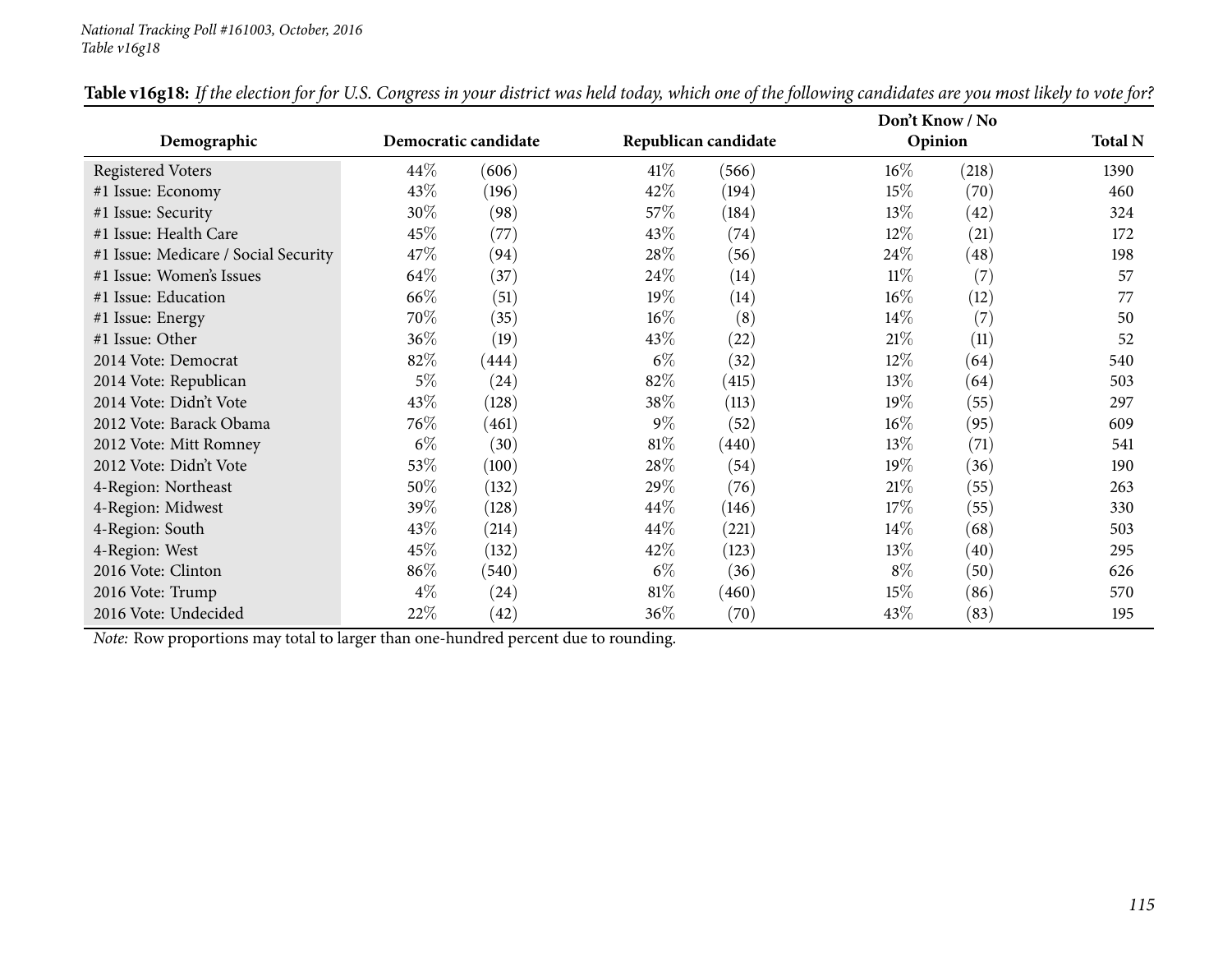| Demographic                 | Democratic candidate |      | Republican candidate | <b>Total N</b> |
|-----------------------------|----------------------|------|----------------------|----------------|
| <b>Registered Voters</b>    | 40%<br>(81)          | 60%  | (124)                | 205            |
| Gender: Male                | 35%<br>(31)          | 65%  | (57)                 | 88             |
| Gender: Female              | 43%<br>(50)          | 57%  | (67)                 | 117            |
| Age: 65+                    | 28%<br>(15)          | 72%  | (39)                 | 54             |
| PID: Ind (no lean)          | 43%<br>(57)          | 57%  | (74)                 | 131            |
| PID/Gender: Ind Men         | 36%<br>(20)          | 64%  | (37)                 | 57             |
| PID/Gender: Ind Women       | 49%<br>(37)          | 51%  | (37)                 | 74             |
| Tea Party: Not Supporter    | 42%<br>(66)          | 58%  | (91)                 | 157            |
| Ideo: Moderate (4)          | 54%<br>(41)          | 46%  | (34)                 | 75             |
| Ideo: Conservative (5-7)    | 19%<br>(13)          | 81%  | (53)                 | 66             |
| Educ: < College             | 37%<br>(54)          | 63%  | (91)                 | 145            |
| Income: Under 50k           | 31%<br>(37)          | 69%  | (82)                 | 118            |
| Income: 50k-100k            | 48%<br>(28)          | 52%  | (31)                 | 59             |
| Ethnicity: White            | 37%<br>(64)          | 63%  | (111)                | 175            |
| Relig: Ath./Agn./None       | 51%<br>(27)          | 49%  | (26)                 | 54             |
| Relig: Evangelical          | 35%<br>(19)          | 65%  | (36)                 | 54             |
| Relig: Non-Evang. Catholics | 36%<br>(23)          | 64%  | (41)                 | 64             |
| Relig: All Christian        | 35%<br>(41)          | 65%  | (77)                 | 118            |
| Relig: All Non-Christian    | 46%<br>(40)          | 54%  | (47)                 | 87             |
| Community: Suburban         | 40%<br>(35)          | 60%  | (53)                 | 88             |
| Community: Rural            | 34%<br>(25)          | 66%  | (50)                 | 75             |
| Employ: Private Sector      | 44%<br>(25)          | 56%  | (31)                 | 56             |
| Employ: Retired             | 33%<br>(19)          | 67%  | (39)                 | 59             |
| Job Type: White-collar      | 50%<br>(35)          | 50%  | (35)                 | 70             |
| Job Type: Blue-collar       | 31%<br>(28)          | 69%  | (62)                 | 90             |
| Military HH: No             | 39%<br>(62)          | 61\% | (99)                 | 161            |
| RD/WT: Wrong Track          | 34%<br>(59)          | 66%  | (114)                | 173            |
| Obama Job: Approve          | 76%<br>(54)          | 24%  | (17)                 | 70             |
| Obama Job: Disapprove       | 14%<br>(17)          | 86%  | (102)                | 119            |
| #1 Issue: Economy           | 34%<br>(23)          | 66%  | (45)                 | 69             |

**Table v16g18\_ln:** *As of today, do you lean more toward the...*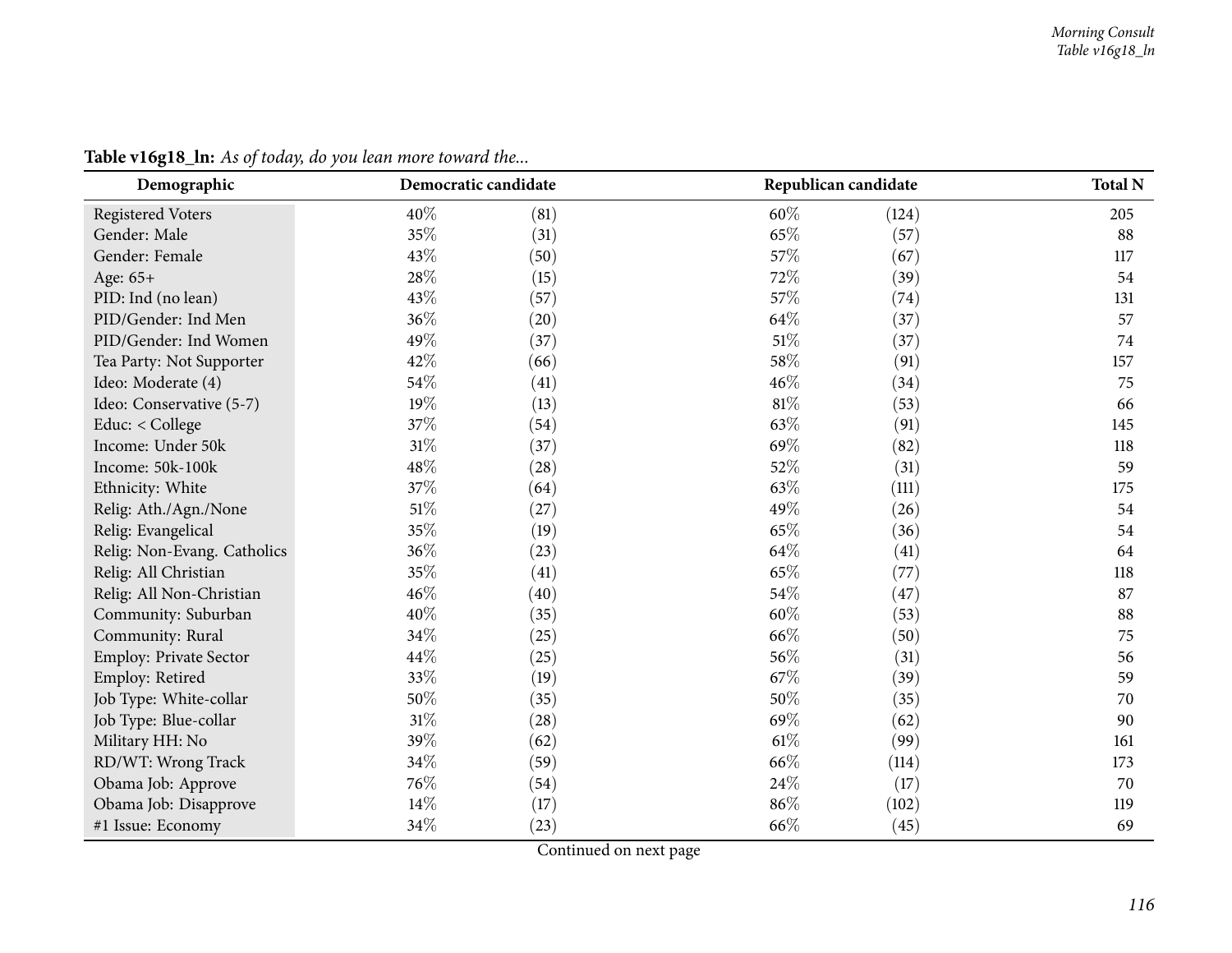| Demographic                                                                                | Democratic candidate |                    | Republican candidate |       | <b>Total N</b> |
|--------------------------------------------------------------------------------------------|----------------------|--------------------|----------------------|-------|----------------|
| Registered Voters                                                                          | $40\%$               | (81)               | 60%                  | (124) | 205            |
| 2014 Vote: Democrat                                                                        | 73\%                 | (45)               | 27\%                 | (17)  | 61             |
| 2014 Vote: Republican                                                                      | $11\%$               | (7)                | 89%                  | (55)  | 61             |
| 2014 Vote: Didn't Vote                                                                     | 39\%                 | $\left( 20\right)$ | $61\%$               | (31)  | 52             |
| 2012 Vote: Barack Obama                                                                    | 64\%                 | (59)               | $36\%$               | (34)  | 92             |
| 2012 Vote: Mitt Romney                                                                     | $10\%$               | $\left( 6\right)$  | $90\%$               | (59)  | 66             |
| 4-Region: Northeast                                                                        | 29\%                 | (16)               | 71%                  | (39)  | 55             |
| 4-Region: Midwest                                                                          | $51\%$               | (25)               | 49%                  | (25)  | 50             |
| 4-Region: South                                                                            | 37\%                 | $\left( 24\right)$ | 63%                  | (40)  | 63             |
| 2016 Vote: Trump                                                                           | $4\%$                | $\left( 4\right)$  | 96%                  | (80)  | 83             |
| 2016 Vote: Undecided                                                                       | 50%                  | (36)               | 50%                  | (36)  | 72             |
| <i>Note:</i> Row proportions may total to larger than one-hundred percent due to rounding. |                      |                    |                      |       |                |

## **Table v16g18\_ln:** *As of today, do you lean more toward the...*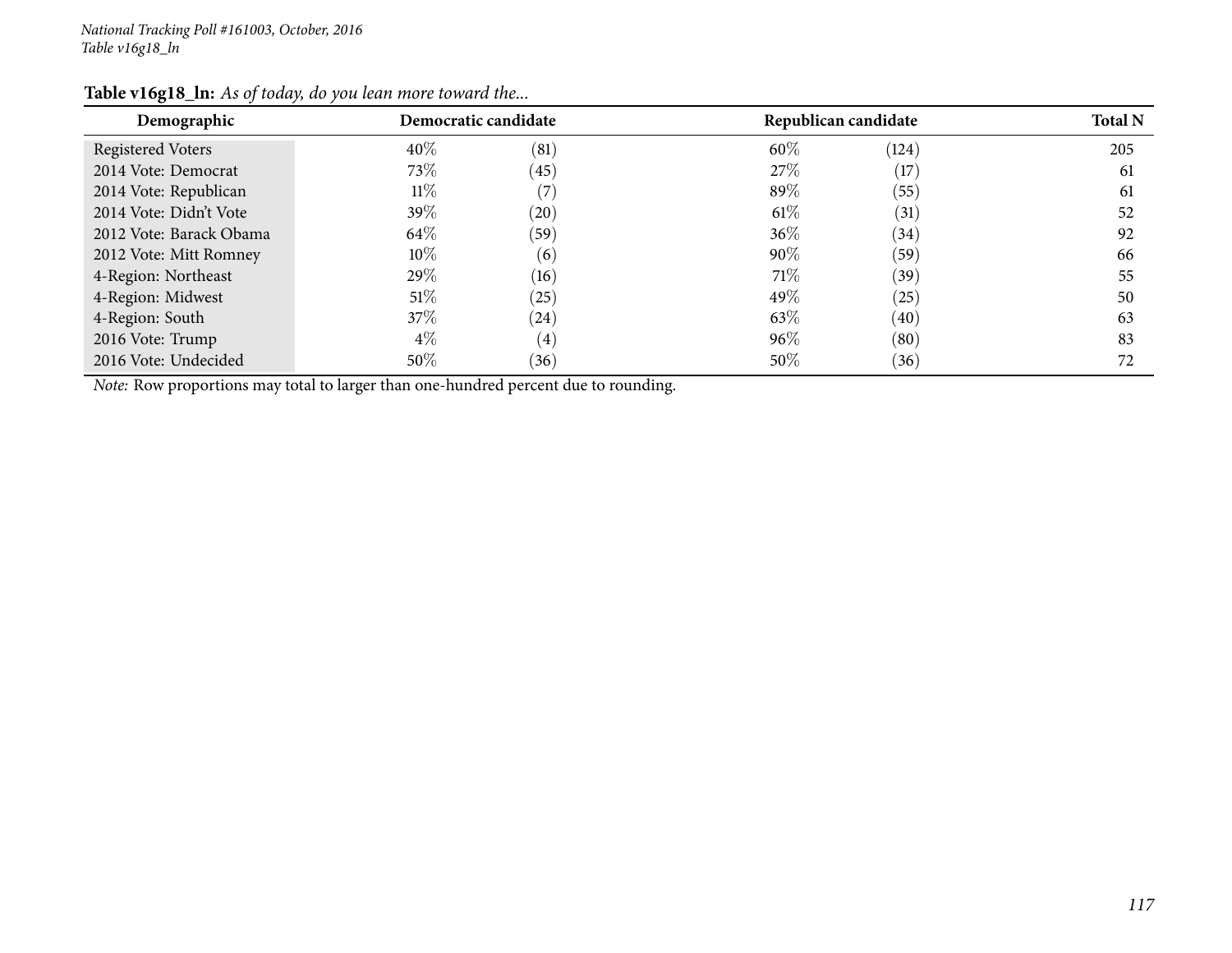|                          |                 |                |                |                |                    |                 |               | Don't         |                |
|--------------------------|-----------------|----------------|----------------|----------------|--------------------|-----------------|---------------|---------------|----------------|
|                          |                 | Donald         | John           | Marco          | Ben                |                 | Someone       | Know / No     |                |
| Demographic              | <b>Ted Cruz</b> | Trump          | Kasich         | Rubio          | Carson             | <b>Jeb Bush</b> | Else          | Opinion       | <b>Total N</b> |
| <b>Registered Voters</b> | $10\%$<br>(55)  | $50\% (285)$   | $8\%$ (44)     | $11\%$<br>(61) | $9\%$ (50)         | $3\%$<br>(20)   | $4\%$<br>(25) | $6\%$<br>(35) | 577            |
| Gender: Male             | $6\%$<br>(16)   | $47\%$ (122)   | $11\%$<br>(28) | $11\%$<br>(29) | $8\%$<br>(20)      | $4\%$<br>(10)   | $5\%$<br>(14) | $8\%$<br>(20) | 258            |
| Gender: Female           | 12%<br>(39)     | $51\% (164)$   | $5\%$<br>(16)  | $10\%$<br>(32) | $9\%$<br>(30)      | $3\%$<br>(10)   | $4\%$<br>(12) | $5\%$<br>(16) | 318            |
| Age: 18-29               | $8\%$<br>(5)    | $43\%$ (25)    | $5\%$<br>(3)   | $8\%$<br>(5)   | 10%<br>(6)         | $9\%$<br>(5)    | 13%<br>(8)    | $3\%$<br>(2)  | 58             |
| Age: 30-44               | 12%<br>(16)     | $46\%$<br>(59) | $10\%$<br>(12) | $10\%$<br>(13) | $8\%$<br>(10)      | $4\%$<br>(5)    | $5\%$<br>(6)  | $5\%$<br>(6)  | 127            |
| Age: 45-54               | $9\%$<br>(10)   | 52\%<br>(60)   | $4\%$<br>(5)   | $9\%$<br>(10)  | $11\%$<br>(13)     | $2\%$<br>(3)    | $3\%$<br>(4)  | 10%<br>(11)   | 116            |
| Age: 55-64               | 11%<br>(15)     | 49\%<br>(66)   | $10\%$<br>(13) | $8\%$<br>(11)  | $7\%$<br>(10)      | $4\%$<br>(5)    | $1\%$<br>(2)  | 10%<br>(13)   | 135            |
| Age: 65+                 | 7%<br>(10)      | $54\%$<br>(75) | $8\%$<br>(11)  | $16\%$<br>(23) | $7\%$<br>(10)      | $2\%$<br>(2)    | $4\%$<br>(6)  | $2\%$<br>(3)  | 140            |
| PID: Ind (no lean)       | $12\%$<br>(12)  | $42\%$ (40)    | $9\%$<br>(8)   | $12\%$<br>(12) | $7\%$<br>(7)       | $4\%$<br>(4)    | $9\%$<br>(9)  | $5\%$<br>(5)  | 96             |
| PID: Rep (no lean)       | $9\%$<br>(43)   | $51\% (245)$   | $8\%$<br>(36)  | $10\%$ (49)    | $9\%$<br>(43)      | $3\%$<br>(16)   | $3\%$<br>(17) | $6\%$<br>(31) | 480            |
| PID/Gender: Ind Men      | $10\%$<br>(5)   | $36\%$ (18)    | $11\%$<br>(6)  | $8\%$<br>(4)   | $12\%$<br>(6)      | 7%<br>(4)       | 7%<br>(3)     | $9\%$<br>(5)  | 52             |
| PID/Gender: Rep Men      | 5%<br>(11)      | $50\% (103)$   | $11\%$<br>(22) | 12\%<br>(25)   | $7\%$<br>(14)      | $3\%$<br>(6)    | $5\%$<br>(10) | 7%<br>(15)    | 207            |
| PID/Gender: Rep Women    | 12%<br>(32)     | $52\% (142)$   | $5\%$<br>(14)  | $9\%$<br>(25)  | $11\%$<br>(29)     | $4\%$<br>(10)   | $2\%$<br>(6)  | $6\%$<br>(16) | 274            |
| Tea Party: Supporter     | $12\%$<br>(30)  | $53\% (140)$   | $3\%$<br>(9)   | 13\%<br>(34)   | $8\%$<br>(20)      | $3\%$<br>(7)    | $5\%$<br>(12) | $4\%$<br>(10) | 263            |
| Tea Party: Not Supporter | $8\%$<br>(25)   | $47\%$ (145)   | $11\%$<br>(35) | $9\%$<br>(27)  | $9\%$<br>$^{'}28)$ | $4\%$<br>(13)   | $4\%$<br>(13) | $8\%$<br>(24) | 311            |
| Ideo: Liberal (1-3)      | $5\%$<br>(3)    | $65\%$ (34)    | $2\%$<br>(1)   | $4\%$<br>(2)   | $6\%$<br>(3)       | $6\%$<br>(3)    | $9\%$<br>(5)  | $3\%$<br>(2)  | 52             |
| Ideo: Moderate (4)       | $7\%$<br>(7)    | 47\% (48)      | $8\%$<br>(9)   | $11\%$<br>(12) | $6\%$<br>(6)       | $4\%$<br>(4)    | 7%<br>(7)     | 10%<br>(11)   | 103            |
| Ideo: Conservative (5-7) | $11\%$<br>(45)  | $47\%$ (186)   | $9\%$<br>(35)  | $12\%$<br>(48) | $10\%$<br>(40)     | $3\%$<br>(11)   | $3\%$<br>(13) | $5\%$<br>(20) | 398            |
| Educ: $<$ College        | $7\%$<br>(29)   | $58\% (223)$   | $4\%$<br>(17)  | $9\%$<br>(33)  | $10\%$<br>(37)     | $2\%$<br>(9)    | $5\%$<br>(18) | $6\%$<br>(22) | 386            |
| Educ: Bachelors degree   | 13%<br>(16)     | $36\%$ (45)    | 17%<br>(21)    | 13%<br>(16)    | 7%<br>(9)          | $3\%$<br>(4)    | $3\%$<br>(4)  | $9\%$<br>(11) | 126            |
| Educ: Post-grad          | 17\%<br>(11)    | 28\%<br>(18)   | $10\%$<br>(7)  | 19%<br>(12)    | $5\%$<br>(4)       | $11\%$<br>(7)   | $6\%$<br>(4)  | $3\%$<br>(2)  | 65             |
| Income: Under 50k        | $8\%$<br>(22)   | $57\%$ (148)   | $5\%$<br>(12)  | $7\%$<br>(19)  | $9\%$<br>(23)      | $2\%$<br>(5)    | $4\%$<br>(10) | $8\%$<br>(20) | 259            |
| Income: 50k-100k         | $12\%$<br>(26)  | 45\% (96)      | $7\%$<br>(16)  | $12\%$<br>(26) | $10\%$<br>(21)     | $3\%$<br>(7)    | $6\%$<br>(13) | $5\%$<br>(10) | 214            |
| Income: 100k+            | 7%<br>(8)       | $40\%$<br>(41) | $16\%$<br>(16) | $16\%$<br>(16) | $6\%$<br>(6)       | $8\%$<br>(8)    | $2\%$<br>(2)  | $6\%$<br>(6)  | 104            |
| Ethnicity: White         | $10\%$<br>(54)  | $49\% (267)$   | $8\%$<br>(43)  | $11\%$<br>(57) | $9\%$<br>(47)      | $3\%$<br>(18)   | $4\%$<br>(22) | $6\%$<br>(32) | 539            |
| Relig: Protestant        | $11\%$<br>(27)  | 43\% (102)     | $8\%$<br>(19)  | 13%<br>(30)    | $10\%$<br>(25)     | $2\%$<br>(6)    | $4\%$<br>(10) | $8\%$<br>(18) | 236            |
| Relig: Roman Catholic    | $8\%$<br>(11)   | 55\% (77)      | $9\%$<br>(13)  | 12%<br>(17)    | $4\%$<br>(5)       | $4\%$<br>(6)    | $3\%$<br>(5)  | 5%<br>(7)     | 141            |
| Relig: Ath./Agn./None    | $2\%$<br>(2)    | 49%<br>(37)    | $8\%$<br>(6)   | 11%<br>(9)     | 10%<br>(8)         | 7%<br>(5)       | $9\%$<br>(7)  | $4\%$<br>(3)  | 76             |
| Relig: Something Else    | 13%<br>(8)      | $42\%$<br>(26) | $9\%$<br>(5)   | $8\%$<br>(5)   | $12\%$<br>(7)      | $1\%$<br>(1)    | $5\%$<br>(3)  | 10%<br>(6)    | 61             |

Table v16GOPprim: Which candidate did you support in the 2016 Republican primary for President?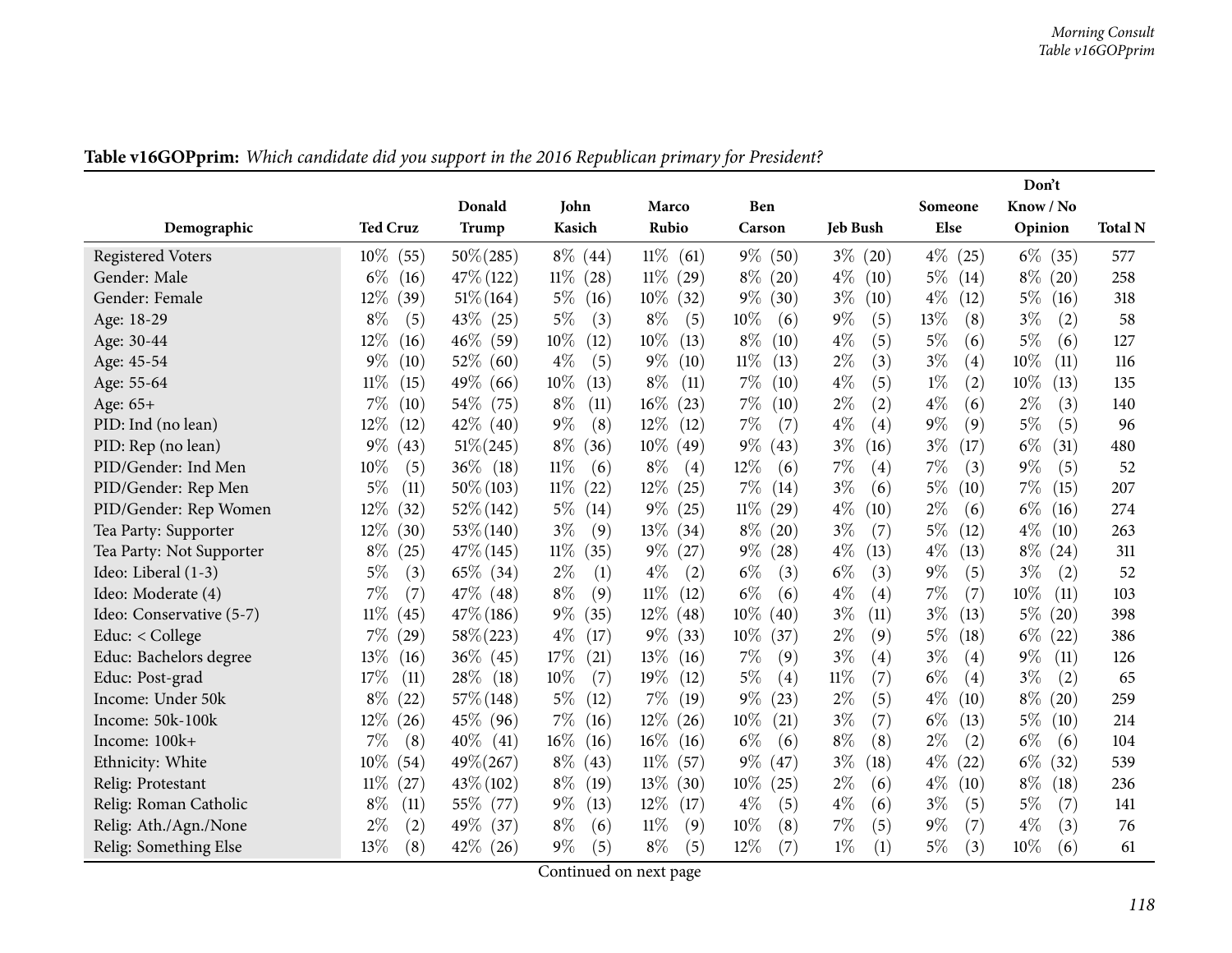#### Table v16GOPprim: Which candidate did you support in the 2016 Republican primary for President?

|                                      |                 |              |                |                |                |                 |               | Don't         |                |
|--------------------------------------|-----------------|--------------|----------------|----------------|----------------|-----------------|---------------|---------------|----------------|
|                                      |                 | Donald       | John           | Marco          | Ben            |                 | Someone       | Know / No     |                |
| Demographic                          | <b>Ted Cruz</b> | Trump        | Kasich         | Rubio          | Carson         | <b>Jeb Bush</b> | Else          | Opinion       | <b>Total N</b> |
| <b>Registered Voters</b>             | $10\%$<br>(55)  | $50\% (285)$ | $8\%$ (44)     | $11\%$<br>(61) | $9\%$<br>(50)  | $3\%$<br>(20)   | $4\%$<br>(25) | $6\%$<br>(35) | 577            |
| Relig: Evangelical                   | $13\%$<br>(26)  | $53\% (109)$ | $5\%$<br>(10)  | $9\%$<br>(19)  | $12\%$<br>(25) | $3\%$<br>(7)    | $2\%$<br>(4)  | $3\%$<br>(6)  | 207            |
| Relig: Non-Evang. Catholics          | $8\%$<br>(19)   | 49\% (114)   | $10\%$<br>(23) | $12\%$<br>(28) | $4\%$<br>(9)   | $3\%$<br>(7)    | $5\%$<br>(11) | $9\%$<br>(20) | 232            |
| Relig: All Christian                 | $10\%$<br>(46)  | $51\% (223)$ | $8\%$<br>(33)  | $11\%$ (47)    | $8\%$<br>(35)  | $3\%$<br>(14)   | $3\%$<br>(15) | $6\%$<br>(26) | 439            |
| Relig: All Non-Christian             | $7\%$<br>(9)    | $46\%$ (62)  | $8\%$<br>(11)  | $10\%$<br>(14) | $11\%$<br>(15) | $4\%$<br>(6)    | 7%<br>(10)    | 7%<br>(9)     | 137            |
| Community: Urban                     | $4\%$<br>(3)    | 54\% (46)    | $6\%$<br>(5)   | 13%<br>(11)    | $6\%$<br>(5)   | $3\%$<br>(3)    | $3\%$<br>(3)  | $11\%$<br>(9) | 85             |
| Community: Suburban                  | $11\%$<br>(30)  | $44\%$ (124) | $10\%$<br>(28) | $10\%$<br>(29) | $12\%$<br>(35) | $4\%$<br>(12)   | $4\%$<br>(11) | $5\%$<br>(14) | 283            |
| Community: Rural                     | $11\%$<br>(22)  | 55\% (115)   | $5\%$<br>(11)  | $10\%$<br>(22) | $4\%$<br>(9)   | $3\%$<br>(5)    | $5\%$<br>(11) | $6\%$<br>(12) | 208            |
| Employ: Private Sector               | $11\%$<br>(21)  | $50\%$ (94)  | $7\%$<br>(14)  | $11\%$<br>(21) | $8\%$<br>(16)  | $4\%$<br>(8)    | $3\%$<br>(5)  | $5\%$<br>(10) | 188            |
| Employ: Homemaker                    | 18\%<br>(12)    | $34\%$ (23)  | $4\%$<br>(2)   | $3\%$<br>(2)   | 21%<br>(14)    | (2)<br>$3\%$    | $8\%$<br>(5)  | $9\%$<br>(6)  | 66             |
| Employ: Retired                      | $5\%$<br>(8)    | 53\% (90)    | $10\%$<br>(17) | 15%<br>(25)    | 5%<br>(9)      | $3\%$<br>(5)    | $4\%$<br>(6)  | $5\%$<br>(9)  | 169            |
| Job Type: White-collar               | $11\%$<br>(24)  | $45\% (103)$ | $11\%$<br>(25) | 13\%<br>(30)   | $9\%$<br>(20)  | 5%<br>(12)      | $2\%$<br>(5)  | $4\%$<br>(8)  | 226            |
| Job Type: Blue-collar                | $9\%$<br>(24)   | $52\%$ (145) | $6\%$<br>(17)  | $10\%$<br>(28) | $10\%$<br>(28) | $3\%$<br>(8)    | $5\%$<br>(15) | $5\%$<br>(14) | 278            |
| Job Type: Don't Know                 | (7)<br>$10\%$   | 52\% (38)    | $4\%$<br>(3)   | 5%<br>(3)      | $2\%$<br>(2)   | $1\%$<br>(1)    | 7%<br>(5)     | 18%<br>(13)   | 72             |
| Military HH: Yes                     | 7%<br>(9)       | 49\% (59)    | $5\%$<br>(6)   | 17%<br>(20)    | $8\%$<br>(9)   | 5%<br>(6)       | 5%<br>(6)     | $4\%$<br>(5)  | 122            |
| Military HH: No                      | $10\%$<br>(47)  | $50\% (226)$ | $8\%$<br>(38)  | $9\%$<br>(41)  | $9\%$<br>(40)  | $3\%$<br>(14)   | $4\%$<br>(19) | $7\%$<br>(30) | 455            |
| RD/WT: Right Direction               | $5\%$<br>(3)    | $51\%$ (26)  | $10\%$<br>(5)  | $5\%$<br>(2)   | $6\%$<br>(3)   | 10%<br>(5)      | $6\%$<br>(3)  | $8\%$<br>(4)  | 51             |
| RD/WT: Wrong Track                   | $10\%$<br>(53)  | $49\% (260)$ | $7\%$<br>(39)  | $11\%$<br>(59) | $9\%$<br>(47)  | $3\%$<br>(15)   | $4\%$<br>(22) | $6\%$<br>(31) | 526            |
| Obama Job: Approve                   | $8\%$<br>(5)    | $30\%$ (19)  | 10%<br>(6)     | $9\%$<br>(6)   | 17%<br>(11)    | $8\%$<br>(5)    | $12\%$<br>(7) | $6\%$<br>(4)  | 63             |
| Obama Job: Disapprove                | $10\%$<br>(50)  | $52\% (262)$ | $8\%$<br>(38)  | 11%<br>(55)    | $8\%$<br>(39)  | $3\%$<br>(13)   | $3\%$<br>(17) | $6\%$<br>(32) | 506            |
| #1 Issue: Economy                    | $9\%$<br>(18)   | 45\% (88)    | $9\%$<br>(18)  | 13\%<br>(25)   | $8\%$<br>(17)  | $3\%$<br>(7)    | $7\%$<br>(14) | $6\%$<br>(12) | 196            |
| #1 Issue: Security                   | $10\%$<br>(18)  | $57\%$ (105) | $7\%$<br>(13)  | $8\%$<br>(15)  | 7%<br>(13)     | $2\%$<br>(4)    | $2\%$<br>(4)  | $7\%$<br>(12) | 183            |
| #1 Issue: Health Care                | $11\%$<br>(7)   | 53\% (37)    | $6\%$<br>(4)   | $5\%$<br>(4)   | 10%<br>(7)     | $4\%$<br>(3)    | $2\%$<br>(1)  | 10%<br>(7)    | 70             |
| #1 Issue: Medicare / Social Security | $3\%$<br>(2)    | 54\% (37)    | $6\%$<br>(4)   | 19%<br>(13)    | 10%<br>(7)     | $4\%$<br>(3)    | $3\%$<br>(2)  | $1\%$<br>(1)  | 68             |
| 2014 Vote: Republican                | $11\%$<br>(48)  | $48\% (204)$ | $9\%$<br>(36)  | $12\%$<br>(49) | $8\%$<br>(36)  | $4\%$<br>(16)   | $4\%$<br>(18) | $3\%$<br>(14) | 420            |
| 2014 Vote: Didn't Vote               | $6\%$<br>(7)    | $51\%$ (58)  | $5\%$<br>(6)   | 5%<br>(5)      | $12\%$<br>(14) | $2\%$<br>(3)    | $4\%$<br>(4)  | 15%<br>(18)   | 115            |
| 2012 Vote: Barack Obama              | $8\%$<br>(4)    | $43\%$ (25)  | 7%<br>(4)      | 11%<br>(6)     | $8\%$<br>(5)   | 10%<br>(6)      | $4\%$<br>(3)  | $9\%$<br>(5)  | 57             |
| 2012 Vote: Mitt Romney               | $11\%$<br>(48)  | $50\% (222)$ | $9\%$<br>(38)  | $11\%$<br>(49) | $8\%$<br>(37)  | $3\%$<br>(14)   | $3\%$<br>(14) | $5\%$<br>(20) | 444            |
| 2012 Vote: Didn't Vote               | $4\%$<br>(2)    | 58\% (32)    | $4\%$<br>(2)   | $3\%$<br>(2)   | 10%<br>(6)     | (0)             | 10%<br>(6)    | 12%<br>(7)    | 56             |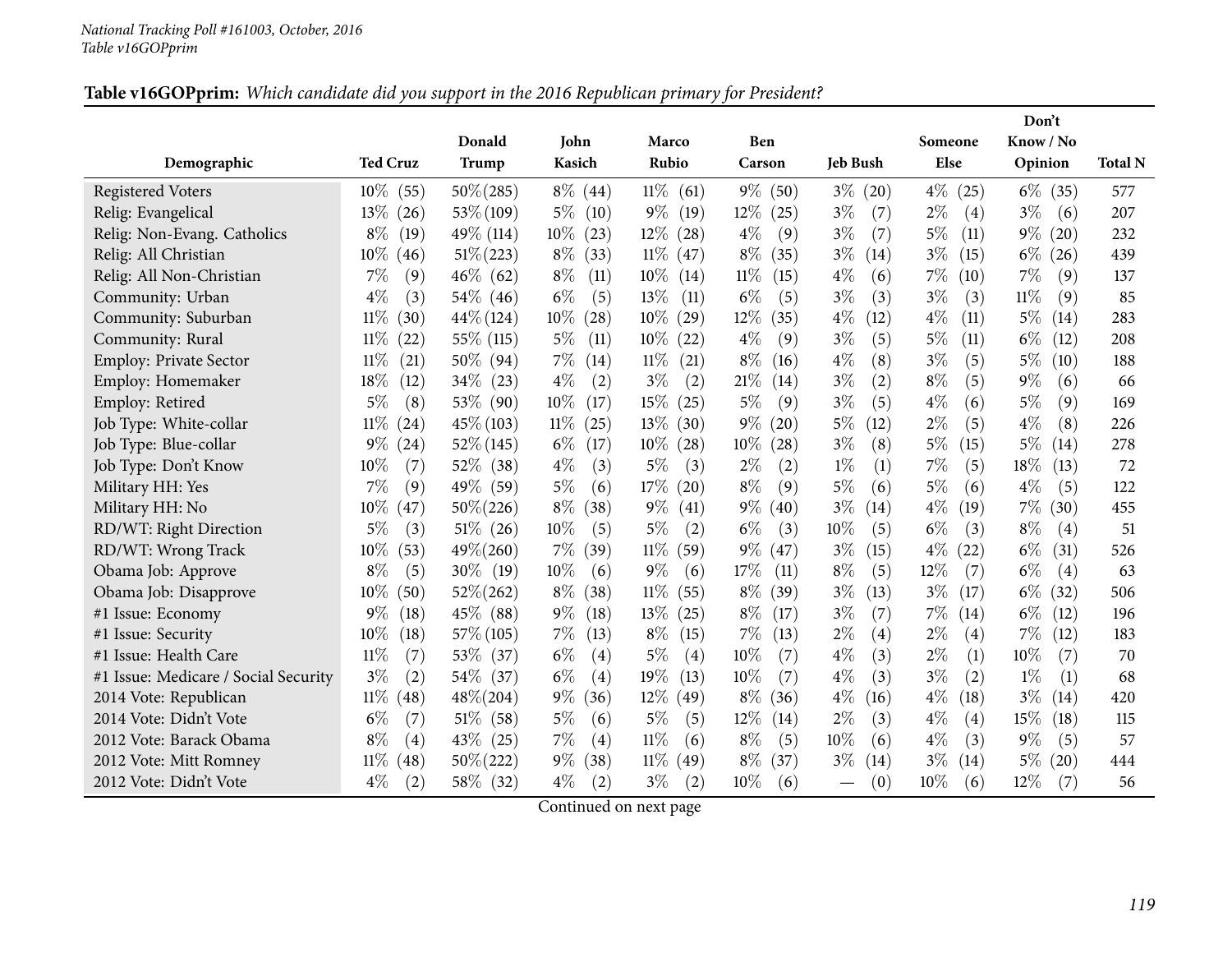*Morning Consult Table v16GOPprim*

|                      |                 |              |              |                |              |                 |               | Don't         |                |
|----------------------|-----------------|--------------|--------------|----------------|--------------|-----------------|---------------|---------------|----------------|
|                      |                 | Donald       | John         | Marco          | Ben          |                 | Someone       | Know / No     |                |
| Demographic          | <b>Ted Cruz</b> | Trump        | Kasich       | Rubio          | Carson       | <b>Jeb Bush</b> | Else          | Opinion       | <b>Total N</b> |
| Registered Voters    | $10\%$<br>(55)  | $50\% (285)$ | $8\%$ (44)   | $11\%$<br>(61) | $9\%$ (50)   | $3\%$<br>(20)   | $4\%$<br>(25) | $6\%$<br>(35) | 577            |
| 4-Region: Northeast  | $3\%$<br>(3)    | $50\%$ (43)  | $9\%$<br>(8) | $11\%$<br>(9)  | $6\%$<br>(5) | $8\%$<br>(7)    | $7\%$<br>(6)  | $6\%$<br>(5)  | 86             |
| 4-Region: Midwest    | $17\%$<br>(23)  | $42\%$ (56)  | $11\%$ (16)  | $11\%$<br>(15) | $6\%$<br>(7) | $2\%$<br>(3)    | $5\%$<br>(7)  | $7\%$<br>(9)  | 135            |
| 4-Region: South      | $7\%$<br>(17)   | 57\% (130)   | $5\%$ (12)   | $10\%$ (23)    | $10\%$ (22)  | $4\%$<br>(8)    | $2\%$<br>(4)  | $4\%$<br>(10) | 227            |
| 4-Region: West       | $10\%$<br>(13)  | $44\%$ (56)  | $7\%$<br>(9) | $11\%$<br>(14) | $11\%$ (14)  | $2\%$<br>(2)    | $6\%$<br>(8)  | $9\%$<br>(11) | 128            |
| 2016 Vote: Trump     | $9\%$<br>(42)   | $62\% (279)$ | $5\%$ (21)   | $9\%$ (39)     | $7\%$ (32)   | $2\%$<br>(9)    | $3\%$<br>(15) | $3\%$<br>(16) | 453            |
| 2016 Vote: Undecided | $12\%$<br>(10)  | $9\%$<br>(7) | $16\%$ (13)  | $18\%$<br>(14) | $16\%$ (12)  | $6\%$<br>(5)    | $5\%$<br>(4)  | 17%<br>(13)   | 77             |

Table v16GOPprim: Which candidate did you support in the 2016 Republican primary for President?

*Note:* Row proportions may total to larger than one-hundred percen<sup>t</sup> due to rounding.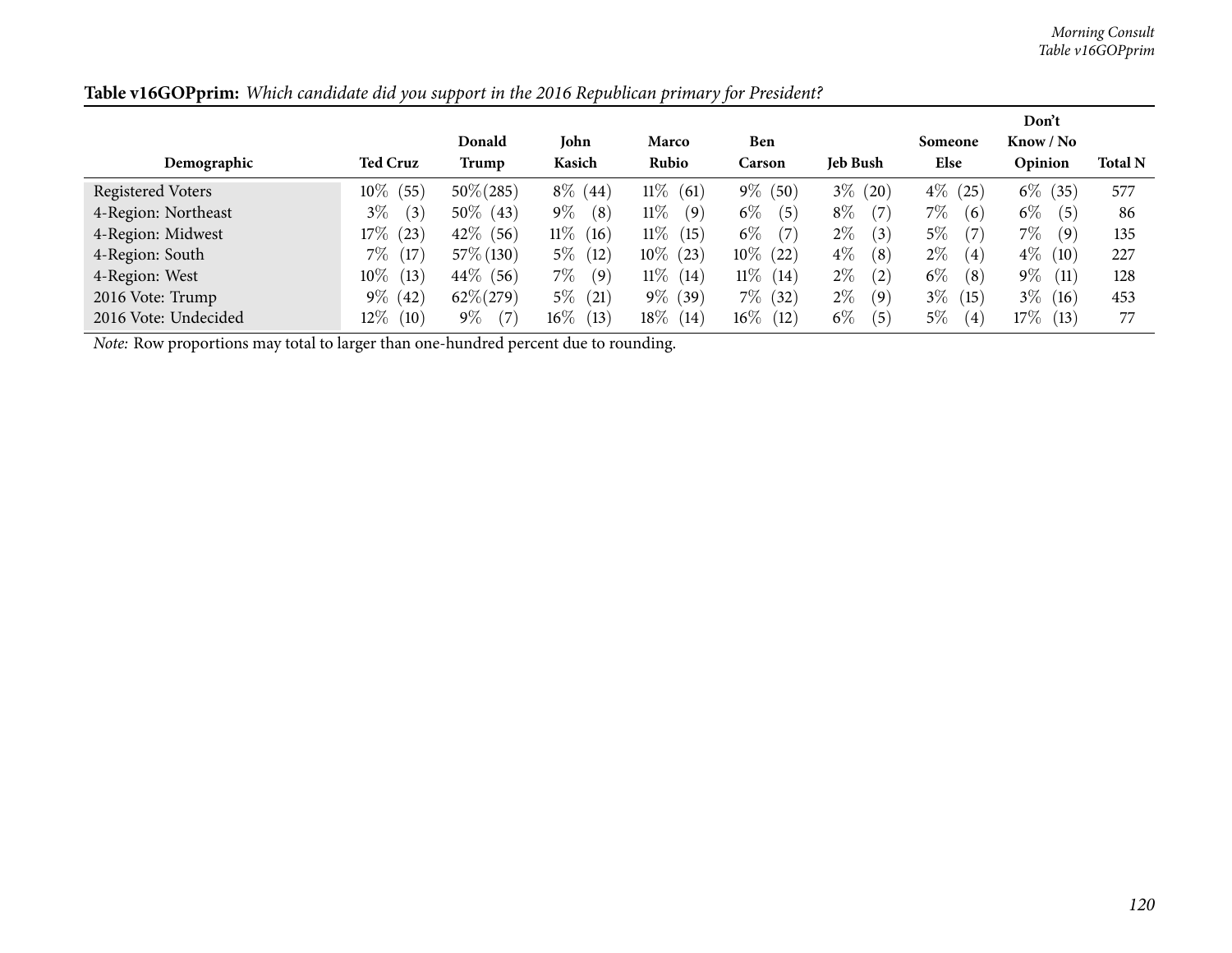# **Respondent Demographics Summary**

| Demographic | Group                                                                                                                                                            | Frequency                                      | Percentage                             |
|-------------|------------------------------------------------------------------------------------------------------------------------------------------------------------------|------------------------------------------------|----------------------------------------|
| xdemAll     | <b>Registered Voters</b>                                                                                                                                         | 1390                                           | $100\%$                                |
| xdemGender  | Gender: Male<br>Gender: Female<br>$\boldsymbol{N}$                                                                                                               | 641<br>749<br>1390                             | 46%<br>54%                             |
| age5        | Age: 18-29<br>Age: 30-44<br>Age: 45-54<br>Age: 55-64<br>Age: 65+<br>$\boldsymbol{N}$                                                                             | 199<br>324<br>271<br>277<br>319<br>1390        | 14%<br>23%<br>19%<br>20%<br>23%        |
| xpid3       | PID: Dem (no lean)<br>PID: Ind (no lean)<br>PID: Rep (no lean)<br>$\boldsymbol{N}$                                                                               | 491<br>419<br>480<br>1390                      | 35%<br>$30\%$<br>35%                   |
| xpidGender  | PID/Gender: Dem Men<br>PID/Gender: Dem Women<br>PID/Gender: Ind Men<br>PID/Gender: Ind Women<br>PID/Gender: Rep Men<br>PID/Gender: Rep Women<br>$\boldsymbol{N}$ | 235<br>256<br>200<br>220<br>207<br>274<br>1390 | 17%<br>18%<br>14%<br>16%<br>15%<br>20% |
| xdemTea     | Tea Party: Supporter<br>Tea Party: Not Supporter<br>$\overline{N}$                                                                                               | 425<br>960<br>1386                             | 31%<br>69%                             |
| xdemIdeo3   | Ideo: Liberal (1-3)<br>Ideo: Moderate (4)<br>Ideo: Conservative (5-7)<br>$\overline{N}$                                                                          | 423<br>351<br>543<br>1316                      | 30%<br>25%<br>39%                      |
| xeduc3      | Educ: $<$ College<br>Educ: Bachelors degree<br>Educ: Post-grad<br>$\boldsymbol{N}$                                                                               | 890<br>322<br>178<br>1390                      | 64\%<br>23\%<br>13%                    |
| xdemInc3    | Income: Under 50k<br>Income: 50k-100k<br>Income: 100k+<br>$\boldsymbol{N}$                                                                                       | 701<br>475<br>214<br>1390                      | 50%<br>34%<br>15%                      |

# **Summary Statistics of Survey Respondent Demographics**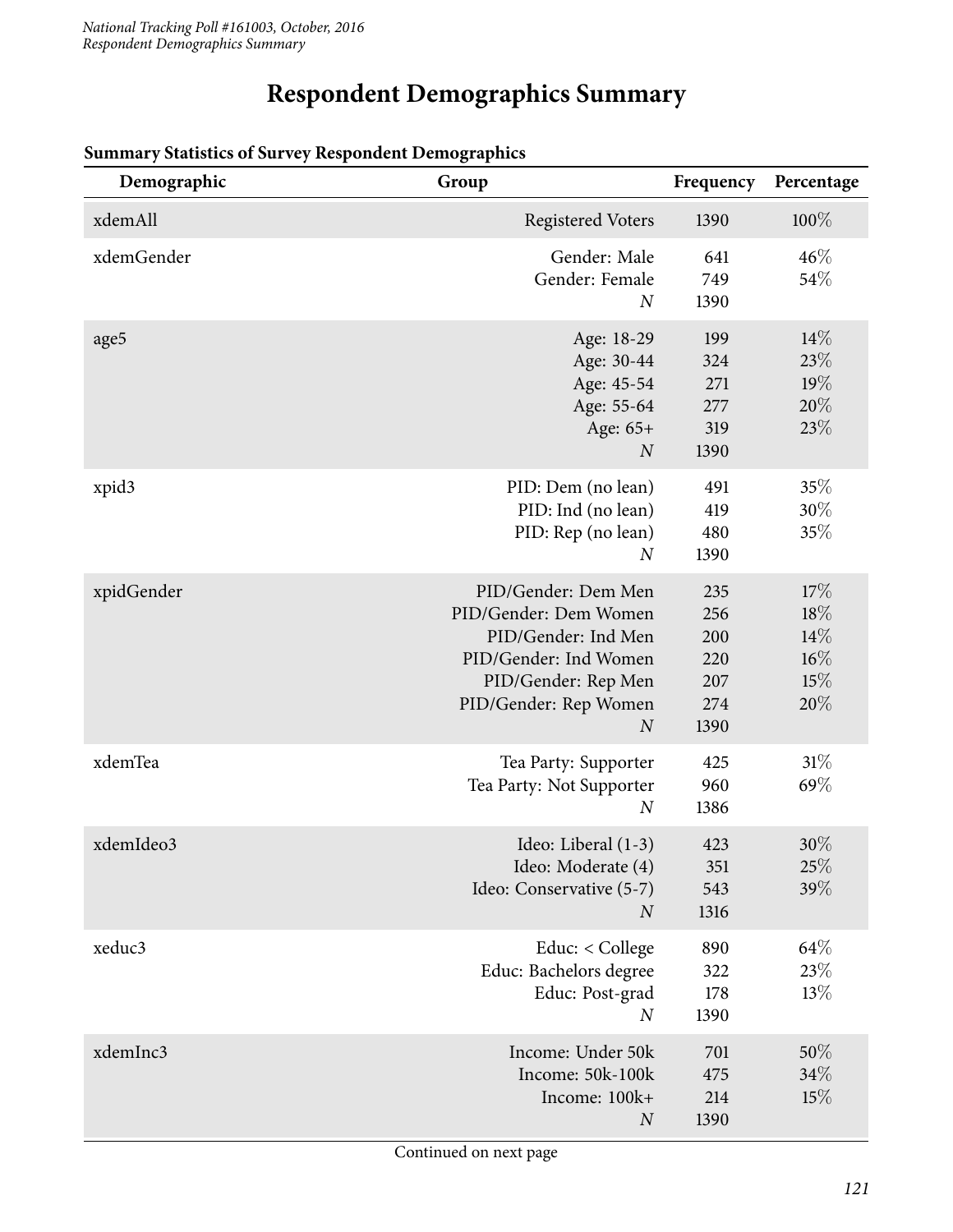| Demographic   | Group                                                                                                                                                                                              | Frequency                                                 | Percentage                                                    |
|---------------|----------------------------------------------------------------------------------------------------------------------------------------------------------------------------------------------------|-----------------------------------------------------------|---------------------------------------------------------------|
| xdemWhite     | Ethnicity: White                                                                                                                                                                                   | 1161                                                      | 84\%                                                          |
| xdemHispBin   | Ethnicity: Hispanic                                                                                                                                                                                | 111                                                       | $8\%$                                                         |
| demBlackBin   | Ethnicity: Afr. Am.                                                                                                                                                                                | 159                                                       | $11\%$                                                        |
| demRaceOther  | Ethnicity: Other                                                                                                                                                                                   | 70                                                        | $5\%$                                                         |
| xrelNet       | Relig: Protestant<br>Relig: Roman Catholic<br>Relig: Ath./Agn./None<br>Relig: Something Else<br>$\boldsymbol{N}$                                                                                   | 394<br>315<br>330<br>204<br>1244                          | 28%<br>23%<br>24%<br>15%                                      |
| xreligion1    | Relig: Jewish                                                                                                                                                                                      | 40                                                        | $3\%$                                                         |
| xreligion2    | Relig: Evangelical<br>Relig: Non-Evang. Catholics<br>$\boldsymbol{N}$                                                                                                                              | 387<br>469<br>856                                         | 28%<br>34%                                                    |
| xreligion3    | Relig: All Christian<br>Relig: All Non-Christian<br>$\cal N$                                                                                                                                       | 856<br>534<br>1390                                        | 62%<br>38\%                                                   |
| xdemUsr       | Community: Urban<br>Community: Suburban<br>Community: Rural<br>$\boldsymbol{N}$                                                                                                                    | 322<br>655<br>413<br>1390                                 | 23%<br>47%<br>30%                                             |
| xdemEmploy    | <b>Employ: Private Sector</b><br>Employ: Government<br>Employ: Self-Employed<br>Employ: Homemaker<br>Employ: Student<br>Employ: Retired<br>Employ: Unemployed<br>Employ: Other<br>$\boldsymbol{N}$ | 453<br>111<br>96<br>131<br>47<br>379<br>104<br>70<br>1390 | 33%<br>$8\%$<br>7%<br>$9\%$<br>$3\%$<br>27%<br>$7\%$<br>$5\%$ |
| xdemJobStatus | Job Type: White-collar<br>Job Type: Blue-collar<br>Job Type: Don't Know<br>$\boldsymbol{N}$                                                                                                        | 544<br>639<br>206<br>1390                                 | 39%<br>46%<br>15%                                             |
| xdemMilHH1    | Military HH: Yes<br>Military HH: No<br>$\cal N$                                                                                                                                                    | 272<br>1118<br>1390                                       | 20%<br>80%                                                    |

## **Summary Statistics of Survey Respondent Demographics**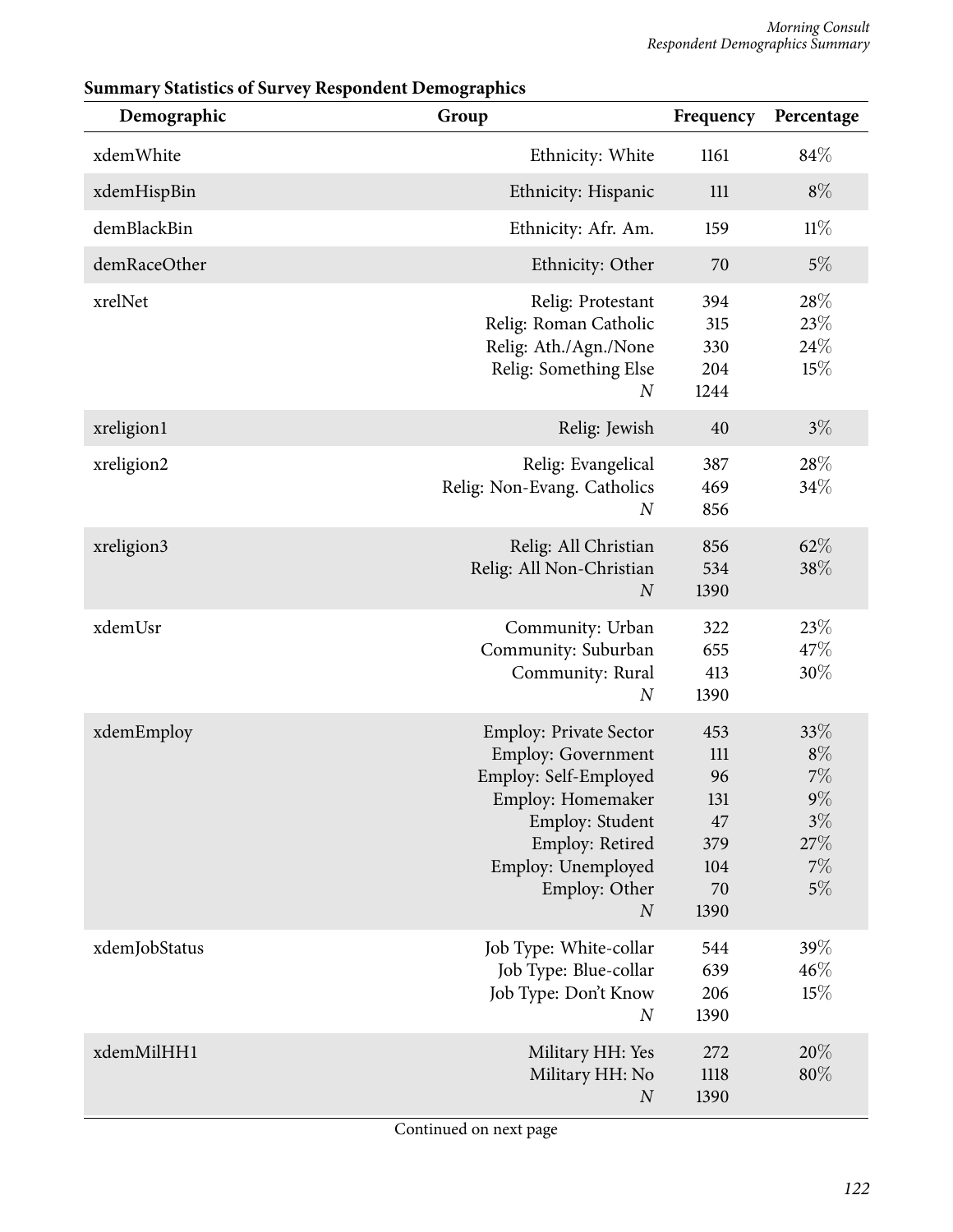| Demographic | Group                                                                                                                                                                                                                  | Frequency                                                | Percentage                                                      |
|-------------|------------------------------------------------------------------------------------------------------------------------------------------------------------------------------------------------------------------------|----------------------------------------------------------|-----------------------------------------------------------------|
| xnrl        | RD/WT: Right Direction<br>RD/WT: Wrong Track<br>$\boldsymbol{N}$                                                                                                                                                       | 425<br>965<br>1390                                       | 31%<br>69%                                                      |
| xnr2Bin     | Obama Job: Approve<br>Obama Job: Disapprove<br>$\boldsymbol{N}$                                                                                                                                                        | 668<br>691<br>1359                                       | 48\%<br>50%                                                     |
| xnr3        | #1 Issue: Economy<br>#1 Issue: Security<br>#1 Issue: Health Care<br>#1 Issue: Medicare / Social Security<br>#1 Issue: Women's Issues<br>#1 Issue: Education<br>#1 Issue: Energy<br>#1 Issue: Other<br>$\boldsymbol{N}$ | 460<br>324<br>172<br>198<br>57<br>77<br>50<br>52<br>1390 | 33%<br>23%<br>$12\%$<br>14%<br>$4\%$<br>$6\%$<br>$4\%$<br>$4\%$ |
| xsubVote14O | 2014 Vote: Democrat<br>2014 Vote: Republican<br>2014 Vote: Other<br>2014 Vote: Didn't Vote<br>$\boldsymbol{N}$                                                                                                         | 540<br>503<br>46<br>297<br>1387                          | 39%<br>36%<br>$3\%$<br>21%                                      |
| xsubVote12O | 2012 Vote: Barack Obama<br>2012 Vote: Mitt Romney<br>2012 Vote: Other<br>2012 Vote: Didn't Vote<br>$\boldsymbol{N}$                                                                                                    | 609<br>541<br>48<br>190<br>1387                          | 44\%<br>39%<br>$3\%$<br>$14\%$                                  |
| xreg4       | 4-Region: Northeast<br>4-Region: Midwest<br>4-Region: South<br>4-Region: West<br>$\boldsymbol{N}$                                                                                                                      | 263<br>330<br>503<br>295<br>1390                         | $19\%$<br>24\%<br>$36\%$<br>21%                                 |
| xv16g5      | 2016 Vote: Clinton<br>2016 Vote: Trump<br>2016 Vote: Undecided<br>$\boldsymbol{N}$                                                                                                                                     | 626<br>570<br>195<br>1390                                | 45%<br>41%<br>14%                                               |

#### **Summary Statistics of Survey Respondent Demographics**

*Note:* Group proportions may total to larger than one-hundred percent due to rounding. All statistics are calculated with demographic post-stratification weights applied.